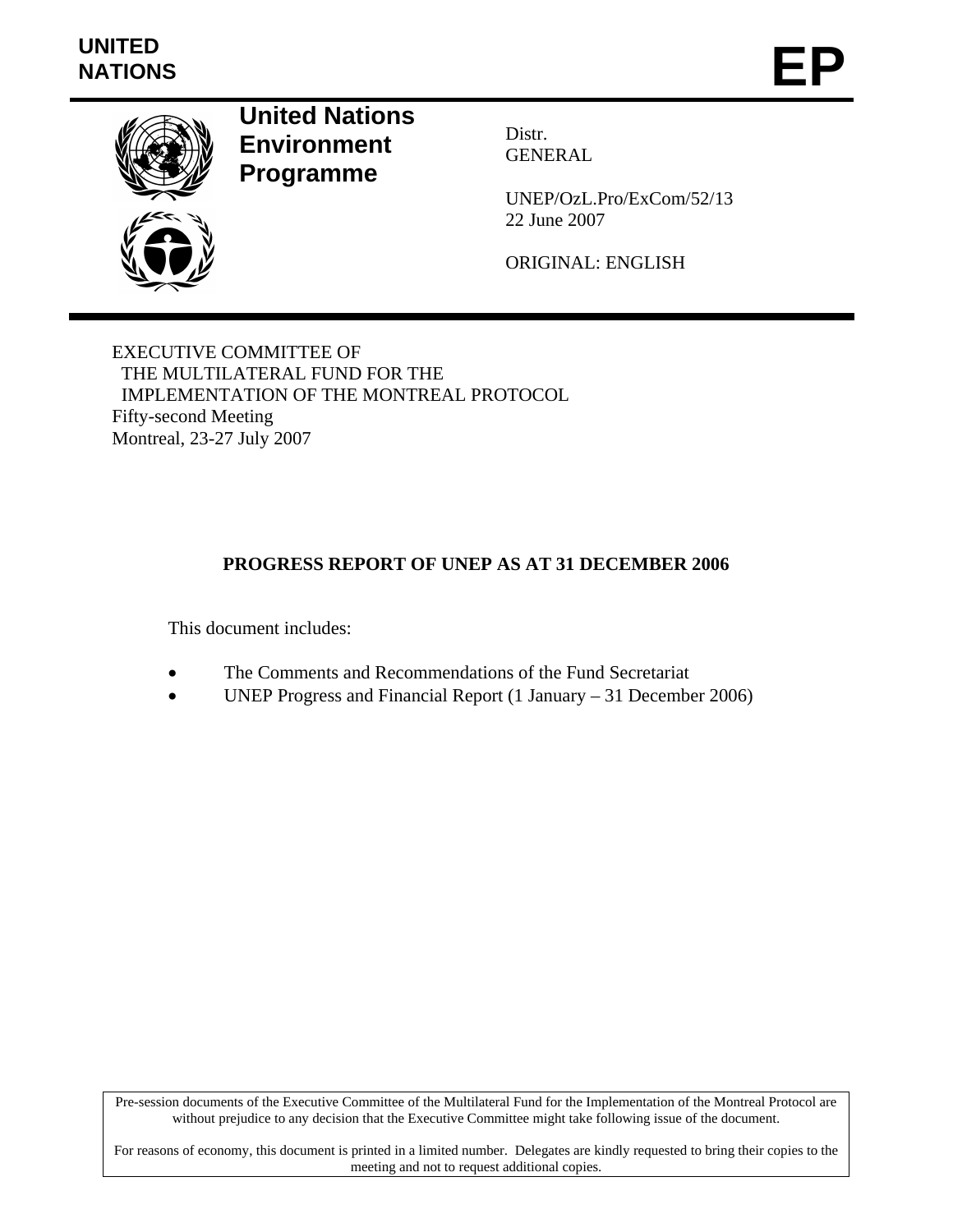# **COMMENTS OF THE FUND SECRETARIAT**

## **Introduction**

1. This document presents the comments and recommendations of the Fund Secretariat on the progress report of UNEP for activities up to 31 December 2006. The progress report is attached.

# **Status of Implementation**

2. By the end of 2006, UNEP had completed 72 per cent (751) of the projects approved (1,041) for its implementation. It disbursed 78 per cent (US \$87.8 million) of the resources approved by the Executive Committee (US \$112.1 million), and had a balance of US \$989,526 from unused project preparation funds at the end of 2006. The project preparation funds approved for UNEP are for the development of refrigerant management plans (RMP) or terminal phase-out management plans (TPMP).

3. UNEP completed 16 technical assistance programmes, 24 training programmes and five preparation projects during 2006. It initiated one new institutional strengthening project and renewed 52 ongoing institutional strengthening projects.

# **Progress at the country level**

4. Annex I provides an assessment, by country, of UNEP's 2006 activities. UNEP had planned disbursements in 116 countries or regions. It disbursed over 85 per cent of the funds estimated in eight of these countries. UNEP had negative disbursement in one country indicating that it adjusted its "funds disbursed" below the level noted in its 2005 progress report.

5. As of 31 December 2006 UNEP has completed all of the projects it planned to complete in 42 of the 95 countries where completion was planned for 2006. Sixty-one of the 142 Article 5 countries eligible for support from the Multilateral Fund have reported 2006 country programme implementation data to the Fund Secretariat.

## **Multi-year agreements**

6. UNEP is participating in 16 multi-year agreements (MYAs). UNEP indicated progress in all of its agreements.

## Disbursement for multi-year agreements

7. At the end of 2006, out of a balance of US \$2,380,003 in approved funds for ongoing annual tranches of MYAs, UNEP has disbursed US \$802,210 (34 per cent) leaving a balance of US \$1,577,793. Of this balance, US \$1,577,793 (100 per cent) is expected to be disbursed in 2007.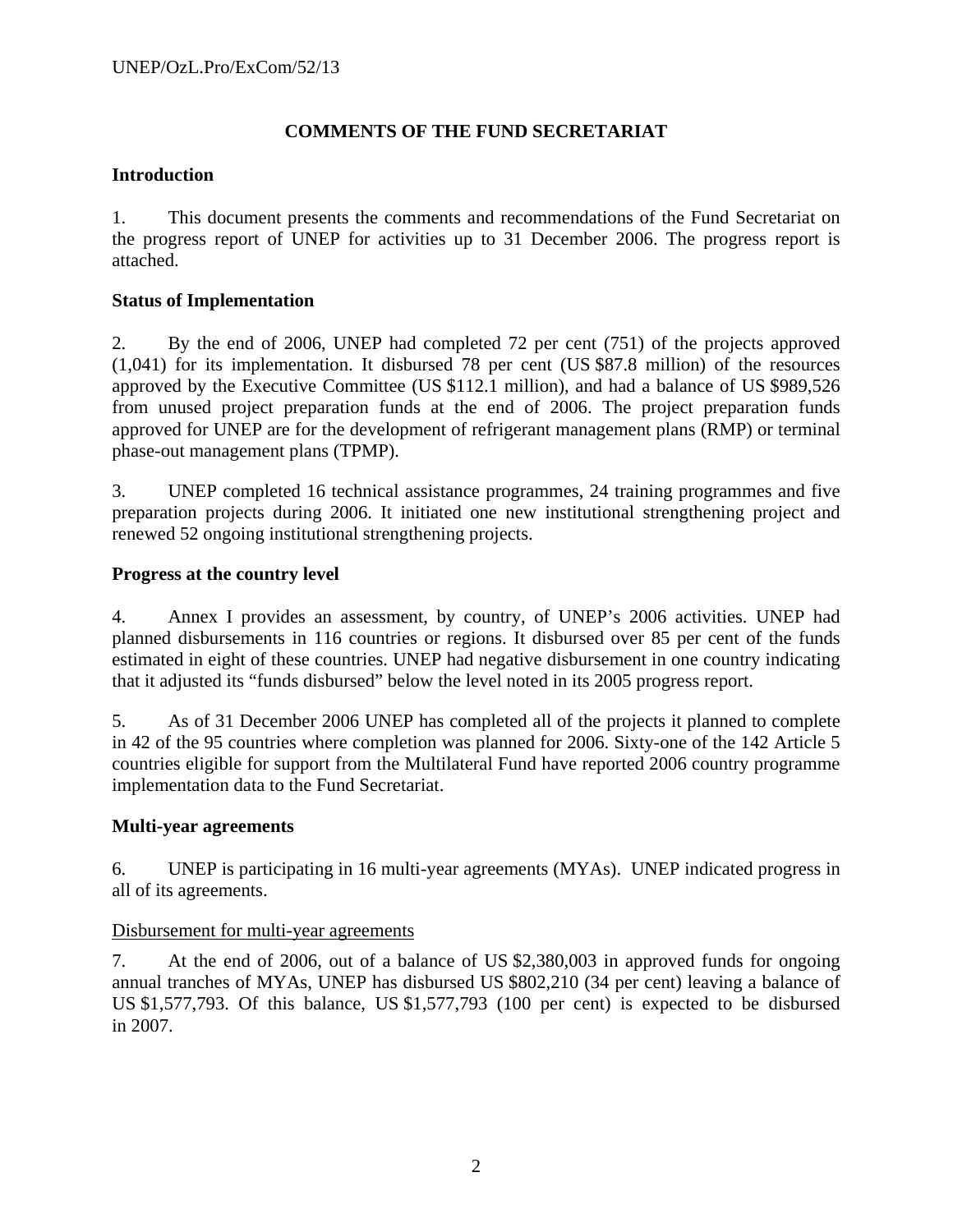# Estimated disbursements that would result in overruns

8. UNEP has reported estimated disbursements for its MYAs that amount to over US \$1.6 million, although the actual level of funds available for disbursement is less than US \$700,000. Neither planning for overruns nor actual overruns are permitted. It is not clear whether this is a discrepancy in the estimates or a potential issue of overruns.

# **Individual projects**

9. This section addresses implementation delays, and comments on specific projects that have not yet been classified with such delays but appear to be subject to implementation difficulties.

## Implementation delays

10. There are seven projects with implementation delays that are subject to monitoring by the Executive Committee. Five of these projects were also classified with implementation delays in 2005. In 2006 UNEP had fewer projects classified with implementation delays than in 2005, when 11 projects fell into this category. It should be noted that most of UNEP's portfolio is not subject to implementation delays classification.

## Delay in project preparation

11. The TPMP preparation in Nicaragua (NIC/PHA/49/PRP/19) that was approved in July 2006 has been delayed. UNEP is responsible for data collection, which must occur before UNDP can implement its components of the TPMP. The delay appears to be the result of the need for an MOU with UNEP.

12. With respect to the project preparation in Djibouti (DJI/PHA/48/PRP/11) to develop the non-investment component of the project, UNEP reported that the MOU had been drafted, but had not been signed. UNEP also indicated that the project would be completed in June 2007, but the TPMP was not submitted to the  $52<sup>nd</sup>$  Meeting. If these TPMPs have not been submitted by the time of the 53rd Meeting, the Executive Committee may wish to request that additional status reports on these project preparation activities be submitted to that Meeting.

## **Institutional strengthening, refrigerant management plans, and CAP budget**

13. These projects are not subject to monitoring through implementation delay reports and therefore do not fall under the procedures for project cancellation.

## Institutional strengthening

14. UNEP included detailed information about institutional strengthening (IS) in its countryby-country review of implementation activities. This included status of implementation and activities undertaken by National Ozone Units (NOUs) on regulations and legislation, the status of licensing preparation, Ozone Day and other awareness activities, and the status of some projects under implementation.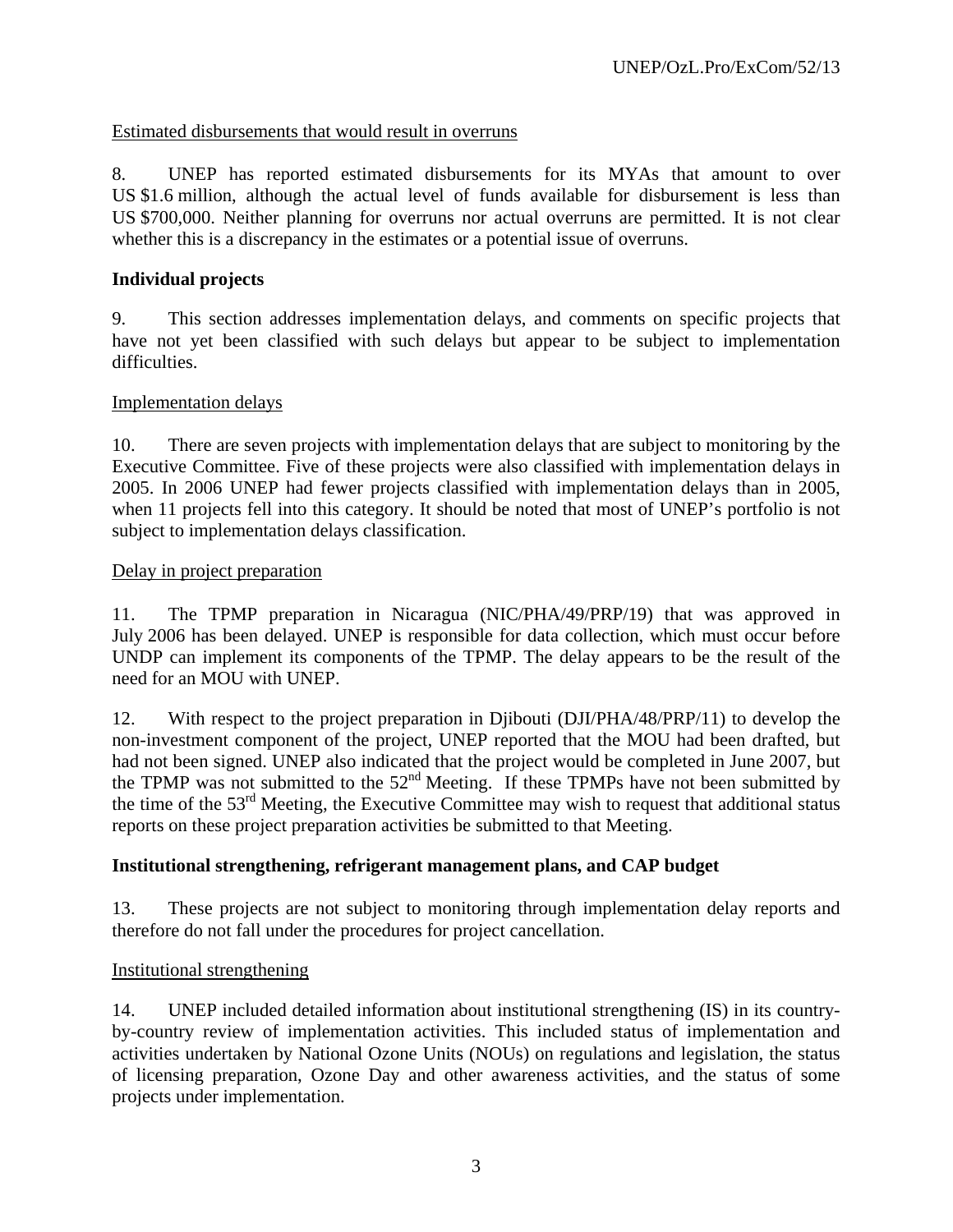# *Institutional strengthening projects subject to compliance decisions*

15. UNEP is implementing 124 IS projects in 100 countries. Forty-four of these countries are subject to 33 decisions with respect to compliance of control measures and data reporting. Twenty-three decisions have been met, but information required under 10 decisions had not been provided at the time of writing. Those countries that had not provided information include: El Salvador (ELS/SEV/44/INS/17), Equatorial Guinea (EQG/SEV/49/INS/02), Eritrea (ERI/SEV/47/INS/02), Guatemala (GUA/SEV/43/INS/30), Guinea Bissau (GBS/SEV/50/INS/09), Lao PDR (LAO/SEV/50/INS/17), Maldives (MDV/SEV/50/INS/11), Somalia (SOM/SEV/44/INS/05), Turkmenistan (TKM/SEV/46/INS/01), and Uganda (UGA/SEV/13/INS/02).

16. Of the 23 countries with reporting requirements on regulatory measures, where UNEP is implementing an IS project, six have established the specified system or regulations, 13 have not, and the following four countries have not reported: Barbados (BAR/SEV/46/INS/13), Cape Verde (CBI/SEV/50/INS/10), Guatemala (GUA/SEV/43/INS/30), and Sao Tome and Principe (STP/SEV/50/INS/11). The Executive Committee may wish to request an additional status report on compliance with the decisions and recommendations by those countries that have not yet reported.

# *Institutional strengthening projects that might merit additional status reports*

17. UNEP's progress or status reports to the  $46<sup>th</sup>$ ,  $49<sup>th</sup>$ ,  $50<sup>th</sup>$ , and  $52<sup>nd</sup>$  Meetings indicated that there had been no progress on establishing a bank account or arranging with the UNDP office to transfer funds for the IS project in Myanmar (MYA/SEV/29/INS/02), which had been approved in November 1999. UNEP indicated in its 2006 progress report, that it had communicated with the country through various means and the Regional Director had written to the Minister of Environment requesting a follow-up on the MOU but no response has been received.

18. UNEP indicated that after several missions concerning the implementation of the IS project in Uganda (UGA/SEV/13/INS/02), and the involvement of UNEP's Regional Director, it had concluded that there had been minimal improvement in the implementation of the project despite the fact that disbursement had begun.

19. No funds have been disbursed for the IS project in Sudan (SUD/SEV/42/INS/16) since its approval in April 2004, as communications with the NOU have been difficult.

20. UNEP reported that the ozone unit for Somalia had been established under the IS project (SOM/SEV/36/INS/03), but that it had not been fully functional or effective due to the unstable political situation. A renewal of the IS project was approved at the  $44<sup>th</sup>$  Meeting (SOM/SEV/44/INS/05) in anticipation that the funds approved in the previous year would have been fully utilized and accounted for, but no funds have been reported as disbursed for either project.

21. The Executive Committee may wish to request that additional status reports on these IS projects be submitted to the 53rd Meeting. After the progress reports were submitted for Myanmar, Somalia, Sudan and Uganda to the  $49<sup>th</sup>$  Meeting in 2006, the Secretariat requested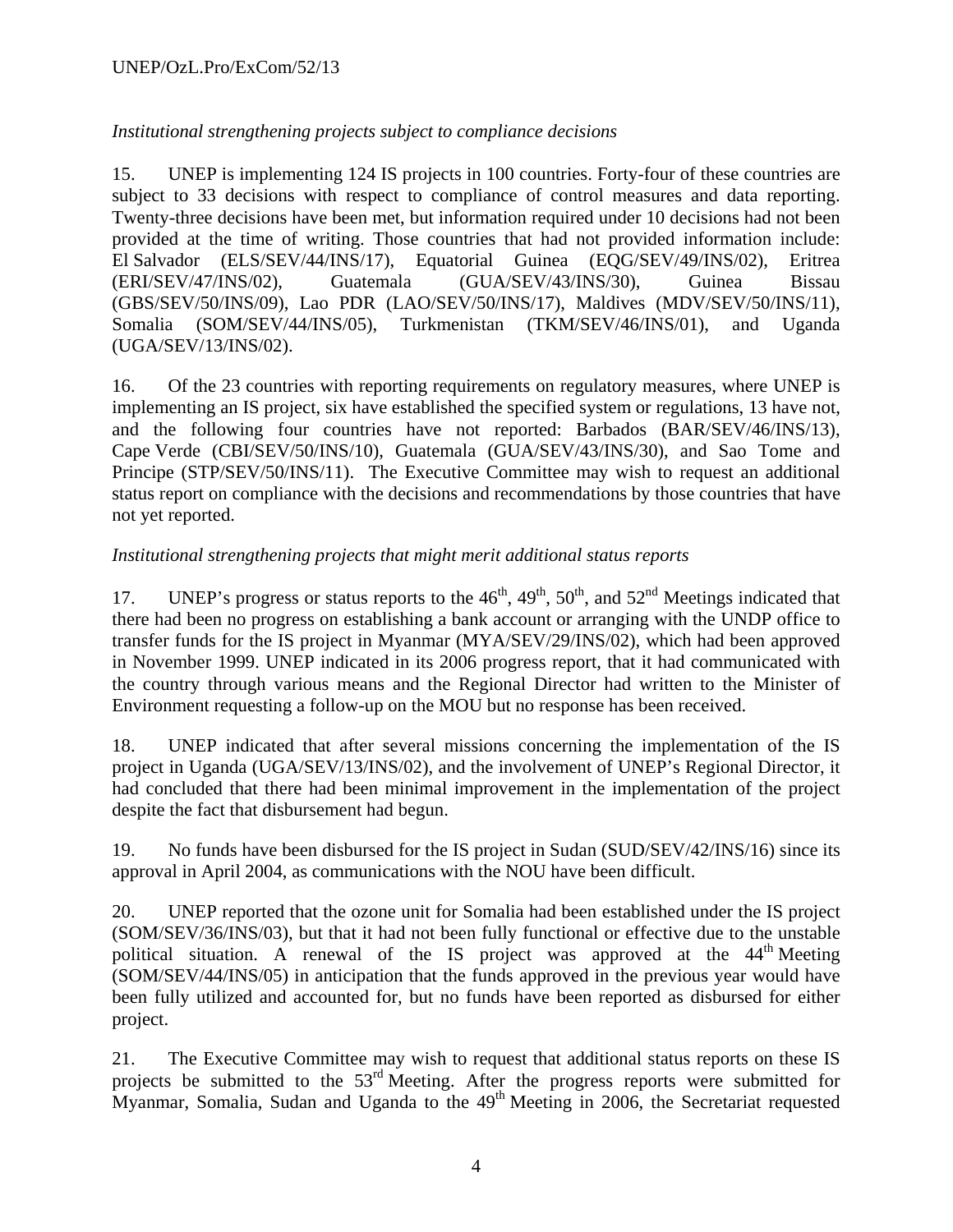additional status reports for these countries. At the  $50<sup>th</sup>$  Meeting, UNEP advised that some progress had been made, and therefore a subsequent status report to the  $51<sup>st</sup>$  Meeting was not requested. However, these projects again are cited for additional status reports due to either slow or no progress.

22. With respect to the IS project in Barbados (BAR/SEV/42/INS/08), UNEP remarked that no payments had been requested by the country in 2006 and that the remaining funds are to be obligated. Only 16 per cent of the total funds approved have been disbursed. Nevertheless, UNEP received approval for a renewal (for which no funds have yet been disbursed), in July 2005 (BAR/SEV/46/INS/13). UNEP indicated that the Government of Barbados had not submitted the required financial and progress reports despite the fact that UNEP had sought assistance from the Minister in obtaining these reports. The Government of Barbados advised UNEP that it was working to resolve the delays in project implementation. The Executive Committee may wish to request an additional status report on this project.

23. UNEP indicated that the delays in implementing the IS projects for Kiribati (KIR/SEV/49/INS/05), Marshall Islands (MAS/SEV/50/INS/05), Palau (TTR/SEV/49/INS/04), Tonga (TON/SEV/49/INS/04), and Tuvalu (TUV/SEV/50/INS/05) were due to the uncertainty with respect to continued support from the South Pacific Region Environment Programme (SPREP), and was intended to supplement these approvals. The Executive Committee may wish to request additional status reports on these projects.

# Delays in RMP implementation

24. Progress has been achieved in a number of ongoing projects. However, there remain several projects that have been delayed.

25. There have been delays in the implementation of monitoring activities for the RMP in Brunei Darussalam (BRU/REF/44/TAS/09). Despite the fact that a draft MOU was sent for review in February 2005, there has been no progress in signing the MOU even after repeated attempts by UNEP. Similarly, despite follow-up at the regional network meetings, visits by the Regional Director where this subject was discussed, discussions with the National Ozone Officer (NOO), and discussions with Customs authorities about two training projects, the MOU has still not been signed for this activity, the training for the refrigeration technicians component of the RMP in Brunei Darussalam (BRU/REF/44/TRA/07), and the customs training project (BRU/REF/44/TRA/08). However, UNEP has reported disbursements of about 30 per cent for both of these projects, in advance of signing an MOU.

26. With respect to the implementation of the end-users public awareness component of the RMP in Chile (CHI/REF/35/TAS/148), UNEP reported that only US \$27,367 of the total funds approved for the project (US \$172,000) had been disbursed. The project was planned for completion in March 2007. UNEP indicated that the remaining funds will be disbursed following the signing of a new MOU, which is expected in 2007.

27. With respect to the National CFC phase-out plan in Democratic Republic of the Congo (DRC/PHA/49/TAS/23), none of the US \$143,750 had been disbursed at the time of UNEP's progress report. UNEP indicated that the NOU asked to defer the implementation to 2007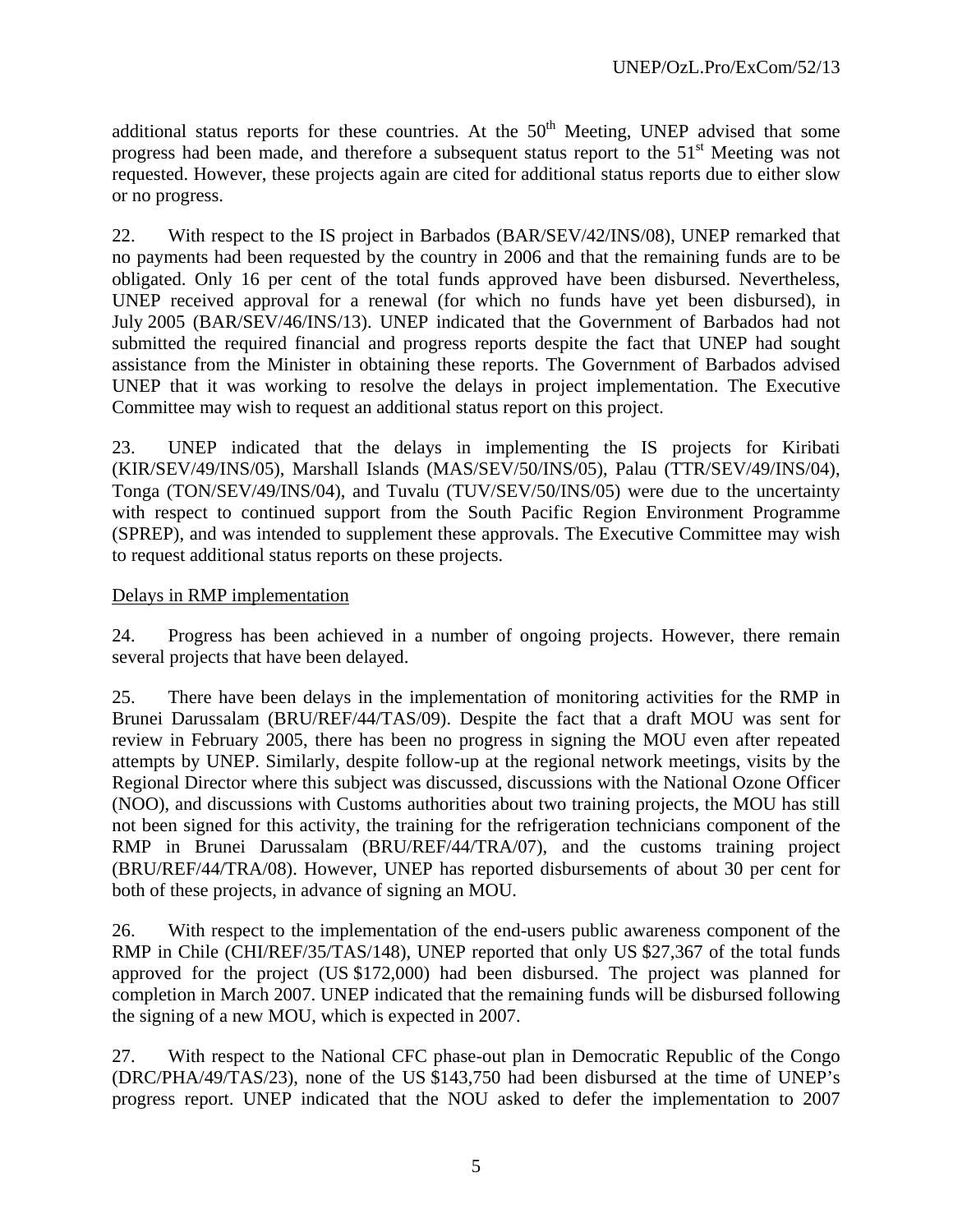because of the political situation that prevailed during the second half of 2006. The project is still planned for completion in 2007. The MOU has been sent for signature, and training activities will begin in the second half of 2007.

28. The project document for the RMP monitoring component in Kuwait (KUW/REF/37/TAS/06) has not been signed. UNEP indicated that this delay was due to the fact that the monitoring component of the RMP was considered to be a new project (although it is part of the RMP that has been almost completed). UNEP expected that the MOU would be signed in June 2007.

29. UNEP has not yet begun activities for the RMP in Myanmar (MYA/REF/45/TAS/05) because the MOU submitted by UNEP had not been signed for the RMP or the IS project as indicated above.

30. No funds have been disbursed since the approval in December 2004 of the refrigeration training programme in Nauru (NAU/REF/44/TAS/03), and a planned training workshop was postponed by one year (from May 2006 to middle of 2007).

31. The Executive Committee may wish to request additional status reports on these components of RMPs be submitted to the  $53<sup>rd</sup>$  Meeting.

# CAP Budget

32. In its progress report, UNEP indicated that US \$737,000 remained un-disbursed funds (in un-liquidated obligations) from the CAP budget. It noted that it expected that all of these funds would be used and so none would be returned to the Multilateral Fund for reprogramming.

# **Financial matters, data inconsistencies, and late and incomplete reporting**

33. This section addresses accounting difficulties regarding UNEP's 2006 progress report. In addition to the potential overrun mentioned above with respect to estimated disbursement for MYAs, UNEP has modified the disbursements from its 2005 progress report for some projects, and continues to indicate difficulty in receiving reports of disbursement from local UNDP country offices.

## *Reporting inconsistencies*

34. Several reporting inconsistencies have been noted, which make it difficult to accurately assess the financial status of affected projects. The Fund Secretariat observed that for three projects, in its 2006 progress report UNEP indicated a level of funds disbursed that was less than that in the 2005 progress report. Moreover, it has reported support cost adjustments that are different from levels recorded in the Inventory, (based on the 2005 progress report) for 13 projects, which are listed in Table 1 below. UNEP reported that this was due to adjustments made between the 2005 and 2006 accounts.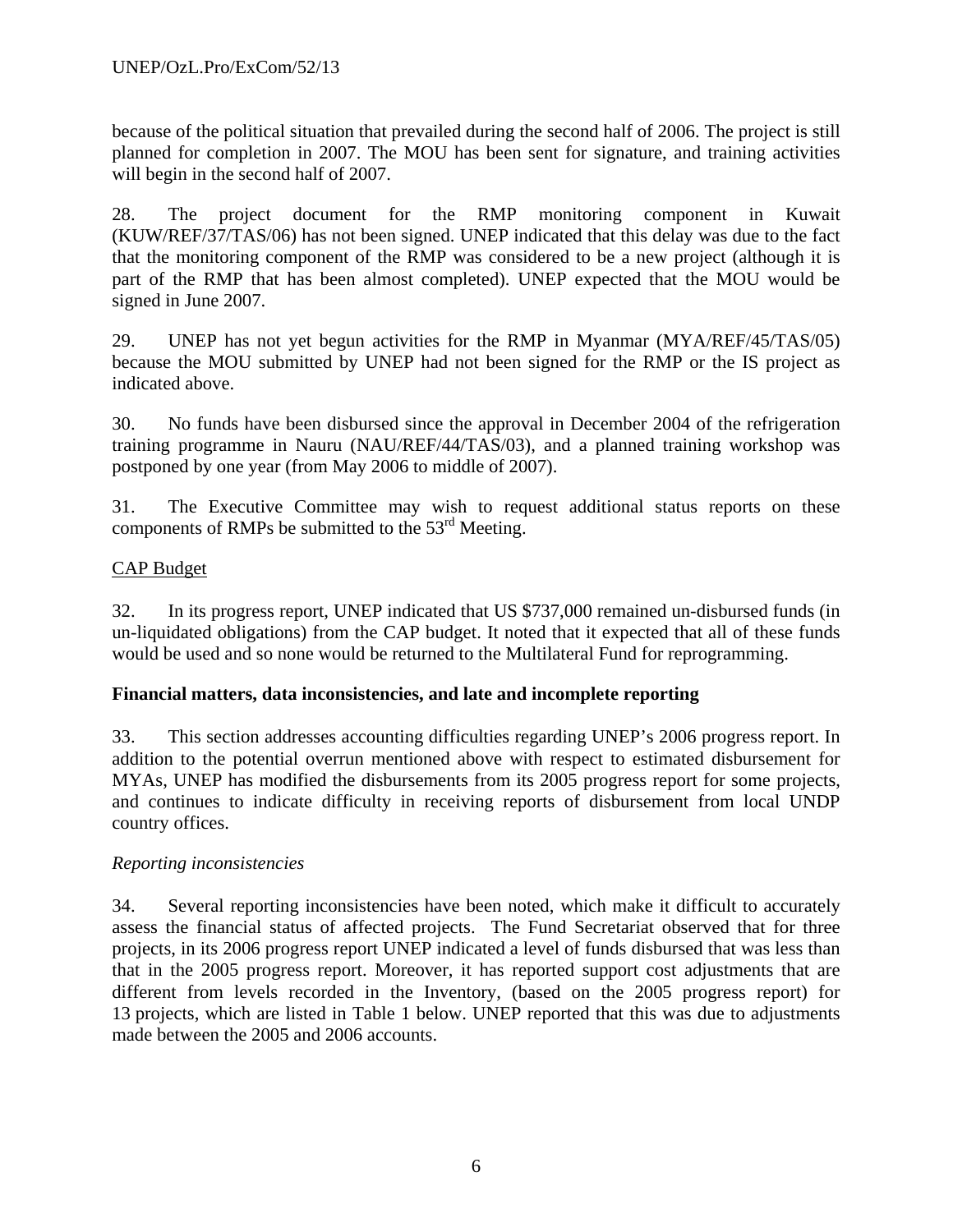# Table 1

| Code               | Project title                                                                  | $2006$ PR -<br>funds<br>disbursed<br>(US\$) | 2005 PR -<br>funds<br>disbursed<br>(US\$) | <b>Difference</b> | <b>Support</b><br>cost<br>adjustment<br>(US\$) | <b>Inventory -</b><br>support cost<br>adjustment<br>(US\$) | <b>Difference</b> |
|--------------------|--------------------------------------------------------------------------------|---------------------------------------------|-------------------------------------------|-------------------|------------------------------------------------|------------------------------------------------------------|-------------------|
| AFR/FUM/27/TRA/23  | Regional train the trainer courses for<br>extension workers in Africa          | 63,956                                      | 67,462                                    | $-3,506$          | $-2,086$                                       | $-1,174$                                                   | 912               |
| AFR/SEV/29/TAS/25  | African regional network (French-<br>and English-speaking countries)<br>(2000) |                                             |                                           |                   | $-3,900$                                       | $-3,933$                                                   | $-33$             |
| BAR/REF/30/PRP/06  | Development of RMP in Barbados                                                 |                                             |                                           |                   | $-2,338$                                       | $-1,038$                                                   | 1,300             |
| BZE/REF/41/PRP/08  | Preparation of the RMP update<br>proposal in Belize                            |                                             |                                           |                   | $\Omega$                                       | $-163$                                                     | $-163$            |
| CHD/SEV/25/INS/02  | Institutional strengthening in Chad                                            |                                             |                                           |                   | $\Omega$                                       | $-376$                                                     | $-376$            |
| COI/REF/35/TAS/06  | RMP: End-users project in Comoros                                              | 27,782                                      | 28,024                                    | $-242$            |                                                |                                                            |                   |
| DRC/REF/41/TRA/15  | RMP: refrigeration technicians<br>training programme                           | 31,235                                      | 39,077                                    | $-7,842$          |                                                |                                                            |                   |
| DRK/REF/35/PRP/15  | RMP preparation in DR Korea                                                    |                                             |                                           |                   | $-2,295$                                       | $-1,751$                                                   | 544               |
| GLO/SEV/35/TAS/237 | CAP (2002)                                                                     |                                             |                                           |                   | $-119,402$                                     | $-120,047$                                                 | $-645$            |
| GUY/SEV/23/INS/04  | Institutional strengthening in Guyana                                          |                                             |                                           |                   | $\Omega$                                       | $-205$                                                     | $-205$            |
| KAM/SEV/35/TAS/01  | Formulation of national phase out<br>strategy in Cambodia                      |                                             |                                           |                   | $\Omega$                                       | $-56$                                                      | $-56$             |
| LES/SEV/29/INS/06  | Institutional strengthening in Lesotho                                         |                                             |                                           |                   | $\Omega$                                       | $-1,515$                                                   | $-1,515$          |
| PER/SEV/29/INS/27  | Institutional strengthening in Peru                                            |                                             |                                           |                   | $\Omega$                                       | $-5,812$                                                   | $-5,812$          |

# **FUNDS DISBURSED (US\$)**

*Delays in reporting by UNDP Country Offices* 

35. In several projects UNEP had not recorded full disbursement, or had recorded limited disbursements because these (or cash advances) had occurred through UNDP country offices and UNEP did not receive the necessary report on expenditures in time to include them in the 2006 account or the 2006 progress report. UNEP advised that it had authorized the release of funds, but the recorded disbursements and obligations indicated in UNEP's progress report do not reflect the authorized releases. This was also the case in the 2005 progress report.

36. There are 25 projects that were completed in 2006 or earlier. However, of a total balance for these projects of over US \$580,473, US \$226,302 is not expected to be disbursed until after 2007. UNEP indicated that it requested UNDP's local country offices to execute the payments in the countries involved, but that the payments could not be recorded as disbursements pending action by UNDP's country offices. UNEP also advised that the submission of UNDP's reports indicating that the payments had been made could take up to five years, although this has not been the experience with previous projects. The Executive Committee may wish to request the Chairman to communicate to UNDP headquarters (through the UNDP implementing agency) the need to urge local UNDP offices to expedite the outstanding payments for these UNEP projects and report any problems in financially completing these activities.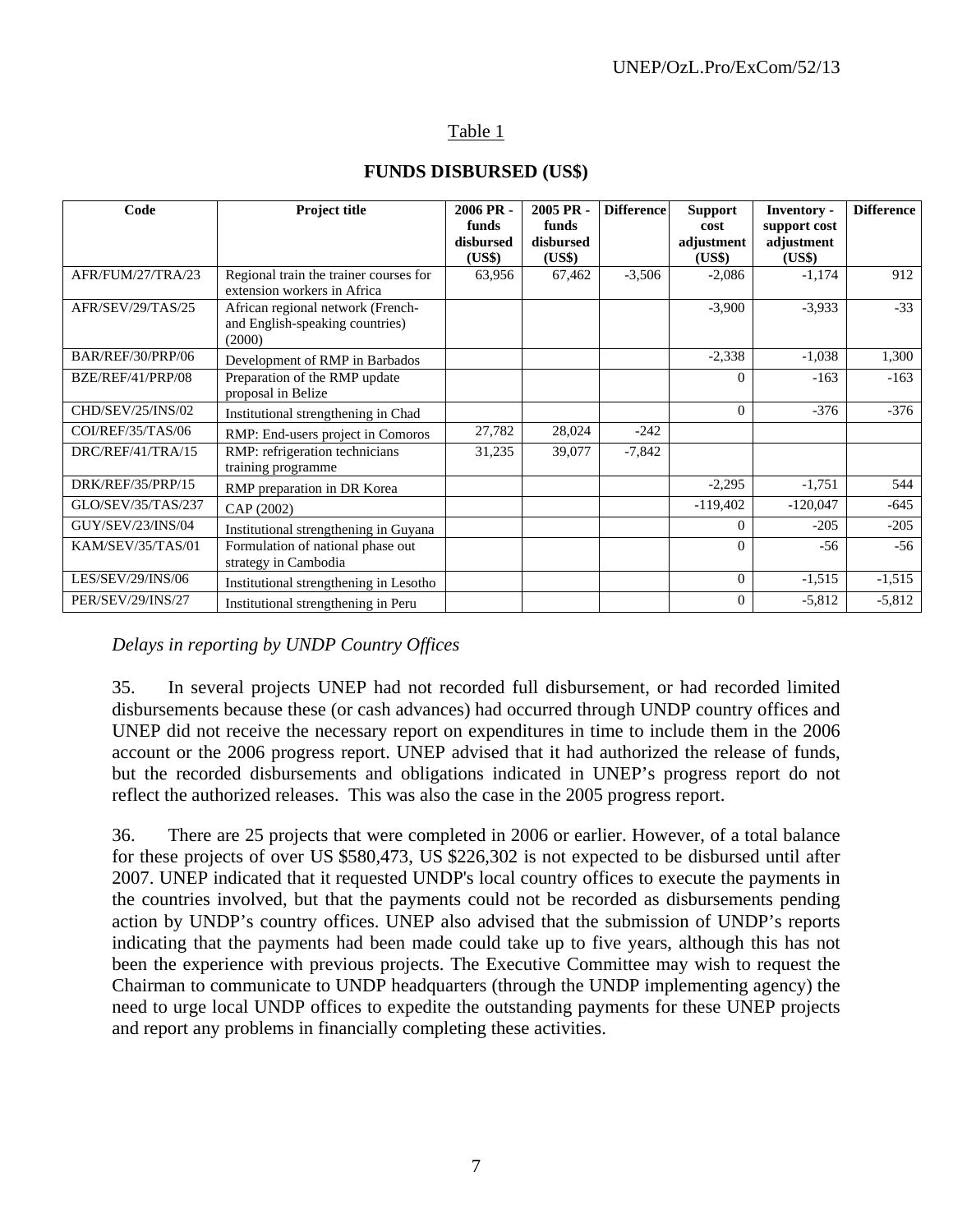# Late submission and unreported information

37. UNEP submitted its progress report late and also revised it after the Fund Secretariat had completed its second analysis of the database. For this reason, the analysis contained in this document is based on the 25 May 2007 version of the database rather than the third version subsequently submitted by UNEP.

38. UNEP did not provide responses to several questions posed by the Fund Secretariat. These questions involved, *inter alia*, providing information on three MYAs (in the required table of the progress report database), several projects approved in April and June 2006 that were classified as "ongoing" without any further clarification, projects for which no funds had been disbursed, and an inquiry as why estimated disbursement for UNEP's MYAs amounted to over US \$1.6 million when funds available for disbursement were less than US \$700,000.

# **RECOMMENDATIONS**

39. The Executive Committee may wish to:

- (a) Note UNEP's progress report contained in UNEP/OzL.Pro/ExCom/52/13;
- (b) Note that UNEP has seven projects classified with implementation delays, including five projects that were so classified last year, and that a report on these projects should be submitted to the 53<sup>rd</sup> Meeting;
- (c) Request additional status reports to be submitted to the  $53<sup>rd</sup>$  Meeting if the project is not submitted for the following project preparation activities:
	- (i) Terminal phase-out management plan (TPMP) preparation in Nicaragua (NIC/PHA/49/PRP/19);
	- (ii) TPMP preparation in Djibouti (DJI/PHA/48/PRP/11);
- (d) Request that additional status reports be submitted to the  $53<sup>rd</sup>$  Meeting for the following individual projects on institutional strengthening with respect to reporting on decisions taken by the Parties or recommendations of the Implementation Committee with respect to compliance for the following:
	- (i) El Salvador (ELS/SEV/44/INS/17);
	- (ii) Equatorial Guinea (EQG/SEV/49/INS/02);
	- (iii) Eritrea (ERI/SEV/47/INS/02);
	- (iv) Guatemala (GUA/SEV/43/INS/30);
	- (v) Guinea Bissau (GBS/SEV/50/INS/09);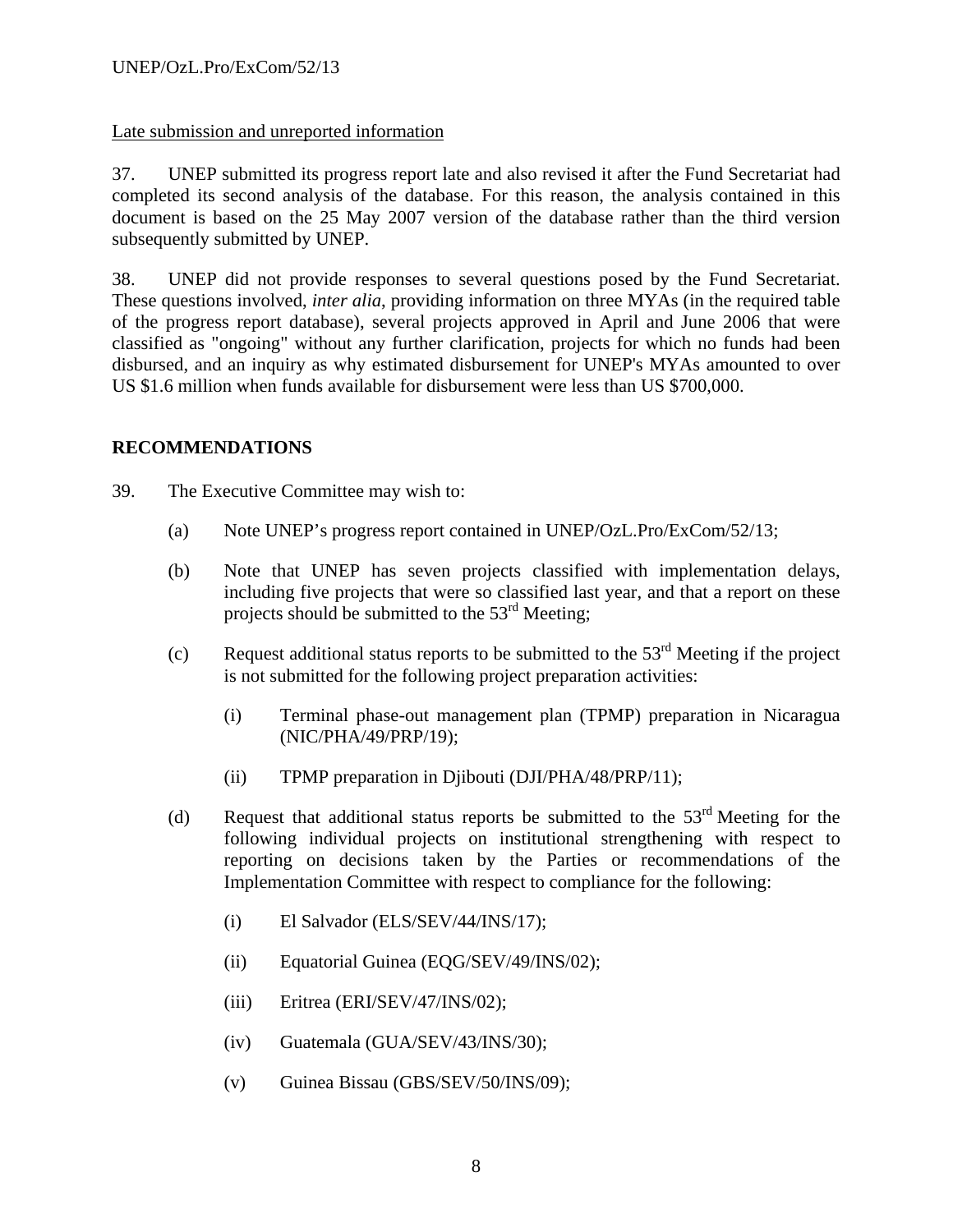- (vi) Lao PDR (LAO/SEV/50/INS/17);
- (vii) Maldives (MDV/SEV/50/INS/11);
- (viii) Somalia (SOM/SEV/44/INS/05);
- (ix) Turkmenistan (TKM/SEV/46/INS/01);
- $(x)$  Uganda (UGA/SEV/13/INS/02);
- (xi) Barbados (BAR/SEV/46/INS/13);
- (xii) Cape Verde (CBI/SEV/50/INS/10);
- (xiii) Guatemala (GUA/SEV/43/INS/30);
- (xiv) Sao Tome and Principe (STP/SEV/50/INS/11);
- (e) Request that additional status reports be submitted to the 53rd Meeting for the following individual projects on institutional strengthening:
	- (i) Myanmar (MYA/SEV/29/INS/02);
	- (ii) Sudan (SUD/SEV/42/INS/16);
	- (iii) Somalia (SOM/SEV/36/INS/03);
	- (iv) Kiribati (KIR/SEV/49/INS/05);
	- (v) Marshall Islands (MAS/SEV/50/INS/05);
	- (vi) Tonga (TON/SEV/49/INS/04);
	- (vii) Palau (TTR/SEV/49/INS/04);
	- (viii) Tuvalu (TUV/SEV/50/INS/05);
- (f) Request that additional status reports be submitted to the  $53<sup>rd</sup>$  Meeting, for the following individual refrigerant management plan (RMP) projects:
	- (i) Brunei Darrasalam (BRU/REF/44/TAS/09, BRU/REF/44/TRA/07 and BRU/REF/44/TRA/08);
	- (ii) End-users public awareness component of the RMP in Chile (CHI/REF/35/TAS/148);
	- (iii) CFC phase-out plan in Democratic Republic of the Congo (DRC/PHA/49/TAS/23);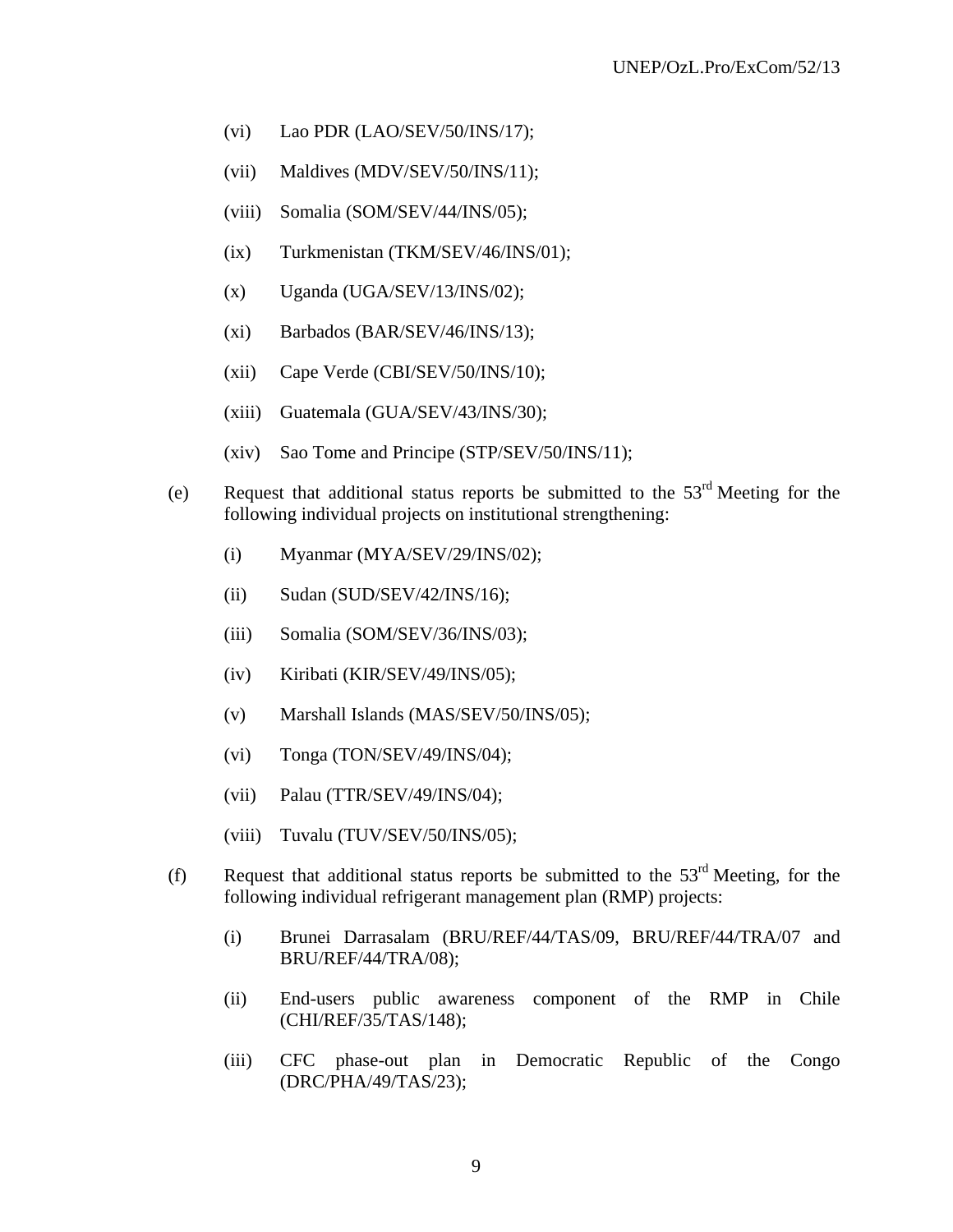- (iv) RMP monitoring component in Kuwait (KUW/REF/37/TAS/06);
- (v) Myanmar (MYA/REF/45/TAS/05);
- (vi) Nauru (NAU/REF/44/TAS/03); and
- (g) Request the Chairman to communicate to UNDP headquarters the need to urge local UNDP offices to expedite the outstanding payments for these UNEP projects and indicate any problems in financially completing these activities.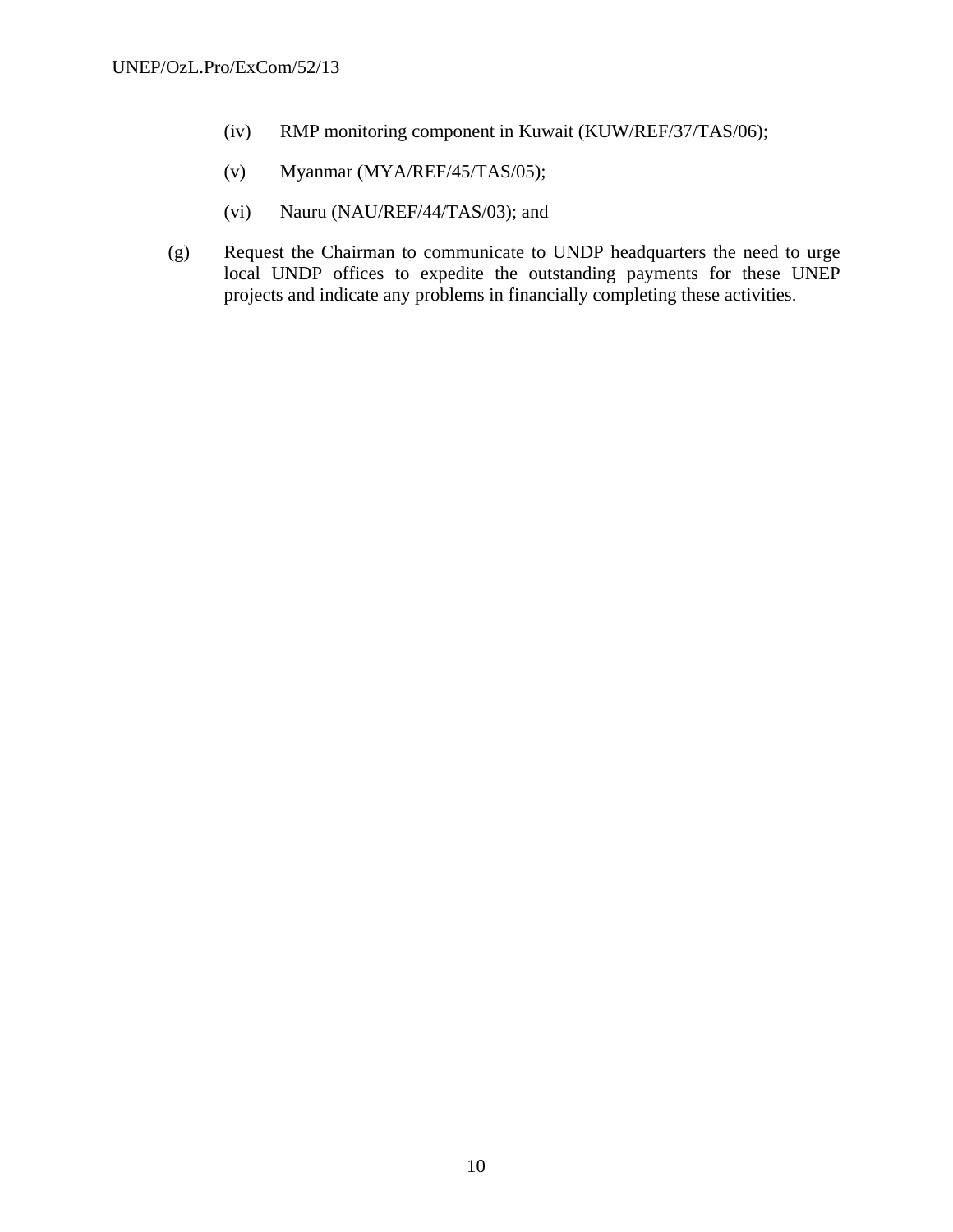# **Annex I**

# **UNEP PROJECT IMPLEMENTATION BY COUNTRY**

| Country                          | <b>Estimated funds</b> | <b>Funds</b>     | <b>Percentage of</b>           | Percentage of        |
|----------------------------------|------------------------|------------------|--------------------------------|----------------------|
|                                  | disbursed in           | disbursed in     | funds disbursed                | planned projects     |
|                                  | 2006 (US\$)            | 2006 (US\$)      | over estimation in<br>2006 (%) | completed in<br>2006 |
| Afghanistan                      | 496,647                | 323,498          | 65%                            | n/a                  |
| Albania                          | 109,987                | $\boldsymbol{0}$ | 0%                             | 100%                 |
| Algeria                          | 17,698                 | $\boldsymbol{0}$ | 0%                             | 100%                 |
| Angola                           | $\theta$               | $\boldsymbol{0}$ | n/a                            | n/a                  |
| Antigua and Barbuda              | 77,037                 | 36,500           | 47%                            | 0%                   |
| Argentina                        | 149,602                | 73,627           | 49%                            | 0%                   |
| <b>Bahamas</b>                   | 59,164                 | 46,132           | 78%                            | 100%                 |
| Bahrain                          | 86,397                 | 50,397           | 58%                            | n/a                  |
| Bangladesh                       | 111,658                | $\boldsymbol{0}$ | 0%                             | 0%                   |
| <b>Barbados</b>                  | 138,619                | 10,432           | 8%                             | 0%                   |
| <b>Belize</b>                    | 159,164                | 30,680           | 19%                            | 100%                 |
| Benin                            | 10,849                 | $\boldsymbol{0}$ | 0%                             | 100%                 |
| <b>Bhutan</b>                    | 13,269                 | $\boldsymbol{0}$ | 0%                             | 100%                 |
| Bolivia                          | 91,487                 | 44,167           | 48%                            | 100%                 |
| <b>Botswana</b>                  | 78,173                 | $\theta$         | 0%                             | 0%                   |
| Brunei Darussalam                | 188,475                | 16,300           | 9%                             | $0\%$                |
| <b>Burkina Faso</b>              | 34,300                 | 5,000            | 15%                            | 100%                 |
| Burundi                          | 87,485                 | 20,000           | 23%                            | 100%                 |
| Cambodia                         | 115,527                | 115,274          | 100%                           | 100%                 |
| Cameroon                         | 183,283                | 80,212           | 44%                            | n/a                  |
| Cape Verde                       | 144,974                | 14,346           | 10%                            | $0\%$                |
| Central African Republic         | 82,840                 | 22,840           | 28%                            | 100%                 |
| Chad                             | 35,985                 | 12,009           | 33%                            | 100%                 |
| Chile                            | 272,468                | 25,373           | 9%                             | 0%                   |
| China                            | 474,753                | 200,882          | 42%                            | 0%                   |
| Colombia                         | $\boldsymbol{0}$       | $\mathbf{0}$     | n/a                            | n/a                  |
| Comoros                          | 108,387                | 783              | 1%                             | 50%                  |
| Congo                            | 60,000                 | 24,019           | 40%                            | n/a                  |
| Democratic Republic of the Congo | 260,629                | $-7,842$         | $-3%$                          | 100%                 |
| Cook Islands                     | 37,000                 | $\boldsymbol{0}$ | $0\%$                          | $0\%$                |
| Costa Rica                       | $\boldsymbol{0}$       | $\boldsymbol{0}$ | n/a                            | n/a                  |
| Cote D'Ivoire                    | 12,707                 | $\boldsymbol{0}$ | 0%                             | n/a                  |
| Croatia                          | 166,762                | 45,518           | 27%                            | 100%                 |
| Djibouti                         | 88,180                 | 19,990           | 23%                            | 100%                 |
| Dominica                         | 43,250                 | 15,475           | 36%                            | 75%                  |
| Dominican Republic               | 36,233                 | 87,455           | 241%                           | 100%                 |
| El Salvador                      | 44,394                 | 12,000           | 27%                            | n/a                  |
| <b>Equatorial Guinea</b>         | $\boldsymbol{0}$       | $\boldsymbol{0}$ | n/a                            | n/a                  |
| Eritrea                          | 80,000                 | 54,000           | 68%                            | 50%                  |
| Ethiopia                         | 34,186                 | $\boldsymbol{0}$ | $0\%$                          | 50%                  |
| Fiji                             | 257,843                | 175,000          | 68%                            | 100%                 |
| Gabon                            | 13,969                 | $\mathbf{0}$     | 0%                             | 100%                 |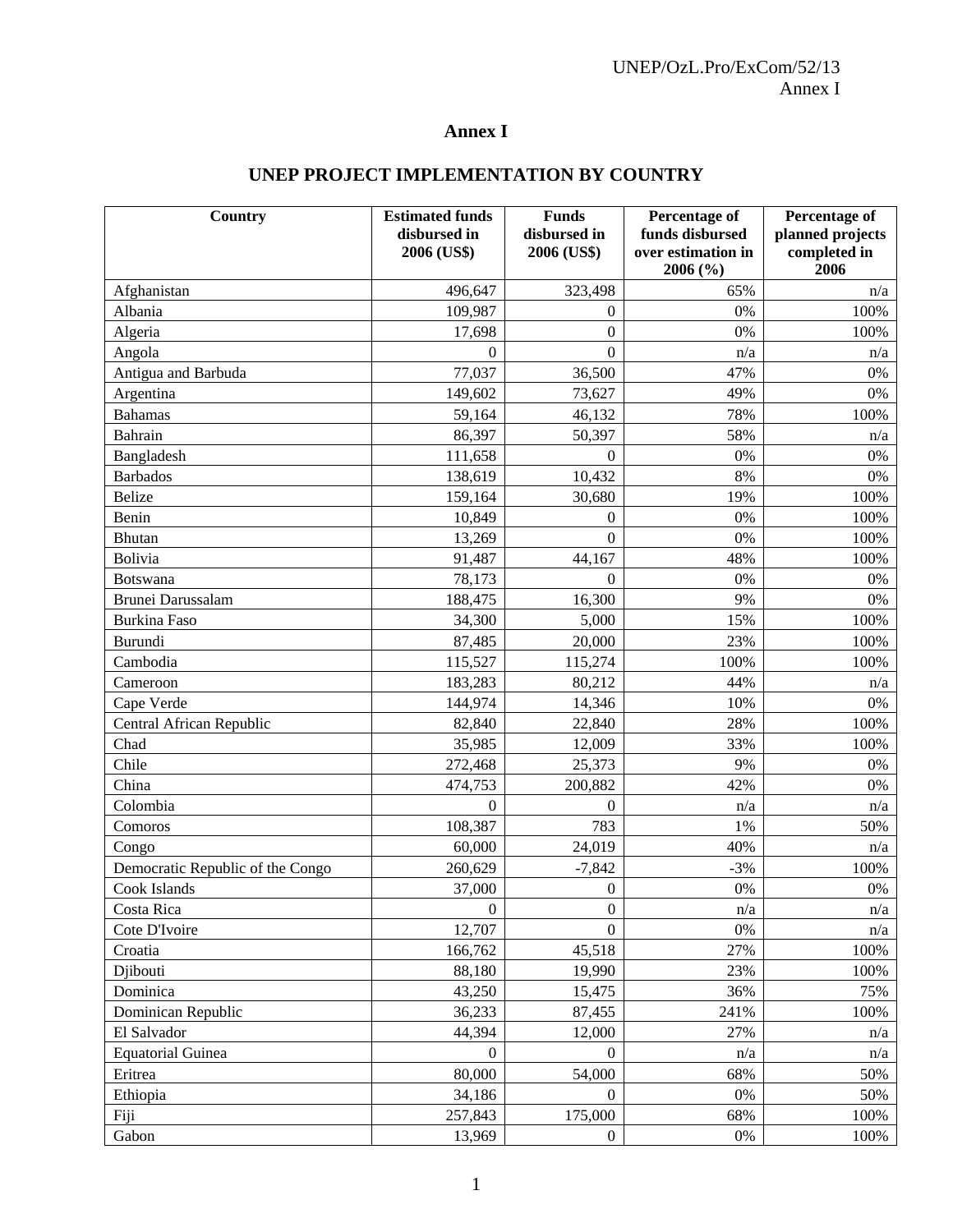# UNEP/OzL.Pro/ExCom/52/13 Annex I

| Country                               | <b>Estimated funds</b><br>disbursed in<br>2006 (US\$) | <b>Funds</b><br>disbursed in<br>2006 (US\$) | <b>Percentage of</b><br>funds disbursed<br>over estimation in<br>2006 (%) | Percentage of<br>planned projects<br>completed in<br>2006 |
|---------------------------------------|-------------------------------------------------------|---------------------------------------------|---------------------------------------------------------------------------|-----------------------------------------------------------|
| Gambia                                | 22,838                                                | 68,347                                      | 299%                                                                      | 100%                                                      |
| Georgia                               | 44,336                                                | 0                                           | 0%                                                                        | n/a                                                       |
| Ghana                                 | $\Omega$                                              | $\theta$                                    | n/a                                                                       | n/a                                                       |
| Global                                | 9,570,409                                             | 7,706,985                                   | 81%                                                                       | 50%                                                       |
| Grenada                               | 97,979                                                | 38,018                                      | 39%                                                                       | 40%                                                       |
| Guatemala                             | 262,314                                               | $\boldsymbol{0}$                            | 0%                                                                        | n/a                                                       |
| Guinea                                | 80,970                                                | 43,834                                      | 54%                                                                       | 100%                                                      |
| Guinea-Bissau                         | 228,803                                               | 0                                           | 0%                                                                        | 0%                                                        |
| Guyana                                | 70,335                                                | $\theta$                                    | 0%                                                                        | 0%                                                        |
| Haiti                                 | 117,419                                               | 54,977                                      | 47%                                                                       | 100%                                                      |
| Honduras                              | 204,024                                               | 22,173                                      | 11%                                                                       | n/a                                                       |
| India                                 | 399,596                                               | 169,457                                     | 42%                                                                       | 100%                                                      |
| Iran (Islamic Republic of)            | 34,935                                                | $\Omega$                                    | 0%                                                                        | 0%                                                        |
| Jamaica                               | 77,935                                                | 41,935                                      | 54%                                                                       | 100%                                                      |
| Kenya                                 | 2,000                                                 | $\theta$                                    | 0%                                                                        | 100%                                                      |
| Kiribati                              | 9,200                                                 | 9,200                                       | 100%                                                                      | 100%                                                      |
| Democratic People's Republic of Korea | 406,427                                               | 303,939                                     | 75%                                                                       | 0%                                                        |
| Kuwait                                | 205,815                                               | 36,859                                      | 18%                                                                       | 50%                                                       |
| Kyrgyzstan                            | 157,036                                               | 69,830                                      | 44%                                                                       | 100%                                                      |
| Lao People's Democratic Republic      | 78,555                                                | 57,200                                      | 73%                                                                       | 100%                                                      |
| Lebanon                               | $\overline{0}$                                        | 0                                           | n/a                                                                       | n/a                                                       |
| Lesotho                               | 26,000                                                | $\theta$                                    | 0%                                                                        | n/a                                                       |
| Liberia                               | 69,055                                                | 41,546                                      | 60%                                                                       | 50%                                                       |
| Madagascar                            | 60,450                                                | 69,749                                      | 115%                                                                      | 100%                                                      |
| Malawi                                | 98,572                                                | 51,858                                      | 53%                                                                       | n/a                                                       |
| Malaysia                              | $\overline{0}$                                        | $\overline{0}$                              | n/a                                                                       | n/a                                                       |
| Maldives                              | 22,991                                                | $\theta$                                    | 0%                                                                        | n/a                                                       |
| Mali                                  | 133,708                                               | 12,485                                      | 9%                                                                        | 33%                                                       |
| Marshall Islands                      | 13,600                                                | $\boldsymbol{0}$                            | 0%                                                                        | 100%                                                      |
| Mauritania                            | 115,018                                               | 34,338                                      | 30%                                                                       | $0\%$                                                     |
| Mauritius                             | 83,465                                                | $\theta$                                    | $0\%$                                                                     | n/a                                                       |
| Micronesia (Federated States of)      | 13,600                                                | $\overline{0}$                              | 0%                                                                        | 100%                                                      |
| Republic of Moldova                   | 87,044                                                | 40,092                                      | 46%                                                                       | 50%                                                       |
| Mongolia                              | 32,765                                                | 30,703                                      | 94%                                                                       | 100%                                                      |
| Morocco                               | 168,679                                               | $\overline{0}$                              | $0\%$                                                                     | $0\%$                                                     |
| Mozambique                            | 71,019                                                | 30,000                                      | 42%                                                                       | 0%                                                        |
| Myanmar                               | 135,866                                               | $\Omega$                                    | 0%                                                                        | $0\%$                                                     |
| Namibia                               | 61,331                                                | 4,071                                       | 7%                                                                        | n/a                                                       |
| Nauru                                 | 37,000                                                | 21,000                                      | 57%                                                                       | 33%                                                       |
| Nepal                                 | 63,784                                                | 35,000                                      | 55%                                                                       | 100%                                                      |
| Nicaragua                             | 99,093                                                | 23,193                                      | 23%                                                                       | 0%                                                        |
| Niger                                 | 174,779                                               | 35,438                                      | 20%                                                                       | 33%                                                       |
| Nigeria                               | $\boldsymbol{0}$                                      | $\overline{0}$                              | n/a                                                                       | n/a                                                       |
| Niue                                  | 37,000                                                | 7,100                                       | 19%                                                                       | 33%                                                       |
| Oman                                  | 5,000                                                 | $\overline{0}$                              | $0\%$                                                                     | 100%                                                      |
| Pakistan                              | $\theta$                                              | $\boldsymbol{0}$                            | n/a                                                                       | n/a                                                       |
| Palau                                 | 13,600                                                | $\overline{0}$                              | $0\%$                                                                     | 100%                                                      |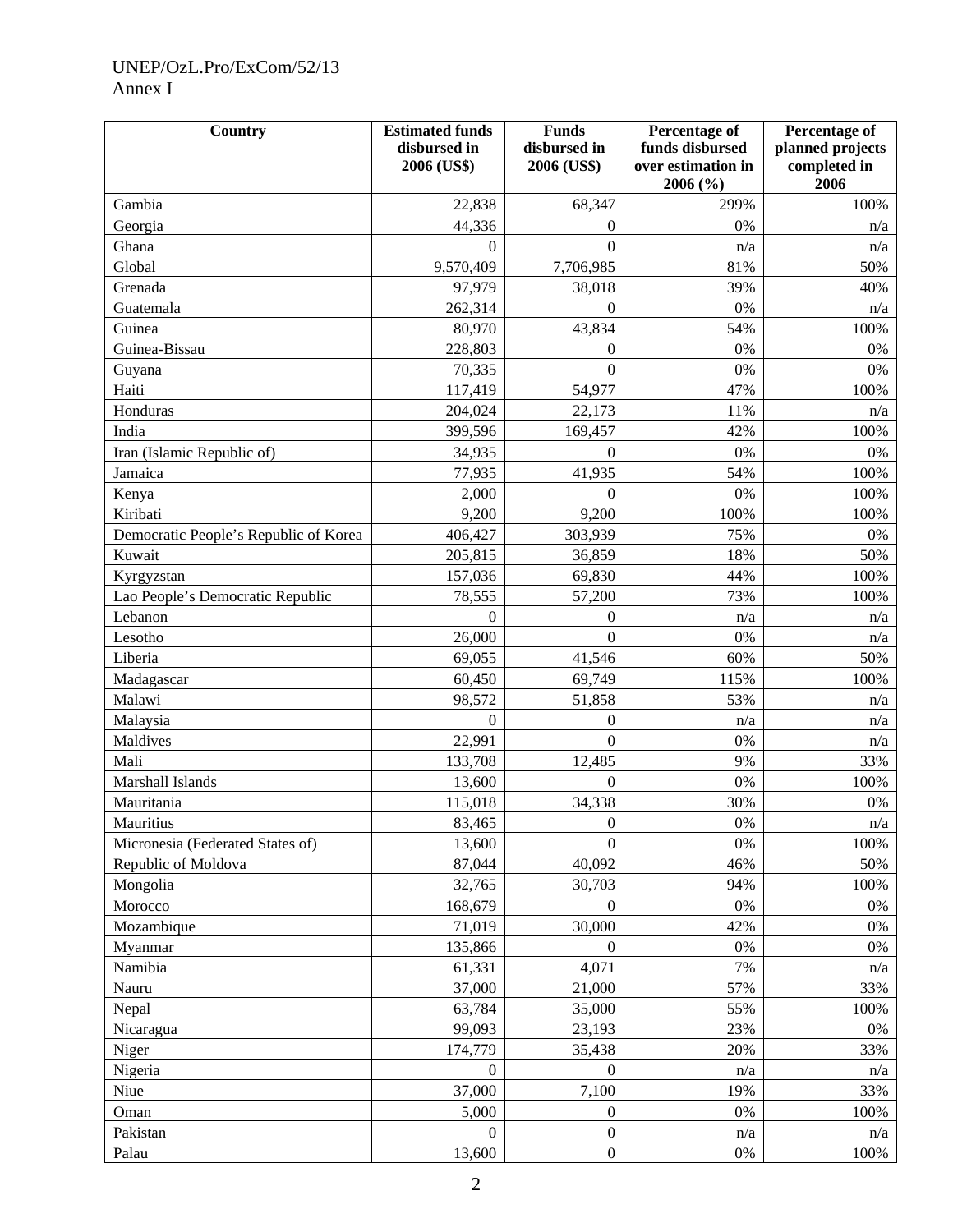| Country                            | <b>Estimated funds</b> | <b>Funds</b>     | Percentage of      | Percentage of    |
|------------------------------------|------------------------|------------------|--------------------|------------------|
|                                    | disbursed in           | disbursed in     | funds disbursed    | planned projects |
|                                    | 2006 (US\$)            | 2006 (US\$)      | over estimation in | completed in     |
|                                    |                        |                  | 2006 (%)           | 2006             |
| Panama                             | 384,429                | 12,368           | 3%                 | 0%               |
| Papua New Guinea                   | 24,715                 | $\theta$         | 0%                 | n/a              |
| Paraguay                           | 200,654                | 100              | 0%                 | 0%               |
| Peru                               | 336,845                | 10,475           | 3%                 | n/a              |
| Philippines                        | 4,100                  | 512              | 12%                | n/a              |
| Region: AFR                        | 195,814                | 70,000           | 36%                | $0\%$            |
| Region: ASP                        | 157,595                | 66,390           | 42%                | 40%              |
| Region: EUR                        | 0                      | 0                | n/a                | n/a              |
| Region: LAC                        | $\theta$               | $\theta$         | n/a                | n/a              |
| Rwanda                             | 198,618                | 69,259           | 35%                | 50%              |
| Saint Kitts and Nevis              | 106,840                | 35,579           | 33%                | 100%             |
| Saint Lucia                        | 27,152                 | 26,629           | 98%                | 0%               |
| Saint Vincent and the Grenadines   | 105,086                | 5,606            | 5%                 | 0%               |
| Sao Tome and Principe              | 175,259                | 51,895           | 30%                | 40%              |
| Senegal                            | 176,224                | 24,124           | 14%                | n/a              |
| Seychelles                         | 36,000                 | $\overline{0}$   | $0\%$              | $0\%$            |
| Sierra Leone                       | 325,615                | 76,043           | 23%                | 0%               |
| Solomon Islands                    | 8,100                  | $\overline{0}$   | 0%                 | 100%             |
| Somalia                            | 76,902                 | $\boldsymbol{0}$ | $0\%$              | 0%               |
| Sri Lanka                          | 235,090                | 118              | 0%                 | 50%              |
| Sudan                              | 214,364                | $\theta$         | 0%                 | 0%               |
| Suriname                           | 104,200                | 40,075           | 38%                | 0%               |
| Swaziland                          | 42,592                 | $\boldsymbol{0}$ | 0%                 | $0\%$            |
| Syrian Arab Republic               | 134,236                | $\overline{0}$   | 0%                 | 0%               |
| United Republic of Tanzania        | 34,200                 | $\boldsymbol{0}$ | 0%                 | 100%             |
| Thailand                           | 0                      | $\boldsymbol{0}$ | n/a                | n/a              |
| Togo                               | 83,666                 | $\boldsymbol{0}$ | 0%                 | 67%              |
| Tonga                              | 7,880                  | $\boldsymbol{0}$ | 0%                 | 100%             |
| Trinidad and Tobago                | $\boldsymbol{0}$       | $\boldsymbol{0}$ | n/a                | n/a              |
| Turkmenistan                       | 115,693                | $\boldsymbol{0}$ | 0%                 | n/a              |
| Tuvalu                             | 7,000                  | $\boldsymbol{0}$ | 0%                 | 100%             |
| Uganda                             | 48,828                 | $\overline{0}$   | 0%                 | $0\%$            |
| Uruguay                            | 2,831                  | $\overline{0}$   | $0\%$              | $0\%$            |
| Vanuatu                            | 8,100                  | 100              | 1%                 | 0%               |
| Venezuela (Bolivarian Republic of) | 81,300                 | 24,636           | 30%                | n/a              |
| Vietnam                            | 27,177                 | $\theta$         | $0\%$              | n/a              |
| Western Samoa                      | 68,029                 | 60,000           | 88%                | 100%             |
| Yemen                              | 459,940                | 146,813          | 32%                | 100%             |
| Zambia                             | 81,935                 | $\mathbf{0}$     | $0\%$              | 0%               |
| Zimbabwe                           | 98,779                 | 38,332           | 39%                | 100%             |
| <b>Total</b>                       | 22,553,514             | 11,372,449       | 50%                | 47%              |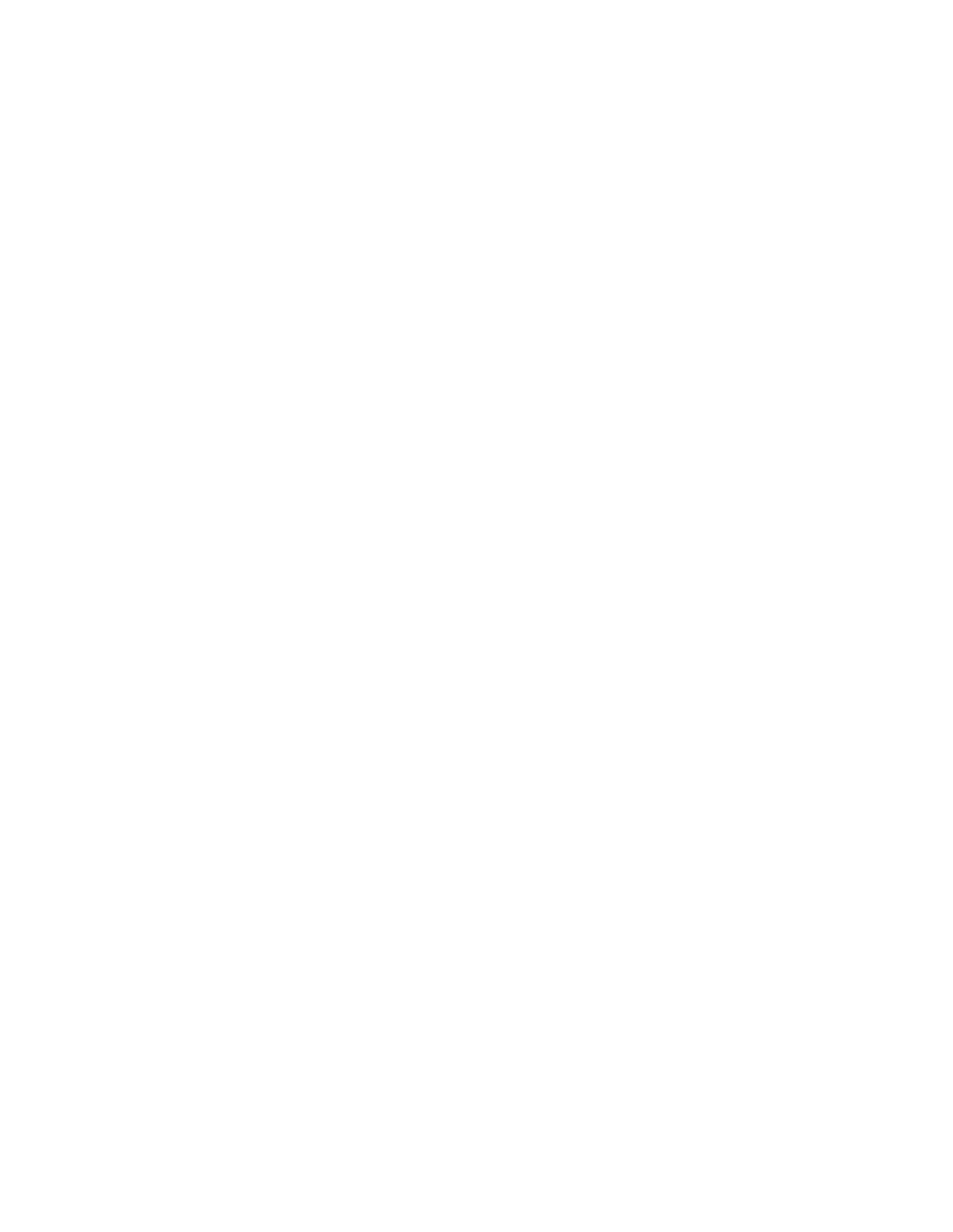# **UNEP PROGRESS AND FINANCIAL REPORT**

# **1 JANUARY – 31 DECEMBER 2006**

**Presented to the 52nd Meeting of the Executive Committee Of the Multilateral Fund for the Implementation Of the Montreal Protocol** 



**United Nations Environment Programme**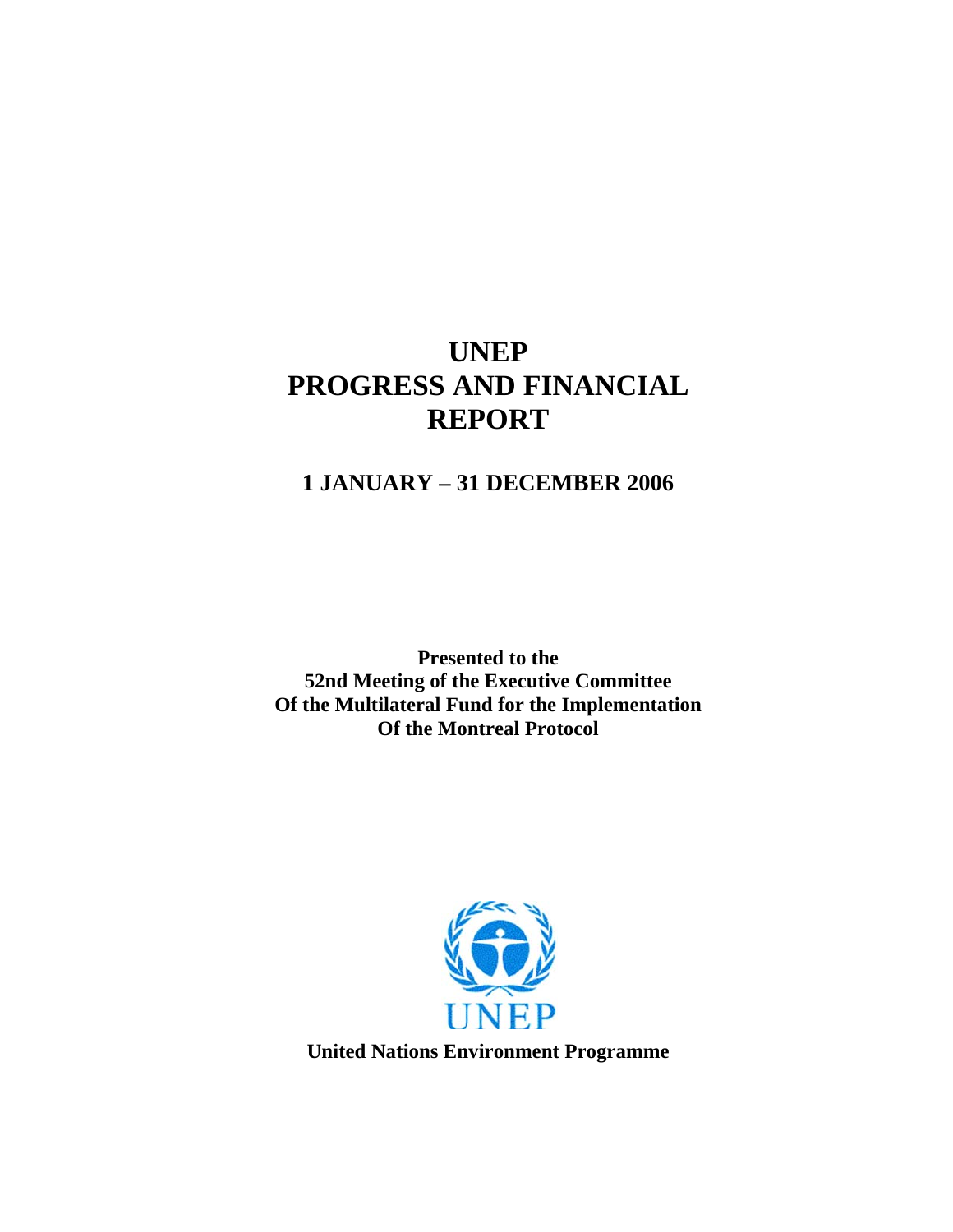#### **TABLE OF CONTENTS**

#### **Introduction**

### **I. Project Approvals and Expenditures**

- A. Annual Summary Data
- B. Interest
- C. Summary Data by Type

#### **II. Project Completions since Last Report**

- A. ODP Phased out since Last Report
- B. Non-Investment Project Completions since Last Report

#### **III. Global and Regional Activity Highlights**

- A. Global Activities
- B. Regional Activities

#### **IV. Performance Indicators**

- A. Agency's Business Plan Performance Goals
- **B. CAP Indicators C. Cumulative Com**
- C. Cumulative Completed Non Investment Projects<br>D. Cumulative Ongoing Investment Projects
- Cumulative Ongoing Investment Projects
- E. Cumulative Ongoing Non-Investment Projects

#### **V. Status of Agreements and Project Preparation (where applicable), by Country**

### **VI. Administrative Issues (Operational, Policy, Financial and Other Issues)**

- A. Meetings Attended<br>B. Implementing Ager
- Implementing Agency and Other Co-operation

#### **ANNEX I: Tables**

Closed and transferred projects Total funds Annual summary detail Annual summary Agency comparison Summary data by project type Cumulative completed non-investment projects Cumulative ongoing non-investment projects Project preparation Speed of delivery – non-investment projects

#### **ANNEX II: Country-by-country CAP services**

#### **ANNEX III: Assistance to countries in non-compliance**

#### **ANNEX IV: CAP special initiatives in 2006**

#### **ANNEX V: Meetings and missions**

#### **ANNEX VI: Status of Regional Awareness Projects**

#### **ANNEX VII: Completed non-investment projects**

#### **ANNEX VIII: Report on expenditures under the CAP budget for 2006**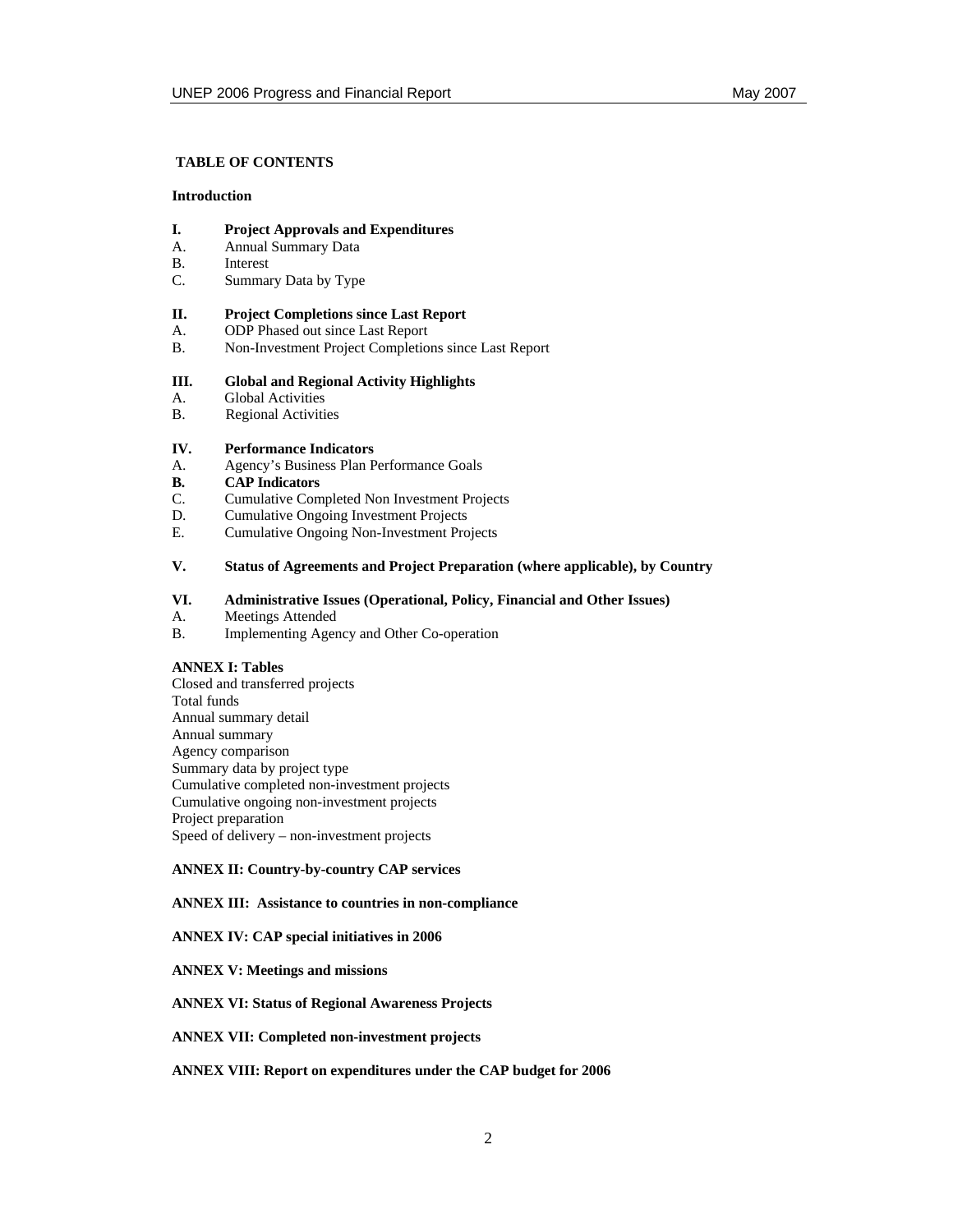### **INTRODUCTION**

1. This document, as submitted for consideration to the  $52<sup>nd</sup>$  meeting of the Executive Committee of the Multilateral Fund for the Implementation of the Montreal Protocol, represents a Progress and Financial Report on the Montreal Protocol related operations of the United Nations Environment Programme during the year 2006.

2. In accordance with the UNEP's Business Plan  $2006-2008$  endorsed by the  $48<sup>th</sup>$  meeting of the Executive Committee, the objectives of UNEP's activities in 2006 were to:

- $\triangleright$  Continue strengthening capacity of National Ozone Units and relevant institutions through training and knowledge transfer;
- $\triangleright$  Leverage and improve existing national/regional/sub-regional institutional and legislative frameworks and support the development of new policies and legal instruments to enable the implementation of ODS phase-out strategies;
- $\triangleright$  Raise the political profile of the Montreal Protocol and thereby increase high level support for its implementation;
- $\triangleright$  Enhance public awareness of the impact of the ozone layer depletion on human health and the environment and encourage civil society action;
- $\triangleright$  Improve the access of client countries to specific expertise and knowledge; and to disseminate and publicize good practices, innovative approaches and experiences in phase-out of controlled substances;
- ¾ Promote and enhance the inter-regional and intra-region information exchange and cooperation in the implementation of the Montreal Protocol;
- $\triangleright$  Enhance direct country-to-country assistance (formerly referred to as South-South/North-South cooperation), especially to those countries facing immediate and long-term compliance challenges;
- $\triangleright$  Support the development of regional/sub-regional approaches to tackling problems of common concern;
- ¾ Pursue universal membership of the Vienna Convention, the Montreal Protocol and its Amendments;
- $\triangleright$  Encourage countries that have recently ratified the Vienna Convention, the Montreal Protocol and its Amendments to put in place and implement appropriate national policies, strategies and programmes to control and reduce the use of ODS in refrigeration and air-conditioning servicing, agricultural, fire-fighting and other relevant sectors;
- $\triangleright$  Support regional/sub-regional initiatives to combat illegal trade in ODS;
- $\triangleright$  Develop a more structured working arrangement with other Implementing Agencies thereby allowing for the provision of a coordinated and holistic service to client countries.
- 3. The following means were used in 2006 to achieve the above objectives:
	- $\triangleright$  Regional Networking of National Ozone Officers;
	- $\triangleright$  Information Clearing House;
	- ¾ Compliance services as part of the Compliance Assistance Programme (CAP);
	- ¾ Implementation of non-investment projects for individual countries/regions.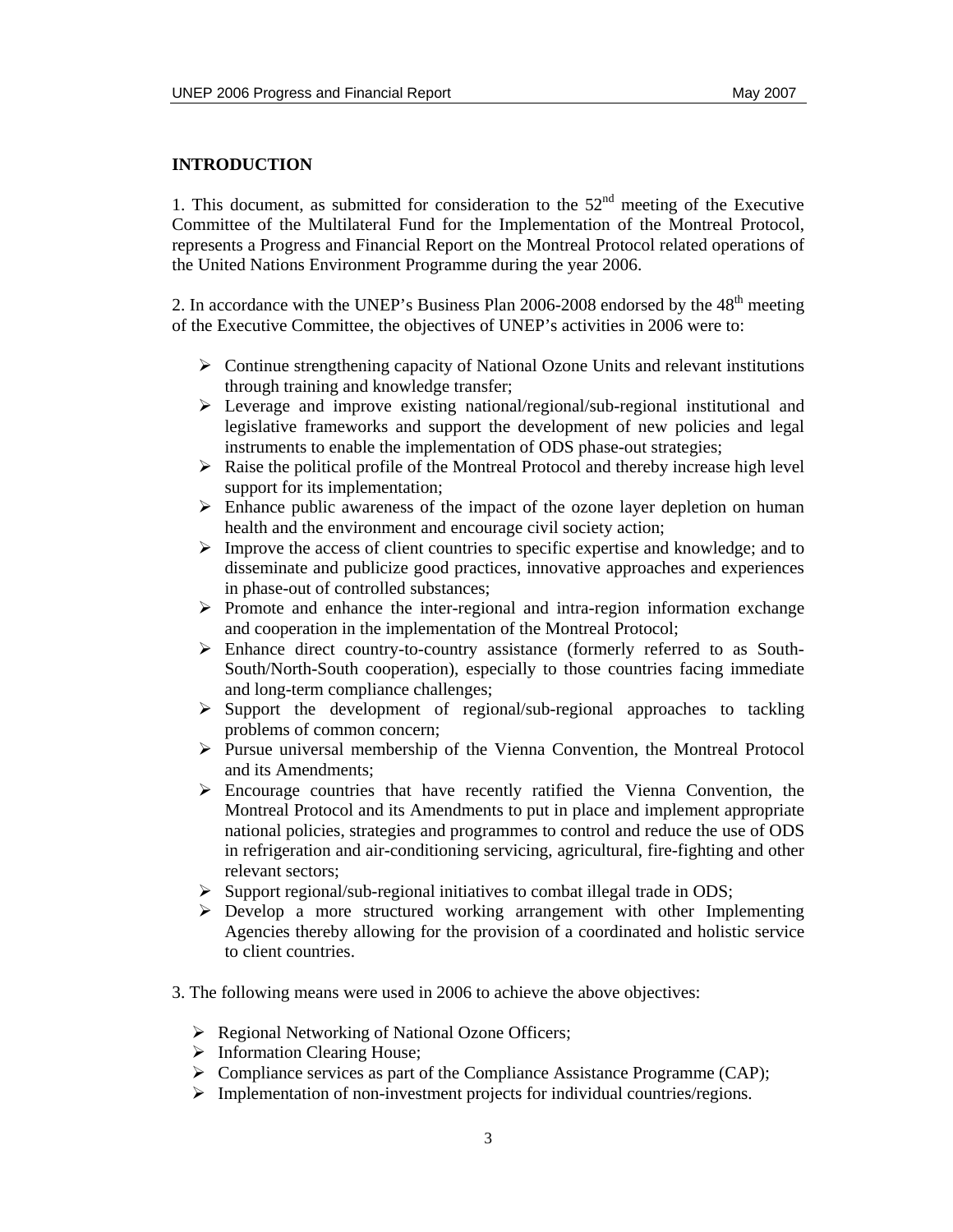4. In 2006 the CAP in cooperation with the other Implementing and Bilateral Agencies provided significant advisory and project implementation support to Article 5 countries that resulted in an overall high note of compliance with the Montreal Protocol and its Amendments by those countries. Specifically, the number of countries declared to be in non-compliance in 2006 reduced in comparison with 2005 (from 17 countries in 2005 to 15 countries in 2006.)

# **I. PROJECT APPROVALS AND EXPENDITURES**

### **A. ANNUAL SUMMARY DATA**

5. From its inception in June 1991 until the end of December 2006, the Executive Committee of the Multilateral Fund has approved 1,047 projects for implementation by UNEP. The total funding approved for UNEP during the same period was US\$ 116,704,679 million, representing about 5.9% of the total funding allocations approved by the Multilateral Fund for the four Implementing Agencies.

6. During 2006, the Executive Committee approved  $72<sup>1</sup>$  projects for UNEP to implement. The total value of UNEP's approvals in 2006 was US\$ 13.4 million plus programme support costs of US\$ 909,305. *Annex 1: Annual Summary* provides details.

### **B. INTEREST**

7. The interest accrued from 1991-2006 was US\$ 5,279,381 as follows:

| Year      | Interest (US\$) |
|-----------|-----------------|
| 1991-2005 | 5,278,885       |
| 2006      | 1,005,616       |
| Total     | 6,284,501       |

## **C. SUMMARY DATA BY TYPE**

8. Of the  $1,047$  projects approved for UNEP from June 1991 until December  $2006^2$ , 337 are time-sensitive Institutional Strengthening (IS) projects and 710 are objective-sensitive activities, including 330 technical assistance projects (TAS), 196 training projects (TRA), 96 Country Programmes (CPG) and 52 project preparations (PRP), including Refrigerant Management Plan and Terminal Phase-out Management Plan preparation.

9. The above data include 108 projects that the Executive Committee approved in 2006 to be implemented by UNEP. Of those, 53 are time-sensitive IS projects and 55 are objective-sensitive activities comprising 15 technical assistance projects, 1 training project, and 39 project preparations.

10. The overall cumulative completion ratio is 72% (the ratio of the previous year was 71%). The cumulative completion rate by project type is 99% for CP preparations, 54% for project preparations, 76% for technical assistance projects, 78% for training projects

 $\overline{a}$  $<sup>1</sup>$  This includes the CAP budget for 2006 approved by the 47th Meeting of the Executive Committee</sup>

<sup>&</sup>lt;sup>2</sup> Figure includes six projects that were transferred or cancelled.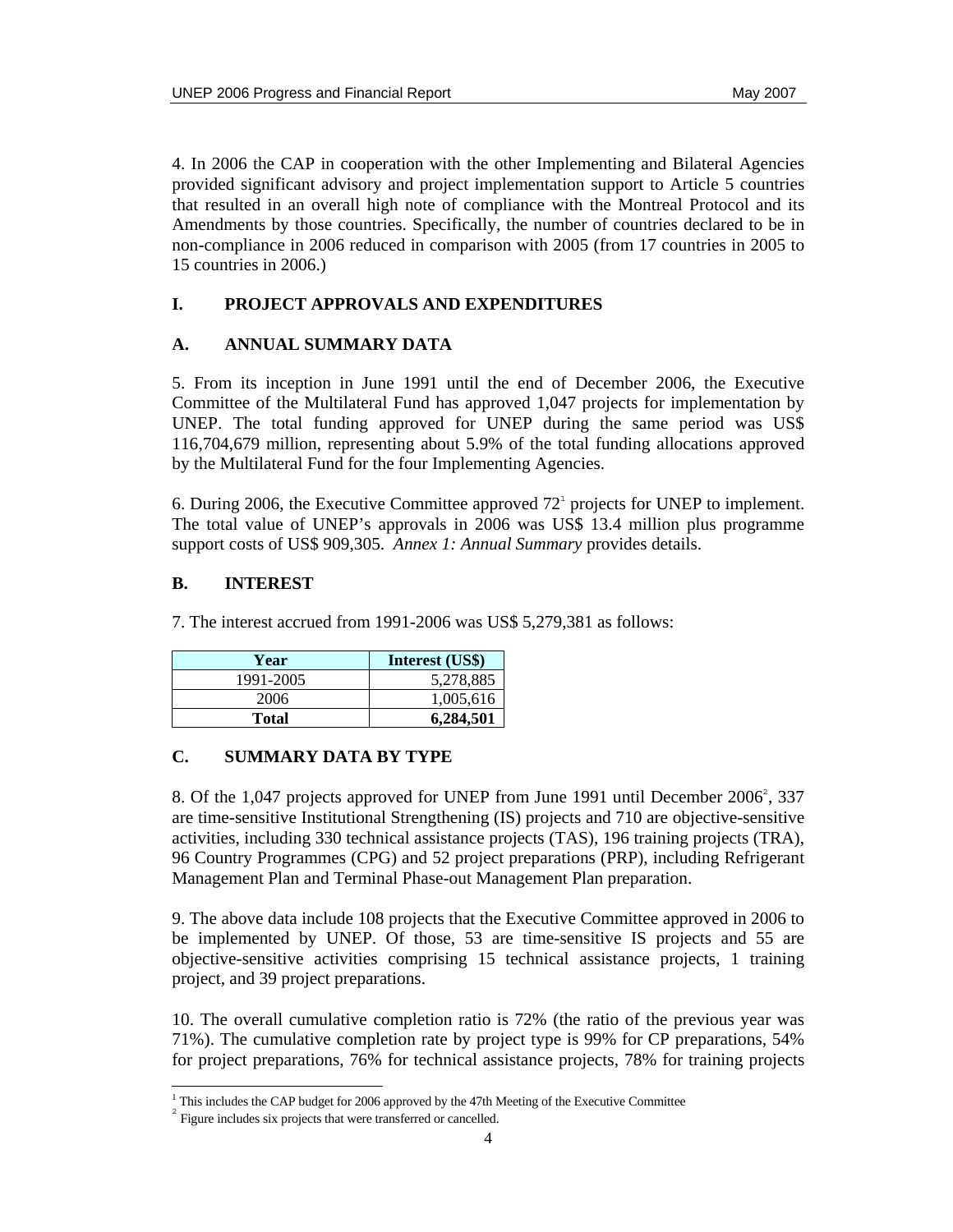and 64% for IS projects. For details of all completion ratios, please see *Annex 1: Summary Data by Projects Type.* 

### **II. PROJECT COMPLETIONS SINCE LAST REPORT**

### **A. ODP PHASED OUT SINCE LAST REPORT**

11. UNEP only implements non-investment projects (i.e. capacity building and technical assistance). Due to the nature of those capacity-building projects, the associated ODP phase out is either zero or small according to the approved projects. In 2006, 51.3 ODP tonnes were phased out as a result of completed projects. The cumulative ODP phase-out achieved as a result of all completed UNEP projects to date is as follows:

| <b>Date</b><br>completed | <b>Country</b>     | <b>Inventory number</b> | <b>ODP</b><br>tonnes<br>phased<br>out |
|--------------------------|--------------------|-------------------------|---------------------------------------|
| $Nov-96$                 | Burkina Faso       | BKF/REF/11/TRA/03       | 23                                    |
| Feb-98                   | Argentina          | ARG/REF/21/TRA/51       | 44.8                                  |
| Feb-99                   | Guatemala          | GUA/REF/21/TRA/13       | 68.3                                  |
| Feb-99                   | Peru               | PER/REF/21/TRA/21       | 44.8                                  |
| $Sep-05$                 | China              | CPR/SEV/37/TRA/392      | 16.5                                  |
| Jul- $05$                | Vietnam            | VIE/SEV/40/INS/42       | 9.8                                   |
| $Dec-05$                 | Korea, DPR         | DRK/SEV/41/INS/31       | 10.2                                  |
| Jul-06                   | Algeria            | ALG/SEV/37/INS/54       | 21.20                                 |
| $Jun-06$                 | Dominican Republic | DOM/SEV/37/TAS/31       | 0.80                                  |
| $Nov-06$                 | Dominican Republic | DOM/SEV/39/INS/34       | 17.10                                 |
| $Nov-06$                 | Zimbabwe           | ZIM/SEV/43/INS/27       | 12.20                                 |
|                          |                    | Total                   | 268.7                                 |

### **B. NON-INVESTMENT PROJECT COMPLETIONS SINCE LAST REPORT**

12. During 2006, UNEP completed 89 projects as follows:

- $\triangleright$  Institutional strengthening projects 44;
- $\triangleright$  Training projects 24;
- $\triangleright$  Technical assistance projects 16;
- $\triangleright$  CP preparation 2;
- $\triangleright$  Project preparation 3.

13. The completion of projects by region was as follows:

- $\triangleright$  Africa 39 projects;
- $\triangleright$  Asia and Pacific 22 projects;
- $\triangleright$  Latin America and the Caribbean -15 projects;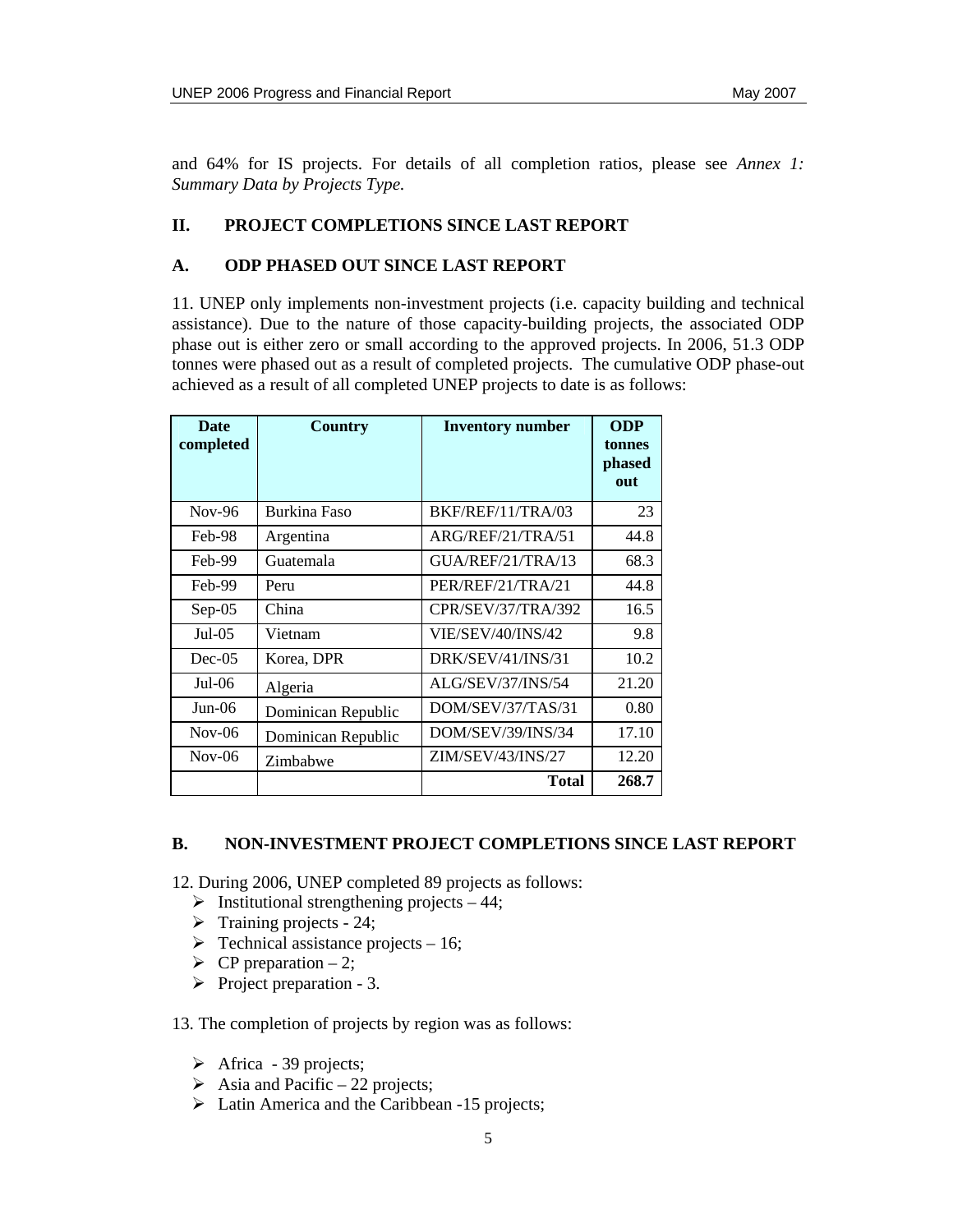- $\triangleright$  Europe and Central Asia 4 projects;
- $\triangleright$  West Asia 4 projects;
- $\triangleright$  Global 5 projects.

See Annex VII, Completed *Non-Investment Projects* for details.

### **III. GLOBAL AND REGIONAL ACTIVITY HIGHLIGHTS**

### **A. GLOBAL ACTIVITIES**

14. UNEP implemented the Montreal Protocol activities in Article 5 countries in 2006 through the Compliance Assistance Programme. The CAP carried out projects approved by the Executive Committee and compliance services funded from the CAP budget.

15. The CAP budget for the year 2006 was approved by the  $47<sup>th</sup>$  meeting of the Executive Committee at the amount of US\$ 7,770,000 plus programme support costs. The total expenditure (disbursement plus unliquidated obligations) under the CAP budget in 2006 was US\$ 7,770,000.

16. The 2006 CAP budget was used for salaries of 43 CAP staff members, more than 468 country-specific compliance services, operation of 9 Regional/Sub-regional Networks and the Information Clearing House as described below as well as in Annex II *Countryby-country CAP services* and Annex VIII *Report on expenditures under the CAP budget for 2006.* In addition, UNEP supported the operation of the Network of South-East Asia and the Pacific funded by the Government of Sweden.

### **Staffing of the CAP**

17. In 2006 the composition of the CAP was as follows:

- $\triangleright$  CAP Paris team: 8 full-time Professional staff, 1 half-time Professional and 8 General Service staff including 1 professional and 1 general service staff coordinating the Regional Ozone Network for Europe & Central Asia;
- $\triangleright$  CAP Regional Office for Africa team: 5 Professional staff and 2 General Service staff;
- ¾ CAP Regional Office for Asia and Pacific team: 4 Professional staff and 2 General Service staff. This team also includes one Professional staff member funded through a bilateral contribution from the Government of Sweden;
- ¾ CAP Regional Office for West Asia team: 3 Professional staff and 2 General Service staff;
- ¾ CAP Regional Office for Latin America and the Caribbean team: 4 Professional staff and 2 General Service staff.

18. The  $47<sup>th</sup>$  meeting of the Executive Committee approved a full-time post of Programme Assistant to the Regional Network Coordinator for Europe and Central Asia. After the temporary filling of the post, the formal recruitment procedure started in April 2007.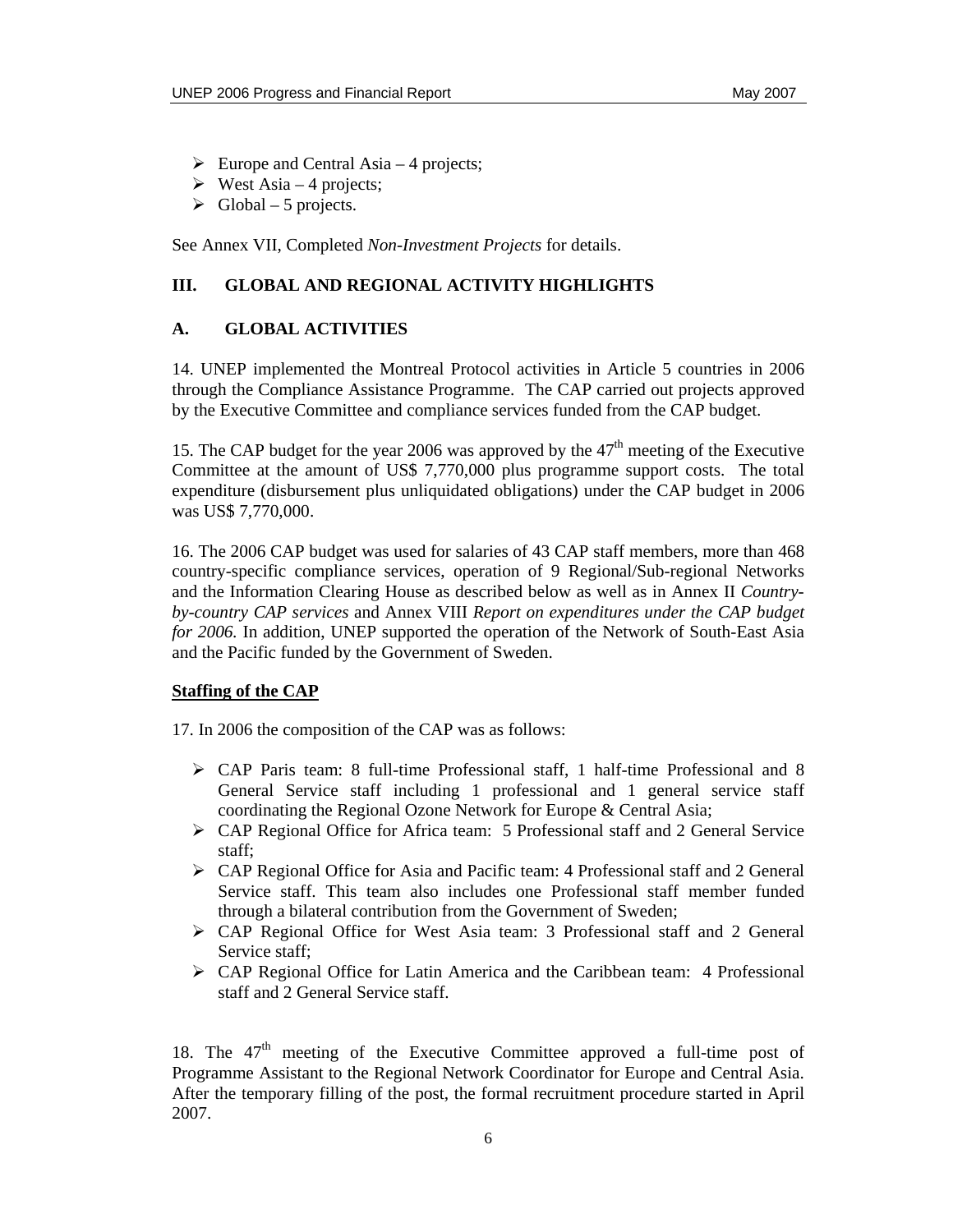### **CAP Coordination Team in Paris**

19. The CAP staff in Paris performed the following tasks in 2006:

- ¾ Overall management of the Compliance Assistance Programme;
- $\triangleright$  Coordination of the development, review and submission of annual Business Plans and Work Programmes;
- $\triangleright$  Development, submission, and monitoring of the overall programme budget;
- $\triangleright$  Coordination of training/capacity building activities, ensuring consistent methodologies;
- $\triangleright$  Development, management and reporting on the Information Clearing house function as part of UNEP's mandate under Article 11 of the Montreal Protocol;
- $\triangleright$  Coordination of the relationships with other Implementing Agencies and bilateral partners;
- $\triangleright$  Provision of main link to the Executive Committee;
- $\triangleright$  Coordination and/or preparation of reports and information for submission to the Meeting of the Parties to the Montreal Protocol, meetings of the Open-Ended Working Group and the Implementation Committee as required;
- $\triangleright$  Monitoring of all projects and activities of the programme, including those in the regions;
- $\triangleright$  Maintenance of the OzonAction Management Information System (oMIS) as a main monitoring tool of the programme;
- $\triangleright$  Development of regular CAP Management Briefs;
- ¾ Financial and progress reporting to the Executive Committee on all projects and activities of the programme, including those implemented in the regions;
- $\triangleright$  Identification and facilitation of the exchange of information, ideas, practices, and outputs between the Regional CAP teams.
- 20. During 2006, UNEP submitted:
	- $\triangleright$  Progress and Financial Report 2005 to the 49<sup>th</sup> meeting of the Executive Committee;
	- $\triangleright$  CAP budget for 2007 to the 50<sup>th</sup> meeting of the Executive Committee;
	- $\triangleright$  UNEP's Business Plan 2006-2008 to the 48<sup>th</sup> meeting of the Executive Committee;
	- ¾ Work Programme for 2006 and two Work Programme Amendments;
	- $\triangleright$  Three reports on projects with implementation delays;
	- $\triangleright$  Progress report on global and regional awareness and information activities.

### **Monitoring of the CAP operation**

21. The monitoring of implementation of UNEP's projects funded by the Multilateral Fund was performed using the programme-wide management information system (oMIS). The system is web-based and made accessible to all regional CAP staff. In oMIS each approved project is assigned to a professional staff member (Activity Leader), who is to regularly report on achieved milestones of the project through inputting the relevant information electronically in the system. oMIS helped improve the quality of monitoring and reporting of all projects under the CAP.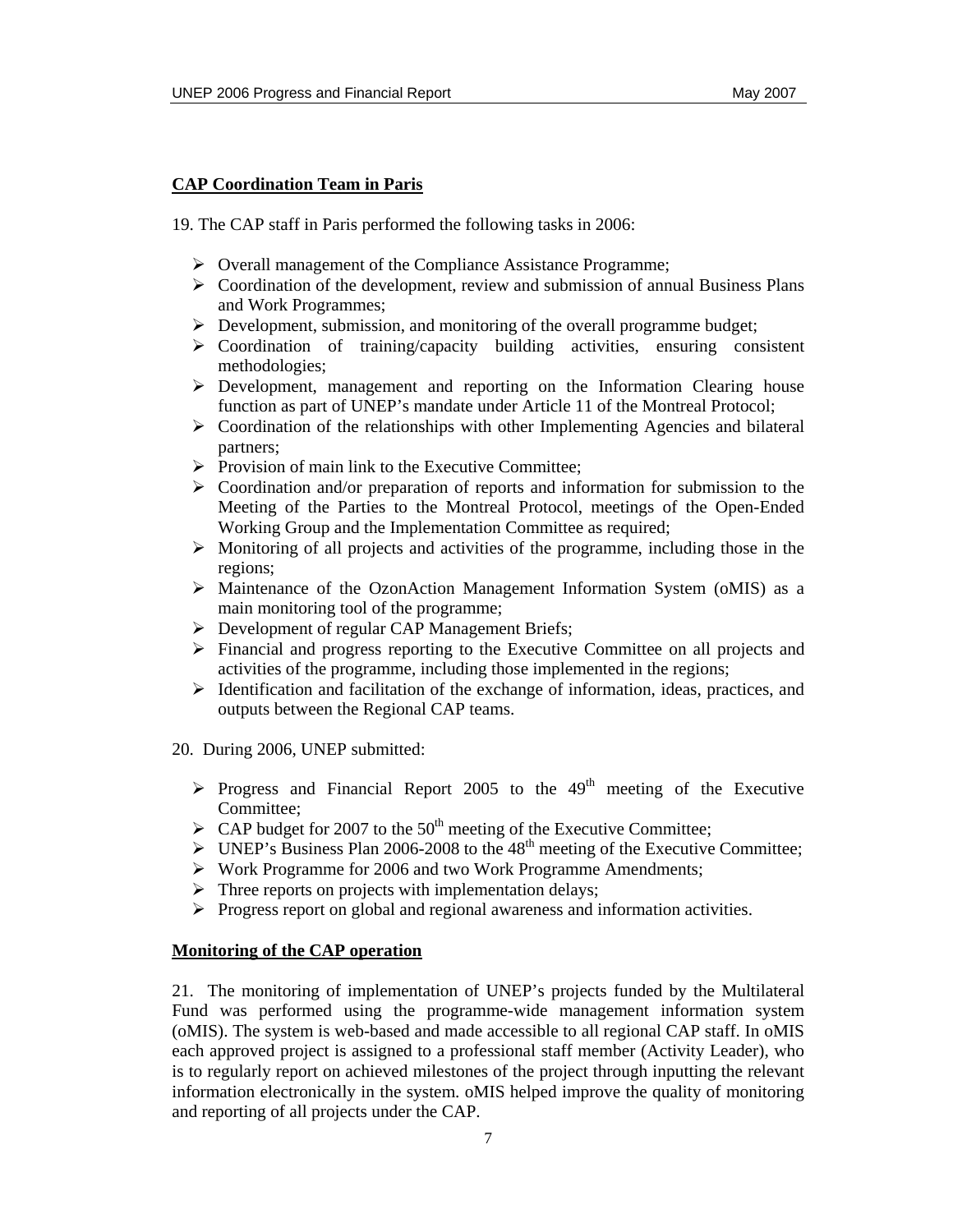22. In addition to oMIS, quarterly CAP Management Briefs were prepared to review and assess the performance of the CAP and highlight areas requiring priority attention. CAP Management Briefs were submitted to the CAP regional teams and discussed in detail during regular tele- and videoconferences.

### **Information Clearing House and public awareness activities**

23. Throughout 2006, UNEP provided an Information Clearinghouse service to National Ozone Units and other key stakeholders in Article 5 countries. The emphasis of this service was on delivering or supporting information, communication and education (ICE) services that create action-oriented awareness to support national compliance objectives related to the Montreal Protocol. UNEP delivered this service within the framework of the *Communication Strategy for Global Compliance with the Montreal Protocol* developed by UNEP, and wherever possible, in support of the *Information Strategy of the Multilateral Fund*. Throughout the year, the Clearinghouse helped promote the overall visibility of the Montreal Protocol and Multilateral Fund implementation achievements through its core services (OzonAction Newsletter, websites and outreach activities) and it played a major supporting role for national and regional celebrations of the International Day for the Preservation of the Ozone Layer.

24. The Clearinghouse services were performed by the Paris-based Information Management Team, comprising 2 Professional and 2 General Service staff members. Their work was conducted in close cooperation with the other CAP teams (particularly the Regional Network Coordinators) as well as with UNEP's Division of Communication and Public Information (DCPI).

### *Core Clearinghouse Services*

25. *Giving a voice to the Montreal Protocol community through the OzonAction Newsletter.* The Clearinghouse provided NOUs and others with the key information about major ozone protection developments in industry, governments, NGOs, and international organisations by producing three issues of the hardcopy OzonAction Newsletter. This hardcopy newsletter was produced in Arabic, Chinese, English, French, Russian and Spanish. The production of the Chinese version was done in cooperation with the NOU of China. The newsletter is available in PDF at www.unep.fr/ozonaction/news/oan.htm.

26. *Disseminating information to support capacity building.* The Clearinghouse reproduced and provided training manuals, guidelines and other information tools that (a) facilitated capacity building and training of new Ozone Officers and their assistants to ensure their quick understanding of Montreal Protocol requirements (b) serviced the national and regional workshops organized by the Regional CAP teams. In 2006, the Clearinghouse dispatched over 18,000 hardcopy documents in response to requests received from individuals, distribution to workshop participants, and dissemination during outreach events.

27. *Collecting and sharing ozone protection publications through the MultiMedia Collection:* The Clearinghouse obtained, processed and catalogued 260 new items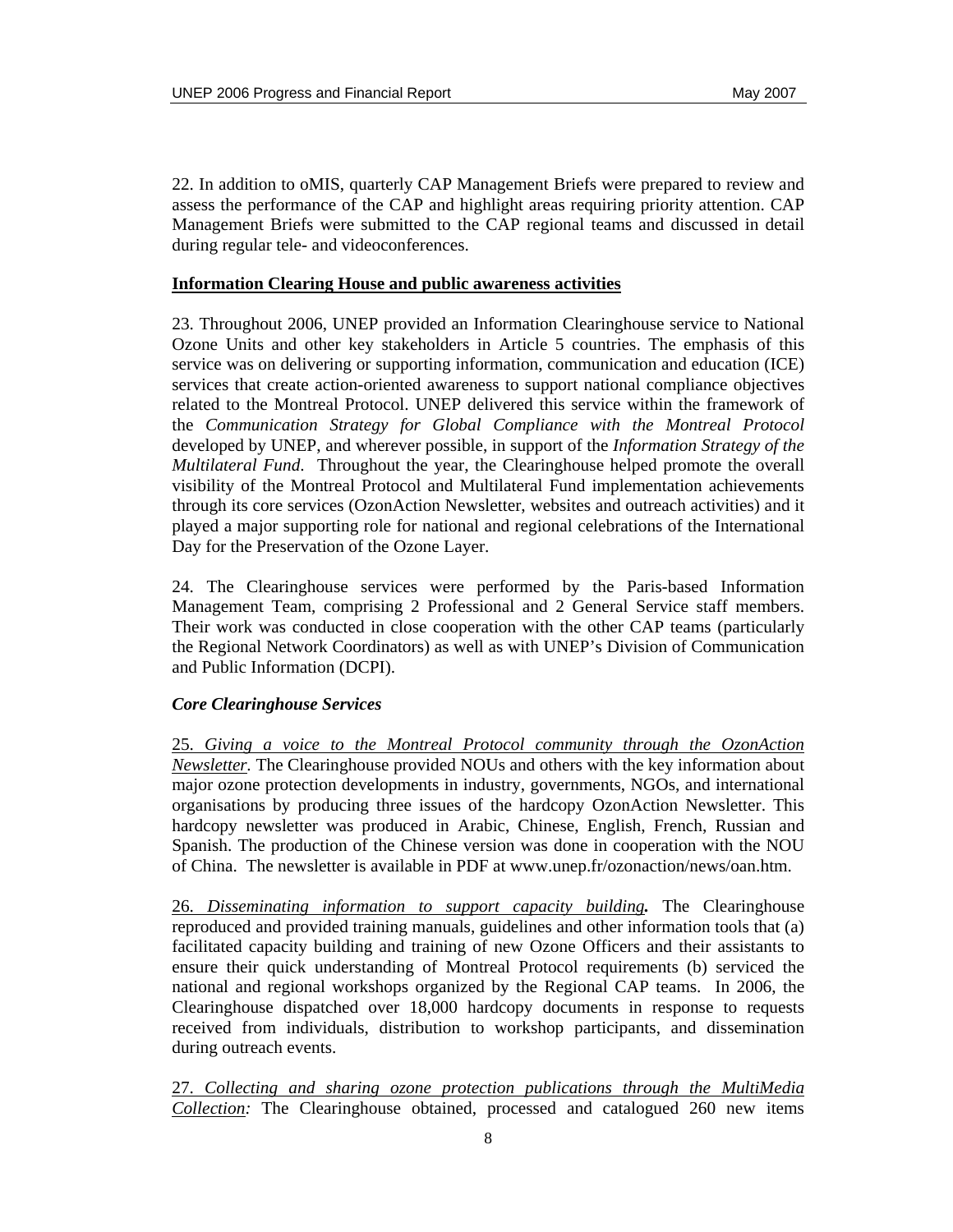sourced from around the world. OzonAction maintains the largest collection of ozone protection documents, videos, audio tracks, and awareness materials which reflects the rich knowledge of the global Montreal Protocol community. See www.unep.fr/ozonaction/library/mmc/main.asp.

28. *Keeping key members of the Montreal Protocol community up-to-date on breaking news through E-news services:* The Clearinghouse provided the latest ozone protection news to Ozone Officers and other stakeholders via "direct delivery" email news services, which included 25 issues of OzoNews; 6 issues of Regular Update on Methyl Bromide Alternatives (RUMBA); 3 issues of Climate and Ozone Update (CLIO<sub>3</sub>). Anyone wishing to subscribe should send an email to ozonaction@unep.fr.

29. *Providing ozone-related web services to a global audience.* Through the OzonAction web site (www.unep.fr/ozonaction), the Clearinghouse provided targeted information to nearly 170,000 unique visitors who used the site in 2006, amounting to nearly 5 million hits. These users downloaded nearly 800,000 PDF documents. If one assumes that someone would not spend their time downloading a PDF file (often large) without reading some/all of it, then this figure is a good proxy for how many people actually read some or part of the documents provided by OzonAction. Key statistics:

| <b>Item</b>       | Explanation                                | 2006 statistics | 2005 statistics |
|-------------------|--------------------------------------------|-----------------|-----------------|
|                   |                                            |                 | for comparison  |
| <b>Hits</b>       | A single action on the Web server as it    |                 |                 |
| (total for year)  | appears in the log file                    | 4,982,976       | 3,926,368       |
| <b>Hits</b>       | Number of successful hits divided by the   |                 |                 |
| (average per day) | total number of days in the log.           | 13,655          | 10,727          |
| Site visits       | Number of times a visitor came to a site.  |                 |                 |
| (total for year)  |                                            | 685,917         | 498,177         |
| Unique visitors   | Individuals who visited a site during the  |                 |                 |
| (total for year)  | report period. If someone visits more      |                 |                 |
|                   | than once, they are counted only the first |                 |                 |
|                   | time they visit.                           | 168,493         | 137,900         |
| PDF downloads     | Number of PDF files of documents users     |                 |                 |
| (total for year)  | downloaded.                                | 797.492         | 654.715         |

The Clearinghouse helped improve access to information on ozone protection by significantly redesigning the functionality and content of the OzonAction web site in 2006.

30. *Conducting strategic outreach at key international events.* With an aim to promoting synergies and increasing communication and cooperation between the different MEA communities, the Clearinghouse organized a joint exhibition on International Chemicals Management during the MOP. This exhibition featured awareness materials about the Montreal Protocol and the Basel, Rotterdam and Stockholm Conventions and was organized in collaboration with the Secretariats of respective treaties.

31. *Assisting National Ozone Units with Ozone Day celebrations.* In 2006, the Information Clearinghouse supported national, regional and international efforts to celebrate the International Ozone Day through the provision of attractive awareness materials that were easily adapted by NOUs for national use. The Information Clearing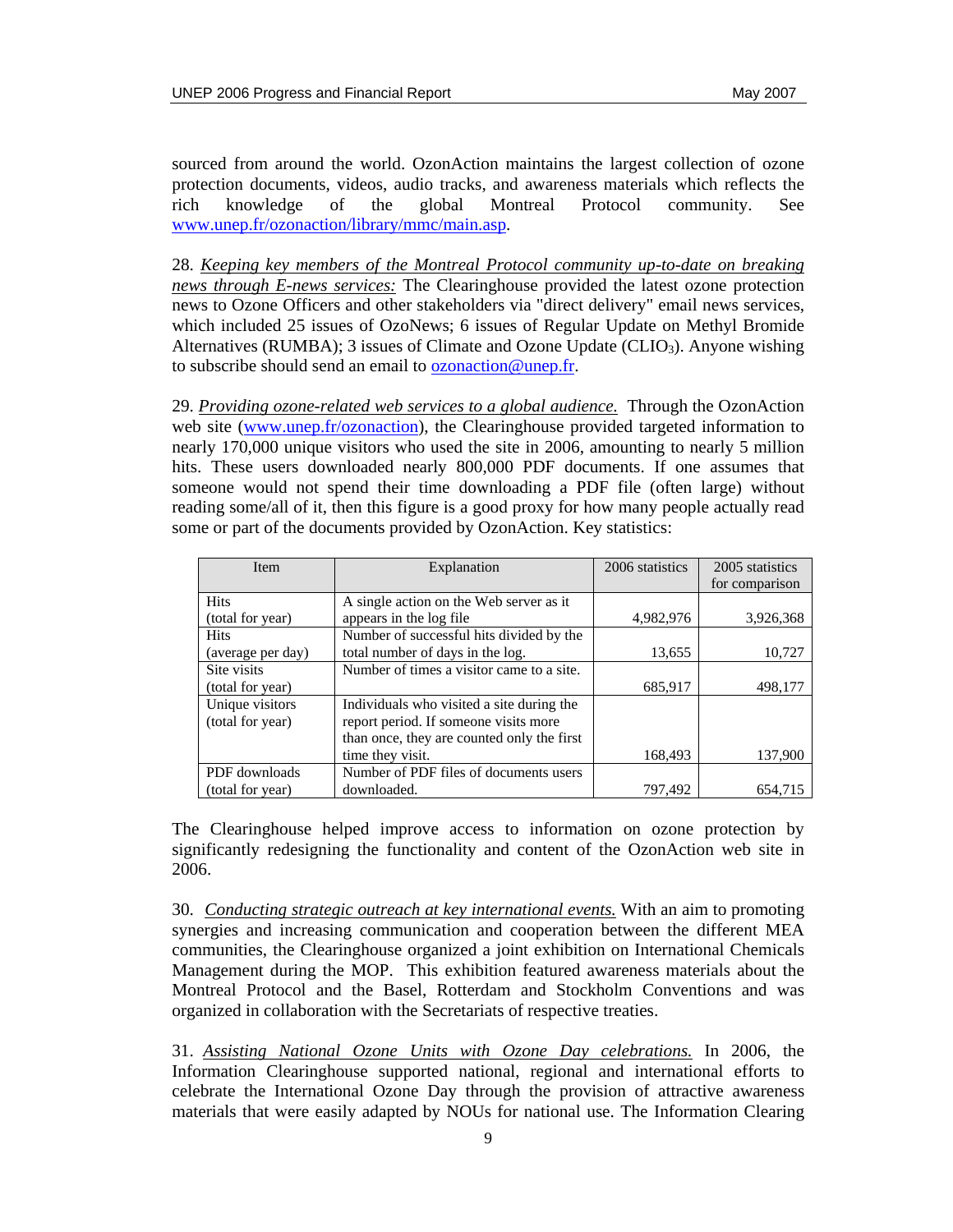house devoted a substantial portion of its overall staff resources to the Ozone Day support. The guidance and materials provided to NOUs, notably the OzonAction Education Pack (see below) emphasized the long-term sustainability of national compliance with the Protocol. The Clearinghouse developed, outreached and maintained a web page devoted to the International Ozone Day, which included information on national celebrations in various countries. In addition to supporting national celebrations, the Clearinghouse also participated in several global celebrations e.g. organizing radio programmes for Arabic-speaking countries that reached millions of listeners. See www.unep.fr/ozonaction/events/ozoneday.

32. *Supporting regional awareness activities.* The Clearinghouse continued to assist the Regional CAP teams with the conceptualization, review, production and outreach of the video, audio, media and published materials produced in all regions as part of the Regional Awareness facility. Electronic versions of the final awareness products were outreached through the OzonAction web site and the OzonAction newsletter.

33. Through the OzonAction website, the Clearinghouse also shared awareness materials, videos, music and publications produced by NOUs/Article 5 countries, in different languages.

34. When it was useful, the Information Management Team participated in regional or national workshops related to information, communication and education issues. Examples of these workshops include Media Workshops organized by the CAP teams in Asia-Pacific and West Asia, specific Network meetings and thematic workshops.

### *Special initiatives in 2006*

35. *Promoting sustainability of the Montreal Protocol through the OzonAction Education Pack.* OzonAction continued to seek ways to help ensure the long-term sustainability of the Montreal Protocol implementation in Article 5 countries. In 2006, the Clearinghouse made a significant step in this direction through the release of the *OzonAction Education Pack for Primary Schools*. UNEP, UNESCO and WHO forged a unique partnership to provide primary school teachers with practical, hands-on and entertaining curricula material to educate their students about the protective role of the ozone layer and the causes and consequences of its depletion. The Pack contains an entire teaching and learning programme, based on basic knowledge, practical skills and participation, for students to learn about concrete and simple solutions to protect the ozone layer and safely enjoy the sun. The Pack is part of its global communication strategy for promoting compliance with national obligations under that treaty, and it is linked to UNEP's Tunza Children and Youth Programme and the International Decade for Education for Sustainable Development. UNEP, UNESCO and WHO officially launched the Education Pack on Ozone Day on 16 September 2006 during ceremonies held on three continents – Nairobi, New Delhi and Santiago de Chile, and organized a side event about the Pack during the New Delhi Meeting of the Parties. The partners used their own press services to issue a common joint press release through their respective networks and websites. The Clearinghouse is providing guidance and materials that can be used by Ozone Officers and Ministries of Education to incorporate issues of the ozone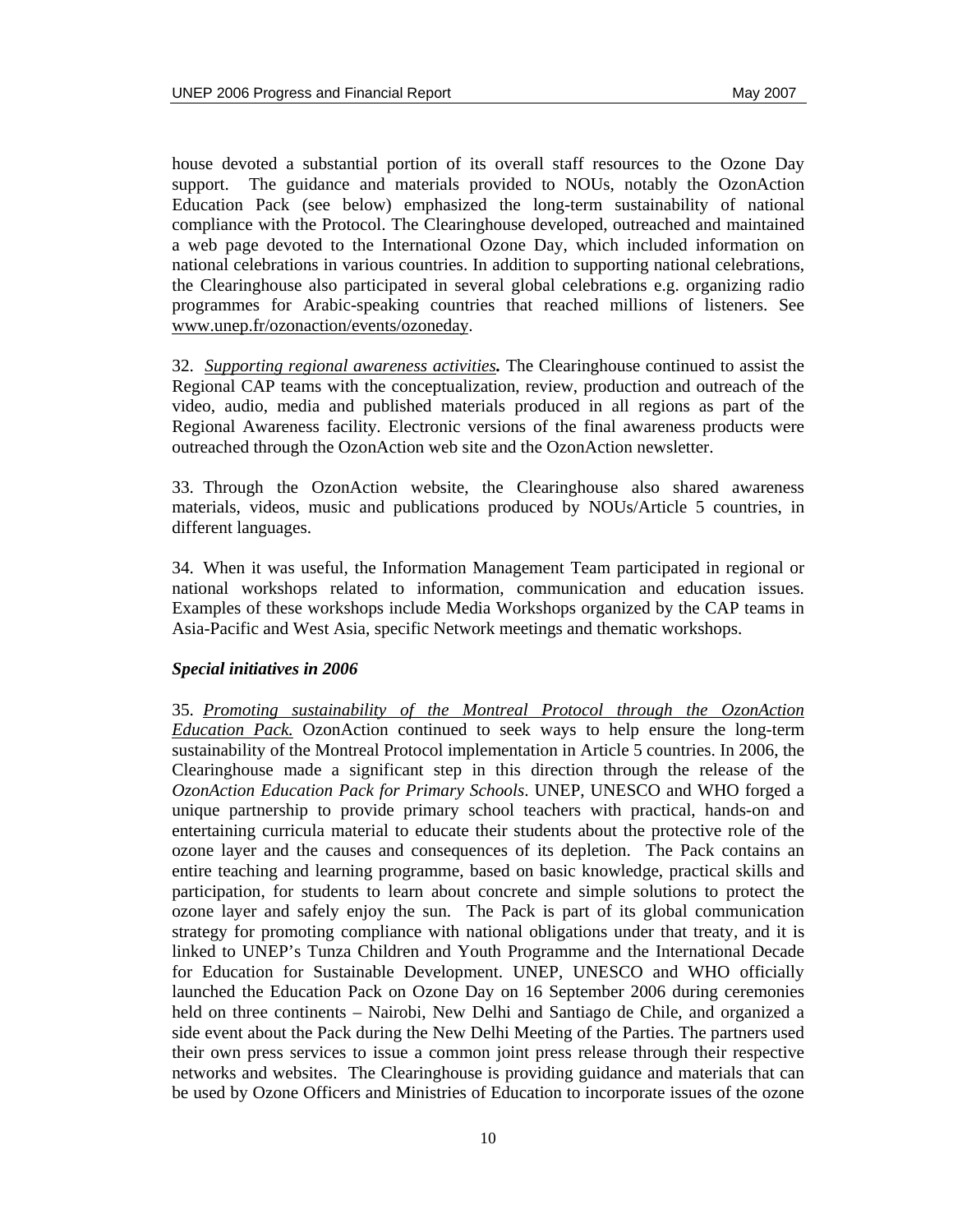layer protection into their national school curricula. The Education Pack is available at www.unep.fr/ozonaction/information/educationpack.htm

36. Demand for the Pack has been very strong and has been requested by schools and teachers in developing countries. The Pack was distributed through UNESCO's Associated Network, the EcoSchool Network and the ENO (Environment Online) Network. The experience of partnering with other major organizations to spread, institutionalize ozone is itself a useful lesson for future ICE work of the Clearinghouse.

37. *Raising awareness in children/Ozzy Ozone.* Consistent with the *Communication Strategy's* prioritisation of children as an important stakeholder group, in 2006 the Clearinghouse undertook a several key activities to promote awareness among children. The Clearinghouse published the  $2<sup>nd</sup>$  issue of the Ozzy Ozone illustrated booklet series, *Ozzy Goes Farming*, which focuses on the phase out of methyl bromide. The Clearinghouse raised the awareness of children from more than 50 countries about the causes and consequences of ozone layer depletion and how to protect it by organizing sessions and activities at the Fifth UNEP International Children's Conference (ICC) held in Putrajaya, Malaysia from 26-30 August 2006.

38. *Magazine on ozone protection, climate change and energy efficiency.* The Clearinghouse contributed to the visibility of the Montreal Protocol at a high-level by developing a special international magazine on ozone protection, climate change and energy efficiency. The publication was launched at the New Delhi Meeting of the Parties and contains statements from UNEP's Executive Director and Italy's Minister of Environment. This activity only used CAP staff time and was funded/managed by the private sector (Centro Studi Galileo).

39. *Putting ozone protection on the Beijing Olympics agenda.* The Clearinghouse helped to introduce the Montreal Protocol and ozone protection issue into the agenda of the 2008 Beijing Olympic Games through cooperation with the Beijing Organising Committee for the Games of the XXIX Olympiad (BOCOG). This is being done within the framework of the UNEP-BOCOG Memorandum of Understanding, for which OzonAction Programme helped to introduce the ozone protection issue. This is only involving CAP staff time.

40. *Engaging the media on the ozone story.* The Clearinghouse engaged the media to generate news articles about ozone protection topics by supporting the Regional CAP teams to organise/conduct two regional workshops (Asia and Pacific; West Asia) during 2006. A media workshop for Asia and the Pacific was held back to back with a network meeting in Bangkok, Thailand, 23- 24 March. It was attended by media professionals (journalists and editors) with experience in communicating aspects and issues of sustainable development through different channels (with special emphasis on the print media) from Afghanistan, Bangladesh, Bhutan, Cambodia, China, India, Indonesia, Lao PDR, Malaysia, Mongolia, Nepal, Pakistan, Philippines, Singapore, Sri Lanka, Thailand and Vietnam. A regional information and resource kit was launched during the Media Workshop and has been distributed to all NOUs in Asia and the Pacific in coordination with CEE, India.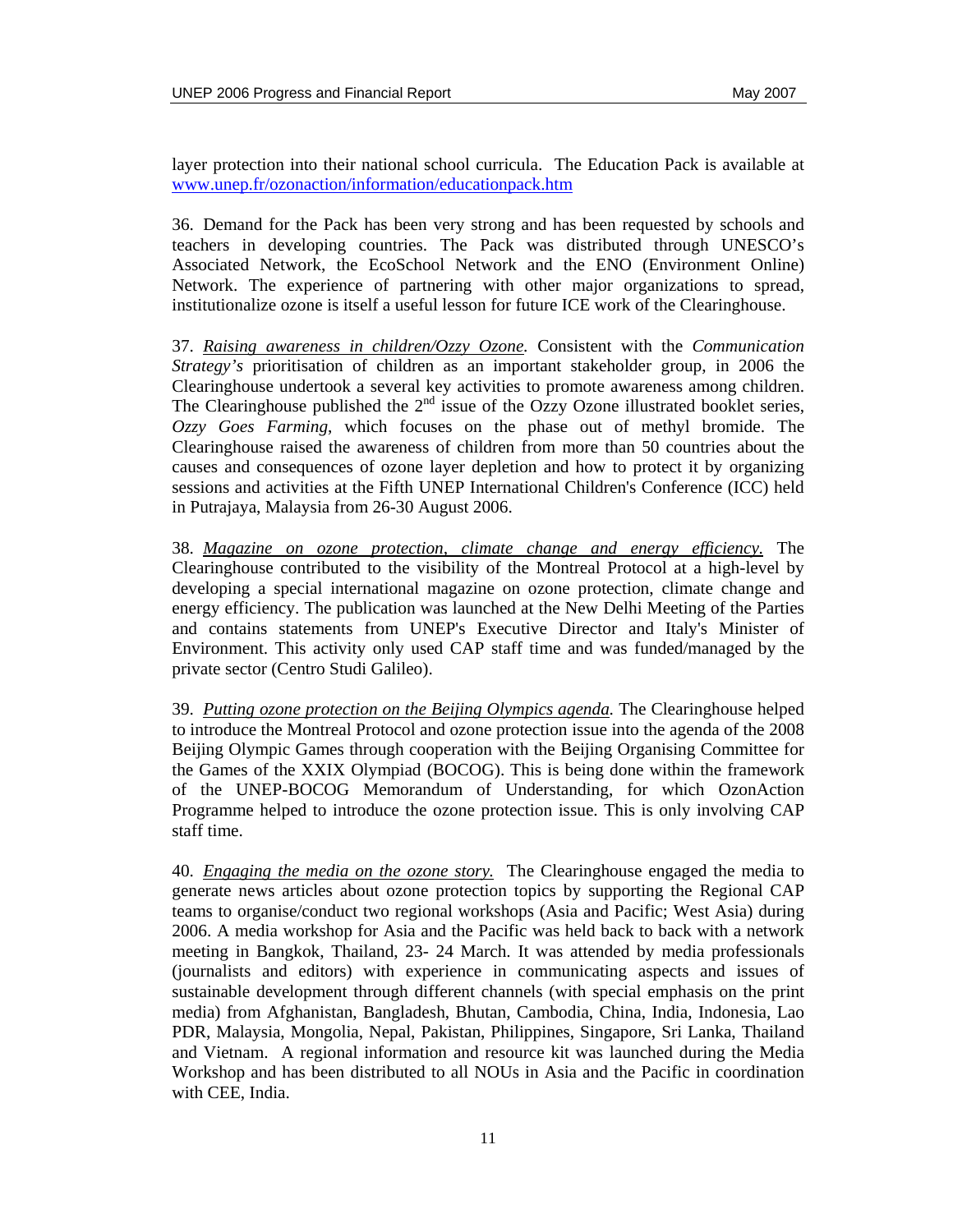41. *Helping build the capacity of Portuguese-speaking countries.* In 2006, the Information Clearinghouse continued to participate in the multi-party cooperation to assist African Portuguese-speaking NOUs in terms of information and awareness, in partnership with the Governments of Portugal and Brazil, UNDP and GTZ. The Clearinghouse in cooperation with the ROA CAP team are supporting the implementation of Portugal's bilateral assistance project to support the Portuguese speaking Article 5 countries in Africa, including through ICE activities. In a related activity, the Portuguese airline (TAP) at their own expense translated and broadcast the Ozzy Ozone video and provided 2000 copies of the Ozzy illustrated booklet for child passengers. TAP is sending copies of the booklet to Portuguese-speaking countries in Africa.

42. *Encouraging countries to translate and use materials produced by OzonAction.* The Clearinghouse continued encouraging countries, organisations and companies to translate and adapt existing information and awareness materials produced under the Multilateral Fund into national languages at their own cost.

### **Capacity building activities**

43. The Capacity Building Team (CBT), being part of the CAP Coordination team located in Paris, consists of 2 Professional and 2 General Service staff members funded by the Multilateral Fund as well as one Professional staff member funded through a bilateral project. The following highlights the achievements of the Capacity Building Team in 2006.

44. *Green Customs Initiative (GCI).* This initiative was developed by UNEP (DTIE OzonAction and Chemicals and Division of Environmental Law on Conventions) in close collaboration with Secretariats of participating Multilateral Environmental Agreements (Stockholm Convention, Rotterdam Convention, Montreal Protocol, Basel Convention, CITES and Convention on Biological Diversity) as well as the World Customs Organization, Interpol and the Organization for Prohibition of Chemical Weapons (OPCW). The primary goal of this initiative is to develop and introduce a joint awareness-raising and training approach to build the capacity of customs officials on several MEAs. This partnership of international organizations aims at enhancing customs' capacity to detect and act on illegal trade in environmentally-sensitive items covered by the related agreements, as well as assisting customs in the facilitation of legal trade in these items.

45. One main regional workshop was held under GCI during 2006, for Central Asia, in Tashkent, Uzbekistan (February 2006). The CBT provided assistance in the planning and implementation of the Montreal Protocol-related components. Two national consultations were also held in Mauritius and Nepal. A Green Customs website (http://www.greencustoms.org) was launched to provide up-to-date information on developments under the initiative as well as information from GCI partners. A Training Guide covering several MEAs with trade restrictions including the Montreal Protocol has been drafted and tested in regional workshops. The training Guide has been revised based on the comments gathered during the field tests and is to be published in 2007.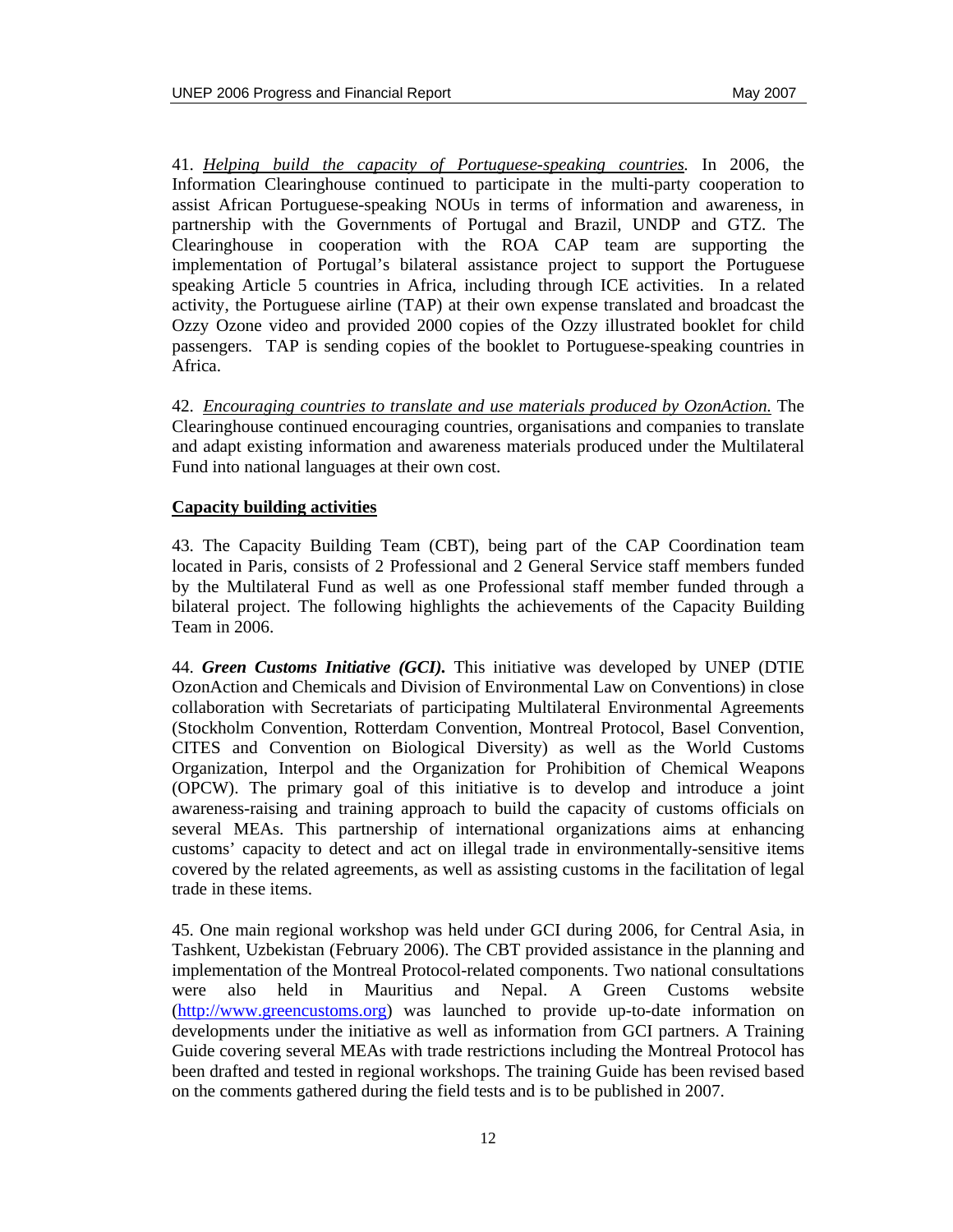46. The funding for GCI, including salary of a project coordinator, was provided by the Governments of Norway, Finland and the Czech Republic, UNEP and OPCW.

47. *Global bidding exercise.* CBT conducted a Global bidding exercise for refrigeration and customs training equipment in 2006. This annual exercise facilitates the administrative process for the regional CAP teams in purchasing and delivering training equipment to Article 5 countries, thus ensuring the smooth conduct of training workshops.

48. *Preparation for the Update of the Training Manual for Customs Officers.* CBT initiated work on updating UNEP's Training Manual for Customs Officers. NOUs, customs authorities, leading experts in the field as well as the Fund Secretariat, regional CAP staff and other agencies and stakeholders were consulted in order to update the training manual and take into account the latest developments in the sector. The new edition is planned to be presented during the  $52<sup>nd</sup>$  Executive Committee Meeting in July 2007.

49. *Planning and coordination meetings of Regional CAP Officers.* In 2006, CBT coordinated and facilitated the organisation of the back-to-back thematic meeting for the Regional Network Coordinators and the Policy and Enforcement Officers. This meeting allowed the Officers to exchange information and share their experiences in project implementation as well as plan and synchronise their annual activities. This type of meetings proves useful to the CAP teams for better coordination and implementation of activities at the regional/country levels.

50. *Development of a draft project proposal on training of custom officers under chemical cluster MEAs* CBT worked closely with a GEF funded international expert and and provided input for the formulation of a project proposal entitled "Building Capacity of Custom Officers and Judiciaries for Effective Control of Import and Export of Toxic and Hazardous Chemicals". The CBT's input was limited to highlighting the experience of the Montreal Protocol in facilitating training of custom officers.

51. Chillers Project. A Chillers stakeholders' start-up meeting took place in New Delhi, India, on  $29<sup>th</sup>$  October 2006, as a side event to the Montreal Protocol meetings. This meeting was jointly organized by UNEP and the US Environmental Agency (US EPA). The main objective of the meeting was to discuss the project implementation approach and cooperation modalities. Also, the potential role of manufacturers, their associations and financial institutions was discussed. Other participants included a number of National Ozone Units, Implementing and Bilateral Agencies and representatives from the private sector and associations.

52. A network meeting of South America, Mexico and Central America took place in La Paz, Bolivia, from 23 – 26 November 2006. The attending CBT Programme Officer coordinated a session on emerging issues (HCFCs) and planned Terminal Phase-out Management Plans for the period 2007 – 2009.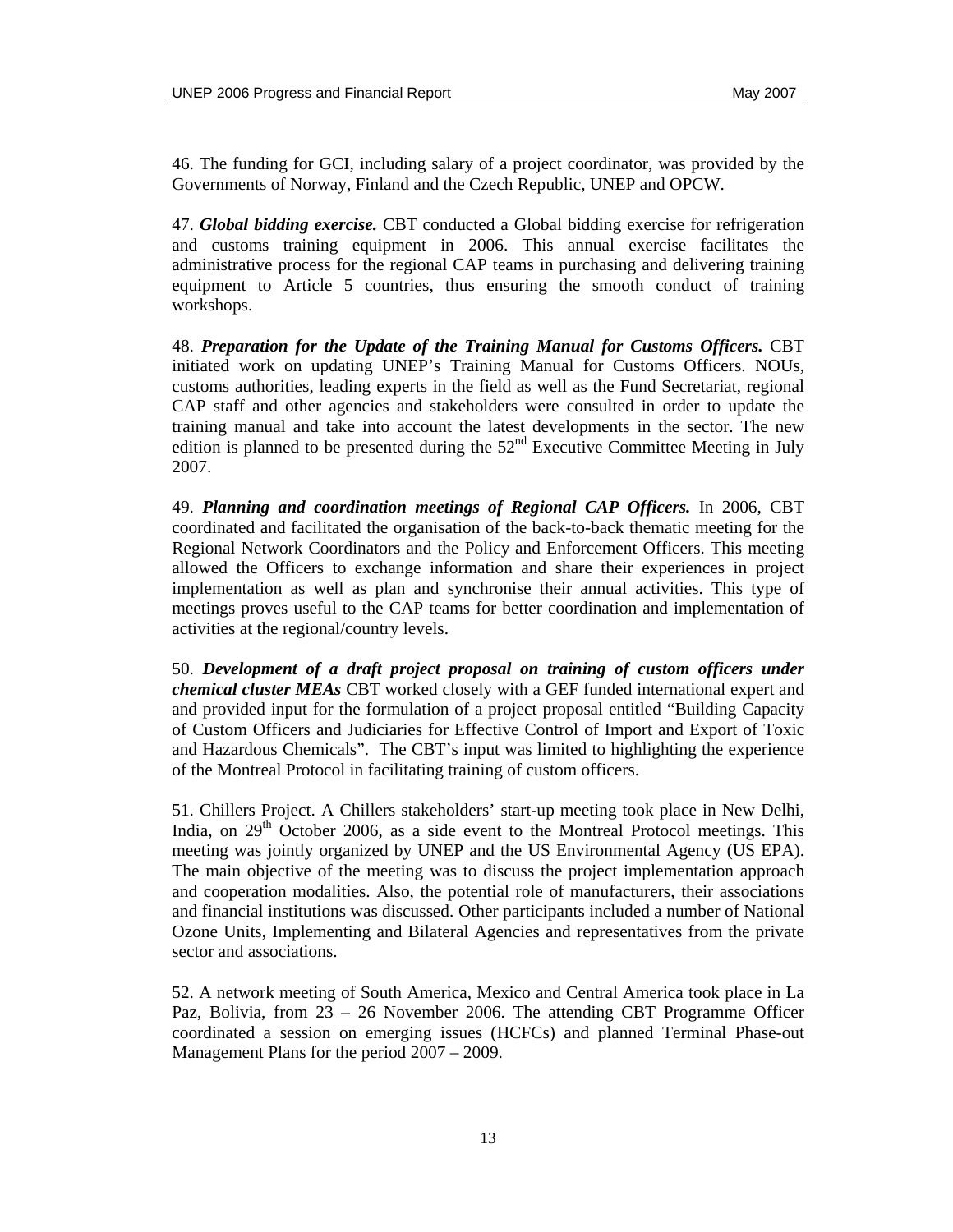### **Halon management activities**

53. In response to the request of the Executive Committee at its  $44<sup>th</sup>$  meeting to fully utilize the capacity of CAP Halon Officer, located in West Asia, UNEP undertook to extend services of the Officer to all regions.

54. Specifically, the following services were provided in 2006:

- $\triangleright$  Thematic meeting on halon management in Prague and visit of the national halon bank in Cheb, Czech Republic, 22-23 June 2006 with participants of the ECA network and representatives of UNIDO, WB, UNEP and the host country
- ¾ Preparation of an information paper on halon alternatives by CAP's Halon Officer in response to a recommendation of the ECA network (currently being translated into Russian)
- $\triangleright$  Assistance to NOU of Bahrain in obtaining the support from the military in the operation of the halon R&R center.
- $\triangleright$  Technical support in the implementation of the halon management plan to the following countries in the LAC region during the Network meeting: Barbados, Grenada, Guyana and Jamaica.
- $\triangleright$  Technical support in the implementation of the halon management plan to Jordan.
- $\triangleright$  Technical support and guidance to Kuwait for their country wide assessment of halon inventories.
- $\triangleright$  Follow-up on the assistance given to Lebanon in finding ways to dispose unwanted quantities of halons and stocking only the strategically needed volume.
- $\triangleright$  Resource person and technical support at the National Halon Management Workshop in Oman.
- ¾ Technical support to the Sri Lanka NOU, in conducting national survey of installed capacities of Halons, and preparation and organisation of the first National Halon Management Workshop.
- $\triangleright$  Technical support to United Arab Emirates and help in identifying a private company that has a mobile halon recovery & recycling centre and that can be transported within the country and to the neighboring countries.
- $\triangleright$  Coordination with the NOU of Yemen and planning a mission to assist the country in conducting a survey of installed capacities of halons.

### **B. REGIONAL ACTIVITIES**

55. In 2006 UNEP facilitated the operation of 10 Regional/Sub-regional Networks involving 148 members from developing countries and countries with economies in transition as well as 14 developed countries and the European Commission. These included:

- ¾ Latin America-South (10 countries, with participation of USA and Canada);
- ¾ Latin America-Central (10 countries, with participation of USA and Canada);
- $\triangleright$  Caribbean (13 countries, with participation of USA and Canada);
- $\triangleright$  English-speaking Africa (26 countries, with participation of Germany);
- $\triangleright$  French-speaking Africa (27 countries, with participation of France and Switzerland);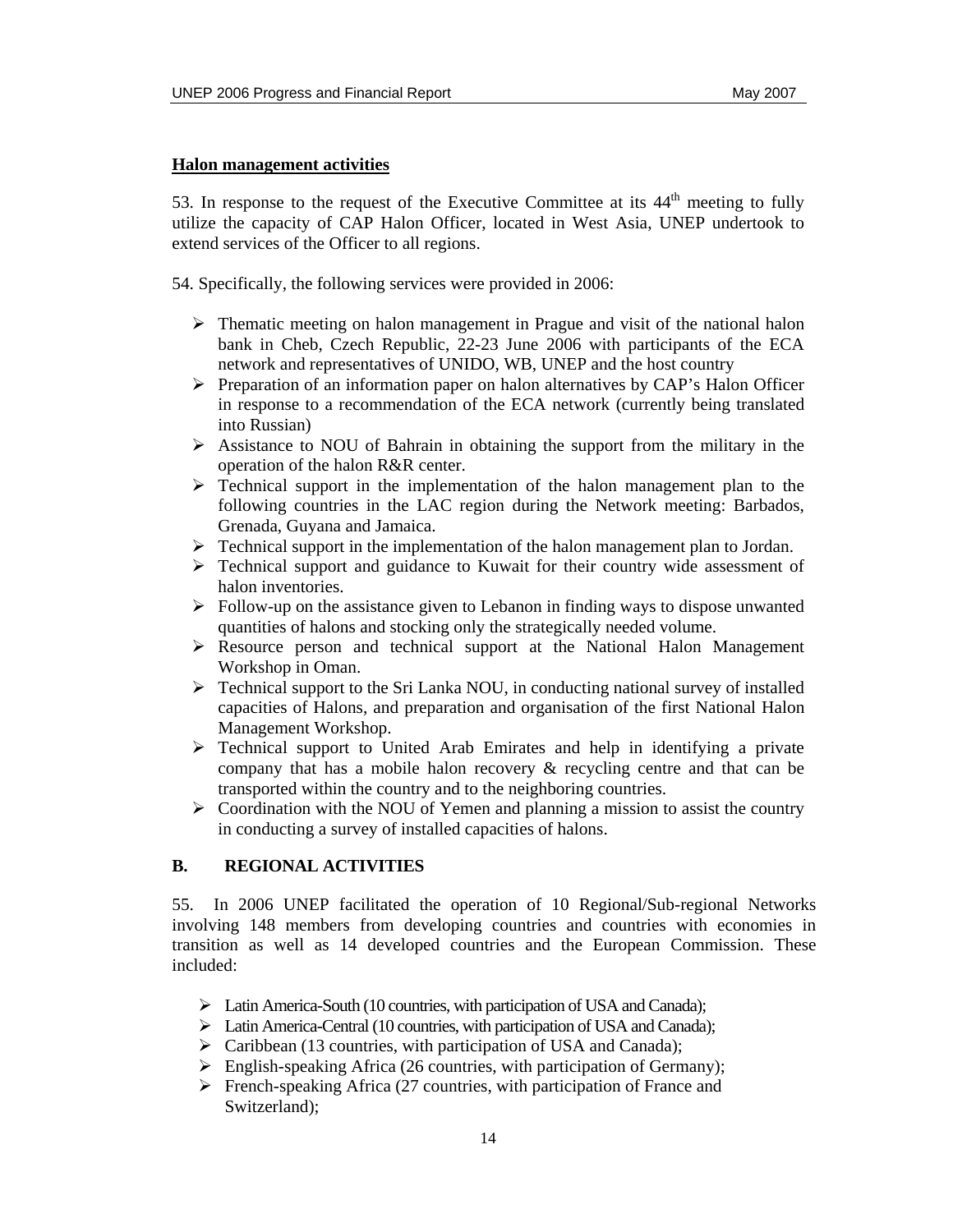- $\triangleright$  West Asia (12 countries, with participation of France and Germany);
- ¾ South Asia (11 countries, with participation of United Kingdom and Japan);
- $\triangleright$  Southeast Asia and the Pacific (11 countries, with participation of Australia, New Zealand and Sweden. This Network is funded by the Government of Sweden);
- $\triangleright$  Pacific Island Countries (14 countries, with participation of Australia, New Zealand and Sweden. This Network is funded through an individual project);
- $\triangleright$  Europe and Central Asia (13 countries, with participation of Austria, Czech Republic, Hungary, Slovak Republic, Sweden and the European Commission as well as the involvement of WCO's Regional Intelligence Liaison Offices, Environmental Investigation Agency and International Institute of Refrigeration)).

56. Major activities and achievements of the Regional Networks and the regional CAP teams are highlighted below. The completed list of services provided to Article 5 countries in 2006 is contained in Annex II.

### **Africa**

57. The CAP team in Africa focused its work in 2006 on ensuring that most countries in the region show a positive trend in meeting the 85% reduction in CFC consumption in 2007.

58. The ROA CAP team conducted three Network meetings during the year.

59. The CAP team facilitated national training workshops for refrigeration technicians, customs officers, environmental inspectors and other import control officers in Five African countries during the year 2006. The CAP team also continued involving subregional groups (SACU, COMESA CEMAC, UEMOA, and WCO Regional Capacity Building Centre for East and Southern Africa,) in its networking activities with a view to enhancing their roles in the control of trade in ODS's. This cooperation combined with the customs training at national level resulted in strengthening of the participation of custom officers in monitoring and prevention of illegal ODS trade in the region. To date most of African countries have reported cases of illegal trade of ODS and ODS based equipments which signifies effectiveness of the implementation and enforcement of ODS regulations

60. In collaboration with WCO Regional Capacity Building Centre for East and Southern Africa and UNEP's DELC division, CAP team organized the first National Green Customs Initiative Workshop in Mauritius. The workshop was very successful as evidenced by increased number of seizures of illegal importation of ODS and ODS based equipment by customs officers who participated in the workshop. Consequently CAP team has received several requests from countries to conduct both National and Regional Green Customs Initiative Workshops

61. The CAP team assisted the Ozone Secretariat in working with the Government of Equatorial Guinea on the ratification of the Montreal Protocol in September 2006 and assisted the country in preparing information notes for ratification of all the Amendments to the Protocol. The UNEP Regional Director for Africa facilitated the communication with Equato-Guinean authorities.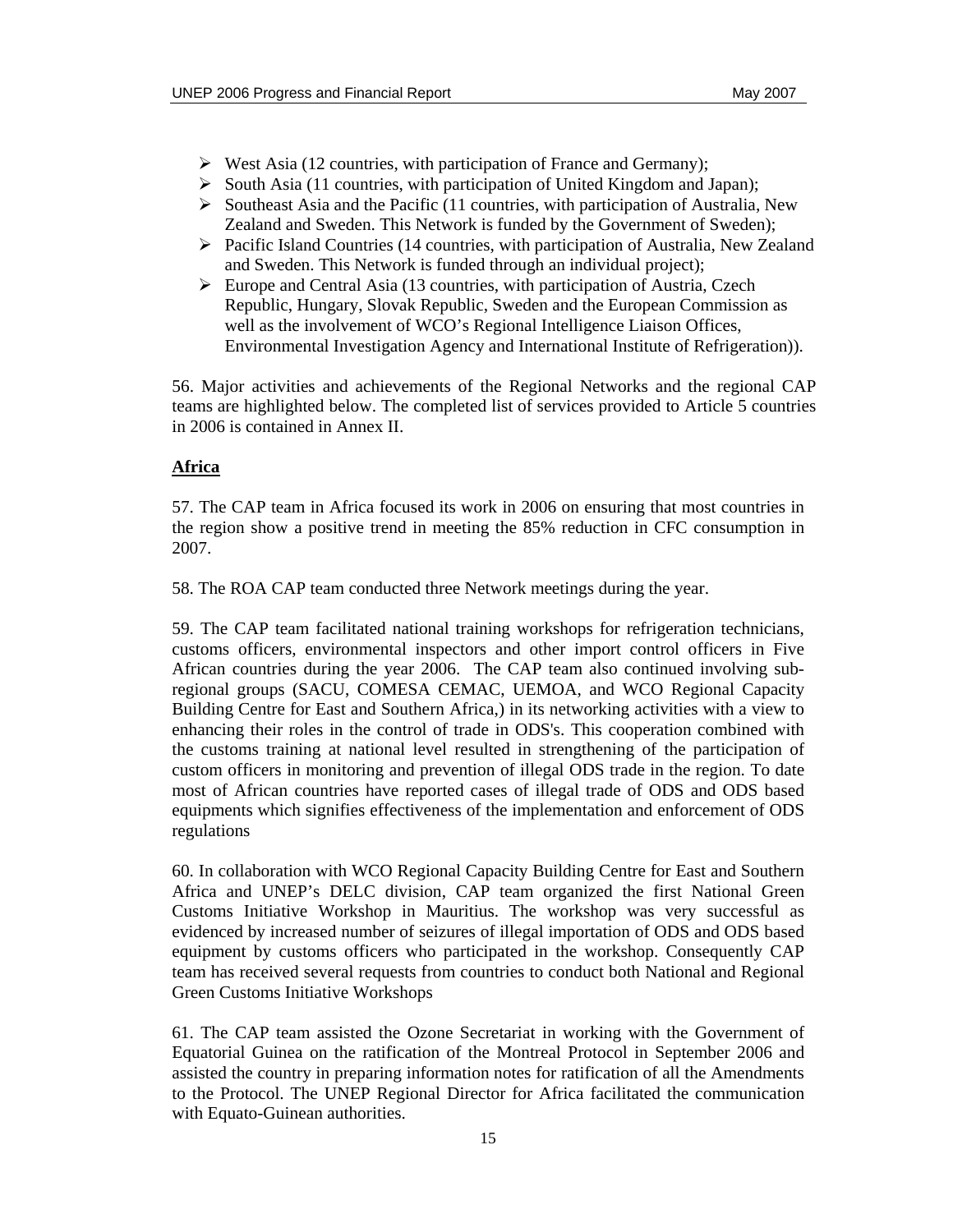62. Several countries were assisted in preparing ratification documents for the Amendments to the Protocol, some of which were approved by countries' parliament awaiting notification of the depositary.

63. Only two African countries did not comply with the data reporting requirements at the end of 2006. Several countries which were in non-compliance with control measures were assisted to either come back to compliance or in the implementation of their action plans. More detailed information on this assistance in contained in Annex III.

64. The CAP assisted the countries concerned to develop and approve ODS regulations, including import/export licensing systems. As of December 2006, 43 out of 53 African countries established their ODS regulations. For countries experiencing government delays in approving, CAP team collaborated with Ozone Secretariat and Regional Director for political support to facilitate the approvals of ODS regulations.

65. Newly recruited ozone officers were visited and trained in the implementation of Montreal Protocol activities, including Country Programmes and Institutional Strengthening projects (e.g. Gambia, Mozambique). One of the results of such visits was the timely submission of Article 7 data in compliance with the Montreal Protocol reporting requirements. The CAP team also continued ensuring that the implementation of RMP activities and other projects were done with minimum delays in most countries in the region.

66. The CAP team initiated the process for preparation of TPMPs in 32 African Countries in 2006. Those plans will be submitted for ExCom approval during the year 2007.

67. The CAP team provided assistance to countries in implementation of approved methyl bromide projects, advisory support for advancing the policy approaches tailored to meet country needs and assistance in identifying effective policy measures and activities for implementation in order to improve the capacity of regulatory enforcement agencies to sustain Methyl Bromide phase-out. (e.g. Burkina Faso, Sierra Leone, Zimbabwe). The team disseminated UNEP Technical publications on methyl bromide alternatives and other technical information materials to targeted countries in the region and provided advice and guidance to NOUs on data reporting requirements, reviewing and submission of ODS data. The CAP team provided continued support to countries at risk of non-compliance with methyl bromide phase-out and strategies for fast-tracking the approval of ODS regulation to countries that had not approved ODS regulations (Mozambique, Sierra Leone).

68. The team continued disseminating awareness raising, information materials and facts sheets covering QPS and methyl bromide alternatives for different uses. The fact sheets provided information on methyl bromide alternatives and related issues. Feedback received from the countries and stakeholders commended the usefulness of these fact sheets.

69. The CAP Team received requests from over 30 countries seeking support for surveys on HCFC consumption. Some possible activities including review of the current demand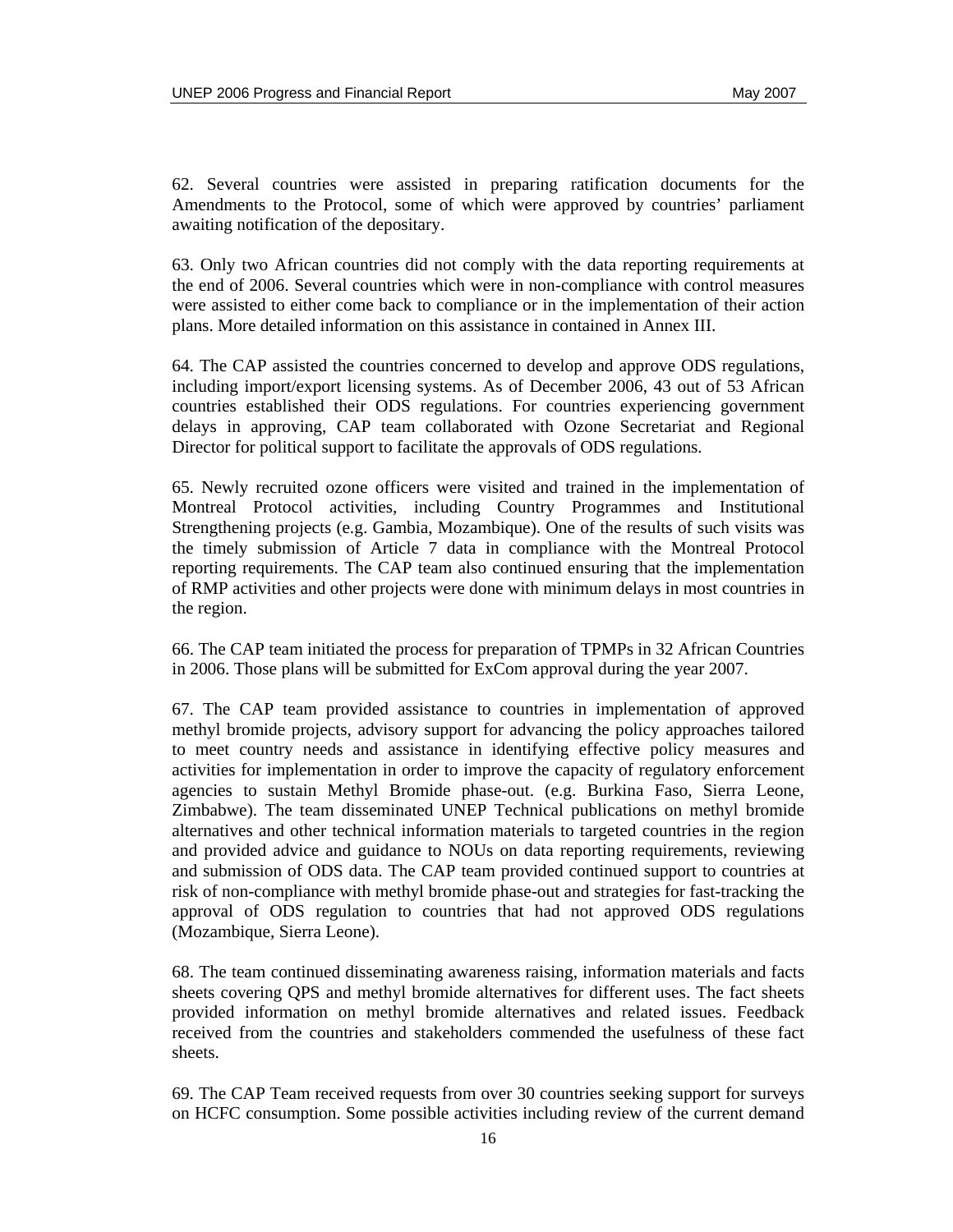and supply of HCFC and their future trends taking into account the control measures on production and consumption of these chemicals applicable to developed countries.

70. The CAP team provided continuous support to many National Ozone Units for specific country needs. Most of this support was done through bilateral discussion during network meetings, MOP, ImpCom, ExCom, AMCEN meetings and other regional forums as well as targeted country visits. A total of 19 countries were visited by the CAP staff in 2006.

#### **Asia and Pacific**

71. During the past four years, compliance continued to be the main theme for the ROAP CAP team. UNEP organized regular network meetings and thematic meetings to address critical issues facing the countries in meeting Montreal Protocol compliance targets.

72. The SEAP and South Asia Ozone –Customs Officers (Customs Initiative) Network, with bilateral support from Sweden to strengthen cooperation between customs and ozone officers at the regional and national levels, has targeted growing problems of illegal trade of ODS in the region. Major achievements from this bilateral project include: development and sharing of information sheet on official importers and exporters in each country; voluntary adoption of prior informed consent procedure to control the export of CFCs to countries in the region with Singapore taking a leading example; and sharing of information on ODS trade that led to bilateral cooperation to address discrepancy between importing and exporting countries.

73. There were a total of 22 projects completed under the supervision of UNEP ROAP in 2006 in Asia and the Pacific such as the Bhutan RMP, Cambodia RMP, Lao RMP, India NCOPP ( $2<sup>nd</sup>$  tranche) including Institutional Strengthening renewals for Cambodia, Cook Islands, Fiji, Nepal, Kiribati, Lao, Marshall Islands, Micronesia, Mongolia, Nauru, Niue, Palau, Samoa, Solomon Islands, Tonga and Tuvalu.

74. ROAP CAP with Customs Authorities in Asia and the Pacific launched project **"Sky Hole Patching"** in September 2006. This initiative aims to establish a monitoring and notification system among member customs administrations to track the movement of shipments of ODS and other dangerous wastes and hazardous chemicals across the region to curb illegal trade in these substances. To date, 20 customs and environmental authorities from 18 countries joined the operation, including Australia, Bangladesh, Bhutan, Brunei Darussalam, Cambodia, China, Fiji, India, Japan, Republic of Korea, the Maldives, Mongolia, New Zealand, the Philippines, Samoa, Sri Lanka, Thailand, and Viet Nam.

75. ROAP CAP intensively followed up on the **Desk Study** on transboundary movement of ODS through data analysis with countries, also referring to the Article 7 data reports provided by NOUs to the Ozone Secretariat, and EIA's analysis of customs data available in the public domain like Global Trade Atlas and United Nations Commodity Trade Database. UNEP ROAP is encouraging these countries to check companies involved, licenses granted, quantities and codes used so that data discrepancies could be detected and a possible investigation could be initiated.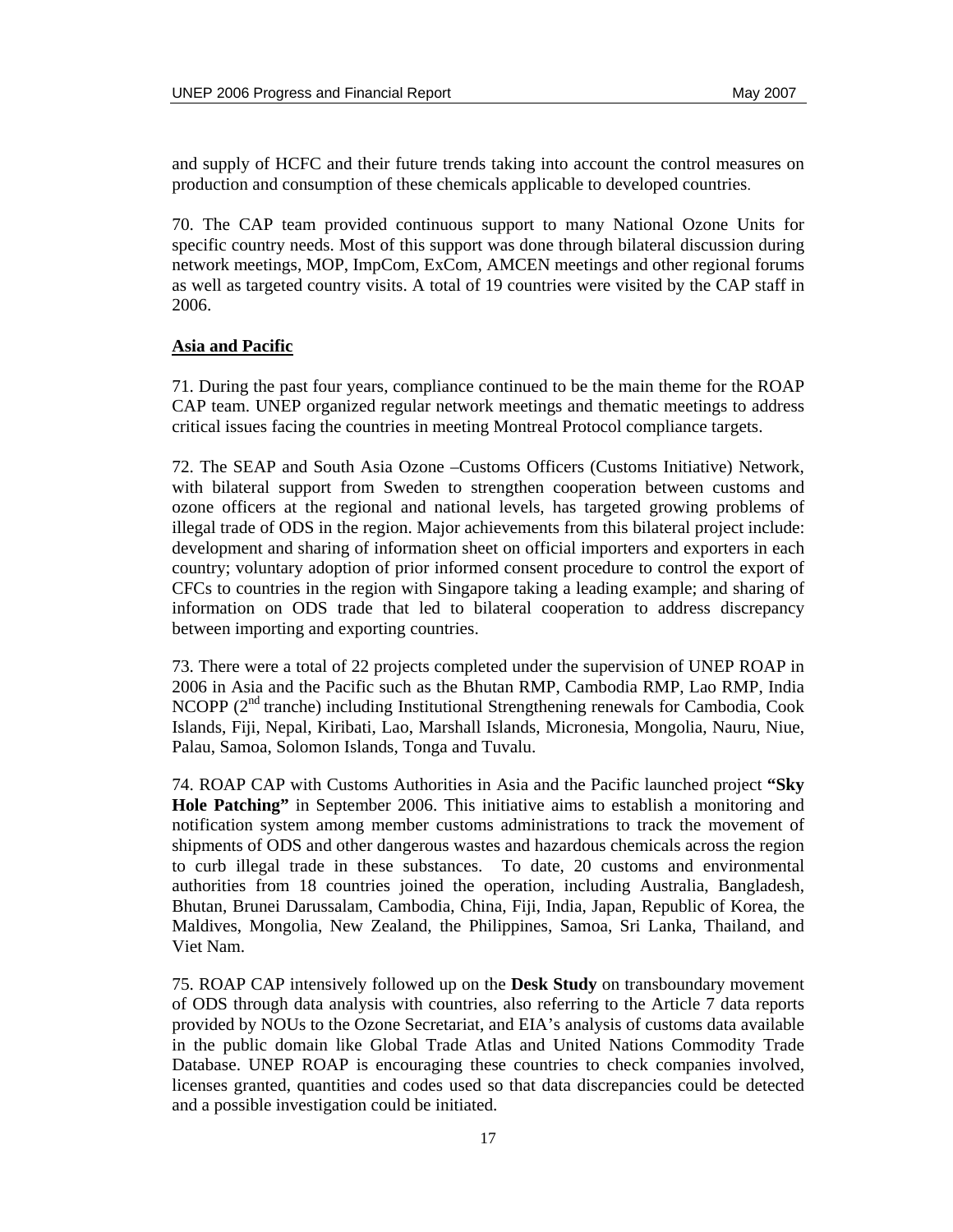76. A video **"Return of the Ozone Layer: Are We There Yet"**, produced by UNEP ROAP with TVE Asia Pacific as part of UNEP's work programme under the Multilateral Fund for the implementation of the Montreal Protocol. It was developed under the 2006 Regional Awareness project and highlights the successes achieved and the challenges ahead for implementing the Montreal Protocol.

77. ROAP CAP developed two **fact sheets in 2006** on "Limitation of Application of Refrigerant Identifier" and "Refrigerant Blends" which were distributed to the network countries, implementing agencies and other partners.

78. ROAP CAP developed the **Regional Resource Database** on Recovery, Recycling and Retrofitting to provide NOUs/technicians with relevant information, which was presented in May 2006 during the joint network meeting in Thailand and distributed to the network countries during the network meeting in October 2006 in Sri Lanka and Indonesia.

79. Three network meetings were held in 2006 - in Thailand for the joint **network meeting** of SA and SEAP in May 2006, Indonesia for SEAP network in October 2006 and Sri Lanka for SA network in December 2006.

80. SA-SEAP Ozone-Customs Officers coordination workshop was held in May 2006 in Thailand.

81. ROAP CAP organized an **Orientation Workshop for New Ozone Officers**. This innovative training programme was recently piloted in Pakistan on 21-23 February 2006 and brought together 14 new officers from National Ozone Units from seven countries (Afghanistan, Bhutan, Malaysia, Maldives, Pakistan and the Philippines). This effort was supported by the Ozone Secretariat, Multilateral Fund Secretariat, the three Implementing Agencies - World Bank, UNDP and UNIDO and bilateral partners like Japan, Germany, Sweden and Australia.

82. ROAP CAP with the Centre for Environment Education in India organized a **Regional Media Workshop** in May 2006 to cover Montreal Protocol issues and highlight the importance and relevance of ozone layer protection.

83. ROAP CAP organized the 2nd Meeting of the **Regional Partner's Forum** of International Enforcement Organizations on Combating Environment Crimes, July 2006, Thailand. Representatives from the regional offices of RILO, INTERPOL, WildAid, UNODC, EIA, MIKE, TRAFFIC and WCO ROCB attended the meeting. During the meeting it was agreed to set-up a Secretariat Regional Partner's Forum on Combating Environmental Crime and to create more coherence between different activities among agencies. It would also allow for a more comprehensive understanding of the different aspects involved in capacity building towards creating an effective enforcement chain in the region.

84. ROAP CAP organized a **Thematic Meeting on phase out of CFCs in the Metered Doses Inhalers (MDI)** sub-sector for South Asia region in Sri Lanka, December 2006. The goal was to assist countries in the network with CFC production and consumption in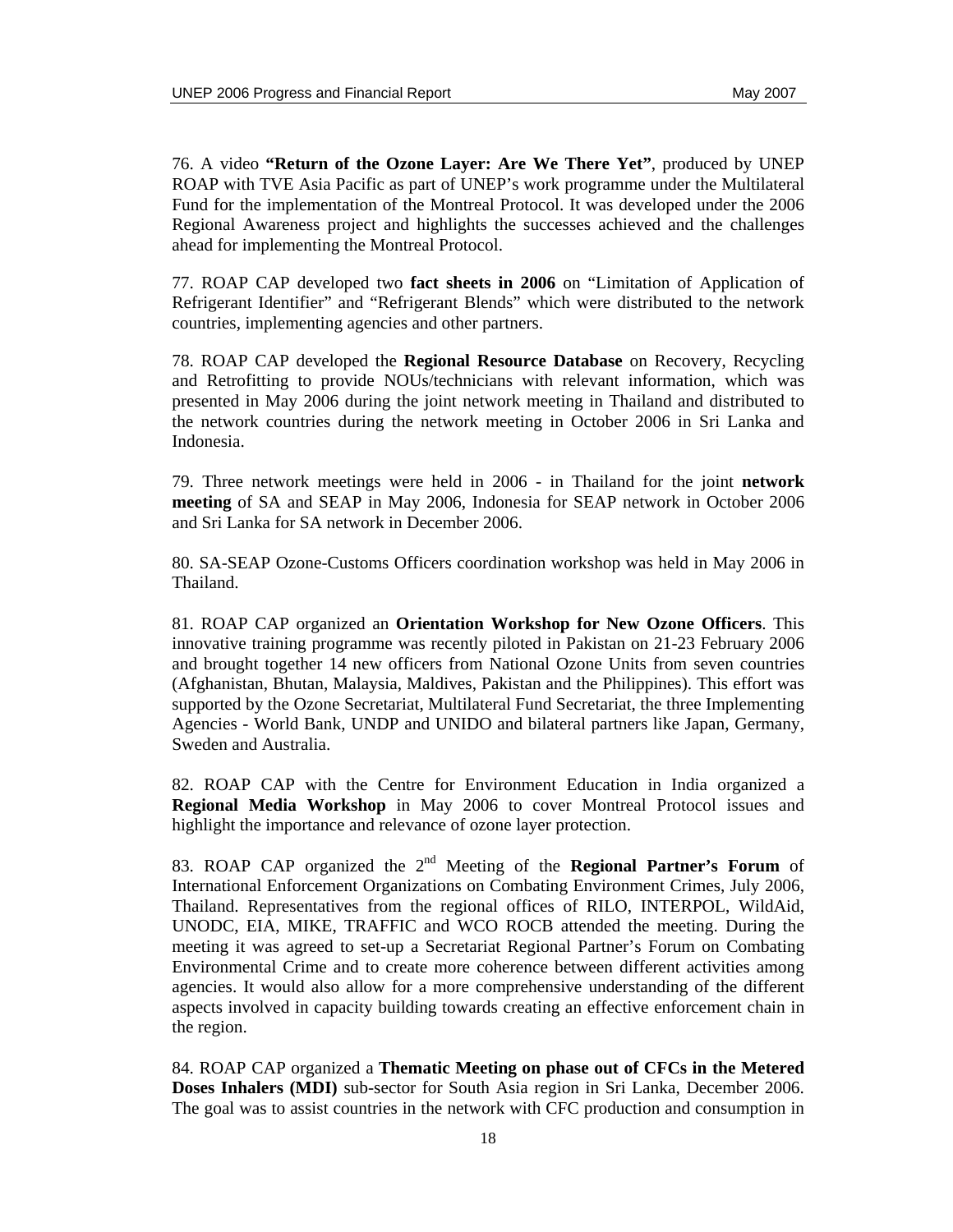the MDI sub-sector to develop transition strategies to phase out use of CFC MDIs and to design and implement measures to reduce dependence on CFC MDIs as well as increase market penetration of alternatives. The meeting also discussed implications of CFC consumption in MDI manufacturing in the network countries.

85. ROAP CAP continues to assist and closely monitor **Fiji to return to compliance** by implementing their plan of action agreed in MOP XVII. Fiji shows good progress by being in compliance with its MB consumption.

86. The NOUs of countries in the region agreed on an **Informal Prior Informed Consent** mechanism for ODS trade. When issuing import/export licenses, the NOUs would informally consult the list of registered importers/exporters and inform the corresponding NOU. The NOUs of exporting countries like China, Republic of Korea and India would ensure that the export licenses would not be issued in excess of the limits set in the phase out plans of the importing countries. The exporting company would also try to report the destination countries for the bulk ODS export while applying for the license. India, Republic of Korea and China have agreed to send a copy of export license to the NOU of the importing country for information. Singapore, as the main transit hub in the region, has implemented the mechanism in 2006 through informal consent with the NOU of the importing countries to verify the official list of CFC importers.

87. Another highlight is the **South-South Cooperation** between the countries where countries with greater experience on Montreal Protocol implementation assist new ODS officers develop and implement Montreal Protocol phase-out measures. Moreover, cooperation on the implementation of trade regulations is an important highlight of the south-south cooperation. For example, a bilateral agreement established between Maldives and China concerning the trade in CFCs allows Maldives to import acceptable limits of CFCs from China ensuring that Maldives is not at risk of non-compliance due to over-importation. As a part of south-south support, Iran provided one identifier to Afghanistan and India provided two identifiers to Bhutan.

88. ROAP CAP organized in Vientiane, Lao, April 2006 a **Quadrilateral Meeting** with NOUs and Customs officers of Cambodia, Lao, Thailand and Vietnam for discussion and agreement on cross border trade in ODS.

89. ROAP CAP through SEPA of China organized and led a technical visit of MBTOC experts in May 2006 to observe field sites established by the Qinghuangdao Leading Scientific Company for bio-alternatives to methyl bromide. A **regional survey on QPS** uses is also underway and a manual on heat treatment alternatives is under preparation for reducing use of Methyl Bromide for ISPM-15 applications.

90. Indonesia ratified the Montreal and Beijing Amendments in January 2006; the Philippines ratified the same amendments in May 2006; while Lao ratified the London, Copenhagen, Montreal and Beijing Amendments in June 2006.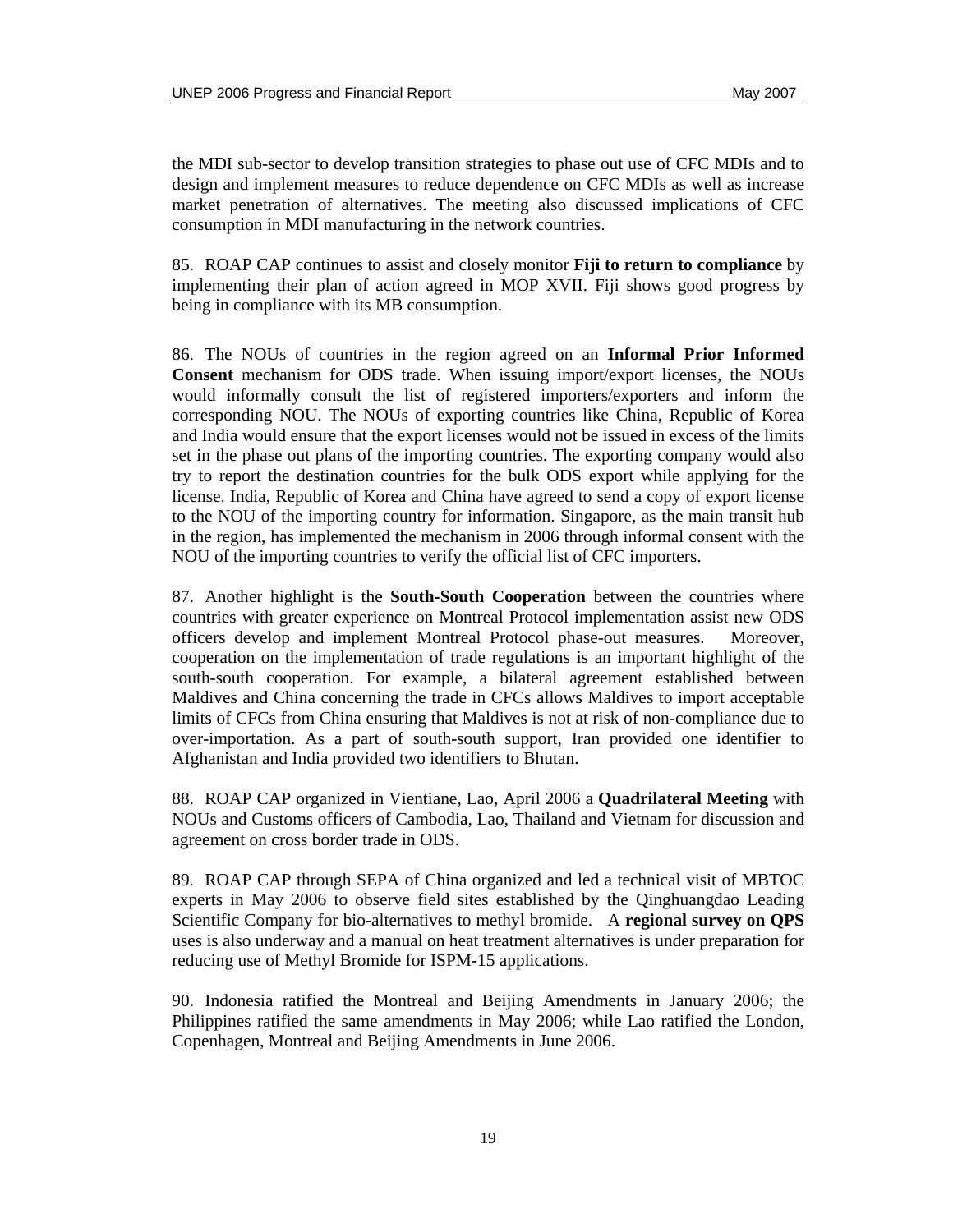### **Latin America and the Caribbean**

91. In the LAC region, a total of four sub-regional thematic meetings were carried out, focusing on common compliance challenges and approaches of countries of the region:

- $\triangleright$  Methyl bromide alternatives (with participation of representatives of Ministries of Agriculture and growers and under the bilateral contribution of Spain to the Multilateral Fund).
- $\triangleright$  ODS illegal trade management with participation of custom officers, producers and ODS producers from the region.
- ¾ Capacity Building Workshop for New Ozone Officers and ODS assistant from 8 Latin American countries.
- $\triangleright$  Adaptation to longer term alternative technologies to Annex A Group 1 CFC for very low volume consuming countries.

92. In order to analyze and develop agreed strategies, each particular situation causing project delays, non-compliance or potential non-compliance special, bilateral meetings with Implementing Agencies and National Ozone Officers were arranged back-to-back with the Main Network Meetings.

93. Management of data collection, analysis, sector demands and phase out of CTC and TCA were discussed and analyzed at the Main Network Meetings. As a result of these discussions and with the UNEP/CAP coordination, countries from the Englishspeaking Caribbean region are being assisted to find appropriate solutions for their particular problems in partnership with the University of West Indies. In this programme, the CAP together with the University of the West Indies has established the Caribbean ODS Solvent Support Facility. This service included having experts at the university available to address ODS solvents uses in particular laboratory methodologies, conduct country visits, where required, to train the laboratory staff on alternative methodologies. The CAP also coordinates among the university campuses of the English Speaking Caribbean in the management of the phase out of the use the ODS Solvent in research, and other applied methodologies and management of ODS solvent stocks. This partnership also created a Web port as the Caribbean ODS Solvent Support facilities at http://groups.google.tt/group/Caribbean\_ODS\_Solvent\_Support\_Facility.

94. Guided by the decisions of the MOP, special and dedicated compliance support assistance was provided to countries in actual or potential non-compliance such as Dominica, Ecuador, Guatemala and Paraguay.

95. The ROLAC CAP team together with the Central American Commission for Development (CCAD) organized a sub-regional workshop on Green Customs Initiative in Santo Domingo, Costa Rica in October 2006. The aim of the workshop was to create awareness and explore synergies between different MEAs with trade related provisions. The workshop was attended by customs officers from 5 countries of the Central America region as well as representatives of CCAD, UNEP, and UNITAR. Additional financial resources provided by CCAD were used for the implementation of this activity.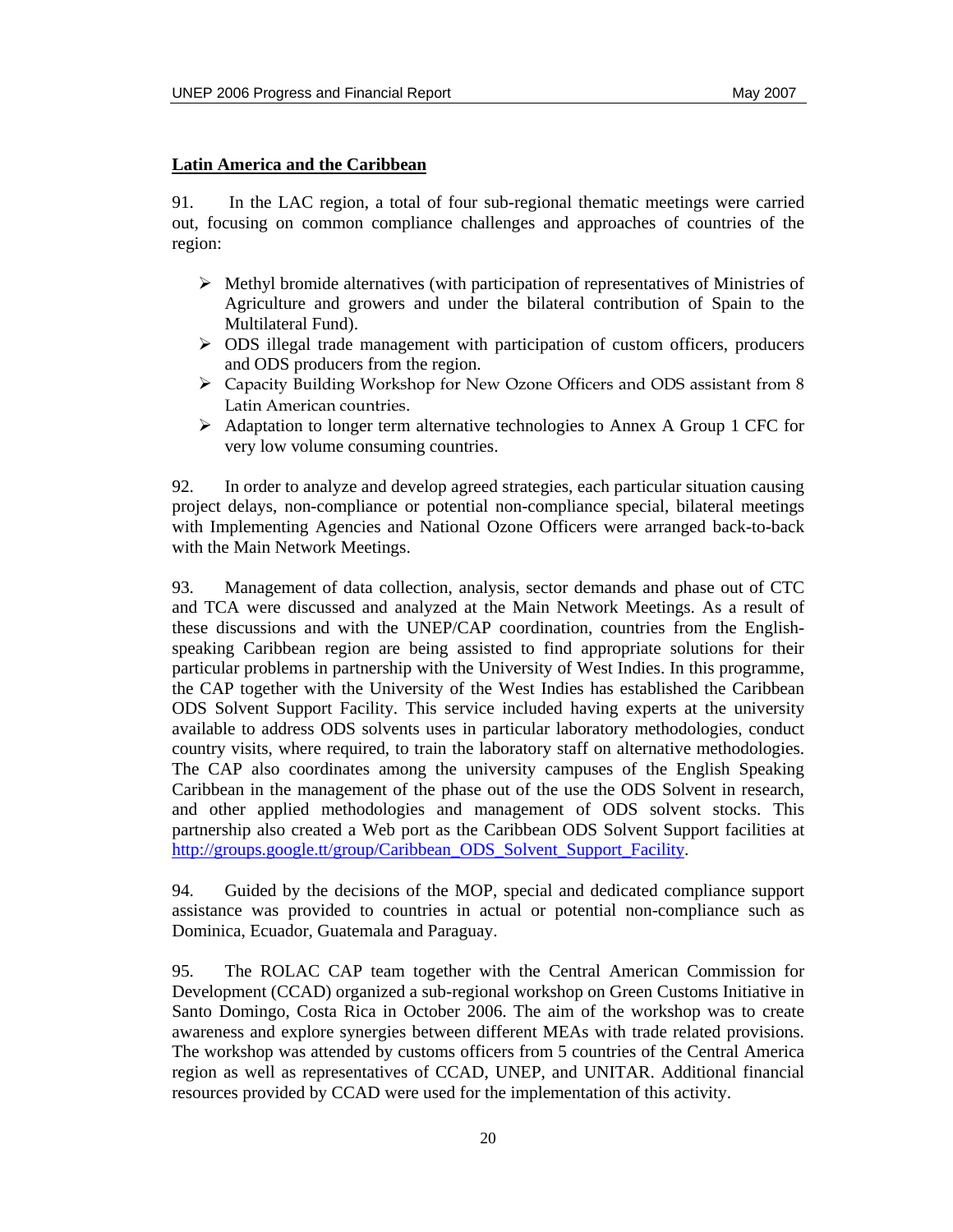96. The combination of the CAP team support, national efforts and work of the other Implementing and Bilateral Agencies led to the following achievements in Latin America and the Caribbean in 2006:

- $\triangleright$  Full compliance with Article 7 data reporting requirements (33 countries reported).
- $\geq$  2 countries have established, strengthened or enforced their ODS legislation and import/export licensing systems (Dominica and Chile).
- ¾ Suriname ratified the London, Copenhagen, Montreal and Beijing Amendments.
- ¾ Dominica ratified the Copenhagen, Montreal and Beijing Amendments.
- $\triangleright$  Mexico ratified the Montreal Amendment
- $\triangleright$  Argentina, Colombia, Paraguay and Bolivarian Republic of Venezuela ratified the Beijing Amendment.
- $\geq 16$  projects were technically completed.
- $\geq 11$  out of 22 Institutional Strengthening Projects where UNEP is the Implementing Agency were renewed during the year.
- ¾ Belize, Guatemala, Guyana, Nicaragua and Peru funds for preparation of the TPMP were approved.
- ¾ First tranche of funds of TPMP respectively for Dominica, Grenada and Saint Kitts and Nevis were approved. UNEP will implement non-investment components of these projects and will act as the lead agency.
- $\triangleright$  Establishment of a Halon Management Plan for Haiti and Technical Assistance to Phase out the Use of Methyl Bromide in Saint Kitts and Nevis was also approved.

### **West Asia**

97. Achieving compliance with Montreal Protocol 2007 control measures was the main focus of CAP work in West Asia during 2006. Monitoring consumption trends of countries took considerable amount of discussions and follow-up during West Asia network meetings and all other related regional and national activities that CAP was involved in. CFC reduction is the main concern as CFC contribute to more than 90 % of the regional remaining consumption of ODS targeted under 2007-2010 measures for Article 5 countries; therefore, CAP ensured that strong message is conveyed to all related stakeholders and regional organizations by all different means of activities and communication. Moreover, high priority was also given to activities of updating and enforcing related policies and legislation. The unified Gulf Cooperation Council (GCC) regulation of ODS control remains an issue for cooperation with GCC countries and GCC Secretariat all throughout the year. CAP also made sure that the new reporting formats for data and progress reporting are fully grasped and followed by the NOUs.

98. The situation in Iraq remained at the top of CAP priorities in 2006. CAP continued communicating with different authorities in Iraq i.e. the National MEAs Committee, the Ministry of Environment and the Ministry of Foreign Affairs and responded to many policy and technical inquiries regarding joining Ozone treaties. However, the political situation in Iraq remains a major factor preventing the country from joining such treaties. On the other hand, CAP in cooperation with the League of Arab States (LAS) started developing a special capacity building programme for Iraq and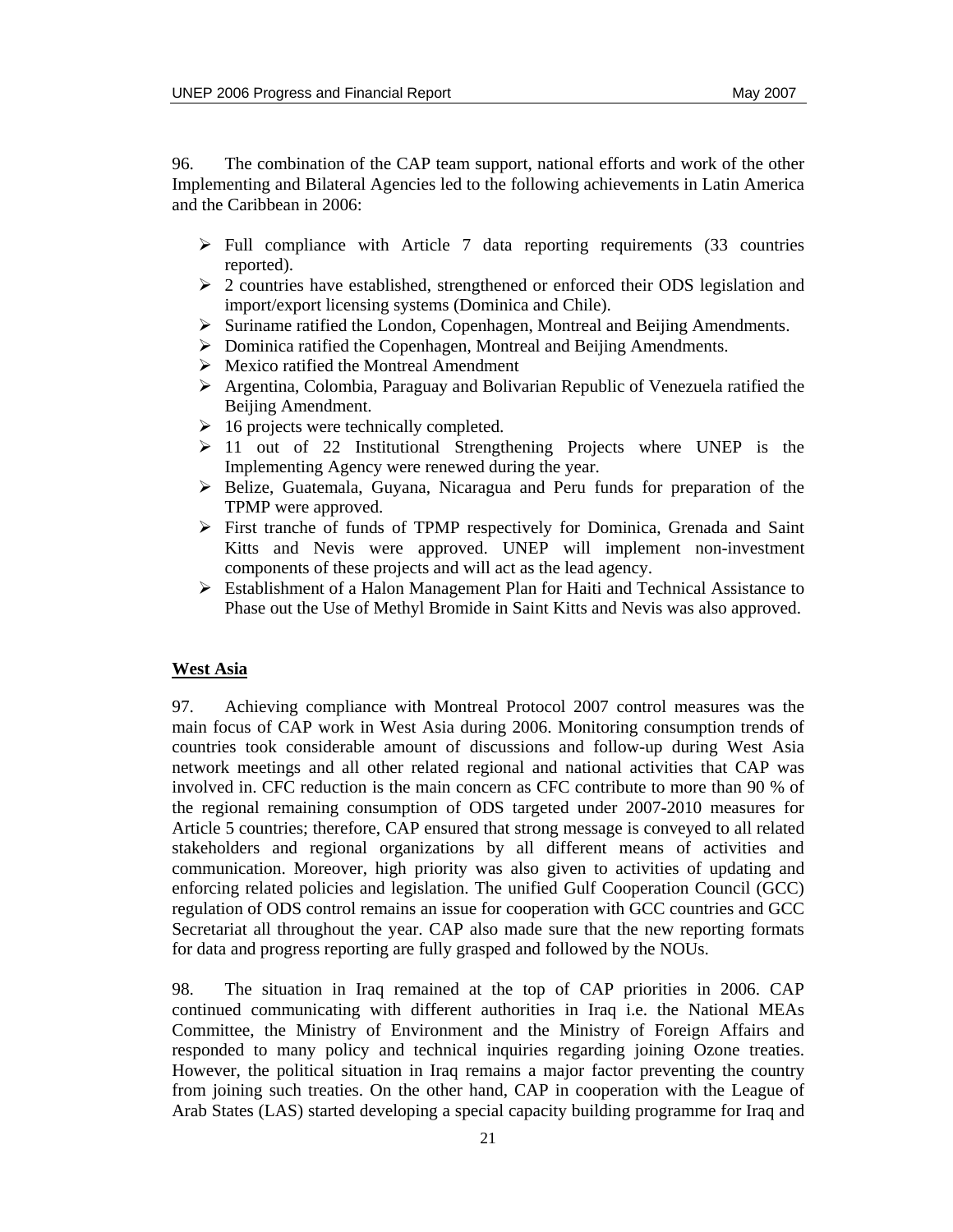the National Palestinian Authority on monitoring the use and trade of ODS as part of the role of LAS in assisting both countries under the umbrella of the Council of Arab Ministers Responsible for Environment (CAMRE), the programme sponsored by LAS and UNEP/ROWA and will be conducted in 2007. CAP will provide the necessary technical support for its implementation.

99. CAP continued to provide upon request technical assistance on timely manner to countries in the region, technical assistance for phasing out activities in the refrigeration servicing sector was provided to Jordan, Kuwait, Bahrain, Qatar and Saudi Arabia. Similarly, technical support with regards to Halon management programs and projects was provided to Bahrain, Jordan, Kuwait and Oman.

100. Special attention to assist countries in completing ongoing phase out projects and preparing terminal or national phase-out plans was also given by CAP in 2006 in order to enable countries to meet 2007-2010 control measures. Cooperating with other implementing agencies played a key role in expediting many delayed projects and accelerates the preparation of other projects. UNDP & UNIDO worked closely with CAP in achieving this as in the case of accelerating the implementation of Yemen's RMP, the submission of Bahrain's TPMP (with UNDP), as well as the preparation of the terminal and national phase out plans for Kuwait, Qatar, Saudi Arabia and Yemen (jointly with UNIDO).

101. Cooperation with regional organizations was further fortified through continuously updating them with the latest developments and making sure that Ozone concerns are incorporated in their regional agendas when relevant. Cooperation with the LAS continued through the Technical Arab Team responsible for MEAs and with the GCC through the Ozone Group and with the ASHRAE Chapters in West Asia through different regional and national events and activities that took place in Beirut, Kuwait, Bahrain & Dubai. The well established relation with ASHRAE in West Asia pushed for the creation of the new Bahrain ASHRAE Chapter in 2006 where CAP provided a lot of support in its establishment.

102. CAP continued its practice of assuring that regional technical concerns were appropriately addressed in consultation with countries. Consequently, CAP organized two regional thematic meetings tackling two different topics of importance to West Asia countries: the first was a round-table meeting for the Media on Strengthening Compliance with the Montreal Protocol; and the second was a round-table meeting on Halon Management in the Maritime and Merchants Shipping sector. Both meetings were conducted back-to-back with the network follow-up meeting to ensure participation of NOUs side by side with the regional and national experts and to guarantee best utilization of resources.

### **Europe and Central Asia**

103. The ECA network is a dynamic group of countries spread over three sub-regions (Caucasus, Balkan, Central Asia). It does not formally include Countries with Economies in Transition (CEITs) which are supported by the Global Environment Facility. However, CEITs participate in the network activities at their own cost.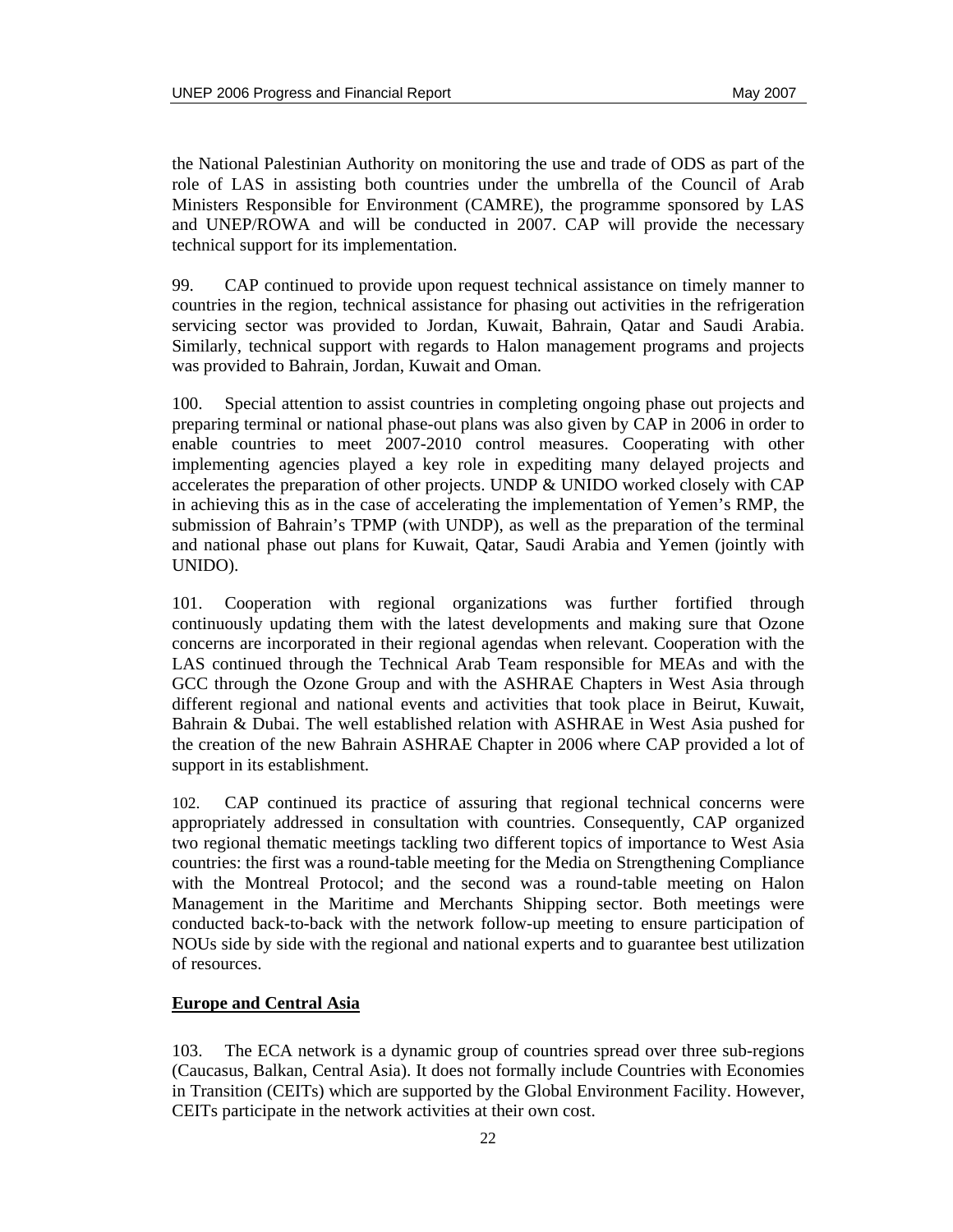104. In 2006, three training workshops were held in Georgia, Uzbekistan and the Czech Republic on ODS disposal and destruction, Green customs and halon management respectively. The ECA Network meeting was also held back-to-back with the Georgia workshop. Moreover, the CAP-ECA organized a meeting in Belgrade, Serbia on RMP/NPP implementation and took part in five meetings/workshops organized in the region by other stakeholders or partners such as the WCO-RILO, GEF and UNDP.

105. Country-to-country compliance assistance has also taken place whereby Armenia, Turkmenistan and Albania benefited respectively from the acquired expertise of the NOU officers from Georgia, Kyrgyzstan and Macedonia FYR. The type of assistance provided ranged from methyl bromide alternatives, enforcement of ODS import/export licensing system, peer-review of the Country Programme Update.

The CAP-ECA was also instrumental in organizing the Joint UNIDO-UNEP highlevel mission to Bosnia & Herzegovina to facilitate the adoption of ODS legislation and licensing system, the signing of the IS project and data reporting.

107. With regards to meeting compliance requirements for the ECA countries, CAP ECA assisted Armenia in implementing their methyl bromide (MeBr) plan of action; Moldova received support to certify refrigerant identifiers purchased as part of the national customs training. These certificates will be issued by the relevant local standardization authorities in cooperation with the equipment suppliers. The activity has demonstration character and may trigger similar certifications in other network countries. Lessons learned shall be shared with the other network countries. Serbia & Montenegro received assistance in preparing a training kit for customs officers in their local language; while Turkmenistan was given compliance assistance to update their Country Programme in order to reflect their new status as an Article 5 country with new obligations and phase-out schedules under the Montreal Protocol.

108. CAP ECA provided assistance to four countries in the regions in producing awareness materials and activities such as brochures for a children's exhibition in Armenia; waste bins with ozone-related messages made from disposable cylinders to be placed in public parks in Georgia; the staging of an "Ozone Play" during the Ozone Day celebrations in the Former Yugoslav Republic of Macedonia – the performance was recorded on video/CD with subtitles in English, Russian, Serbian, Croatian and Bosnian; a guidebook in the local language in Moldova (and later in English and Russian) for primary school teachers – this guidebook shall be linked with Kyrgyzstan's textbook for secondary school teachers and UNEP's Education Pack. Major achievements of the ECA network concern the high level of Article 7 and Country Programme data reporting and the ongoing ratification of the remaining amendments of the Montreal Protocol. Most countries have their ODS legislation and licensing systems in place and two remaining countries expect their adoption in 2007.

109. Another significant achievement is the participation of four GEF-funded CEITs in the network meetings in Georgia in April 2006, which was made possible through a cofunding approach. Experts from ECA network countries also participated in the MeBr training organised in the GEF-supported CEITs.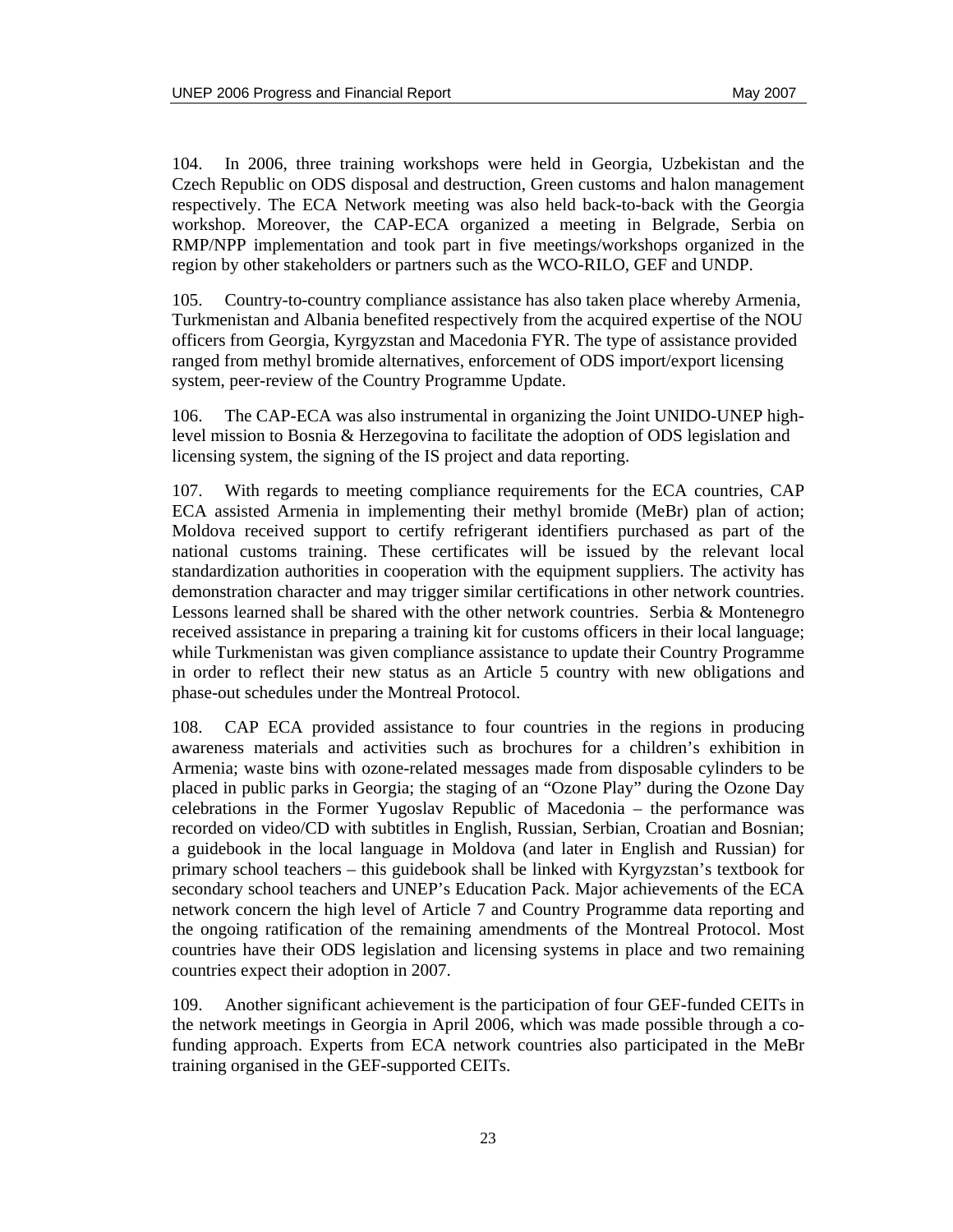110. The network also managed to get the full support of the bilateral and implementing agencies as well as the Ozone and Multilateral Fund Secretariats. International organisations such as WCO's Regional Intelligence Liaison Offices (RILOs), Environmental Investigation Agency (EIA) and International Institute of Refrigeration extended their support to the ECA network.

111. In 2006, one Sub-regional Green Customs workshop financed by the Governments of Norway and the Czech Republic was organised by UNEP in Uzbekistan. This workshop sensitized customs and enforcement officers on how important their role is in implementing trade-related Multilateral Environmental Agreements. Further activities are in preparation in 2007.

112. The establishment of a framework agreement between RILO CIS and UNEP in May 2006 will support activities related to regional customs cooperation and prevention of illegal trade. Cooperation with RILO ECE has also been initiated in 2006.

113. Information exchange and the implementation of ECA network activities are supported by the ECA website (http://fr1.estis.net/sites/ecanetwork/) which receives in average 500 hits per months. The site provides up-to-date information on network activities as well as meeting documents and presentations.

### **IV. PERFORMANCE INDICATORS**

### **A. AGENCY'S BUSINESS PLAN PERFORMANCE GOALS**

114. As per decision 48/7, UNEP used the following performance indicators in 2006:

### **Approval Indicators**

| <b>Item</b>                                                                                                                | <b>Weighting</b> | <b>Target</b> | <b>Achievement</b><br>in $2006$         | <b>Assessment</b>         |
|----------------------------------------------------------------------------------------------------------------------------|------------------|---------------|-----------------------------------------|---------------------------|
| Number of annual programmes of<br>multi-year agreements approved vs.<br>those planned, may not be applicable<br>to UNEP    | 20               | 20            | 10                                      | Target is not<br>achieved |
| Number of individual<br>projects/activities (investment<br>projects, RMPs, halon banks, TAS)<br>approved vs. those planned | 20               | 16            | 6 individual<br>TAS and TRA<br>projects | Target is not<br>achieved |

### **Implementation Indicators**

| <b>Item</b>                          | <b>Weighting</b> | <b>Target</b> | Achievement | <b>Assessment</b> |
|--------------------------------------|------------------|---------------|-------------|-------------------|
|                                      |                  |               | in $2006$   |                   |
| Milestone activities completed (e.g. | 20               |               |             | Target is         |
| policy measures, regulatory          |                  |               |             | achieved          |
| assistance)/ODS levels achieved for  |                  |               |             |                   |
| approved multi-year annual tranches, |                  |               |             |                   |
| not be applicable to UNEP<br>may     |                  |               |             |                   |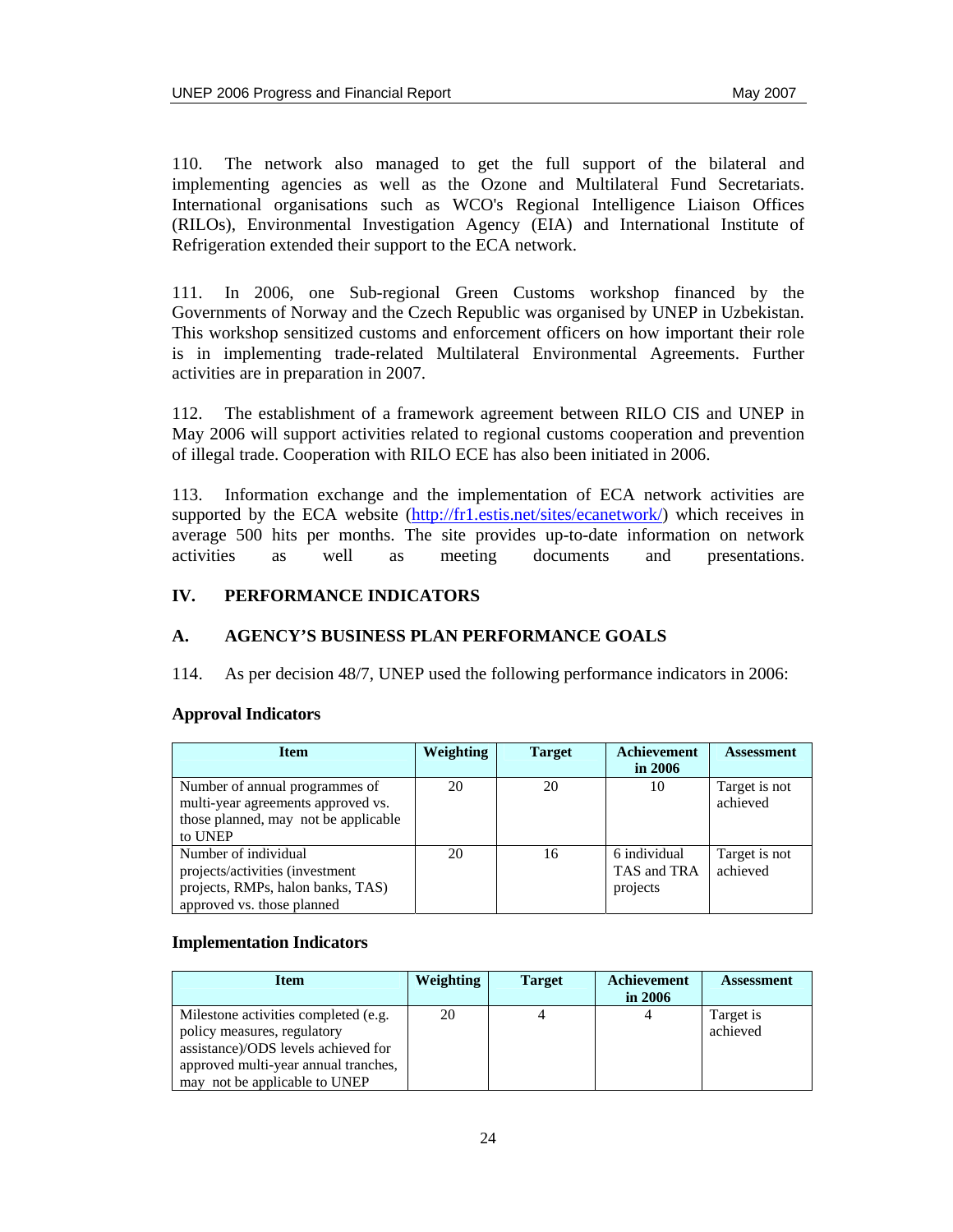| <b>Item</b>                                                                                                                                                          | Weighting | <b>Target</b>                                                                                                                      | <b>Achievement</b><br>in 2006                                                                                                                                                                                                                                        | <b>Assessment</b>     |
|----------------------------------------------------------------------------------------------------------------------------------------------------------------------|-----------|------------------------------------------------------------------------------------------------------------------------------------|----------------------------------------------------------------------------------------------------------------------------------------------------------------------------------------------------------------------------------------------------------------------|-----------------------|
| ODP phased-out for individual<br>projects vs. those planned per<br>progress reports, may not be<br>applicable to UNEP                                                | 5         | $\theta$                                                                                                                           | 51.3 ODP<br>tonnes in total<br>(see Para $11$ )                                                                                                                                                                                                                      | Target is<br>achieved |
| Project completion (pursuant to<br>decision 28/2 for investment<br>projects) and as defined for non-<br>investment projects vs. those<br>planned in progress reports | 5         | 86                                                                                                                                 | 89 (see Para<br>12)                                                                                                                                                                                                                                                  | Target is<br>achieved |
| Percentage of policy/regulatory<br>assistance completed vs. that planned                                                                                             | 10        | 77 countries or<br>$100\%$ of<br>countries listed<br>in Annex I of<br>the narrative<br>either received<br>assistance or<br>offered | At least 77<br>countries have<br>been given<br>assistance. In<br>addition to<br>these, several<br>countries have<br>been provided<br>with policy<br>advice - e.g.<br>Montenegro<br>(new Party),<br>Armenia, and<br>Turkmenistan<br>(former Article)<br>2 countries). | Target is<br>achieved |

## **Administrative Indicators**

| <b>Item</b>                                                                                | Weighting                | <b>Target</b> | <b>Achievement</b><br>in $2006$                                                                                                                                               | <b>Assessment</b>         |
|--------------------------------------------------------------------------------------------|--------------------------|---------------|-------------------------------------------------------------------------------------------------------------------------------------------------------------------------------|---------------------------|
| Speed of financial completion vs.<br>that required per progress report<br>completion dates | 10                       | On time       | 32 projects<br>were<br>financially<br>completed. 14<br>out of $32$<br>projects were<br>financially<br>completed<br>within 12<br>months of their<br>completion<br>date $(44%)$ | Target is not<br>achieved |
| Timely submission of project<br>completion reports vs. those agreed                        | $\overline{\phantom{0}}$ | On time       | 8 PCRs out of<br>14 planned<br>submitted in<br>2006                                                                                                                           | Target is<br>achieved     |
| Timely submission of progress<br>reports and responses unless<br>otherwise agreed          | 5                        | On time       | Progress report<br>was submitted<br>with 1 day<br>delay                                                                                                                       | Target is not<br>achieved |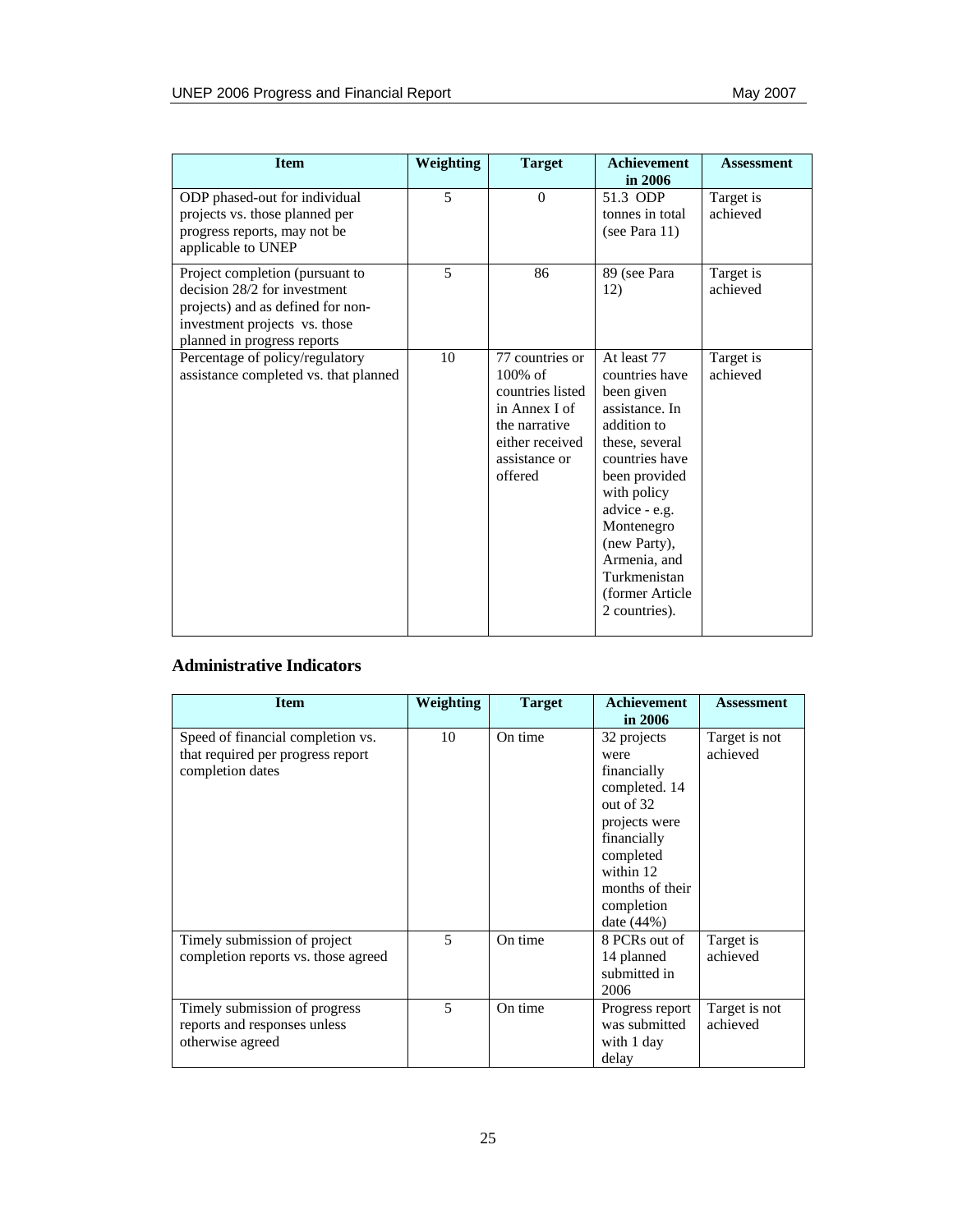### **CAP Indicators**

| <b>Indicator</b>                                                                                                                                                                                                                                                                                                                           | Data                                                                                                                                                                                                                              | <b>Assessment</b>                                                                                                                                                                                                                                 | <b>Target</b>                                                                                                                                                                                                                                                                     | <b>Achievement in</b><br>2006                                                                                                                                                             | <b>Assessment</b> |
|--------------------------------------------------------------------------------------------------------------------------------------------------------------------------------------------------------------------------------------------------------------------------------------------------------------------------------------------|-----------------------------------------------------------------------------------------------------------------------------------------------------------------------------------------------------------------------------------|---------------------------------------------------------------------------------------------------------------------------------------------------------------------------------------------------------------------------------------------------|-----------------------------------------------------------------------------------------------------------------------------------------------------------------------------------------------------------------------------------------------------------------------------------|-------------------------------------------------------------------------------------------------------------------------------------------------------------------------------------------|-------------------|
| Efficient<br>follow-up to<br>regional /<br>thematic<br>meetings                                                                                                                                                                                                                                                                            | - List of<br>recommendations<br>emanating from 2006<br>regional network/<br>thematic meetings.<br>- Agendas of<br>network/thematic<br>meetings and meeting<br>evaluation<br>questionnaires.                                       | - Implementation rate of<br>those meeting<br>recommendations that are to<br>be implemented in 2006<br>- Relevance of their topic<br>and presentation at<br>network/thematic meetings<br>as evaluated by participants.                             | $-100%$<br>implementation<br>- High score of<br>relevance and<br>presentation                                                                                                                                                                                                     | - Implementation of<br>recommendations<br>was positively<br>reported on in<br>subsequent<br>meetings<br>- Meetings for<br>which evaluation<br>was conducted<br>show high<br>satisfaction. | -Achieved         |
| Effective support<br>to National<br>Ozone Units<br>(NOU <sub>s</sub> ) in their<br>work,<br>particularly<br>guidance to<br>new NOUs,<br>including<br>support to the<br>development and<br>introduction of<br>import/export<br>licensing<br>systems covering<br>all controlled<br>substances,<br>including<br>management<br>and enforcement | - List of innovative<br>ways/means/products/<br>services for supporting<br>NOUs in their work, with<br>specification of those<br>destined for new NOUs.<br>- List of import/export<br>licensing systems in<br>Article 5 countries | - Number of innovative<br>ways/means/products/services<br>for supporting NOUs in their<br>work, with specification of<br>those destined for new NOUs.<br>- Overview of the status of<br>import/export licensing<br>systems in Article 5 countries | - 10 such ways/<br>means/products/<br>services.<br>- Qualitative<br>description of<br>the progress made in<br>the development and<br>enforcement of<br>import/export<br>licensing systems<br>covering all<br>controlled substances,<br>including<br>management and<br>enforcement | -demonstrated in<br>Part III Section B<br>and Annex IV of<br>present document.                                                                                                            | - Achieved        |
| Assistance to<br>countries in                                                                                                                                                                                                                                                                                                              | List of countries in actual<br>or potential non-                                                                                                                                                                                  | Number of countries in actual<br>or potential non-compliance                                                                                                                                                                                      | All such countries<br>received assistance                                                                                                                                                                                                                                         | 22 countries<br>provided with                                                                                                                                                             | - Achieved        |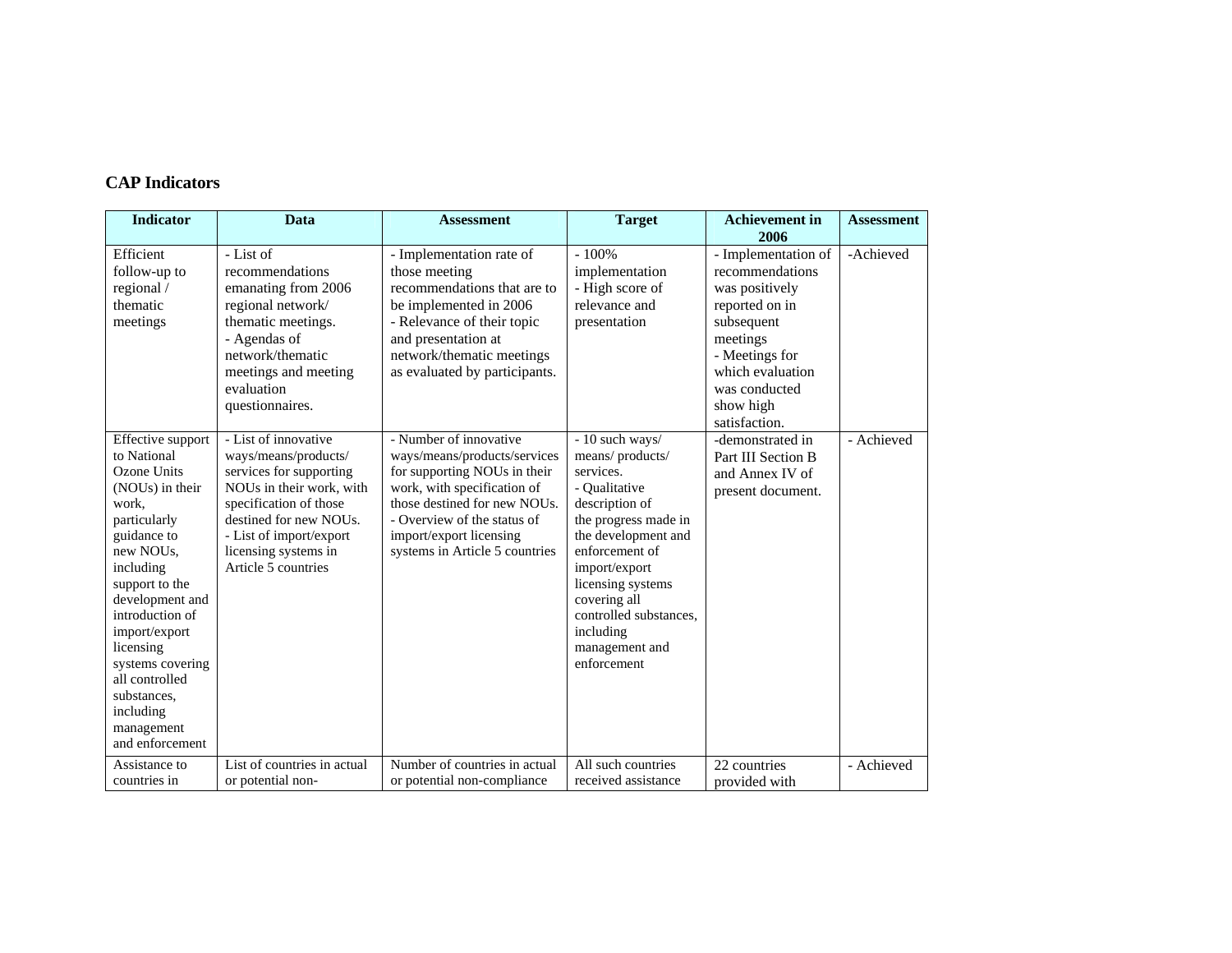| <b>Indicator</b>                                                                                                                                                                   | Data                                                                                                                                                               | <b>Assessment</b>                                                                                                                                                                                                                                           | <b>Target</b>                                                                    | <b>Achievement in</b><br>2006                                                                                                                                                | <b>Assessment</b> |
|------------------------------------------------------------------------------------------------------------------------------------------------------------------------------------|--------------------------------------------------------------------------------------------------------------------------------------------------------------------|-------------------------------------------------------------------------------------------------------------------------------------------------------------------------------------------------------------------------------------------------------------|----------------------------------------------------------------------------------|------------------------------------------------------------------------------------------------------------------------------------------------------------------------------|-------------------|
| actual or<br>potential non-<br>compliance<br>(according to<br>decisions of the<br>Meeting of the<br>Parties and/or as<br>per reported<br>Article 7 data<br>and trends<br>analysis) | compliance that received<br>CAP assistance outside<br>network meetings                                                                                             | that received CAP assistance<br>outside network meetings and<br>results of this assistance<br>(e.g. return to compliance,<br>country prepared action plan,<br>action plan approved by the<br>Meeting of the Parties,<br>Article 7 data reported on<br>time) | leading to evident<br>results                                                    | compliance<br>assistance thru<br>CAP. See Annex III<br>for details.                                                                                                          |                   |
| Innovation in<br>production and<br>delivery of<br>global and<br>regional<br>information<br>products and<br>services                                                                | List of global and regional<br>information products and<br>services destined for new<br>target audiences or that<br>reach existing target<br>audiences in new ways | Number of global and<br>regional information products<br>and services destined for new<br>target audiences or that reach<br>existing target audiences in<br>new ways                                                                                        | 10 such products and<br>services                                                 | 15 global and<br>regional products<br>and services<br>delivered. See Part<br>III Section $A -$<br>Information<br>Clearinghouse $\&$<br><b>Public Awareness</b><br>activities | - Achieved        |
| Close<br>cooperation<br>between CAP<br>regional teams<br>and bilateral and<br>multilateral<br>implementing<br>agencies<br>working in the<br>region                                 | List of joint<br>missions/undertakings of<br>CAP regional staff with<br>implementing agencies<br>and bilateral agencies                                            | Number of joint<br>missions/undertakings and<br>achieved results (e.g.<br>agreements reached,<br>problems solved, assistance<br>provided)                                                                                                                   | 5 joint missions<br>/undertakings with<br>substantive outcomes<br>in each region | More than 5 joint<br>mission/<br>undertakings<br>completed for all<br>regions (ECA,<br>ROA, ROAP,<br>ROLAC, ROWA).                                                           | - Achieved        |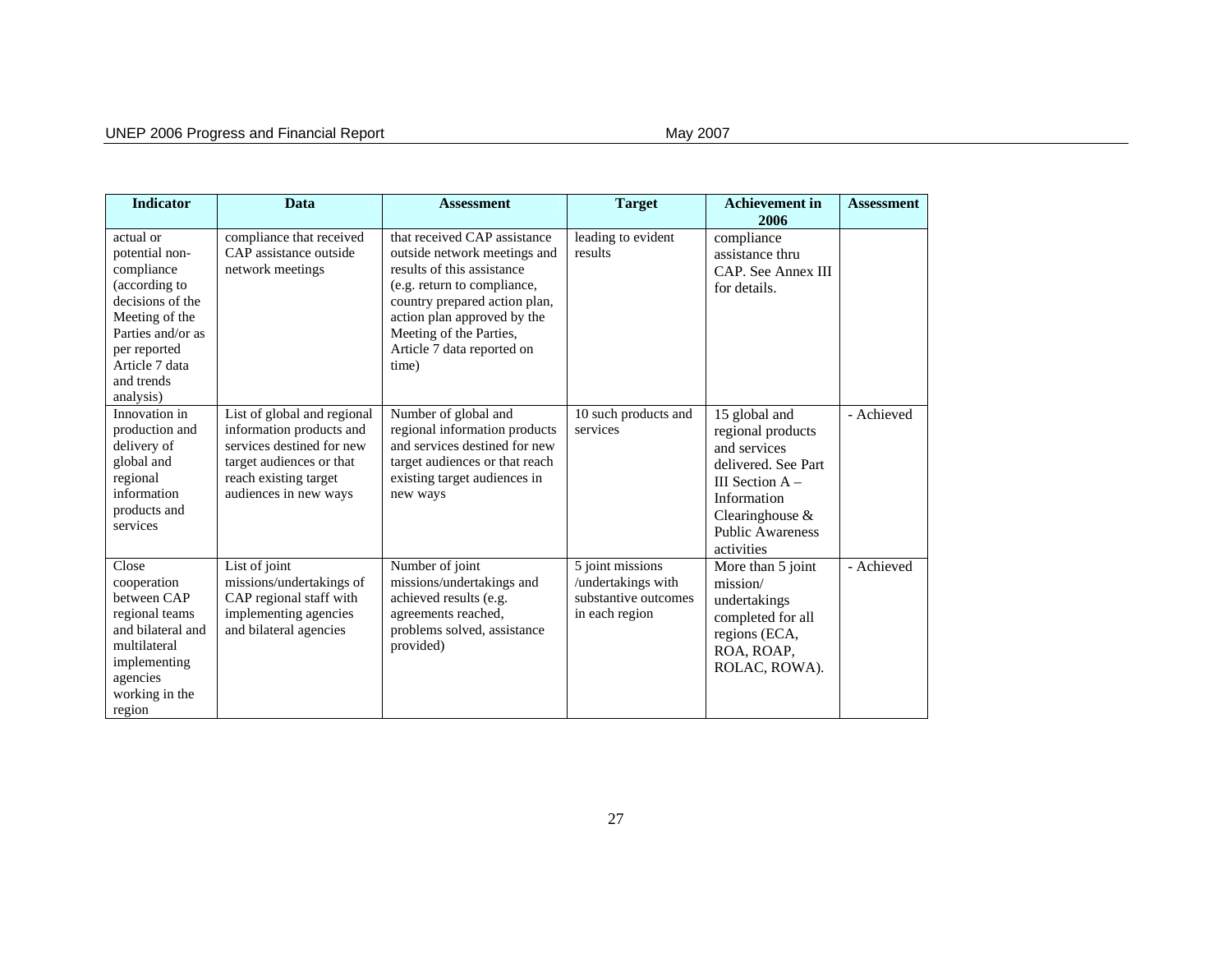# **B. CUMULATIVE COMPLETED INVESTMENT PROJECTS**

115. Not applicable to UNEP.

### **C. CUMULATIVE COMPLETED NON INVESTMENT PROJECTS**

116. During the period from June 1991 until December 2006, UNEP completed a total of 703 projects (not including preparation projects PRP), with a total approved funding of US\$ 84,634,558 (including adjustments, not including programme support costs). The total overall disbursement rate for completed non-investment projects (excluding PRP) is 96% of total funds approved (including adjustments, not including programme support costs), with a ccumulative speed of first disbursement of 8 months after project approval and an average completion time of 31 months. See *Annex 1: Cumulative Completed Non-Investment Projects* for details.

# **D. CUMULATIVE ONGOING INVESTMENT PROJECTS**

117. Not applicable to UNEP.

## **E. CUMULATIVE ONGOING NON-INVESTMENT PROJECTS**

118. As of December 2006, UNEP had a total of 249 ongoing activities (not including preparation projects), with a total approved funding of US\$ 25,306,671 (including adjustments, not including programme support costs). The total overall disbursement rate for these ongoing projects is 22% of total funds approved (including adjustments, not including programme support costs), with a cumulative speed of first disbursement of 11 months after project approval and an average completion time of 38 months. See *Annex 1: Cumulative Ongoing Non-Investment Projects* for details.

### **V. STATUS OF AGREEMENTS AND PROJECT PREPARATION (WHERE APPLICABLE), BY COUNTRY**

## **A. AGREEMENTS TO BE SIGNED/EXECUTED/FINALIZED AND WHEN THEY WILL BE READY FOR DISBURSING**

119. As of December 2005, UNEP implemented IS projects in 101 countries. During 2006, the Executive Committee approved new IS projects for 1 country and IS renewals for 52 countries to be assisted by UNEP. The breakdown of countries supported by UNEP through IS projects is as follows:

| <b>Region</b>             | Number of<br><b>Countries</b><br>Supported by<br><b>UNEP</b> | <b>Number of New IS</b><br><b>Projects Approved</b><br>in 2005 | Number of IS<br><b>Renewals Approved</b><br>in 2005 |
|---------------------------|--------------------------------------------------------------|----------------------------------------------------------------|-----------------------------------------------------|
| Africa                    | 45                                                           |                                                                | 22                                                  |
| Asia Pacific              | 25                                                           |                                                                |                                                     |
| West Asia                 | 3                                                            | $\left( \right)$                                               |                                                     |
| Europe & Central Asia     | h.                                                           | 0                                                              |                                                     |
| Latin America & Caribbean | 22                                                           | 0                                                              | $\mathbf{I}$                                        |
| Total                     | 101                                                          |                                                                | 52                                                  |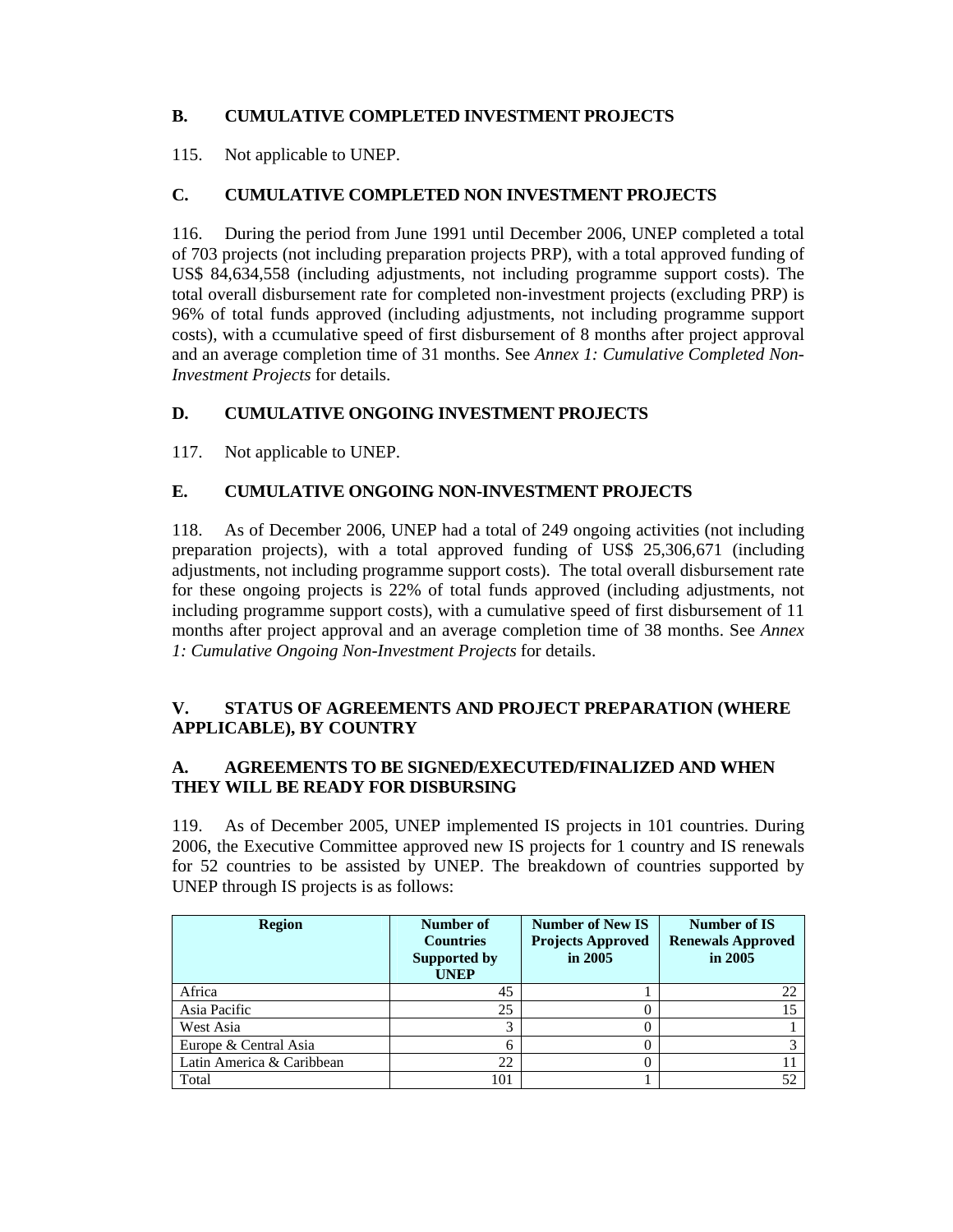### **VI. ADMINISTRATIVE ISSUES (OPERATIONAL, POLICY, FINANCIAL AND OTHER ISSUES)**

### **A. MEETINGS ATTENDED**

120. UNEP organised 46 Regional Network meetings, thematic workshops, small group meetings and national thematic workshops in all regions. The complete list of the meetings organised in 2006 is contained in Annex V.

- 121. The following meetings of the CAP staff were held in 2006:
	- ¾ Annual meeting of the Regional Network Coordinators, Paris, France, 11-13 October 2006;
	- ¾ Meeting of Policy and Enforcement officers, Paris, France, 11-13 October 2005.

122. Purpose of the above meetings was to enhance the internal coordination and information sharing between the respective groups of CAP Officers as well as brainstorm on future activities and approaches to be taken in assisting Article 5 countries. Reports of these meetings are available from the CAP Paris team.

### **B. IMPLEMENTING AGENCY AND OTHER CO-OPERATION**

123. The other Implementing Agencies, bilateral agencies, Multilateral Fund Secretariat and Ozone Secretariat cooperate closely with UNEP through, *inter alia*, regular participation in Regional Network meetings and other national/regional workshops organized by UNEP. In addition to their participation in those fora in 2006, they also cooperated with UNEP through the following:

| Agency                 | <b>Project or activity</b>                                    |
|------------------------|---------------------------------------------------------------|
| <b>ECA</b>             |                                                               |
| UNIDO, UNDP, World     | Contribution as resource persons to the ECA network meeting   |
| Bank, Hungary, Sweden, | 2006 and thematic meeting on R&R in Tbilisi, Georgia, 4.06    |
| Czech Republic, Fund   |                                                               |
| Secretariat, Ozone     |                                                               |
| Secretariat            |                                                               |
| UNDP, UNIDO            | Co-funding of participants from the ECA network countries in  |
|                        | GEF funded MeBr training in Lithuania (9.06) and Bulgaria     |
|                        | (10.06) with ECA network providing the Russian translation of |
|                        | training materials (through NOU Armenia), local organization  |
|                        | and language interpretation                                   |
| Czech Republic, UNIDO, | Participation of WB staff from Vietnam, representatives of    |
| World Bank             | Czech Republic and UNIDO in ECA thematic meeting on           |
|                        | halon management in Prague / Cheb, Czech Republic, 6.06       |
| <b>UNIDO</b>           | Joint UNIDO - UNEP high-level mission to Bosnia &             |
|                        | Herzegovina to facilitate adoption of licensing system and    |
|                        | signature of IS project document in Sarajevo, 7.06            |
| <b>UNIDO</b>           | Contribution as resource person to the country-to-country     |
|                        | assistance on enforcement for Albania provided by the FYR     |
|                        | Macedonia in Tirana, Albania, 7.06                            |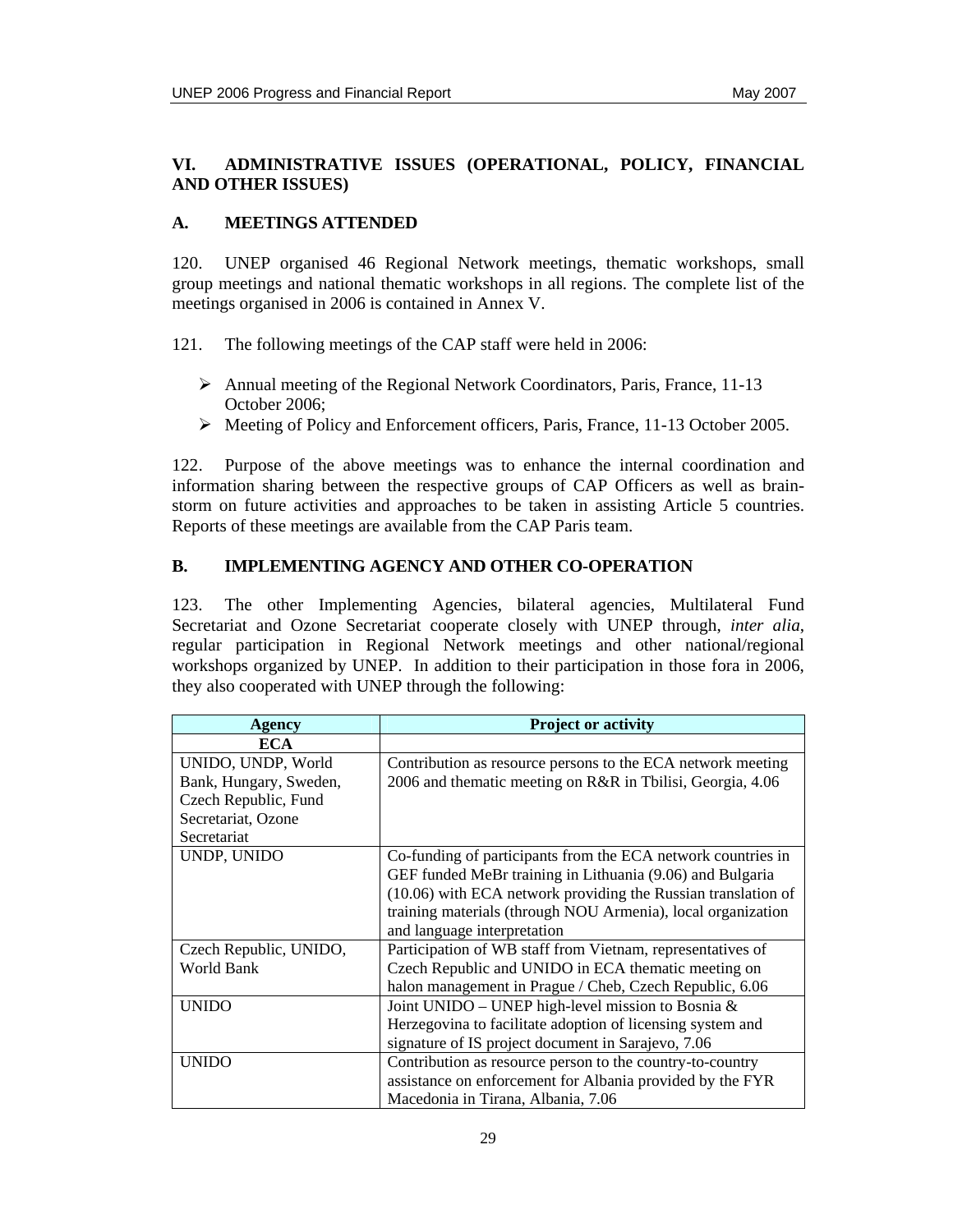| <b>Agency</b>                                             | <b>Project or activity</b>                                                                                                                                                                                                                 |
|-----------------------------------------------------------|--------------------------------------------------------------------------------------------------------------------------------------------------------------------------------------------------------------------------------------------|
| UNIDO, Sweden                                             | Contribution as resource persons to the thematic meeting on<br>RMP implementation in Belgrade, Serbia, 9.06                                                                                                                                |
| <b>UNIDO</b>                                              | Coordination meeting with ECA network coordinator in Paris,<br>France, 10.06                                                                                                                                                               |
| UNDP, UNIDO                                               | Participation of representatives from ECA network countries in<br>national MeBr workshop organized under UNDP-led project<br>with UNIDO providing co-sponsoring, Kyrgyzstan, 9.06                                                          |
| RILO ECE, RILO CIS,<br>RILO WE, CITES                     | Participation of NOU Kyrgyzstan and Green Customs Partner<br>(CITES) on behalf of UNEP in annual meeting of Heads of<br>National RILO CIS focal points in Astana, Kazakhstan, 9.06                                                         |
| RILO ECE, RILO CIS,<br><b>RILO WE</b>                     | Participation of ECA network coordinator in annual meeting of<br>Heads of National RILO ECE focal points in Antalya, Turkey,<br>10.06                                                                                                      |
| <b>UNEP Regional Office for</b><br>Europe, UNEP Chemicals | Coordination meeting of ECA network coordinator in Geneva,<br>Switzerland, 12.06                                                                                                                                                           |
| <b>SAICM Secretariat</b>                                  | Participation of ECA network coordinator in Regional SAICM<br>meeting for Europe in Riga, Latvia, 12.06                                                                                                                                    |
| <b>ROA</b>                                                |                                                                                                                                                                                                                                            |
| UNDP, UNIDO                                               | Joint strategy for MeBr Phase out in Africa (UNDP taking the<br>lead)                                                                                                                                                                      |
| <b>UNIDO</b>                                              | Inputs by Regional CAP to UNIDO's preparation of MeBr<br>phase out project in Zimbabwe.                                                                                                                                                    |
| <b>UNDP</b>                                               | Jointly organized a one day session on the status of<br>implementation UNDP regional project on MeBr strategy for<br>25 African Countries in September 2006 back to back with the<br>the Joint meeting for ODS Officers Networks in Africa |
| UNDP, UNIDO                                               | Joint preparation of TPMPs in the Africa Region (16 Countries<br>with UNDP and 3 Countries with UNIDO).                                                                                                                                    |
| UNDP, UNIDO, France,<br><b>GTZ</b>                        | Participation in the 2006 African Network meetings (Agencies<br>were involved in these meeting from the planning stage.                                                                                                                    |
| <b>UNDP</b>                                               | Joint mission to Democratic Republic of Congo for preparation<br>of NPOP. Implementation is ongoing in consultation with<br>UNDP and NOU D R Congo (26-28 April 2006).                                                                     |
| Canada                                                    | Joint preparation and submission of the TPMP for Burkina<br>Faso. Implementation is ongoing in consultation with Canada<br>and NOU Burkina Faso (August- September 2006).                                                                  |
| Portugal                                                  | Consultations with Portugal and 5 Lisophone African countries<br>on the Implementation of bilateral project for policy support to<br>Lisophone Countries.                                                                                  |
| <b>ROAP</b>                                               |                                                                                                                                                                                                                                            |
| <b>UNDP</b>                                               | Joint Mission to Indonesia on implementation of licensing<br>$system(1-2 February)$                                                                                                                                                        |
| <b>UNDP</b>                                               | Joint Mission to Fiji on implementation of action plan for<br>achieving compliance with MB consumption (4-7 September)                                                                                                                     |
| Australia                                                 | Joint Mission to Fiji to meet with SPREP on implementation of<br>Regional Strategy for PICs (3-6 September)                                                                                                                                |
| <b>GTZ</b>                                                | Joint Mission to Afghanistan for initiation of TPMP (21-23)<br>August) and National Stakeholders' Workshop (27-29 March)                                                                                                                   |
| <b>UNIDO</b>                                              | Joint Mission to DPR Korea for initiation of TPMP activities<br>(1-3 March 2006)                                                                                                                                                           |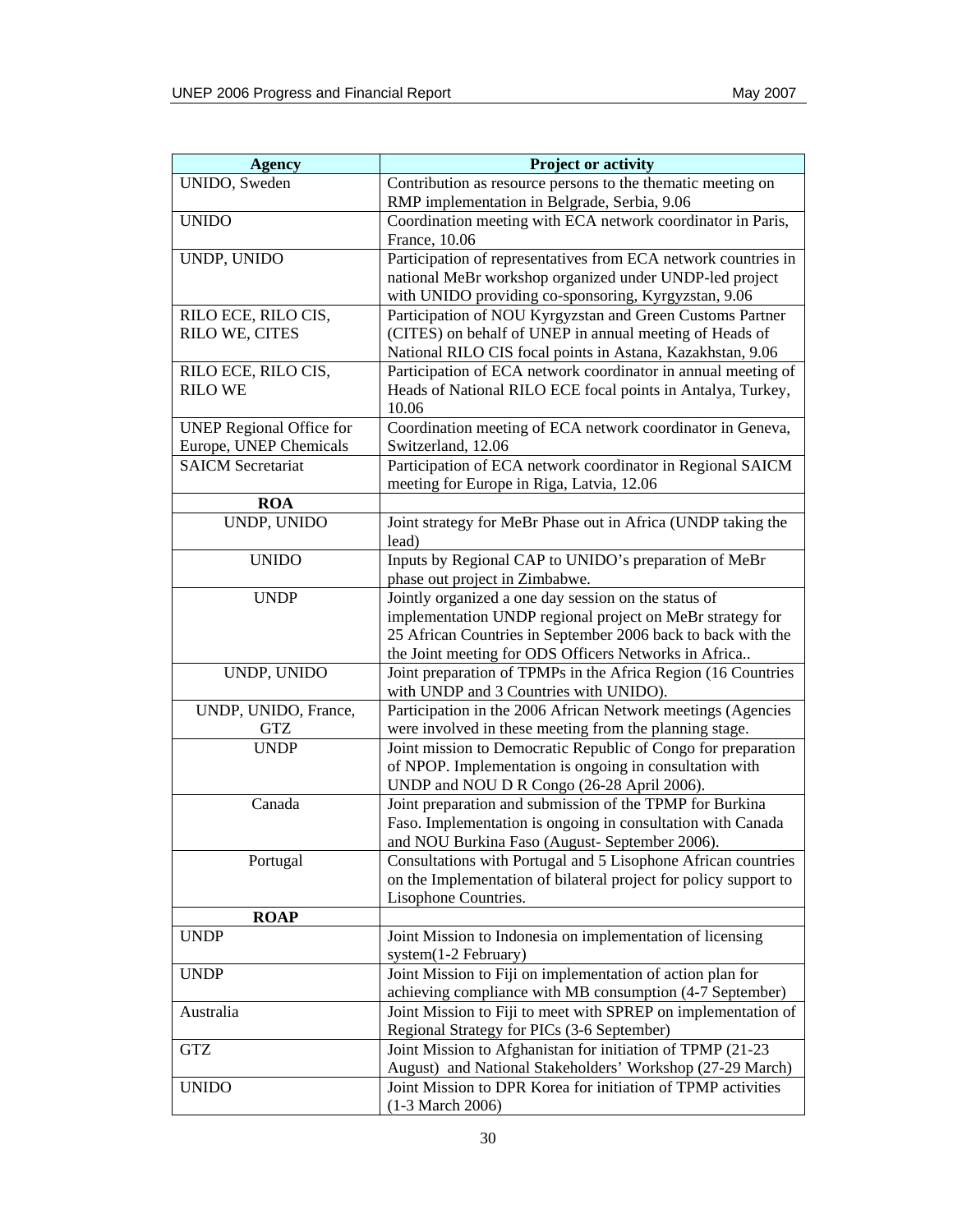| <b>Agency</b> | <b>Project or activity</b>                                    |
|---------------|---------------------------------------------------------------|
| Japan         | Joint Mission to Mongolia for initiation of TPMP(26-28        |
|               | September)                                                    |
| <b>UNDP</b>   | Joint Mission to Cambodia for TPMP preparation(14-16)         |
|               | November)                                                     |
| World Bank    | Mission for Midterm review of ODS III project in India (11-14 |
|               | December)                                                     |
| <b>ROLAC</b>  |                                                               |
| <b>UNDP</b>   | Coordination to expedite implementation of Barbados' RMP      |
| Spain, UNDP   | Coordination to Implement non-investment activities in Costa  |
|               | Rica such as the workshop on Alternatives to Phase Out        |
|               | Methyl Bromide in Soil Fumigation                             |
| UNIDO, UNDP   | Coordination with UNIDO to organize the workshop to           |
|               | maintain zero level of MB consumption and with UNDP in the    |
|               | preparation of the TPMP in El Salvador                        |
| Spain, UNIDO  | Coordination to Implement non-investment activities for       |
|               | Methyl Bromide phase out in Guatemala, Honduras, Mexico       |
| <b>UNDP</b>   | Support for compliance on CTC/TCA for laboratory uses         |
| Spain, UNDP   | Co-implementation of Methyl Bromide Project and               |
|               | preparation of TPMP for Paraguay                              |
| Canada        | Implementation of RMP project for St. Kitts and Nevis         |
| <b>ROWA</b>   |                                                               |
| <b>UNDP</b>   | Coordination to expedite the implementation of Yemen RMP      |
|               | Cooperation in preparation and submission of the TPMP of      |
|               | <b>Bahrain</b>                                                |
| <b>UNIDO</b>  | Two joint missions to Saudi Arabia to start and prepare the   |
|               | CP.NPP of Saudi Arabia and meet stakeholders                  |
|               | Cooperation in the preparation of Kuwait & Qatar TPMP         |
|               | Cooperation in the implementation of UNIDO CTC/TCA            |
|               | projects in Bahrain & Yemen, selecting regional expert and    |
|               | assisted in conducting national workshops                     |
|               | Technical support in the preparation of the Halon Management  |
|               | Project of Kuwait                                             |
|               | Coordination with UNIDO in organizing and conducting          |
|               | National Halon Workshop in Oman                               |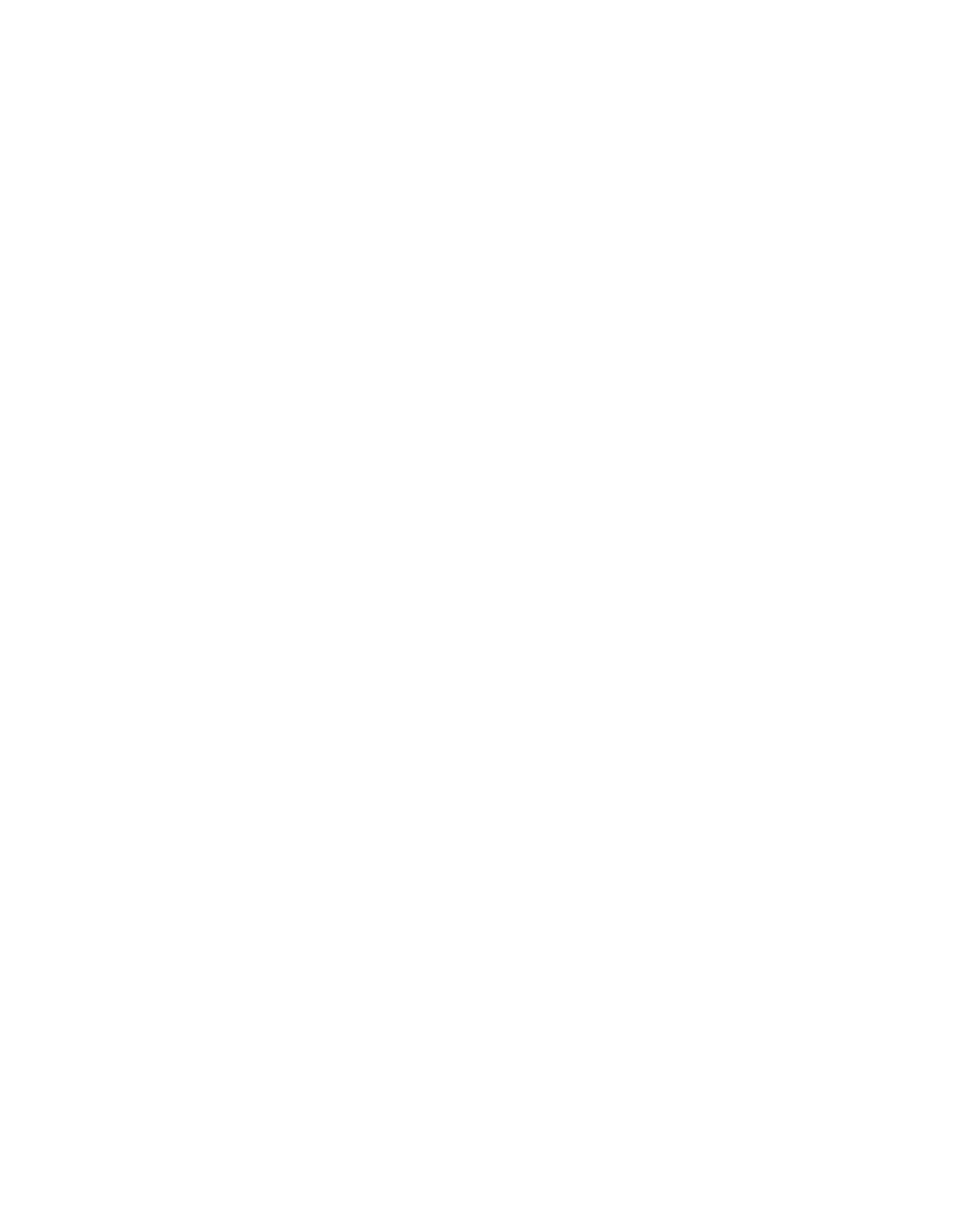### **Closed and Transferred Projects**

| Agency                      | <b>Numbel</b><br>r of<br>Project<br>s | <b>Approved</b><br><b>Funding</b><br>(US\$) | <b>Adjustmen</b><br>ts (USS) | Approved<br><b>Funding Plus Disburse</b><br>Adjustment<br>(US\$) | <b>Funds</b><br>$d$ (US\$) | <b>Balances</b><br>(US\$) | Percent of<br><b>Funds</b><br><b>Disbursed</b> | <b>Consumption Consumptio</b><br><b>ODP</b> to Be<br><b>Phased Out</b> | n ODP<br><b>Phased Out</b> | Production<br><b>ODP</b> to Be<br><b>Phased Out</b> | <b>Production</b><br>Out | <b>Estimated</b><br><b>ODP Phased Disbursemen</b><br>t in Current<br>Year (US\$) |
|-----------------------------|---------------------------------------|---------------------------------------------|------------------------------|------------------------------------------------------------------|----------------------------|---------------------------|------------------------------------------------|------------------------------------------------------------------------|----------------------------|-----------------------------------------------------|--------------------------|----------------------------------------------------------------------------------|
| <b>Closed Projects</b>      |                                       |                                             |                              |                                                                  |                            |                           |                                                |                                                                        |                            |                                                     |                          |                                                                                  |
| <b>UNDP</b>                 |                                       |                                             |                              | 0                                                                | ΩI                         |                           | 0%                                             | $\Omega$                                                               | $\Omega$                   |                                                     |                          |                                                                                  |
| <b>UNEP</b>                 |                                       | 254,000                                     | $-214,000$                   | 40,000                                                           | 21,000                     | 19,000                    | 53%                                            |                                                                        |                            |                                                     |                          |                                                                                  |
| <b>UNIDO</b>                |                                       |                                             |                              |                                                                  |                            |                           | 0%                                             |                                                                        |                            |                                                     |                          |                                                                                  |
| <b>World Bank</b>           |                                       |                                             |                              |                                                                  |                            |                           | 0%                                             | $\Omega$                                                               |                            |                                                     |                          |                                                                                  |
| <b>Bilaterals</b>           |                                       |                                             |                              |                                                                  |                            |                           | 0%                                             | $\Omega$                                                               | $\Omega$                   |                                                     |                          |                                                                                  |
| Total                       |                                       | 254,000                                     | $-214,000$                   | 40,000                                                           | 21,000                     | 19,000                    | 100%                                           | $\Omega$                                                               | $\Omega$                   | $\Omega$                                            | $\Omega$                 | $\Omega$                                                                         |
| <b>Transferred Projects</b> |                                       |                                             |                              |                                                                  |                            |                           |                                                |                                                                        |                            |                                                     |                          |                                                                                  |
| <b>UNDP</b>                 |                                       | $\Omega$                                    |                              | $\Omega$                                                         | ΩI                         |                           | 0%                                             | $\Omega$                                                               | $\Omega$                   |                                                     |                          |                                                                                  |
| <b>UNEP</b>                 |                                       | 90,000                                      | $-90,000$                    |                                                                  | ∩                          |                           | 0%                                             |                                                                        |                            |                                                     |                          |                                                                                  |
| <b>UNIDO</b>                |                                       |                                             |                              |                                                                  | ΩI                         |                           | 0%                                             |                                                                        |                            |                                                     |                          |                                                                                  |
| World Bank                  |                                       |                                             |                              |                                                                  | ΩI                         |                           | 0%                                             | $\Omega$                                                               |                            |                                                     |                          |                                                                                  |
| <b>Bilaterals</b>           |                                       |                                             |                              |                                                                  | ΩI                         |                           | 0%                                             |                                                                        |                            |                                                     |                          |                                                                                  |
| Total                       |                                       | 90,000                                      | $-90,000$                    | $\overline{0}$                                                   | $\overline{0}$             | $\Omega$                  | 0%                                             | $\Omega$                                                               | $\overline{0}$             | 01                                                  |                          | 0                                                                                |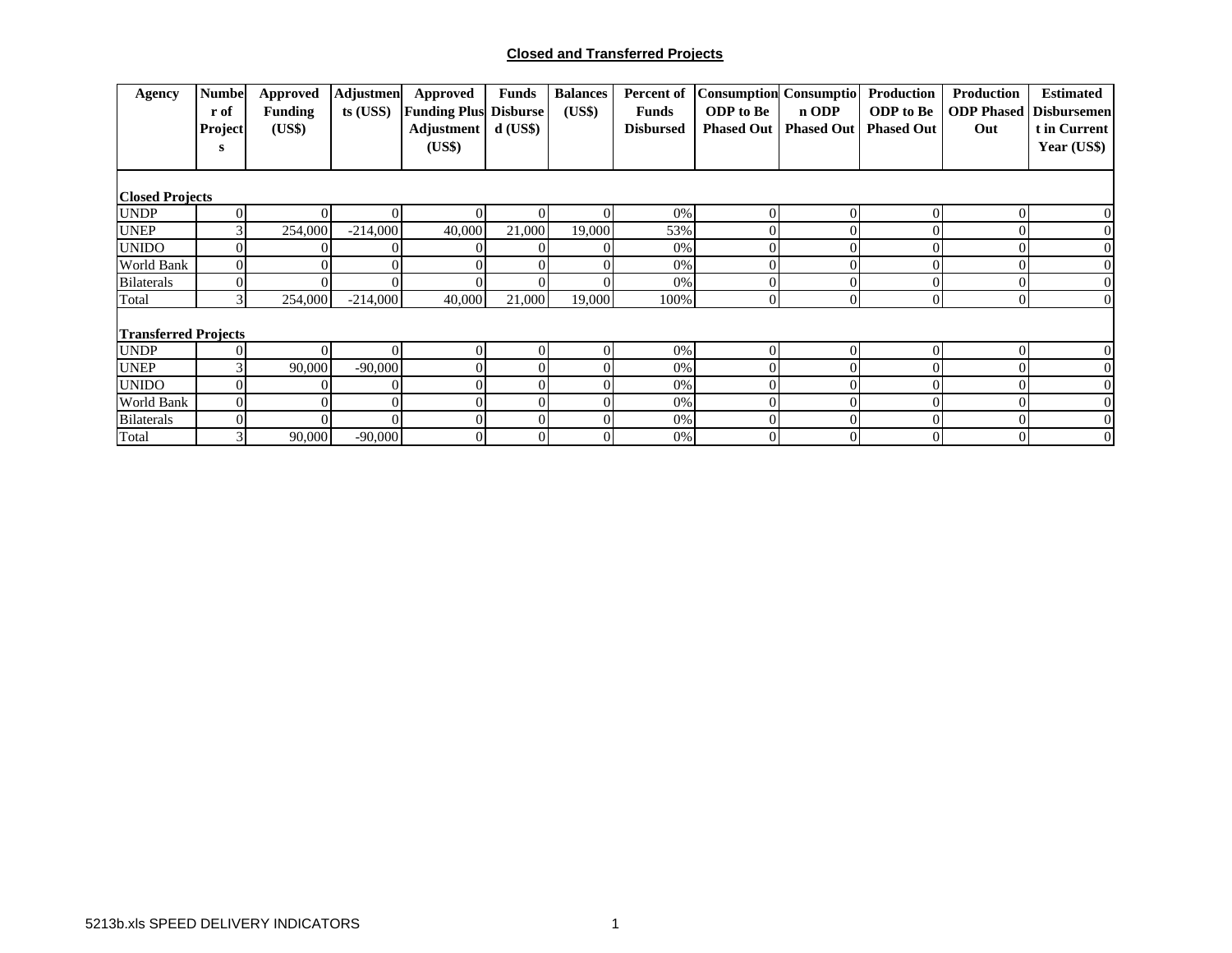### **Total Funds**

| <b>Item</b>                                                                                                                                                                                | <b>UNDP</b>                      | <b>UNEP (US\$)</b>       | UNIDO (US\$)                       | World Bank (US\$)* Bilaterals (US\$) |                  | Grand Total (US\$)*     |
|--------------------------------------------------------------------------------------------------------------------------------------------------------------------------------------------|----------------------------------|--------------------------|------------------------------------|--------------------------------------|------------------|-------------------------|
|                                                                                                                                                                                            | (US\$)                           |                          |                                    |                                      |                  |                         |
| <b>Sector</b>                                                                                                                                                                              |                                  |                          |                                    |                                      |                  |                         |
| Aerosol                                                                                                                                                                                    | $\overline{0}$                   | 402,000                  | $\overline{0}$                     | $\overline{0}$                       | $\overline{0}$   | 402,000                 |
| Foam                                                                                                                                                                                       | $\overline{0}$                   | $\Omega$                 | $\overline{0}$                     | $\theta$                             | $\theta$         |                         |
| Halon                                                                                                                                                                                      | $\mathbf{0}$                     | 743,000                  | $\boldsymbol{0}$                   | $\overline{0}$                       | $\mathbf{0}$     | 743,000                 |
| Fumigants                                                                                                                                                                                  | $\overline{0}$                   | 2,585,401                | $\mathbf{0}$                       | $\overline{0}$                       | $\overline{0}$   | 2,585,401               |
| <b>Multiple Sectors</b>                                                                                                                                                                    | $\overline{0}$                   | $\overline{0}$           | $\overline{0}$                     | $\overline{0}$                       | $\overline{0}$   | $\Omega$                |
| Other                                                                                                                                                                                      | $\overline{0}$                   | $\theta$                 | $\overline{0}$                     | $\theta$                             | $\Omega$         |                         |
| Phaseout Plan                                                                                                                                                                              | $\overline{0}$                   | 3,181,728                | $\overline{0}$                     | $\overline{0}$                       | $\overline{0}$   | 3,181,728               |
| Process Agent                                                                                                                                                                              | $\mathbf{0}$                     | $\boldsymbol{0}$         | $\mathbf{0}$                       | $\overline{0}$                       | $\overline{0}$   | $\theta$                |
| Production                                                                                                                                                                                 | $\overline{0}$                   | $\theta$                 | $\overline{0}$                     | $\theta$                             | $\Omega$         |                         |
| Refrigeration                                                                                                                                                                              | $\mathbf{0}$                     | 13,846,391               | $\mathbf{0}$                       | $\overline{0}$                       | $\mathbf{0}$     | 13,846,391              |
| Several                                                                                                                                                                                    | $\overline{0}$                   | 91,141,475               | $\overline{0}$                     | $\overline{0}$                       | $\Omega$         | 91,141,475              |
| Solvents                                                                                                                                                                                   | $\overline{0}$                   | 198,860                  | $\overline{0}$                     | $\theta$                             | $\theta$         | 198,860                 |
| Sterilant                                                                                                                                                                                  | $\mathbf{0}$                     | $\mathbf{0}$             | $\overline{0}$                     | $\overline{0}$                       | $\overline{0}$   |                         |
| Sub-Total                                                                                                                                                                                  | $\boldsymbol{0}$                 | 112,098,855              | $\mathbf{0}$                       | $\overline{0}$                       | $\Omega$         | 112,098,855             |
|                                                                                                                                                                                            | $\boldsymbol{0}$                 | 10,889,126               | $\boldsymbol{0}$                   | $\overline{0}$                       | $\boldsymbol{0}$ | 10,889,126              |
| Agency fees/administrative costs                                                                                                                                                           |                                  |                          | $\theta$                           | $\theta$                             | $\Omega$         | 122,987,981             |
| <b>GRAND TOTAL</b><br>*13 per cent agency fees were charged starting in July 1995, prior to which actual administrative costs were charged as project preparation or technical assistance. | $\overline{0}$                   | 122,987,981              |                                    |                                      |                  |                         |
|                                                                                                                                                                                            |                                  |                          |                                    |                                      |                  |                         |
|                                                                                                                                                                                            |                                  |                          |                                    | $\overline{0}$                       | $\overline{0}$   |                         |
| Africa<br>Asia & Pacific                                                                                                                                                                   | $\overline{0}$<br>$\overline{0}$ | 21,252,431<br>16,386,320 | $\boldsymbol{0}$<br>$\overline{0}$ | $\overline{0}$                       | $\overline{0}$   | 21,252,431              |
| Europe                                                                                                                                                                                     | $\mathbf{0}$                     | 2,561,789                | $\boldsymbol{0}$                   | $\theta$                             | $\overline{0}$   | 16,386,320              |
| Latin America and Caribbean                                                                                                                                                                | $\mathbf{0}$                     | 14,510,351               | $\mathbf{0}$                       | $\overline{0}$                       | $\overline{0}$   | 14,510,351              |
| Global                                                                                                                                                                                     | $\mathbf{0}$                     | 57,347,964               | $\overline{0}$                     | $\overline{0}$                       | $\overline{0}$   | 57,347,964              |
|                                                                                                                                                                                            |                                  |                          |                                    |                                      |                  |                         |
| <b>Implementation Characteristics</b>                                                                                                                                                      |                                  |                          |                                    |                                      |                  |                         |
| <b>Agency Implementation</b>                                                                                                                                                               | $\mathbf{0}$                     | 91,454,360               | $\boldsymbol{0}$                   | $\boldsymbol{0}$                     | $\boldsymbol{0}$ | 2,561,789<br>91,454,360 |
| National Implementation                                                                                                                                                                    | $\overline{0}$                   | 20,644,495               | $\overline{0}$                     | $\overline{0}$                       | $\Omega$         | 20,644,495              |
| Time or Objective-sensitive Accounts                                                                                                                                                       |                                  |                          |                                    |                                      |                  |                         |
| Time-Sensitive                                                                                                                                                                             | $\boldsymbol{0}$                 | 22,905,118               | $\boldsymbol{0}$                   | $\boldsymbol{0}$                     | $\boldsymbol{0}$ | 22,905,118              |
| <b>Region</b><br>Objective-Sensitive                                                                                                                                                       | $\mathbf{0}$                     | 89,193,737               | $\overline{0}$                     | $\overline{0}$                       | $\theta$         | 89,193,737              |
|                                                                                                                                                                                            |                                  |                          |                                    |                                      |                  |                         |
| <b>Disbursement Method</b><br>During Implementation                                                                                                                                        | $\boldsymbol{0}$                 | 112,098,855              | $\mathbf{0}$                       | $\overline{0}$                       | $\Omega$         | 112,098,855             |
| After Implementation                                                                                                                                                                       | $\mathbf{0}$                     | $\boldsymbol{0}$         | $\overline{0}$                     | $\overline{0}$                       | $\overline{0}$   |                         |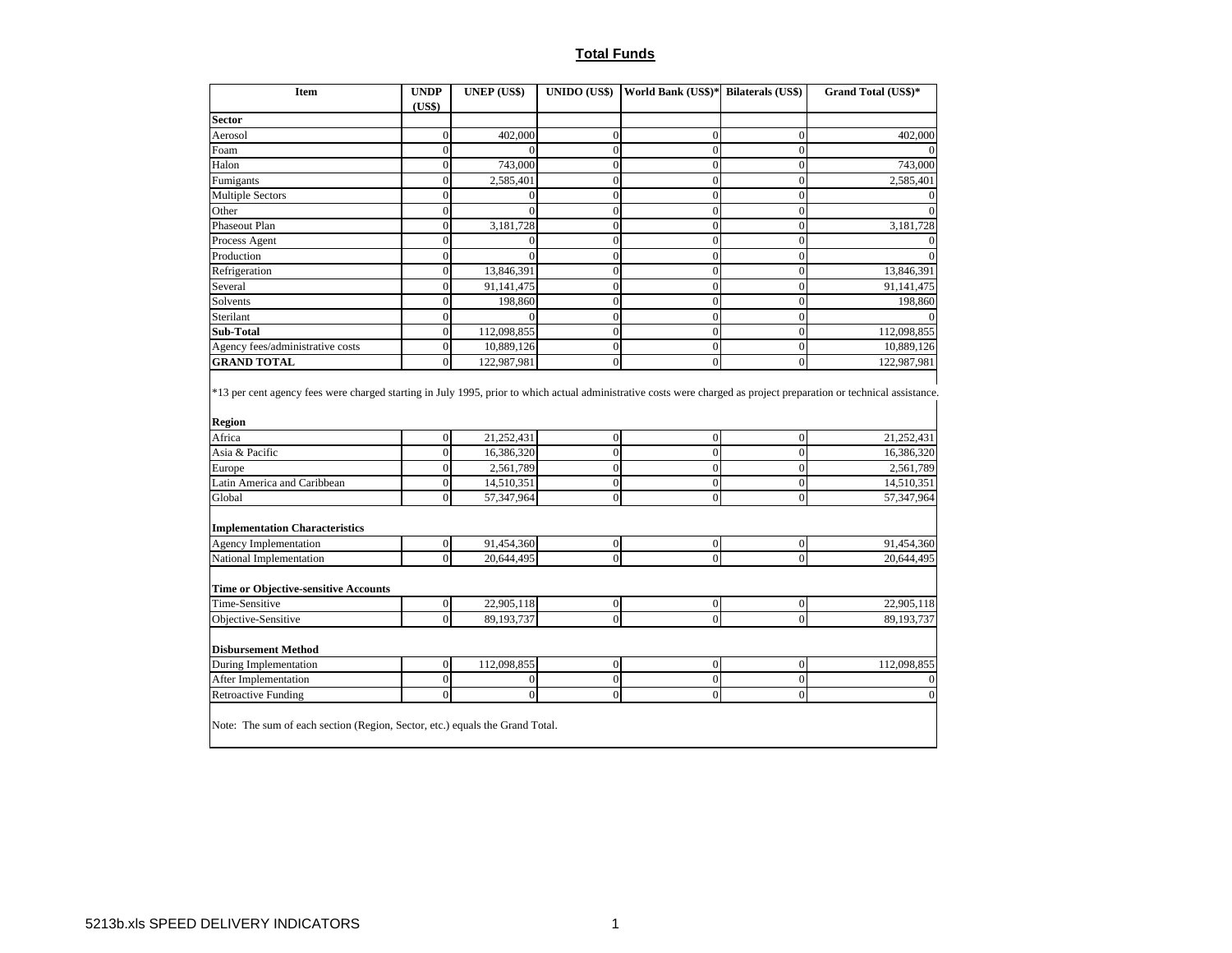### **Annual Summary detail**

| Year                                                                                    | <b>Number</b>        | Number Per Cent           |          |                                  |                            | Consumpti Consumpti Per Cent of Production Production Per Cent |               |                      |                        | <b>Approved</b> | Adjustment   | <b>Funds</b>                   | Per Cent         | <b>Balance (US</b>         | <b>Estimated</b> | <b>Support Costs</b>   | <b>Support Cost</b>              |
|-----------------------------------------------------------------------------------------|----------------------|---------------------------|----------|----------------------------------|----------------------------|----------------------------------------------------------------|---------------|----------------------|------------------------|-----------------|--------------|--------------------------------|------------------|----------------------------|------------------|------------------------|----------------------------------|
| Approved/Implementati                                                                   | of                   | <b>Completed</b> Complete |          | on ODP to                        | on ODP                     | Consumptio                                                     | ODP to be     | <b>ODP</b>           | of                     | <b>Funding</b>  | (US \$)      | <b>Disbursed (US</b>           | of Funds         | $\bullet$                  | Disbursement     | <b>Approved</b>        | <b>Adjustments</b>               |
| on Characteristic                                                                       | <b>Approval</b>      |                           | d        | be Phased                        | <b>Phased</b>              | n ODP                                                          | <b>Phased</b> | <b>Phased</b>        | Productio              | (US \$)         |              | $\boldsymbol{\$}$              | <b>Disbursed</b> |                            | in Current       | (US\$)                 | (US\$)                           |
|                                                                                         | $s^*$                |                           |          | $Out*$                           | Out                        | <b>Phased Out</b>                                              | $Out*$        | Out                  | n ODP<br><b>Phased</b> |                 |              |                                |                  |                            | Year $(US \$     |                        |                                  |
|                                                                                         |                      |                           |          |                                  |                            |                                                                |               |                      | Out                    |                 |              |                                |                  |                            |                  |                        |                                  |
|                                                                                         |                      |                           |          |                                  |                            |                                                                |               |                      |                        |                 |              |                                |                  |                            |                  |                        |                                  |
| <b>Disbursement during Implementation</b>                                               |                      |                           |          |                                  |                            |                                                                |               |                      |                        |                 |              |                                |                  |                            |                  |                        |                                  |
| 1991                                                                                    | 11                   | <sup>11</sup>             | 100%     | $\overline{0}$                   | $\overline{0}$             | 0%                                                             |               |                      | 0%                     | 1,484,000       | $-111,665$   | 1,372,335                      | 100%             | $\overline{0}$             | $\Omega$         | 192,920                | $-14,516$                        |
| 1992                                                                                    | 15                   | 15                        | 100%     | $\Omega$                         | $\mathbf{0}$               | 0%                                                             |               | $\Omega$             | 0%                     | 1,700,000       | 11,000       | 1,711,000                      | 100%             | $\Omega$                   |                  | 221,000                | 1,430                            |
| 1993                                                                                    | 41                   | 41                        | 100%     | 23                               | 23                         | 100%                                                           |               |                      | 0%                     | 3,016,200       | $-8,457$     | 3,007,743                      | 100%             | $\overline{0}$             |                  | 392,106                | $-1,099$                         |
| 1994                                                                                    | 45                   | 45                        | 100%     | $\overline{0}$                   | $\mathbf{0}$               | 0%                                                             |               |                      | 0%                     | 3,070,000       | $-6,175$     | 3,063,825                      | 100%             | $\overline{0}$             |                  | 399,100                | $-803$                           |
| 1995                                                                                    | 41                   | 41                        | 100%     | $\overline{0}$                   | $\Omega$                   | 0%                                                             |               |                      | 0%                     | 3,317,200       | $-77,082$    | 3,240,118                      | 100%             | $\Omega$                   | $\Omega$         | 431,236                | $-10,021$                        |
| 1996                                                                                    | 36                   | 36                        | 100%     | $\overline{0}$                   | $\Omega$                   | 0%                                                             |               |                      | 0%                     | 2,765,100       | $-128,046$   | 2,618,054                      | 99%              | 19,000                     |                  | 359,463                | $-16,646$                        |
| 1997                                                                                    | 71                   | 71                        | 100%     | 158                              | 158                        | 100%                                                           |               |                      | 0%                     | 7,444,000       | $-569,982$   | 6,865,685                      | 100%             | 8,333                      | 8,333            | 967,720                | $-74,097$                        |
| 1998                                                                                    | 48                   | 48                        | 100%     | $\overline{0}$                   | $\Omega$                   | 0%                                                             |               |                      | 0%                     | 3,775,550       | $-94,597$    | 3,630,403                      | 99%              | 50,550                     | 50,550           | 490,822                | $-12,298$                        |
| 1999                                                                                    | 65                   | 60                        | 92%      | $\overline{0}$                   | $\Omega$                   | 0%                                                             |               |                      | 0%                     | 5,356,405       | -409,088     | 4,583,422                      | 93%              | 363,895                    | 337,417          | 696,333                | $-53,181$                        |
| 2000                                                                                    | 66                   | 58                        | 88%      | $\mathbf{0}$                     | $\Omega$                   | 0%                                                             |               |                      | 0%                     | 6,235,145       | $-673,130$   | 5,131,589                      | 92%              | 430,426                    | 374,752          | 810,568                | $-87,508$                        |
| 2001                                                                                    | 43                   | 31                        | 72%      | $\overline{0}$                   | $\Omega$                   | 0%                                                             |               |                      | 0%                     | 8,374,450       | $-1,758,888$ | 5,777,407                      | 87%              | 838,155                    | 747,207          | 821,106                | $-153,627$                       |
| 2002                                                                                    | 35                   | 28                        | 80%      | 17                               |                            | 5%                                                             |               |                      | 0%                     | 7,806,590       | $-474,306$   | 6,649,018                      | 91%              | 683,266                    | 635,422          | 703,650                | $-37,311$                        |
| 2003                                                                                    | 43                   | 28                        | 65%      | $\overline{0}$                   | $\Omega$                   | 0%                                                             |               |                      | 0%                     | 9,095,006       | $-192,367$   | 8,024,792                      | 90%              | 877,847                    | 849,086          | 836,569                | $-15,498$                        |
| 2004                                                                                    | 54                   | 13                        | 24%      | 28                               | $\Omega$                   | 0%                                                             |               | $\Omega$             | 0%                     | 10,105,749      | $-111,925$   | 8,311,359                      | 83%              | 1,682,465                  | 1,594,01         | 955,870                | $-8,954$                         |
| 2005                                                                                    | 36                   | 13                        | 36%      | -1                               | $\Omega$                   | 0%                                                             |               | $\Omega$             | 0%                     | 10,163,146      |              | 8,436,245                      | 83%              | 1,726,901                  | 1,719,455        | 932,709                |                                  |
| 2006                                                                                    | 54                   | $\overline{0}$            | 0%       | 55                               | $\overline{0}$             | 0%                                                             |               | $\Omega$             | 0%                     | 10,089,650      |              | 48,000                         | 0%               | 10,041,650                 | 10,041,650       | 911,505                |                                  |
| Sub-Total                                                                               | 704                  | 539                       | 77%      | 282                              | 182                        | 64%                                                            |               |                      | 0%                     | 93,798,191      | $-4,604,708$ | 72,470,995                     | 81%              | 16,722,488                 | 16,357,883       | 10,122,677             | $-484, 128$                      |
|                                                                                         |                      |                           |          |                                  |                            |                                                                |               |                      |                        |                 |              |                                |                  |                            |                  |                        |                                  |
| <b>Disbursement after Completion**</b>                                                  |                      |                           |          |                                  |                            |                                                                |               |                      |                        |                 |              |                                |                  |                            |                  |                        |                                  |
| 1991                                                                                    | $\Omega$             | $\overline{0}$            | 0%       | $\mathbf{0}$                     | $\mathbf{0}$               | 0%                                                             |               |                      | 0%                     |                 |              | $\overline{0}$                 | 0%               | $\overline{0}$             |                  |                        | $\Omega$                         |
| 1992                                                                                    | $\Omega$             | $\mathbf{0}$              | 0%       | $\mathbf{0}$                     | $\Omega$                   | 0%                                                             |               | $\Omega$             | 0%                     |                 |              | $\overline{0}$                 | 0%               | $\theta$                   |                  | $\Omega$               | $\Omega$                         |
| 1993                                                                                    | $\Omega$             | $\Omega$                  | 0%       | $\overline{0}$                   | $\Omega$                   | 0%                                                             |               |                      | 0%                     |                 |              | $\mathbf{0}$                   | 0%               | $\overline{0}$             |                  |                        | $\overline{0}$                   |
| 1994                                                                                    | $\Omega$             | $\Omega$                  | 0%       | $\Omega$                         | $\Omega$                   | 0%                                                             |               |                      | 0%                     |                 |              | $\mathbf{0}$                   | 0%               | $\Omega$                   |                  | $\theta$               | $\Omega$                         |
| 1995                                                                                    | $\theta$             | $\Omega$                  | 0%       | $\overline{0}$                   | $\Omega$                   | 0%                                                             |               |                      | 0%                     |                 |              | $\mathbf{0}$                   | 0%               | $\theta$                   |                  | $\Omega$               | $\overline{0}$                   |
| 1996                                                                                    | $\theta$             | $\Omega$                  | 0%       | $\overline{0}$                   | $\Omega$                   | 0%                                                             |               |                      | 0%                     |                 |              | $\overline{0}$                 | 0%               | $\overline{0}$             |                  | $\Omega$               | $\overline{0}$                   |
| 1997                                                                                    | $\Omega$             | $\Omega$                  | 0%       | $\mathbf{0}$                     | $\theta$                   | 0%                                                             |               |                      | 0%                     |                 |              | $\mathbf{0}$                   | 0%               | $\theta$                   |                  | $\sqrt{ }$             | $\overline{0}$                   |
| 1998                                                                                    | $\Omega$             | $\Omega$                  | 0%       | $\mathbf{0}$                     | $\Omega$                   | 0%                                                             |               |                      | 0%                     |                 |              | $\overline{0}$                 | 0%               | $\theta$                   |                  | $\Omega$               | $\mathbf{0}$                     |
| 1999                                                                                    | $\Omega$             | $\Omega$                  | 0%       | $\mathbf{0}$                     | $\mathbf{0}$               | 0%                                                             |               |                      | 0%                     |                 |              | $\boldsymbol{0}$               | 0%               | $\mathbf{0}$               |                  | $\Omega$               | $\overline{0}$                   |
| 2000                                                                                    | $\Omega$             | $\Omega$                  | 0%       | $\mathbf{0}$                     | $\Omega$                   | 0%                                                             |               | $\Omega$<br>$\Omega$ | 0%                     |                 | $\Omega$     | $\overline{0}$                 | 0%               | $\overline{0}$             |                  | $\Omega$               | $\overline{0}$                   |
| 2001<br>2002                                                                            | $\Omega$<br>$\Omega$ | $\Omega$                  | 0%       | $\mathbf{0}$<br>$\theta$         | $\overline{0}$<br>$\Omega$ | 0%                                                             |               |                      | 0%<br>0%               |                 |              | $\mathbf{0}$                   | 0%<br>0%         | $\mathbf{0}$<br>$\theta$   |                  | $\Omega$               | $\overline{0}$<br>$\Omega$       |
| 2003                                                                                    | $\theta$             | $\Omega$                  | 0%       |                                  | $\Omega$                   | 0%                                                             |               |                      |                        |                 |              | $\overline{0}$                 |                  |                            |                  | $\theta$<br>$\sqrt{ }$ |                                  |
| 2004                                                                                    | $\Omega$             | $\Omega$<br>$\Omega$      | 0%<br>0% | $\overline{0}$<br>$\overline{0}$ | $\overline{0}$             | 0%<br>0%                                                       |               |                      | 0%<br>0%               |                 |              | $\mathbf{0}$<br>$\overline{0}$ | 0%<br>0%         | $\theta$<br>$\overline{0}$ |                  | $\Omega$               | $\overline{0}$<br>$\overline{0}$ |
| 2005                                                                                    | $\Omega$             | $\Omega$                  | 0%       | $\overline{0}$                   | $\theta$                   | 0%                                                             |               |                      | 0%                     |                 |              | $\mathbf{0}$                   | 0%               | $\theta$                   |                  |                        | $\Omega$                         |
| 2006                                                                                    | $\Omega$             | $\Omega$                  | 0%       | $\overline{0}$                   | $\Omega$                   | 0%                                                             |               |                      | 0%                     |                 |              | $\mathbf{0}$                   | 0%               | $\overline{0}$             |                  | $\theta$               | $\mathbf{0}$                     |
| Sub-Total                                                                               |                      | $\Omega$                  | 0%       | $\mathbf{0}$                     | $\overline{0}$             | 0%                                                             |               |                      | 0%                     |                 |              | $\mathbf{0}$                   | 0%               | $\overline{0}$             |                  |                        | $\overline{0}$                   |
| <b>Retroactively Funded</b>                                                             | $\Omega$             | $\overline{0}$            | 0%       | $\overline{0}$                   | $\overline{0}$             | 0%                                                             |               | $\Omega$             | 0%                     |                 |              | $\theta$                       | 0%               | $\Omega$                   |                  |                        |                                  |
| <b>Time-sensitive Accounts</b>                                                          | 337                  | 212                       | 63%      | 148                              | 71                         | 48%                                                            |               | $\Omega$             | 0%                     | 22,906,488      | $-1,370$     | 15,369,909                     | 67%              | 7,535,209                  | 7,520,878        | 1,252,856              | $-2,279$                         |
|                                                                                         |                      |                           |          |                                  |                            |                                                                |               |                      |                        |                 |              |                                |                  |                            |                  |                        |                                  |
| <b>GRAND TOTAL</b>                                                                      | 1,041                | 751                       | 72%      | 430                              | 252                        | 59%                                                            |               | $\Omega$             | 0%                     | 116,704,679     | $-4,606,078$ | 87,840,904                     | 78%              | 24,257,697                 | 23,878,762       | 11,375,533             | $-486,407$                       |
| * Does not include the _transferred and _ closed projects included in the database.     |                      |                           |          |                                  |                            |                                                                |               |                      |                        |                 |              |                                |                  |                            |                  |                        |                                  |
| ** Does not include projects that were implemented before Executive Committee approval. |                      |                           |          |                                  |                            |                                                                |               |                      |                        |                 |              |                                |                  |                            |                  |                        |                                  |

Note 1: Agency and National implementation is not distinguished in this table.

Note 2: Retroactive projects and time-sensitive accounts are provided for all years as one cumulative figure (not included in annual data).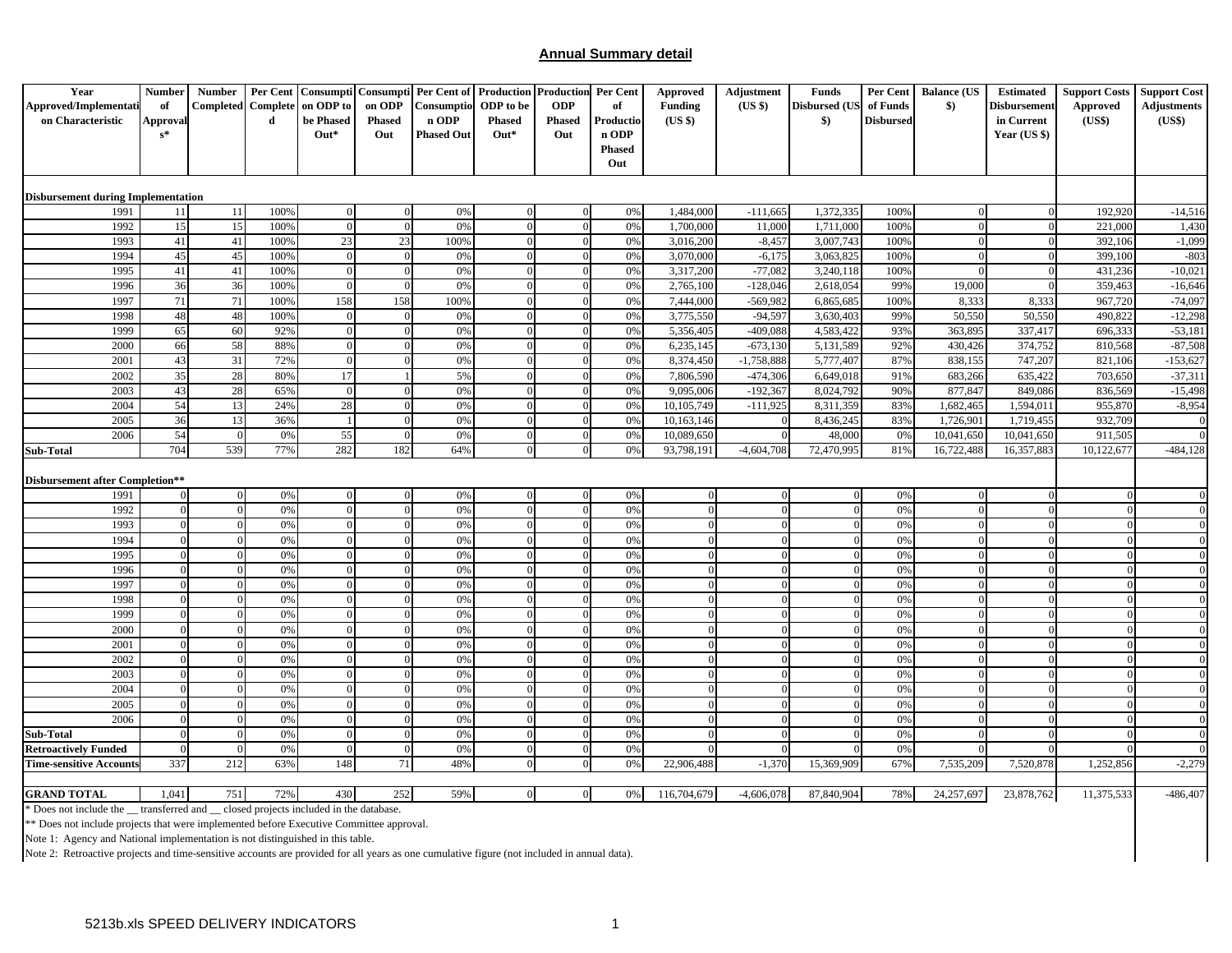### **Annual Summary**

| Year<br>Approv<br>ed                | <b>Number</b><br>of Ap-<br>prov-<br>$als*$ | <b>Number Com-</b><br>pleted              | Per Cent<br>Com-pleted | Consumption<br><b>ODP</b> to be<br><b>Phased Out*</b> | Consumption<br><b>ODP</b> Phased<br>$Out*$ | Per Cent of<br>Consumption<br><b>ODP</b> Phased<br>Out | Production<br>ODP to be<br><b>Phased</b><br>$Out*$ | Production<br><b>ODP</b> Phased<br>$Out*$ | Per Cent of<br>Production<br><b>ODP</b> Phased<br>Out | Approved<br><b>Funding plus</b><br>Adjustment<br>(US\$) | <b>Funds</b><br><b>Disbursed</b><br>(US\$) | Per Cent of<br><b>Funds Dis-</b><br>burs-ed | <b>Balance (US\$)</b> | <b>Estimated</b><br>Disbursement in Approved (US\$) rt Cost<br><b>Current Year</b><br>(US\$) | <b>Support Costs Suppo</b> | Adjust<br>ments<br>(US\$) |
|-------------------------------------|--------------------------------------------|-------------------------------------------|------------------------|-------------------------------------------------------|--------------------------------------------|--------------------------------------------------------|----------------------------------------------------|-------------------------------------------|-------------------------------------------------------|---------------------------------------------------------|--------------------------------------------|---------------------------------------------|-----------------------|----------------------------------------------------------------------------------------------|----------------------------|---------------------------|
| 1991                                | 11                                         | 11                                        | 100%                   |                                                       |                                            | 0%                                                     |                                                    |                                           | 0%                                                    | 1,372,335                                               | 1,372,335                                  | 100%                                        |                       |                                                                                              | 192,920 #####              |                           |
| 1992                                | 15                                         | 15                                        | 100%                   |                                                       |                                            | 0%                                                     |                                                    |                                           | 0%                                                    | 1,711,000                                               | 1,711,000                                  | 100%                                        |                       |                                                                                              | 221,000                    | 1,430                     |
| 1993                                | 49                                         | 49                                        | 100%                   | 23                                                    | 23                                         | 100%                                                   |                                                    |                                           | 0%                                                    | 4,194,343                                               | 4,170,878                                  | 99%                                         | 23,465                | 23,465                                                                                       | 546,364                    | $-1,099$                  |
| 1994                                | 58                                         | 57                                        | 98%                    |                                                       |                                            | 0%                                                     |                                                    |                                           | 0%                                                    | 4,265,910                                               | 4,217,082                                  | 99%                                         | 48,828                | 48,828                                                                                       | 555,547                    | $-978$                    |
| 1995                                | 50                                         | 50                                        | 100%                   |                                                       |                                            | 0%                                                     |                                                    |                                           | 0%                                                    | 4,047,683                                               | 4,047,683                                  | 100%                                        |                       |                                                                                              | 536,219 #####              |                           |
| 1996                                | 47                                         | 47                                        | 100%                   |                                                       |                                            | 0%                                                     |                                                    |                                           | 0%                                                    | 3,409,754                                               | 3,361,344                                  | 99%                                         | 48,410                | 29,410                                                                                       | 459,914 #####              |                           |
| 1997                                | 87                                         | 87                                        | 100%                   | 158                                                   | 158                                        | 100%                                                   |                                                    |                                           | 0%                                                    | 7,966,458                                               | 7,956,546                                  | 100%                                        | 9,912                 | 9,912                                                                                        | 1,109,737 #####            |                           |
| 1998                                | 64                                         | 64                                        | 100%                   |                                                       |                                            | 0%                                                     |                                                    |                                           | 0%                                                    | 4,679,473                                               | 4,618,233                                  | 99%                                         | 61,240                | 61,240                                                                                       | 620,629 #####              |                           |
| 1999                                | 87                                         | 81                                        | 93%                    |                                                       |                                            | 0%                                                     |                                                    |                                           | 0%                                                    | 6,551,400                                               | 6,047,041                                  | 92%                                         | 504,105               | 477,627                                                                                      | 904,831 #####              |                           |
| 2000                                | 85                                         | 77                                        | 91%                    |                                                       |                                            | 0%                                                     |                                                    |                                           | 0%                                                    | 6,441,522                                               | 5,951,953                                  | 92%                                         | 489,569               | 433,895                                                                                      | 924,904 #####              |                           |
| 2001                                | 59                                         | 46                                        | 78%                    |                                                       |                                            | 0%                                                     |                                                    |                                           | 0%                                                    | 7,630,818                                               | 6,696,061                                  | 88%                                         | 934,757               | 834,954                                                                                      | 953,089 #####              |                           |
| 2002                                | 72                                         | 59                                        | 82%                    | 51                                                    | 22                                         | 43%                                                    |                                                    |                                           | 0%                                                    | 9,576,481                                               | 8,412,715                                  | 88%                                         | 1,163,766             | 1,111,274                                                                                    | 703,650 #####              |                           |
| 2003                                | 78                                         | 54                                        | 69%                    | 37                                                    | 37                                         | 100%                                                   |                                                    |                                           | 0%                                                    | 11,377,881                                              | 9,963,275                                  | 88%                                         | 1,414,606             | 1,385,806                                                                                    | 836,569 #####              |                           |
| 2004                                | 99                                         | 39                                        | 39%                    | 65                                                    | 12                                         | 19%                                                    |                                                    |                                           | 0%                                                    | 12,647,667                                              | 9,582,120                                  | 76%                                         | 3,065,547             | 2,976,304                                                                                    | 955,870 -8,954             |                           |
| 2005                                | 72                                         | 15                                        | 21%                    | 15                                                    |                                            | 0%                                                     |                                                    |                                           | 0%                                                    | 12,795,572                                              | 9,503,406                                  | 74%                                         | 3,292,166             | 3,284,720                                                                                    | 932,709                    |                           |
| 2006                                | 108                                        |                                           | 0%                     | 81                                                    |                                            | 0%                                                     |                                                    |                                           | 0%                                                    | 13,413,058                                              | 224,232                                    | 2%                                          | 13,188,826            | 13,188,826                                                                                   | 919,305                    |                           |
| <b>Total</b>                        | 1,041                                      | 751                                       | 72%                    | 430                                                   | 252                                        | 59%                                                    | $\Omega$                                           | 0                                         | 0%                                                    | 112,098,855                                             | 87,840,904                                 | 78%                                         | 24,257,697            | 23,878,762                                                                                   | 11,375,533 #####           |                           |
| <b>Includes Project Preparation</b> |                                            | *Excludes Closed and Transferred Projects |                        |                                                       |                                            |                                                        |                                                    |                                           |                                                       |                                                         |                                            |                                             |                       |                                                                                              |                            |                           |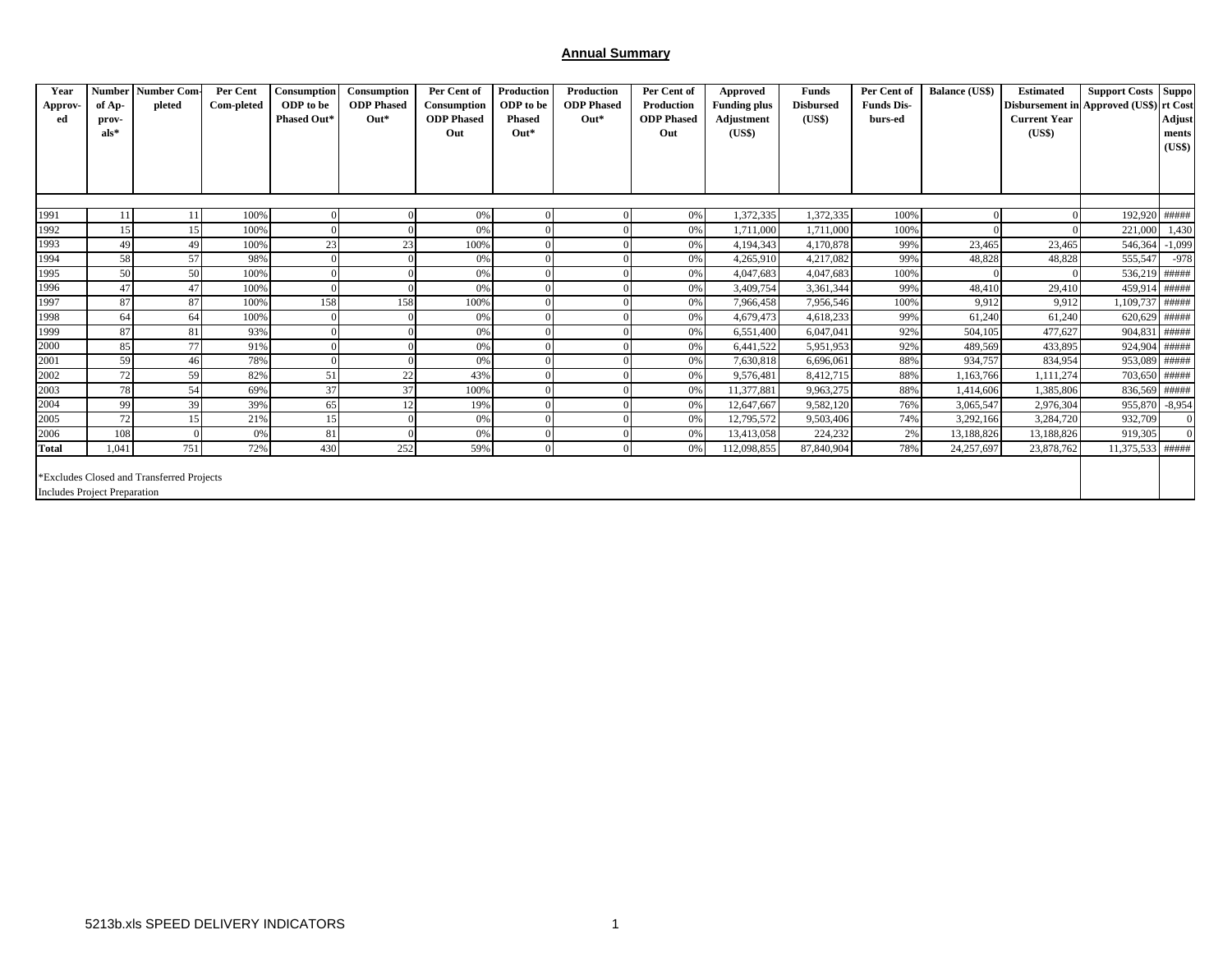### **Agency Comparisons**

| Item                                                                                                                                                                 | <b>UNDP</b>                 | <b>UNEP</b>     | <b>UNIDO</b>     | <b>World Bank</b> | <b>Bilaterals</b> | <b>Grand Total</b> |
|----------------------------------------------------------------------------------------------------------------------------------------------------------------------|-----------------------------|-----------------|------------------|-------------------|-------------------|--------------------|
| <b>Investment Projects</b>                                                                                                                                           |                             |                 |                  |                   |                   |                    |
| Number of completed projects                                                                                                                                         | $\overline{0}$              | n/a             | $\mathbf{0}$     | $\mathbf{0}$      | $\mathbf{0}$      | $\mathbf{0}$       |
| Number of ongoing projects                                                                                                                                           | $\theta$                    | n/a             | $\boldsymbol{0}$ | $\theta$          | $\Omega$          | $\boldsymbol{0}$   |
| Total ongoing and completed*                                                                                                                                         | C                           | n/a             | $\overline{0}$   | $\theta$          | $\Omega$          | $\overline{0}$     |
| Per cent completed                                                                                                                                                   | 0%                          | n/a             | 0%               | 0%                | 0%                | 0%                 |
| Consumption ODP phased out                                                                                                                                           | $\Omega$                    | 252             | $\Omega$         | $\Omega$          | $\Omega$          | 252                |
| Consumption ODP to be phased out                                                                                                                                     | $\mathcal{C}_{\mathcal{C}}$ | 430             | $\Omega$         | $\theta$          | $\Omega$          | 430                |
| Consumption Per cent phased out                                                                                                                                      | 0%                          | 59%             | 0%               | 0%                | 0%                | 59%                |
| Production ODP phased out                                                                                                                                            | $\Omega$                    | $\overline{0}$  | $\mathbf{0}$     | $\mathbf{0}$      | $\Omega$          | $\boldsymbol{0}$   |
| Production ODP to be phased out                                                                                                                                      | C                           | $\Omega$        | $\mathbf{0}$     | $\theta$          | $\Omega$          | $\overline{0}$     |
| Production Per cent phased out                                                                                                                                       | 0%                          | 0%              | 0%               | 0%                | 0%                | 0%                 |
| Funds disbursed through 2006                                                                                                                                         | \$0                         | \$0             | \$0              | \$0               | \$0               | \$0                |
| Estimated disbursements in 2007                                                                                                                                      | \$0                         | \$0             | \$0              | \$0               | \$0               | \$0                |
| Total funds approved through 2006***                                                                                                                                 | \$0                         | $\overline{50}$ | $\overline{50}$  | $\overline{50}$   | $\overline{50}$   | \$0                |
| Estimated of disbursements through 2007 as<br>percentage of total funds approved through 2006***                                                                     | 0%                          | n/z             | 0%               | 0%                | 0%                | 0%                 |
| Non-Investment Projects**                                                                                                                                            |                             |                 |                  |                   |                   |                    |
| Number of completed projects                                                                                                                                         | $\overline{0}$              | 703             | $\overline{0}$   | $\mathbf{0}$      | $\Omega$          | 703                |
| Number of ongoing projects                                                                                                                                           | $\overline{0}$              | 249             | $\mathbf{0}$     | $\mathbf{0}$      | $\mathbf{0}$      | 249                |
| Total ongoing and completed*                                                                                                                                         | $\theta$                    | 952             | $\Omega$         | $\Omega$          | $\Omega$          | 952                |
| Per cent completed                                                                                                                                                   | 0%                          | 74%             | 0%               | 0%                | 0%                | 74%                |
| <b>All Projects</b>                                                                                                                                                  |                             |                 |                  |                   |                   |                    |
| Total funds disbursed                                                                                                                                                | \$0                         | \$87,840,904    | \$0              | \$0               | \$0               | \$87,840,904       |
| Total funds approved***                                                                                                                                              | \$0                         | \$112,098,855   | \$0              | \$0               | \$0               | \$112,098,855      |
| Per cent disbursed                                                                                                                                                   | 0%                          | 78%             | 0%               | 0%                | 0%                | 78%                |
| Estimated disbursement in Current Year                                                                                                                               | \$0                         | \$23,878,762    | \$0              | \$0               | \$0               | \$23,878,762       |
| <b>Balance of Funds</b>                                                                                                                                              | \$0                         | \$24,257,697    | \$0              | \$0               | \$0               | \$24,257,697       |
| Per cent of 2006 balance committed in 2007                                                                                                                           | 0%                          | 98%             | 0%               | 0%                | 0%                | 98%                |
| * The total number of ongoing and completed projects does not include closed projects and projects that were transferred.<br>**Does not include project preparation. |                             |                 |                  |                   |                   |                    |

\*\*\* Includes adjustments.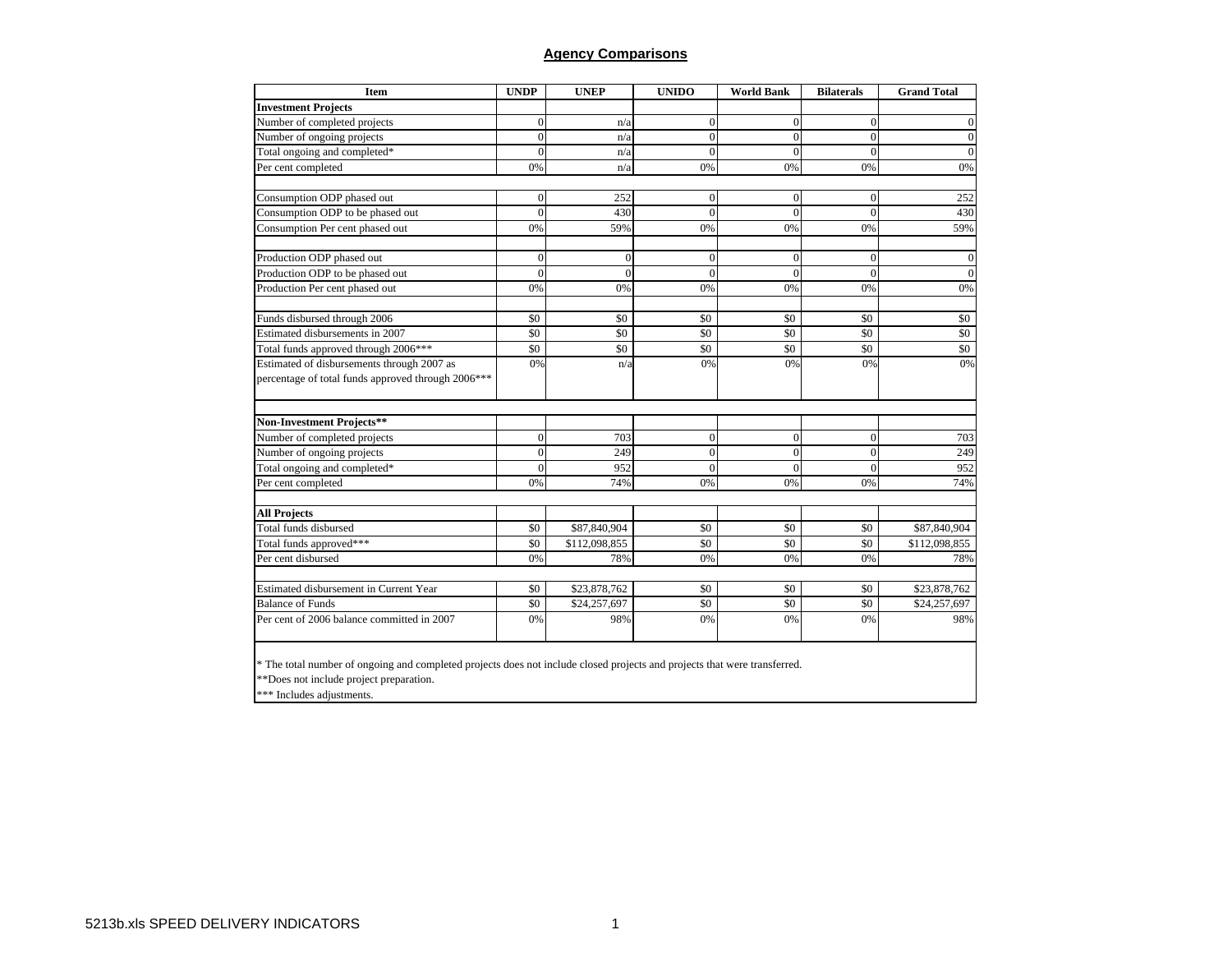### **Summary Data by Project Type**

| <b>Type</b>                                    | <b>Number</b><br>of<br><b>Approva</b><br>$\mathbf{ls}^*$ | <b>Number</b><br><b>Completed</b> | Per Cent<br>Completed | Approved<br><b>Funding</b><br>(US\$) | Adjustment<br>(US \$) | <b>Funds</b><br><b>Disbursed</b><br>$(US \$ | Per Cent of<br><b>Funds</b><br><b>Disbursed</b> | <b>Balance</b><br>(US\$) | <b>Estimated</b><br><b>Disbursement</b><br><b>In Currrent</b><br>Year $(US \$ |
|------------------------------------------------|----------------------------------------------------------|-----------------------------------|-----------------------|--------------------------------------|-----------------------|---------------------------------------------|-------------------------------------------------|--------------------------|-------------------------------------------------------------------------------|
| <b>Country Programme</b><br>Preparation        | 94                                                       | 93                                | 99%                   | 3,343,250                            | $-357,983$            | 2,881,812                                   | 97%                                             | 103,455                  | 88,538                                                                        |
| <b>Demonstration Projects</b>                  | $\Omega$                                                 | $\Omega$                          | 0%                    | $\Omega$                             |                       |                                             | 0%                                              |                          |                                                                               |
| <b>Institutional Strengthening</b><br>Projects | 337                                                      | 213                               | 63%                   | 22,907,155                           | $-1,370$              | 15,425,052                                  | 67%                                             | 7,480,733                | 7,466,402                                                                     |
| <b>Investment Projects</b>                     |                                                          | $\Omega$                          | 0%                    |                                      |                       |                                             | 0%                                              |                          |                                                                               |
| <b>Project Preparation</b>                     | 89                                                       | 48                                | 54%                   | 2,353,000                            | $-235,374$            | 1,128,100                                   | 53%                                             | 989,526                  | 973,142                                                                       |
| <b>Technical Assistance</b><br>Projects        | 326                                                      | 244                               | 75%                   | 73,037,761                           | $-3,415,422$          | 56,549,481                                  | 81%                                             | 13,072,858               | 12,821,861                                                                    |
| <b>Training Projects</b>                       | 195                                                      | 153                               | 78%                   | 15,063,513                           | $-595,929$            | 11,856,460                                  | 82%                                             | 2,611,124                | 2,528,819                                                                     |
| <b>GRAND TOTAL</b>                             | 1,041                                                    | 751                               | 72%                   | 116,704,679                          | $-4,606,078$          | 87,840,904                                  | 78%                                             | 24,257,697               | 23,878,762                                                                    |
| *Excludes Closed and Transferred Projects.     |                                                          |                                   |                       |                                      |                       |                                             |                                                 |                          |                                                                               |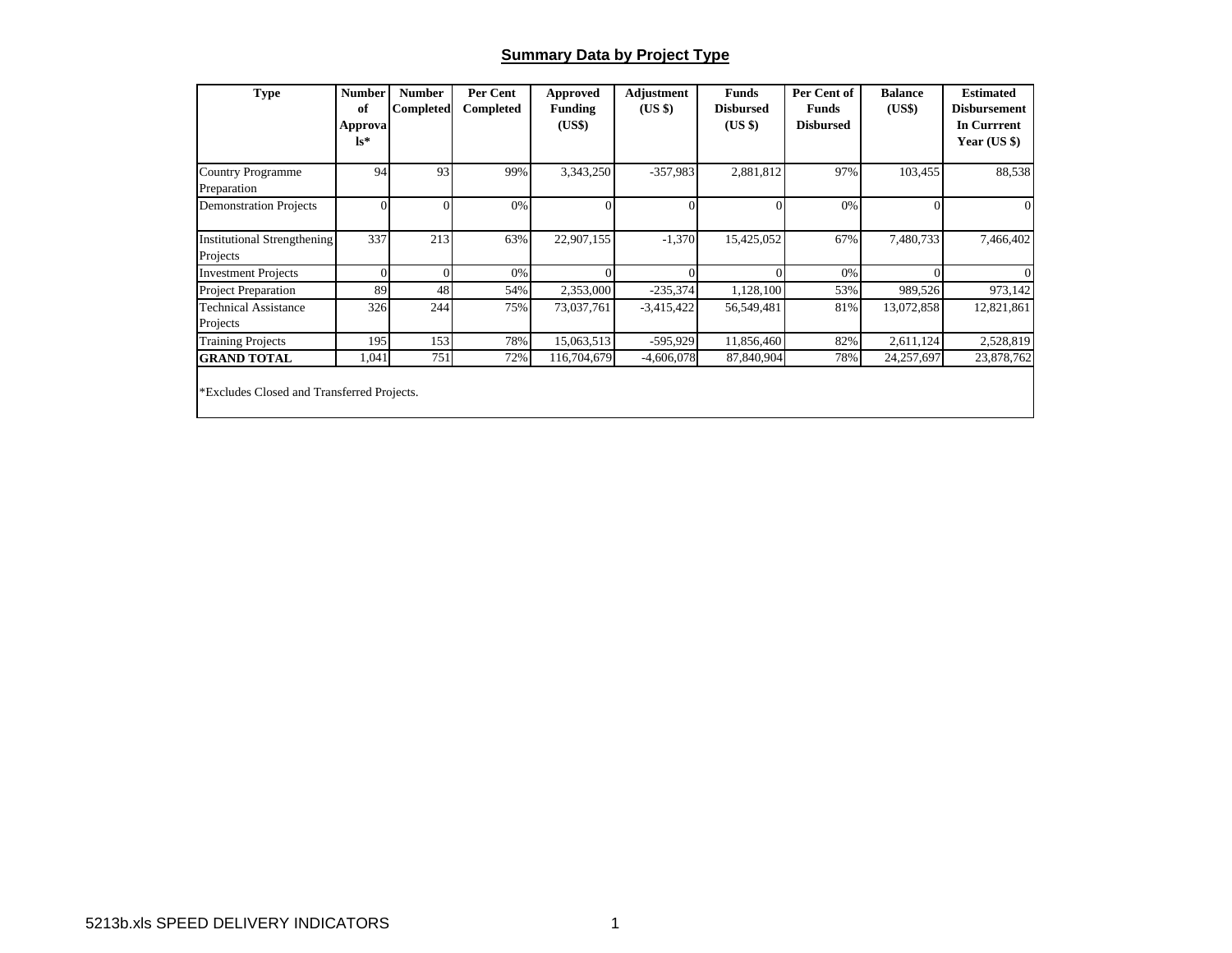## **Cumulative Completed Non-Invest**

| <b>Item</b>                                                                                        | <b>Number</b>  | <b>Approved</b>           | Per Cent of Funds | <b>Average Number of</b>    | <b>Average Number of</b>    |
|----------------------------------------------------------------------------------------------------|----------------|---------------------------|-------------------|-----------------------------|-----------------------------|
|                                                                                                    | of             | <b>Funds plus</b>         | <b>Disbursed</b>  | <b>Months from Approval</b> | <b>Months from Approval</b> |
|                                                                                                    |                | Projects   Adjustment (US |                   | to First Disbursement       | to Completion               |
|                                                                                                    |                | \$)                       |                   |                             |                             |
| <b>GRAND TOTAL</b>                                                                                 | 703            | 84,634,558                | 96%               | $\,8\,$                     | 31                          |
| <b>Region</b>                                                                                      |                |                           |                   |                             |                             |
| Africa                                                                                             | 228            | 14,946,234                | 93%               | 9                           | 34                          |
| Asia & Pacific                                                                                     | 151            | 10,421,463                | 92%               | 9                           | 32                          |
| Europe                                                                                             | 30             | 1,634,623                 | 87%               | 12                          | $\overline{36}$             |
| Latin America and Caribbean                                                                        | 115            | 9,014,274                 | 98%               | 9                           | 38                          |
| Global                                                                                             | 175            | 48,577,964                | 98%               | $\overline{4}$              | $\overline{22}$             |
|                                                                                                    |                |                           |                   |                             |                             |
| Sector                                                                                             |                |                           |                   |                             |                             |
| Aerosol                                                                                            | $\overline{4}$ | 320,000                   | 100%              | 6                           | 18                          |
| Foam                                                                                               | $\overline{0}$ | $\theta$                  | 0%                | n/a                         | n/a                         |
| Fumigants                                                                                          | 38             | 2,450,401                 | 95%               | 5                           | $\overline{23}$             |
| Halon                                                                                              | 14             | 718,000                   | 100%              | 12                          | 29                          |
| <b>Multiple Sectors</b>                                                                            | $\overline{0}$ | $\overline{0}$            | 0%                | n/a                         | n/a                         |
| Other                                                                                              | $\overline{0}$ | $\theta$                  | 0%                | n/a                         | n/a                         |
| Phaseout Plan                                                                                      | $\overline{2}$ | 118,125                   | 55%               | 9                           | 34                          |
| Process Agent                                                                                      | $\theta$       | $\overline{0}$            | 0%                | n/a                         | n/a                         |
| Production                                                                                         | $\overline{0}$ | $\theta$                  | 0%                | n/a                         | n/a                         |
| Refrigeration                                                                                      | 136            | 7,417,566                 | 87%               | 12                          | 40                          |
| Several                                                                                            | 508            | 73,451,606                | 97%               | $\boldsymbol{7}$            | 30                          |
| Solvents                                                                                           | 1              | 158,860                   | 100%              | $\sqrt{5}$                  | 42                          |
| Sterilant                                                                                          | $\theta$       | $\theta$                  | 0%                | n/a                         | n/a                         |
| <b>Implementation Characteristics</b>                                                              |                |                           |                   |                             |                             |
| Agency Implementation                                                                              | 512            | 72,361,932                | 97%               | $\overline{7}$              | 28                          |
| National Implementation                                                                            | 191            | 12,272,626                | 92%               | 10                          | 39                          |
|                                                                                                    |                |                           |                   |                             |                             |
| <b>Time or Objective-sensitive Accounts</b>                                                        |                |                           |                   |                             |                             |
| Time-Sensitive                                                                                     | 212            | 14,473,249                | 93%               | 10                          | 40                          |
| Objective-Sensitive                                                                                | 491            | 70,161,309                | 96%               | $\tau$                      | 28                          |
| <b>Disbursement Method</b>                                                                         |                |                           |                   |                             |                             |
| During Implementation                                                                              | 703            | 84,634,558                | 96%               | 8                           | 31                          |
| After Implementation                                                                               | $\mathbf{0}$   | $\boldsymbol{0}$          | 0%                | n/a                         | n/a                         |
| <b>Retroactive Funding</b>                                                                         | $\theta$       | $\overline{0}$            | 0%                | n/a                         | n/a                         |
|                                                                                                    |                |                           |                   |                             |                             |
| Note:                                                                                              |                |                           |                   |                             |                             |
| (1) Per decision $22/11(a)(vi)$ , project preparation is not included as a non-investment project. |                |                           |                   |                             |                             |
| (2) The sum of each section (Region, Sector, etc.) equals the Grand Total.                         |                |                           |                   |                             |                             |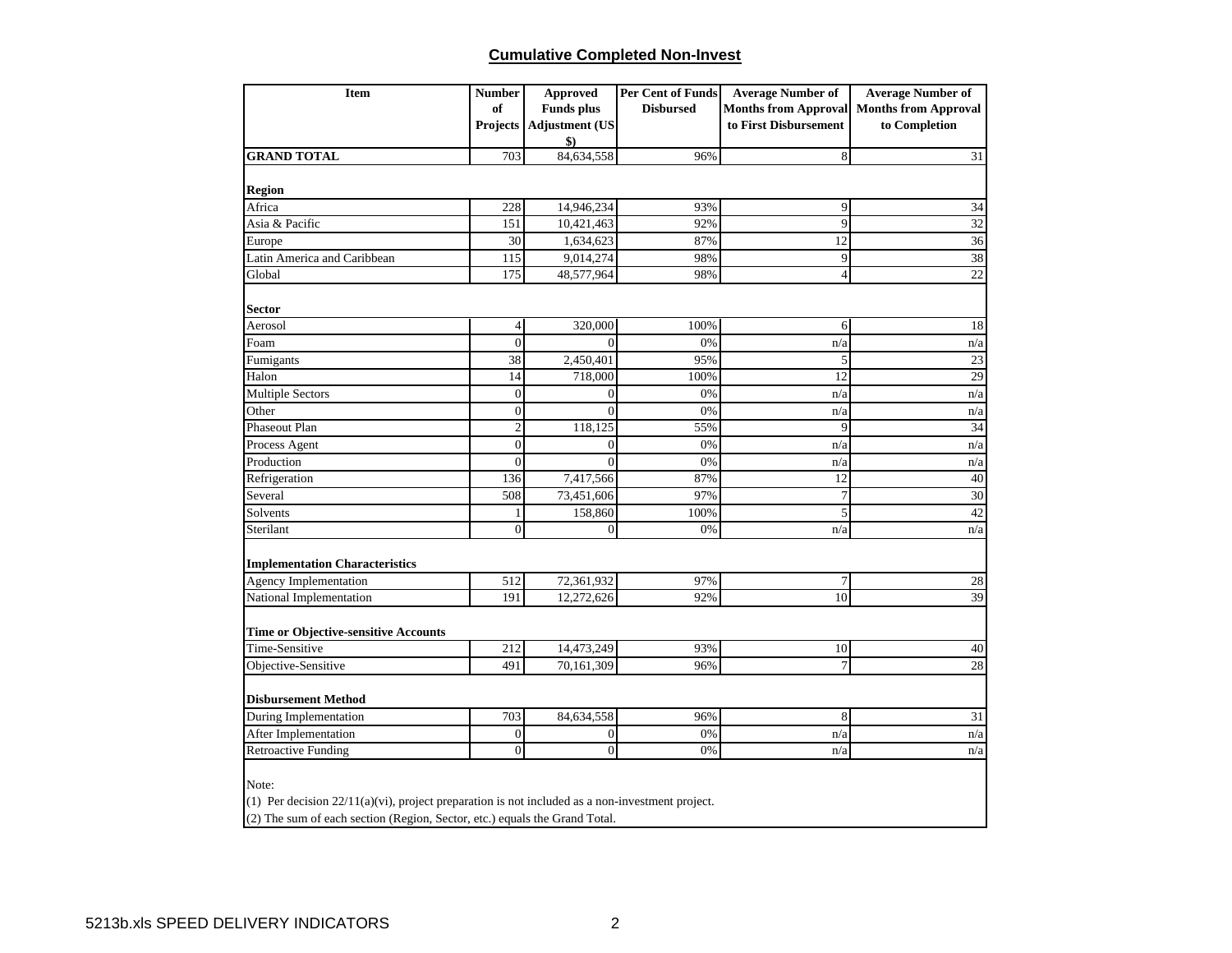### **Cumulative Ongoing Non-Invest**

| <b>Item</b>                                                                                        |                 |                 | <b>Number Approved Funds Per Cent of Funds</b> | Number of         | Per Cent of       | <b>Estimated</b>     | <b>Per Cent Funds</b>   | <b>Average Number of</b>    | <b>Average Number of</b>    | <b>Average Length</b>  |
|----------------------------------------------------------------------------------------------------|-----------------|-----------------|------------------------------------------------|-------------------|-------------------|----------------------|-------------------------|-----------------------------|-----------------------------|------------------------|
|                                                                                                    | of              | plus Adjustment | <b>Disbursed</b>                               | Projects          | <b>Projects</b>   | <b>Disbursements</b> | <b>Expected to be</b>   | <b>Months from Approval</b> | <b>Months from Approval</b> | of Delay in            |
|                                                                                                    | Projects        | (US\$)          |                                                | <b>Disbursing</b> | <b>Disbursing</b> | plus Funds           | <b>Disbursed by End</b> | to First Disbursement       | to Planned Completion       | <b>Project Planned</b> |
|                                                                                                    |                 |                 |                                                |                   |                   | <b>Disbursed</b>     | of 2004                 |                             |                             | Completion             |
|                                                                                                    |                 |                 |                                                |                   |                   |                      |                         |                             |                             |                        |
| <b>GRAND TOTAL</b>                                                                                 | 249             | 25,306,671      | 22%                                            | 120               | 48%               | 25,242,023           | 100%                    | 11                          | 38                          | 13                     |
|                                                                                                    |                 |                 |                                                |                   |                   |                      |                         |                             |                             |                        |
| <b>Region</b>                                                                                      |                 |                 |                                                |                   |                   |                      |                         |                             |                             |                        |
| Africa                                                                                             | 82              | 5,211,124       | 16%                                            | 26                | 32%               | 5,211,124            | 100%                    | 6                           | 33                          | 10                     |
| Asia & Pacific                                                                                     | 70              | 5,495,172       | 50%                                            | 35                | 50%               | 5,495,172            | 100%                    | 10                          | 37                          | 12                     |
| Europe                                                                                             | 10              | 909,166         | 17%                                            | 2                 | 20%               | 904,518              | 99%                     | $\mathcal{R}$               | 25                          | n/a                    |
| Latin America and Caribbean                                                                        | 80              | 5,001,209       | 33%                                            | 53                | 66%               | 4,991,209            | 100%                    | 14                          | 47                          | 18                     |
| Global                                                                                             | $7\phantom{.0}$ | 8,690,000       | $1\%$                                          | $\overline{4}$    | 57%               | 8,640,000            | 99%                     | 13                          | 34                          | 16                     |
| Sector                                                                                             |                 |                 |                                                |                   |                   |                      |                         |                             |                             |                        |
| Aerosol                                                                                            | $\overline{2}$  | 82,000          | 45%                                            | -1                | 50%               | 82,000               | 100%                    |                             | 33                          | $23\,$                 |
| Foam                                                                                               | $\Omega$        | $\sqrt{ }$      | 0%                                             | $\mathbf{0}$      | 0%                | $\Omega$             | 0%                      | n/a                         | n/a                         | n/a                    |
| Fumigants                                                                                          | 3               | 135,000         | 71%                                            | $\overline{2}$    | 67%               | 135,000              | 100%                    | 5                           | 22                          | (3)                    |
| Halon                                                                                              |                 | 25,000          | 0%                                             | $\theta$          | 0%                | 25,000               | 100%                    | n/a                         | 36                          | n/a                    |
| <b>Multiple Sectors</b>                                                                            | $\overline{0}$  |                 | 0%                                             | $\mathbf{0}$      | 0%                | $\Omega$             | 0%                      | n/a                         | n/a                         | n/a                    |
| Other                                                                                              | $\Omega$        |                 | 0%                                             | $\overline{0}$    | 0%                |                      | 0%                      | n/a                         | n/a                         | n/a                    |
| Phaseout Plan                                                                                      | 22              | 2,189,603       | 36%                                            | $8\phantom{.}$    | 36%               | 2,189,603            | 100%                    |                             | 35                          | 8                      |
| Process Agent                                                                                      | $\overline{0}$  | $\sqrt{ }$      | 0%                                             | $\theta$          | 0%                | $\Omega$             | 0%                      | n/a                         | n/a                         | n/a                    |
| Production                                                                                         | $\overline{0}$  | $\Omega$        | 0%                                             | $\overline{0}$    | 0%                | $\Omega$             | 0%                      | n/a                         | n/a                         | n/a                    |
| Refrigeration                                                                                      | 86              | 5,340,199       | 40%                                            | 54                | 63%               | 5,330,199            | 100%                    | 14                          | 51                          | 20                     |
| Several                                                                                            | 134             | 17,494,869      | 14%                                            | 54                | 40%               | 17,440,221           | 100%                    | $\mathbf Q$                 | 32                          | 9                      |
| Solvents                                                                                           |                 | 40,000          | 88%                                            | $\mathbf{1}$      | 100%              | 40,000               | 100%                    | 5                           | 25                          | n/a                    |
| Sterilant                                                                                          | $\Omega$        | $\Omega$        | 0%                                             | $\overline{0}$    | 0%                | $\Omega$             | 0%                      | n/a                         | n/a                         | n/a                    |
| <b>Implementation Characteristics</b>                                                              |                 |                 |                                                |                   |                   |                      |                         |                             |                             |                        |
| Agency Implementation                                                                              | 125             | 16,934,802      | 21%                                            | 73                | 58%               | 16,874,802           | 100%                    | 12                          | 46                          | 17                     |
| National Implementation                                                                            | 124             | 8,371,869       | 22%                                            | 47                | 38%               | 8,367,221            | 100%                    | Q                           | 31                          | 8                      |
|                                                                                                    |                 |                 |                                                |                   |                   |                      |                         |                             |                             |                        |
| <b>Time or Objective-sensitive Accounts</b><br>Time-Sensitive                                      | 125             | 8,431,869       | 22%                                            | 47                | 38%               | 8,427,221            | 100%                    | 9                           | 31                          | $\, 8$                 |
| Objective-Sensitive                                                                                | 124             | 16,874,802      | 22%                                            | 73                | 59%               | 16,814,802           | 100%                    | 12                          | 46                          | 17                     |
|                                                                                                    |                 |                 |                                                |                   |                   |                      |                         |                             |                             |                        |
| <b>Disbursement Method</b>                                                                         |                 |                 |                                                |                   |                   |                      |                         |                             |                             |                        |
| During Implementation                                                                              | 249             | 25,306,671      | 22%                                            | 120               | 48%               | 25,242,023           | 100%                    | 11                          | 38                          | 13                     |
| After Implementation                                                                               | $\Omega$        | $\Omega$        | 0%                                             | $\overline{0}$    | 0%                | $\overline{0}$       | 0%                      | n/a                         | n/a                         | n/a                    |
| <b>Retroactive Funding</b>                                                                         | $\Omega$        | $\Omega$        | 0%                                             | $\mathbf{0}$      | 0%                | $\overline{0}$       | 0%                      | n/a                         | n/a                         | n/a                    |
|                                                                                                    |                 |                 |                                                |                   |                   |                      |                         |                             |                             |                        |
| Note:                                                                                              |                 |                 |                                                |                   |                   |                      |                         |                             |                             |                        |
| (1) Per decision $22/11(a)(vi)$ , project preparation is not included as a non-investment project. |                 |                 |                                                |                   |                   |                      |                         |                             |                             |                        |
| (2) The sum of each section (Region, Sector, etc.) equals the Grand Total.                         |                 |                 |                                                |                   |                   |                      |                         |                             |                             |                        |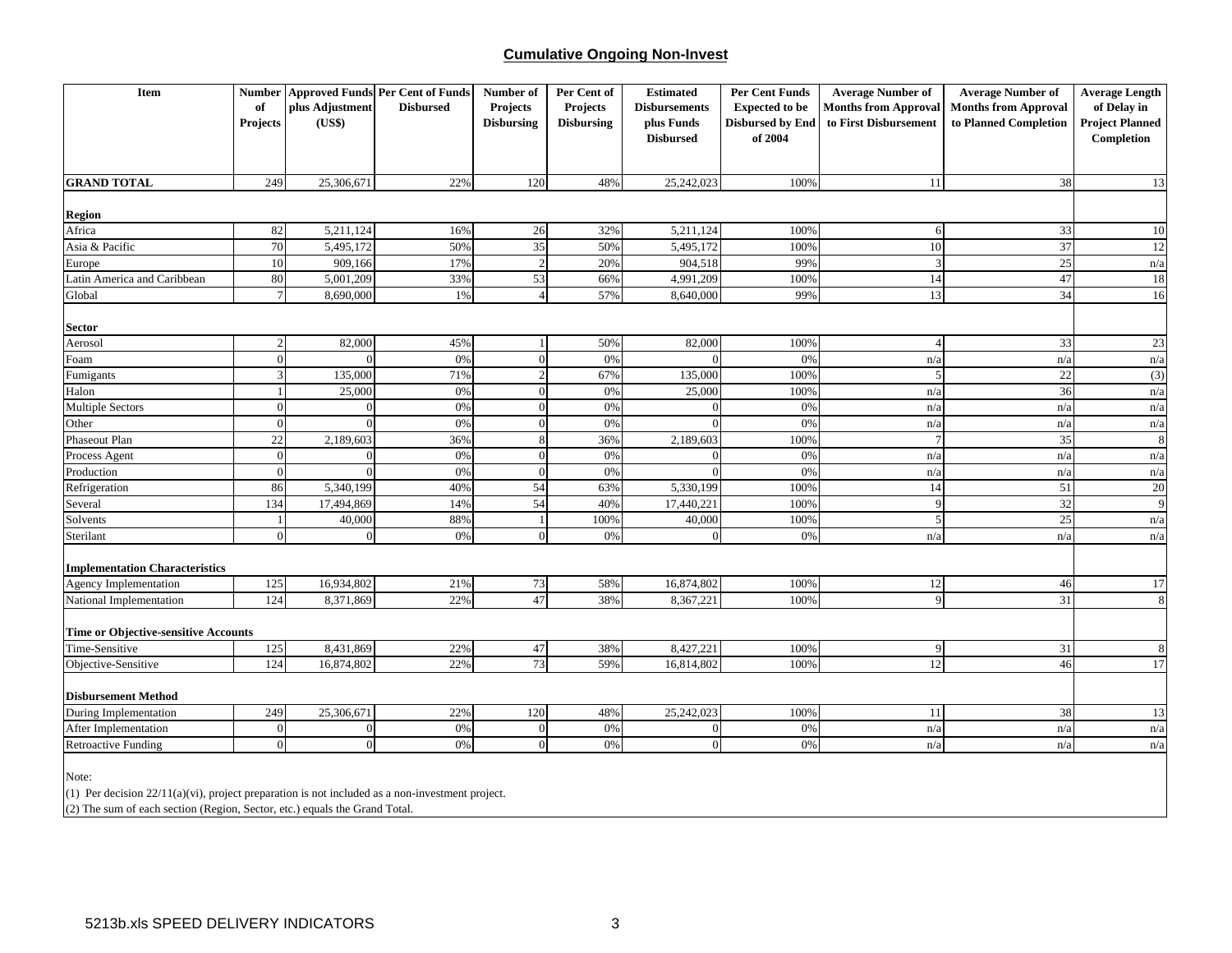### **Project Preparation**

|                                                                              |          |                   |                   | <b>COMPLETED PROJECT PREPARATION</b> |                       |            |                    |                  |                   | ONGOING PROJECT PREPARATION |                                           |                       |                        |
|------------------------------------------------------------------------------|----------|-------------------|-------------------|--------------------------------------|-----------------------|------------|--------------------|------------------|-------------------|-----------------------------|-------------------------------------------|-----------------------|------------------------|
| Item                                                                         | Num-ber  | Approved          | Per Cent of       | <b>Aver-age Num-</b>                 | <b>Average Number</b> | Num-ber    | Approved           | <b>Funds</b>     |                   |                             | Per Cent of Average Number Average Number | <b>Balance (US\$)</b> | <b>Estimated</b>       |
|                                                                              | of Pro-  | <b>Funds</b> plus | <b>Funds Dis-</b> | ber of Months                        | of Months from        | of Pro-    | <b>Funds</b> plus  | <b>Disbursed</b> | <b>Funds Dis-</b> |                             | of Months from of Months from Ap          |                       | <b>Disbursement</b> in |
|                                                                              | jects    | Adjustment        | bursed            | from Ap-proval                       | Approval to           | jects      | <b>Adjust-ment</b> | (US\$)           | burs-ed           |                             | Ap-proval to First proval to Planned      |                       | <b>Current Year</b>    |
|                                                                              |          | (US\$)            |                   | to First Dis-burse                   | Completion            |            | (US\$)             |                  |                   | Dis-burse-ment              | Com-pletion                               |                       | (US\$)                 |
|                                                                              |          |                   |                   | ment                                 |                       |            |                    |                  |                   |                             |                                           |                       |                        |
| <b>GRAND TOTAL</b>                                                           | 48       | 1,233,626         | 85%               | $\mathbf{R}$                         | 22                    | 41         | 884,000            | 74,318           | 8%                | 5                           | 16                                        | 809,682               | 809,682                |
| Agency                                                                       |          |                   |                   |                                      |                       |            |                    |                  |                   |                             |                                           |                       |                        |
| UNDP                                                                         | $\Omega$ |                   | 0%                | n/a                                  | n/a                   |            |                    |                  | 0%                | n/a                         | n/a                                       |                       |                        |
| <b>UNEP</b>                                                                  | 48       | 1,233,626         | 85%               | $\mathbf{\mathsf{R}}$                | 22                    | 41         | 884,00             | 74,318           | 8%                |                             | 16                                        | 809,682               | 809,682                |
| UNIDO                                                                        |          |                   | 0%                | n/a                                  | n/a                   |            |                    |                  | 0%                | n/a                         | n/a                                       |                       |                        |
| WORLD BANK                                                                   | $\Omega$ |                   | 0%                | n/a                                  | n/a                   |            | $\Omega$           |                  | 0%                | n/a                         | n/a                                       | $\Omega$              | $\Omega$               |
| <b>Bilaterals</b>                                                            | $\Omega$ |                   | n/a               | n/a                                  | n/a                   |            |                    |                  | 0%                | n/a                         | n/a                                       |                       |                        |
| <b>Region</b>                                                                |          |                   |                   |                                      |                       |            |                    |                  |                   |                             |                                           |                       |                        |
| Africa                                                                       | 17       | 499,073           | 80%               | 6                                    | 20                    | 27         | 596,00             | 69,016           | 12%               |                             | 18                                        | 526,984               | 526,984                |
| Asia & Pacific                                                               | 12       | 329,68            | 89%               | 10                                   | 30                    |            | 140,00             |                  | 0%                | n/a                         | 12                                        | 140,000               | 140,00                 |
| Europe                                                                       | $\Omega$ |                   | 0%                | n/a                                  | n/a                   |            | 18,00              |                  | 0%                | n/a                         | 12                                        | 18,000                | 18,000                 |
| Latin Amer./Car.                                                             | 19       | 404,868           | 89%               | $\Omega$                             | 19                    |            | 90,00              |                  | 0%                | n/a                         | 14                                        | 90,000                | 90,000                 |
| Global                                                                       |          |                   | 0%                | n/a                                  | n/a                   |            | 40,00              | 5,302            | 13%               |                             | 19                                        | 34,698                | 34,698                 |
| Sector                                                                       |          |                   |                   |                                      |                       |            |                    |                  |                   |                             |                                           |                       |                        |
| Aerosol                                                                      | $\Omega$ |                   | 0%                | n/a                                  | n/a                   |            |                    |                  | 0%                | n/a                         | n/a                                       |                       |                        |
| Foam                                                                         | $\Omega$ |                   | 0%                | n/a                                  | n/a                   |            |                    |                  | 0%                | n/a                         | n/a                                       |                       |                        |
| Fumigants                                                                    |          |                   | 0%                | n/a                                  | n/a                   |            |                    |                  | 0%                | n/a                         | n/a                                       |                       |                        |
| Halon                                                                        |          |                   | 0%                | n/a                                  | n/a                   |            |                    |                  | 0%                | n/a                         | n/a                                       |                       |                        |
| Multiple Sectors                                                             | $\Omega$ |                   | 0%                | n/a                                  | n/a                   |            |                    |                  | 0%                | n/a                         | n/a                                       | $\Omega$              |                        |
| Other                                                                        |          |                   | 0%                | n/a                                  | n/a                   |            |                    |                  | 0%                | n/a                         | n/a                                       |                       |                        |
| Phaseout Plan                                                                |          | 60,000            | 75%               |                                      |                       | 39         | 814,00             | 48,00            | 6%                |                             | 14                                        | 766,000               | 766,000                |
| Process Agent                                                                |          |                   | 0%                | n/a                                  | n/a                   |            |                    |                  | 0%                | n/a                         | n/a                                       |                       |                        |
| Production                                                                   | $\Omega$ |                   | 0%                | n/a                                  | n/a                   |            |                    |                  | 0%                | n/a                         | n/a                                       |                       |                        |
| Refrigeration                                                                | 41       | 1,018,626         | 87%               | $\Omega$                             | 23                    |            | 70,00              | 26,318           | 38%               |                             | 60                                        | 43,682                | 43,682                 |
| Several                                                                      |          | 155,000           | 78%               |                                      | 22                    |            |                    |                  | 0%                | n/a                         | n/a                                       |                       |                        |
| Solvents                                                                     | $\Omega$ |                   | 0%                | n/a                                  | n/a                   |            |                    |                  | 0%                | n/a                         | n/a                                       |                       |                        |
| Sterilant                                                                    | $\Omega$ |                   | 0%                | n/a                                  | n/a                   |            |                    |                  | 0%                | n/a                         | n/a                                       |                       |                        |
| <b>Implementation Type</b>                                                   |          |                   |                   |                                      |                       |            |                    |                  |                   |                             |                                           |                       |                        |
| Agency                                                                       | 48       | 1,233,626         | 85%               | $\mathbf{\hat{z}}$                   | 22                    | 41         | 884,000            | 74,318           | 8%                |                             | 16                                        | 809.682               | 809,682                |
| National                                                                     |          |                   | 0%                | n/a                                  | n/a                   |            |                    |                  | 0%                | n/a                         | n/a                                       |                       |                        |
| <b>Time/Objective Accounts</b>                                               |          |                   |                   |                                      |                       |            |                    |                  |                   |                             |                                           |                       |                        |
| Time                                                                         | $\Omega$ |                   | 0%                | n/a                                  | n/a                   | $\Omega$   |                    |                  | 0%                | n/a                         | n/a                                       |                       |                        |
| Objective                                                                    | 48       | 1,233,626         | 85%               |                                      | 22                    | 41         | 884,000            | 74,318           | 8%                |                             | 16                                        | 809.682               | 809,682                |
| <b>Disbursement</b>                                                          |          |                   |                   |                                      |                       |            |                    |                  |                   |                             |                                           |                       |                        |
| During Imp.                                                                  | 48       | 1,233,626         | 85%               | $\mathbf{8}$                         | 22                    | 41         | 884,000            | 74,318           | 8%                |                             | 16                                        | 809,682               | 809,682                |
| After Imp.                                                                   | $\Omega$ |                   | 0%                | n/a                                  | n/a                   | $\sqrt{ }$ |                    |                  | 0%                | n/a                         | n/a                                       |                       |                        |
| Retroactive                                                                  |          |                   | 0%                | n/a                                  | n/a                   |            |                    |                  | 0%                | n/a                         | n/a                                       |                       |                        |
| Note: The sum of each section (Region, Sector, etc.) equals the Grand Total. |          |                   |                   |                                      |                       |            |                    |                  |                   |                             |                                           |                       |                        |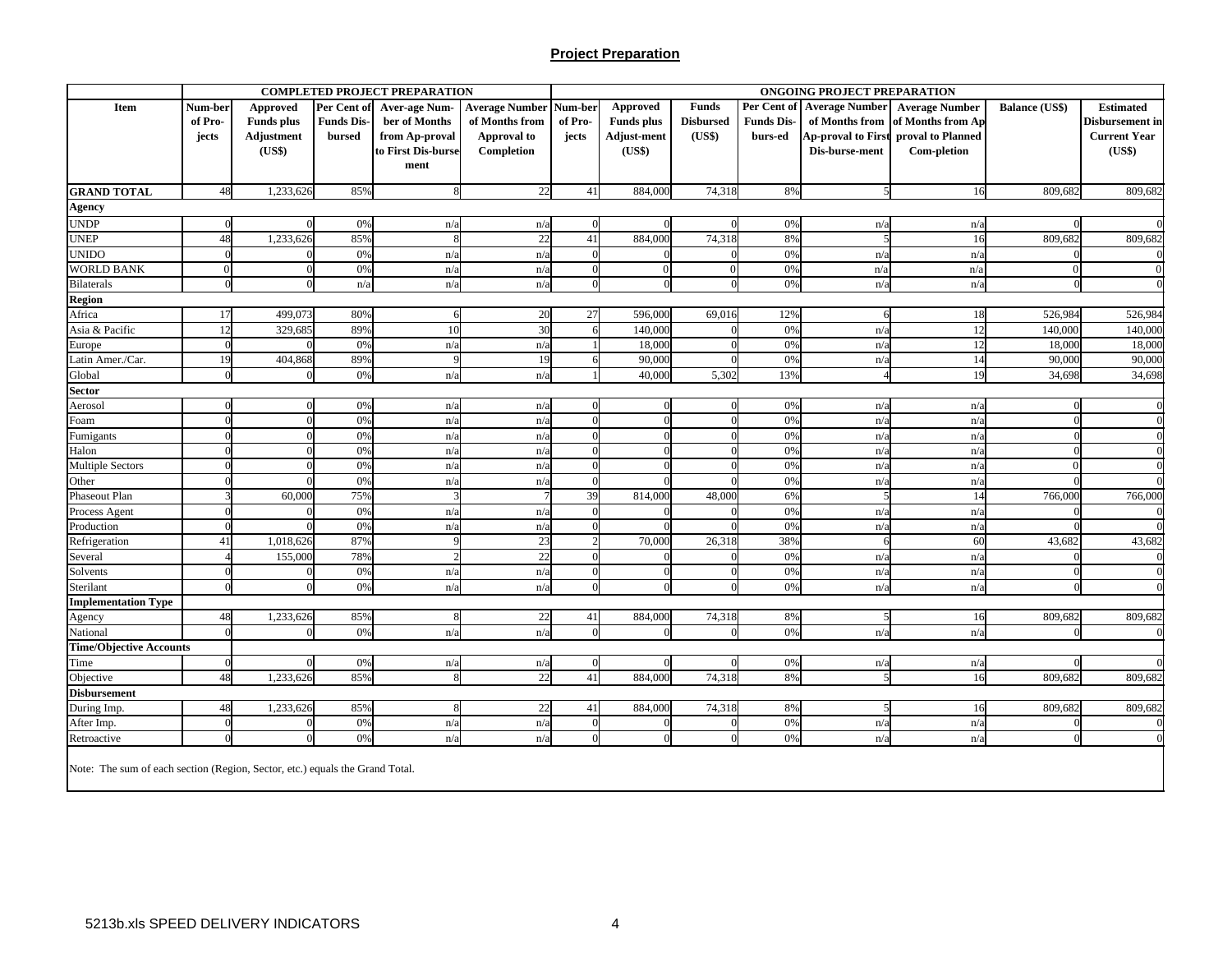#### **Speed of Delivery Indicators**

#### **INVESTMENT PROJECTS**

### **Approval to First Disbursement**

|               | Average |          |     |            |     |     |     |     | <b>UNDP</b> |     |               |     |     |      |      |       |     |             |            |             |     | <b>UNIDO</b>      |      |     |     |     |     |      |          |    |     |     |    |    | <b>IBRD</b> |    |     |    |           |     |            |     |
|---------------|---------|----------|-----|------------|-----|-----|-----|-----|-------------|-----|---------------|-----|-----|------|------|-------|-----|-------------|------------|-------------|-----|-------------------|------|-----|-----|-----|-----|------|----------|----|-----|-----|----|----|-------------|----|-----|----|-----------|-----|------------|-----|
|               |         | 91-93 94 |     | <b>195</b> | 96  | 97  | 98  | QQ  | - 00        | 01  | $^{\circ}$ 02 | 03  |     | 05 1 | - 06 | 91-93 | 94  | -95         | <b>196</b> | $_{\alpha}$ | -98 | 99                | - 00 | 01  |     | 03  |     | - 05 | 06 91-93 | 94 | 95. | 96  | 97 | 98 | . 99        | 00 | 01  | 02 | $03 \ 04$ |     | 0506       |     |
| Aerosol       | n/a     |          | n/a | n/a        | n   | n/a |     |     |             | n/a |               | n/a |     | n/a  | n/a  |       | n/a |             | n.         | n/a         |     |                   | n/a  | n/a | n/a | n/a |     |      |          |    |     | n/a |    |    | n/a         |    | n/a | n  | n/a       | n/a | val.       | n/a |
| Foam          | u a     |          | n/a | n/a        | n   | n/a | n/a | n/a |             | n/a | $n_i$         | n/a | n/a | n/a  | n/a  |       | n/a | $n/a$ $n/$  |            | $n/a$ $n$   |     |                   | n/a  | n/a | n/a | n/a |     |      | n/a      |    |     | n/a |    |    | n/a         |    | n/a | n/ | n/a       | n/a | n/a        | n/a |
| Halon         | n/a     |          | n/a | n/a        | n   | n/a | n/a | n/a |             | n/a | n/z           | n/a | n/a | n/a  | n/a  |       | n/a | $n/a$ $n/$  |            | $n/a$ $n$   |     | /al n/            | n/a  | n/a | n/a | n/a | n/a |      | n/a      |    |     | n/a |    |    | n/a         |    | n/a | n  | n/a       | n/a | val.       | n/a |
| Refrigeration | n/a     |          | n/a | n/a        | n   | n/a |     |     |             | n/a |               | n/i |     | n/a  | n/a  |       | n/a |             |            |             |     |                   | n/a  | n/z |     | n/a |     |      | n/a      |    |     |     |    |    |             |    | n/a |    | n/a       |     | n/a        | n/a |
| Solvent       | n/a     |          | n/a | n/a        | n   | n/a |     |     |             | n/a | $n_i$         | n/a |     | n/a  | n/a  |       | n/a |             |            |             |     |                   | n/a  | n/3 |     |     |     |      | n/a      |    |     |     |    |    |             |    | n/a | n  | n/a       | n/a | .val       | n/a |
| Overall       | n/a     |          | n/a | n/a        | n/z | n/a |     | n/a |             | n/a |               | n/i |     | n/a  | n/a  |       | n/a | $n/a$ $n/3$ |            |             |     | $n/a$ $n/a$ $n/a$ | n/al | n/a |     |     |     |      | n/a      |    |     |     |    |    |             |    | n/a | n/ | n/a       | n/a | $\sqrt{a}$ | n/a |

#### **Approval to Completion**

|               | Average |          |     |     |     |     |     |     | <b>UNDP</b> |  |     |     |     |                 |       |     |       |             |       |     |             | <b>UNIDO</b> |     |                 |              |     |     |     |         |     |     |     |     |     |    | <b>IBRD</b> |               |                |     |                |     |       |
|---------------|---------|----------|-----|-----|-----|-----|-----|-----|-------------|--|-----|-----|-----|-----------------|-------|-----|-------|-------------|-------|-----|-------------|--------------|-----|-----------------|--------------|-----|-----|-----|---------|-----|-----|-----|-----|-----|----|-------------|---------------|----------------|-----|----------------|-----|-------|
|               |         | 91-93 94 |     |     | 96  | 97  | 98  | 99  | 00          |  | 03  | -04 |     | 06              | 91-93 | 0.4 | 95 96 |             | $-97$ | 98  | 99          | 900          | 01  | $\overline{02}$ | 03           | 04  | 05  | -06 | $91-93$ | 94  | 95  |     | 97  | 98  | 99 | $00\,$      | $^{\circ}$ 01 | 02             | -03 | $\blacksquare$ |     | 05 06 |
| Aerosol       |         |          |     | n/a |     |     |     | n/a |             |  | n/a |     | n/a | n/3             |       | n/a |       |             | n     |     | $n/a$ $n/a$ |              | n/a |                 | $\mathbf{n}$ |     |     | n/a |         | n/a |     |     | ш   |     |    |             | n/a.          | n/3            | n/a | n/a            | n/a | n/a   |
| Foam          |         |          | n/a | n/a |     | n/a |     | n/a |             |  | n/a | n/a | n/a | n/z             |       | n/a |       |             | n     |     | $n/a$ $n$   |              | n/a |                 | n/a          |     | n   | n/a |         | n/a | n/a | n/a |     |     |    |             | n/a           | n/s            | n/a | n/a            | n/a |       |
| Halon         |         |          |     | n/a |     |     |     |     |             |  | n/a |     | n/a |                 |       | n/a |       |             | n     |     | $n/a$ $n/$  |              | n/a |                 | $\mathbf n$  |     |     | n/a |         | n/a | n/a |     |     |     |    |             | n/a           | n/3            | n/a | n/a            | n/a |       |
| Refrigeration | n/a     |          |     | n/a |     |     |     |     |             |  | n/a | n/a | n/a | n/3             |       | n/a |       |             |       |     | n/a         | n/           | n   |                 |              |     |     | n/a |         | n/a | n/a |     |     |     |    |             | n/a           | n <sub>i</sub> | n/a | n/a            | n/a |       |
| Solvent       |         |          | n/a | n/a | n/a | n/a |     | n/a |             |  | n/a | n/a | n/a | $n/\varepsilon$ |       | n/a |       | n/a         | n/3   | n/a | n/a n/a     |              | n/a |                 | n/a          | n/z | n/a | n/a |         | n/a |     | n/a | u a | n/a |    |             | n/a           | n/3            | n/a | n/a            | n/a | n/a   |
| Overall       |         |          | n/a | n/a | n/a | n/a | n/a | n/a |             |  | n/a | n/a | n/a | n/a             |       | n/a |       | $n/a$ $n/a$ | n/a   | n/a | $n/a$ $n/a$ |              | n/a | n/a             | n/a          | n   | n/a | n/a |         | n/a | n/a | n/a |     | n/a |    | n/a         | n/a           | n/3            | n/a | n/a            | n/a | n/a   |

#### **NON-INVESTMENT PROJECTS**

### **Approval to First Disbursement**

|            | Average |          |  |             |  | <b>UNDP</b> |  |            |                 |                   |             |    |  | <b>UNIDO</b> |  |     |   |      |  |             |  |  | <b>IBRD</b> |  |  |    |       |  |             |  | <b>UNEF</b> |      |  |       |  |
|------------|---------|----------|--|-------------|--|-------------|--|------------|-----------------|-------------------|-------------|----|--|--------------|--|-----|---|------|--|-------------|--|--|-------------|--|--|----|-------|--|-------------|--|-------------|------|--|-------|--|
|            |         | 91-93 94 |  | $95$   $90$ |  |             |  | $02 \t 03$ | $\overline{04}$ | $\blacksquare$ 05 | i 1 91.93 l | 05 |  | <b>00</b>    |  | -02 | ູ | - 04 |  | $91-93$ $9$ |  |  |             |  |  | 05 | 01.03 |  | $^{\alpha}$ |  | -00-01      | l 03 |  | - 106 |  |
| <b>CPG</b> |         |          |  |             |  |             |  |            |                 |                   |             |    |  |              |  |     |   |      |  |             |  |  |             |  |  |    |       |  |             |  |             |      |  |       |  |
| <b>TAS</b> |         |          |  |             |  |             |  |            |                 |                   |             |    |  |              |  |     |   |      |  |             |  |  |             |  |  |    |       |  |             |  |             |      |  |       |  |
| <b>TRA</b> |         |          |  |             |  |             |  |            |                 |                   |             |    |  |              |  |     |   |      |  |             |  |  |             |  |  |    |       |  |             |  |             |      |  |       |  |
| <b>INS</b> |         |          |  |             |  |             |  |            |                 |                   |             |    |  |              |  |     |   |      |  |             |  |  |             |  |  |    |       |  |             |  |             |      |  |       |  |
| Overal     |         |          |  |             |  |             |  |            |                 |                   |             |    |  |              |  |     |   |      |  |             |  |  |             |  |  |    |       |  |             |  |             |      |  |       |  |

### **Approval to Completion**

|            | Average |       |  |  |  | <b>UNDP</b> |  |  |  |      |            |  |                | <b>UNIDO</b> |      |  |  |        |  |  | <b>IBRD</b> |  |  |  |  |  |  | <b>UNEI</b> |          |    |         |  |  |
|------------|---------|-------|--|--|--|-------------|--|--|--|------|------------|--|----------------|--------------|------|--|--|--------|--|--|-------------|--|--|--|--|--|--|-------------|----------|----|---------|--|--|
|            |         | 91-93 |  |  |  |             |  |  |  | - 03 | <b>DOC</b> |  | $\overline{0}$ |              | - 02 |  |  | $-01.$ |  |  |             |  |  |  |  |  |  |             | $-00-01$ | 02 | $03-10$ |  |  |
| CPG        |         |       |  |  |  |             |  |  |  |      |            |  |                |              |      |  |  |        |  |  |             |  |  |  |  |  |  |             |          |    |         |  |  |
| <b>TAS</b> |         |       |  |  |  |             |  |  |  |      |            |  |                |              |      |  |  |        |  |  |             |  |  |  |  |  |  |             |          |    |         |  |  |
| <b>TRA</b> |         |       |  |  |  |             |  |  |  |      |            |  |                |              |      |  |  |        |  |  |             |  |  |  |  |  |  |             |          |    |         |  |  |
| Overall    |         |       |  |  |  |             |  |  |  |      |            |  |                |              |      |  |  |        |  |  |             |  |  |  |  |  |  |             |          |    |         |  |  |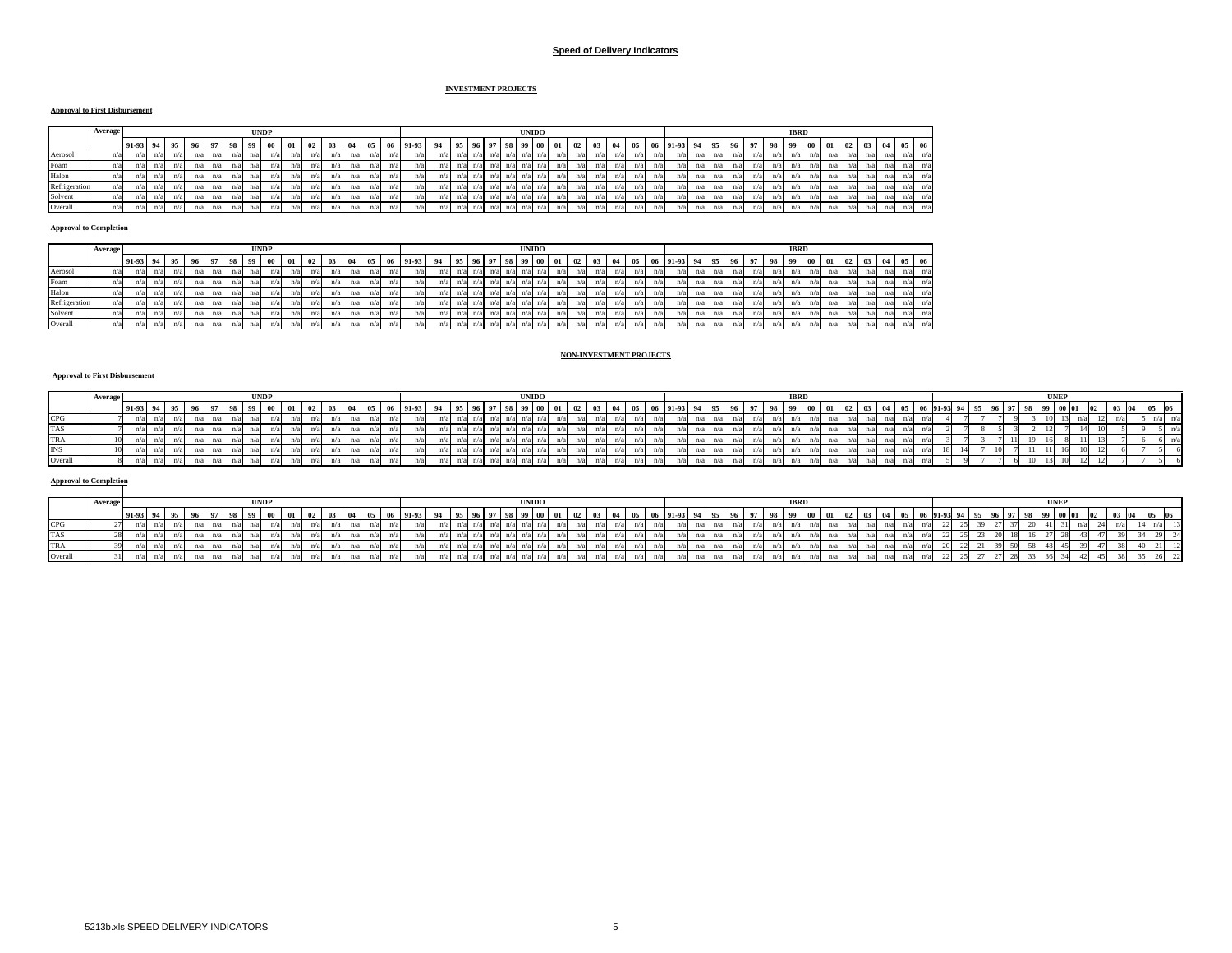| <b>Country</b> | Name of service/project                                                                                                                                                                                                 | <b>CAP</b> assistance with             | <b>Special CAP</b>    | <b>CAP</b>  | <b>CAP</b> support for                             | Status of implementation in 2006                                                                                                                                                                                                                     |
|----------------|-------------------------------------------------------------------------------------------------------------------------------------------------------------------------------------------------------------------------|----------------------------------------|-----------------------|-------------|----------------------------------------------------|------------------------------------------------------------------------------------------------------------------------------------------------------------------------------------------------------------------------------------------------------|
|                |                                                                                                                                                                                                                         | ongoing approved<br>projects           | compliance<br>service | missions    | other IAs,<br>Secretariats &<br>bilateral agencies |                                                                                                                                                                                                                                                      |
| Afghanistan    | Technical Assistance for IS project and strengthening the<br>Ozone office                                                                                                                                               | AFG/SEV/47/INS/04                      | $\mathbf X$           | $\mathbf X$ |                                                    | Ongoing - IS project activity guidance is provided on specific project activities<br>including implementation of NPP. Proposed to submit IS renewal on 53rd<br>Excom.                                                                                |
| Afghanistan    | Facilitate Ozone officer visit to ozone office in Iran and<br>Pakistan                                                                                                                                                  |                                        | $\overline{X}$        |             |                                                    | Iran NOU participated in the natioanl stakeholder workshop in Afghanistan in<br>August 2006.                                                                                                                                                         |
| Afghanistan    | Awareness raising and stakeholder consultation workshop<br>and duplication of awareness material developed by Iran in<br>'Farsi"                                                                                        |                                        | $\mathbf X$           |             |                                                    | Stakeholder consultation workshop held in August 2006. NOU of Afghanistan<br>was also trained through a regional training program in Pakistan - 21 to 23<br>February 2007. Close cooperation in the regions is also underway through the<br>project. |
| Afghanistan    | Technical Assistance for developing the licensing system and<br>narmonising with similar mechanisms in Iran and Pakistan                                                                                                |                                        | $\mathbf X$           |             |                                                    | Licensing system has been developed and under implementation.<br>Harmonisation is undertaken through cooperation through Tehran dialogue.                                                                                                            |
| Afghanistan    | Implementation of the CP/NPP                                                                                                                                                                                            | AFG/PHA/47/INV/05                      | $\mathbf X$           | $\mathbf X$ | $\mathbf X$                                        | Initiated during the year 2006 - joint mission for project activities undertaken with<br>GTZ.                                                                                                                                                        |
| Afghanistan    | Facilitate Iran and Pakistan to provide one identifier to<br>Afghanistan                                                                                                                                                |                                        |                       |             |                                                    | Identifirers for Afghanistan were sent to reach in January 2007.                                                                                                                                                                                     |
| Afghanistan    | <b>Technical Assistance on Halon Phase-out</b>                                                                                                                                                                          |                                        | $\mathbf X$           |             |                                                    | No specific activity undertaken on this.                                                                                                                                                                                                             |
| Albania        | Networking: Country participated in networking activities<br>in 2006 e.g. the ECA network meeting and thematic<br>meeting on R&R in Georgia (4.06) and thematic<br>meeting on RMP / NPP implementation in Serbia (9.06) |                                        |                       | X           | UNIDO, OS, MFS                                     | Completed                                                                                                                                                                                                                                            |
| Albania        | Awareness raising: Regional awareness raising and<br>Ozone Day celebrations                                                                                                                                             |                                        | X                     |             |                                                    | Completed                                                                                                                                                                                                                                            |
| Albania        | Country-to-country assistance: Country was assisted by<br>NOU Macedonia FYR, their customs authrities and<br>UNIDO (7.06) to enforce their licensing system and to<br>prevent illegal trade in ODS.                     |                                        | X                     |             |                                                    | Completed                                                                                                                                                                                                                                            |
| Albania        | Data reporting: Country reported Article 7 data for 2005<br>ECA monitored and followed up on data reporting                                                                                                             |                                        | X                     |             | <b>OS</b>                                          | Completed                                                                                                                                                                                                                                            |
| Albania        | Ratification: Country ratified all Montreal Protocol<br>amendments in 2006 - ECA monitored and followed up<br>on ratification status                                                                                    |                                        | X                     |             | $\overline{\text{os}}$                             | Completed                                                                                                                                                                                                                                            |
| Albania        | Information support: Sharing of information from<br>secretariats, agencies, stakeholders as well as<br>OzonAction Newsletter, electronic bulletins and ECA<br>website                                                   |                                        | X                     |             |                                                    | Recurrent activity                                                                                                                                                                                                                                   |
| Albania        | Institutional strengthening: Technical support to the<br>mplementation of IS project                                                                                                                                    | ALB/SEV/38/INS/04<br>ALB/SEV/49/INS/13 |                       |             |                                                    | ALB/SEV/38/INS/04 - completed.                                                                                                                                                                                                                       |
| Albania        | Refrigerant Management Plan: Technical assistance for<br>the implementation of RMP                                                                                                                                      | ALB/PHA/39/TRA/06<br>ALB/PHA/39/TRA/07 |                       |             | <b>UNIDO</b>                                       | Completed                                                                                                                                                                                                                                            |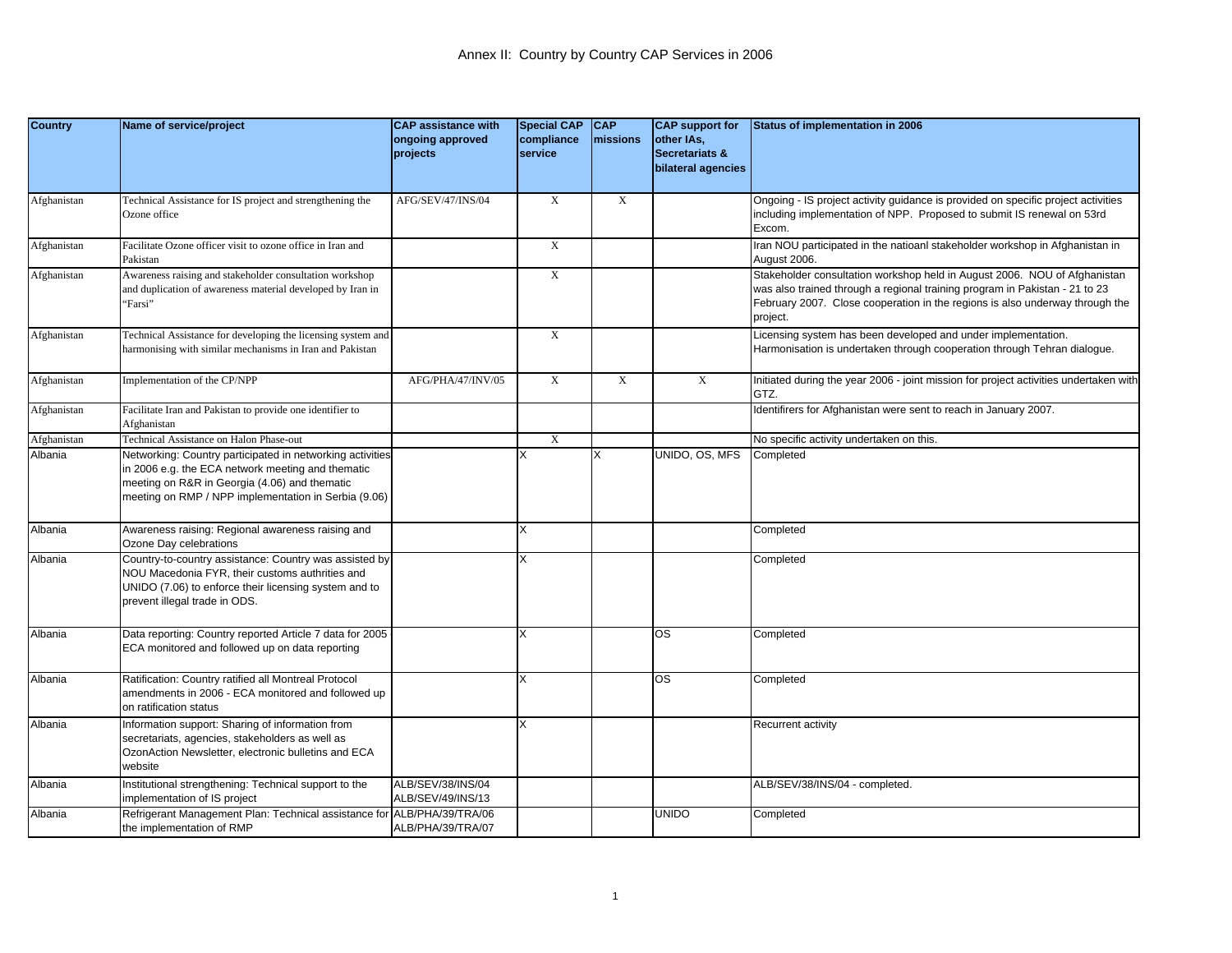| <b>Country</b>       | Name of service/project                                                                                                                                                                                                                                                                                 | <b>CAP</b> assistance with<br>ongoing approved<br>projects     | <b>Special CAP</b><br>compliance<br>service | CAP<br>missions | <b>CAP</b> support for<br>other IAs,<br>Secretariats &<br>bilateral agencies | Status of implementation in 2006                                                                                                                                                                                                                                                                                                                                                                                                                                                                                                                                                                                                                                                                                                                                                                                                                                                                                                                |
|----------------------|---------------------------------------------------------------------------------------------------------------------------------------------------------------------------------------------------------------------------------------------------------------------------------------------------------|----------------------------------------------------------------|---------------------------------------------|-----------------|------------------------------------------------------------------------------|-------------------------------------------------------------------------------------------------------------------------------------------------------------------------------------------------------------------------------------------------------------------------------------------------------------------------------------------------------------------------------------------------------------------------------------------------------------------------------------------------------------------------------------------------------------------------------------------------------------------------------------------------------------------------------------------------------------------------------------------------------------------------------------------------------------------------------------------------------------------------------------------------------------------------------------------------|
| Algeria              | Institutional strengthening Technical support to the<br>mplementation of IS project                                                                                                                                                                                                                     | ALG/SEV/37/INS/54                                              |                                             | X               |                                                                              | IS project Ongoing satisfactorily                                                                                                                                                                                                                                                                                                                                                                                                                                                                                                                                                                                                                                                                                                                                                                                                                                                                                                               |
| Algeria              | Ratification: Advice on ratification of pending<br>Amendments (Montreal, Beijing)                                                                                                                                                                                                                       |                                                                | X                                           |                 | <b>OS</b>                                                                    | RNC visited NOU Algeria in June 2006 to discuss progress in ratification<br>process                                                                                                                                                                                                                                                                                                                                                                                                                                                                                                                                                                                                                                                                                                                                                                                                                                                             |
| Angola               | Ratification: Advice on ratification of all pending<br>Amendments to the Protocol                                                                                                                                                                                                                       |                                                                |                                             | X               | <b>OS</b>                                                                    | No Country visit took place in 2006 but assistance is planned for 2007 during<br><b>TPMP</b> preparation                                                                                                                                                                                                                                                                                                                                                                                                                                                                                                                                                                                                                                                                                                                                                                                                                                        |
| Antigua &<br>Barbuda | Data reporting: Follow up on ODS data reporting.                                                                                                                                                                                                                                                        |                                                                | X                                           |                 | OS, MFS                                                                      | Online compliance support to NOU for verification, use of correct format,<br>submission and followup of 2005 Data.                                                                                                                                                                                                                                                                                                                                                                                                                                                                                                                                                                                                                                                                                                                                                                                                                              |
| Antigua &<br>Barbuda | Ratification: Assistance with ratification of the Beijing<br>Amendment                                                                                                                                                                                                                                  |                                                                |                                             | $\times$        | <b>OS</b>                                                                    | Maintained as an agenda item an Main Network meetings. Provide NOO with<br>draft instruments of ratification as provided by the OS. Regular reminder to NOO<br>in the eforums.                                                                                                                                                                                                                                                                                                                                                                                                                                                                                                                                                                                                                                                                                                                                                                  |
| Antigua &<br>Barbuda | nstitutional strengthening: IS project implementation                                                                                                                                                                                                                                                   | ANT/SEV/44/INS/11                                              |                                             | X               |                                                                              | CAP assisted NOO with the update of all IS pending financial and progress<br>reports. Disbursements were resumed on October 06. CAP team also has<br>involved the NOO through network meetings and eforums in the progress and<br>approaches on the implementation of the TPMP of the other member countries<br>of the Organisation of Eastern Caribbean States (OECS)UNEP/ROLAC/CAP<br>support the attendance of Senior Air conditioning and refrigeration officer to the<br>Regional workshop in Longer term alternative to CFCs. From this workshop the<br>Caribbean has since established a eforum network with technicians in Air<br>Conditioning and Refrigeration having access amongst their peers for<br>exchanges of information and queries in this sector. The national ozone officers<br>of the Caribbean are also invited to the eforum service. It is managed by the<br>Barbados Air Conditioning and refrigeration association. |
| Argentina            | Data reporting: Follow up on ODS data reporting.                                                                                                                                                                                                                                                        |                                                                | $\overline{X}$                              |                 | OS, MFS                                                                      | Online compliance support to NOU                                                                                                                                                                                                                                                                                                                                                                                                                                                                                                                                                                                                                                                                                                                                                                                                                                                                                                                |
| Argentina            | Policy support: Policy assistance to prevent ODS<br>llegal trade                                                                                                                                                                                                                                        |                                                                | X                                           |                 |                                                                              | Government Officers attended Workshop to prevent ODS illegal trade in La<br>Ceiba, Honduras.                                                                                                                                                                                                                                                                                                                                                                                                                                                                                                                                                                                                                                                                                                                                                                                                                                                    |
| Argentina            | <b>Project Implementation</b>                                                                                                                                                                                                                                                                           | ARG/REF/32/TRA/114<br>ARG/REF/32/TRA/115<br>ARG/SEV/30/TAS/104 |                                             |                 |                                                                              | CAP service to facilitate administrative steps for procesing disbursements, hiring<br>suppliers and national consultants, purchasing equipment and others. Follow up<br>to the timetable of MoU signed to implement the project activities                                                                                                                                                                                                                                                                                                                                                                                                                                                                                                                                                                                                                                                                                                      |
| Argentina            | Ratification: Assistance with ratification of the Beijing<br>Amendment                                                                                                                                                                                                                                  |                                                                | $\times$                                    |                 | <b>OS</b>                                                                    | Follow up of the issue through Network Meetings                                                                                                                                                                                                                                                                                                                                                                                                                                                                                                                                                                                                                                                                                                                                                                                                                                                                                                 |
| Armenia              | Networking: Country participated in networking activities<br>n 2006 e.g. the ECA network meeting and thematic<br>meeting on R&R in Georgia (4.06), national workshop<br>on MeBr alternatives in Kyrgyzstan (8.06) and GEF-<br>supported MeBr training in the post-harvest sector in<br>Bulgaria (10.06) |                                                                |                                             |                 | OS, MFS                                                                      | Completed                                                                                                                                                                                                                                                                                                                                                                                                                                                                                                                                                                                                                                                                                                                                                                                                                                                                                                                                       |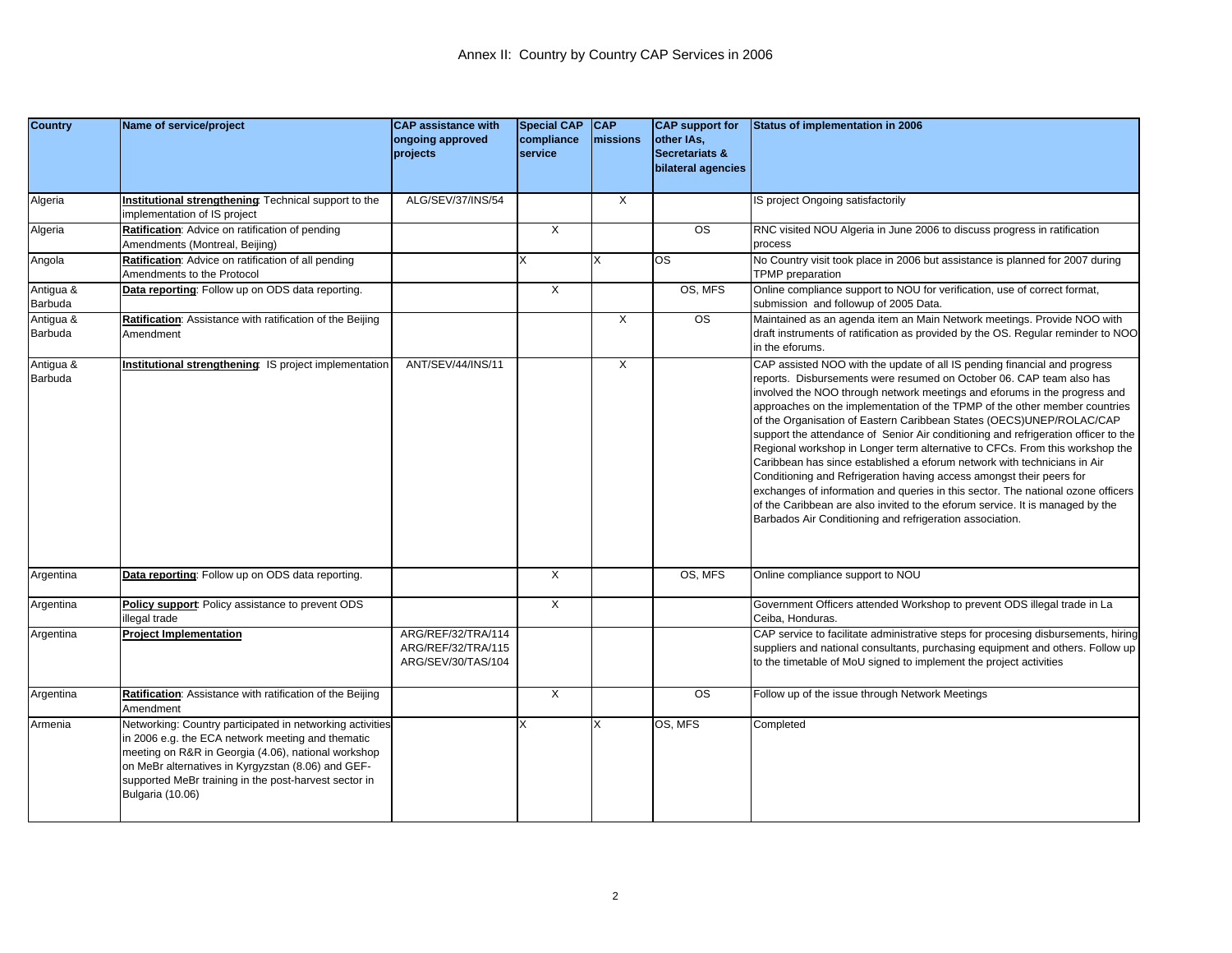| <b>Country</b> | Name of service/project                                                                                                                                                                                                                                                                                                                                                                                                                                                                                                                                                                                                                                                                                                                                                                                                                                                              | <b>CAP assistance with</b><br>ongoing approved<br>projects | <b>Special CAP</b><br>compliance<br>service | $ $ CAP<br><b>Imissions</b> | <b>CAP</b> support for<br>other IAs,<br>Secretariats &<br>bilateral agencies | Status of implementation in 2006 |
|----------------|--------------------------------------------------------------------------------------------------------------------------------------------------------------------------------------------------------------------------------------------------------------------------------------------------------------------------------------------------------------------------------------------------------------------------------------------------------------------------------------------------------------------------------------------------------------------------------------------------------------------------------------------------------------------------------------------------------------------------------------------------------------------------------------------------------------------------------------------------------------------------------------|------------------------------------------------------------|---------------------------------------------|-----------------------------|------------------------------------------------------------------------------|----------------------------------|
| Armenia        | Awareness raising: Country received assistance to<br>prepare a brochure for children exhibition also using<br>materials from other network countries and with text in<br>Armenian, Russian and English.                                                                                                                                                                                                                                                                                                                                                                                                                                                                                                                                                                                                                                                                              |                                                            | X                                           |                             |                                                                              | Completed                        |
| Armenia        | Programmatic assistance: Country received assistance<br>to implement their methyl bromide (MeBr) plan of action.<br>The objective of this activity is to cooperate with the two<br>major fumigation companies in the country and to<br>nform their clients on alternative methods of pest<br>management and the establishment of the licensing<br>system which is expected to be enforced towards the<br>end of 2006. The client training will be supported by<br>NOU Georgia (country-to-country assistance). The<br>activity is linked with the other MeBr activities in the<br>region i.e. the proposed MeBr contact group meeting in<br>Kyrgyzstan and the participation in the GEF MeBr<br>training in Bulgaria. During these activities, the MeBr<br>experts of the two major fumigation companies in<br>Armenia will be exposed to alternative methods of pest<br>management. |                                                            | X                                           |                             |                                                                              | Completed                        |
| Armenia        | Country-to-country assistance: Country received was<br>assisted by NOU Georgia (12.06) to coordinate with the<br>2 major fumigation companies and to inform their clients<br>on alternative methods of pest management and the<br>enforcement of the ODS import / export licensing<br>system. The activity took place after the contact group<br>meeting on methyl bromide (MeBr) in Kyrgyzstan and<br>after the participation in the GEF MeBr training in<br>Bulgaria.                                                                                                                                                                                                                                                                                                                                                                                                              |                                                            | X                                           |                             |                                                                              | Completed                        |
| Armenia        | Data reporting: Country reported Article 7 data for 2005<br>ECA monitored and followed up on data reporting                                                                                                                                                                                                                                                                                                                                                                                                                                                                                                                                                                                                                                                                                                                                                                          |                                                            | X                                           |                             | <b>OS</b>                                                                    | Completed                        |
| Armenia        | Ratification: Country is working on the ratification of<br>Montreal and Beijing amendments - ECA monitored and<br>followed up on ratification status                                                                                                                                                                                                                                                                                                                                                                                                                                                                                                                                                                                                                                                                                                                                 |                                                            | X                                           |                             | <b>OS</b>                                                                    | Work in progress                 |
| Armenia        | Information support: Sharing of information from<br>secretariats, agencies, stakeholders as well as<br>OzonAction Newsletter, electronic bulletins and ECA<br>website                                                                                                                                                                                                                                                                                                                                                                                                                                                                                                                                                                                                                                                                                                                |                                                            | х                                           |                             |                                                                              | Recurrent activity               |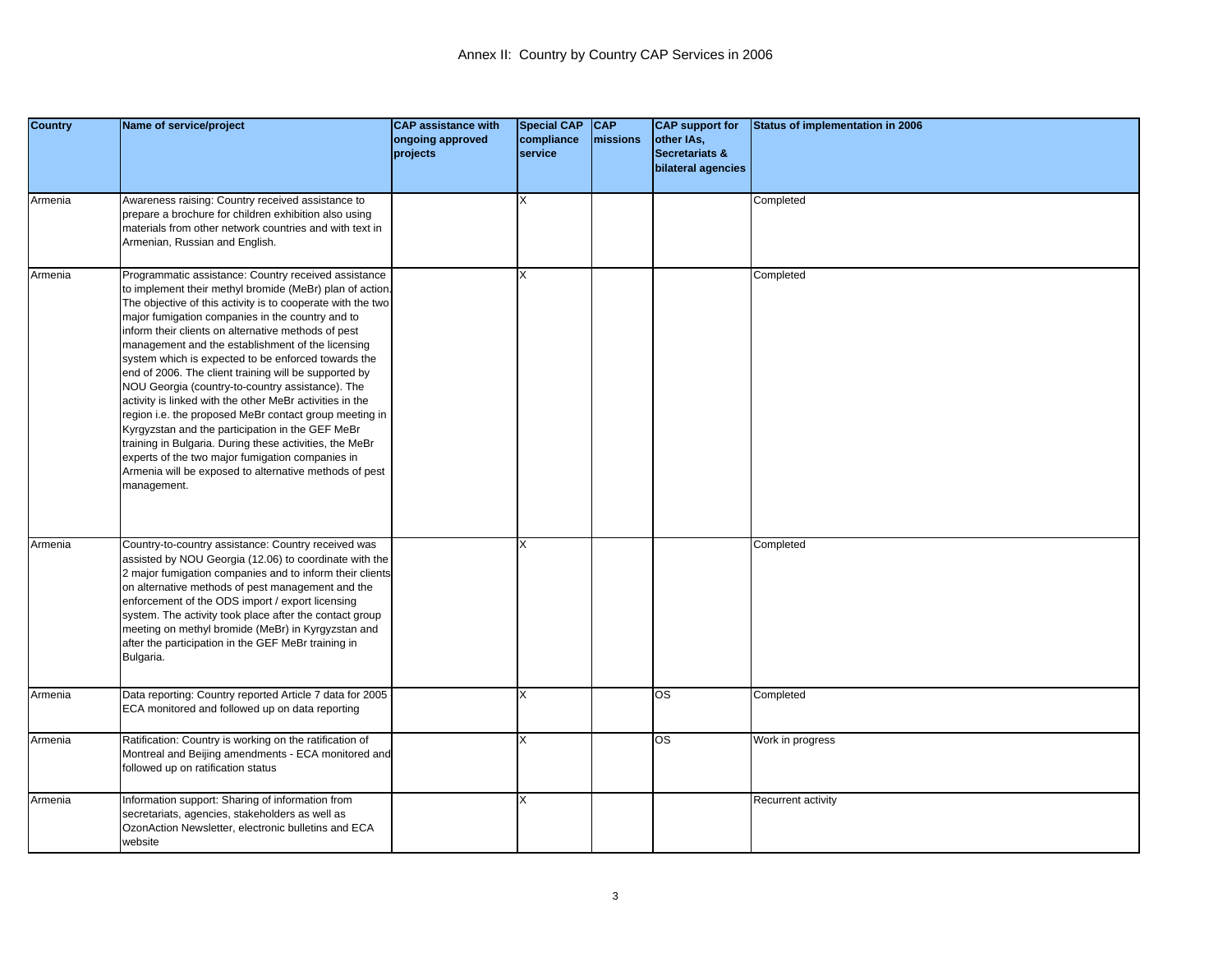| <b>Country</b> | Name of service/project                                                                                                                                                                                                                              | <b>CAP</b> assistance with<br>ongoing approved<br>projects | <b>Special CAP</b><br>compliance<br>service | <b>CAP</b><br><b>Imissions</b> | <b>CAP</b> support for<br>other IAs,<br><b>Secretariats &amp;</b><br>bilateral agencies | <b>Status of implementation in 2006</b>                                                                                                                                                                                                                                                                  |
|----------------|------------------------------------------------------------------------------------------------------------------------------------------------------------------------------------------------------------------------------------------------------|------------------------------------------------------------|---------------------------------------------|--------------------------------|-----------------------------------------------------------------------------------------|----------------------------------------------------------------------------------------------------------------------------------------------------------------------------------------------------------------------------------------------------------------------------------------------------------|
| Armenia        | Institutional strengthening: Technical support to the<br>implementation of IS project                                                                                                                                                                | <b>GEF</b>                                                 |                                             |                                |                                                                                         | Ongoing                                                                                                                                                                                                                                                                                                  |
| Armenia        | Refrigerant Management Plan: Technical assistance for GEF<br>the implementation of RMP                                                                                                                                                               |                                                            |                                             |                                | <b>UNDP</b>                                                                             | Ongoing. Refrigeration training Phase 2 ongoing. Customs training Phase 1<br>planned for May 2007. Legislation draft was submitted to the Parliament and<br>expected to be adopted during 2007.                                                                                                          |
| <b>Bahamas</b> | Institutional strengthening IS project implementation                                                                                                                                                                                                | BHA/SEV/42/INS/10                                          |                                             | X                              |                                                                                         | Unification Agreement with National Offices in charge of MP. As result of<br>Country Mission, BEST (TPMP project implementation unit) will be in charge of<br>IS project. IS renewed at the 50th meeting of the Ex.Com. Draft MOU sent to<br>country.                                                    |
| <b>Bahamas</b> | Data reporting: Follow up on ODS data reporting.                                                                                                                                                                                                     |                                                            | $\times$                                    |                                | OS. MFS                                                                                 | Online compliance support to NOU                                                                                                                                                                                                                                                                         |
| <b>Bahamas</b> | CTC/TCA: Technical assistance for CTC phase out<br>activities.                                                                                                                                                                                       |                                                            | X                                           |                                |                                                                                         | Support provided to the NOO and laboratories in the phase out in laboratory<br>analytical uses through the Caribbean ODS Solvent Support Facility managed<br>through the CAP and the University of the West Indies.                                                                                      |
| Bahrain        | Policy support:<br>Follow-up on legislation review, update and<br>enforcement to ensure compliance with control<br>measures<br>2. Ensure that the new ODS Unified Regulation is<br>integrated within the national legislative related<br>instruments |                                                            | $\times$                                    | CAP/ROWA duty<br>station       | <b>GCC Secretariat</b>                                                                  | Several consultaion meetings conducted with different related authorities to<br>agree on the establishement of a national legal committee to review and update<br>the ODS legislation under the TPMP of Bahrain that was approved by 50th<br>ExCom; National Legal Committee will start its work by 2007 |
| Bahrain        | <b>Capacity building:</b> Provide necessary policy and<br>technical support to the National Ozone Unit                                                                                                                                               |                                                            | $\times$                                    |                                |                                                                                         | Ongoing meetings and close contact with NOO as CAP/ROWA is based in<br>Bahrain                                                                                                                                                                                                                           |
| Bahrain        | Thematic Activity: Work with the country and other<br>GCC countries to update vocational curricula                                                                                                                                                   |                                                            |                                             |                                |                                                                                         | Meetings with Bahrain Technical Institute and Technical Shools (belonging to<br>Ministry of Education) to overview needs and potentials for updating technical<br>curricula. The update work is incorporated under the TPMP of Bahrain                                                                   |
| Bahrain        | Ratification: Continue close cooperation to assist in<br>ratification of the Beijing Amendment                                                                                                                                                       |                                                            | X                                           |                                |                                                                                         | Continue follow-up with the country on the progress in ratifying Beijing<br>Amendment                                                                                                                                                                                                                    |
| Bahrain        | Refrigerant Management Plan: Support UNDP in the<br>preparation of Terminal Phase-out Management Plan                                                                                                                                                | BAH/PHA/50/TAS/17                                          |                                             |                                | <b>UNDP</b>                                                                             | TPMP of Bahrain was jointly prepared with UNDP; submitted and approved by<br>50th Excom. Several meetings were carried out in 2006 with all relevant<br>stakeholders to finalize the preparation of the project                                                                                          |
| Bahrain        | Data reporting: Support in reviewing Article 7 data and<br>CP progress reporting requirements                                                                                                                                                        |                                                            | $\times$                                    |                                |                                                                                         | Follow-up with the country on timly reporting and on complying with the new<br>reporting formats                                                                                                                                                                                                         |
| Bahrain        | CTC/TCA: Support to UNIDO project for CTC phase-<br>out                                                                                                                                                                                              |                                                            | X                                           |                                | <b>UNIDO</b>                                                                            | Support were given to UNIDO in the implmentation of the CTC project particuraly<br>in selecting the national expert and conduction of the national technical<br>workshop on alternatives                                                                                                                 |
| Bangladesh     | Provide technical and policy assistance to the NCAP being<br>implemented by UNDP, UNEP as co-implementing agency.                                                                                                                                    | BGD/PHA/42/TRA/16-18                                       | $\mathbf X$                                 |                                | $\mathbf X$                                                                             | Activities have been coordinated in 2006 with the NOU and UNDP. Training<br>activities for service techncians were undertaken during 2006.                                                                                                                                                               |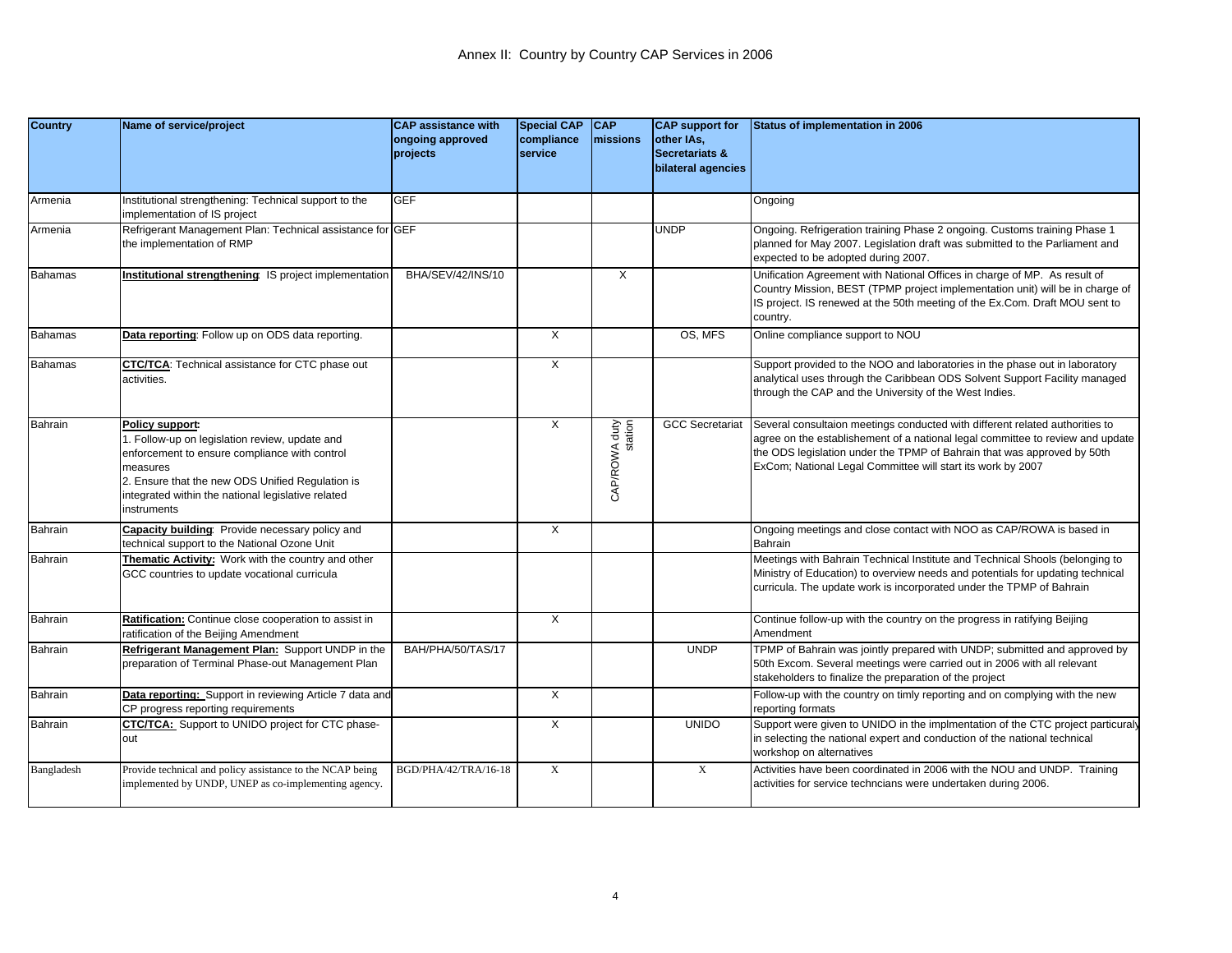| <b>Country</b>  | Name of service/project                                                                                                                                | <b>CAP assistance with</b><br>ongoing approved<br>projects  | <b>Special CAP</b><br>compliance<br>service | <b>CAP</b><br>missions | <b>CAP</b> support for<br>other IAs,<br><b>Secretariats &amp;</b><br>bilateral agencies | Status of implementation in 2006                                                                                                                                                                                                                                                                                                                                                                                                                                                                                                                                                                                                                                                                             |
|-----------------|--------------------------------------------------------------------------------------------------------------------------------------------------------|-------------------------------------------------------------|---------------------------------------------|------------------------|-----------------------------------------------------------------------------------------|--------------------------------------------------------------------------------------------------------------------------------------------------------------------------------------------------------------------------------------------------------------------------------------------------------------------------------------------------------------------------------------------------------------------------------------------------------------------------------------------------------------------------------------------------------------------------------------------------------------------------------------------------------------------------------------------------------------|
|                 |                                                                                                                                                        |                                                             |                                             |                        |                                                                                         |                                                                                                                                                                                                                                                                                                                                                                                                                                                                                                                                                                                                                                                                                                              |
| Bangladesh      | Assist Ozone Secretariat in following up on the action plan<br>for compliance pursuant to MOP Decision XVI/20 and 34th<br>Imp.Com. Recommendation 34/5 |                                                             | X                                           |                        | X                                                                                       | Bangladesh has implemented action plan and has achieved compliance with<br>MCF phaseout targets. The activities are being discussed during network<br>meeting in the informal Advisory Group sessions.                                                                                                                                                                                                                                                                                                                                                                                                                                                                                                       |
| Bangladesh      | Mission for follow up of action plan and implementation of<br>non-investment component of NCAP                                                         |                                                             | $\mathbf x$                                 | X                      |                                                                                         | Non-investment activities follow-up in progress with Bangladesh and training<br>activities are being undertaken by NOU. Details are provided in the progress<br>reports of NCAP.                                                                                                                                                                                                                                                                                                                                                                                                                                                                                                                             |
| Bangladesh      | Provide assistance with UNIDO for the phaseout of CFC used<br>in MDI production                                                                        |                                                             |                                             |                        | $\mathbf X$                                                                             | Assistance with UNDP is being provided for CFC MDI phaseout. Project<br>preparation initiated and expected to be submitted for consideration of the 52<br>Executive Committee meeting.                                                                                                                                                                                                                                                                                                                                                                                                                                                                                                                       |
| Bangladesh      | Technical assistance to Jute Association on ISPM 15 issues                                                                                             |                                                             | $\mathbf X$                                 |                        |                                                                                         | Case study being developed in consultation with Jute association on ISPM 15<br>ssues.                                                                                                                                                                                                                                                                                                                                                                                                                                                                                                                                                                                                                        |
| Bangladesh      | Facilitate the south-south cooperation with India on the illega<br>trade and MDI issues                                                                |                                                             |                                             |                        |                                                                                         | Activities through consultation at network meeting are being undertaken.                                                                                                                                                                                                                                                                                                                                                                                                                                                                                                                                                                                                                                     |
| Barbados        | Institutional strengthening: IS project implementation                                                                                                 | BAR/SEV/46/INS/13                                           |                                             | X                      |                                                                                         | UNEP worked with the Government to find mechanism to resolve national<br>delays in project implementation to allow for Montreal Protocol phase out<br>support. New administrative structure established for the MP implementation.<br>Letter from the Regional Director of UNEP/ROLAC send to line Minister request<br>her attention on the delays in implementation and of any additional support the<br>UNEP/ROLAC office can provide to Barbados. Provided policy support to NOO<br>on advising Public and private sector stakeholders against in the reintroduction<br>of Methyl Bromide in Golf courses refurbishing.                                                                                   |
| <b>Barbados</b> | Data reporting: Follow up on ODS data reporting.                                                                                                       |                                                             | X                                           |                        |                                                                                         | Online compliance support to NOU through emails, telephone and eforums.<br>CAP coordinated National Policy Workshop for the Establishment of ODS<br>Legislation. Decisions arrived at on the approach towards establishment of Lic.<br>System using existing legislation.                                                                                                                                                                                                                                                                                                                                                                                                                                    |
| <b>Barbados</b> | Refrigerant Management Plan: RMP project<br>mplementation                                                                                              | BAR/REF/43/TAS/10<br>BAR/REF/43/TAS/11<br>BAR/REF/43/TAS/12 |                                             | X                      | <b>UNDP</b>                                                                             | Coordinated with UNDP to address national delays in the implementation of<br>RMP. Equipment for the Training of Customs Delivered. UNEP/ROLAC/CAP<br>support the attendance of Senior Air conditioning and refrigeration officer to the<br>Regional workshop in Longer term alternative to CFCs. From this workshop the<br>Caribbean has since established a eforum network with technicians in Air<br>Conditioning and Refrigeration having access amongst their peers for<br>exchanges of information and queries in this sector. The national ozone officers<br>of the Caribbean are also invited to the eforum service. It is managed by the<br>Barbados Air Conditioning and refrigeration association. |
| <b>Barbados</b> | TPMP: Preparation of TPMP                                                                                                                              |                                                             |                                             |                        |                                                                                         | Due to delays in RMP implementation, the TPMP preparation was<br>correspondingly delayed                                                                                                                                                                                                                                                                                                                                                                                                                                                                                                                                                                                                                     |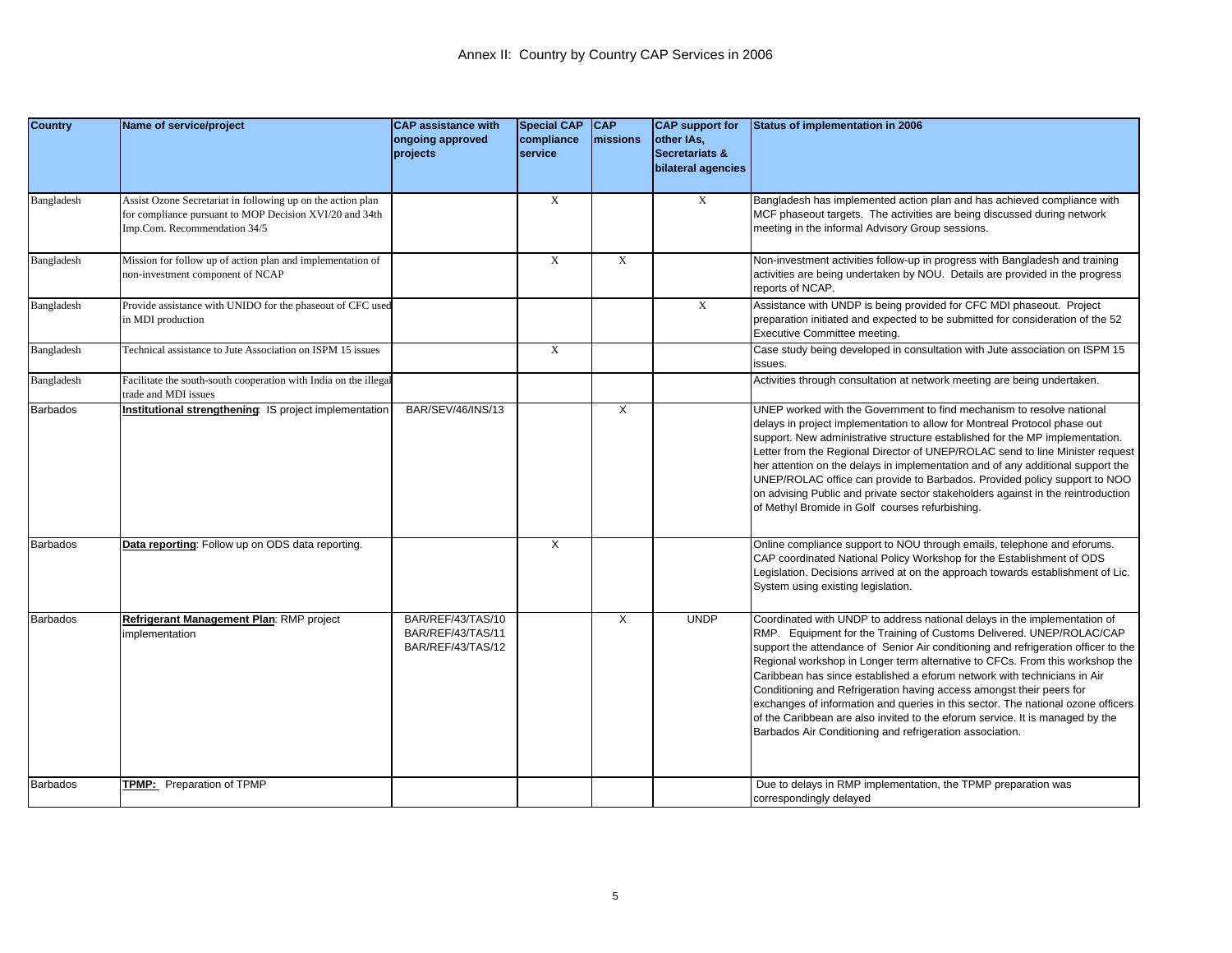| <b>Country</b> | Name of service/project                                                                | <b>CAP assistance with</b>             | <b>Special CAP</b> | <b>CAP</b>  | <b>CAP</b> support for    | Status of implementation in 2006                                                                                                                                |
|----------------|----------------------------------------------------------------------------------------|----------------------------------------|--------------------|-------------|---------------------------|-----------------------------------------------------------------------------------------------------------------------------------------------------------------|
|                |                                                                                        | ongoing approved                       | compliance         | missions    | other IAs,                |                                                                                                                                                                 |
|                |                                                                                        | projects                               | service            |             | <b>Secretariats &amp;</b> |                                                                                                                                                                 |
|                |                                                                                        |                                        |                    |             | bilateral agencies        |                                                                                                                                                                 |
| Barbados       | <b>CTC/TCA:</b> Technical assistance for CTC phase out                                 |                                        |                    |             |                           | Support provided to the NOO and laboratories in the phase out in laboratory                                                                                     |
|                | activities.                                                                            |                                        |                    |             |                           | analytical uses through the Caribbean ODS Solvent Support Facility managed                                                                                      |
|                |                                                                                        |                                        |                    |             |                           | through the CAP and the University of the West Indies.                                                                                                          |
|                |                                                                                        |                                        |                    |             |                           |                                                                                                                                                                 |
| <b>Belize</b>  | Data reporting: Follow up on ODS data reporting.                                       |                                        | X                  |             | OS, MFS                   | Online compliance support to NOU                                                                                                                                |
|                |                                                                                        |                                        |                    |             |                           |                                                                                                                                                                 |
| Belize         | Institutional strengthening: IS project implementation                                 | BZE/SEV/46/INS/15                      |                    |             |                           | CAP services was aimed to build capacity of new NOO on Montreal Protocol                                                                                        |
|                |                                                                                        |                                        |                    |             |                           | issues. Particularly for implementation of the ISP renewal, the MOU was signed<br>and first disbursement issued.                                                |
| <b>Belize</b>  |                                                                                        |                                        |                    |             |                           |                                                                                                                                                                 |
|                | Refrigerant Management Plan: RMP project<br>mplementation                              | BZE/REF/44/TAS/11<br>BZE/REF/44/TAS/13 |                    |             |                           | CAP service to facilitate administrative steps for cash advance transferences.<br>Follow up to the timetable of MoU signed to implement the project activities. |
|                |                                                                                        | BZE/REF/44/TAS/14                      |                    |             |                           |                                                                                                                                                                 |
| <b>Belize</b>  | TPMP: Preparation of TPMP                                                              |                                        |                    |             |                           | Coordination activities with UNDP and NOO were carried out. Funds approved                                                                                      |
|                |                                                                                        |                                        |                    |             |                           | at the 50 ExCom                                                                                                                                                 |
| <b>Belize</b>  | Ratification: Assistance with ratification of the Beijing                              |                                        | $\times$           |             | <b>OS</b>                 | Follow up of the issue through Network Meetings and country mission                                                                                             |
|                | Amendment                                                                              |                                        |                    |             |                           |                                                                                                                                                                 |
| <b>Belize</b>  | CTC/TCA: Technical assistance for CTC phase out                                        |                                        | X                  |             |                           | Support provided to the NOO and laboratories in the phase out in laboratory                                                                                     |
|                | activities.                                                                            |                                        |                    |             |                           | analytical uses through the Caribbean ODS Solvent Support Facility managed                                                                                      |
|                |                                                                                        |                                        |                    |             |                           | through the CAP and the University of the West Indies.                                                                                                          |
| Benin          | Data reporting: Follow up on ODS data reporting.                                       |                                        | X                  |             | OS, MFS                   | Online compliance support to NOU                                                                                                                                |
|                |                                                                                        |                                        |                    |             |                           |                                                                                                                                                                 |
| <b>Benin</b>   | Refrigerant Management Plan: Assistance in                                             |                                        | X                  |             | Canada                    | RMP training activities were all completed and final reports submitted to UNEP                                                                                  |
|                | completing RMP activities and preparation of TPMP                                      |                                        |                    |             |                           | and Canada. MOU was signed and 1st payement made for TPMP preparation.                                                                                          |
|                |                                                                                        |                                        |                    |             |                           |                                                                                                                                                                 |
| Benin          | Institutional strengthening Support to the                                             | BEN/SEV/40/INS/14                      | X                  | $\times$    |                           | NOU is now operational and IS activities ongoing satisfactorily                                                                                                 |
|                | mplementation of institutional strengthening project.                                  |                                        |                    |             |                           |                                                                                                                                                                 |
| Bhutan         | Reactivating dormant NOU.<br>Technical Assistance for IS project and strengthening the | BHU/SEV/46/IND/07                      | $\mathbf X$        | $\mathbf X$ |                           | IS project activities are under progress and RMP implementation completed.                                                                                      |
|                | Ozone office                                                                           |                                        |                    |             |                           | TPMP under preparation.                                                                                                                                         |
| <b>Bhutan</b>  | Facilitate Ozone officer visit to ozone office in Sri Lanka                            |                                        | $\mathbf X$        |             |                           | Mission was not undertaken - inputs were provided by CAP team and through                                                                                       |
|                |                                                                                        |                                        |                    |             |                           | one-to-one discussions with experienced NOUs during network meeting.                                                                                            |
|                |                                                                                        |                                        |                    |             |                           |                                                                                                                                                                 |
| Bhutan         | Awareness raising and stakeholder consultation workshop                                |                                        | X                  |             |                           | Information on awareness materials developed in India shared with Bhutan                                                                                        |
|                | and duplication of awareness material developed by India and                           |                                        |                    |             |                           | NOU. Activities on awareness - print media as well as television are being                                                                                      |
|                | development of an IEC strategy                                                         |                                        |                    |             |                           | discussed and implemented on a ongoing basis. Ozzy Ozone has been                                                                                               |
|                |                                                                                        |                                        |                    |             |                           | translated to Dzongka.                                                                                                                                          |
| Bhutan         | Fechnical Assistance for strengthening the licensing system                            |                                        | $\mathbf X$        |             |                           | Support given and licensing system is in place in Bhutan. Details als provided in<br>the progress report submitted on RMP implementation.                       |
| Bhutan         | Implementation of the CP/RMP                                                           | BHU/45/TRA/05                          | X                  | X           | X                         | Activities under progress and RMP projects completed. Progress report on RMP                                                                                    |
|                |                                                                                        |                                        |                    |             |                           | has been submitted to the MLFS.                                                                                                                                 |
| Bhutan         | Facilitate with India to provide one identifier to Bhutan                              |                                        |                    |             |                           | Identified not provided during the year 2006 - however, training support through                                                                                |
|                |                                                                                        |                                        |                    |             |                           | NCCOPP and NACEN provided to Bhutan service technicians and customs                                                                                             |
|                |                                                                                        |                                        |                    |             |                           | officers, respectively.                                                                                                                                         |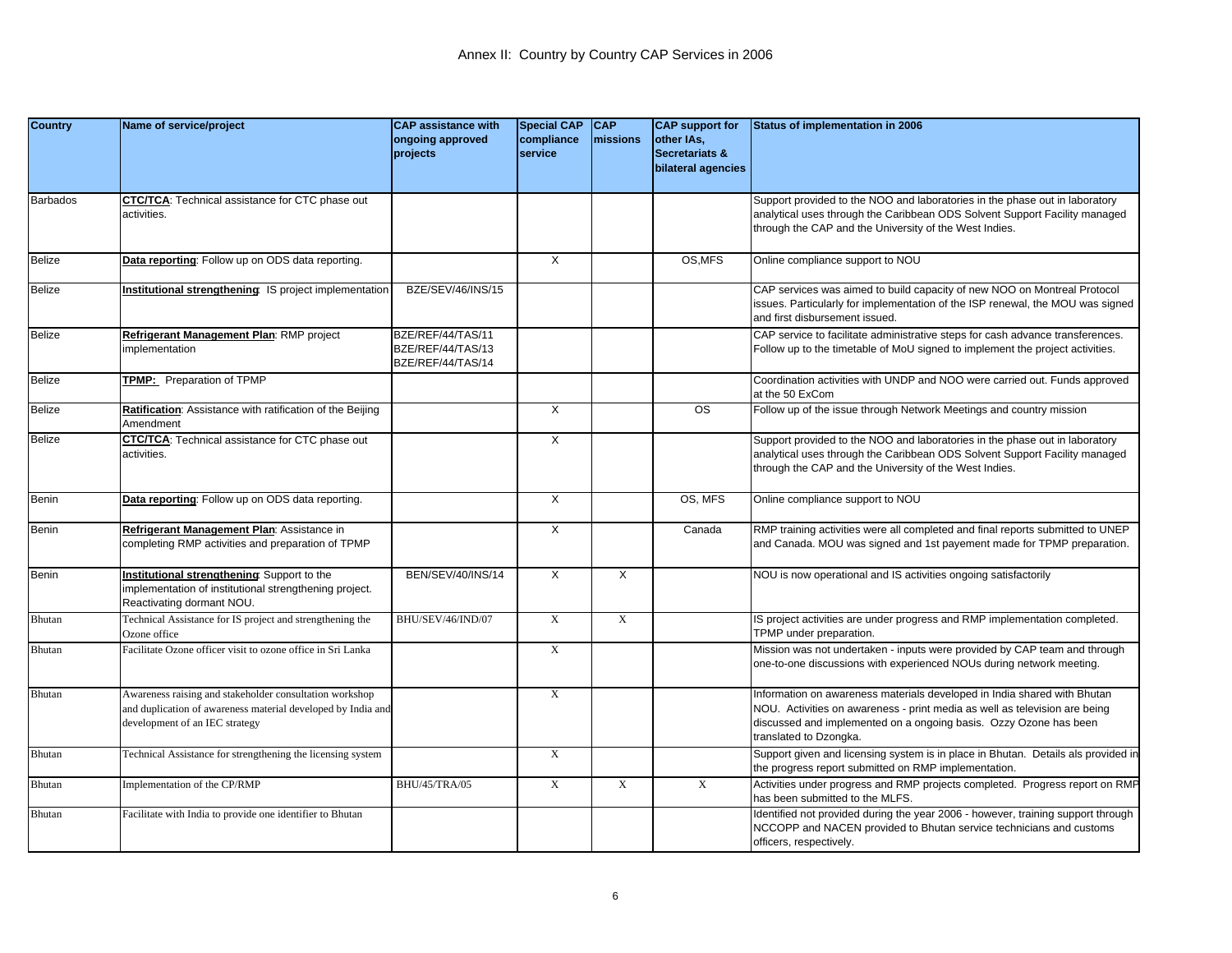| <b>Country</b>          | Name of service/project                                                                                                                                               | <b>CAP</b> assistance with<br>ongoing approved<br>projects | <b>Special CAP</b><br>compliance<br>service | <b>CAP</b><br>missions | <b>CAP</b> support for<br>other IAs,<br><b>Secretariats &amp;</b><br>bilateral agencies | <b>Status of implementation in 2006</b>                                                                                                                                                                                                                                                          |
|-------------------------|-----------------------------------------------------------------------------------------------------------------------------------------------------------------------|------------------------------------------------------------|---------------------------------------------|------------------------|-----------------------------------------------------------------------------------------|--------------------------------------------------------------------------------------------------------------------------------------------------------------------------------------------------------------------------------------------------------------------------------------------------|
| Bhutan                  | Assist with preparation of TPMP                                                                                                                                       |                                                            | X                                           | $\mathbf X$            | $\boldsymbol{\mathrm{X}}$                                                               | Activities under progress and TPMP proposed to be submitted to the 52nd<br>meeting of Executive committee.                                                                                                                                                                                       |
| Bhutan                  | Assist in preparing a CTC strategy                                                                                                                                    |                                                            | $\mathbf X$                                 |                        |                                                                                         | Consultations held with the country - activity for awareness non-CTC based<br>solvents proposed to be included in TPMP                                                                                                                                                                           |
| Bhutan                  | Awareness raising activities                                                                                                                                          |                                                            | X                                           |                        |                                                                                         | Awareness activities undertaken through television and print media on various<br>occasions including Ozone Day.                                                                                                                                                                                  |
| <b>Bolivia</b>          | Data reporting: Follow up on ODS data reporting.                                                                                                                      |                                                            | X                                           |                        | OS, MFS                                                                                 | Online compliance support to NOU                                                                                                                                                                                                                                                                 |
| <b>Bolivia</b>          | Institutional strengthening IS project implementation                                                                                                                 | <b>BOL/SEV/47/INS/26</b>                                   |                                             |                        |                                                                                         | CAP service to facilitate administrative steps for disbursement authorizations.<br>Follow up to the timetable of MoU signed to implement the project activities                                                                                                                                  |
| <b>Bolivia</b>          | <b>CTC/TCA:</b> Support for compliance on CTC/TCA                                                                                                                     |                                                            | X                                           |                        |                                                                                         | Assistance to CTC/TCA through Network Meeting solvent sector discussions                                                                                                                                                                                                                         |
| <b>Bolivia</b>          | Policy support: Policy assistance to prevent ODS<br>llegal trade                                                                                                      |                                                            | X                                           |                        |                                                                                         | Government Officers attended Workshop to prevent ODS illegal trade in La<br>Ceiba, Honduras.                                                                                                                                                                                                     |
| <b>Bolivia</b>          | Ratification: Assistance with ratification of Beijing<br>Amendment                                                                                                    |                                                            | X                                           |                        | $\overline{\text{os}}$                                                                  | Follow up of the issue through Network Meetings                                                                                                                                                                                                                                                  |
| Bosnia &<br>Herzegovina | Halon Management: Develop regional inforamtion<br>networking for cooperation in managing Halon stocks in<br>West Asia                                                 |                                                            | X                                           |                        |                                                                                         | working with the NOU in convensing the military in supporting the operation of<br>the halon R&R centre.                                                                                                                                                                                          |
| Bosnia &<br>Herzegovina | Awareness raising: Regional awareness raising and<br>Ozone Day celebrations                                                                                           |                                                            | X                                           |                        |                                                                                         | Completed                                                                                                                                                                                                                                                                                        |
| Bosnia &<br>Herzegovina | Compliance assistance: Joint UNIDO-UNEP high-level<br>mission (7.06) to faciliate the adoption of ODS<br>legislation and signature of IS project document             |                                                            | X                                           |                        | UNIDO, OS, MFS                                                                          | Completed                                                                                                                                                                                                                                                                                        |
| Bosnia &<br>Herzegovina | Data reporting: Country reported Article 7 data for 2005<br>ECA monitored and followed up on data reporting                                                           |                                                            | X                                           |                        | <b>OS</b>                                                                               | Completed                                                                                                                                                                                                                                                                                        |
| Bosnia &<br>Herzegovina | Ratification: Country is working on the ratification of the<br>Beijing amendment - ECA monitored and followed up<br>on ratification status                            |                                                            | X                                           |                        | <b>OS</b>                                                                               | Work in progress                                                                                                                                                                                                                                                                                 |
| Bosnia &<br>Herzegovina | Information support: Sharing of information from<br>secretariats, agencies, stakeholders as well as<br>OzonAction Newsletter, electronic bulletins and ECA<br>website |                                                            | X                                           |                        |                                                                                         | Recurrent activity                                                                                                                                                                                                                                                                               |
| Bosnia &<br>Herzegovina | Policy support: Assistance in development and<br>introduction of ODS legislation and import / export<br>icensing system                                               |                                                            |                                             |                        |                                                                                         | CAP coordinated jointly with UNIDO compliance session and joint -<br>UNIDO/UNEP high-level mission to gain the commitment of the Government to<br>adopt the licensing system, to sign UNIDO's IS project document and to allow<br>the Ozone Officer participating in the ECA network activities. |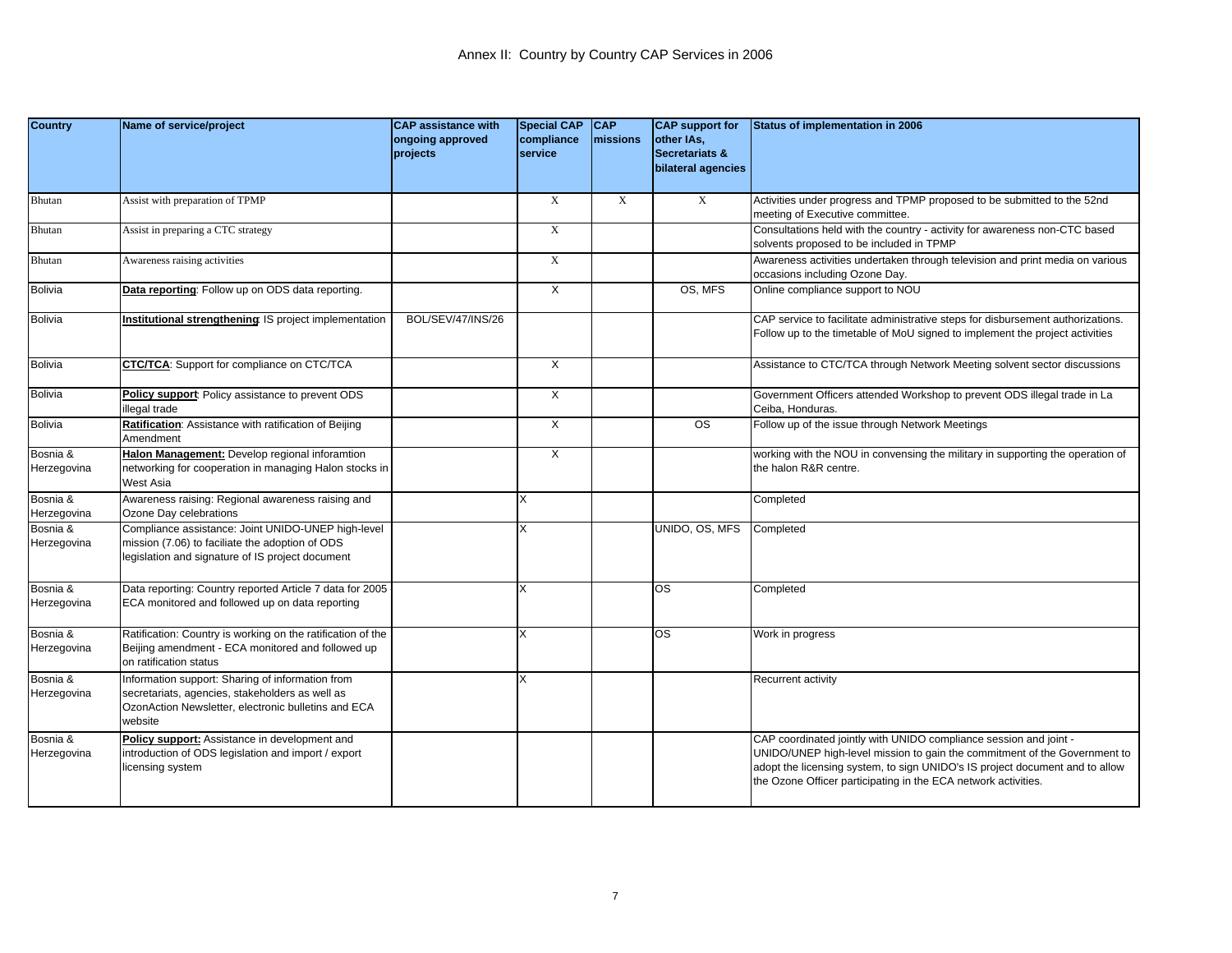| <b>Country</b>              | Name of service/project                                                                                                                        | <b>CAP</b> assistance with<br>ongoing approved<br>projects | <b>Special CAP</b><br>compliance<br>service | <b>CAP</b><br><b>Imissions</b> | <b>CAP</b> support for<br>other IAs,<br><b>Secretariats &amp;</b><br>bilateral agencies | Status of implementation in 2006                                                                                                                                                                                                                                                                   |
|-----------------------------|------------------------------------------------------------------------------------------------------------------------------------------------|------------------------------------------------------------|---------------------------------------------|--------------------------------|-----------------------------------------------------------------------------------------|----------------------------------------------------------------------------------------------------------------------------------------------------------------------------------------------------------------------------------------------------------------------------------------------------|
| Botswana                    | Policy support: Assistance in setting up ODS related<br>egulations, including a licensing system                                               |                                                            | $\times$                                    | X                              | <b>GTZ</b>                                                                              | NOU drafted ODS Regulations and submitted to Minister of Environment for<br>consideration. Approval delayed due to lack of Existing Environmental<br>Legislation. Environmental Management Act about to be approved and ODS<br>regulations will be approved under the Environmental Management Act |
| Botswana                    | Institutional strengthening: Guidance on IS Phase II<br>mplementation                                                                          | BOT/SEV/41/INS/                                            |                                             | X                              |                                                                                         | NOU is utilising IS funds for establishment of ODS Regulations. Conducted<br>sensitization workshop on ODS for stakeholders on ODS Regulations                                                                                                                                                     |
| <b>Brazil</b>               | Policy support: Policy assistance to prevent ODS<br>llegal trade                                                                               |                                                            | $\times$                                    |                                |                                                                                         | Government Officers attended Workshop to prevent ODS illegal trade in La<br>Ceiba. Honduras.                                                                                                                                                                                                       |
| <b>Brunei</b><br>Darussalam | Policy support: Technical and policy assistance to<br>establish licensing system                                                               |                                                            |                                             |                                |                                                                                         | CAP provided fact sheet/model regulation to country.                                                                                                                                                                                                                                               |
| <b>Brunei</b><br>Darussalam | Ratification: Ratification of the London, Copenhagen,<br>Montreal and Beijing Amendments                                                       |                                                            |                                             |                                |                                                                                         | CAP provided information on implications of each amendments. CAP followed<br>up on progress of ratification during the network meeting.                                                                                                                                                            |
| <b>Burkina Faso</b>         | Refrigerant Management Plan: Assistance in<br>preparation and Implementation of TPMP                                                           |                                                            | X                                           | X                              | Canada                                                                                  | TPMP was prepared and approved by ExCom in November 2006.                                                                                                                                                                                                                                          |
| <b>Burkina Faso</b>         | Institutional strengthening Implementation of<br>institutional strengthening project (phase 5)                                                 | BKF/SEV/44/INS/17                                          |                                             |                                |                                                                                         | IS activities ongoing satisfactorily                                                                                                                                                                                                                                                               |
| Burundi                     | Institutional strengthening Implementation of<br>institutional strengthening project (Phase II)                                                | BDI/SEV/44/INS/18                                          |                                             |                                |                                                                                         | S activities ongoing satisfactorily                                                                                                                                                                                                                                                                |
| Burundi                     | Refrigerant Management Plan: Assistance in<br>preparation and Implementation of TPMP                                                           |                                                            |                                             | X                              | <b>UNDP</b>                                                                             | Guidance provided to NOU in TPMP preparation. A 1st draft was availalable by<br>end of 2006.                                                                                                                                                                                                       |
| Cambodia                    | Methyl bromide: Coordinate with UNIDO on Training<br>and awareness workshop in the fumigants sector<br>(methyl bromide)                        |                                                            |                                             |                                |                                                                                         | Former MB officer coordinated with UNIDO in organising two workshops in<br>Cambodia.                                                                                                                                                                                                               |
| Cambodia                    | Ratification: Assistance in ratification of the London,<br>Copenhagen, Montreal and Beijing Amendments                                         |                                                            |                                             |                                |                                                                                         | CAP provided information on implications of each amendments. CAP followed<br>up on progress of ratification during the network meeting.                                                                                                                                                            |
| Cameroon                    | <b>CTC/TCA:</b> Technical assistance to conduct survey on<br>CTC/TCA                                                                           |                                                            | $\times$                                    |                                |                                                                                         | CTC survey was completed and strategy to prevent uses include in TPMP                                                                                                                                                                                                                              |
| Cameroon                    | Institutional strengthening: Implementation of<br>institutional strengthening project (Phase IV)                                               | CMR/SEV/47/INS/23                                          |                                             |                                |                                                                                         | S activities ongoing satisfactorily                                                                                                                                                                                                                                                                |
| Cape Verde                  | Refrigerant Management Plan: Advice and assistance<br>to speed up the implementation of CP/RMP in order to<br>meet the phase-out requirements. | CBI/REF/44/TAS/                                            |                                             | X                              | <b>UNDP</b>                                                                             | Train-the trainers workshops were held in end 2006 and completion of non-<br>investment activities planned for mid 2007.                                                                                                                                                                           |
| Cape Verde                  | Institutional strengthening: Establishment of the<br>Ozone Unit                                                                                | CBI/SEV/36/INS/02                                          |                                             |                                |                                                                                         | NOU was established and is fully operational.                                                                                                                                                                                                                                                      |
| Cape Verde                  | Policy support: Assistance in implementation of policy<br>support project for Portuguese speaking countries                                    |                                                            | $\times$                                    | X                              | Portugal                                                                                | MOU was signed with Portugal and funds were received from Portugal end of<br>2006. Activities are being planned jointly with NOUs.                                                                                                                                                                 |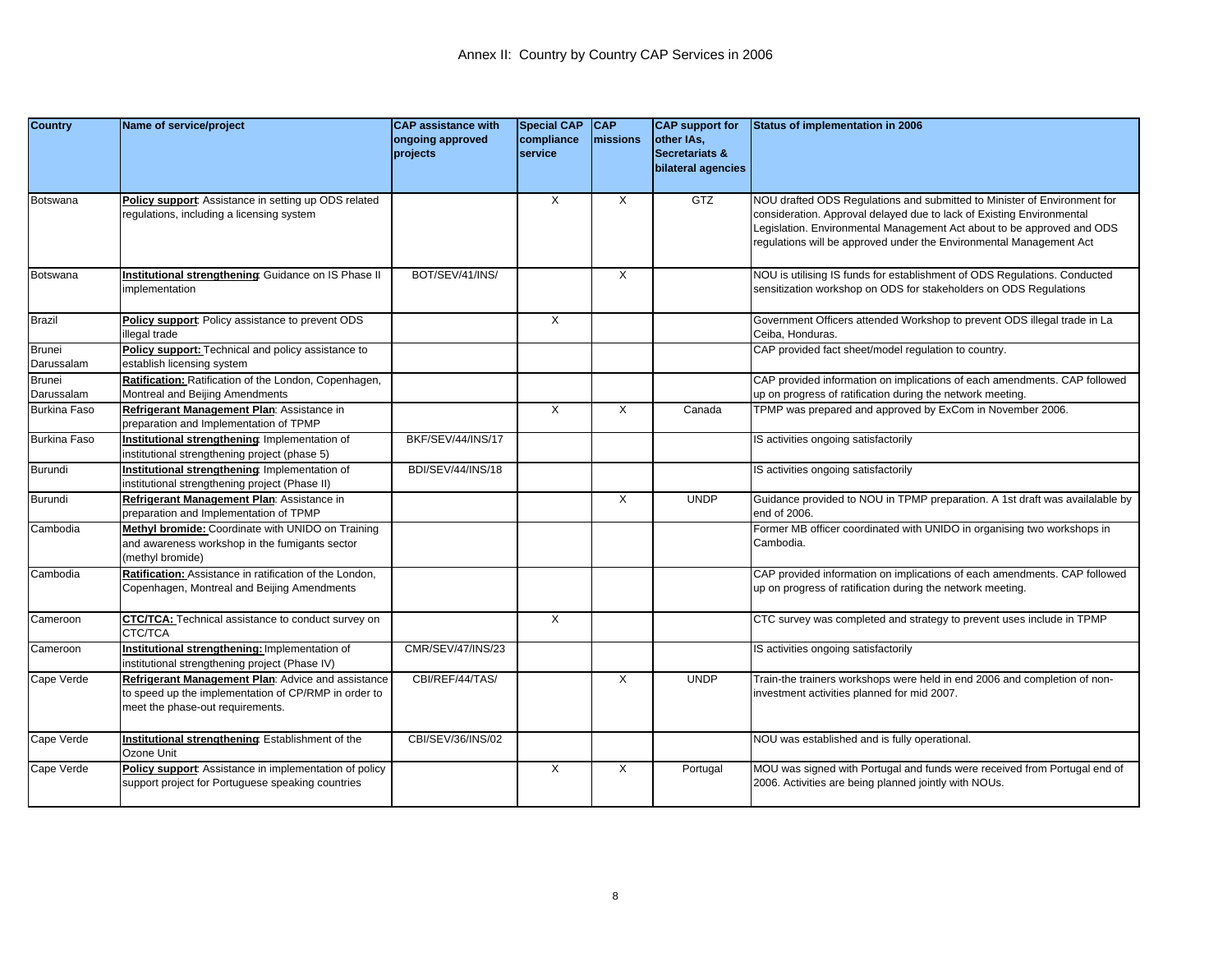| <b>Country</b>                     | Name of service/project                                                                                                            | <b>CAP</b> assistance with<br>ongoing approved<br>projects                                                 | <b>Special CAP</b><br>compliance<br><b>Service</b> | <b>CAP</b><br><b>Imissions</b> | <b>CAP</b> support for<br>other IAs,<br><b>Secretariats &amp;</b><br>bilateral agencies | Status of implementation in 2006                                                                                                                                                                                                                                                                                                                                                                           |
|------------------------------------|------------------------------------------------------------------------------------------------------------------------------------|------------------------------------------------------------------------------------------------------------|----------------------------------------------------|--------------------------------|-----------------------------------------------------------------------------------------|------------------------------------------------------------------------------------------------------------------------------------------------------------------------------------------------------------------------------------------------------------------------------------------------------------------------------------------------------------------------------------------------------------|
| <b>Central African</b><br>Republic | Refrigerant Management Plan: Assistance in<br>mplementation of delayed RMP activities and<br>preparation of TPMP update            | CAF/REF/34/TAS/10<br>CAF/REF/34/TAS/11<br>CAF/REF/34/TRA/08<br>CAF/REF/34/TRA/09                           |                                                    | X                              | France                                                                                  | Organized south-south visit by ODS Officer Burkina to advise new ODS Officer<br>CAR on implementation and reporting IS activities and initiate survey for TPMP<br>preparation.                                                                                                                                                                                                                             |
| <b>Central African</b><br>Republic | Institutional strengthening: Extension of institutional<br>strengthening project. Assist in reactivating dormant<br>NOU            | CAF/SEV/45/INS/13                                                                                          |                                                    | X                              |                                                                                         | Organized south-south visit by ODS Officer Burkina to advise new ODS Officer<br>CAR on implementation and reporting IS activities and initiate survey for TPMP<br>preparation.                                                                                                                                                                                                                             |
| Chad                               | Institutional strengthening: Implementation of<br>nstitutional strengthening project (Phase II)                                    | CHD/SEV/44/INS/11                                                                                          |                                                    |                                |                                                                                         | IS acttivities ongoing satisfactorily                                                                                                                                                                                                                                                                                                                                                                      |
| Chad                               | TPMP: Assistance in preparation and Implementation of<br><b>TPMP</b>                                                               |                                                                                                            |                                                    | $\times$                       | <b>UNDP</b>                                                                             | Initiated data collection for TPMP preparation                                                                                                                                                                                                                                                                                                                                                             |
| Chile                              | Data reporting: Follow up on ODS data reporting                                                                                    |                                                                                                            | X                                                  |                                | OS, MFS                                                                                 | Online compliance support to NOU                                                                                                                                                                                                                                                                                                                                                                           |
| Chile                              | Refrigerant Management Plan: RMP project<br>implementation                                                                         | CHI/REF/35/TAS/146<br>CHI/REF/35/TAS/147<br>CHI/REF/35/TAS/148<br>CHI/REF/35/TAS/149<br>CHI/REF/35/TAS/150 |                                                    | Χ                              |                                                                                         | CAP service to facilitate administrative steps for cash advance, hiring suppliers<br>and national consultants, and miscelaneous purchasing. Follow up to the<br>timetable of MoU signed to implement the project activities. Technical support<br>provided to: organize the National Custom Officer training workshops and define<br>the TOR for the public awareness raising campaing to end-user sector. |
| Chile                              | Methyl bromide: MB compliance support to NOU                                                                                       |                                                                                                            | $\times$                                           |                                |                                                                                         | Asistance was not required by the Gov.                                                                                                                                                                                                                                                                                                                                                                     |
| Chile                              | Policy support: Policy assistance to prevent ODS<br>illegal trade                                                                  |                                                                                                            | $\times$                                           |                                |                                                                                         | ODS Import Control Policy has been approved at country level. Government<br>Officers attended Workshop ro prevent ODS illegal trade in La Ceiba, Honduras.                                                                                                                                                                                                                                                 |
| China                              | Technical Assistance, including policy assistance in<br>mplementing the methyl bromide and servicing sector<br>strategy with UNIDO | CPR/SEV/43/TRA/413                                                                                         | $\mathbf X$                                        | $\mathbf{X}$                   | X                                                                                       | Support provided in cooperation with UNIDO. Study on alternatives to MB in<br>strawberry completed. Consultations held with UNIDO and country on study tour<br>on MB phaseout in grain fumigation.                                                                                                                                                                                                         |
| China                              | China delegation to visit Bangkok office to review the<br>progress of the implementation of policy training strategy               |                                                                                                            | X                                                  |                                |                                                                                         | Chinese delegation visited Bangkok office for consultations relating to policy<br>enforcement project and also finalised work program for 2006 during the visits.<br>PEO undertook mission for participation workshop on enforcement with local<br>pollution control organisation officers in April 2006.                                                                                                  |
| China                              | Policy training for local authorities (third tranche) - 2<br>workshops                                                             | CPR/SEV/37/TRA/392                                                                                         | $\mathbf X$                                        | X                              | $\mathbf{X}$                                                                            | Train the trainer workshop was held in October 2006 with international<br>participation from region. Train the manager workshop was held on 17 March<br>2007 in Haikou in China.                                                                                                                                                                                                                           |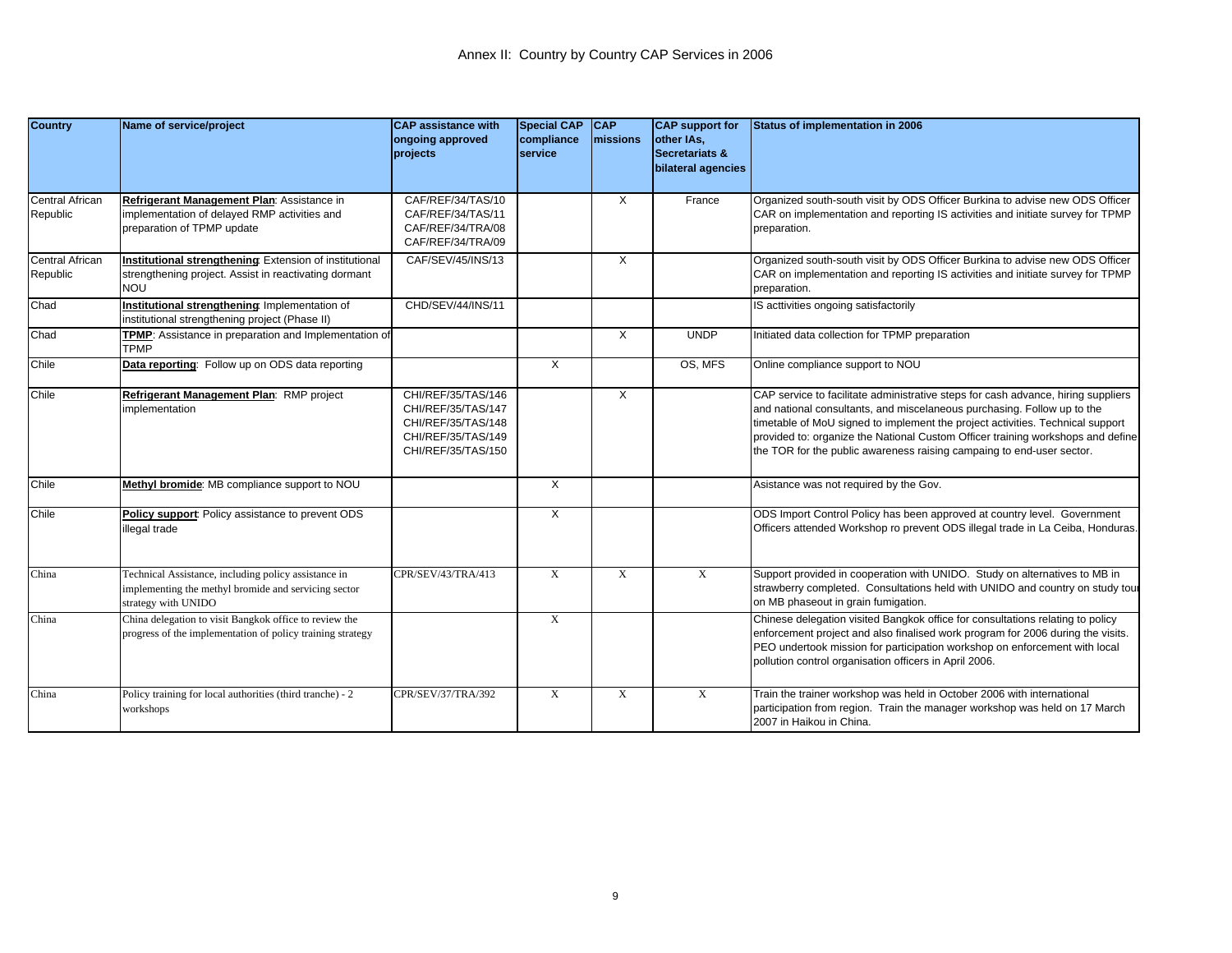| <b>Country</b>                      | Name of service/project                                                                            | <b>CAP assistance with</b><br>ongoing approved | <b>Special CAP</b><br>compliance | <b>CAP</b><br>missions | <b>CAP</b> support for<br>other IAs, | Status of implementation in 2006                                                                                                                                                                                                                                                                                                                                                                                                                                                                                                                                                                |
|-------------------------------------|----------------------------------------------------------------------------------------------------|------------------------------------------------|----------------------------------|------------------------|--------------------------------------|-------------------------------------------------------------------------------------------------------------------------------------------------------------------------------------------------------------------------------------------------------------------------------------------------------------------------------------------------------------------------------------------------------------------------------------------------------------------------------------------------------------------------------------------------------------------------------------------------|
|                                     |                                                                                                    | projects                                       | service                          |                        | Secretariats &                       |                                                                                                                                                                                                                                                                                                                                                                                                                                                                                                                                                                                                 |
|                                     |                                                                                                    |                                                |                                  |                        | bilateral agencies                   |                                                                                                                                                                                                                                                                                                                                                                                                                                                                                                                                                                                                 |
| China                               | Assist in developing a training module for managers of the on<br>line training at provincial level |                                                |                                  | X                      | $\mathbf X$                          | A manual for On-line training managers was prepared by March 2006. It was<br>provide with other materials together to trainees at each training class. A<br>workshop to train the on-line system manager of the other provinces was<br>organized in Nan Jing City in Apr. 60 persons were trained. In fact, the workshop<br>was hold for ESB staffs from key province and the main targets was to teach<br>them to know how to combat the illegal ODS activities. The on-line training<br>system was put into the workshop. A certificate was granted to trainees at the<br>end training class. |
| China                               | Facilitate export licensing through informal PIC in 2006                                           |                                                | $\boldsymbol{\mathrm{X}}$        |                        |                                      | Activities in progress - information exchange is being undertaken with China<br>customs. Updates are being discussed during network meeting.                                                                                                                                                                                                                                                                                                                                                                                                                                                    |
| China                               | Assist in setting up China Compliance Convention Centre                                            |                                                | $\mathbf{X}$                     |                        |                                      | Discussions on proposal and modalities of execution are under progress.                                                                                                                                                                                                                                                                                                                                                                                                                                                                                                                         |
| China                               | Policy support: Policy assistance in implementing the<br>servicing sector strategy with UNIDO      |                                                |                                  |                        |                                      | MB officer provided assistance by addressing policy and TA issues under the<br>approved MB sector strategy.                                                                                                                                                                                                                                                                                                                                                                                                                                                                                     |
| Colombia                            | Data reporting: Follow up on ODS data reporting                                                    |                                                | $\times$                         |                        | OS, MFS                              | Online compliance support to NOU                                                                                                                                                                                                                                                                                                                                                                                                                                                                                                                                                                |
| Colombia                            | Policy support: Policy assistance to prevent ODS<br>llegal trade                                   |                                                | X                                |                        |                                      | Government Officers attended Workshop to prevent ODS illegal trade in La<br>Ceiba, Honduras.                                                                                                                                                                                                                                                                                                                                                                                                                                                                                                    |
| Colombia                            | Ratification: Assistance with ratification of Beijing<br>Amendment.                                |                                                |                                  |                        |                                      | Follow up of the issue through Network Meetings                                                                                                                                                                                                                                                                                                                                                                                                                                                                                                                                                 |
| Comoros                             | TPMP: Assistance in preparation and Implementation of<br><b>TPMP</b>                               | COI/PHA/45/PRP/11                              | $\overline{X}$                   | X                      |                                      | Draft TPMP prepared awaiting country visit and finalization in 2007.                                                                                                                                                                                                                                                                                                                                                                                                                                                                                                                            |
| Comoros                             | Institutional strengthening Implementation of<br>nstitutional strengthening project (phase 3)      | COI/SEV/45/INS/10                              |                                  |                        |                                      | IS acttivities ongoing satisfactorily                                                                                                                                                                                                                                                                                                                                                                                                                                                                                                                                                           |
| Congo                               | Methyl bromide: Provide advice on MB phase out                                                     |                                                | $\overline{X}$                   | X                      | <b>UNDP</b>                          | MB phase-out activities under UNDP regional technical assistance project.<br>Coordination meeting was held with UNDP during 10th Joint ODSONET/AF.<br>UNDP was to prepare strategy for project implementation.                                                                                                                                                                                                                                                                                                                                                                                  |
| Congo                               | Institutional strengthening: Implementation of<br>nstitutional strengthening project (phase 4)     | PRC/SEV/45/INS/12                              |                                  |                        |                                      | IS acttivities ongoing satisfactorily                                                                                                                                                                                                                                                                                                                                                                                                                                                                                                                                                           |
| Congo,<br>Democratic<br>Republic of | Methyl bromide: Provide advice on MB phase out                                                     |                                                | X                                | X                      | <b>UNDP</b>                          | MB phase-out activities under UNDP regional technical assistance project.<br>Coordination meeting was held with UNDP during 10th Joint ODSONET/AF.<br>UNDP was to prepare strategy for project implementation                                                                                                                                                                                                                                                                                                                                                                                   |
| Congo,<br>Democratic<br>Republic of | TPMP: Assistance in preparation and Implementation of<br><b>TPMP</b>                               |                                                |                                  | X                      | <b>UNDP</b>                          | TPMP was preparation in cooperation with UNDP, approved awaiting<br>mplementation in 2007                                                                                                                                                                                                                                                                                                                                                                                                                                                                                                       |
| Congo,<br>Democratic<br>Republic of | Institutional strengthening: Implementation of<br>nstitutional strengthening project (phase 3)     | DRC/SEV/46/INS/22                              |                                  | X                      |                                      | IS acttivities ongoing satisfactorily                                                                                                                                                                                                                                                                                                                                                                                                                                                                                                                                                           |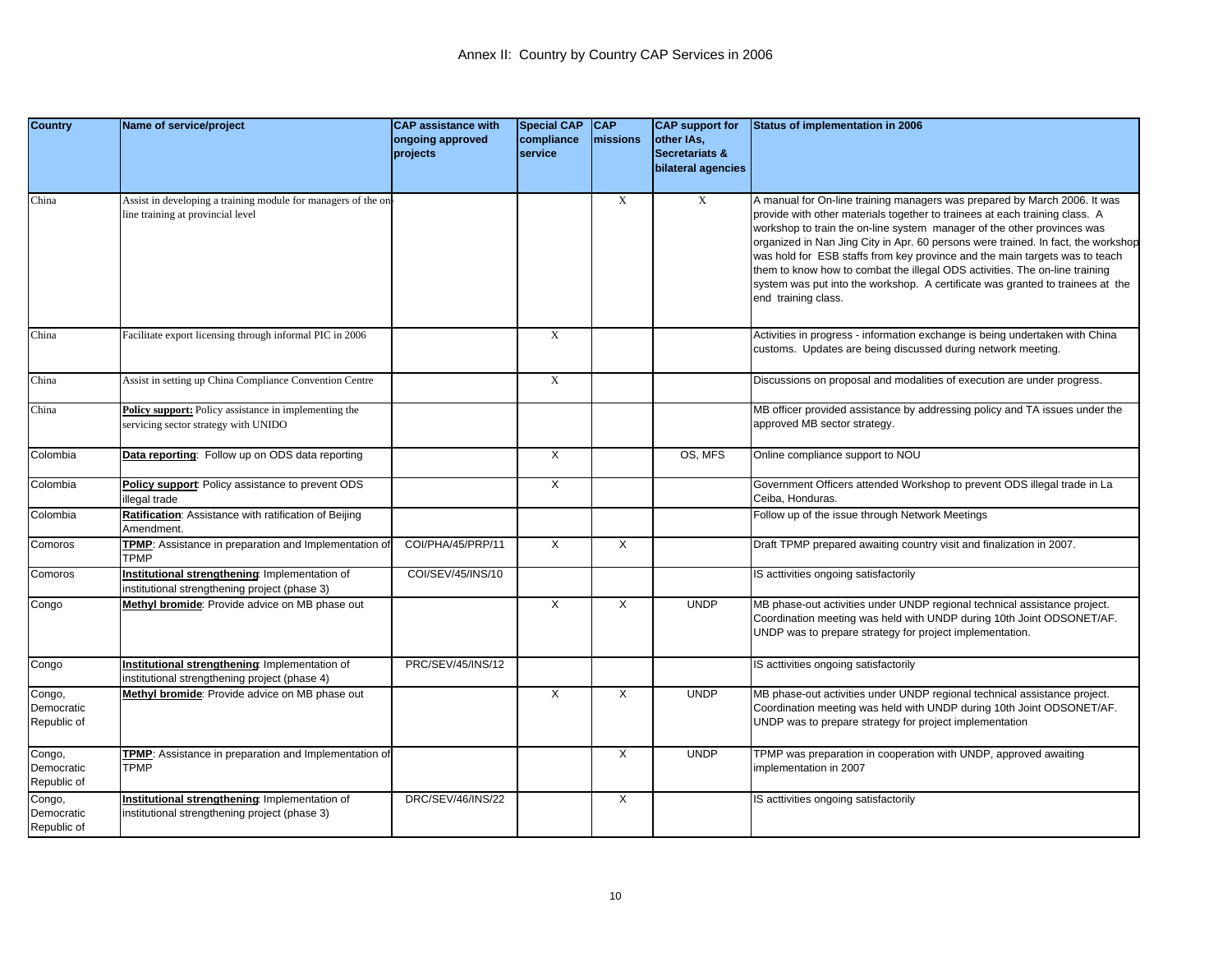| <b>Country</b> | Name of service/project                                                                                                                                                                                                        | <b>CAP assistance with</b><br>ongoing approved<br>projects | Special CAP CAP<br>compliance<br>service | <b>Imissions</b> | <b>CAP</b> support for<br>other IAs,<br><b>Secretariats &amp;</b><br>bilateral agencies | <b>Status of implementation in 2006</b>                                                                                                                                                                                                                                                                                                                                                                                  |
|----------------|--------------------------------------------------------------------------------------------------------------------------------------------------------------------------------------------------------------------------------|------------------------------------------------------------|------------------------------------------|------------------|-----------------------------------------------------------------------------------------|--------------------------------------------------------------------------------------------------------------------------------------------------------------------------------------------------------------------------------------------------------------------------------------------------------------------------------------------------------------------------------------------------------------------------|
| Cook Islands   | Compliance: Assistance in data reporting (17th MOP<br>Decision XVII/20)                                                                                                                                                        |                                                            |                                          |                  |                                                                                         | Cook Islands has reported the data.                                                                                                                                                                                                                                                                                                                                                                                      |
| Costa Rica     | Data reporting: Follow up on ODS data reporting                                                                                                                                                                                |                                                            | $\overline{\mathsf{x}}$                  |                  | OS, MFS                                                                                 | Online compliance support to NOU                                                                                                                                                                                                                                                                                                                                                                                         |
| Costa Rica     | Methyl bromide: Implementation of non-investment<br>activities to support MB phase out                                                                                                                                         | LAC/FUM/47/TAS/37                                          |                                          |                  | SPAIN, UNDP                                                                             | Goverment authorities participated in Workshop on Alternatives to Phase out<br>Methyl Bromide in Soil Fumigation.                                                                                                                                                                                                                                                                                                        |
| Costa Rica     | Policy support: Policy assistance to prevent ODS<br>llegal trade                                                                                                                                                               |                                                            | X                                        |                  |                                                                                         | Government Officers attended Workshop to prevent ODS illegal trade in La<br>Ceiba, Honduras. CAP team together to CCAD (Central American Commission<br>for Development) organized a sub-regional workshop on Green Customs<br>Initiative in Santo Domingo, Costa Rica in October 2006. The aim of the<br>workshop was to create awareness and explore synergies between different<br>MEAs with trade related provisions. |
| Côte d'Ivoire  | TPMP: Assistance in preparation and Implementation of<br><b>TPMP</b>                                                                                                                                                           |                                                            | $\times$                                 | $\times$         | <b>UNIDO</b>                                                                            | Initiated data collection for TPMP preparation in cooperation with UNIDO                                                                                                                                                                                                                                                                                                                                                 |
| Côte d'Ivoire  | Institutional strengthening: Implementation of<br>nstitutional strengthening project (phase 3)                                                                                                                                 | IVC/SEV/43/INS/20                                          | X                                        |                  |                                                                                         | IS acttivities ongoing satisfactorily despite pollical unrest in the country                                                                                                                                                                                                                                                                                                                                             |
| Croatia        | Networking: Country participated in networking activities<br>in 2006 e.g. the ECA network meeting and thematic<br>meeting on R&R in Georgia (4.06) and the thematic<br>meeting on halon management in Czech Republic<br>(6.06) |                                                            | X                                        | X                | UNIDO, OS, MFS                                                                          | Completed                                                                                                                                                                                                                                                                                                                                                                                                                |
| Croatia        | Awareness raising: Regional awareness raising and<br>Ozone Day celebrations                                                                                                                                                    |                                                            | X                                        |                  |                                                                                         | Completed                                                                                                                                                                                                                                                                                                                                                                                                                |
| Croatia        | Data reporting: Country reported Article 7 data for 2005<br>ECA monitored and followed up on data reporting                                                                                                                    |                                                            |                                          |                  | <b>OS</b>                                                                               | Completed                                                                                                                                                                                                                                                                                                                                                                                                                |
| Croatia        | Information support: Sharing of information from<br>secretariats, agencies, stakeholders as well as<br>OzonAction Newsletter, electronic bulletins and ECA<br>website                                                          |                                                            | X                                        |                  |                                                                                         | Recurrent activity                                                                                                                                                                                                                                                                                                                                                                                                       |
| Croatia        | Institutional strengthening: Assistance in preparation of<br><b>S</b> renewal                                                                                                                                                  | CRO/41/SEV/INS/21<br>CRO/47SEV/INS/28                      |                                          |                  |                                                                                         | CRO/41/SEV/INS/21 - Completed                                                                                                                                                                                                                                                                                                                                                                                            |
| Cuba           | Data reporting: Follow up on ODS data reporting                                                                                                                                                                                |                                                            | X                                        |                  | OS, MFS                                                                                 | Online compliance support to NOU                                                                                                                                                                                                                                                                                                                                                                                         |
| Cuba           | Policy support: Policy assistance to prevent ODS<br>llegal trade                                                                                                                                                               |                                                            | X                                        |                  |                                                                                         | Government Officers attended Workshop to prevent ODS illegal trade in La<br>Ceiba, Honduras.                                                                                                                                                                                                                                                                                                                             |
| Djibouti       | TPMP: Assistance in preparation and Implementation of<br><b>TPMP</b>                                                                                                                                                           |                                                            |                                          | $\times$         | <b>UNDP</b>                                                                             | Initiated data collection for TPMP preparation in cooperation with UNDP                                                                                                                                                                                                                                                                                                                                                  |
| Djibouti       | nstitutional strengthening: Implementation of<br>institutional strengthening project (phase 1)                                                                                                                                 | DJI/SEV/37/INS/06                                          |                                          |                  |                                                                                         | IS acttivities ongoing satisfactorily                                                                                                                                                                                                                                                                                                                                                                                    |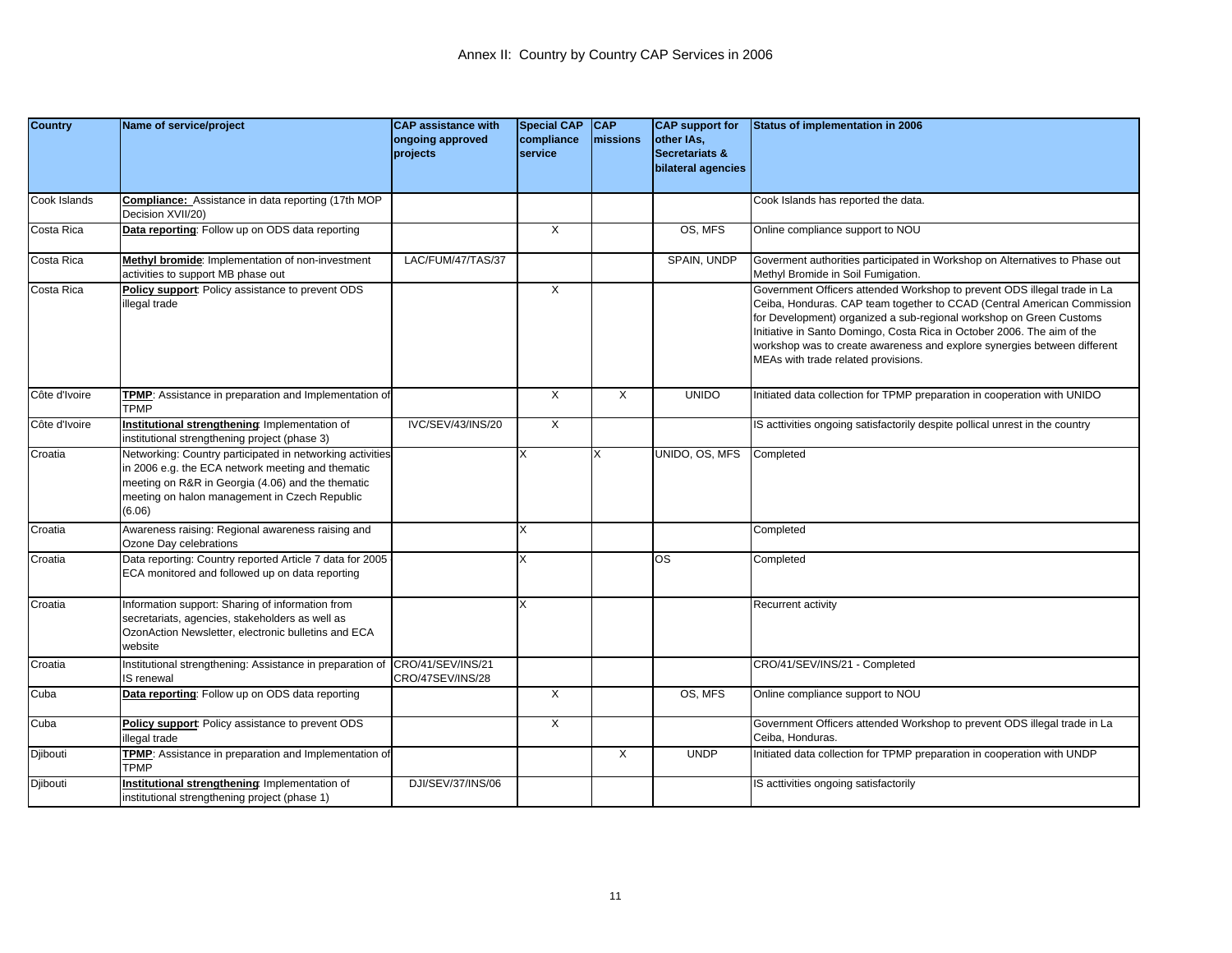| <b>Country</b>        | Name of service/project                                     | <b>CAP</b> assistance with | <b>Special CAP</b> | <b>CAP</b> | <b>CAP</b> support for | Status of implementation in 2006                                                 |
|-----------------------|-------------------------------------------------------------|----------------------------|--------------------|------------|------------------------|----------------------------------------------------------------------------------|
|                       |                                                             | ongoing approved           | compliance         | missions   | other IAs,             |                                                                                  |
|                       |                                                             | projects                   | service            |            | Secretariats &         |                                                                                  |
|                       |                                                             |                            |                    |            | bilateral agencies     |                                                                                  |
|                       |                                                             |                            |                    |            |                        |                                                                                  |
| Dominica              | <b>TPMP:</b> Assitance in preparation and implementation of |                            |                    | X          |                        | TPMP approved. Launch at national level. Commencement of Implementation of       |
|                       | <b>TPMP</b>                                                 |                            |                    |            |                        | TPMP. Interim Refrigeration Association established. President of the Jamaica    |
|                       |                                                             |                            |                    |            |                        | Air Conditioning refrigerant association under country mission and follow up     |
|                       |                                                             |                            |                    |            |                        | support assisted Dominca in the formulation and establishment of the Dominica    |
|                       |                                                             |                            |                    |            |                        | Air Conditioning and Refrigeration Association.                                  |
|                       |                                                             |                            |                    |            |                        |                                                                                  |
| Dominica              | Institutional strengthening Institutional strengthening     | DMI/SEV/45/INS/08          |                    | X          |                        | CAP service to facilitate administrative steps for disbursement authorizations.  |
|                       | project implementation                                      |                            |                    |            |                        | Tehcnical support to project documents needed to submit the ISP renewal at the   |
|                       |                                                             |                            |                    |            |                        | 50th Meeting of the Ex.Com. Draft MOU for implementing new phase sent to         |
|                       |                                                             |                            |                    |            |                        | country.                                                                         |
|                       |                                                             |                            |                    |            |                        |                                                                                  |
| Dominica              | Data reporting: Follow up on ODS data reporting (Art        |                            | X                  |            |                        |                                                                                  |
|                       |                                                             |                            |                    |            |                        | Review and advise on 2005 ODS Data for submission to OS and MLF                  |
|                       |                                                             |                            |                    |            |                        | secretariats.                                                                    |
|                       |                                                             |                            |                    |            |                        | Assisted in preparation and submission of Plan of Action to return to compliance |
|                       |                                                             |                            |                    |            |                        | and follow up request by the OS and MFL secretariats. Country has taken the      |
|                       |                                                             |                            |                    |            |                        | policy decision not to import any CFC as of June 2006. Assisted the NOO in       |
|                       |                                                             |                            |                    |            |                        | identification of sources of large and cheap sources of CFCs. Following on the   |
|                       |                                                             |                            |                    |            |                        | network of communications and follow up amongst the UNEP/ROAP office,            |
|                       |                                                             |                            |                    |            |                        | NOO of UK and suppliers from Singapore. The supplier advised that no further     |
|                       |                                                             |                            |                    |            |                        | supply will be made to the Caribbean region.                                     |
|                       |                                                             |                            |                    |            |                        |                                                                                  |
| Dominica              | Ratification: Assistance with ratification of the           |                            |                    |            |                        | Follow up of the issue through Network Meetings. Completed ratification of all   |
|                       | Copenhagen, Montreal and Beijing Amendment.                 |                            |                    |            |                        | amendments to the MP in 2006.                                                    |
| Dominican<br>Republic | Data reporting: Follow up on ODS data reporting (Art        |                            | X                  |            | OS, MFS                | Online compliance support to NOU                                                 |
| Dominican             | Institutional strengthening Institutional strengthening     | DOM/SEV/39/INS/34          |                    |            |                        | CAP service to facilitate administrative steps for cash advance authorizations.  |
| Republic              | ooject implementation                                       |                            |                    |            |                        | Technical support to project documents needed to submit the ISP renewal at the   |
|                       |                                                             |                            |                    |            |                        | 48 ExCom. Training of the Admin Officer of NOU about new procedures to           |
|                       |                                                             |                            |                    |            |                        | mplement ISP. MoU signed to implement project approved at first disbursement     |
|                       |                                                             |                            |                    |            |                        | carried out.                                                                     |
| Dominican             | Ratification: Assistance with ratification of the Montreal  |                            | X                  |            | <b>OS</b>              | Follow up of the issue through Network Meetings                                  |
| Republic              | and Beijing Amendment.                                      |                            |                    |            |                        |                                                                                  |
| Dominican             | Policy support: Policy assistance to prevent ODS            |                            | X                  |            |                        | Government Officers attended Workshop to prevent ODS illegal trade in La         |
| Republic              | llegal trade                                                |                            |                    |            |                        | Ceiba, Honduras.                                                                 |
| East Timor (non-      | <b>Awareness raising: Country Visit by Regional</b>         |                            |                    |            |                        | Visit has been postponed to 2007after the 2007 presidential election             |
| Party)                | Director/Branch Head                                        |                            |                    |            |                        |                                                                                  |
| East Timor (non-      | Ratification: Assistance with ratification of the Ozone     |                            |                    |            |                        | CAP provided information on implications of each amendments. CAP followed        |
| Party)                | <b>Treaties and Amendments</b>                              |                            |                    |            |                        | up on progress of ratification during the network meeting.                       |
| Ecuador               | Data reporting: Follow up on ODS data reporting (Art        |                            | X                  |            | OS, MFS                | Online compliance support to NOU                                                 |
|                       |                                                             |                            |                    |            |                        |                                                                                  |
| Ecuador               | Ratification: Assistance with ratification of the Montreal  |                            | X                  |            | <b>OS</b>              | Follow up of the issue through Network Meetings                                  |
|                       | and Beijing Amendment.                                      |                            |                    |            |                        |                                                                                  |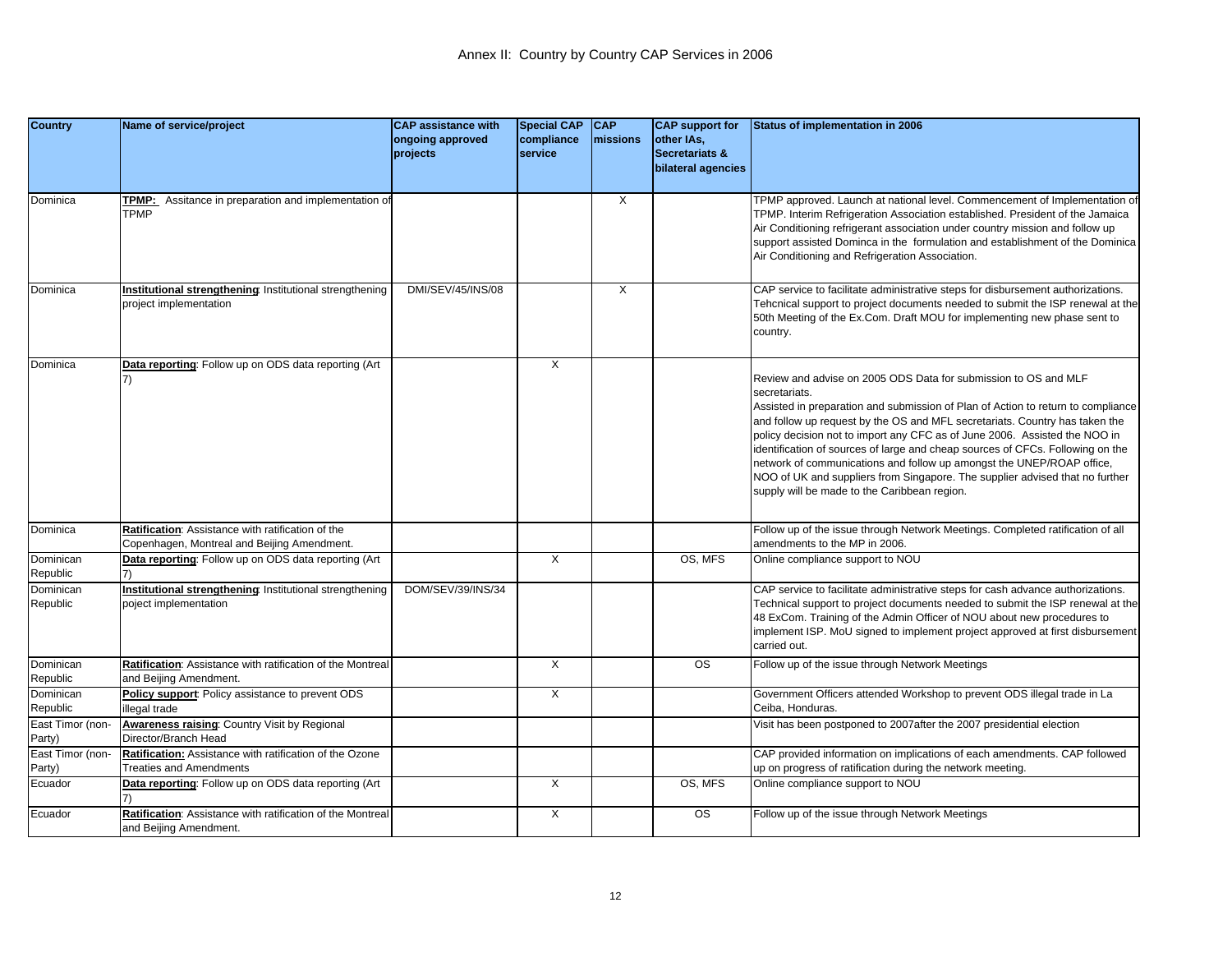| <b>Country</b>           | Name of service/project                                                   | <b>CAP assistance with</b> | <b>Special CAP</b>      | <b>CAP</b>       | <b>CAP</b> support for | Status of implementation in 2006                                                |
|--------------------------|---------------------------------------------------------------------------|----------------------------|-------------------------|------------------|------------------------|---------------------------------------------------------------------------------|
|                          |                                                                           | ongoing approved           | compliance              | <b>Imissions</b> | other IAs,             |                                                                                 |
|                          |                                                                           | projects                   | service                 |                  | Secretariats &         |                                                                                 |
|                          |                                                                           |                            |                         |                  | bilateral agencies     |                                                                                 |
|                          |                                                                           |                            |                         |                  |                        |                                                                                 |
| Ecuador                  | Policy support: Policy assistance to prevent ODS                          |                            | X                       |                  |                        | Government Officers attended Workshop to prevent ODS illegal trade in La        |
|                          | illegal trade                                                             |                            |                         |                  |                        | Ceiba, Honduras. Through the Networking activities Ecuador received             |
|                          |                                                                           |                            |                         |                  |                        | information on ODS illegal trade prevention activities and information on       |
|                          |                                                                           |                            |                         |                  |                        | warming in suspicious CFC shipments. Using the resources of "Sky hole           |
|                          |                                                                           |                            |                         |                  |                        | patching" UNEP/ROLAC was able to provide the NOO of Ecuador trade               |
|                          |                                                                           |                            |                         |                  |                        | intelligence information on a shipment of ODS refrigerant. This information was |
|                          |                                                                           |                            |                         |                  |                        | instrumental is addressing further investigation on this shipment               |
|                          |                                                                           |                            |                         |                  |                        |                                                                                 |
| Ecuador                  | Institutional strengthening: Institutional strengthening                  | ELS/SEV/44/INS/17          |                         |                  |                        | Joint Mission UNEP and UNDP to supervise project implementation and visit to    |
|                          | project implementation                                                    |                            |                         |                  |                        | Government offices. CAP service to facilitate administrative steps for cash     |
|                          |                                                                           |                            |                         |                  |                        | advance authorizations. Training of the NOU about new procedures to             |
|                          |                                                                           |                            |                         |                  |                        | implement ISP. Second disbursement to implement the MOU signed with the         |
|                          |                                                                           |                            |                         |                  |                        | Goverment was sent.                                                             |
| Egypt                    | <b>Networking:</b> Encourage the country to fully participate             |                            | $\times$                |                  | <b>UNIDO</b>           | Country acttively participated actively in 2 Network meetings in 2006           |
|                          | in all network activities.                                                |                            |                         |                  |                        |                                                                                 |
| El Salvador              | Data reporting: Follow up on ODS data reporting (Art                      |                            | X                       |                  | OS, MFS                | Online compliance support to NOU                                                |
|                          |                                                                           |                            |                         |                  |                        |                                                                                 |
| El Salvador              | Ratification: Assistance with ratification of the Beijing                 |                            | $\times$                |                  | <b>OS</b>              | Follow up of the issue through Network Meetings                                 |
|                          | Amendment.                                                                |                            |                         |                  |                        |                                                                                 |
| El Salvador              | Methyl bromide: Policy assistance to maintain zero                        |                            | $\overline{X}$          |                  | <b>UNIDO</b>           | Workshop organization with ONUDI to maintain zero level of MB consumption.      |
|                          | level of MB consumption                                                   |                            |                         |                  |                        | Country mission of MB officer to attend the workshop.                           |
| El Salvador              | Policy support: Policy assistance to prevent ODS                          |                            | $\overline{\mathsf{x}}$ |                  |                        | Assistance to CTC/TCA through Network Meeting solvent sector discussions        |
|                          | llegal trade                                                              |                            |                         |                  |                        |                                                                                 |
| El Salvador              | TPMP: Preparation of TPMP                                                 |                            | X                       |                  | <b>UNDP</b>            | UNEP will be included in the UNDP project preparation activities by mutual      |
|                          |                                                                           |                            |                         |                  |                        | agreement.                                                                      |
|                          | Equatorial Guinea Ratification: Advise government on implication of being |                            | $\overline{X}$          | X                | $\overline{\text{os}}$ | Country ratified Momtreal Protocol in September 2006 following several          |
| (new Party)              | non-Party and guide in ratification process enlisting                     |                            |                         |                  |                        | communications and visit by RNC.                                                |
|                          | support of ROA Director.                                                  |                            |                         |                  |                        |                                                                                 |
| <b>Equatorial Guinea</b> | Policy support: Advise the country on co-ordination                       |                            | X                       | X                |                        | Policy guidance being provide during process for Country Programme              |
| (new Party)              | and enforcement of quotas system as well as                               |                            |                         |                  |                        | preparation.                                                                    |
|                          | harmonising regulation within CEMAC system.                               |                            |                         |                  |                        |                                                                                 |
|                          |                                                                           |                            |                         |                  |                        |                                                                                 |
| Eritrea                  | TPMP: Assistance in preparation and Implementation<br>of TPMP             |                            | X                       |                  | <b>UNDP</b>            | Draft CP/TPMP ready submission for non-investment component only                |
| Eritrea                  | <b>Country Programme: Preparation and implementation</b>                  |                            | $\overline{\mathsf{x}}$ |                  |                        | Draft CP/TPMP ready submission for non-investment component only                |
|                          | of Country Programme                                                      |                            |                         |                  |                        |                                                                                 |
| Eritrea                  | Institutional Strengthening Implementation of the                         |                            | $\times$                | X                |                        | NOU was established and is actively implementing IS activities (awareness       |
|                          | Institutional Strengthening project                                       |                            |                         |                  |                        | rainsing, data reporting, drafting regulations.                                 |
| Ethiopia                 | Policy support: Assistance in setting and enforcement                     |                            | X                       | X                | GTZ                    | ODS regulations still not integrated into the Environmental Law. The draft ODS  |
|                          | of ODS regulations and completing RMP activities.                         |                            |                         |                  |                        | regulation and licensing system still to be approved by the responsible         |
|                          |                                                                           |                            |                         |                  |                        | government body                                                                 |
| Ethiopia                 | Institutional strengthening Implementation of                             | ETH/SEV/41/INS/            |                         |                  |                        | Country visited and ODS Officer and Assistant trained and guided in preparation |
|                          | institutional strengthening project (Phase IV)                            |                            |                         |                  |                        | of reportd (data, CP Progress, and IS reporting)                                |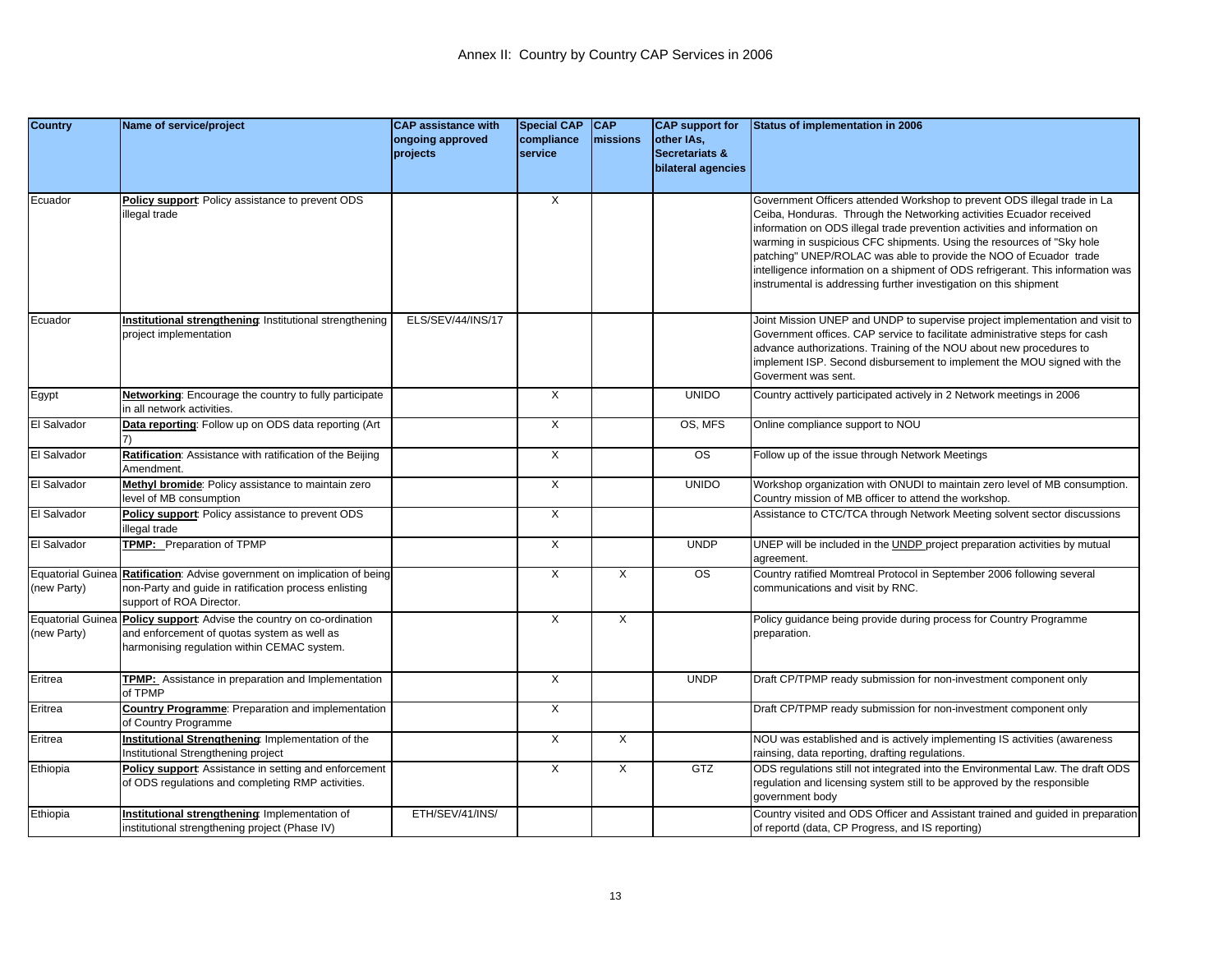| <b>Country</b> | Name of service/project                                                                                                                                                                                                                                                                                                                                                   | <b>CAP assistance with</b>   | <b>Special CAP</b>    | <b>CAP</b>     | <b>CAP</b> support for                  | Status of implementation in 2006                                                                                                                                                                                                                                                                                                                                         |
|----------------|---------------------------------------------------------------------------------------------------------------------------------------------------------------------------------------------------------------------------------------------------------------------------------------------------------------------------------------------------------------------------|------------------------------|-----------------------|----------------|-----------------------------------------|--------------------------------------------------------------------------------------------------------------------------------------------------------------------------------------------------------------------------------------------------------------------------------------------------------------------------------------------------------------------------|
|                |                                                                                                                                                                                                                                                                                                                                                                           | ongoing approved<br>projects | compliance<br>service | missions       | other IAs,<br><b>Secretariats &amp;</b> |                                                                                                                                                                                                                                                                                                                                                                          |
|                |                                                                                                                                                                                                                                                                                                                                                                           |                              |                       |                | bilateral agencies                      |                                                                                                                                                                                                                                                                                                                                                                          |
| Fiji           | Compliance: assistance with implementation of 17th<br><b>JOP Decision XVII/33</b>                                                                                                                                                                                                                                                                                         |                              |                       |                |                                         | Close consultations are being held with Fiji on achieving compliance with their<br>plan in coordination with UNDP. Fiji has been successfully able to meet its 2005<br>and 2006 targets for MB phaseout. Awareness programs and technical<br>information exchange activities are periodically being undertaken by the country<br>to achieve MB phaseout as per the plan. |
| Gabon          | Institutional strengthening: Implementation of                                                                                                                                                                                                                                                                                                                            | GAB/SEV/44/INS/16            |                       |                |                                         | IS acttivities ongoing satisfactorily                                                                                                                                                                                                                                                                                                                                    |
|                | institutional strengthening project (Phase IV)                                                                                                                                                                                                                                                                                                                            |                              |                       |                |                                         |                                                                                                                                                                                                                                                                                                                                                                          |
| Gabon          | TPMP: : Assistance in preparation and Implementation<br>of TPMP                                                                                                                                                                                                                                                                                                           |                              |                       | $\times$       | <b>UNDP</b>                             | Initiated data collection for TPMP preparation in cooperation with UNDP                                                                                                                                                                                                                                                                                                  |
| Gambia         | Ratification: Advice and assistance on ratification of<br>Amendments (Copenhagen, Montreal, Beijing)                                                                                                                                                                                                                                                                      |                              | X                     | $\times$       | <b>OS</b>                               | Country Visited in november 2006 to provide guidance on ratification.                                                                                                                                                                                                                                                                                                    |
| Gambia         | TPMP: Assistance in preparation and Implementation<br>of TPMP                                                                                                                                                                                                                                                                                                             |                              |                       | $\overline{X}$ | <b>GTZ</b>                              | MOU for preparation signed and first disbursement made. NNational Consultant<br>identified for data collection. TORs for consultantancy were drafted and<br>questionnaire for data collection formulated. An action plan and TPMP format<br>agreed with the NOU and preparation is in progress.                                                                          |
| Gambia         | Institutional strengthening Implementation of<br>nstitutional strengthening project (Phase 3)                                                                                                                                                                                                                                                                             | GAM/SEV/41/INS/13            |                       |                |                                         | NOU fully operational. IS Phase IV was approved in April 2006. The MOU was<br>signed in May 2006 and first disbursement was made to the country in<br>December 2006 due to delay in closing the old IS project.                                                                                                                                                          |
| Georgia        | Networking: Country participated in networking activities<br>in 2006 e.g. the ECA network meeting and thematic<br>meeting on R&R in Georgia (4.06), thematic meeting on<br>halon management in Czech Republic (6.06), national<br>workshop on MeBr alternatives in Kyrgyzstan (8.06) and<br>GEF-supported MeBr training in the post-harvest sector<br>in Lithuania (9.06) |                              | x                     |                | UNDP, UNIDO,<br>OS. MFS                 | Completed                                                                                                                                                                                                                                                                                                                                                                |
| Georgia        | Awareness raising: Country received assistance to<br>produce waste bins from disposable cylinders<br>(approximately 100-150) to be exposed in public parks<br>and labeled with ozone related advertising - technical<br>instructions on how to produce such waste bins shave<br>been shared with the network countries and interested<br>parties.                         |                              |                       |                |                                         | Completed                                                                                                                                                                                                                                                                                                                                                                |
| Georgia        | Data reporting: Country reported Article 7 data for 2005<br>ECA monitored and followed up on data reporting                                                                                                                                                                                                                                                               |                              |                       |                | <b>OS</b>                               | Completed                                                                                                                                                                                                                                                                                                                                                                |
| Georgia        | Ratification: Country is working on the ratification of the<br>Beijing amendment - ECA monitored and followed up<br>on ratification status                                                                                                                                                                                                                                |                              | Χ                     |                | OS                                      | Work in progress                                                                                                                                                                                                                                                                                                                                                         |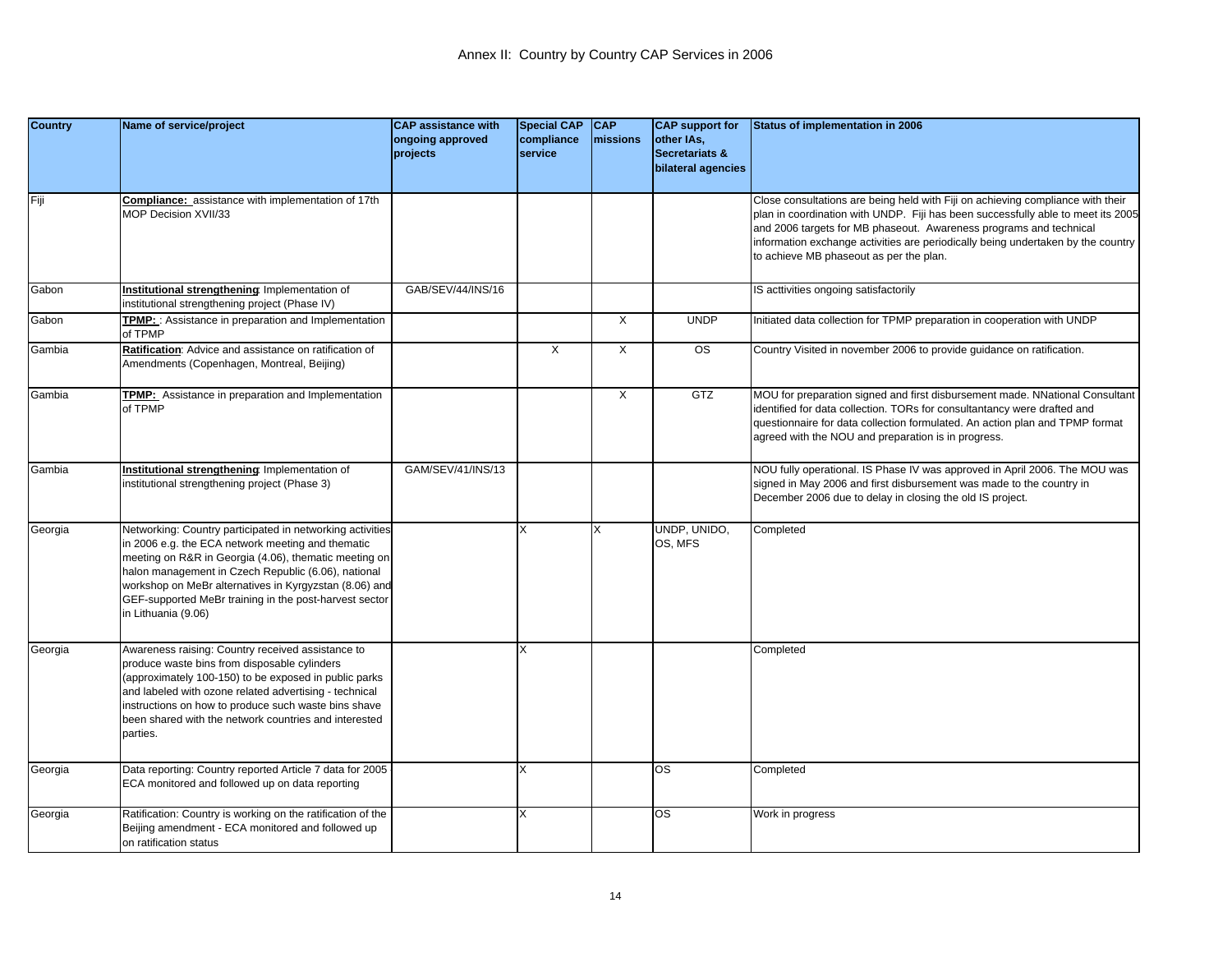| <b>Country</b> | Name of service/project                                                                                                                                               | <b>CAP assistance with</b><br>ongoing approved<br>projects                                                                                                           | <b>Special CAP</b><br>compliance<br>service | <b>CAP</b><br>missions | <b>CAP</b> support for<br>other IAs,<br><b>Secretariats &amp;</b><br>bilateral agencies | Status of implementation in 2006                                                                                                                                                                                                                                                                                                                                                                                                                                                                                                                                                                                            |
|----------------|-----------------------------------------------------------------------------------------------------------------------------------------------------------------------|----------------------------------------------------------------------------------------------------------------------------------------------------------------------|---------------------------------------------|------------------------|-----------------------------------------------------------------------------------------|-----------------------------------------------------------------------------------------------------------------------------------------------------------------------------------------------------------------------------------------------------------------------------------------------------------------------------------------------------------------------------------------------------------------------------------------------------------------------------------------------------------------------------------------------------------------------------------------------------------------------------|
| Georgia        | Information support: Sharing of information from<br>secretariats, agencies, stakeholders as well as<br>OzonAction Newsletter, electronic bulletins and ECA<br>website |                                                                                                                                                                      | x                                           |                        |                                                                                         | Recurrent activity                                                                                                                                                                                                                                                                                                                                                                                                                                                                                                                                                                                                          |
| Georgia        | Institutional strengthening: Renewal of institutional<br>strengthening project                                                                                        | GEO/SEV/39/INS/14<br>GEO/SEV/45/INS/18                                                                                                                               |                                             |                        |                                                                                         | Both phases completed                                                                                                                                                                                                                                                                                                                                                                                                                                                                                                                                                                                                       |
| Grenada        | Institutional strengthening Institutional strengthening<br>project implementation                                                                                     | GRN/SEV/44/INS/07                                                                                                                                                    |                                             | $\pmb{\chi}$           |                                                                                         | CAP service to facilitate administrative steps for cash advance authorization and<br>transference. Technical support to project documents needed to the renewal.<br>ISP renewed at the 50th Ex.Com. Country reported zero import of Annex A<br>Group 1 CFC for 2006 consumption.                                                                                                                                                                                                                                                                                                                                            |
| Grenada        | TPMP: Assistance in preparation and implementation<br>of TPMP                                                                                                         |                                                                                                                                                                      |                                             |                        |                                                                                         | TPMP approved. Launch at national level. Commencement of Implementation of<br>TPMP. Interim Refrigeration Association established. UNEP/ROLAC/CAP<br>support the attendance of Senior Air conditioning and refrigeration officer to the<br>Regional workshop in Longer term alternative to CFCs. From this workshop the<br>Caribbean has since established a eforum network with technicians in Air<br>Conditioning and Refrigeration having access amongst their peers for<br>exchanges of information and queries in this sector. The national ozone officers<br>of the Caribbean are also invited to the eforum service. |
| Grenada        | Data reporting: Follow up on ODS data reporting (Art                                                                                                                  |                                                                                                                                                                      | X                                           |                        | OS, MFS                                                                                 | Review and advise on 2005 ODS Data for submission to OS and MLF<br>secretariats. Country took policy decision not to have any imports of Annex A<br>Group1 CFCs in 2006                                                                                                                                                                                                                                                                                                                                                                                                                                                     |
| Guatemala      | Institutional strengthening: Institutional strengthening<br>project implementation                                                                                    | GUA/SEV/43/INS/30                                                                                                                                                    |                                             | Χ                      |                                                                                         | Government dismissed NOU in 2005 and there was no official replacement until<br>March 2006. New NOO attended the Montreal Protocol project implementation<br>and ODS alternatives Training Workshop held in Mexico from 12-14 June 2006.<br>RNC mission was carried out in July 2006 in order to continue explaining<br>aspects of RMP and ISP implementation with Administration and Focal Point<br>Officers of the Ministry of Environment.                                                                                                                                                                               |
| Guatemala      | Refrigerant Management Plan: RMP project<br>mplementation                                                                                                             | GUA/REF/27/TAS/19<br>GUA/REF/27/TAS/20<br>GUA/REF/27/TRA/18<br>GUA/REF/35/TAS/23<br>GUA/REF/35/TAS/24<br>GUA/REF/35/TAS/25<br>GUA/REF/35/TAS/26<br>GUA/REF/35/TRA/27 |                                             | X                      |                                                                                         | Government dismissed NOU in 2005 and there was no official replacement until<br>March 2006. New NOO attended the Montreal Protocol project implementation<br>and ODS alternatives Training Workshop held in Mexico from 12-14 June 2006.<br>RNC mission was carried out in July 2006 in order to continue explaining<br>aspects of RMP and ISP implementation with Administration and Focal Point<br>Officers of the Ministry of Environment. Two MoUs for RMP implementation were<br>signed in 2006.                                                                                                                       |
| Guatemala      | Methyl bromide: Implementation of non-investment<br>activities to support MB phase out                                                                                | LAC/FUM/47/TAS/37                                                                                                                                                    |                                             |                        | SPAIN, UNIDO                                                                            | Methyl Bromide phase out support activities carried out by means of the<br>implementation of the Spain bilateral contribution project and country missions of<br>Methyl Bromide Phase Out Officer. Workshop for Alternatives to Phase out<br>Methyl Bromide in Soil Fumigation with high level authorities organized in<br>Antigua, Guatemala.                                                                                                                                                                                                                                                                              |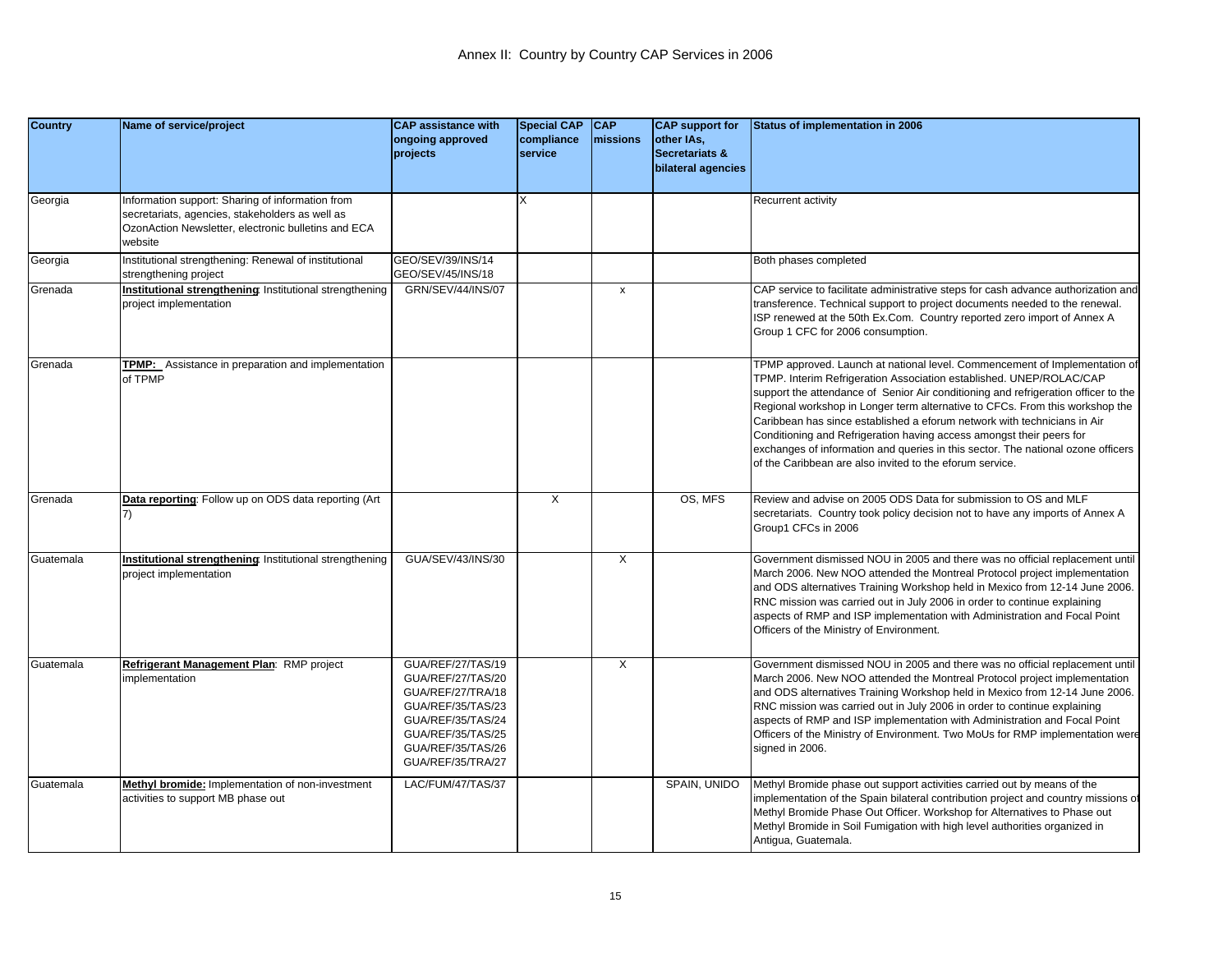| <b>Country</b> | Name of service/project                                                                                                                                        | <b>CAP assistance with</b><br>ongoing approved<br>projects                       | <b>Special CAP</b><br>compliance<br>service | CAP<br><b>Imissions</b> | <b>CAP</b> support for<br>other IAs,<br>Secretariats &<br>bilateral agencies | <b>Status of implementation in 2006</b>                                                                                                                                                                                                                                                                                                                                                                                                                                                                                                                                                                                                                                        |
|----------------|----------------------------------------------------------------------------------------------------------------------------------------------------------------|----------------------------------------------------------------------------------|---------------------------------------------|-------------------------|------------------------------------------------------------------------------|--------------------------------------------------------------------------------------------------------------------------------------------------------------------------------------------------------------------------------------------------------------------------------------------------------------------------------------------------------------------------------------------------------------------------------------------------------------------------------------------------------------------------------------------------------------------------------------------------------------------------------------------------------------------------------|
| Guatemala      | <b>Compliance:</b> Assistance to the Ozone Secretariat in<br>ollowing up on the action plan to return to compliance<br>submitted in pursuance of MOP decisions |                                                                                  |                                             |                         | $\overline{\text{os}}$                                                       | UNEP and UNIDO joint actions contributed to the country submission of the<br>Action Plan Reviewed for returning to compliance in MB.                                                                                                                                                                                                                                                                                                                                                                                                                                                                                                                                           |
| Guatemala      | <b>FPMP:</b> Preparation of TPMP                                                                                                                               |                                                                                  |                                             |                         |                                                                              | Terminal Phase Out Management Plan in implementation                                                                                                                                                                                                                                                                                                                                                                                                                                                                                                                                                                                                                           |
| Guatemala      | CTC/TCA: Support for compliance on CTC/TCA                                                                                                                     |                                                                                  | X                                           |                         |                                                                              | Assistance to CTC/TCA through Network Meeting solvent sector discussions                                                                                                                                                                                                                                                                                                                                                                                                                                                                                                                                                                                                       |
| Guatemala      | Data reporting: Follow up on ODS data reporting (Art                                                                                                           |                                                                                  | $\overline{X}$                              |                         | OS, MFS                                                                      | Follow up to ODS data reporting and letters to the Secretariat provided through<br>the LA e-forum, emails and country missions. Particularly, RNC reviewed Article<br>7 report with new focal points.                                                                                                                                                                                                                                                                                                                                                                                                                                                                          |
| Guatemala      | Policy support: Policy assistance to prevent ODS<br>llegal trade                                                                                               |                                                                                  | X                                           |                         |                                                                              | Government Officers attended Workshop to prevent ODS illegal trade in La<br>Ceiba, Honduras.                                                                                                                                                                                                                                                                                                                                                                                                                                                                                                                                                                                   |
| Guinea         | TPMP: Assistance in preparation and implementation<br>of TPMP                                                                                                  |                                                                                  |                                             | $\times$                | <b>UNDP</b>                                                                  | Initiated data collection for TPMP preparation in cooperation with UNIDO                                                                                                                                                                                                                                                                                                                                                                                                                                                                                                                                                                                                       |
| Guinea         | Institutional strengthening: Implementation of<br>institutional strengthening project (Phase IV)                                                               | GUI/SEV/41/INS/                                                                  |                                             |                         |                                                                              | IS acttivities ongoing satisfactorily despite pollical unrest in the country                                                                                                                                                                                                                                                                                                                                                                                                                                                                                                                                                                                                   |
| Guinea-Bissau  | Refrigerant Management Plan: Assistance in<br>implementation of RMP activities                                                                                 | GBS/REF/43/TAS/05                                                                |                                             | X                       | <b>UNDP</b>                                                                  | Non-investment component of RMP completed in December 2006.                                                                                                                                                                                                                                                                                                                                                                                                                                                                                                                                                                                                                    |
| Guinea-Bissau  | TPMP: Assistance in preparation of TPMP                                                                                                                        |                                                                                  |                                             | X                       | <b>UNDP</b>                                                                  | Funding for TPMP preparation approved in November 2006                                                                                                                                                                                                                                                                                                                                                                                                                                                                                                                                                                                                                         |
| Guinea-Bissau  | Policy support: Assistance in implementation of policy<br>support project for Portuguese speaking countries                                                    |                                                                                  | X                                           | X                       | Portugal                                                                     | MOU was signed with Portugal and funds were received from Portugal end of<br>2006. Activities are being planned jointly with NOUs.                                                                                                                                                                                                                                                                                                                                                                                                                                                                                                                                             |
| Guinea-Bissau  | Institutional strengthening: Implementation of<br>nstitutional strengthening project (phase 1)                                                                 | GBS/SEV/39/INS/01                                                                |                                             |                         |                                                                              | IS acttivities ongoing satisfactorily                                                                                                                                                                                                                                                                                                                                                                                                                                                                                                                                                                                                                                          |
| Guyana         | nstitutional strengthening Implementation of<br>nstitutional strengthening project                                                                             | GUY/SEV/34/INS/09                                                                |                                             | X                       |                                                                              | UNEP worked with the Government to find mechanism to resolve national<br>delays in project implementation to allow for Montreal Protocol phase out<br>support. CAP begin process of training of New NOO appointed in 2006.                                                                                                                                                                                                                                                                                                                                                                                                                                                     |
| Guyana         | Refrigerant Management Plan: RMP project<br>mplementation                                                                                                      | GUY/REF/23/TAS/08<br>GUY/REF/23/TRA/06<br>GUY/REF/23/TRA/07<br>GUY/REF/35/TAS/10 |                                             | X                       |                                                                              | Implementation of the activities scheduled in MOU signed in 2003 including the<br>training of Air Conditioning and refrigeration technicians. TPMP Project<br>preparation approved. UNEP/ROLAC/CAP supported the attendance of Senior<br>Air conditioning and refrigeration officer to the Regional workshop in Longer term<br>alternative to CFCs. From this workshop the Caribbean has since established a<br>eforum network with technicians in Air Conditioning and Refrigeration having<br>access amongst their peers for exchanges of information and queries in this<br>sector. The national ozone officers of the Caribbean are also invited to the<br>eforum service. |
| Guyana         | <b>FPMP:</b> Assistance in preparation and implementation<br>of TPMP                                                                                           |                                                                                  |                                             |                         |                                                                              | National resources identified for working with the international consultant on<br>preparation of the TPMP                                                                                                                                                                                                                                                                                                                                                                                                                                                                                                                                                                      |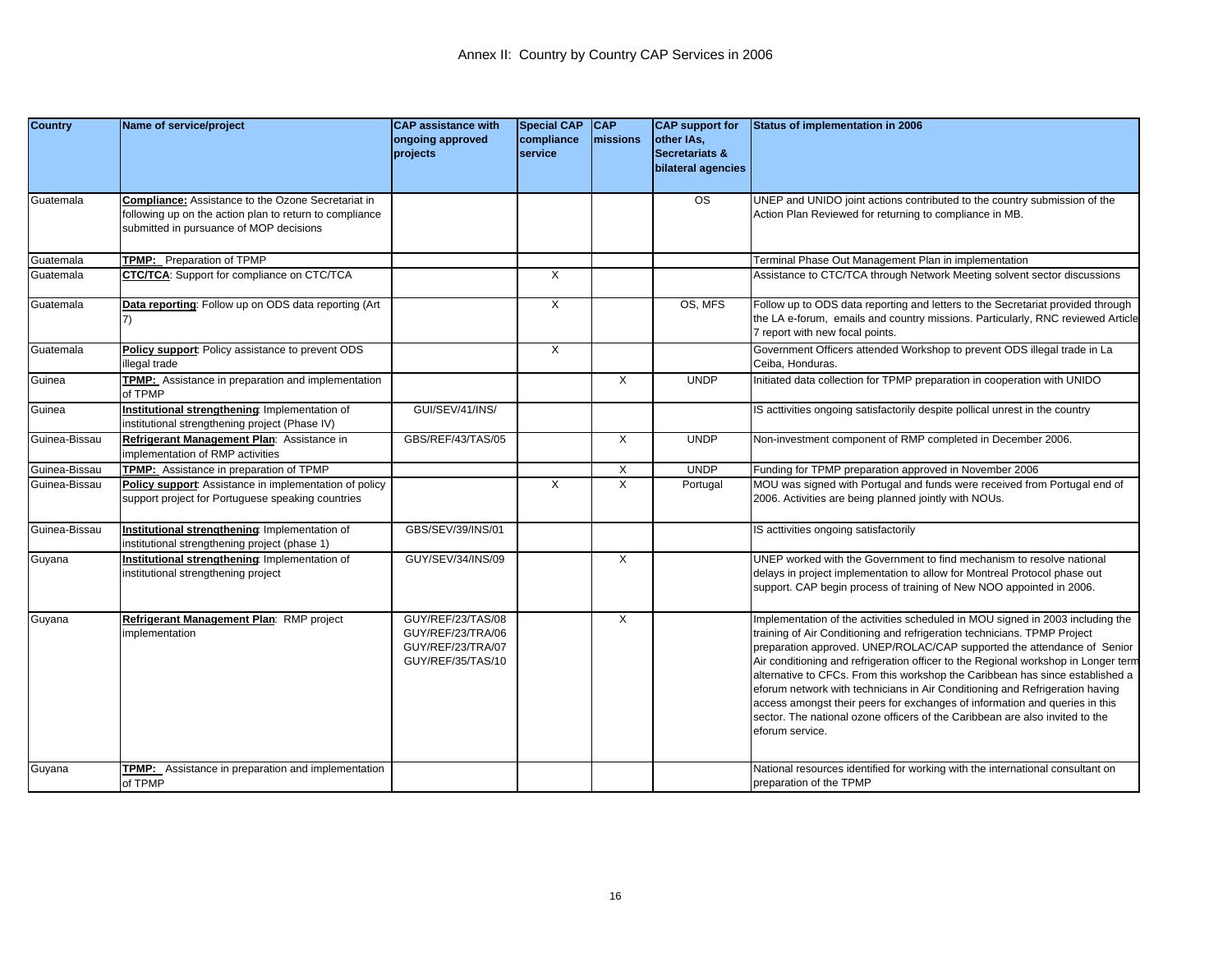| <b>Country</b> | Name of service/project                                                                                                                                         | <b>CAP assistance with</b><br>ongoing approved<br>projects                       | <b>Special CAP</b><br>compliance<br>service | <b>CAP</b><br><b>Imissions</b> | <b>CAP</b> support for<br>other IAs,<br>Secretariats &<br>bilateral agencies | Status of implementation in 2006                                                                                                                                                                                                                                                                                                                                                                                                        |
|----------------|-----------------------------------------------------------------------------------------------------------------------------------------------------------------|----------------------------------------------------------------------------------|---------------------------------------------|--------------------------------|------------------------------------------------------------------------------|-----------------------------------------------------------------------------------------------------------------------------------------------------------------------------------------------------------------------------------------------------------------------------------------------------------------------------------------------------------------------------------------------------------------------------------------|
| Guyana         | Data reporting: Follow up on ODS data reporting (Art                                                                                                            |                                                                                  | $\overline{\mathsf{x}}$                     |                                | OS, MFS                                                                      | Review and advise on 2005 ODS Data for submission to OS and MLFS.<br>Assisted the NOO in identification of sources of large and cheap sources of<br>CFCs. Following on the network of communications and follow up amongst the<br>UNEP/ROAP office, NOO of UK and suppliers from Singapore. The supplier<br>advised that no further supply will be made to the Caribbean region.                                                        |
| Haiti          | Refrigerant Management Plan: RMP project<br>mplementation                                                                                                       | HAI/REF/39/TAS/04<br>HAI/REF/39/TAS/06<br>HAI/REF/39/TRA/05<br>HAI/REF/39/TRA/07 |                                             |                                |                                                                              | National policy workshop completed in Sept 2006. Draft ODS license system<br>completed. Minister agreed on approach to Licensing system and gave his<br>commitment of final approval.                                                                                                                                                                                                                                                   |
| Haiti          | TPMP: Assistance in preparation of TPMP                                                                                                                         |                                                                                  |                                             |                                |                                                                              | Approved at 50th Meeting. National consultant identified.                                                                                                                                                                                                                                                                                                                                                                               |
| Haiti          | Halon management: Preparation of Halon phase out<br>project                                                                                                     |                                                                                  |                                             |                                |                                                                              | Request of funds for an action for phase out of Halons imports.<br>This project was approved in the last quarter of 2006.                                                                                                                                                                                                                                                                                                               |
| Haiti          | Data reporting: Follow up on ODS data reporting (Art                                                                                                            |                                                                                  | X                                           |                                | OS, MFS                                                                      | Review and advise on 2005 ODS Data for submission to OS and MLFS.                                                                                                                                                                                                                                                                                                                                                                       |
| Haiti          | Ratification: Assistance with ratification of the Beijing<br>Amendment.                                                                                         |                                                                                  | $\times$                                    |                                | $\overline{\text{os}}$                                                       | Follow up of the issue through Network Meetings and country mission                                                                                                                                                                                                                                                                                                                                                                     |
| Honduras       | Institutional strengthening: Implementation of<br>nstitutional strengthening project                                                                            | HON/SEV/45/INS/19                                                                |                                             | X                              |                                                                              | Government dismissed the NOO in July 2005. After which two people were<br>assigned to the position. New Focal Point is on duty since February 2006. From<br>March to June 2006, new NOO and Assistant have been receiving training on<br>Montreal Protocol project implementation and ODS alternatives by the CAP<br>team through different approaches. Second disbursement to implement the<br>MOU signed with the Goverment was sent. |
| Honduras       | Refrigerant Management Plan: RMP project<br>mplementation                                                                                                       | HON/REF/44/TAS/15<br>HON/REF/44/TAS/17<br>HON/REF/44/TAS/18<br>HON/REF/44/TRA/16 |                                             | X                              |                                                                              | CAP service to facilitate administrative steps for cash advance authorizations.<br>Sugestions to the NOU on procedures to implement the RMP update was<br>provided. MOU signed and first disbursement released to country in August<br>2006. Follow up to the timetable of MoU signed to implement the project<br>activities.                                                                                                           |
| Honduras       | Methyl bromide: Implementation of non-investment<br>activities to support MB phase out                                                                          | HON/FUM/37/INV/10                                                                |                                             |                                | SPAIN, UNIDO                                                                 | Methyl Bromide phase out support activities carried out by means of the<br>implementation of the Spain bilateral contribution project and country missions of<br>Methyl Bromide Phase Out Officer. Goverment authorities participated in the<br>High Level Authorities Workshop on Alternatives to Phase out Methyl Bromide in<br>Soil Fumigation held in Antigua, Guatemala.                                                           |
| Honduras       | <b>Compliance:</b> Assistance to the Ozone Secretariat in<br>following up on the action plan to return to compliance<br>submitted in pursuance of MOP decisions |                                                                                  |                                             |                                | <b>OS</b>                                                                    | MB Phase Out Officer country missions carried out.                                                                                                                                                                                                                                                                                                                                                                                      |
| Honduras       | TPMP: Assistance in preparation of TPMP                                                                                                                         |                                                                                  |                                             |                                |                                                                              | Activities to identify the investment IA to develop TPMP in Honduras                                                                                                                                                                                                                                                                                                                                                                    |
| Honduras       | Ratification: Assistance with ratification of Montreal<br>and Beijing Amendment.                                                                                |                                                                                  | X                                           |                                | $\overline{\text{os}}$                                                       | Follow up of the issue through Network Meetings                                                                                                                                                                                                                                                                                                                                                                                         |
| Honduras       | <b>CTC/TCA:</b> Support for compliance on CTC/TCA                                                                                                               |                                                                                  | $\times$                                    |                                |                                                                              | Assistance to CTC/TCA through Network Meeting solvent sector discussions                                                                                                                                                                                                                                                                                                                                                                |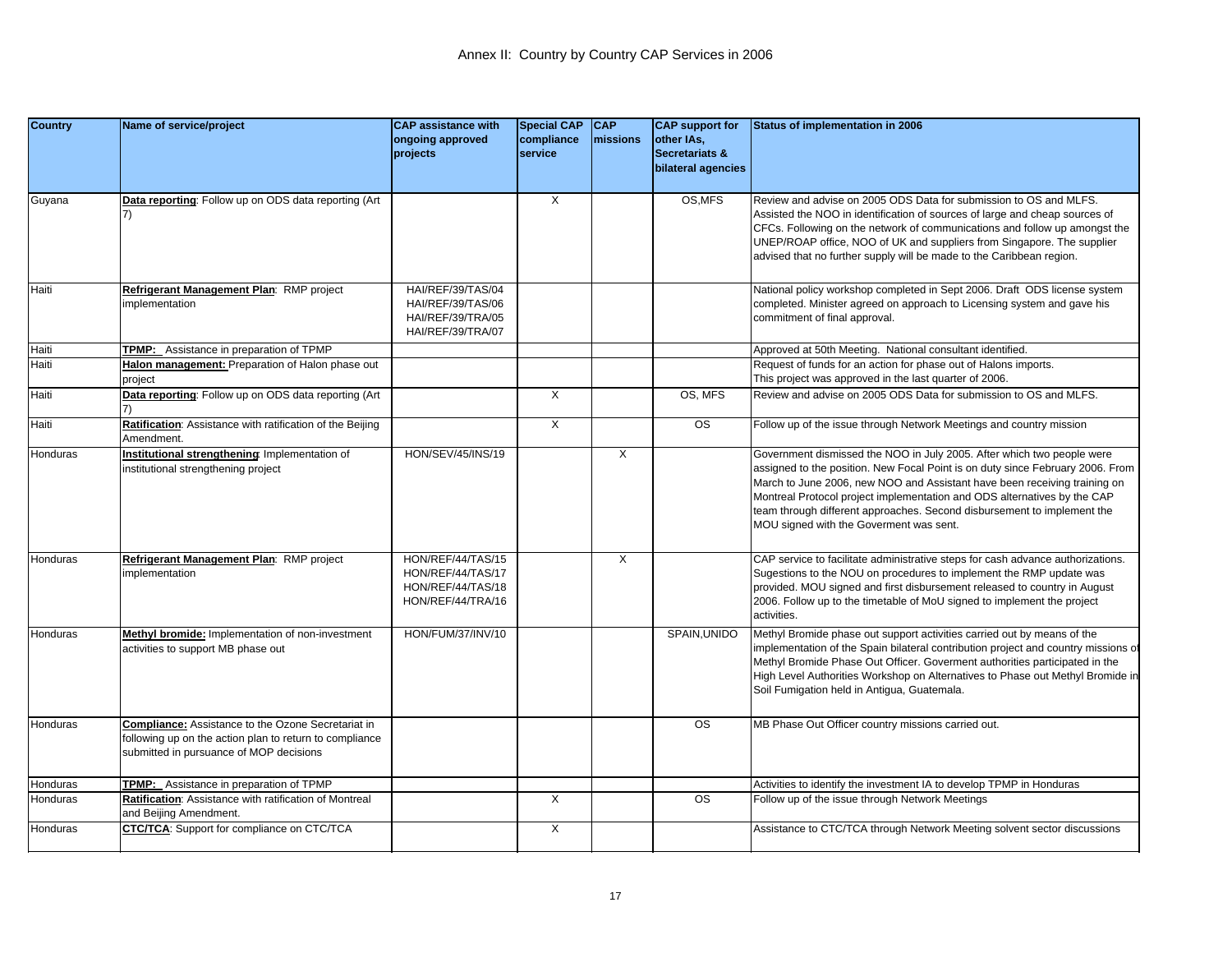| <b>Country</b>   | Name of service/project                                                                                                                                 | <b>CAP assistance with</b><br>ongoing approved<br>projects | <b>Special CAP</b><br>compliance<br>service | <b>CAP</b><br>missions | <b>CAP</b> support for<br>other IAs,<br>Secretariats &<br>bilateral agencies | Status of implementation in 2006                                                                                                                                                                |
|------------------|---------------------------------------------------------------------------------------------------------------------------------------------------------|------------------------------------------------------------|---------------------------------------------|------------------------|------------------------------------------------------------------------------|-------------------------------------------------------------------------------------------------------------------------------------------------------------------------------------------------|
| Honduras         | Data reporting: Follow up on ODS data reporting (Art                                                                                                    |                                                            | $\times$                                    |                        | OS, MFS                                                                      | Online compliance support to NOU                                                                                                                                                                |
| Honduras         | Policy support: Policy assistance to prevent ODS<br>llegal trade                                                                                        |                                                            | X                                           |                        |                                                                              | Workshop to prevent ODS illegal trade carried out in La Ceiba, Honduras.<br>Minister of the Environment participated at the opening ceremony.                                                   |
| India            | Facilitate export licensing through informal PIC in 2006                                                                                                |                                                            | X                                           |                        |                                                                              | Activities in progress - information exchange is being undertaken with Ozone<br>Unit and Production sector PMU. Updates are being discussed during network<br>meeting.                          |
| India            | Technical Assistance to manage the PMU under the CFC<br>production phase out project and participate in two<br>supervision missions of the WB           |                                                            | $\mathbf X$                                 | $\mathbf X$            | $\mathbf X$                                                                  | Under progress - superivision mission and mid term review mission undertaken<br>with Government of India and The World Bank. Inputs on production and<br>consumption linkage is being provided. |
| India            | Fechnical assistance, including awareness generation in the<br>servicing sectors                                                                        | IND/REF/47/TAS/396                                         | $\overline{\text{X}}$                       | $\mathbf X$            | $\mathbf X$                                                                  | Under progress - news letters, posters, stickers were developed. This<br>information is also being shared with network countries.                                                               |
| India            |                                                                                                                                                         |                                                            |                                             |                        |                                                                              |                                                                                                                                                                                                 |
| India            | Implementation the policy training strategy and annual review<br>mission to Bangkok                                                                     |                                                            | X                                           | X                      |                                                                              | Review mission undertaken for greater interfaces between NACEN and NOU.<br>Action plan was formulated for implementation.                                                                       |
| India            | Facilitate south-south cooperation for the capacity building of<br>Bhutan                                                                               |                                                            | X                                           |                        |                                                                              | Training support proposed to be provided to enforcement officers in NACEN,<br>Faridabad - this would be organised in January 2007.                                                              |
| India            | Initiate QPS survey                                                                                                                                     |                                                            | $\mathbf X$                                 |                        |                                                                              | In progress - output data awaited.                                                                                                                                                              |
| Iran             | Assist Ozone Secretariat in following up on the action plan<br>for compliance pursuant to MOP Decision XVI/20 and 34th<br>Imp.Com. Recommendation 34/20 |                                                            | $\overline{X}$                              |                        | $\mathbf X$                                                                  | Under implementation - Iran is under compliance on MCF.                                                                                                                                         |
| Iran             | Implement the policy component of the approved CFC NPP<br>being coordinated by GTZ                                                                      | IRA/PHA/41/TAS/161                                         | $\mathbf X$                                 | $\mathbf X$            | $\mathbf X$                                                                  | Policy Enforcement Centre - originally established in Ministry of Commerce was<br>later shifted to NOU. Establishment of centre and implementaiton of activities<br>under progress.             |
| Iran             | Participation in the custom training workshop organized<br>ointly by Iran/UNIDO                                                                         |                                                            |                                             |                        |                                                                              | Given that the PEC was not fully in place, it was decided jointly by UNEP and<br>UNIDO that this mission is not necessary.                                                                      |
| Iran             | Participation in initiation mission for the Enforcement Unit                                                                                            |                                                            | $\mathbf X$                                 | $\mathbf X$            |                                                                              | PEC could not be established during the year. The activities are closely<br>monitored with the NOU to expedite the process - it is likely to get established by<br>April 2007.                  |
| Iran             | Follow up on the recommendations of the Teheran dialogue                                                                                                |                                                            | X                                           |                        |                                                                              | Under progress - cooperation between Iran and other countries is facilitated.                                                                                                                   |
| Iran             | Finalization of country programme update                                                                                                                | IRA/SEV/36/CPG/145                                         |                                             |                        | $\mathbf X$                                                                  | Under progress - primary objective is update of data relating to CTC and MCF.                                                                                                                   |
| Iran             | Assistance on MB issues                                                                                                                                 |                                                            | X                                           |                        |                                                                              | Coordinated with UNIDO on a need basis                                                                                                                                                          |
| Iraq (non-party) | Country Programme: Assistance with preparation of<br>Country Programme and explore country's phase out<br>requirements subject to becoming a Party      |                                                            |                                             |                        |                                                                              | Still pending as Iraq didn't ratify yet the MP                                                                                                                                                  |
| Iraq (non-party) | Institutional strengthening: Assistance with<br>establishment of NOU subject to becoming a Party                                                        |                                                            |                                             |                        |                                                                              | Still pending as Iraq didn't ratify yet the MP                                                                                                                                                  |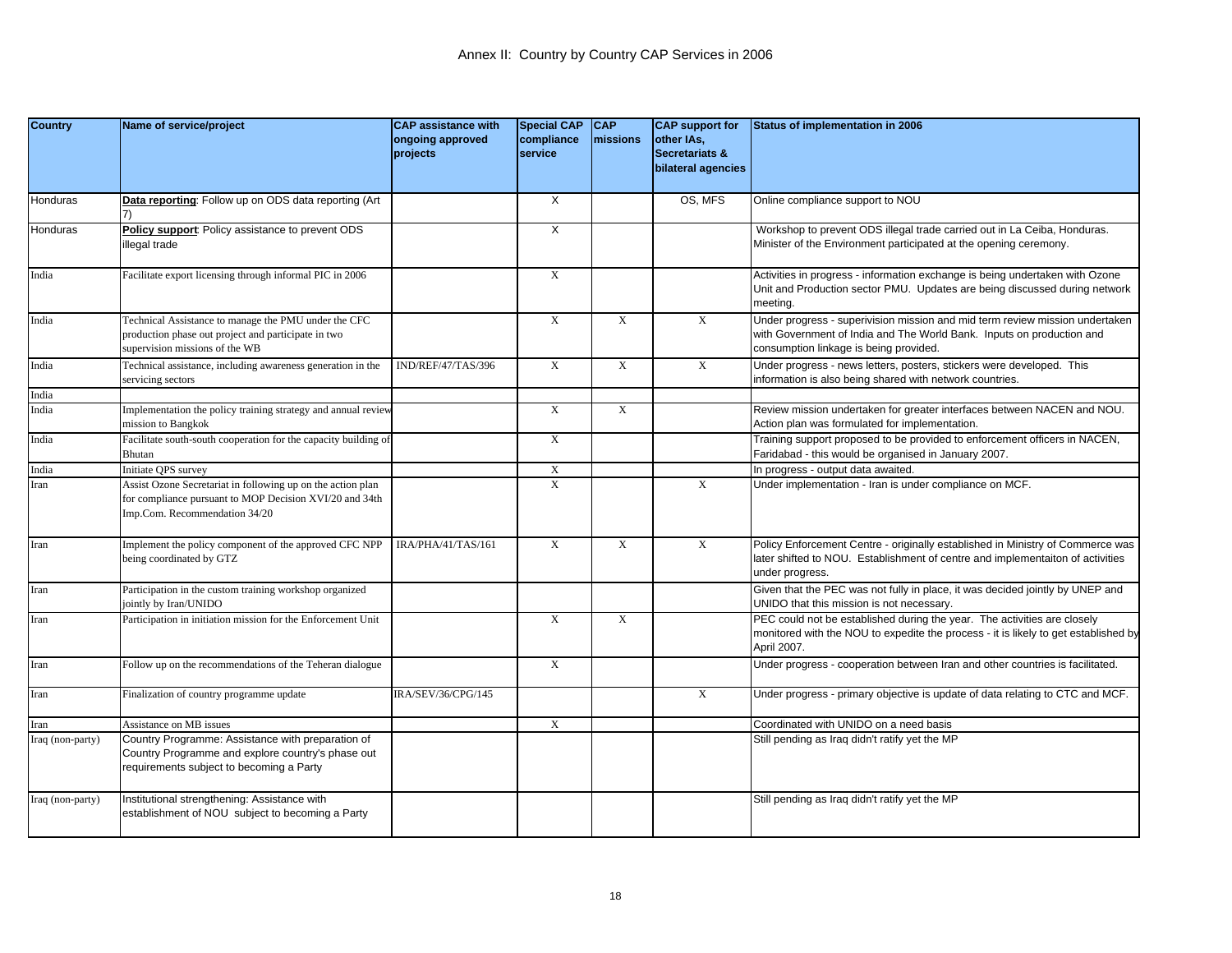| <b>Country</b>   | Name of service/project                                                                                                                                         | <b>CAP</b> assistance with   | <b>Special CAP</b>    | <b>CAP</b>         | <b>CAP</b> support for                  | Status of implementation in 2006                                                                                                                                                                                                                                                                                                                                                                  |
|------------------|-----------------------------------------------------------------------------------------------------------------------------------------------------------------|------------------------------|-----------------------|--------------------|-----------------------------------------|---------------------------------------------------------------------------------------------------------------------------------------------------------------------------------------------------------------------------------------------------------------------------------------------------------------------------------------------------------------------------------------------------|
|                  |                                                                                                                                                                 | ongoing approved<br>projects | compliance<br>service | missions           | other IAs,<br><b>Secretariats &amp;</b> |                                                                                                                                                                                                                                                                                                                                                                                                   |
|                  |                                                                                                                                                                 |                              |                       |                    | bilateral agencies                      |                                                                                                                                                                                                                                                                                                                                                                                                   |
| Iraq (non-party) | Policy & Technical support: Advisory services to                                                                                                                |                              |                       |                    |                                         | Technical assistance through a special workshop hosted by LAS was planned                                                                                                                                                                                                                                                                                                                         |
|                  | national authorities with regard to the potential use of<br>ODS in Iraq                                                                                         |                              |                       |                    |                                         | for Dec. 2006 and organized in January 2007.                                                                                                                                                                                                                                                                                                                                                      |
| Iraq (non-party) | Ratification: Assistance to become the Party to the<br>Ozone treaties.                                                                                          |                              |                       |                    |                                         | Continued communication with the government of Iraq (National MEAs<br>Committee, Ministry of Environment & Ministry of Foreign Affairs) and responded<br>to many policy and technical inquiries regarding joining Ozone treaties.<br>According to latest communication with the Ministry of Environment, the<br>ratification process is in the final stage after being approved by the Parliament |
| Jamaica          | Institutional strengthening: Institutional strengthening<br>project implementation                                                                              | JAM/SEV/47/INS/23            |                       |                    |                                         | CAP service to facilitate administrative steps for cash advance authorization and<br>transference. MOU to implement ISP signed and first payment made. Jamaica<br>hosted and provided technicians support in Regional workshop on longer term<br>alternatives to CFC.                                                                                                                             |
| Jamaica          | Data reporting: Follow up on ODS data reporting (Art                                                                                                            |                              | $\times$              |                    | OS, MFS                                 | Review and advise on 2005 ODS data for submission. Continuous support to the<br>NOO to encourage the maintenance of zero consumption of Annex A Group 1<br>CFC in 2006.                                                                                                                                                                                                                           |
| Jamaica          | <b>CTC/TCA: Assistance to CTC/TCA laboratory use</b><br>phase out                                                                                               |                              | X                     |                    | <b>UNDP</b>                             | Support for compliance on CTC/TCA for laboratory uses                                                                                                                                                                                                                                                                                                                                             |
| Jordan           | Halon Management: As requested by the country,<br>assist in providing technical support in implementing<br>national Halon management plan                       |                              | $\overline{X}$        | X                  | WB                                      | Provided technical support and participated in national workshops as resource<br>person                                                                                                                                                                                                                                                                                                           |
| Jordan           | Awareness: Work with the country to implement an<br>awareness project under the West Asia regional<br>awareness project                                         |                              | X                     |                    |                                         | MOU signed with the country to produce series of TV spots on Ozone for public<br>use under West Asia Regional Awareness project and first payment was<br>transferred to the executing agencies under the supervision of NOU.                                                                                                                                                                      |
| Jordan           | Thematic Activity: Work with country and other<br>Mashrik countries to update vocational cirrucla                                                               |                              | $\mathsf{X}$          | $\pmb{\mathsf{x}}$ |                                         | Visit made by RMPO to the Ministry of Education & the National Vocational<br>Organization to study the needs to update the national technical curricula,<br>national workhsop is planned for 2007 under the regional related plan                                                                                                                                                                 |
| Jordan           | Refrigeration Servicing Sector: Technical assistance<br>to Jordan in the implementation of the servicing sector<br>phase-out strategies as per country request. |                              | X                     | X                  |                                         | Field visits made to several locations benifited of the R&R project to assess their<br>technical needs as requested by NOU and additional training program is planned<br>for 2007.                                                                                                                                                                                                                |
| Kenya            | Policy support: Assistance in implementation and<br>enforcement of ODS regulations                                                                              | KEN/SEV/37/TAS/29            |                       |                    | <b>UNDP</b>                             | Implementation of project activities completed in 2005. NOU Drafted ODS<br>Regulations. Gazettement delayed due to change of PS in the Ministry. Draft<br>with Attorney Generals Office and Gazettement expected soon.                                                                                                                                                                            |
| Korea DPR        | Technical assistance to manage IS                                                                                                                               | DRK/SEV47/INS/41             | X                     |                    |                                         | IS project activities under progress - inputs are being provided on project<br>implementation, awareness & capacity building and monitoring.                                                                                                                                                                                                                                                      |
| Korea DPR        | Implement TPMP with UNIDO                                                                                                                                       | DRK/PHA/47/TAS/39            |                       | $\mathbf X$        | $\mathbf X$                             | Under implementation - activities initiated. Progress report submitted to 51st<br>Excom meeting.                                                                                                                                                                                                                                                                                                  |
| Korea DPR        | Technical Assistance on halon phase-out                                                                                                                         |                              | X                     |                    |                                         | Inputs being provided through network meeting.                                                                                                                                                                                                                                                                                                                                                    |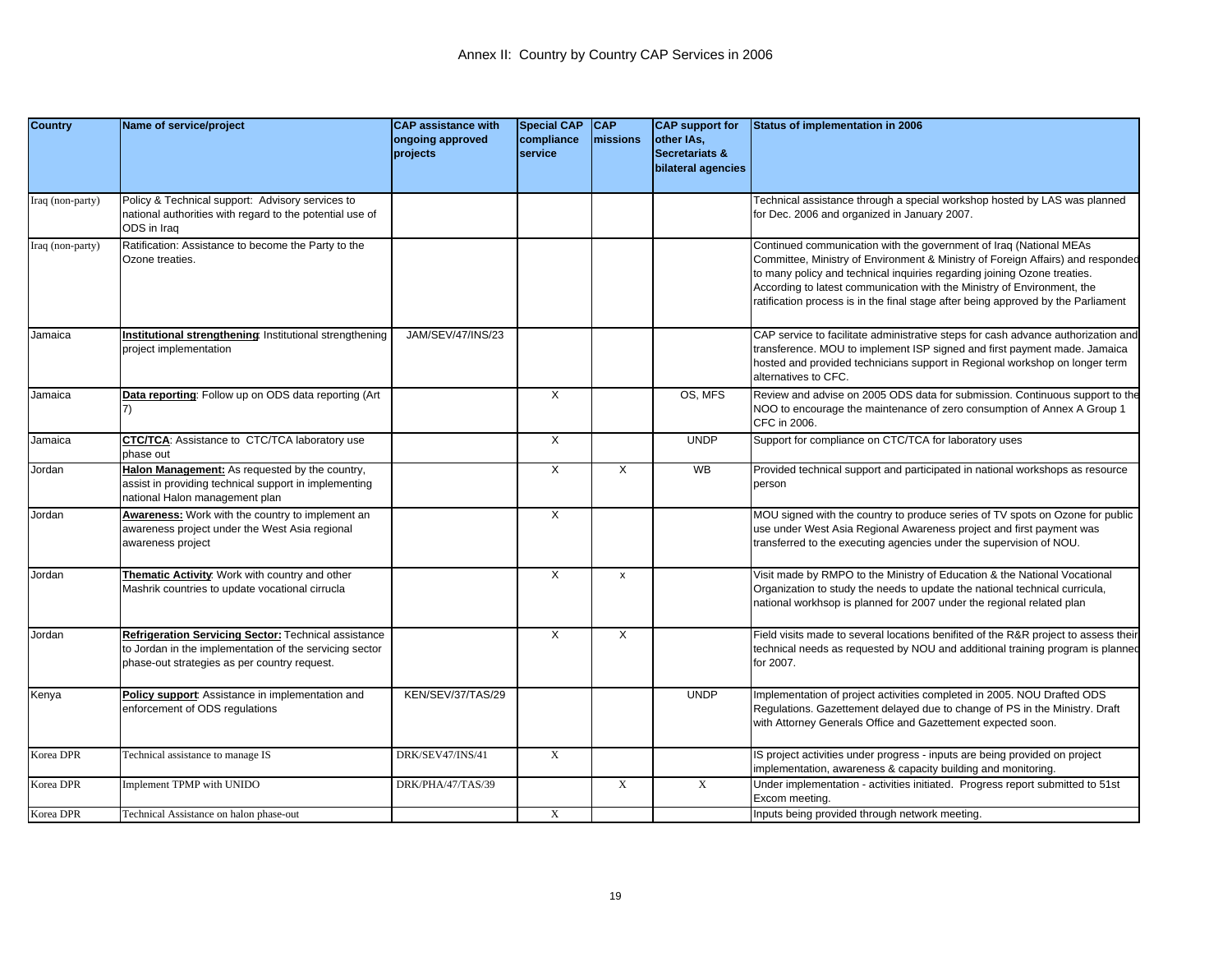| <b>Country</b>  | Name of service/project                                                                                                                                                                                                                                                                                    | <b>CAP assistance with</b><br>ongoing approved | <b>Special CAP</b><br>compliance | <b>CAP</b><br>missions | <b>CAP</b> support for<br>other IAs,            | Status of implementation in 2006                                                                                                                                                                                                                                                                                                                                                                                                             |
|-----------------|------------------------------------------------------------------------------------------------------------------------------------------------------------------------------------------------------------------------------------------------------------------------------------------------------------|------------------------------------------------|----------------------------------|------------------------|-------------------------------------------------|----------------------------------------------------------------------------------------------------------------------------------------------------------------------------------------------------------------------------------------------------------------------------------------------------------------------------------------------------------------------------------------------------------------------------------------------|
|                 |                                                                                                                                                                                                                                                                                                            | projects                                       | service                          |                        | <b>Secretariats &amp;</b><br>bilateral agencies |                                                                                                                                                                                                                                                                                                                                                                                                                                              |
| Korea, Republic | Encourage participation in Network meetings and sharing<br>experiences with other network countries                                                                                                                                                                                                        |                                                | X                                |                        |                                                 | Ongoing - Korea participating closely on CFC phaseout in RAC applications,<br>CTC supply to Pakistan and MB phaseout with other countries.                                                                                                                                                                                                                                                                                                   |
| Korea, Republic | Facilitate export licensing through informal PIC in 2006                                                                                                                                                                                                                                                   |                                                | $\mathbf X$                      |                        |                                                 | Ongoing - closely working with Republic of Korea on sharing information on ODS<br>trade.                                                                                                                                                                                                                                                                                                                                                     |
| Korea, Republic | Initiate dialogue on consumption increases in CTC and CFC<br>n 2004                                                                                                                                                                                                                                        |                                                | $\mathbf X$                      |                        |                                                 | Ongoing - consultation sin progress.                                                                                                                                                                                                                                                                                                                                                                                                         |
| Kuwait          | Policy support:<br>. Assistance in prioritizing the ODS aspects in the<br>national Environment legislation (under update) to<br>ensure proper coverage of ODS monitor and control.<br>2. Ensure that the new ODS Unified Regulation is<br>integrated within the national legislative related<br>nstruments |                                                | X                                |                        | <b>GCC Secretariat</b>                          | Followup with the country on the progress of the update and include related<br>support activites in the TPMP of Kuwait which is planned for submission in 2007                                                                                                                                                                                                                                                                               |
| Kuwait          | Ratification: Continue close cooperation to assist in<br>ratification of Beijing amendment                                                                                                                                                                                                                 |                                                | $\overline{X}$                   |                        |                                                 | Kuwait Parlimant approved ratifying the Beijing Amendment and official<br>ratification expected in 2007                                                                                                                                                                                                                                                                                                                                      |
| Kuwait          | Data reporting: Follow-up on Article 7 reporting and<br>CP progress reporting                                                                                                                                                                                                                              |                                                | X                                |                        |                                                 | Follow-up with the country on timly reporting and on complying with the new<br>reporting formats                                                                                                                                                                                                                                                                                                                                             |
| Kuwait          | Halon Management: Explore means of regional<br>cooperation in managing Halon stocks in West Asia.                                                                                                                                                                                                          |                                                | X                                | X                      | <b>UNIDO</b>                                    | Provded technical support and guidance to country wide assessment of halon<br>inventories                                                                                                                                                                                                                                                                                                                                                    |
| Kuwait          | nstitutional strengthening: Evaluate experience<br>gained from phase I and start the implementation of IS<br>project (phase II)                                                                                                                                                                            | KUW/SEV/47/INS/??                              |                                  | X                      |                                                 | Implmentation of phase II delayed in starting up because of delay in signing the<br>new MOU due to changes in the management of the Environment Puplic<br>Authority. CAP followed up closely and benifited of missions to Kuwait to<br>accelerate the process and also UNEP/ROWA Regional Director raised the<br>issue with high-level officials. Consequently, the MOU signed early 2007 and all<br>pending reports started to be finalized |
| Kuwait          | Refrigerant Management Plan: Completion of training<br>program of customs officers in monitoring of ODS                                                                                                                                                                                                    | KUW/REF/37/TRA/03                              |                                  |                        |                                                 | All related activites are completed, PCR is under preparation                                                                                                                                                                                                                                                                                                                                                                                |
| Kuwait          | Refrigerant Management Plan: Completion of training<br>program on refrigeration good practices                                                                                                                                                                                                             | KUW/REF/37/TRA/04                              |                                  | X                      |                                                 | All related activities completed by December 2006, 16 training workshops were<br>conducted 254 trainees were trained by 12 master trainers. HC training activity is<br>incoorporated with the International Conference on Natural Refrigerants that<br>Kuwait is planning to organize the same in 2008                                                                                                                                       |
| Kuwait          | Refrigerant Management Plan: Start-up<br>implementation of monitoring RMP activties in<br>coordination with UNIDO for monitoring R&R project                                                                                                                                                               | KUW/REF/37/TAS/06                              |                                  |                        | <b>UNIDO</b>                                    | Although MOU of the project was not signed in 2006 due to the changes in the<br>management of the Environment Puplic Authority, however monitoring activities<br>took place benifitng of experts from the National Ozone Committee. Results<br>were very useful in the preparation of the TPMP of Kuwait                                                                                                                                     |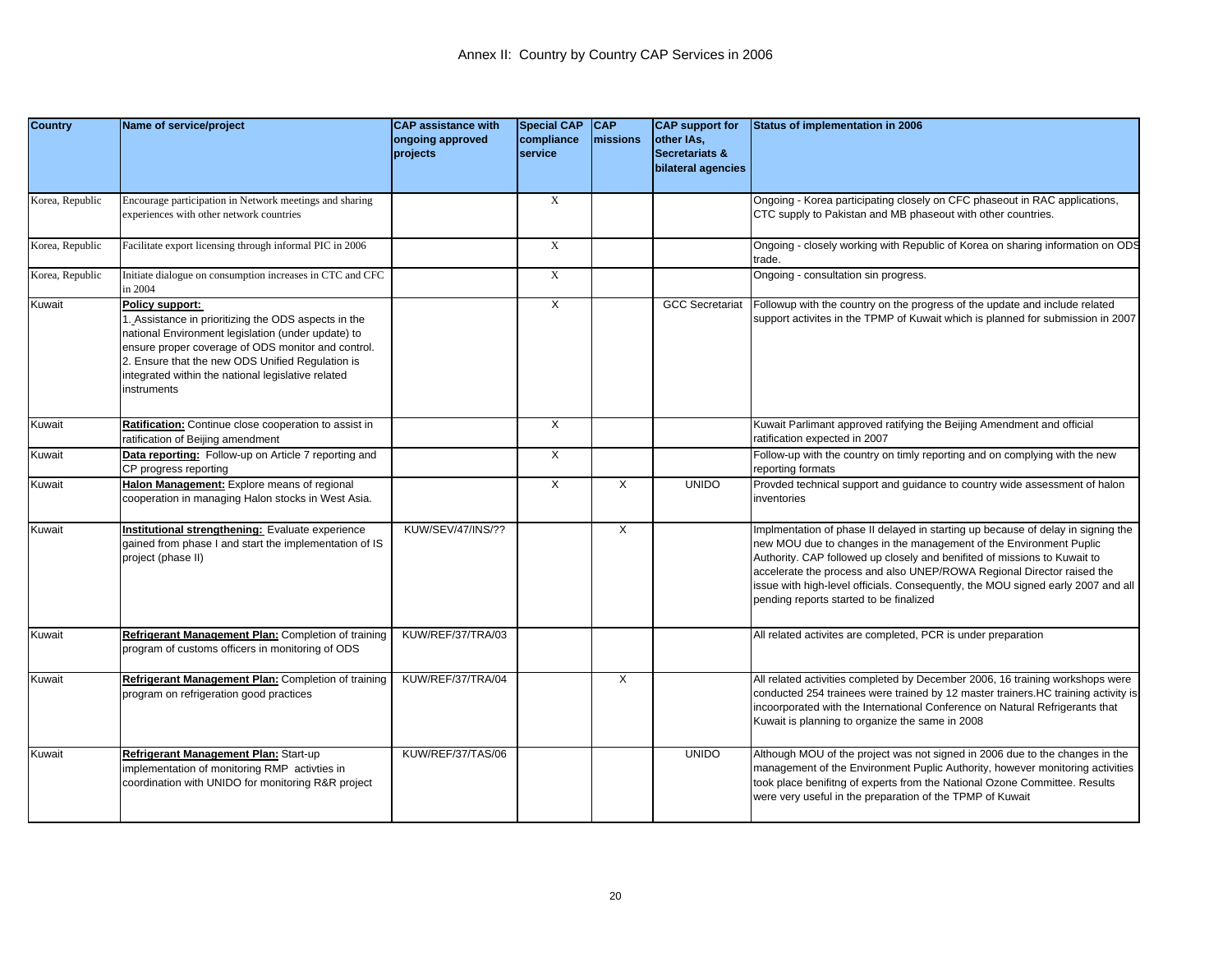| <b>Country</b> | Name of service/project                                                                                                                                                                                                                                                                                                                                                                                                   | <b>CAP</b> assistance with             | <b>Special CAP</b>    | CAP      | <b>CAP</b> support for                  | Status of implementation in 2006                                                                                                                                                                                                                                                                                                                                                                                                                                                                                                                                                                                      |
|----------------|---------------------------------------------------------------------------------------------------------------------------------------------------------------------------------------------------------------------------------------------------------------------------------------------------------------------------------------------------------------------------------------------------------------------------|----------------------------------------|-----------------------|----------|-----------------------------------------|-----------------------------------------------------------------------------------------------------------------------------------------------------------------------------------------------------------------------------------------------------------------------------------------------------------------------------------------------------------------------------------------------------------------------------------------------------------------------------------------------------------------------------------------------------------------------------------------------------------------------|
|                |                                                                                                                                                                                                                                                                                                                                                                                                                           | ongoing approved<br>projects           | compliance<br>service | missions | other IAs,<br><b>Secretariats &amp;</b> |                                                                                                                                                                                                                                                                                                                                                                                                                                                                                                                                                                                                                       |
|                |                                                                                                                                                                                                                                                                                                                                                                                                                           |                                        |                       |          | bilateral agencies                      |                                                                                                                                                                                                                                                                                                                                                                                                                                                                                                                                                                                                                       |
| Kuwait         | Thematic Activity: Work with country and other GCC                                                                                                                                                                                                                                                                                                                                                                        |                                        | $\overline{X}$        |          |                                         | The update of national curricula is being included in the TPMP project. Visits                                                                                                                                                                                                                                                                                                                                                                                                                                                                                                                                        |
|                | countries to update vocational cirrucla                                                                                                                                                                                                                                                                                                                                                                                   |                                        |                       |          |                                         | were made to the national technical institutes to assess the update needs                                                                                                                                                                                                                                                                                                                                                                                                                                                                                                                                             |
| Kuwait         | Technical Support: Support NOU in implementing<br>national phase-out activities related to the refrigeration<br>sector benifiting of the cooperation agreement with the<br>ebanese ASHRAE Chapter                                                                                                                                                                                                                         |                                        | X                     |          |                                         | Continued cooperation with Kuwait ASHRAE Chapter in raising awareness<br>about ozone and MP to refrigeration industry and stakeholders in Kuwait;<br>Thematic Seminar on the involvement of the Refrigeration Industry and its future<br>in light of MP was organized by Kuwait ASHRAE Chapter in May 2006. Kuwait<br>ASHRAE chapter also produced a special Issue of it's Quartly Newsletter on the<br>Ozone and CAP provided technical support in both activities. The students<br>committee under Chapter also involved under-gradutes from Kuwait University<br>to assist NOU in surveying CFC-Chillers in Kuwait |
| Kyrgyzstan     | Networking: Country participated in networking activities<br>in 2006 e.g. the ECA network meeting and thematic<br>meeting on R&R in Georgia (4.06), Green Customs<br>workshop in Uzbekistan (2.06), thematic meeting on<br>halon management in Czech Republic (6.06), national<br>workshop on MeBr alternatives in Kyrgyzstan (8.06) and<br>GEF-supported MeBr training in the post-harvest sector<br>in Bulgaria (10.06) |                                        | X                     | X        | UNDP, UNIDO,<br>OS, MFS                 | Completed                                                                                                                                                                                                                                                                                                                                                                                                                                                                                                                                                                                                             |
| Kyrgyzstan     | Awareness raising: Regional awareness raising and<br>Ozone Day celebrations                                                                                                                                                                                                                                                                                                                                               |                                        | X                     |          |                                         | Completed                                                                                                                                                                                                                                                                                                                                                                                                                                                                                                                                                                                                             |
| Kyrgyzstan     | Data reporting: Country reported Article 7 data for 2005<br>ECA monitored and followed up on data reporting                                                                                                                                                                                                                                                                                                               |                                        | X                     |          | <b>OS</b>                               | Completed                                                                                                                                                                                                                                                                                                                                                                                                                                                                                                                                                                                                             |
| Kyrgyzstan     | Information support: Sharing of information from<br>secretariats, agencies, stakeholders as well as<br>OzonAction Newsletter, electronic bulletins and ECA<br>website                                                                                                                                                                                                                                                     |                                        | X                     |          |                                         | Recurrent activity                                                                                                                                                                                                                                                                                                                                                                                                                                                                                                                                                                                                    |
| Kyrgyzstan     | Institutional strengthening: Technical assistance for<br>managing the IS                                                                                                                                                                                                                                                                                                                                                  | KYR/SEV/37/INS/05<br>KYR/SEV/50/INS/13 |                       |          |                                         | KYR/SEV/37/INS/05 - Completed                                                                                                                                                                                                                                                                                                                                                                                                                                                                                                                                                                                         |
| Kyrgyzstan     | Refrigerant Management Plan: Technical assistance for KYR/REF/37/TRA/03<br>the implementation of RMP and TPP (CFC)                                                                                                                                                                                                                                                                                                        | KYR/REF/37/TRA/06<br>KYR/PHA/50/TAS/15 |                       | X        |                                         | RMP completed. Formulation of TPMP completed. TPMP approved at 49th<br>ExCom meeting                                                                                                                                                                                                                                                                                                                                                                                                                                                                                                                                  |
| Lebanon        | Policy support: Follow-up with NOU in the issuance of<br>the ODS legislation and its enforcement.                                                                                                                                                                                                                                                                                                                         |                                        | X                     |          |                                         | Maintain the follow-up with Lebanon but the political situation of the country<br>didn't help in moving the legislation forward                                                                                                                                                                                                                                                                                                                                                                                                                                                                                       |
| Lebanon        | Ratification: Follow up with NOU on Beijing<br>amendment ratification                                                                                                                                                                                                                                                                                                                                                     |                                        | $\times$              |          |                                         | Continue follow-up with the country on the progress in ratifying Beijing<br>Amendment                                                                                                                                                                                                                                                                                                                                                                                                                                                                                                                                 |
| Lebanon        | Data reporting: Follow up on Article 7 reporting and CP<br>reporting-                                                                                                                                                                                                                                                                                                                                                     |                                        | $\times$              |          |                                         | Follow-up with the country on timly reporting and on complying with the new<br>reporting formats                                                                                                                                                                                                                                                                                                                                                                                                                                                                                                                      |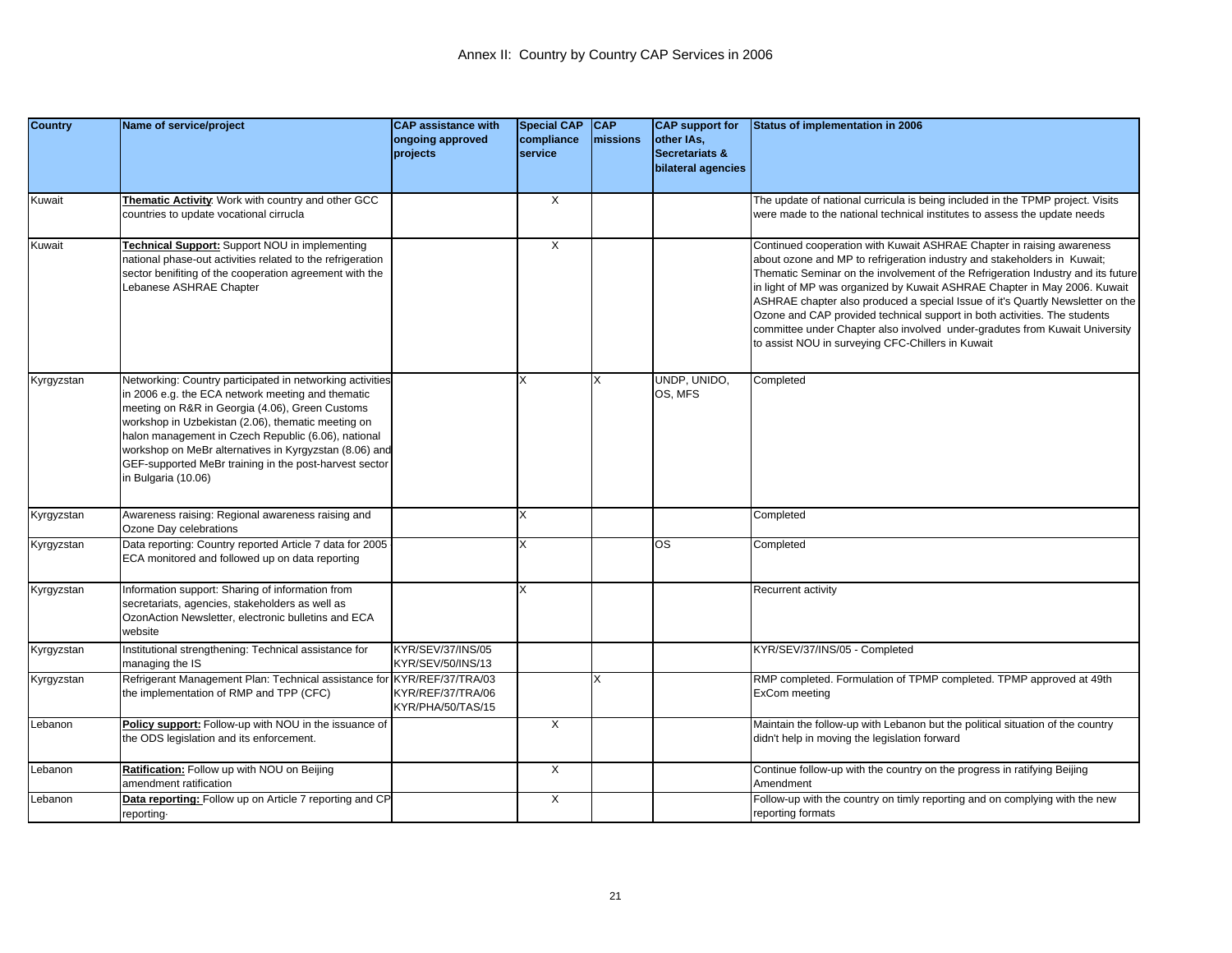| <b>Country</b>              | Name of service/project                                                                                               | <b>CAP assistance with</b><br>ongoing approved | <b>Special CAP</b><br>compliance | <b>CAP</b><br>missions | <b>CAP</b> support for<br>other IAs, | <b>Status of implementation in 2006</b>                                                                                                                                                                                                                                                         |
|-----------------------------|-----------------------------------------------------------------------------------------------------------------------|------------------------------------------------|----------------------------------|------------------------|--------------------------------------|-------------------------------------------------------------------------------------------------------------------------------------------------------------------------------------------------------------------------------------------------------------------------------------------------|
|                             |                                                                                                                       | projects                                       | service                          |                        | Secretariats &                       |                                                                                                                                                                                                                                                                                                 |
|                             |                                                                                                                       |                                                |                                  |                        | bilateral agencies                   |                                                                                                                                                                                                                                                                                                 |
| _ebanon                     | Thematic Activity: Work with country and other                                                                        |                                                | X                                | Χ                      |                                      | Activities related to updating technical Curricula is merged with the related                                                                                                                                                                                                                   |
|                             | Mashrik countries to update vocational cirrucla                                                                       |                                                |                                  |                        |                                      | regional plan, national workshop is planned for 2007                                                                                                                                                                                                                                            |
| _ebanon                     | Technical Support: Support NOU in implementing                                                                        |                                                | X                                |                        |                                      | Organizing of National Seminar in cooperation with Lebanese ASHRAE Chapter,                                                                                                                                                                                                                     |
|                             | national phase-out activities related to the refrigeration<br>sector benifiting of the cooperation agreement with the |                                                |                                  |                        |                                      | NOU and the American University in Beirut about the Implmentation of the<br>National Phase Out Management Plan of Lebanon to assist NOU in compiling                                                                                                                                            |
|                             | Lebanese ASHRAE Chapter                                                                                               |                                                |                                  |                        |                                      | ideas from different stakeholders                                                                                                                                                                                                                                                               |
| _ebanon                     | Halon Management: Develop regional inforamtion                                                                        |                                                | X                                | $\times$               |                                      | follow-up with the country on finding ways to dipose of unwanted quantities of                                                                                                                                                                                                                  |
|                             | networking for cooperation in managing Halon stocks in<br>West Asia                                                   |                                                |                                  |                        |                                      | halons and stocking only the strtegicly needed volumes.                                                                                                                                                                                                                                         |
| Lesotho                     | Institutional strengthening: Implementation of                                                                        | LES/SEV/29/INS/06                              |                                  |                        |                                      | MOU signed with the country. Reviewed, finalised and submitted for approval                                                                                                                                                                                                                     |
|                             | institutional strengthening project (phase 2)                                                                         |                                                |                                  |                        |                                      | ODS Regulations, conducted awareness programme through radio, TV, Press<br>release,. Printed and distributed awareness materials, celebrated ozone day.                                                                                                                                         |
|                             |                                                                                                                       |                                                |                                  |                        |                                      |                                                                                                                                                                                                                                                                                                 |
| Lesotho                     | Halon Management: Assistance in halons phase-out                                                                      |                                                | $\times$                         | $\times$               | GTZ                                  | Country reported zero halon consumption for 2005 and the sole halon importer<br>has agreed to cease importation of halons.                                                                                                                                                                      |
| _esotho                     | Ratification: Assistance in ratification of all                                                                       |                                                | X                                | X                      | <b>OS</b>                            | The process for ratification of all Amendments started and country expected to                                                                                                                                                                                                                  |
|                             | Amendments                                                                                                            |                                                |                                  |                        |                                      | ratify all amendments soon                                                                                                                                                                                                                                                                      |
| Liberia                     | TPMP: Assistance in preparation and implementation of<br><b>TPMP</b>                                                  |                                                |                                  | X                      | GTZ                                  | MOU for preparation signed and first disbursement made. NNational Consultant<br>identified for data collection. TORs for consultantancy were drafted and<br>questionnaire for data collection formulated. An action plan and TPMP format<br>agreed with the NOU and preparation is in progress. |
| Liberia                     | Refrigerant Management Plan: Provide guidance and                                                                     | LIR/REF/41/TAS/                                |                                  | X                      | <b>GTZ</b>                           | Project activities completed. Second Phase of Customs Training conducted. The                                                                                                                                                                                                                   |
|                             | assistance in the implementation of CP/RMP                                                                            |                                                |                                  |                        |                                      | NOU conducted training of customs officers and and other relevant                                                                                                                                                                                                                               |
|                             |                                                                                                                       |                                                |                                  |                        |                                      | stakeholders. ODS Regulations including quota system are being implemented<br>and enforced successfull.                                                                                                                                                                                         |
| Liberia                     | Refrigerant Management Plan: RMP Refrigeration<br>training                                                            | LIR/REF/41/TAS/                                |                                  | X                      |                                      | Implemented by GTZ                                                                                                                                                                                                                                                                              |
| Liberia                     | Institutional strengthening Provide guidance on IS<br>Phase II                                                        | LIR/SEV/41/INS/02                              |                                  |                        |                                      | IS acttivities ongoing satisfactorily                                                                                                                                                                                                                                                           |
| Libyan Arab<br>Jamahiriya   | Networking: Encourage to participate fully in Network<br>activities.                                                  |                                                | X                                |                        | <b>UNIDO</b>                         | Country did not participate in any network meeting                                                                                                                                                                                                                                              |
| Libyan Arab                 | Policy support: Involve Regional Director in soliciting                                                               |                                                | X                                | Χ                      |                                      | The RD and AMCEN Secretariat had contacts with the country but responses                                                                                                                                                                                                                        |
| Jamahiriya<br>Macedonia FYR | political support.<br>Networking: Country participated in networking activities                                       |                                                |                                  | X                      | UNIDO, OS, MFS                       | still slow<br>Completed                                                                                                                                                                                                                                                                         |
|                             | n 2006 e.g. the ECA network meeting and thematic                                                                      |                                                |                                  |                        |                                      |                                                                                                                                                                                                                                                                                                 |
|                             | meeting on R&R in Georgia (4.06) and thematic                                                                         |                                                |                                  |                        |                                      |                                                                                                                                                                                                                                                                                                 |
|                             | meeting on RMP / NPP implementation in Serbia (9.06)                                                                  |                                                |                                  |                        |                                      |                                                                                                                                                                                                                                                                                                 |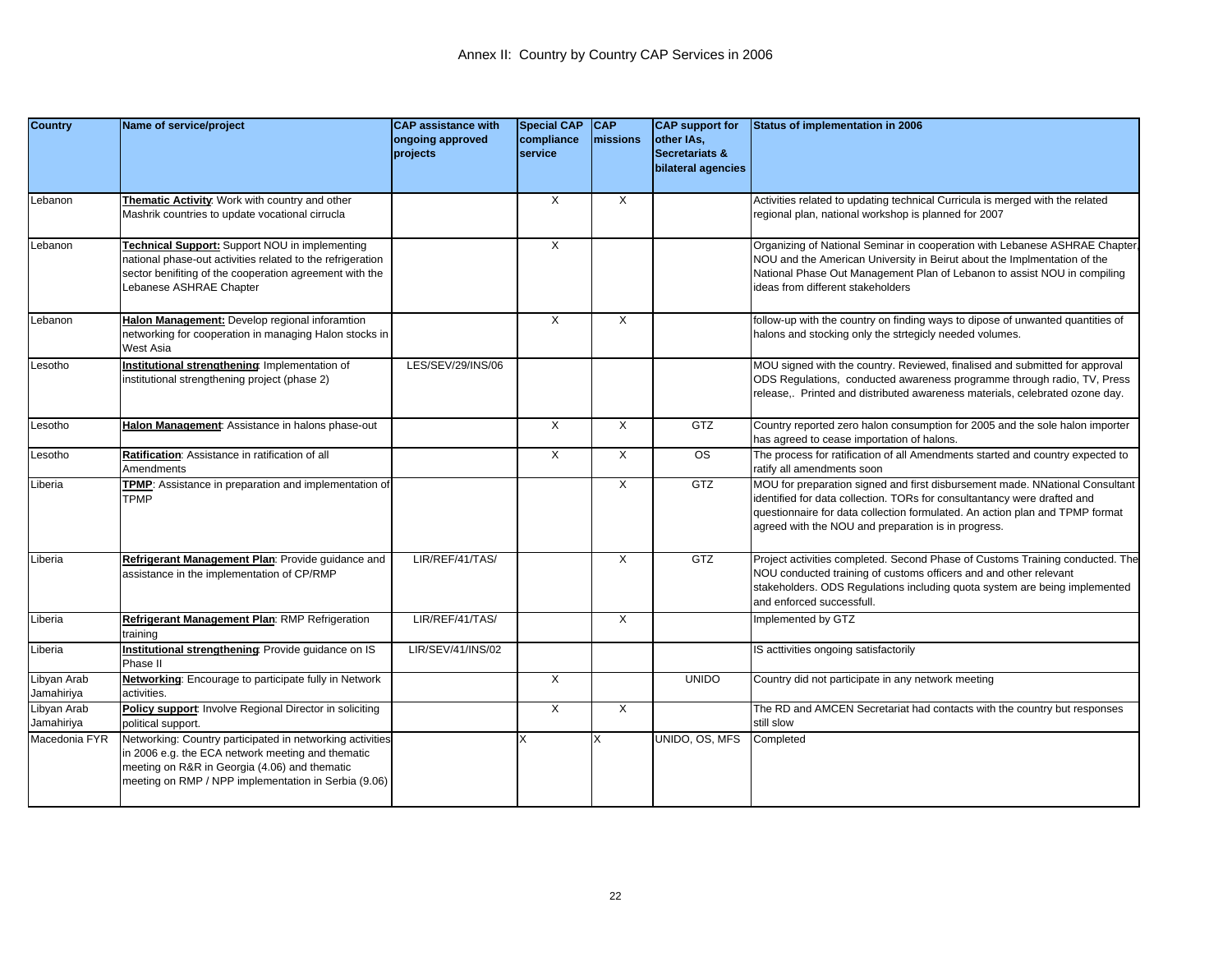| <b>Country</b> | Name of service/project                                                                                                                                                                                                           | <b>CAP</b> assistance with<br>ongoing approved<br>projects | Special CAP CAP<br>compliance<br><b>Iservice</b> | <b>Imissions</b> | <b>CAP</b> support for<br>other IAs,<br><b>Secretariats &amp;</b><br>bilateral agencies | Status of implementation in 2006                                                                                                                                                               |
|----------------|-----------------------------------------------------------------------------------------------------------------------------------------------------------------------------------------------------------------------------------|------------------------------------------------------------|--------------------------------------------------|------------------|-----------------------------------------------------------------------------------------|------------------------------------------------------------------------------------------------------------------------------------------------------------------------------------------------|
| Macedonia FYR  | Awareness raising: Country received assistance to<br>prepare a performance of Ozone Play in local language<br>the performance shall be recorded on video/CD with<br>subtitles in English, Russian, Serbian, Croatian,<br>Bosnian. |                                                            |                                                  |                  |                                                                                         | Work in progress                                                                                                                                                                               |
| Macedonia FYR  | Data reporting: Country reported Article 7 data for 2005<br>ECA monitored and followed up on data reporting                                                                                                                       |                                                            |                                                  |                  | <b>OS</b>                                                                               | Completed                                                                                                                                                                                      |
| Macedonia FYR  | Information support: Sharing of information from<br>secretariats, agencies, stakeholders as well as<br>OzonAction Newsletter, electronic bulletins and ECA<br>website                                                             |                                                            | X                                                |                  |                                                                                         | Recurrent activity                                                                                                                                                                             |
| Madagascar     | Institutional strengthening: Implementation of<br>nstitutional strengthening project (phase 2). Country to<br>nost Joint Network meeting for Africa                                                                               | MAG/SEV/43/INS/06                                          |                                                  |                  |                                                                                         | IS acttivities ongoing satisfactorily                                                                                                                                                          |
| Madagascar     | TPMP: Assistance in preparation and implementation of<br><b>TPMP</b>                                                                                                                                                              |                                                            |                                                  | X                |                                                                                         | Draft TPMP prepared awaiting country visit and finalization in 2007.                                                                                                                           |
| Malawi         | Policy support: Assistance in the enforcement of the<br>existing ODS regulations                                                                                                                                                  |                                                            | X                                                | Χ                |                                                                                         | Country enforcing ODS regulations, trained 102 customs officers. Confiscation<br>and seizures of ODSs and ODS based equipments is taking place to indicate<br>effectiveness of the enforcement |
| Malawi         | Institutional strengthening: Guidance in<br>mplementation of IS Phase 4                                                                                                                                                           | MLW/SEV/41/INS/                                            |                                                  |                  |                                                                                         | Country completed implementing IS phase 4 and renewed for IS phase 5 which<br>is currently beeing implemented                                                                                  |
| Maldives       | Technical assistance for managing the IS                                                                                                                                                                                          | MDV/SEV/44/INS/10                                          | $\mathbf X$                                      |                  |                                                                                         | Ongoing - IS project assistance on awareness & capacity building, policy and<br>technical issues being provided.                                                                               |
| Maldives       | Assist Ozone Secretariat in following up the action plan<br>submitted in pursuance of MOP Decisions XIV/16, XIV/26<br>and XV/37 and 34th Imp.Com recommendation 34/26                                                             |                                                            | X                                                |                  |                                                                                         | Country in compliance with 2006 targets. Discussions also held in the informal<br>advisory group meetings on past achievements and sustenance of compliance.                                   |
| Maldives       | Organise small group network meeting on SIDS                                                                                                                                                                                      |                                                            | $\mathbf X$                                      | $\mathbf X$      |                                                                                         | Not organised during the year.                                                                                                                                                                 |
| Maldives       | Closure of the RMP and initiation of the TPMP                                                                                                                                                                                     |                                                            | $\mathbf X$                                      |                  |                                                                                         | RMP activities completed and TPMP activities initiated.                                                                                                                                        |
| Maldives       | Assistance on CTC strategy                                                                                                                                                                                                        |                                                            | $\mathbf X$                                      |                  |                                                                                         | No specific requirement mentioned.                                                                                                                                                             |
| Mali           | FPMP: Assistance in preparation and implementation of<br><b>TPMP</b>                                                                                                                                                              |                                                            |                                                  | $\times$         | <b>UNDP</b>                                                                             | Initiated data collection for TPMP preparation in cooperation with UNDP                                                                                                                        |
| Mali           | Institutional strengthening: Implementation of<br>nstitutional strengthening project (phase 3)                                                                                                                                    | MLI/SEV/44/INS/15                                          |                                                  |                  |                                                                                         | IS acttivities ongoing satisfactorily                                                                                                                                                          |
| Mauritania     | Institutional strengthening: Implementation of<br>nstitutional strengthening project (phase 3)                                                                                                                                    | MAU/SEV/43/INS/14                                          |                                                  |                  |                                                                                         | IS acttivities ongoing satisfactorily                                                                                                                                                          |
| Mauritania     | <b>FPMP:</b> Assistance in preparation and implementation of<br><b>TPMP</b>                                                                                                                                                       |                                                            |                                                  | $\times$         | <b>UNDP</b>                                                                             | Initiated data collection for TPMP preparation in cooperation with UNDP                                                                                                                        |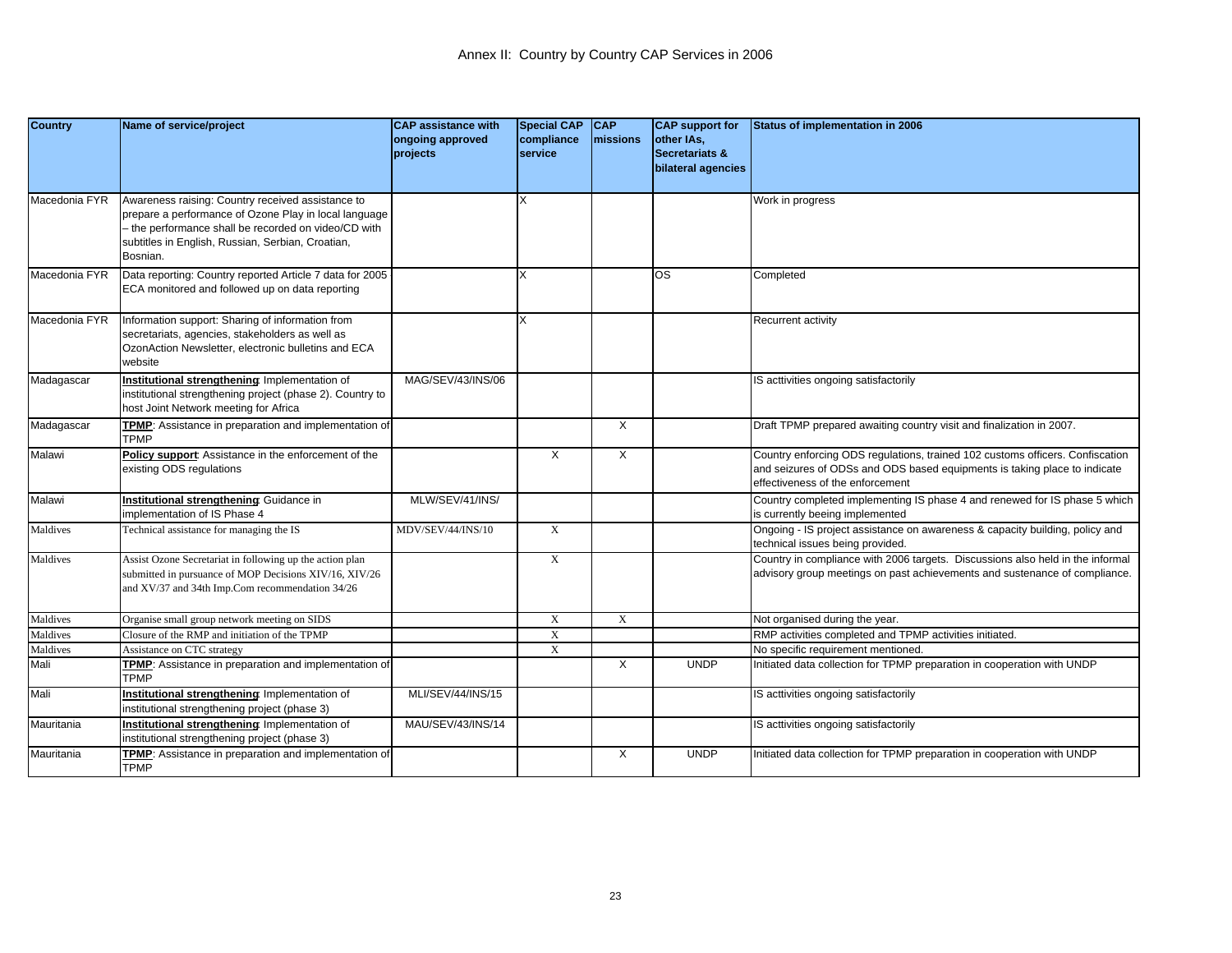| <b>Country</b> | Name of service/project                                                                                                                                                                                                                                                                                                                                                                                                                                                           | <b>CAP assistance with</b><br>ongoing approved<br>projects | <b>Special CAP</b><br>compliance<br>service | <b>CAP</b><br>missions | <b>CAP</b> support for<br>other IAs,<br>Secretariats &<br>bilateral agencies | Status of implementation in 2006                                                                                                                                                                                                                                                                                                                       |
|----------------|-----------------------------------------------------------------------------------------------------------------------------------------------------------------------------------------------------------------------------------------------------------------------------------------------------------------------------------------------------------------------------------------------------------------------------------------------------------------------------------|------------------------------------------------------------|---------------------------------------------|------------------------|------------------------------------------------------------------------------|--------------------------------------------------------------------------------------------------------------------------------------------------------------------------------------------------------------------------------------------------------------------------------------------------------------------------------------------------------|
| Mauritius      | TPMP: Advise country on terminal phase out plan                                                                                                                                                                                                                                                                                                                                                                                                                                   |                                                            | X                                           |                        | <b>GTZ</b>                                                                   | Country implementing TPMP and is in compliance with all reduction targets.<br>Conducted customs officers trainings in enforcement of ODS regulations and<br>refrigeration technicians in good refrigeration technicians. Conducted several<br>awareness activities. NOU successfully organised the first national Green<br>Customs Initiative workshop |
| Mexico         | Data reporting: Follow up on ODS data reporting (Art                                                                                                                                                                                                                                                                                                                                                                                                                              |                                                            | X                                           |                        | OS, MFS                                                                      | Online compliance support to NOU                                                                                                                                                                                                                                                                                                                       |
| Mexico         | Ratification: Assistance with ratification of Montreal<br>and Beijing Amendment.                                                                                                                                                                                                                                                                                                                                                                                                  |                                                            | X                                           |                        | <b>OS</b>                                                                    | Follow up of the issue through Network Meetings                                                                                                                                                                                                                                                                                                        |
| Mexico         | Policy support: Policy assistance to prevent ODS<br>llegal trade                                                                                                                                                                                                                                                                                                                                                                                                                  |                                                            | X                                           |                        |                                                                              | Government Officers attended Workshop to prevent ODS illegal trade in La<br>Ceiba, Honduras.                                                                                                                                                                                                                                                           |
| Mexico         | Methyl bromide: Technical assistance to implement<br><b>MB</b> phase-out project                                                                                                                                                                                                                                                                                                                                                                                                  |                                                            | $\overline{X}$                              |                        | <b>UNIDO</b>                                                                 | Goverment authorities participated in the High Level Workshop on Alternatives<br>to Phase out Methyl Bromide in Soil Fumigation, carried ot in Antigua,<br>Guatemala.                                                                                                                                                                                  |
| Moldova        | Networking: Country participated in networking activities<br>n 2006 e.g. the ECA network meeting and thematic<br>meeting on R&R in Georgia (4.06), national workshop<br>on MeBr alternatives in Kyrgyzstan (8.06) and GEF-<br>supported MeBr training in the post-harvest sector in<br>Bulgaria (10.06)                                                                                                                                                                           |                                                            | X                                           | X                      | UNDP, UNIDO,<br>OS, MFS                                                      | Completed                                                                                                                                                                                                                                                                                                                                              |
| Moldova        | Awareness raising: Country received assistance to<br>prepare a guidebook for teachers from primary schools<br>n local language to be coordinated with Kyrgyzstan's<br>text book for teachers from secondary schools and with<br>UNEP's education kit for primary schools - the<br>guidebook shall possibly be made available in Russian<br>and English language versions.                                                                                                         |                                                            | X                                           |                        |                                                                              | Work in progress                                                                                                                                                                                                                                                                                                                                       |
| Moldova        | Programmatic assistance: Country received assistance<br>to certify refrigerant identifiers purchased as part of the<br>national customs training. These certificates will be<br>ssued by the relevant local standardization authorities<br>in cooperation with the equipment suppliers. The activity<br>has demonstration character and may trigger similar<br>certifications in other network countries. Lessons<br>learned shall be shared with the other network<br>countries. |                                                            | X                                           |                        |                                                                              | Work in progress                                                                                                                                                                                                                                                                                                                                       |
| Moldova        | Data reporting: Country reported Article 7 data for 2005<br>ECA monitored and followed up on data reporting                                                                                                                                                                                                                                                                                                                                                                       |                                                            | X                                           |                        | <b>OS</b>                                                                    | Completed                                                                                                                                                                                                                                                                                                                                              |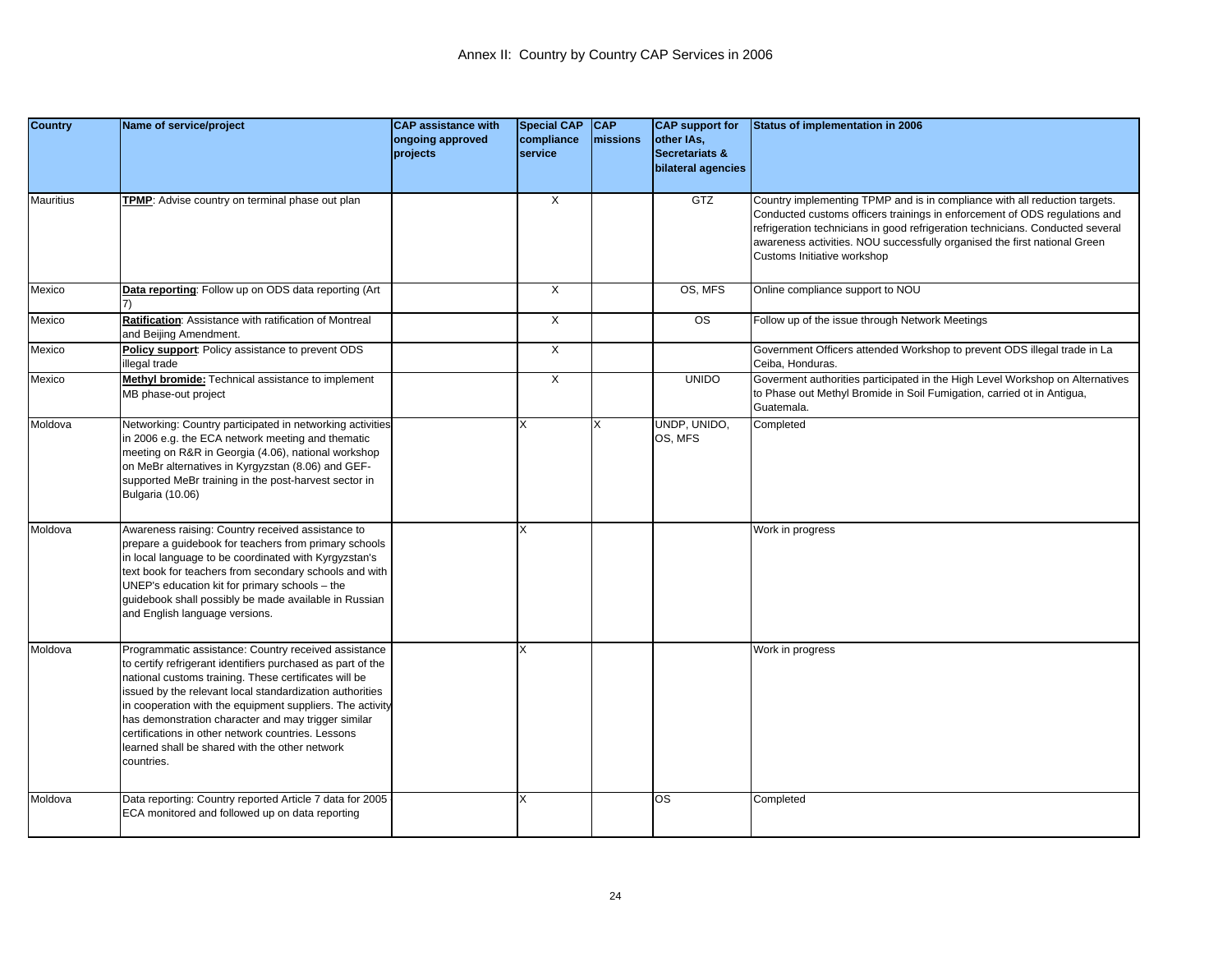| <b>Country</b> | Name of service/project                                                                                                                                                                                                                                                                                                                                      | <b>CAP</b> assistance with<br>ongoing approved<br>projects | <b>Special CAP</b><br>compliance<br>service | $ _{CAP}$<br>missions | <b>CAP support for</b><br>other IAs,<br>Secretariats &<br>bilateral agencies | Status of implementation in 2006                                                                                                                                                      |
|----------------|--------------------------------------------------------------------------------------------------------------------------------------------------------------------------------------------------------------------------------------------------------------------------------------------------------------------------------------------------------------|------------------------------------------------------------|---------------------------------------------|-----------------------|------------------------------------------------------------------------------|---------------------------------------------------------------------------------------------------------------------------------------------------------------------------------------|
| Moldova        | Ratification: Country ratified the Beijing amendment in<br>2006 - ECA monitored and followed up on ratification<br>status                                                                                                                                                                                                                                    |                                                            | х                                           |                       | <b>OS</b>                                                                    | Completed                                                                                                                                                                             |
| Moldova        | Information support: Sharing of information from<br>secretariats, agencies, stakeholders as well as<br>OzonAction Newsletter, electronic bulletins and ECA<br>website                                                                                                                                                                                        |                                                            |                                             |                       |                                                                              | Recurrent activity                                                                                                                                                                    |
| Moldova        | Institutional strengthening: Renewal of institutional<br>strengthening project                                                                                                                                                                                                                                                                               | MOL/SEV/36/INS/07<br>MOL/SEV/48/INS/14                     |                                             |                       |                                                                              | Both phases completed                                                                                                                                                                 |
| Moldova        | <b>TPMP</b> preparation                                                                                                                                                                                                                                                                                                                                      | MOL/PHA/48/PRP/16                                          |                                             |                       | <b>UNDP</b>                                                                  | Ongoing                                                                                                                                                                               |
| Mongolia       | Assistance with developing a quota system and strengthening<br>country consultation process on illegal trade with the Japan<br>bilateral                                                                                                                                                                                                                     |                                                            | X                                           |                       | $\boldsymbol{\mathrm{X}}$                                                    | Inputs provided on Quota system development - currently, under<br>implementation. Country works closely with terfrigeration service association on<br>implementation of quota system. |
| Mongolia       | Assist Japan to implement TPMP with a focus on chiller<br>sector                                                                                                                                                                                                                                                                                             |                                                            | X                                           | X                     |                                                                              | Under progress - activities are being coordinated in consultation with Japan.                                                                                                         |
| Mongolia       | Technical assistance for managing the IS                                                                                                                                                                                                                                                                                                                     |                                                            | $\mathbf X$                                 | $\mathbf X$           |                                                                              | Ongoing - IS project assistance on awareness & capacity building, policy and<br>technical issues being provided.                                                                      |
| Montenegro     | Networking: Country voted on its independence in 6.06<br>and participated in thematic meeting on RMP / NPP<br>implementation in Serbia (9.06) which was combined<br>with special session on ratification and data reporting                                                                                                                                  |                                                            |                                             | x                     | UNIDO, Sweden                                                                | Completed                                                                                                                                                                             |
| Montenegro     | Country-to-country assistance: Initial advice on the<br>establishment of baseline date provided by NOU Serbia.<br>JNIDO and ECA - baseline data will be established in<br>the context of CP / TPMP preparation and with support<br>from the ECA network                                                                                                      |                                                            |                                             |                       | OS, UNIDO                                                                    | Work in progress                                                                                                                                                                      |
| Montenegro     | Ratification: Country ratified the Vienna Convention,<br>Montreal Protocol and all amendments through the<br>succession procedure as suggested by Serbia - CAP<br>provided assistance to the newly established focal point<br>and arranged special session with the country and<br>UNIDO during the thematic meeting on RMP / NPP<br>mplementation in Serbia |                                                            |                                             |                       | OS, UNIDO                                                                    | Completed                                                                                                                                                                             |
| Montenegro     | Information support: Sharing of information from<br>secretariats, agencies, stakeholders as well as<br>OzonAction Newsletter, electronic bulletins and ECA<br>website                                                                                                                                                                                        |                                                            |                                             |                       |                                                                              | Recurrent activity                                                                                                                                                                    |
| Morocco        | Institutional strengthening: Implementation of<br>institutional strengthening project (phase 3)                                                                                                                                                                                                                                                              | MOR/SEV/43/INS/49                                          |                                             |                       |                                                                              | IS acttivities ongoing satisfactorily                                                                                                                                                 |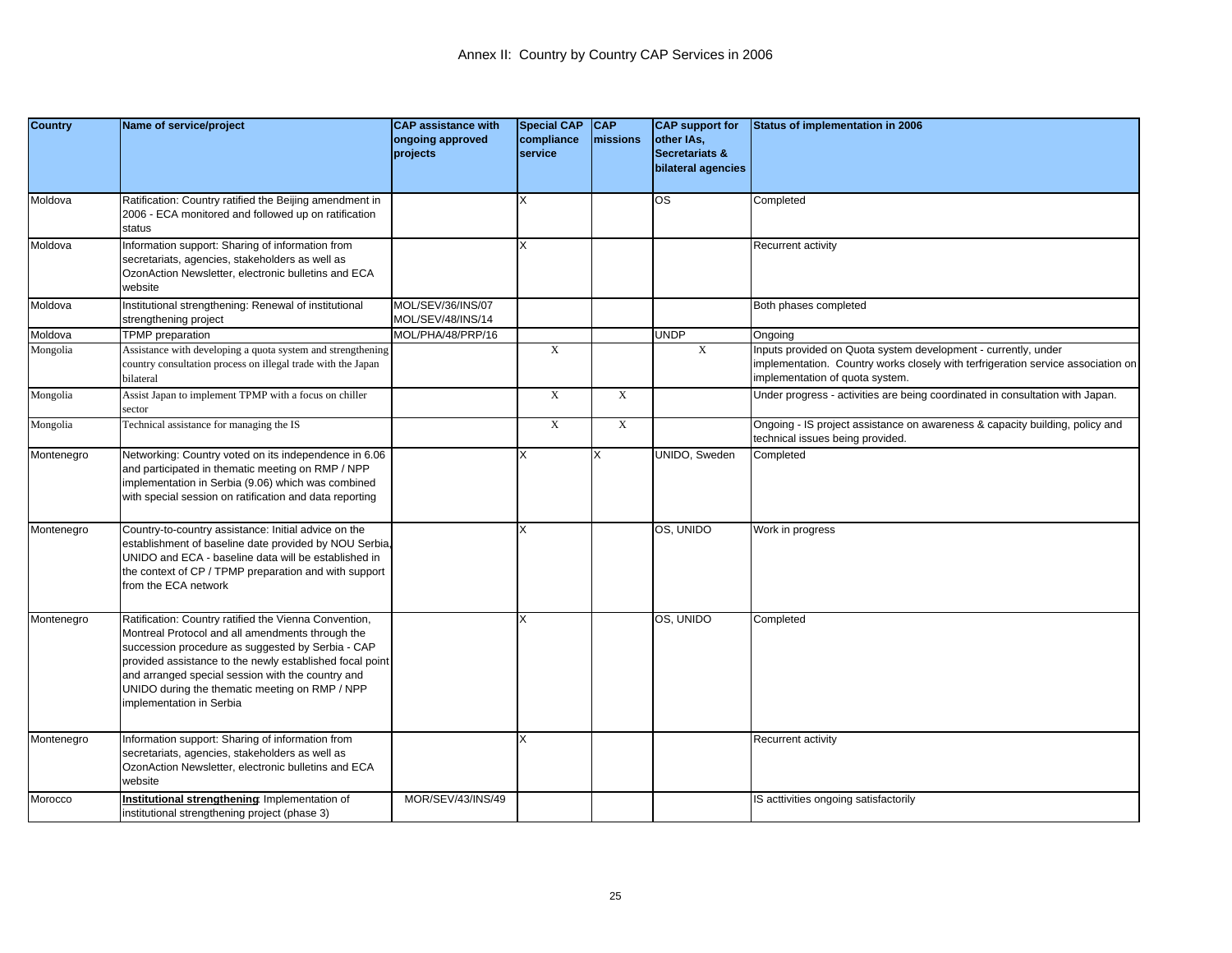| <b>Country</b> | Name of service/project                                                                                                                                                                                                 | <b>CAP assistance with</b>   | <b>Special CAP</b>    | <b>CAP</b>  | <b>CAP</b> support for                             | Status of implementation in 2006                                                                                                                                                                                                                                  |
|----------------|-------------------------------------------------------------------------------------------------------------------------------------------------------------------------------------------------------------------------|------------------------------|-----------------------|-------------|----------------------------------------------------|-------------------------------------------------------------------------------------------------------------------------------------------------------------------------------------------------------------------------------------------------------------------|
|                |                                                                                                                                                                                                                         | ongoing approved<br>projects | compliance<br>service | missions    | other IAs,<br>Secretariats &<br>bilateral agencies |                                                                                                                                                                                                                                                                   |
|                |                                                                                                                                                                                                                         |                              |                       |             |                                                    |                                                                                                                                                                                                                                                                   |
| Mozambique     | Methyl bromide: Assist country through the Farmer<br>Field School project                                                                                                                                               |                              | X                     | X           |                                                    | CAP team assisted Mozambique in finalizing MB survey report. Country having<br>problems in submitting financial statement to enable the closure of the MOU on<br>survey due to the recruitment of a new ozone officer.                                            |
| Mozambique     | Institutional strengthening: Guidance on<br>mplementation of IS Phase 3                                                                                                                                                 | MOZ/SEV/41/INS/              |                       |             |                                                    | Country completed implementing IS phase 3 and renewed for IS phase 4 which<br>is currently beeing implemented                                                                                                                                                     |
| Mozambique     | Policy support: Assistance in implementation of policy<br>support project for Portuguese speaking countries                                                                                                             |                              | X                     | Χ           | Portugal                                           | MOU was signed with Portugal and funds were received from Portugal end of<br>2006. Activities are being planned jointly with NOUs.                                                                                                                                |
| Myanmar        | Policy support: preparation of ozone regulations for<br>control of ODSs                                                                                                                                                 |                              |                       |             |                                                    | CAP undertook mission to Myanmar to meet new Director General of NCCA,<br>workshop plan for 2007                                                                                                                                                                  |
| Namibia        | Policy support: Assist NOU in enforcing ODS<br>regulations in Cooperation with SACU and SADC                                                                                                                            |                              | X                     | X           | GTZ                                                | Country implementing licensing and quota systems successfully                                                                                                                                                                                                     |
| Namibia        | Institutional strengthening: Guide implementation of<br>IS Phase 3                                                                                                                                                      | NAM/SEV/41/INS/              |                       |             |                                                    | Country completed implementing IS phase 3 and renewal for IS phase 4which is<br>currently being implemented                                                                                                                                                       |
| Namibia        | <b>Compliance:</b> Assistance on data reporting (17th MOP<br>Decision XVII/20)                                                                                                                                          |                              |                       |             |                                                    | CAP assisted the NOU in reviewing data reports before submitting to the OS<br>and MLFS. During network meetings CAP made presentation of data reporting<br>and this has assisted most ozone officers to correctly report on data to OS and<br><b>MLFS</b>         |
| Namibia        | Policy support: Assist NOU in enforcing ODS<br>egulations in Cooperation with SACU and SADC                                                                                                                             |                              |                       |             |                                                    | SACU countries were put in one group during network meetings to discuss<br>issues of illegal trade within SACU members and enforcement of ODS<br>Regulatuions                                                                                                     |
| Namibia        | Compliance: Assistance on data reporting (17th MOP<br>Decision XVII/20)                                                                                                                                                 |                              |                       |             |                                                    |                                                                                                                                                                                                                                                                   |
| Nauru          | <b>Compliance:</b> Assistance on data reporting (17th MOP<br>Decision XVII/20)                                                                                                                                          |                              |                       |             |                                                    | Nauru had reported missing data                                                                                                                                                                                                                                   |
| Nepal          | Assist Ozone Secretariat in following up the action plan<br>submitted in pursuance of MOP Decisions XIV/27 and<br>XV/39 and 34th Imp.Com. Recommendation 34/30 and<br>strengthening the licensing system implementation |                              | $\mathbf X$           |             |                                                    | Compliance with 2005 targets achieved. Mechanisms are put in place to sustain<br>complaince.                                                                                                                                                                      |
| Nepal          | Implement RMP update                                                                                                                                                                                                    | NEP/REF/44/TAS/15            | $\mathbf X$           | $\mathbf X$ |                                                    | RMP update completed and activities implemented. The progress report has<br>also been submitted to the Excom.                                                                                                                                                     |
| Nepal          | <b>Fechnical Assistance for IS project</b>                                                                                                                                                                              | NEP/SEV/44INS/14             |                       | X           |                                                    | Ongoing - inputs are being given in policy, enforcement and awareness<br>activities. The focus is on effective enforcement of ODS regulations and CFC<br>controls in market.                                                                                      |
| Nepal          | <b>Fechnical Assistance on CTC phase-out</b>                                                                                                                                                                            | NEP/SOL/47/TAS/17            | $\mathbf X$           |             |                                                    | CTC survey in progress - technical inputs provided and the survey draft is<br>expected to be ready in early 2007.                                                                                                                                                 |
| Nepal          | Assist the country in setting up Refrigeration Training<br>Institute                                                                                                                                                    |                              | $\mathbf x$           |             |                                                    | Activities under progress - consultations are held with UNEP on implementation.<br>Proposed to be inaugurated as a part of 2007 20th Anniversary celebrations.                                                                                                    |
| Nicaragua      | Institutional strengthening Institutional strengthening<br>project implementation                                                                                                                                       | NIC/SEV/39/INS/08            |                       | X           |                                                    | CAP service to facilitate administrative steps for cash advance authorizations.<br>Technical support to project documents needed to submit the ISP renewal at the<br>49 ExCom. Training of the Asistant NOU about new procedures to implement<br>ISP carried out. |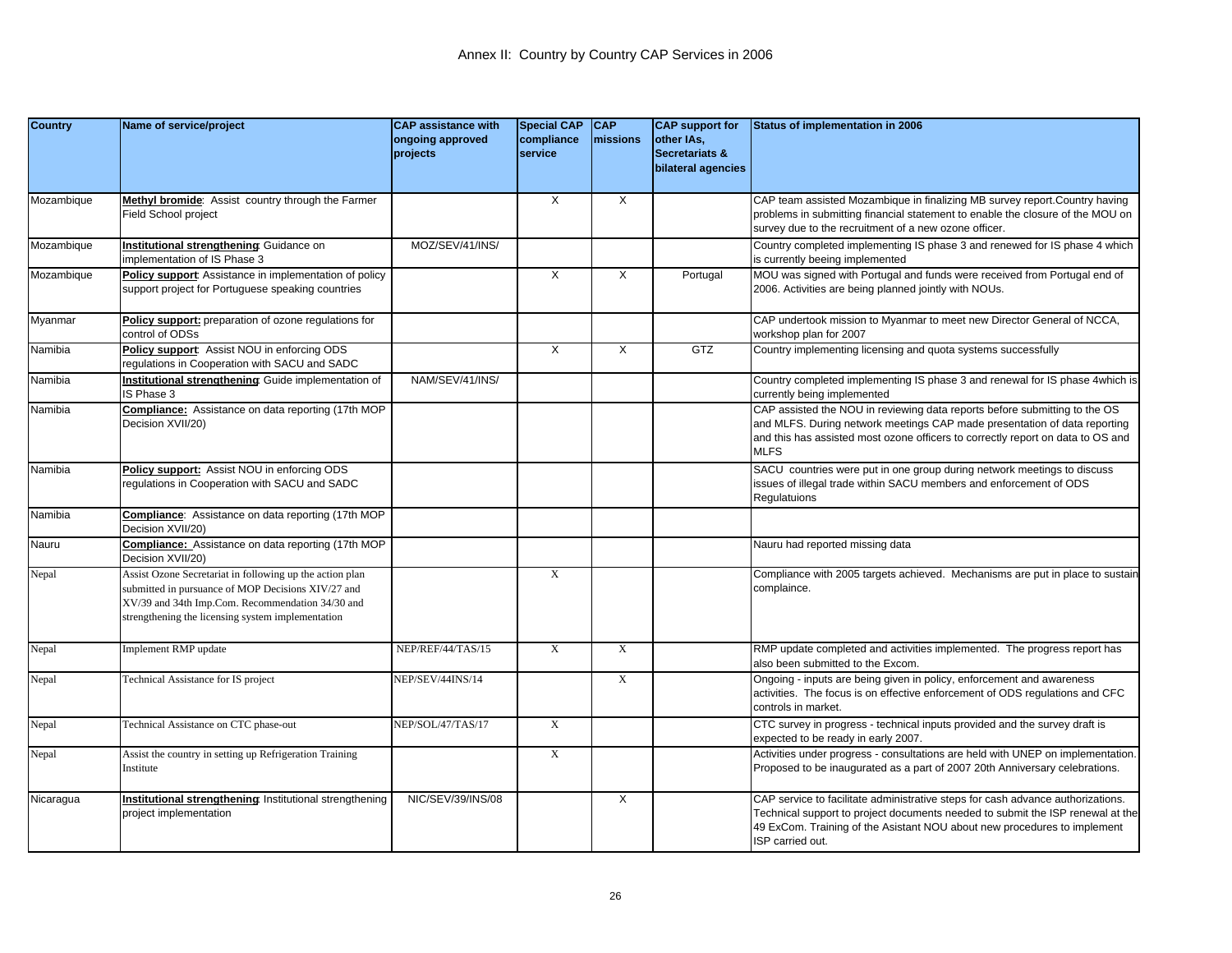| <b>Country</b> | Name of service/project                                                                                                                                                                                                                         | <b>CAP assistance with</b><br>ongoing approved<br>projects                       | <b>Special CAP</b><br>compliance<br>service | <b>CAP</b><br>missions | <b>CAP</b> support for<br>other IAs,<br>Secretariats &<br>bilateral agencies | Status of implementation in 2006                                                                                                                                                                                                                                              |
|----------------|-------------------------------------------------------------------------------------------------------------------------------------------------------------------------------------------------------------------------------------------------|----------------------------------------------------------------------------------|---------------------------------------------|------------------------|------------------------------------------------------------------------------|-------------------------------------------------------------------------------------------------------------------------------------------------------------------------------------------------------------------------------------------------------------------------------|
| Nicaragua      | Refrigerant Management Plan: RMP project<br>mplementation                                                                                                                                                                                       | NIC/REF/45/TAS/13<br>NIC/REF/45/TAS/15<br>NIC/REF/45/TAS/16<br>NIC/REF/45/TRA/14 |                                             | X                      |                                                                              | Joint Mission UNEP and UNDP to supervise project implementation and visit to<br>Government offices. CAP service to facilitate administrative steps for cash<br>advance transferences. Signature and follow up to the timetable of MoU to<br>implement the project activities. |
| Nicaragua      | Methyl bromide: Policy assistance to maintain zero<br>level of MB consumption                                                                                                                                                                   |                                                                                  | $\times$                                    |                        |                                                                              | Workshop organization with ONUDI to maintain zero level of MB consumption.                                                                                                                                                                                                    |
| Nicaragua      | <b>TPMP:</b> Preparation of TPMP                                                                                                                                                                                                                |                                                                                  |                                             |                        |                                                                              | Coordination activities with UNDP and NOO were carried out. Funds approved<br>at the 50 ExCom                                                                                                                                                                                 |
| Nicaragua      | Ratification: Assistance with ratification of Montreal<br>and Beijing Amendment.                                                                                                                                                                |                                                                                  | $\overline{X}$                              |                        | $\overline{\text{os}}$                                                       | Follow up of the issue through Network Meetings                                                                                                                                                                                                                               |
| Nicaragua      | <b>CTC/TCA:</b> Support for compliance on CTC/TCA                                                                                                                                                                                               |                                                                                  | X                                           |                        |                                                                              | Assistance to CTC/TCA through Network Meeting solvent sector discussions                                                                                                                                                                                                      |
| Nicaragua      | Data reporting: Follow up on ODS data reporting (Art                                                                                                                                                                                            |                                                                                  |                                             |                        | OS.MFS                                                                       | Online compliance support to NOU                                                                                                                                                                                                                                              |
| Nicaragua      | Policy support: Policy assistance to prevent ODS<br>illegal trade                                                                                                                                                                               |                                                                                  | $\times$                                    |                        |                                                                              | Government Officers attended Workshop to prevent ODS illegal trade in La<br>Ceiba, Honduras.                                                                                                                                                                                  |
| Niger          | TPMP: Assistance in preparation and Implementation of<br><b>TPMP</b>                                                                                                                                                                            |                                                                                  | X                                           | X                      | <b>UNDP</b>                                                                  | Initiated data collection for TPMP preparation in cooperation with UNDP                                                                                                                                                                                                       |
| Niger          | Institutional strengthening Implementation of<br>institutional strengthening project (Phase V)                                                                                                                                                  | NER/SEV/47/INS/16                                                                |                                             |                        |                                                                              | IS acttivities ongoing satisfactorily                                                                                                                                                                                                                                         |
| Nigeria        | Methyl bromide: Provide advice on MB phase out                                                                                                                                                                                                  |                                                                                  | X                                           | Χ                      | <b>UNDP</b>                                                                  | MB phase-out activities under UNDP regional technical assistance project.<br>Coordination meeting was held with UNDP during 10th Joint ODSONET/AF.<br>UNDP was to prepare strategy for project implementation                                                                 |
| Nigeria        | Awareness raising: Assistance in developing and<br>implementing national awareness strategy for ODS<br>phase out                                                                                                                                |                                                                                  | $\times$                                    | X                      | Japan                                                                        | Project completed Stakeholders' workshop was held and National Awareness<br>strategy approved in October 2006.                                                                                                                                                                |
| Oman           | Policy support:<br>I. Completion of the legislation update project after the<br>endorsement of the new ODS legislation<br>2. Ensure that the new ODS Unified Regulation is<br>integrated within the national legislative related<br>instruments | OMA/SEV/37/TAS/07                                                                |                                             | $\times$               | <b>GCC Secretariat</b>                                                       | The new legislation is enacted and special thematic workshop was conducted to<br>introduce it to different stakeholder and discuss modes of enforcement.                                                                                                                      |
| Oman           | Data reporting: Follow-up in reviewing and submission<br>of Article 7 reporting and CP reporting.                                                                                                                                               |                                                                                  | X                                           |                        |                                                                              | Follow-up with the country on timly reporting and on complying with the new<br>reporting formats                                                                                                                                                                              |
| Oman           | <b>CTC/TCA:</b> Support to UNIDO project for CTC phase-<br>out consumption of CTC/TCA.                                                                                                                                                          |                                                                                  | X                                           | X                      | <b>UNIDO</b>                                                                 | CAP support was limited to assist ODS officer in identifying a national expert<br>from the Qaboos University to coordinate with UNIDO in implementing the<br>project.                                                                                                         |
| Oman           | Technical & Policy Support: Assist country in traininig<br>customs authorities to enforce the new issued<br>legislation                                                                                                                         |                                                                                  | X                                           | Χ                      |                                                                              | Plans for Customs training were postponed till 2007 in order to make sure that<br>the new ODS legislation is conveyed to all customs ports                                                                                                                                    |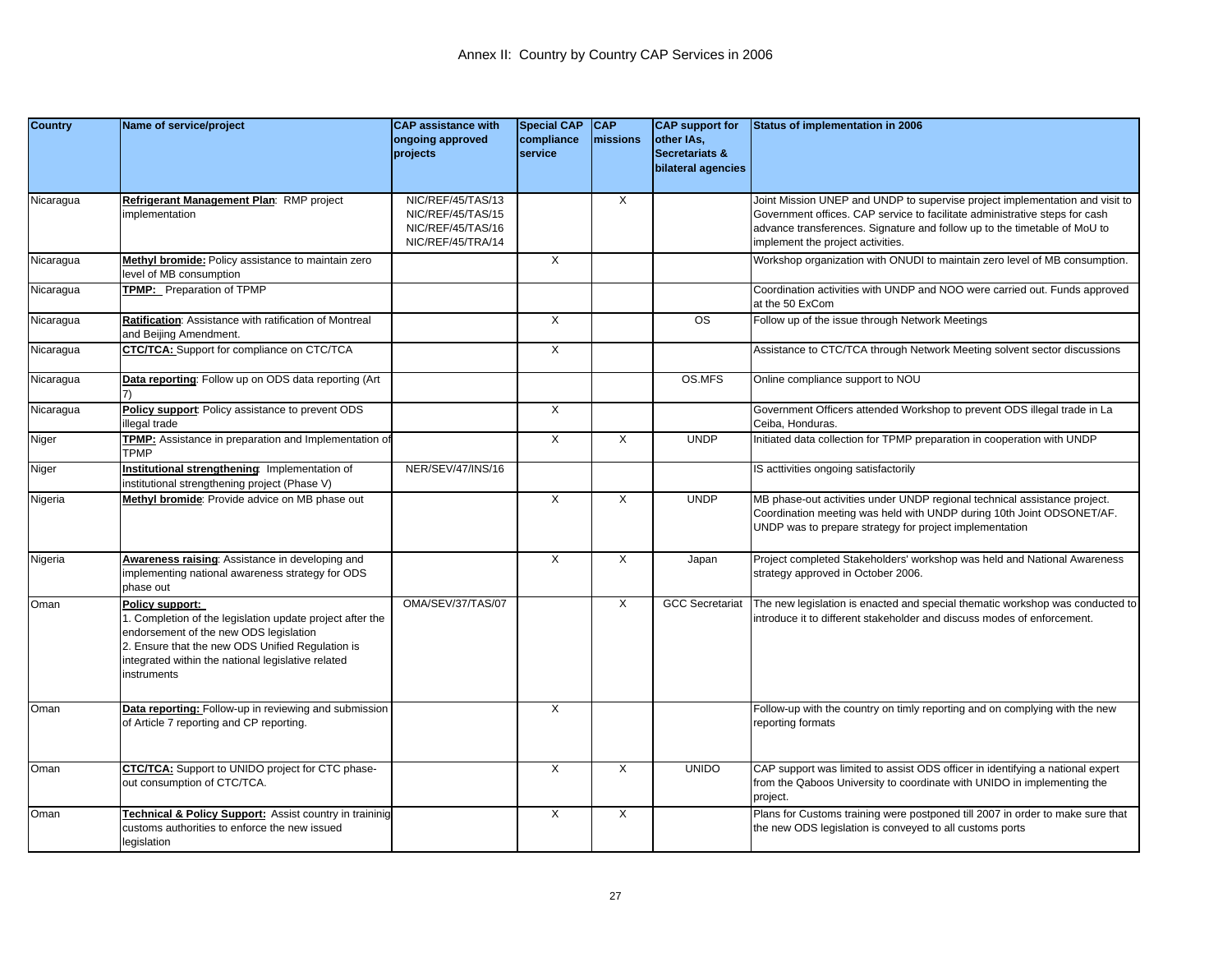| <b>Country</b> | Name of service/project                                                                                                                                                                        | <b>CAP assistance with</b><br>ongoing approved<br>projects | <b>Special CAP</b><br>compliance<br>service | <b>CAP</b><br>missions | <b>CAP</b> support for<br>other IAs,<br>Secretariats & | Status of implementation in 2006                                                                                                                                                                                                                                                                                                                                                                                                                                                                                                                                                                                                                                                                                                    |
|----------------|------------------------------------------------------------------------------------------------------------------------------------------------------------------------------------------------|------------------------------------------------------------|---------------------------------------------|------------------------|--------------------------------------------------------|-------------------------------------------------------------------------------------------------------------------------------------------------------------------------------------------------------------------------------------------------------------------------------------------------------------------------------------------------------------------------------------------------------------------------------------------------------------------------------------------------------------------------------------------------------------------------------------------------------------------------------------------------------------------------------------------------------------------------------------|
|                |                                                                                                                                                                                                |                                                            |                                             |                        | bilateral agencies                                     |                                                                                                                                                                                                                                                                                                                                                                                                                                                                                                                                                                                                                                                                                                                                     |
| Oman           | Thematic Activity: Work with country and other GCC<br>countries to update vocational cirrucla                                                                                                  |                                                            | X                                           |                        |                                                        | Activities related to updating technical Curricula is merged with the related<br>regional plan.                                                                                                                                                                                                                                                                                                                                                                                                                                                                                                                                                                                                                                     |
| Oman           | Halon Management: Provide technical assistance,<br>upon request, for the preparation of the National Halon<br>Bank, and in holding technical awareness seminars for<br>stakeholders by sectors |                                                            | X                                           | Χ                      | WB and UNIDO                                           | Participated in the National Halon Management Workshop as resource person<br>and provided technicao assistance                                                                                                                                                                                                                                                                                                                                                                                                                                                                                                                                                                                                                      |
| Pakistan       | Follow up on the recommendations of the Joint IA mission of<br>June 2003                                                                                                                       |                                                            | $\mathbf X$                                 |                        | $\mathbf X$                                            | Joint mission could not be undertaken during the year 2006. This is however<br>being followed up closely by UNEP with the NOU of Pakistan                                                                                                                                                                                                                                                                                                                                                                                                                                                                                                                                                                                           |
| Pakistan       | Assistance with implementation of 15th MOP Decision<br>XV/22, XVI/29 and 34th Imp.Com recommendation 34/32                                                                                     |                                                            | $\mathbf X$                                 |                        | $\mathbf X$                                            | Pakistan is in compliance with halon phaseout targets for the year 2005 as per<br>data reported in the year 2006.                                                                                                                                                                                                                                                                                                                                                                                                                                                                                                                                                                                                                   |
| Pakistan       | Facilitate Pakistan to provide identifier and assistance to<br>Afghanistan for capacity building                                                                                               |                                                            |                                             |                        |                                                        | Identifier was given by Pakistan to Iran during the year.                                                                                                                                                                                                                                                                                                                                                                                                                                                                                                                                                                                                                                                                           |
| Pakistan       | Organise industry delegation visit on the solvent sector                                                                                                                                       |                                                            | X                                           | X                      | $\mathbf x$                                            | Consultations are being held on this - cooperation with Republic of Korea<br>established on CTC supply situation.                                                                                                                                                                                                                                                                                                                                                                                                                                                                                                                                                                                                                   |
| Pakistan       | Organise NOO training for new officers from SA and SEAP<br>networks                                                                                                                            |                                                            | $\mathbf X$                                 |                        |                                                        | Training program in Pakistan undertaken with other countries in the region.                                                                                                                                                                                                                                                                                                                                                                                                                                                                                                                                                                                                                                                         |
| Pakistan       | Assist country in developing an IEC strategy                                                                                                                                                   |                                                            | $\mathbf{X}$                                |                        |                                                        |                                                                                                                                                                                                                                                                                                                                                                                                                                                                                                                                                                                                                                                                                                                                     |
| Pakistan       | Assistance on MB issues                                                                                                                                                                        |                                                            | $\boldsymbol{\mathrm{X}}$                   |                        |                                                        | Activities being implemented on a need basis.                                                                                                                                                                                                                                                                                                                                                                                                                                                                                                                                                                                                                                                                                       |
| Panama         | Institutional strengthening: Institutional strengthening<br>project implementation                                                                                                             | PAN/SEV/44/INS/21                                          |                                             | Χ                      |                                                        | CAP service to facilitate administrative steps for disbursement authorizations.<br>Techncial support to implement the public awareness activities                                                                                                                                                                                                                                                                                                                                                                                                                                                                                                                                                                                   |
| Panama         | TPMP: RMP/TPMP Implementation                                                                                                                                                                  |                                                            |                                             | X                      |                                                        | Terminal Phase Out Management Plan in implementation                                                                                                                                                                                                                                                                                                                                                                                                                                                                                                                                                                                                                                                                                |
| Panama         | Methyl bromide: Policy assistance to maintain zero<br>evel of MB consumption                                                                                                                   |                                                            | $\overline{X}$                              |                        |                                                        | Country mission to visit enterprises postponed to 2007                                                                                                                                                                                                                                                                                                                                                                                                                                                                                                                                                                                                                                                                              |
| Panama         | <b>CTC/TCA:</b> Support for compliance on CTC/TCA                                                                                                                                              |                                                            |                                             |                        |                                                        | Assistance to CTC/TCA through Network Meeting solvent sector discussions                                                                                                                                                                                                                                                                                                                                                                                                                                                                                                                                                                                                                                                            |
| Panama         | Data reporting: Follow up on ODS data reporting (Art                                                                                                                                           |                                                            | $\times$                                    |                        | OS, MFS                                                | Online compliance support to NOU                                                                                                                                                                                                                                                                                                                                                                                                                                                                                                                                                                                                                                                                                                    |
| Panama         | Policy support: Policy assistance to prevent ODS<br>llegal trade                                                                                                                               |                                                            | X                                           |                        |                                                        | Government Officers attended Workshop to prevent ODS illegal trade in La<br>Ceiba, Honduras.                                                                                                                                                                                                                                                                                                                                                                                                                                                                                                                                                                                                                                        |
| Paraguay       | Institutional strengthening Institutional strengthening<br>project implementation                                                                                                              | PAR/SEV/39/INS/13                                          |                                             | X                      |                                                        | Montreal Protocol project implementation has been re-launched in second<br>quarter of 2006. New Focal Point was assigned by the Government in March<br>2006. Government Officers assigned to project implementation and to issue<br>ODS licenses attended the Montreal Protocol project implementation and ODS<br>alternatives carried out in Mexico in June 2006. Through UNEP CAP team<br>support Gov of Paraguay prepared and sent A7 ODS data report. Ozone Day<br>was celebrated and presentations on MP and Ozone Layer were given by RNC<br>during a policy workshop for main country stakeholders. RNC also met Minister<br>of Environment asking for political support to the Montreal Protocol Project<br>implementation. |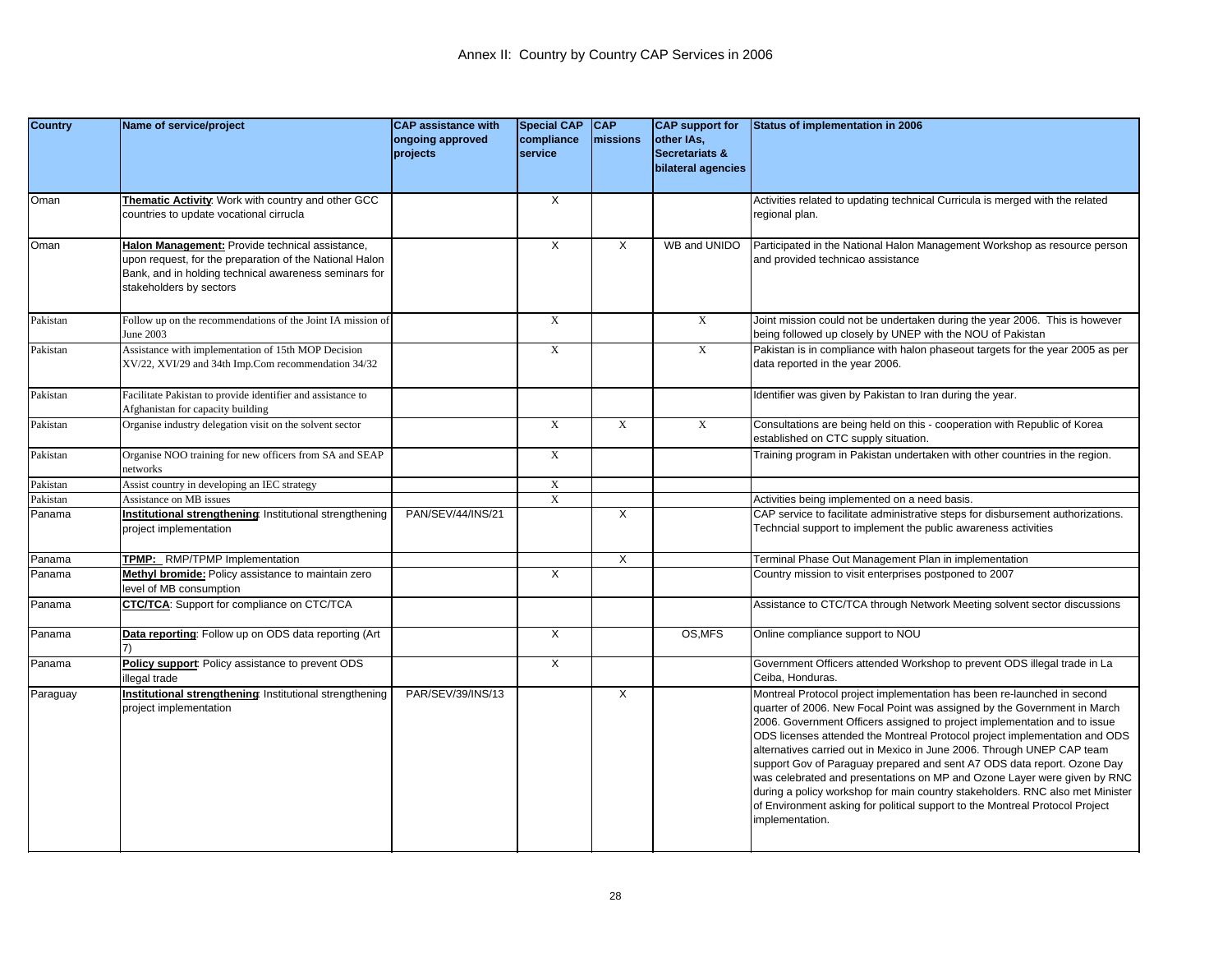| <b>Country</b> | Name of service/project                                                                                   | <b>CAP assistance with</b>             | <b>Special CAP</b>    | <b>CAP</b> | <b>CAP</b> support for                  | Status of implementation in 2006                                                                                                                                        |
|----------------|-----------------------------------------------------------------------------------------------------------|----------------------------------------|-----------------------|------------|-----------------------------------------|-------------------------------------------------------------------------------------------------------------------------------------------------------------------------|
|                |                                                                                                           | ongoing approved<br>projects           | compliance<br>service | missions   | other IAs,<br><b>Secretariats &amp;</b> |                                                                                                                                                                         |
|                |                                                                                                           |                                        |                       |            | bilateral agencies                      |                                                                                                                                                                         |
| Paraguay       | Refrigerant Management Plan: RMP project                                                                  | PAR/REF/32/TAS/06                      |                       | X          |                                         | New Focal Point was assigned by the Government in March 2006. Government                                                                                                |
|                | mplementation                                                                                             | PAR/REF/32/TAS/08                      |                       |            |                                         | Officers assigned to project implementation and to issue ODS licenses trained                                                                                           |
|                |                                                                                                           | PAR/REF/32/TAS/10<br>PAR/REF/32/TRA/07 |                       |            |                                         | by CAP team. National Refrigeration Training activities were re launched in<br>2006.                                                                                    |
| Paraguay       | Methyl bromide: Co-implementation of MB phase out                                                         | PAR/FUM/47/TAS/15                      |                       |            | <b>SPAIN</b>                            | Coordination with NOU to plan Workshop on Alternatives to Phase out Methyl                                                                                              |
|                | project                                                                                                   |                                        |                       |            |                                         | Bromide.                                                                                                                                                                |
| Paraguay       | TPMP: Preparation of TPMP                                                                                 |                                        | X                     |            | <b>UNDP</b>                             | Terminal Phase Out Management Plan in preparation by joint actions of UNEP<br>and UNDP.                                                                                 |
| Paraguay       | Ratification: Assistance with ratification of Beijing<br>Amendment.                                       |                                        | X                     |            |                                         | Follow up of the issue through Network Meetings                                                                                                                         |
| Paraguay       | Data reporting: Follow up on ODS data reporting (Art                                                      |                                        | X                     |            |                                         | Follow up to ODS data reporting and letters to the Secretariat provided through                                                                                         |
|                |                                                                                                           |                                        |                       |            |                                         | the LA e-forum, emails and country missions. Particularly, RNC reviewed Article<br>7 report with new focal points.                                                      |
| Paraguay       | <b>Policy support: Policy assistance to prevent ODS</b>                                                   |                                        | X                     |            |                                         | Government Officers attended Workshop to prevent ODS illegal trade in La                                                                                                |
|                | llegal trade                                                                                              |                                        |                       |            |                                         | Ceiba, Honduras.                                                                                                                                                        |
| Peru           | Institutional strengthening Institutional strengthening                                                   | PER/SEV/37/INS/31                      |                       | X          |                                         | A country mission of RNC was carried out in March 2006 promoting faster MP                                                                                              |
|                | project implementation                                                                                    |                                        |                       |            |                                         | project implementation through interviews to high level authorities of the Ministry<br>of Production. Nevertheless, change of authorities at national level and lack of |
|                |                                                                                                           |                                        |                       |            |                                         | understanding on the Multilateral Fund projects at the administrative level of the                                                                                      |
|                |                                                                                                           |                                        |                       |            |                                         | Ministry caused slow rates of disbursement for the ISP, which are expected to                                                                                           |
|                |                                                                                                           |                                        |                       |            |                                         | increase in next year.                                                                                                                                                  |
|                |                                                                                                           |                                        |                       |            |                                         |                                                                                                                                                                         |
| Peru           | Refrigerant Management Plan: RMP project                                                                  | PER/REF/43/TAS/34                      |                       | X          |                                         | CAP service to facilitate administrative steps for cash advance authorizations.                                                                                         |
|                | mplementation                                                                                             | PER/REF/43/TAS/35                      |                       |            |                                         | Sugestions to the NOU on procedures to implement the RMP update was                                                                                                     |
|                |                                                                                                           | PER/REF/43/TAS/36<br>PER/REF/43/TAS/37 |                       |            |                                         | provided. MoU between UNEP and Ministry of Production signed in November<br>2006. Workshop for launching the RMP carried out in October 2006.                           |
|                |                                                                                                           |                                        |                       |            |                                         |                                                                                                                                                                         |
| Peru           | TPMP: Preparation of TPMP                                                                                 |                                        |                       |            |                                         | Terminal Phase Out Management Plan in implementation                                                                                                                    |
| Peru           | Ratification: Assistance with ratification of Montreal<br>and Beijing Amendment.                          |                                        | X                     |            | $\overline{\text{os}}$                  | Follow up of the issue through Network Meetings                                                                                                                         |
| Peru           | Data reporting: Follow up on ODS data reporting (Art                                                      |                                        | $\overline{X}$        |            | OS, MFS                                 | Online compliance support to NOU                                                                                                                                        |
| Peru           | <b>CTC/TCA:</b> Support for compliance on CTC/TCA                                                         |                                        | $\times$              |            |                                         | Assistance to CTC/TCA through Network Meeting solvent sector discussions                                                                                                |
| Peru           | Methyl bromide: Policy assistance to maintain zero                                                        |                                        | X                     |            |                                         | Asistance was not required by the Government                                                                                                                            |
|                | evel of MB consumption                                                                                    |                                        |                       |            |                                         |                                                                                                                                                                         |
| Peru           | Policy support: Policy assistance to prevent ODS                                                          |                                        | $\overline{X}$        |            |                                         | Government Officers attended Workshop to prevent ODS illegal trade in La                                                                                                |
|                | llegal trade                                                                                              |                                        |                       |            |                                         | Ceiba, Honduras.                                                                                                                                                        |
| Qatar          | Ratification: Continue close cooperation with GCC<br>Secretariat & other relevant organizations to ratify |                                        | X                     |            |                                         | Continue follow-up with the country on the progress in ratifying Beijing                                                                                                |
|                | Montreal and Beijing amendments                                                                           |                                        |                       |            |                                         | Amendment                                                                                                                                                               |
|                |                                                                                                           |                                        |                       |            |                                         |                                                                                                                                                                         |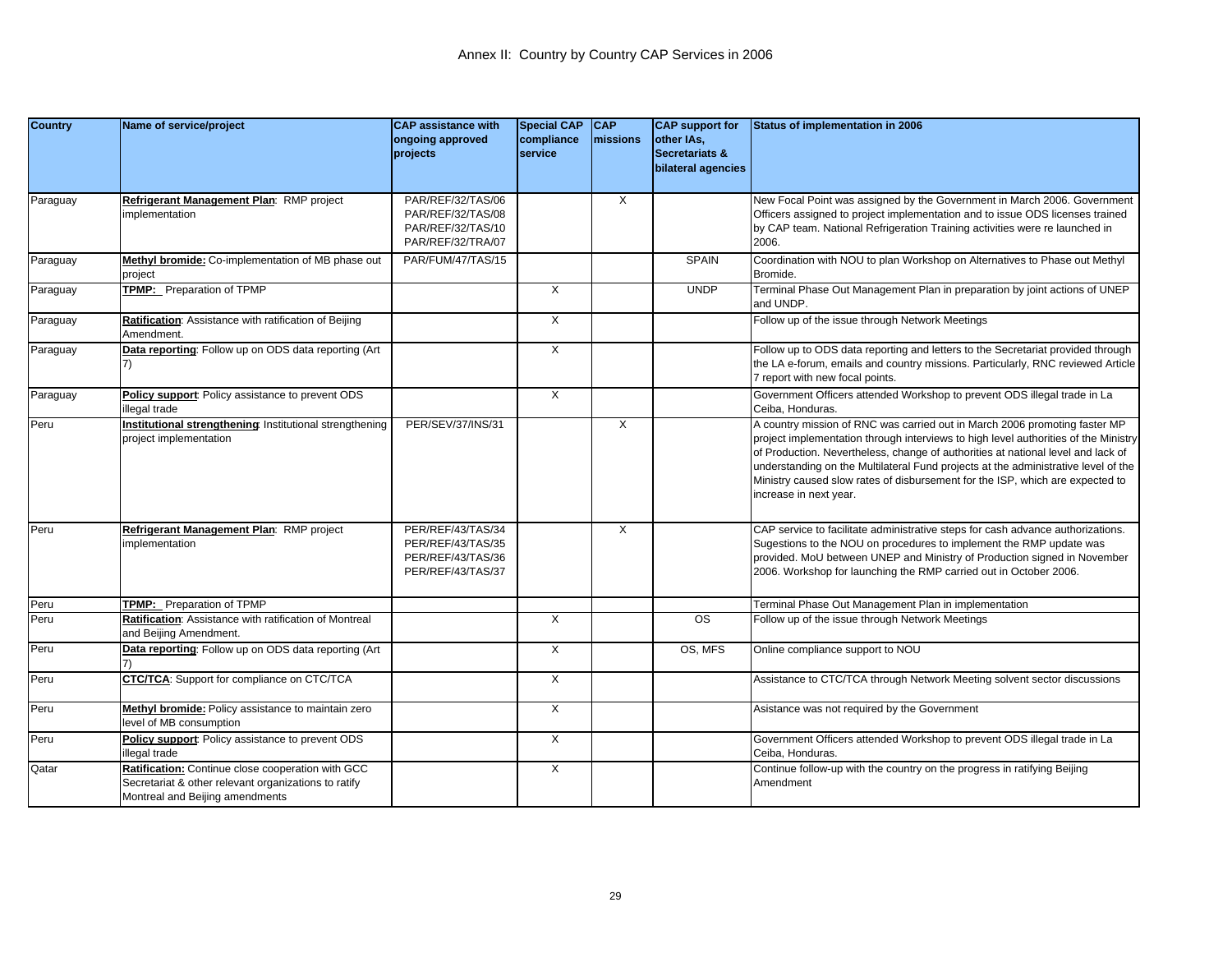| <b>Country</b> | Name of service/project                                                                                                                                                                                                    | <b>CAP</b> assistance with<br>ongoing approved<br>projects | <b>Special CAP</b><br>compliance<br>service | <b>CAP</b><br>missions | <b>CAP</b> support for<br>other IAs,<br><b>Secretariats &amp;</b><br>bilateral agencies | <b>Status of implementation in 2006</b>                                                                                                                                                                                                                                                                                                 |
|----------------|----------------------------------------------------------------------------------------------------------------------------------------------------------------------------------------------------------------------------|------------------------------------------------------------|---------------------------------------------|------------------------|-----------------------------------------------------------------------------------------|-----------------------------------------------------------------------------------------------------------------------------------------------------------------------------------------------------------------------------------------------------------------------------------------------------------------------------------------|
| Qatar          | <b>Compliance:</b> Close support in maintaining the<br>compliance status that country managed to return to it in<br>2004.                                                                                                  |                                                            | $\times$                                    |                        |                                                                                         | Qatar continued maintaining achieved status of compliance as per 2005 data<br>reported. CAP continued to monitor the situation closely and 2006 indicators<br>shows that the country will remain so                                                                                                                                     |
| Qatar          | Data reporting: Follow-up in reviewing and submission<br>of Article 7 reporting and CP reporting.                                                                                                                          |                                                            | X                                           |                        |                                                                                         | Follow-up with the country on timly reporting and on complying with the new<br>reporting formats                                                                                                                                                                                                                                        |
| Qatar          | Capacity building: Provide necessary policy and<br>technical support to the National Ozone Unit                                                                                                                            |                                                            | X                                           |                        |                                                                                         | Maintaining open communication channels with NOU of Qatar to provide<br>necessary policy and technical backstopping support                                                                                                                                                                                                             |
| Qatar          | Halon Management: Develop regional inforamtion<br>networking for cooperation in managing Halon stocks in<br>West Asia.<br>Organize national seminar for Halon main stakeholders.                                           |                                                            | X                                           | X                      |                                                                                         | Follow-up with the country on progress with surveying the installed capacities of<br>Halonss                                                                                                                                                                                                                                            |
| Qatar          | Thematic Activity: Work with country and other GCC<br>countries to update vocational curricula                                                                                                                             |                                                            | X                                           |                        |                                                                                         | Activities related to updating technical Curricula is merged with the related<br>regional plan.                                                                                                                                                                                                                                         |
| Qatar          | Terminal Phase out Project: Support UNIDO in the<br>development of the Terminal phase-out project as<br>equested by country                                                                                                |                                                            | $\overline{X}$                              | X                      | <b>UNIDO</b>                                                                            | CAP worked closely with UNIDO in the preparation of the TPMP of Qatar which<br>will be submitted in 2007. Field visits and meetings with stakeholders were<br>conducted                                                                                                                                                                 |
| Qatar          | Policy support: Ensure that the new ODS Unified<br>Regulation is integrated within the national legislative<br>related instruments                                                                                         |                                                            |                                             |                        |                                                                                         | The new national ODS legislation is in the final stage of issuance (within the<br>Cabinet of Ministers) and expected to be enacted by 2007. CAP provided<br>technical support during the review and issuance processes and benefitted from<br>UNEP/ROWA Regional Director in raising/emphasizing the importance of this<br>legislation. |
| Qatar          | Policy support: Support and follow-up with country in<br>enacting ODS legislation including Licensing and Quota<br>system with accordance to decision XV/41 requirements                                                   |                                                            |                                             |                        |                                                                                         | The new national ODS legislation is in the final stage of issuance (within the<br>Cabinet of Ministers) and expected to be enacted by 2007. CAP provided<br>technical support during the review and issuance processes and benefitted from<br>UNEP/ROWA Regional Director in raising/emphasizing the importance of this<br>legislation. |
| Romania        | Networking: Country participated in networking activities<br>in 2006 e.g. the ECA network meeting and thematic<br>meeting on R&R in Georgia (4.06) and thematic<br>meeting on halon management in Czech Republic<br>(6.06) |                                                            | X                                           | X                      | UNIDO, OS, MFS                                                                          | Completed                                                                                                                                                                                                                                                                                                                               |
| Romania        | Awareness raising: Regional awareness raising and<br>Ozone Day celebrations                                                                                                                                                |                                                            | X                                           |                        |                                                                                         | Completed                                                                                                                                                                                                                                                                                                                               |
| Romania        | Data reporting: Country reported Article 7 data for 2005<br>ECA monitored and followed up on data reporting                                                                                                                |                                                            | ΙX                                          |                        | OS                                                                                      | Completed                                                                                                                                                                                                                                                                                                                               |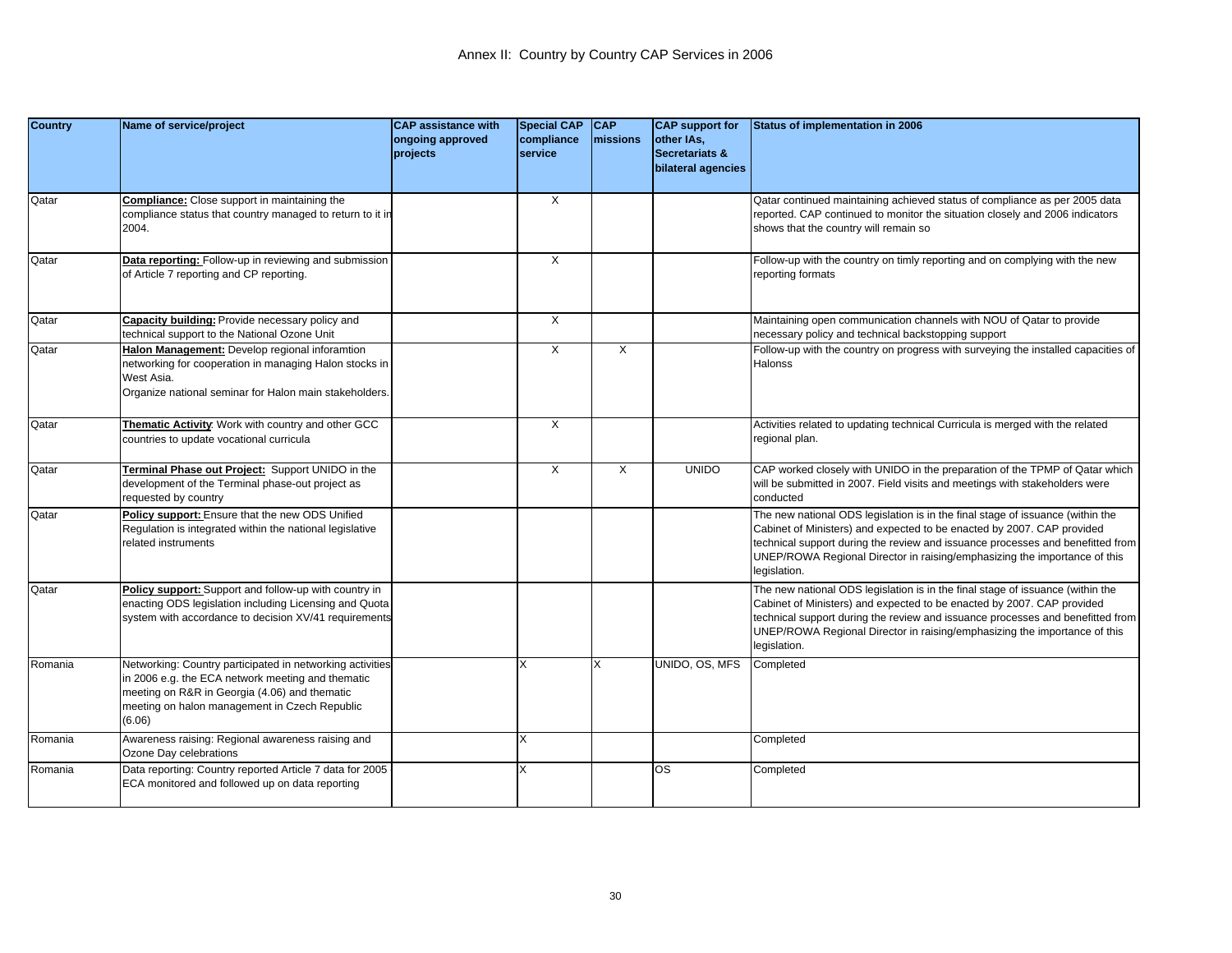| <b>Country</b>                | Name of service/project                                                                                                                                               | <b>CAP assistance with</b><br>ongoing approved<br>projects | <b>Special CAP</b><br>compliance<br>service | CAP<br>missions | <b>CAP</b> support for<br>other IAs,<br>Secretariats &<br>bilateral agencies | Status of implementation in 2006                                                                                                                                                                                                                                                                                                                                                                                                                                                                                       |
|-------------------------------|-----------------------------------------------------------------------------------------------------------------------------------------------------------------------|------------------------------------------------------------|---------------------------------------------|-----------------|------------------------------------------------------------------------------|------------------------------------------------------------------------------------------------------------------------------------------------------------------------------------------------------------------------------------------------------------------------------------------------------------------------------------------------------------------------------------------------------------------------------------------------------------------------------------------------------------------------|
| Romania                       | Information support: Sharing of information from<br>secretariats, agencies, stakeholders as well as<br>OzonAction Newsletter, electronic bulletins and ECA<br>website |                                                            |                                             |                 |                                                                              | Recurrent activity                                                                                                                                                                                                                                                                                                                                                                                                                                                                                                     |
| Rwanda                        | Institutional strengthening: Implementation of<br>institutional strengthening project (Phase I)                                                                       | RWA/SEV/41/INS/05                                          |                                             |                 |                                                                              | IS acttivities ongoing satisfactorily                                                                                                                                                                                                                                                                                                                                                                                                                                                                                  |
| Rwanda                        | Refrigerant Management Plan: Assistance in<br>expediting implementation of CP/RMP in order to<br>comply with phase out schedule as soon as possible.                  |                                                            |                                             | $\times$        | <b>UNDP</b>                                                                  | Both Phase1 and Phase 2 of RMP training from technicians and customs were<br>held held. NOU is coordinating TPMP Preparation project to be submitted to the<br>53rd Excom. UNEP is the lead agency in the TPMP Preparation project                                                                                                                                                                                                                                                                                     |
| Rwanda                        | TPMP: Assistance in preparation and Implementation of<br><b>TPMP</b>                                                                                                  |                                                            |                                             | X               | <b>UNDP</b>                                                                  | Initiated data collection for TPMP preparation in cooperation with UNDP                                                                                                                                                                                                                                                                                                                                                                                                                                                |
| Saint Kitts &<br><b>Nevis</b> | <b>Institutional strengthening:</b> Institutional strengthening<br>project implementation                                                                             | STK/SEV/47/INS/08                                          |                                             | $\times$        |                                                                              | CAP provided support to all outstanding reports preparation. Collaboration to<br>disbursements approval. ISP renewed at 47th meeting. New assistant NOO<br>appointed in 2006 and trained by UNEP.                                                                                                                                                                                                                                                                                                                      |
| Saint Kitts &<br><b>Nevis</b> | TPMP: RMP/TPMP Implementation                                                                                                                                         | STK/REF/24/TAS/04                                          |                                             | $\times$        | <b>CANADA</b>                                                                | RMP completed.                                                                                                                                                                                                                                                                                                                                                                                                                                                                                                         |
| Saint Kitts &<br><b>Nevis</b> | TPMP: Preparation of TPMP                                                                                                                                             |                                                            |                                             |                 |                                                                              | TPMP prepared and approved. UNEP/ROLAC/CAP supported the attendance of<br>Senior Air conditioning and refrigeration officer to the Regional workshop in<br>Longer term alternative to CFCs. From this workshop the Caribbean has since<br>established a eforum network with technicians in Air Conditioning and<br>Refrigeration having access amongst their peers for exchanges of information<br>and queries in this sector. The national ozone officers of the Caribbean are also<br>invited to the eforum service. |
| Saint Kitts &<br><b>Nevis</b> | Data reporting: Follow up on ODS data reporting (Art                                                                                                                  |                                                            | X                                           |                 | OS. MFS                                                                      | Review and advise on 2005 ODS Data for submission to OS and MLF<br>secretariats.                                                                                                                                                                                                                                                                                                                                                                                                                                       |
| Saint Kitts &<br><b>Nevis</b> | Ratification: Assistance with ratification of Beijing<br>Amendment.                                                                                                   |                                                            | X                                           |                 | $\overline{\text{os}}$                                                       | With the OS guidance provided to NOO on drafting of Instrument of ratification<br>and CAP follow up, the Ratification instrument was approved by Cabinet and<br>submitted to Ministry of Foreign affairs for submission to UN New York                                                                                                                                                                                                                                                                                 |
| Saint Kitts &<br><b>Nevis</b> | Methyl bromide: Preparation of MB Phase out project                                                                                                                   |                                                            |                                             |                 |                                                                              | Project approved at the 50th Meeting, country mission for design of project<br>implementation completed.                                                                                                                                                                                                                                                                                                                                                                                                               |
| Saint Lucia                   | <b>Institutional strengthening</b> Institutional strengthening<br>project implementation                                                                              | STL/SEV/43/INS/09                                          | X                                           |                 |                                                                              | CAP service to facilitate administrative steps for cash advance authorizations.<br>Training of the NOU about new procedures to implement ISP. MoU signed to<br>implement project approved at first disbursement carried out. Training of new<br>NOO appointed in 2006.                                                                                                                                                                                                                                                 |
| Saint Lucia                   | Data reporting: Follow up on ODS data reporting (Art                                                                                                                  |                                                            | X                                           |                 | OS, MFS                                                                      | Review and advise on 2005 ODS Data for submission to OS and MLF<br>secretariats.                                                                                                                                                                                                                                                                                                                                                                                                                                       |
| Saint Lucia                   | CTC/TCA: Technical assistance for CTC/TCA phase<br>out activities                                                                                                     |                                                            | X                                           |                 |                                                                              | Support to CTC and TCA phase out in analitical uses through the University of<br>the West Indies and CAP support                                                                                                                                                                                                                                                                                                                                                                                                       |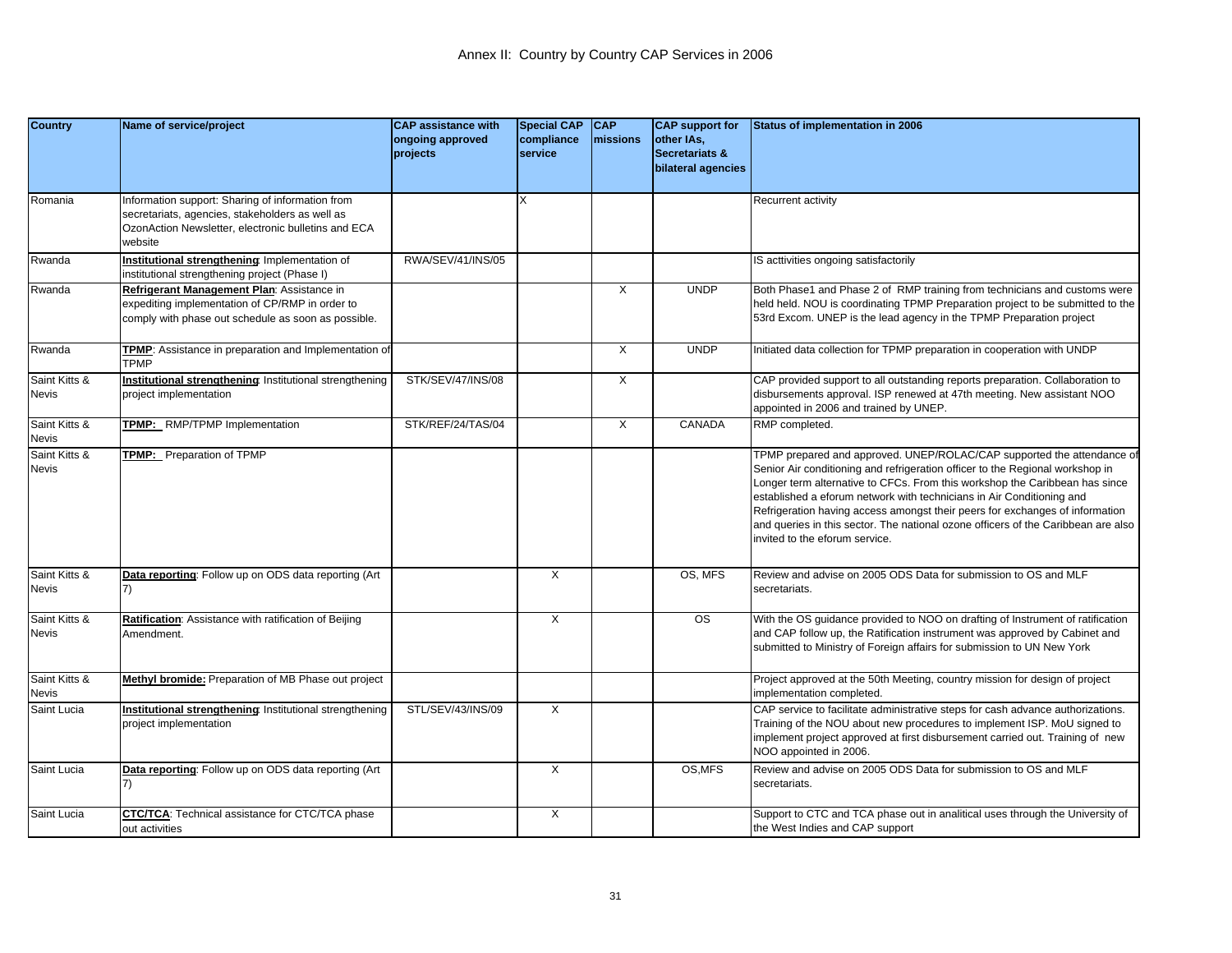| <b>Country</b>                | Name of service/project                                                                                                                            | <b>CAP assistance with</b><br>ongoing approved<br>projects | <b>Special CAP</b><br>compliance<br>service | <b>CAP</b><br><b>Imissions</b> | <b>CAP</b> support for<br>other IAs,<br><b>Secretariats &amp;</b><br>bilateral agencies | <b>Status of implementation in 2006</b>                                                                                                                                                                                                                                                                                                                                                                                                                                                                      |
|-------------------------------|----------------------------------------------------------------------------------------------------------------------------------------------------|------------------------------------------------------------|---------------------------------------------|--------------------------------|-----------------------------------------------------------------------------------------|--------------------------------------------------------------------------------------------------------------------------------------------------------------------------------------------------------------------------------------------------------------------------------------------------------------------------------------------------------------------------------------------------------------------------------------------------------------------------------------------------------------|
| Saint Vincent &<br>Grenadines | Refrigerant Management Plan: RMP project<br>implementation                                                                                         | STV/REF/25/TRA/02<br>STV/REF/25/TRA/03                     | X                                           |                                |                                                                                         | Projects completed. UNEP/ROLAC/CAP support the attendance of Senior Air<br>conditioning and refrigeration officer to the Regional workshop in Longer term<br>alternative to CFCs. From this workshop the Caribbean has since established a<br>eforum network with technicians in Air Conditioning and Refrigeration having<br>access amongst their peers for exchanges of information and queries in this<br>sector. The national ozone officers of the Caribbean are also invited to the<br>eforum service. |
| Saint Vincent &<br>Grenadines | Data reporting: Follow up on ODS data reporting (Art<br>7)                                                                                         |                                                            | X                                           |                                |                                                                                         | Review and advise on 2005 ODS Data for submission to OS and MLF<br>secretariats. Assisted NOO on addressing imports of CFC12 from other<br>Caribbean country. Assisted NOO in preparation and submission of reports on<br>compliance status as required by the Implementation Committee of the Montreal<br>Protocol.                                                                                                                                                                                         |
| Saint Vincent &<br>Grenadines | Ratification: Assistance with ratification of Montreal<br>and Beijing Amendment.                                                                   |                                                            | X                                           |                                |                                                                                         | With the OS guidance provided to NOO on drafting of Instrument of ratification<br>and CAP follow up, the Ratification instrument was approved by Cabinet and<br>submitted to Ministry of Foreign affairs for submission to UN New York                                                                                                                                                                                                                                                                       |
| Sao Tome and<br>Principe      | Refrigerant Management Plan: Advice and assistance<br>to NOU to speed up the implementation of CP/RMP in<br>order to meet the freeze requirements. | STP/REF/44/TAS/10                                          | X                                           | $\times$                       | <b>UNDP</b>                                                                             | Both Phase1 and Phase 2 of RMP training from technicians and customs were<br>held held. NOU is coordinating TPMP Preparation project to be submitted to the<br>53rd Excom. UNEP is the lead agency in the TPMP Preparation project                                                                                                                                                                                                                                                                           |
| Sao Tome and<br>Principe      | Institutional strengthening: Assist the country in<br>organising the National Ozone Unit. Country to host<br>French-speaking network meeting       | STP/SEV/44/INS/05                                          |                                             | $\times$                       |                                                                                         | IS acttivities ongoing satisfactorily                                                                                                                                                                                                                                                                                                                                                                                                                                                                        |
| Sao Tome and<br>Principe      | TPMP: Assistance in preparation and Implementation of<br><b>TPMP</b>                                                                               |                                                            |                                             | X                              | <b>UNDP</b>                                                                             | Initiated data collection for TPMP preparation                                                                                                                                                                                                                                                                                                                                                                                                                                                               |
| Sao Tome and<br>Principe      | Policy support: Assistance in implementation of policy<br>support project for Portuguese speaking countries                                        |                                                            | X                                           | $\times$                       | Portugal                                                                                | MOU was signed with Portugal and funds were received from Portugal end of<br>2006. Activities are being planned jointly with NOUs.                                                                                                                                                                                                                                                                                                                                                                           |
| Saudi Arabia                  | Ratification: coordinate national authorities to ratify<br>Montreal and Beijing amendments                                                         |                                                            | X                                           |                                |                                                                                         | Continue follow-up with the country to encourage it ratifying Montreal & Beijing<br>Amendments                                                                                                                                                                                                                                                                                                                                                                                                               |
| Saudi Arabia                  | Data reporting: Close support in reviewing &<br>submitting Article 7 reporting.                                                                    |                                                            | X                                           |                                |                                                                                         | Followup with the country to comply with decision XVIII/34 as Saudi Arabia didn't<br>report 2005 data till now. Country will report 2005 & 2006 together along with the<br>submission of the CP                                                                                                                                                                                                                                                                                                              |
| Saudi Arabia                  | Thematic Activity: Work with country and other GCC<br>countries to update vocational cirrucla                                                      |                                                            | X                                           |                                |                                                                                         | Special component to update the national technical curricula is included in the<br>NPP project, several visits to the National General Organization for Technical<br>Education & Vocational Training were made to study their needs for the update                                                                                                                                                                                                                                                           |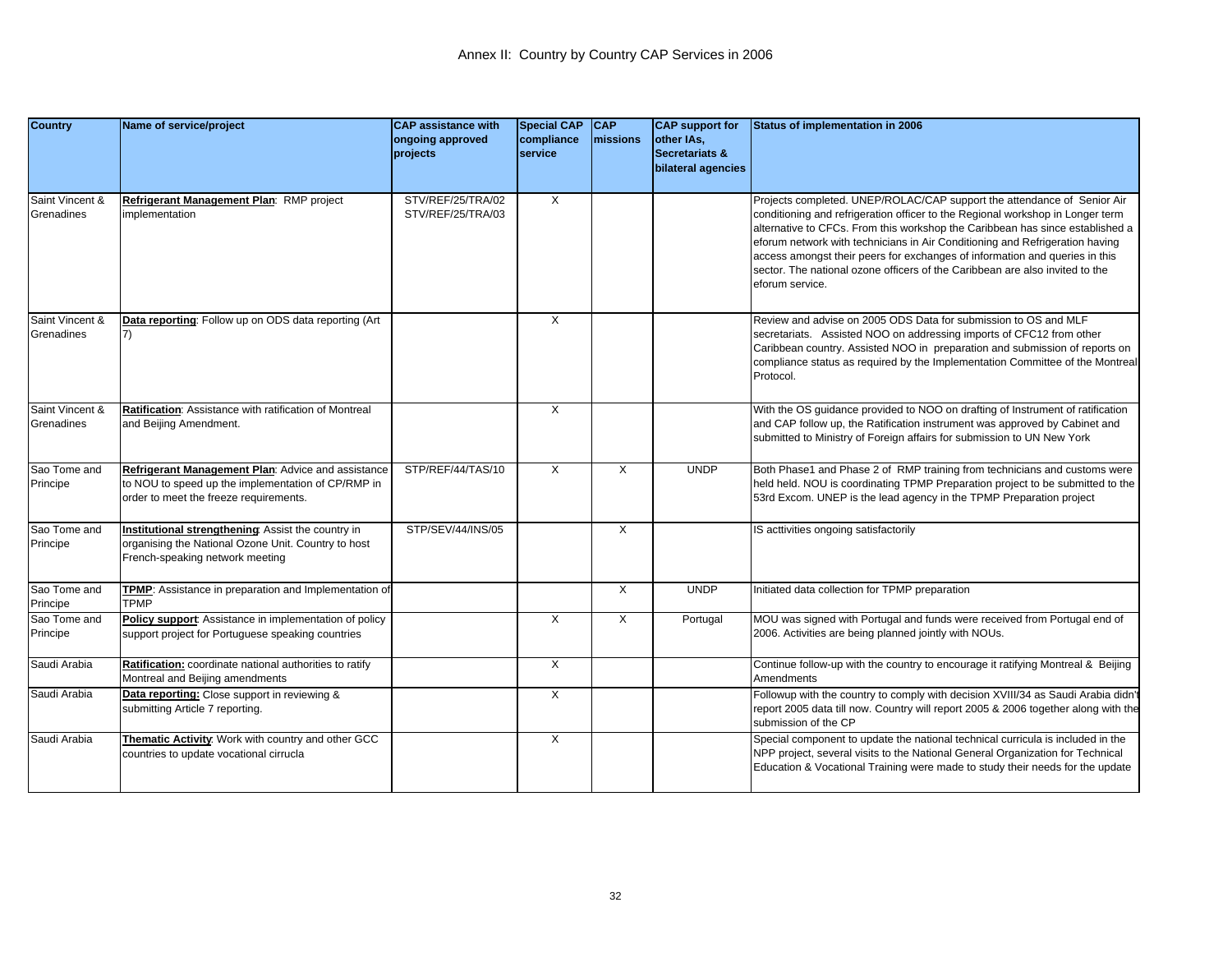| <b>Country</b>           | Name of service/project                                                                                                                                                                                                 | <b>CAP</b> assistance with<br>ongoing approved<br>projects | <b>Special CAP</b><br>compliance<br>service | CAP<br>missions | <b>CAP</b> support for<br>other IAs,<br><b>Secretariats &amp;</b><br>bilateral agencies | Status of implementation in 2006                                                                                                                                                                                                                                                                                               |
|--------------------------|-------------------------------------------------------------------------------------------------------------------------------------------------------------------------------------------------------------------------|------------------------------------------------------------|---------------------------------------------|-----------------|-----------------------------------------------------------------------------------------|--------------------------------------------------------------------------------------------------------------------------------------------------------------------------------------------------------------------------------------------------------------------------------------------------------------------------------|
| Saudi Arabia             | Project Preparation: Work with UNIDO to prepare a<br>CP/TPMP for Saudi Arabia as per decision 46/26                                                                                                                     |                                                            | X                                           | X               | <b>UNIDO</b>                                                                            | Several missions and meetings were made in cooperation with UNIDO to<br>prepare the CP.NPP of Saudi Arabia including attending twice the meeting of the<br>National Ozone Committee. All most important governmental authorities and<br>stakeholders were visited. Project planned for submission at the end of 2007           |
| Saudi Arabia             | Policy support: Ensure that the new ODS Unified<br>Regulation is integrated within the national legislative<br>related instruments                                                                                      |                                                            |                                             |                 |                                                                                         | Several meetings were held with all related authorities during the preparation of<br>the CP.NPP of Saudi Arabia. Special component for updating the national<br>regulations and enforce it in confomity with the new GCC unified ODS regulation<br>is included in the NPP of Saudi Arabia which planned for submission in 2007 |
| Senegal                  | TPMP: Assistance in preparation and Implementation of<br><b>TPMP</b>                                                                                                                                                    |                                                            |                                             | X               |                                                                                         | Initiated data collection for TPMP preparation in cooperation with UNIDO                                                                                                                                                                                                                                                       |
| Senegal                  | Institutional strengthening: Implementation of<br>institutional strengthening project (Phase V)                                                                                                                         | SEN/SEV/47/INS/20                                          |                                             |                 |                                                                                         | S acttivities ongoing satisfactorily                                                                                                                                                                                                                                                                                           |
| Serbia                   | Networking: Country participated in networking activities<br>in 2006 e.g. the ECA network meeting and thematic<br>meeting on R&R in Georgia (4.06) and thematic<br>meeting on RMP / NPP implementation in Serbia (9.06) |                                                            | X                                           | X               | UNIDO, Sweden,<br>OS, MFS                                                               | Completed                                                                                                                                                                                                                                                                                                                      |
| Serbia                   | Awareness raising: Regional awareness raising and<br>Ozone Day celebrations                                                                                                                                             |                                                            | X                                           |                 |                                                                                         | Completed                                                                                                                                                                                                                                                                                                                      |
| Serbia                   | Programmatic assistance: Country received assistance<br>to prepare a training kit for customs officers in local<br>language                                                                                             |                                                            | X                                           |                 |                                                                                         | Work in progress                                                                                                                                                                                                                                                                                                               |
| Serbia                   | Data reporting: Country reported Article 7 data for 2005<br>ECA monitored and followed up on data reporting                                                                                                             |                                                            | ΙX.                                         |                 | OS                                                                                      | Completed                                                                                                                                                                                                                                                                                                                      |
| Serbia                   | Information support: Sharing of information from<br>secretariats, agencies, stakeholders as well as<br>OzonAction Newsletter, electronic bulletins and ECA<br>website                                                   |                                                            | X                                           |                 |                                                                                         | Recurrent activity                                                                                                                                                                                                                                                                                                             |
| Serbia and<br>Montenegro | Compliance: Advice on compliance issues through<br>compliance sessions in the margins of ECA network<br>meetings                                                                                                        |                                                            |                                             |                 |                                                                                         | CAP coordinated jointly with UNIDO compliance session on Annex B and E<br>baseline data in the margin of the ECA network meeting and reviewed the<br>situation during the thematic meeting on RMP / NPP implementation in Serbia.                                                                                              |
| Serbia and<br>Montenegro | Data reporting: Assistance in reporting of baseline data                                                                                                                                                                |                                                            |                                             |                 |                                                                                         | CAP coordinated jointly with UNIDO compliance session on Annex B and E<br>baseline data in the margin of the ECA network meeting and reviewed the<br>situation during the thematic meeting on RMP / NPP implementation in Serbia.                                                                                              |
| Serbia and<br>Montenegro | Halon Management: Assistance in establishing<br>cooperation with countries of the region, especially on<br>halon phase out issues                                                                                       |                                                            |                                             |                 |                                                                                         | Serbia did not express its interest in participating in the thematic meeting on<br>halon management in Czech Republic - thus there was no follow-up on this<br>activity in 2006.                                                                                                                                               |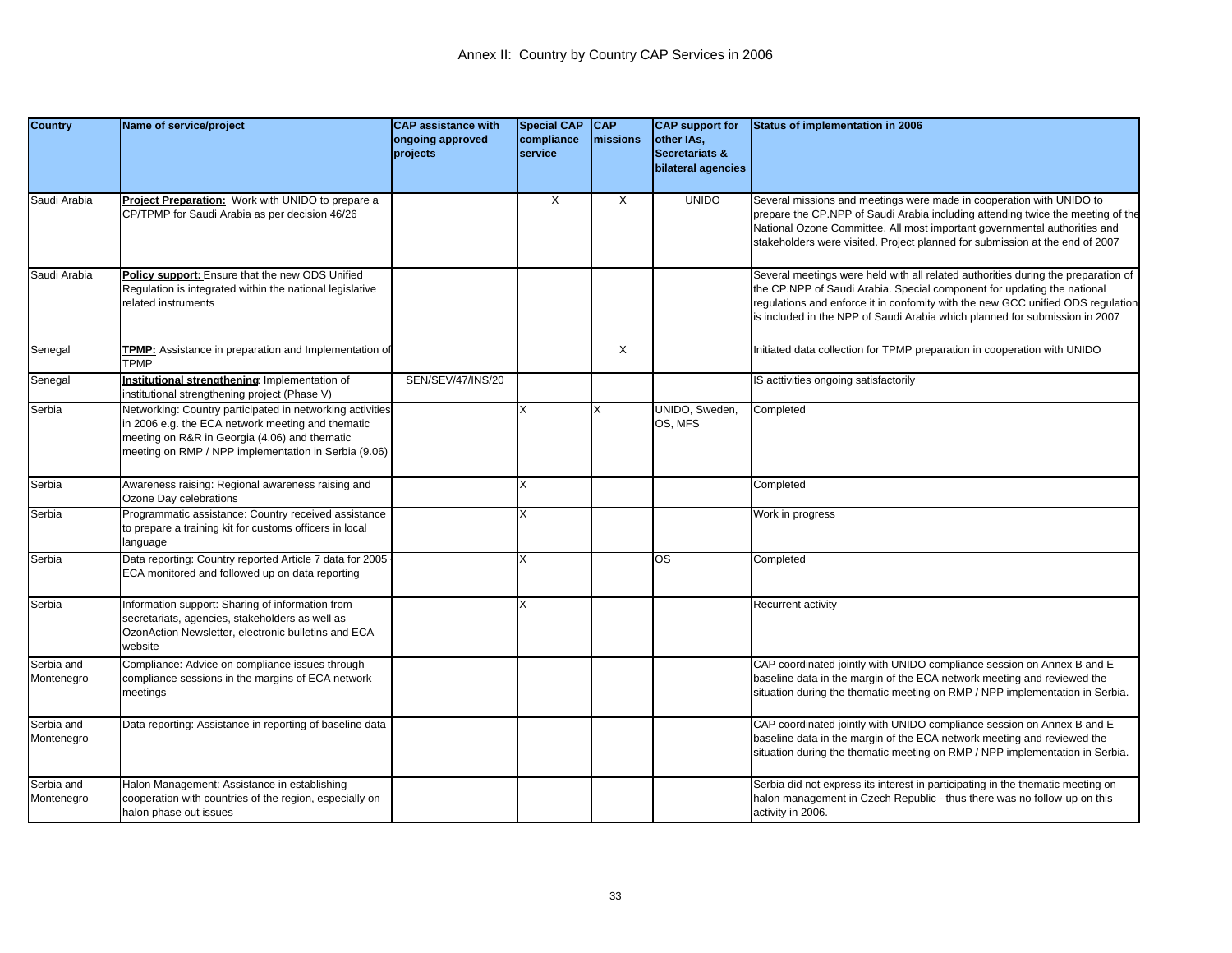| <b>Country</b>           | Name of service/project                                                                                                                    | <b>CAP assistance with</b><br>ongoing approved | <b>Special CAP</b><br>compliance | <b>CAP</b><br>missions | <b>CAP</b> support for<br>other IAs,            | Status of implementation in 2006                                                                                                                                                                                                                                                                          |
|--------------------------|--------------------------------------------------------------------------------------------------------------------------------------------|------------------------------------------------|----------------------------------|------------------------|-------------------------------------------------|-----------------------------------------------------------------------------------------------------------------------------------------------------------------------------------------------------------------------------------------------------------------------------------------------------------|
|                          |                                                                                                                                            | projects                                       | service                          |                        | <b>Secretariats &amp;</b><br>bilateral agencies |                                                                                                                                                                                                                                                                                                           |
| Serbia and<br>Montenegro | Policy support: Assistance with ODS legislation and<br>mport / export licensing system                                                     |                                                |                                  |                        |                                                 | CAP facilitated the information flow between the country and the Ozone<br>Secretariat. The licensing system was already in place but the Ozone Secretariat<br>did not receive the report. CAP followed-up with Serbia and reported the<br>icensing system on behalf of Serbia to the Ozone Secretariat.   |
| Seychelles               | <b>Compliance:</b> Guide country on maintaining compliance                                                                                 |                                                | $\times$                         |                        | GTZ                                             | Country is in compliance with all freeze and reduction targets and has already<br>reported 2006 data for ODS consumption                                                                                                                                                                                  |
| Sierra Leone             | nstitutional strengthening Guidance on<br>mplementation of IS Phase 1                                                                      | SIL/SEV/47/INS/11                              |                                  | X                      |                                                 | MOU for Phase III-year 1 IS project was signed in 2006 and first disbursement<br>was made in February 2006. However, the project encountered delay due to<br>transfer of NOU to a newly created institution which had not been approved by<br>the Parliament.                                             |
| Sierra Leone             | <b>Methyl bromide:</b> Assist country in Implementation of<br><b>MB Communication Programme</b>                                            | SIL/FUM/47/TAS/12                              |                                  |                        |                                                 | The first phase of project implementation was completed and involved the<br>assessment of MB usage in the country. Detailed activities for achieving<br>programme objectives were identified for implementation under the second<br>phase.MOU for the second phase was signed.                            |
| Sierra Leone             | <b>FPMP:</b> Assistance in preparation and Implementation of<br><b>TPMP</b>                                                                |                                                |                                  | X                      | <b>UNDP</b>                                     | MOU for implementation signed and first disbursement made. NOU identified a<br>National Consultant for data collection. TORs for consultantancy were drafted<br>and questionnaire for data collection formulated. An action plan and TPMP<br>format agreed with the NOU and implementation is in progress |
| Somalia                  | Policy support: Technical Assistance for developing<br>ODS licensing system                                                                |                                                | X                                |                        |                                                 | Political situation still doesn't allow development of a licensing system                                                                                                                                                                                                                                 |
| Somalia                  | Awareness raising: Provide guidance to NOU on<br>public awareness activities and training                                                  |                                                | X                                |                        | <b>UNDP</b>                                     | New NOU is based outside Somalia and had no opportunity to conduct public<br>awareness activities                                                                                                                                                                                                         |
| Somalia                  | Refrigerant Management Plan: Provide guidance on<br>mplementation of RMP once approved                                                     |                                                | X                                |                        |                                                 | A National ODS Phase-out Strategy is to be developed with the new NOU                                                                                                                                                                                                                                     |
| Somalia                  | Halon management: Preparation of a halon<br>management plan                                                                                |                                                | $\times$                         |                        |                                                 | Revised halon management plan preparation was put on hold due to political<br>situation and turn-over of NOU                                                                                                                                                                                              |
| South Africa             | Policy support: Support in ODS control activities in<br>cooperation with SACU                                                              |                                                | X                                | X                      |                                                 | Country implementing ODS regulations and assist neighbouring countries and<br>countries in the region in controlling ODS trade                                                                                                                                                                            |
| Sri Lanka                | Assistance in implementing the NCAP with Japan and UNDP SRL/PHA/43/TRA/23<br>ncluding functioning of the enforcement unit on illegal trade |                                                | $\mathbf X$                      |                        | $\mathbf X$                                     | Enforcement activities are under implementation. Cooperation with customs and<br>trade ministries established.                                                                                                                                                                                            |
| Sri Lanka                | Policy advise in the UNDP/UNEP project for methyl bromide                                                                                  |                                                | $\mathbf{X}$                     | X                      | X                                               | nputs provided on a need basis in consultaiton with UNDP                                                                                                                                                                                                                                                  |
| Sri Lanka                | Technical Assistance on activated carbon sector for CTC                                                                                    |                                                | X                                |                        | $\mathbf x$                                     | nputs provided on a need basis in consultaiton with UNDP                                                                                                                                                                                                                                                  |
| Sri Lanka                | Assist in setting up the eGRID tracking system as part of the<br><b>SIDA</b> project                                                       |                                                | $\mathbf X$                      | X                      |                                                 | Activities under progress - consultations are being held with Customs to finetune<br>processes.                                                                                                                                                                                                           |
| Sri Lanka                | Halon Management: Provide technical assistance in<br>mplementing National Halon Management Plan                                            |                                                |                                  |                        |                                                 | Provided technical support in conducting national survey of installed capacities<br>of Halons and preparation and organisation of the first national halon<br>management workshop.                                                                                                                        |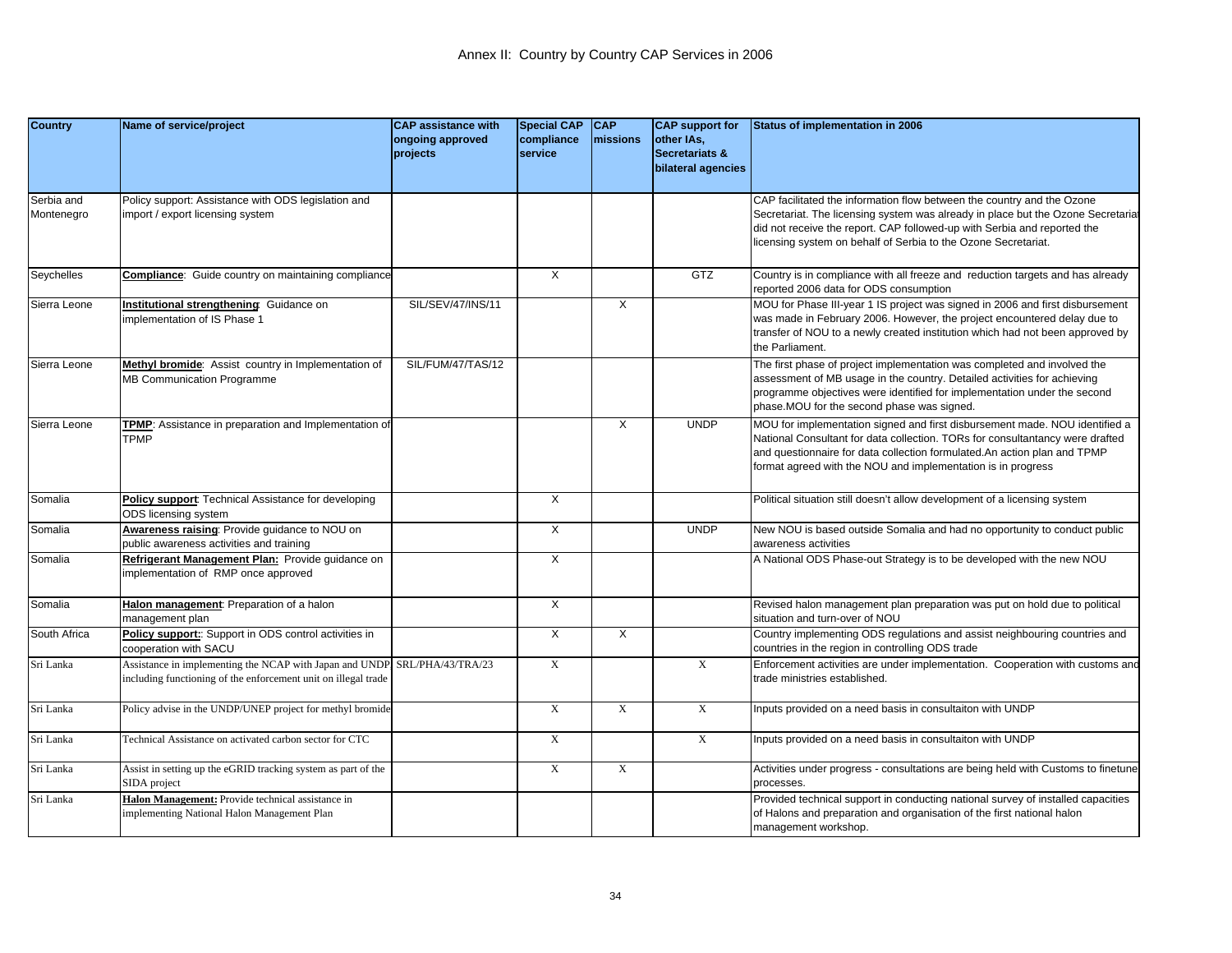| <b>Country</b> | Name of service/project                                                                                                                    | <b>CAP assistance with</b><br>ongoing approved<br>projects | <b>Special CAP</b><br>compliance<br>service | <b>CAP</b><br>missions | <b>CAP</b> support for<br>other IAs,<br>Secretariats & | Status of implementation in 2006                                                                                                                                                                                                                                                                                                                                                                                                                                                                                                                                 |
|----------------|--------------------------------------------------------------------------------------------------------------------------------------------|------------------------------------------------------------|---------------------------------------------|------------------------|--------------------------------------------------------|------------------------------------------------------------------------------------------------------------------------------------------------------------------------------------------------------------------------------------------------------------------------------------------------------------------------------------------------------------------------------------------------------------------------------------------------------------------------------------------------------------------------------------------------------------------|
|                |                                                                                                                                            |                                                            |                                             |                        | bilateral agencies                                     |                                                                                                                                                                                                                                                                                                                                                                                                                                                                                                                                                                  |
| Sudan          | Methyl bromide: Provide advises on MB phase out                                                                                            |                                                            | X                                           | X                      | <b>UNDP</b>                                            | MB phase-out activities under UNDP regional technical assistance project.<br>Coordination meeting was held with UNDP during 10th Joint ODSONET/AF.<br>UNDP was to prepare strategy for project implementation                                                                                                                                                                                                                                                                                                                                                    |
| Sudan          | Networking: Assistance to improve communication with<br>other network members and IAs by strengthening the<br>NOU.                         |                                                            | $\times$                                    | X                      | UNIDO, GTZ                                             | Country did not attend network meetings but attended other MP meetings.<br>Discussions were held during these meetings with CAP Team representative                                                                                                                                                                                                                                                                                                                                                                                                              |
| Sudan          | <b>CTC/TCA:</b> Technical assistance to comply with CTC<br>phase out requirements                                                          |                                                            | $\times$                                    |                        |                                                        | There was still no opportunity to discuss technical assistance with NOU.                                                                                                                                                                                                                                                                                                                                                                                                                                                                                         |
| Suriname       | Institutional strengthening: Institutional strengthening<br>project implementation                                                         | SUR/SEV/41/INS/03                                          |                                             | X                      |                                                        | CAP service to facilitate administrative steps for cash advance authorizations.<br>Tehcnical support to submit the ISP renewal to the 50 ExCom.New Assistant<br>NOO appointed in 2006                                                                                                                                                                                                                                                                                                                                                                            |
| Suriname       | Refrigerant Management Plan: RMP project<br>mplementation                                                                                  | SUR/REF/44/TAS/09<br>SUR/REF/44/TAS/10                     |                                             |                        |                                                        | ODS Licensing completed. Customs Trainer the Trainer completed in 2006.<br>UNEP/ROLAC/CAP support the attendance of Senior Air conditioning and<br>refrigeration officer to the Regional workshop in Longer term alternative to CFCs.<br>From this workshop the Caribbean has since established a eforum network with<br>technicians in Air Conditioning and Refrigeration having access amongst their<br>peers for exchanges of information and queries in this sector. The national<br>ozone officers of the Caribbean are also invited to the eforum service. |
| Suriname       | TPMP: Preparation of TPMP                                                                                                                  |                                                            |                                             |                        |                                                        | Draft MoU sent to country for review.                                                                                                                                                                                                                                                                                                                                                                                                                                                                                                                            |
| Suriname       | Data reporting: Follow up on ODS data reporting (Art                                                                                       |                                                            | $\times$                                    |                        | OS, MFS                                                | Review and advise on 2005 ODS Data for submission to OS and MLF<br>secretariats.                                                                                                                                                                                                                                                                                                                                                                                                                                                                                 |
| Suriname       | Ratification: Assistance with ratification of MP<br>Amendments                                                                             |                                                            | X                                           |                        | OS, MFS                                                | Due to CAP intervention since the 2003 year, Suriname have ratified all Montrea<br>Protocol Amendments.                                                                                                                                                                                                                                                                                                                                                                                                                                                          |
| Swaziland      | Methyl bromide: Provide advice on MB phase out                                                                                             |                                                            | X                                           | X                      | <b>UNDP</b>                                            | MB phase-out activities under UNDP regional technical assistance project.<br>Coordination meeting was held with UNDP during 10th Joint ODSONET/AF.<br>UNDP was to prepare strategy for project implementation.                                                                                                                                                                                                                                                                                                                                                   |
| Swaziland      | Ratification: Advise country on the ratification process<br>of all amendments to the Montreal Protocol                                     |                                                            | X                                           | X                      | <b>OS</b>                                              | Country ratified all the ammendments to the Montreal Protocol                                                                                                                                                                                                                                                                                                                                                                                                                                                                                                    |
| Swaziland      | Institutional strengthening Guide implementation of<br>IS Phase 3                                                                          | SWA/SEV/41/INS/                                            |                                             | X                      |                                                        | Country implementing IS project and phase 3 is going towards completion.<br>Renewal for phase 4 planned for 53rd Excom.                                                                                                                                                                                                                                                                                                                                                                                                                                          |
| Syria          | Refrigerant Management Plan: Ensure proper<br>completion and closing of of RMP remaining activities<br>through close cooperation with NOU. | SYR/REF/29/TRA/47<br>SYR/REF/29/TRA/49                     |                                             | X                      |                                                        | Most of training activities are completed and only the remaining activity is<br>national workshop on legislation enforcement which is planned for first half of<br>2007. last payment and PCRs of the project components will be finalized by<br>2007                                                                                                                                                                                                                                                                                                            |
| Syria          | Thematic Activity: Work with country to organize the<br>first sub-regional thematic meeting on updating<br>vocational cirrucla             |                                                            | $\times$                                    | X                      |                                                        | The workshop is postponed till further discussion during the regional round table<br>meeting on Curricula update which will take place in May 2007 as part of the<br>regional related plan                                                                                                                                                                                                                                                                                                                                                                       |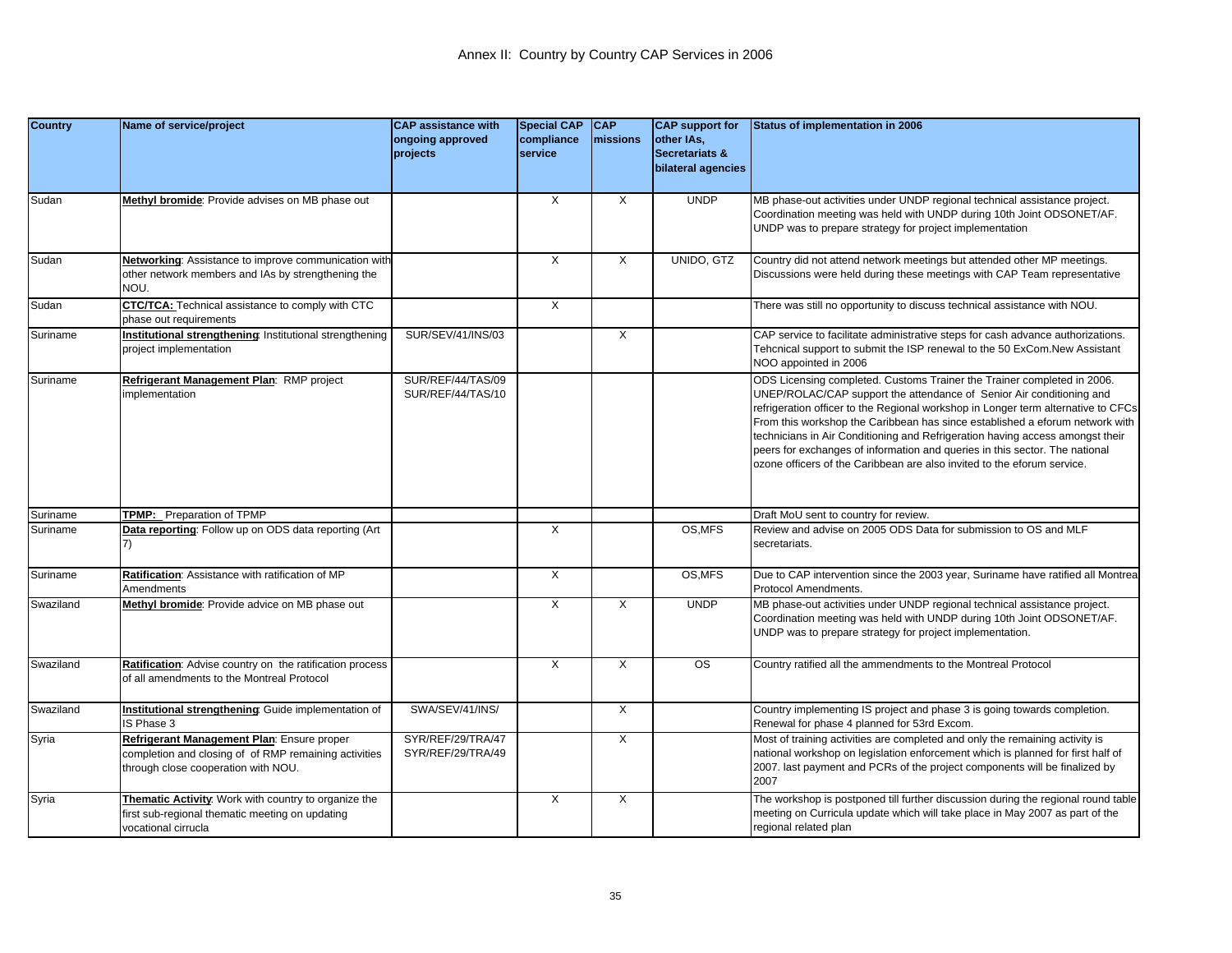| <b>Country</b>                  | Name of service/project                                                                                                                                               | <b>CAP assistance with</b><br>ongoing approved<br>projects | <b>Special CAP</b><br>compliance<br>service | <b>CAP</b><br>missions | <b>CAP</b> support for<br>other IAs,<br>Secretariats &<br>bilateral agencies | Status of implementation in 2006                                                                                                                                                                                                                                                                                                                                                                                                                                                                                                                                                                                                                                                                                                                                                                                                                                                                                                                                                                                                                                                                                                                                                                                                     |
|---------------------------------|-----------------------------------------------------------------------------------------------------------------------------------------------------------------------|------------------------------------------------------------|---------------------------------------------|------------------------|------------------------------------------------------------------------------|--------------------------------------------------------------------------------------------------------------------------------------------------------------------------------------------------------------------------------------------------------------------------------------------------------------------------------------------------------------------------------------------------------------------------------------------------------------------------------------------------------------------------------------------------------------------------------------------------------------------------------------------------------------------------------------------------------------------------------------------------------------------------------------------------------------------------------------------------------------------------------------------------------------------------------------------------------------------------------------------------------------------------------------------------------------------------------------------------------------------------------------------------------------------------------------------------------------------------------------|
| Tanzania, United<br>Republic of | Policy support: Assistance in establishment of import<br>control system and ODS regulations                                                                           |                                                            | X                                           |                        | GTZ                                                                          | Review of draft ODS regulations was delayed by legal consultants                                                                                                                                                                                                                                                                                                                                                                                                                                                                                                                                                                                                                                                                                                                                                                                                                                                                                                                                                                                                                                                                                                                                                                     |
| Tanzania, United<br>Republic of | Institutional strengthening: Guide implementation of<br>S Phase 2                                                                                                     | URT/SEV/20/INS/07                                          |                                             | X                      |                                                                              | IS project was renewed. All pending reports submitted                                                                                                                                                                                                                                                                                                                                                                                                                                                                                                                                                                                                                                                                                                                                                                                                                                                                                                                                                                                                                                                                                                                                                                                |
| Togo                            | TPMP: Assistance in preparation and Implementation of<br>TPMP                                                                                                         |                                                            |                                             | X                      | <b>UNDP</b>                                                                  | Initiated data collection for TPMP preparation in cooperation with UNDP                                                                                                                                                                                                                                                                                                                                                                                                                                                                                                                                                                                                                                                                                                                                                                                                                                                                                                                                                                                                                                                                                                                                                              |
| Togo                            | Institutional strengthening Implementation of<br>nstitutional strengthening project (Phase 2)                                                                         | TOG/SEV/44/INS/11                                          |                                             |                        |                                                                              | IS acttivities ongoing satisfactorily                                                                                                                                                                                                                                                                                                                                                                                                                                                                                                                                                                                                                                                                                                                                                                                                                                                                                                                                                                                                                                                                                                                                                                                                |
| Trinidad &<br>Tobago            | Refrigerant Management Plan: Refresher-Five days<br>mixed approach Cusoms Training                                                                                    |                                                            | $\overline{X}$                              | $\times$               | <b>UNDP</b>                                                                  | Trinidad and Tobago: The Five Days Mixed approach was used. The first three<br>days were used to conduct a train-the-trainers workshop for trainers and the<br>preparation of a programme for a one-day training module for use during Phase<br>2 of the Customs Training Programme. On Day 4 the Phase 2 training module<br>was further developed by preparing the appropriate presentations for the<br>programme, identifying key training materials and approaches and briefing of<br>local trainers. All trainers who will deliver the Phase 2 training were closely<br>involved in preparing the programme and training materials, including the<br>contents of the presentations to be used during the Phase 2 training. On Day 5,<br>the local trainers delivered the training to sixteen participants.<br>UNEP/ROLAC/CAP supported the attendance of Senior Air conditioning and<br>refrigeration officer to the Regional workshop in Longer term alternative to CFCs.<br>From this workshop the Caribbean has since established a eforum network with<br>technicians in Air Conditioning and Refrigeration having access amongst their<br>peers for exchanges of information and queries in this sector. The national ozone |
| Trinidad &<br>Tobago            | Data reporting: Follow up on ODS data reporting (Art<br>7)                                                                                                            |                                                            | X                                           |                        | $\overline{\text{os}}$                                                       | Review and advise on 2005 ODS Data for submission to OS and MLF<br>secretariats.                                                                                                                                                                                                                                                                                                                                                                                                                                                                                                                                                                                                                                                                                                                                                                                                                                                                                                                                                                                                                                                                                                                                                     |
| Trinidad &<br>Tobago            | CTC/TCA: Assistance for CTC/TCA laboratory use<br>phase out                                                                                                           |                                                            | $\overline{X}$                              |                        |                                                                              | Support to CTC and TCA phase out in analitical uses through the University of<br>the West Indies                                                                                                                                                                                                                                                                                                                                                                                                                                                                                                                                                                                                                                                                                                                                                                                                                                                                                                                                                                                                                                                                                                                                     |
| Trinidad &<br>Tobago            | Methyl bromide: Preparation of MB Phase out project                                                                                                                   |                                                            |                                             |                        |                                                                              | Coordination's done with Environment Canada for submission and approval of<br>Methyl Bromide Phase Out Project. UNEP/ROLAC/CAP will be working with<br>Environment Canada in the implementation of this project.                                                                                                                                                                                                                                                                                                                                                                                                                                                                                                                                                                                                                                                                                                                                                                                                                                                                                                                                                                                                                     |
| Tunisia                         | Networking: Encourage NOU to continue participation<br>n network activities and share experiences                                                                     |                                                            | X                                           |                        |                                                                              | NOU particiipated actively in Ntworking activities and share experience with<br>others.                                                                                                                                                                                                                                                                                                                                                                                                                                                                                                                                                                                                                                                                                                                                                                                                                                                                                                                                                                                                                                                                                                                                              |
| Turkey                          | Networking: Country did not participate in network<br>activities in 2006                                                                                              |                                                            | X                                           | X                      | UNIDO, WB, OS,<br><b>MFS</b>                                                 | Completed                                                                                                                                                                                                                                                                                                                                                                                                                                                                                                                                                                                                                                                                                                                                                                                                                                                                                                                                                                                                                                                                                                                                                                                                                            |
| Turkey                          | Information support: Sharing of information from<br>secretariats, agencies, stakeholders as well as<br>OzonAction Newsletter, electronic bulletins and ECA<br>website |                                                            | X                                           |                        |                                                                              | <b>Recurrent activity</b>                                                                                                                                                                                                                                                                                                                                                                                                                                                                                                                                                                                                                                                                                                                                                                                                                                                                                                                                                                                                                                                                                                                                                                                                            |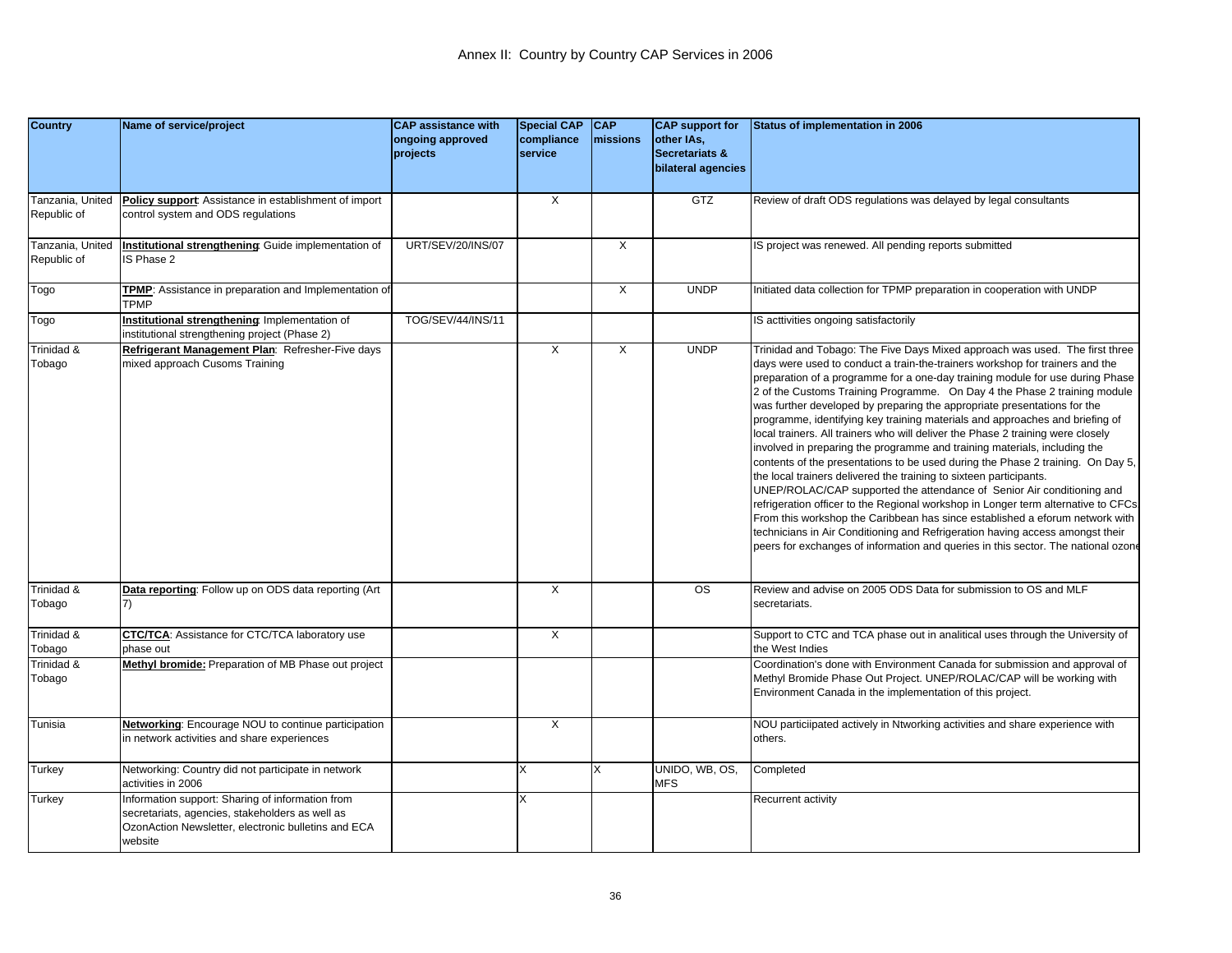| <b>Country</b> | Name of service/project                                                                                                                                                                                                                                                                                                                                                                                                   | <b>CAP</b> assistance with<br>ongoing approved | <b>Special CAP</b><br>compliance | <b>CAP</b><br>missions | <b>CAP</b> support for<br>other IAs,            | <b>Status of implementation in 2006</b>                                                                                                                                                                                                             |
|----------------|---------------------------------------------------------------------------------------------------------------------------------------------------------------------------------------------------------------------------------------------------------------------------------------------------------------------------------------------------------------------------------------------------------------------------|------------------------------------------------|----------------------------------|------------------------|-------------------------------------------------|-----------------------------------------------------------------------------------------------------------------------------------------------------------------------------------------------------------------------------------------------------|
|                |                                                                                                                                                                                                                                                                                                                                                                                                                           | projects                                       | service                          |                        | <b>Secretariats &amp;</b><br>bilateral agencies |                                                                                                                                                                                                                                                     |
| Turkey         | Awareness raising: Assistance in national awareness<br>raising including International Ozone Day                                                                                                                                                                                                                                                                                                                          |                                                |                                  |                        |                                                 | CAP provided guidance on the celebration of Ozone Day - however, the country<br>did not provide feedback on their awareness raising activities and did not<br>participate in ECA network activities in 2006                                         |
| Turkey         | Compliance: Advice on compliance issues through<br>compliance sessions in the margins of ECA network<br>meetings                                                                                                                                                                                                                                                                                                          |                                                |                                  |                        |                                                 | CAP kept Turkey informed about ECA network activities and invited the Ozone<br>Officer to participate in the ECA network meeting / compliance session in<br>Georgia. However, the country did not participate in ECA network activities in<br>2006. |
| Turkey         | Policy support: Assistance in addressing BCM phase-<br>out in coordination with TEAP, OS and UNIDO                                                                                                                                                                                                                                                                                                                        |                                                |                                  |                        |                                                 | Activity should be included in Annex II - CAP facilitated communication with the<br>NOU Turkey and relevant experts to clarify the issue whether the use of BCM<br>should be considered process agent or feedstock.                                 |
| Turkmenistan   | Networking: Country participated in networking activities<br>in 2006 e.g. the ECA network meeting and thematic<br>meeting on R&R in Georgia (4.06), Green Customs<br>workshop in Uzbekistan (2.06), thematic meeting on<br>halon management in Czech Republic (6.06), national<br>workshop on MeBr alternatives in Kyrgyzstan (8.06) and<br>GEF-supported MeBr training in the post-harvest sector<br>in Bulgaria (10.06) |                                                | X                                | X                      | OS, MFS                                         | Completed                                                                                                                                                                                                                                           |
| Turkmenistan   | Awareness raising: Regional awareness raising and<br>Ozone Day celebrations                                                                                                                                                                                                                                                                                                                                               |                                                | X                                |                        |                                                 | Completed                                                                                                                                                                                                                                           |
| Turkmenistan   | Programmatic assistance: Country received assistance<br>to up-date their Country Programme which is required to<br>reflect their new status as a Article 5 country with new<br>obligations and phase-out schedules under the Montreal<br>Protocol. The activity will be supported through country-<br>to-country assistance (peer review) by the NOU<br>Kyrgyzstan.                                                       |                                                | X                                |                        |                                                 | Work in progress                                                                                                                                                                                                                                    |
| Turkmenistan   | Country-to-country assistance: Country was assisted by<br>NOU Kyrgyzstan (6.06) to review the use of methyl<br>bromide in the country and to initiate the up-date of the<br>Country Programme (peer review).                                                                                                                                                                                                              |                                                | X                                |                        |                                                 | Completed                                                                                                                                                                                                                                           |
| Turkmenistan   | Data reporting: Country reported Article 7 data for 2005<br>ECA monitored and followed up on data reporting                                                                                                                                                                                                                                                                                                               |                                                | X                                |                        | OS                                              | Completed                                                                                                                                                                                                                                           |
| Turkmenistan   | Institutional strengthening: Technical assistance for<br>managing the IS                                                                                                                                                                                                                                                                                                                                                  | TKM/SEV/46/INS/01                              |                                  |                        |                                                 | Ongoing                                                                                                                                                                                                                                             |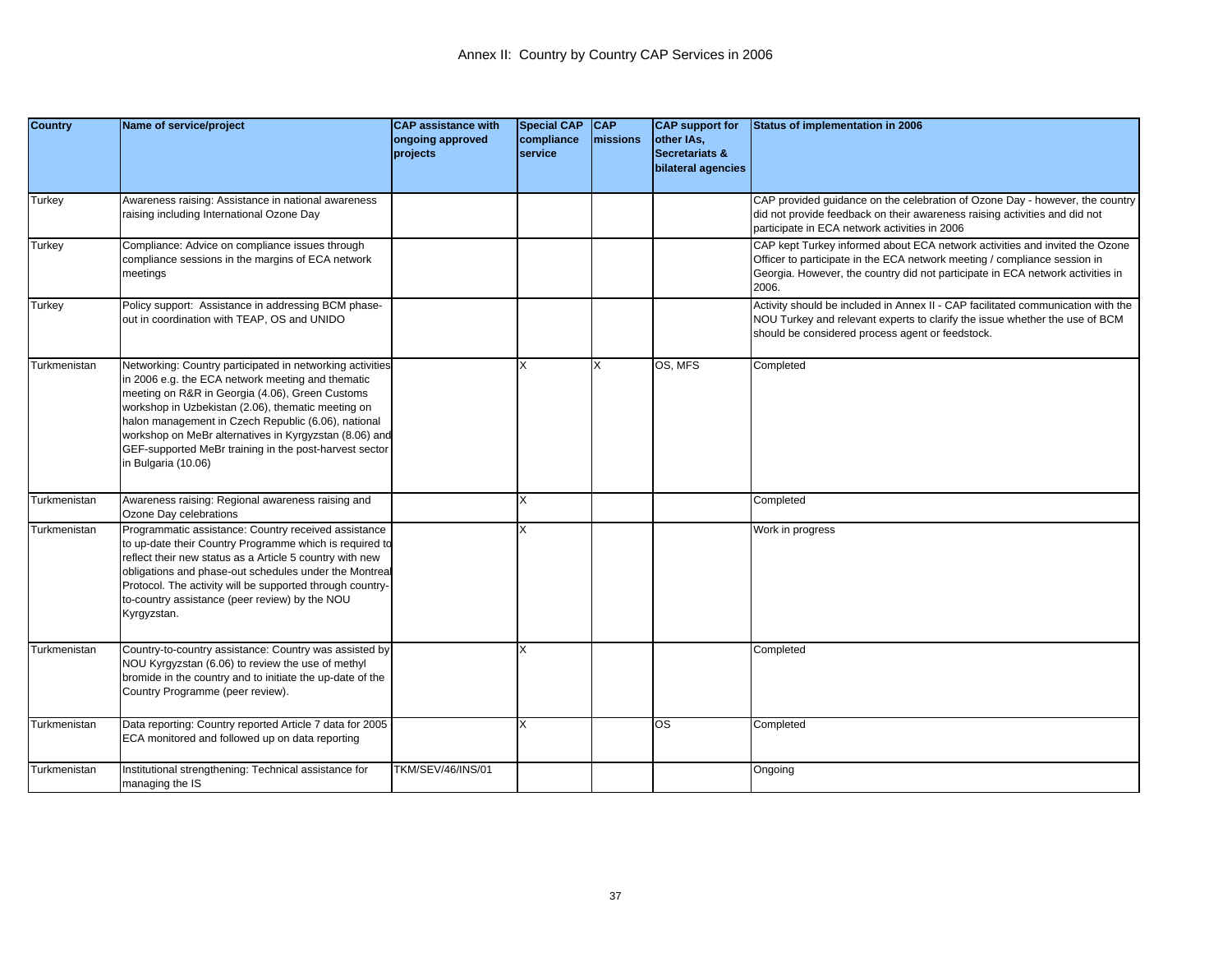| <b>Country</b>                 | Name of service/project                                                                                                                                                                                  | <b>CAP assistance with</b><br>ongoing approved<br>projects | <b>Special CAP</b><br>compliance<br>service | <b>CAP</b><br><b>Imissions</b> | <b>CAP</b> support for<br>other IAs,<br><b>Secretariats &amp;</b> | Status of implementation in 2006                                                                                                                                                                                                                                                                              |
|--------------------------------|----------------------------------------------------------------------------------------------------------------------------------------------------------------------------------------------------------|------------------------------------------------------------|---------------------------------------------|--------------------------------|-------------------------------------------------------------------|---------------------------------------------------------------------------------------------------------------------------------------------------------------------------------------------------------------------------------------------------------------------------------------------------------------|
|                                |                                                                                                                                                                                                          |                                                            |                                             |                                | bilateral agencies                                                |                                                                                                                                                                                                                                                                                                               |
| Turkmenistan                   | Compliance: Advice on compliance issues through<br>compliance sessions in the margins of ECA network<br>meetings                                                                                         |                                                            |                                             |                                |                                                                   | CAP held compliance session with Turkmenistan in the margin of ECA network<br>meeting 2006 in Georgia concerning the risk of potential non-compliance of their<br>CFC consumption in 2005 and explained the level of consumption admitted as<br>per the Montreal Protocol provisions for Article 5 countries. |
| Turkmenistan                   | Policy support: Assistance in developing a State law on<br>ozone layer protection                                                                                                                        |                                                            |                                             |                                |                                                                   | CAP provided programmatic assistance to Turkmenistan through a MOU to<br>review their legislation and Country Programme after having changed their<br>status from CEIT to Article 5 country which implies different phaseout schedules.                                                                       |
| Turkmenistan                   | Ratification: Assistance in ratification of Copenhagen,<br>Montreal and Beijing amendments                                                                                                               |                                                            |                                             |                                |                                                                   | CAP coordinated compliance session with Turkmenistan in the margin of the<br>ECA network meeting in Georgia. However, the best opportunity arose during<br>the ECA network meeting in Turkmenistan in 2007, where the Minister<br>committed himself to ratify at least 2 amendments in 2007.                  |
| Uganda                         | Institutional strengthening: Guide implementation of<br>S Project                                                                                                                                        | UGA/SEV/13/INS/02                                          |                                             | X                              |                                                                   | Utilization of IS funds remains low                                                                                                                                                                                                                                                                           |
| Uganda                         | Policy support: Assistance in the implementation and<br>enforcement of existing ODS regulations                                                                                                          |                                                            | $\overline{X}$                              |                                |                                                                   | Country started enforcing licensing and quota system                                                                                                                                                                                                                                                          |
| Uganda                         | Ratification: Assistance in ratification of Beijing<br>Amendment                                                                                                                                         |                                                            | $\times$                                    |                                | $\overline{\text{os}}$                                            | Cabinet paper prepared on Beijing Amendment ratification process                                                                                                                                                                                                                                              |
| Uganda                         | Methyl Bromide: Policy support to the implementation<br>of UNIDO-led project                                                                                                                             |                                                            | X                                           |                                | <b>UNIDO</b>                                                      | CAP team was regularly in touch with NOU to provide guidance on<br>implementation of Action Plan.                                                                                                                                                                                                             |
| Uganda                         | CTC/TCA: Development of phase out action plan for<br>CTC/TCA phase-out                                                                                                                                   |                                                            | $\overline{X}$                              |                                |                                                                   | Activities identified discussed with the UCPC                                                                                                                                                                                                                                                                 |
| <b>United Arab</b><br>Emirates | Data reporting: Follow-up in Article 7 reporting                                                                                                                                                         |                                                            | $\times$                                    |                                |                                                                   | Follow-up with the country on timly reporting and on complying with the new<br>reporting formats                                                                                                                                                                                                              |
| <b>United Arab</b><br>Emirates | Regional Meetings: Work with country to organize the<br>2006 Main Network Meeting as well as Thematic<br>meeting on ODS alternatives                                                                     |                                                            | X                                           | X                              |                                                                   | 2006 Main Meeting of West Asia Network was organized in Dubai May 2006<br>with full support of the Federal Environment Authority of UAE.                                                                                                                                                                      |
| <b>United Arab</b><br>Emirates | Thematic Activity: Work with country and other GCC<br>countries to update vocational cirrucla                                                                                                            |                                                            | $\overline{X}$                              |                                |                                                                   | Activities related to updating technical Curricula is merged with the related<br>regional plan.                                                                                                                                                                                                               |
| <b>United Arab</b><br>Emirates | Technical Support: Support NOU in implementing<br>national phase-out activities related to the refrigeration<br>sector benifiting of the cooperation agreement with the<br>Emirate ASHRAE Falcon Chapter |                                                            | $\overline{X}$                              | X                              |                                                                   | Due to changes in the Emirate ASHRAE Chapter there was no sgnificant activity<br>jointly organized except for the continouse follow-up and exchange of technical<br>information about the refrigeration sector, Joint activities are planned for 2007                                                         |
| <b>United Arab</b><br>Emirates | Halon Management: Provide technical assistance to<br>the NOU for assessing installed capacities and<br>requirements for Halon management.                                                                |                                                            | X                                           | X                              |                                                                   | Identified a private company which has a mobile halon recovery & recycling<br>centre that can be transported within the country and to the nieghbouring<br>countries.                                                                                                                                         |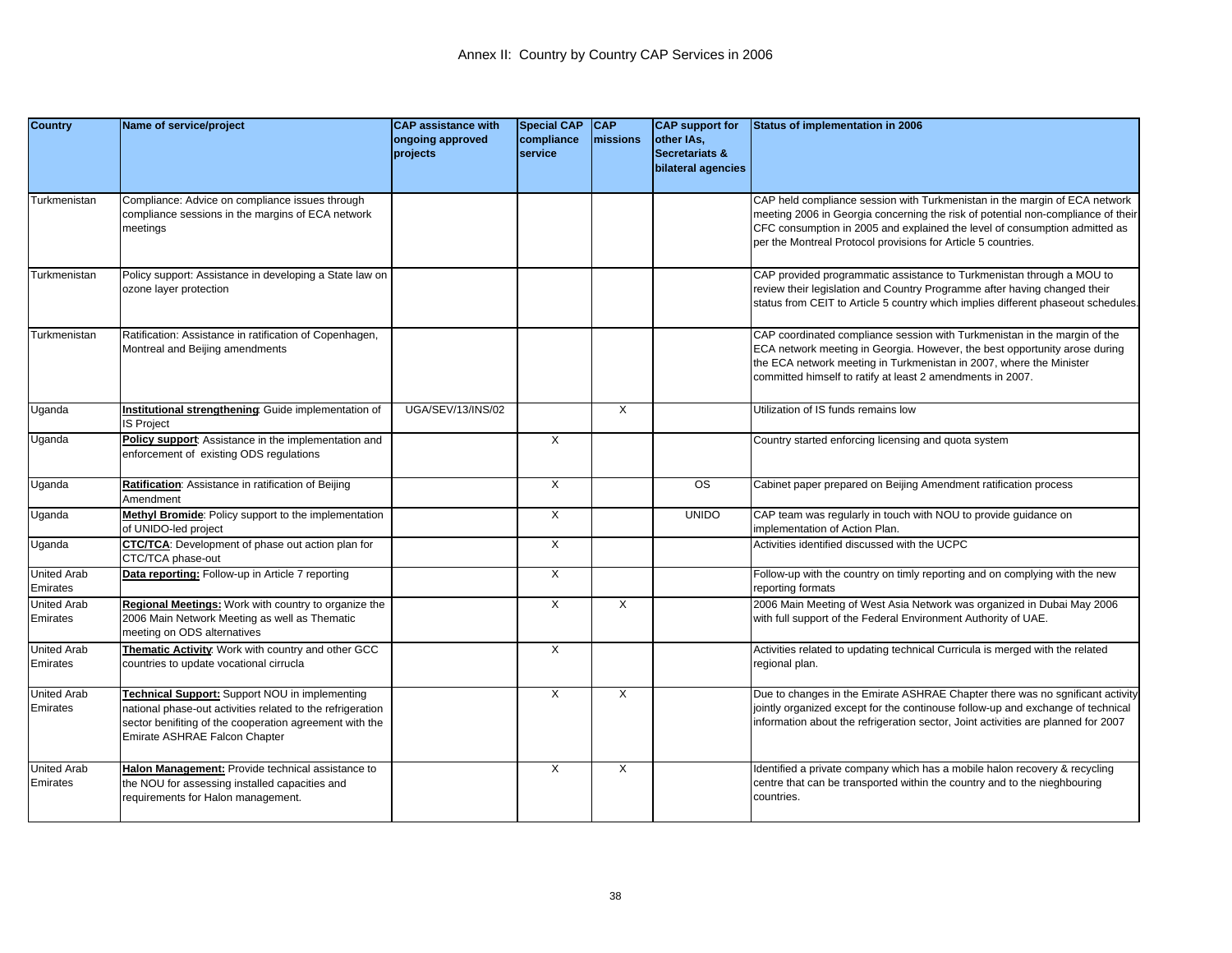| <b>Country</b>                 | Name of service/project                                                                                                                  | <b>CAP assistance with</b><br>ongoing approved | <b>Special CAP</b><br>compliance | <b>CAP</b><br><b>Imissions</b> | <b>CAP</b> support for<br>other IAs,            | Status of implementation in 2006                                                                                                                                                                                                                                                                                                                                                                                                                                                                                                                             |
|--------------------------------|------------------------------------------------------------------------------------------------------------------------------------------|------------------------------------------------|----------------------------------|--------------------------------|-------------------------------------------------|--------------------------------------------------------------------------------------------------------------------------------------------------------------------------------------------------------------------------------------------------------------------------------------------------------------------------------------------------------------------------------------------------------------------------------------------------------------------------------------------------------------------------------------------------------------|
|                                |                                                                                                                                          | projects                                       | service                          |                                | <b>Secretariats &amp;</b><br>bilateral agencies |                                                                                                                                                                                                                                                                                                                                                                                                                                                                                                                                                              |
| <b>United Arab</b><br>Emirates | Policy support: Follow-up with NOU in implementation<br>of ODS legislation. Provide necessary policy and<br>echnical support to the NOU. |                                                |                                  |                                |                                                 | CAP continued following up with NOU to convince the Environment Fedral<br>Authority (FEA) on the importance to update the country ODS regulation inline<br>with the GCC one.                                                                                                                                                                                                                                                                                                                                                                                 |
| <b>United Arab</b><br>Emirates | Policy Support: Ensure that the new ODS Unified<br>Regulation is integrated within the national legislative<br>elated instruments        |                                                |                                  |                                |                                                 | Country is planning to develop enforcement training programm using the<br>technical services of CAP particuraly for training Customs and other related<br>authorities on illegal trade issues                                                                                                                                                                                                                                                                                                                                                                |
| Uruguay                        | Data reporting: Follow up on ODS data reporting (Art                                                                                     |                                                | $\times$                         |                                | OS, MFS                                         | Online compliance support to NOU                                                                                                                                                                                                                                                                                                                                                                                                                                                                                                                             |
| Uruguay                        | Policy support: Policy assistance to prevent ODS<br>llegal trade                                                                         |                                                | X                                |                                |                                                 | Government Officers attended Workshop to prevent ODS illegal trade in La<br>Ceiba, Honduras.                                                                                                                                                                                                                                                                                                                                                                                                                                                                 |
| Venezuela                      | Data reporting: Follow up on ODS data reporting (Art                                                                                     |                                                | X                                |                                | OS, MFS                                         | Online compliance support to NOU                                                                                                                                                                                                                                                                                                                                                                                                                                                                                                                             |
| Venezuela                      | Ratification: Assistance with ratification of Montreal<br>and Beijing Amendments                                                         |                                                | X                                |                                | $\overline{\text{os}}$                          | Follow up of the issue through Network Meetings                                                                                                                                                                                                                                                                                                                                                                                                                                                                                                              |
| Venezuela                      | Policy support: Policy assistance to prevent ODS<br>llegal trade                                                                         |                                                | $\overline{X}$                   |                                |                                                 | Government Officers attended Workshop to prevent ODS illegal trade in La<br>Ceiba, Honduras.                                                                                                                                                                                                                                                                                                                                                                                                                                                                 |
| Vietnam                        | Methyl bromide: Initiate QPS survey in coordination<br>with WB                                                                           |                                                |                                  |                                |                                                 | QPS survey has been undertaekn in consultation with The World Bank and the<br>data has been provided by Vietnam for analysis.                                                                                                                                                                                                                                                                                                                                                                                                                                |
| Yemen                          | Policy support: Continue providing technical and policy<br>support in the enactment of the new ODS legislation                           |                                                | $\times$                         | X                              |                                                 | Continue follow up with the country to ensure the enforcement of the new<br>egislation.                                                                                                                                                                                                                                                                                                                                                                                                                                                                      |
| Yemen                          | Ratification: continue assistance for Beijing<br>amendment ratification                                                                  |                                                | $\times$                         |                                |                                                 | Continue follow-up with the country on the progress in ratifying Beijing<br>Amendment                                                                                                                                                                                                                                                                                                                                                                                                                                                                        |
| Yemen                          | Data reporting: Follow-up in reviewing and submission<br>of Article 7 reporting and CP reporting.                                        |                                                | $\overline{X}$                   |                                |                                                 | Follow-up with the country on timly reporting and on complying with the new<br>reporting formats                                                                                                                                                                                                                                                                                                                                                                                                                                                             |
| Yemen                          | Halon Management:Develop regional inforamtion<br>networking for cooperation in managing Halon stocks in<br>West Asia                     |                                                | $\overline{X}$                   | X                              |                                                 | Mission planned to assist the NOU in conducting survey of installed capacities of<br>halons.                                                                                                                                                                                                                                                                                                                                                                                                                                                                 |
| Yemen                          | Refrigerant Management Plan: training programme<br>on good practices in refrigeration                                                    | YEM/REF/37/TRA/17                              |                                  | Χ                              | <b>UNDP</b>                                     | MOU signed, two disbursement made, training equipment purchased and<br>shipped to country, national agreement between Yemen Environment Protection<br>Authority and Ministry of Technical Education and Vocational Training is signed,<br>phase I planned to be completed by first half of 2007 and phase II planned for<br>completion by 2008. CAP worked with NOU in developing new plan to expedite<br>implementation and compensate delays, the plan is consulted with UNDP to<br>ensure harmonizing training activities with the equipment distribution |
| Yemen                          | Refrigerant Management Plan: Start the project of<br>raining programme for customs officers after the<br>issuance of the new legislation | YEM/REF/37/TRA/18                              |                                  | Χ                              |                                                 | MOU prepared according to the new plan of RMP implmentation and startup of<br>activities is planned for early 2007                                                                                                                                                                                                                                                                                                                                                                                                                                           |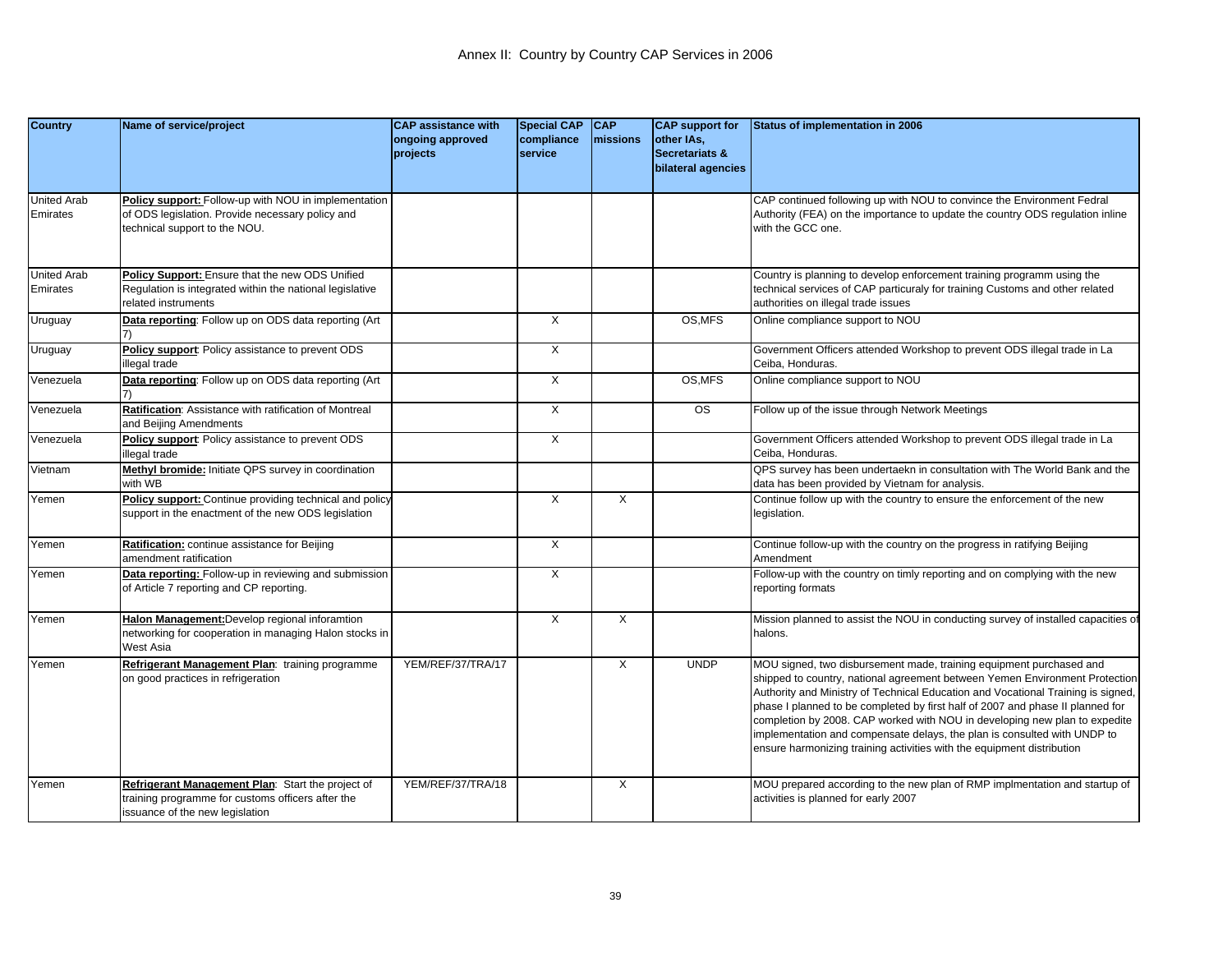| <b>Country</b> | Name of service/project                                                                                                                          | <b>CAP</b> assistance with<br>ongoing approved<br>projects | <b>Special CAP</b><br>compliance<br><b>Iservice</b> | <b>CAP</b><br><b>Imissions</b> | <b>CAP</b> support for<br>lother IAs.<br><b>Secretariats &amp;</b><br>bilateral agencies | Status of implementation in 2006                                                                                                                                                                                           |
|----------------|--------------------------------------------------------------------------------------------------------------------------------------------------|------------------------------------------------------------|-----------------------------------------------------|--------------------------------|------------------------------------------------------------------------------------------|----------------------------------------------------------------------------------------------------------------------------------------------------------------------------------------------------------------------------|
| Yemen          | Refrigerant Management Plan: Completion of the<br>project of establishment of regulations and legislation                                        | YEM/REF/37/TAS/16                                          |                                                     |                                |                                                                                          | All related activites are completed and project completion report is under<br>preparation.                                                                                                                                 |
| Yemen          | Refrigerant Management Plan: monitoring the<br>activities in the RMP                                                                             | YEM/REF/37/TAS/19                                          |                                                     |                                | <b>UNDP</b>                                                                              | MOU prepared according to the new plan of RMP implmentation and startup of<br>activities is planned for early 2007                                                                                                         |
| Yemen          | Institutional strengthening: Start up the<br>mplementation of phase IV of ISP of Yemen and<br>support the country to benefit from decision 47/49 | YEM/SEV/47/INS/??                                          |                                                     | X                              |                                                                                          | Start phase IV of ISP in the beginning of 2006 and the second payment of MOU<br>is in process. CAP continue follow up on the progress of implementation,<br>payments and all other reporting requirement.                  |
| Yemen          | Thematic Activity: Work with country and other<br>Mashrik countries to update vocational cirrucla                                                |                                                            | X                                                   |                                |                                                                                          | Activities related to updating technical Curricula is merged with the related<br>regional plan. Regional thematic meeting on Curricula update is scheduled for<br>2007 in Yemen back to back with the Main network meeting |
| Yemen          | <b>CTC/TCA:</b> Support to UNIDO project to phase-out<br>consumption of CTC/TCA.                                                                 |                                                            | X                                                   | X                              | <b>UNIDO</b>                                                                             | CAP support country in cooperation and coordination with UNIDO in identifying<br>an expert and conducting the awareness workshop for concerned company and<br>authorities                                                  |
| Zambia         | Policy support: Assist NOU in enforcement process of<br>icensing system                                                                          |                                                            | X                                                   |                                |                                                                                          | Country enforcing ODS Licensing and Quota System effectively and successfully                                                                                                                                              |
| Zambia         | Ratification: Assist with ratification of Amendments to<br>Montreal Protocol (Copenhagen, Montreal, Beijing)                                     |                                                            | X                                                   | X                              | <b>OS</b>                                                                                | The process for ratification of all Amendments started and country expected to<br>ratify all amendments soon.                                                                                                              |
| Zimbabwe       | Ratification: Assistance in ratification of Montreal and<br><b>Beijing Amendments</b>                                                            |                                                            | X                                                   |                                | <b>OS</b>                                                                                | The process for ratification of all Amendments started and country expected to<br>ratify all amendments soon.                                                                                                              |
| Zimbabwe       | Methyl Bromide: Policy support to the implementation<br>of UNIDO-led project                                                                     |                                                            | X                                                   |                                | <b>UNIDO</b>                                                                             | CAP team was regularly in touch with NOU to provide guidance on<br>implementation of Action Plan.                                                                                                                          |
| Zimbabwe       | Policy support: Assist in enforcement of ODS licensing<br>and quota systems                                                                      |                                                            | X                                                   | X                              |                                                                                          | Country implementing ODS quota and licensing system successfully. ODS<br>importers apply for registration and a data base for all importers of ODS is<br>available.                                                        |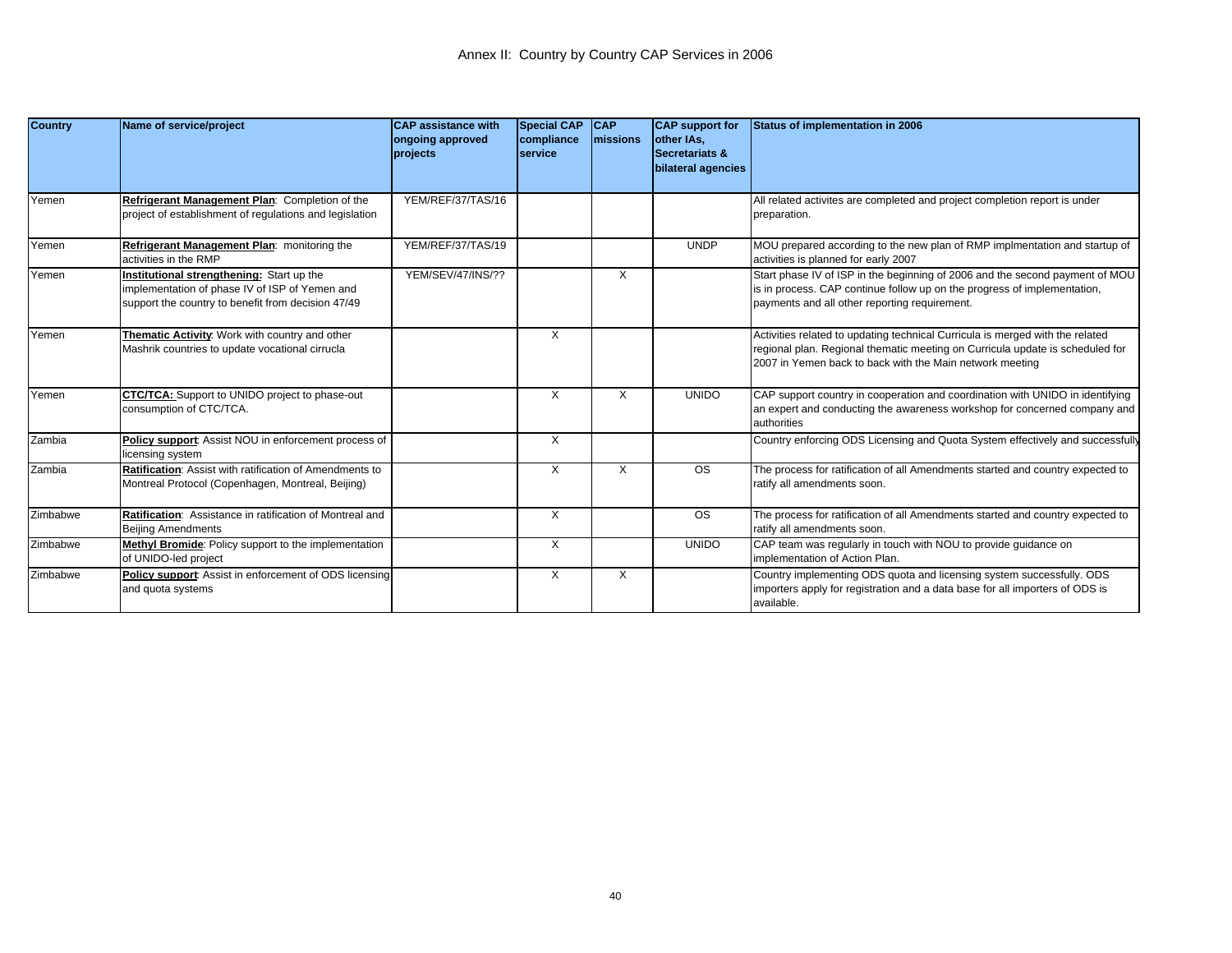| <b>Region</b> | <b>Country</b>                   | compliance                                                                                                                                | Subject of non- Planned activities as per Business Plan 2006                                                                                                                                                                                                                                                                                                                                                                                                                                                                            | Status of assistance provided and results achieved in 2006                                                                                                                                                                                                                                                                                                                                                                                                                                                                                                                                                                                                                                                                                                                                                                                                                                                                                                                                                                                                                                                                                                                                                                                                                                                                                                                                                   |
|---------------|----------------------------------|-------------------------------------------------------------------------------------------------------------------------------------------|-----------------------------------------------------------------------------------------------------------------------------------------------------------------------------------------------------------------------------------------------------------------------------------------------------------------------------------------------------------------------------------------------------------------------------------------------------------------------------------------------------------------------------------------|--------------------------------------------------------------------------------------------------------------------------------------------------------------------------------------------------------------------------------------------------------------------------------------------------------------------------------------------------------------------------------------------------------------------------------------------------------------------------------------------------------------------------------------------------------------------------------------------------------------------------------------------------------------------------------------------------------------------------------------------------------------------------------------------------------------------------------------------------------------------------------------------------------------------------------------------------------------------------------------------------------------------------------------------------------------------------------------------------------------------------------------------------------------------------------------------------------------------------------------------------------------------------------------------------------------------------------------------------------------------------------------------------------------|
| <b>ECA</b>    | Armenia                          | Methyl bromide                                                                                                                            | Joint UNIDO / UNEP assistance in the preparation of the<br>MeBr plan of action as requested by NOU.<br>Participation in thematic meeting on MeBr alternatives in<br>flour mills<br>MeBr phase-out project in CEIT countries implemented by<br><b>UNEP/UNDP</b><br>Compliance session in the margins of the ECA network<br>meeting involving interested agencies and secretariats<br>Gov. of Israel and UNEP in cooperation with UNIDO and<br>the participation of other interested ECA network<br>members (co-funded by Gov. of Israel) | 1) ECA reviewed the MeBr plan of action which was discussed at ImpCom<br>and agreed by MOP. Priority assistance package on MeBr has been<br>provided to Armenia to faciliate the implementation of its MeBr plan of<br>action. The Executive Committee requested CAP to assist Armenia to<br>Participation in specific workshops of the GEF-funded total return to compliance. Consequently, a compliance session was held in the<br>margins of the regional network meeting in Georgia, 4.06, involving<br>Armenia's Ozone Officer and representatives of the Fund Secretariat,<br>Ozone Secretariat, UNIDO and UNEP. Armenia prepared its methyl<br>bromide plan of action in consultation with relevant stakeholders in 2006.<br>Potentially MeBr workshop in Armenia jointly organised by The plan of action aims to sustain the zero consumption of methyl<br>bromide from 2007 and includes elements such as the establishment and<br>enforcement of ODS legislation, banning the import of methyl bromide,<br>awareness raising of importers, fumigators and farmers and training on<br>the use of alternative pest management methods. As part of activities of<br>the Regional Ozone Network in Europe & Central Asia (ECA network), the<br>following priority assistance package was provided to Armenia: Three expert<br>2) The country reported zero MeBr consumption for 2005 and is in complia |
| <b>ECA</b>    | <b>Bosnia and</b><br>Herzegovina | <b>Methyl</b><br>chloroform (in<br>addition to CFC<br>and methyl<br>bromide<br>non-compliance<br>recorded in<br>previous MOP<br>decision) | Joint UNIDO / UNEP letter to the three ministries at State<br>and Entity level encouraging them to expedite the<br>adoption of ODS legislation<br>Compliance session in the margins of the ECA network<br>meeting involving interested agencies and secretariats                                                                                                                                                                                                                                                                        | 1) Bosnia & Herzegovina did not participate in ECA network activities in<br>2006 notably the ECA network meeting in Georgia (4.06) and the thematic<br>meeting on RMP / NPP implementation in Serbia (9.06)<br>2) UNIDO and UNEP conducted a joint mission to facilitate the adoption of<br>the licensing system, the signature of UNIDO's IS project document and to<br>gain the support of the Minister.<br>3) A joint UNIDO / UNEP follow-up letter was addressed to the Minister<br>summarizing the recommended priority actions. Recently, the licensing<br>system got adopted. However, the IS project document was not signed in<br>2006 which hampers the operation of the NOU.<br>4) The country is in compliance with the provisions of the Montreal<br>Protocol for TCA and MeBr as well as with the action plan. The CFC<br>consumption shows a decreasing trend.                                                                                                                                                                                                                                                                                                                                                                                                                                                                                                                                |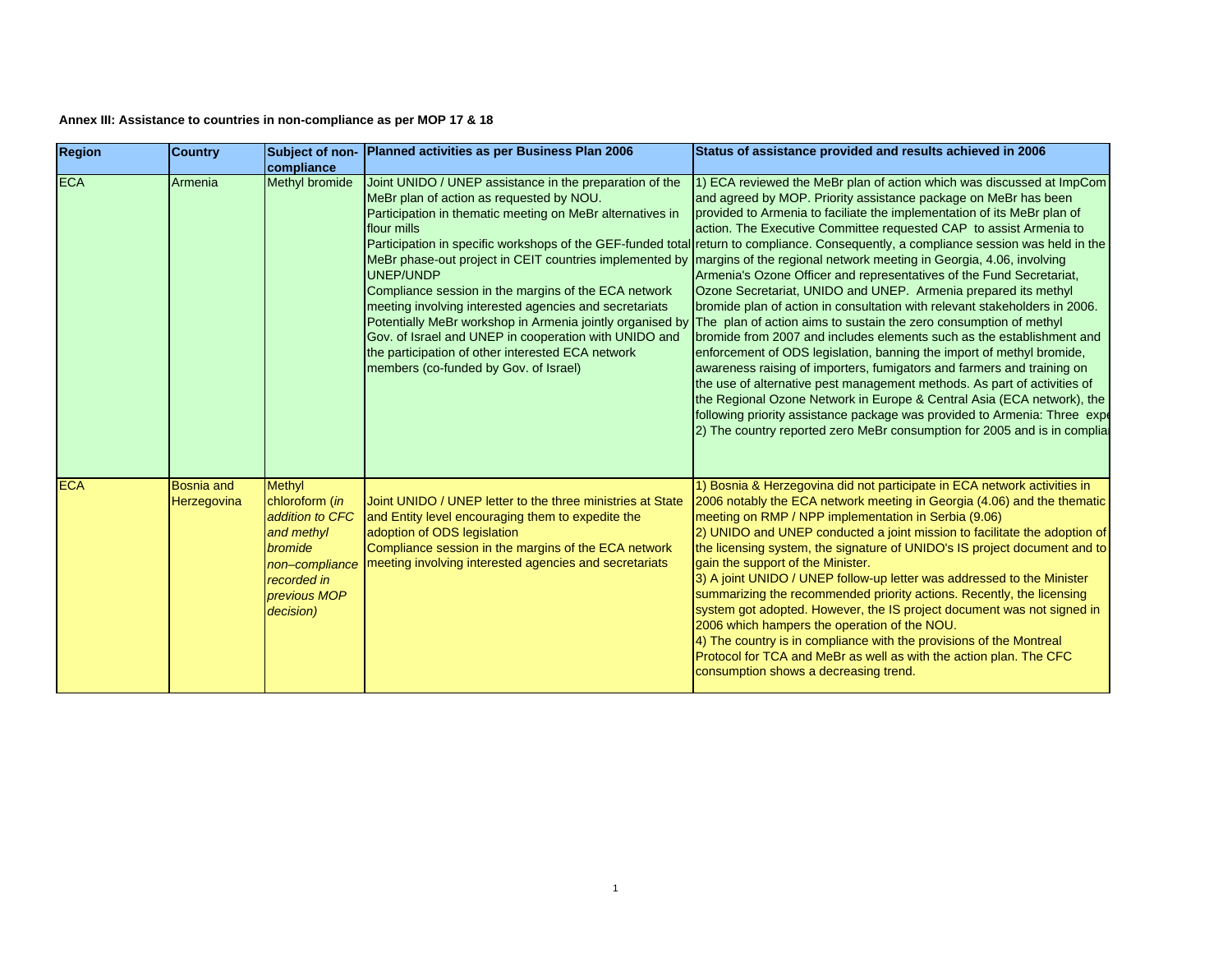| <b>Region</b> | <b>Country</b>           | Subject of non-<br>compliance  | Planned activities as per Business Plan 2006                                                                                                                                                                                                                                                                                                                                                                                                                                                                                                                                                                                                                                                                                                                                                                                                                                                                                                                                                                                                                                                                                                                                                                                                                          | Status of assistance provided and results achieved in 2006                                                                                                                                                                                                                                                                                                                                                                                                                                                                                                                                                                                                                                                                                                     |
|---------------|--------------------------|--------------------------------|-----------------------------------------------------------------------------------------------------------------------------------------------------------------------------------------------------------------------------------------------------------------------------------------------------------------------------------------------------------------------------------------------------------------------------------------------------------------------------------------------------------------------------------------------------------------------------------------------------------------------------------------------------------------------------------------------------------------------------------------------------------------------------------------------------------------------------------------------------------------------------------------------------------------------------------------------------------------------------------------------------------------------------------------------------------------------------------------------------------------------------------------------------------------------------------------------------------------------------------------------------------------------|----------------------------------------------------------------------------------------------------------------------------------------------------------------------------------------------------------------------------------------------------------------------------------------------------------------------------------------------------------------------------------------------------------------------------------------------------------------------------------------------------------------------------------------------------------------------------------------------------------------------------------------------------------------------------------------------------------------------------------------------------------------|
| <b>ECA</b>    | Kyrgyzstan               | <b>Halon</b>                   | Assistance in implementation of halon plan of action by<br><b>ROWA Halon Officer</b><br>Programmatic assistance to revise ODS legislation<br>Potentially thematic meeting on halon bank management<br>including site visit<br>Potentially briefing on halon management in civil aviation<br>during ECA network meeting                                                                                                                                                                                                                                                                                                                                                                                                                                                                                                                                                                                                                                                                                                                                                                                                                                                                                                                                                | 1) Because of the increased amount for equipment, Kyrgyzstan's halon<br>project was approved for UNIDO and UNEP assisted in its preparation.<br>2) Kyrgyzstan participated in the thematic meeting on halon management<br>and the visit of the national halon bank in Czech Republic (6.06) with the<br>participation of UNIDO and CAP Halon Officer<br>3) CAP Halon Officer prepared an information note on halon alternatives<br>as per the request of the meeting participants.<br>4) Kyrgyzstan reported zero halon consumption in 2005 and returned to<br>compliance.                                                                                                                                                                                     |
| <b>ECA</b>    | Serbia and<br>Montenegro | Annex B and E<br>baseline data | UNIDO as the lead agency implementing the IS project<br>conducted a mission in 12.05 to find out the present<br>situation in the country and to reactivate IS project. The<br>country confirmed in the meantime that they are at the<br>final stage of signing the IS renewal.<br>UNIDO informed that a restructuring of the Administration<br>is expected and 500 posts may be abolished. When the<br>Ozone Officer of Serbia & Montenegro was in Vienna in<br>June 2005, he told that they are considering establishing<br>two NOUs - in Serbia and in Montenegro. UNIDO<br>recommeded to rather established two sub-offices to the<br>NOU similar as it was done in Bosnia & Herzegovina. Mr.<br>Spasojevic takes care of reporting to the Ozone<br>Secretariat and the MLF but due to his position of<br>Assistant Director in the Directorate for Environment, he<br>also takes care of the agendas of the other multilateral<br>environmental treaties and the relationship with EU in the<br>environment sector.<br>UNIDO and UNEP will consider joint UNIDO / UNEP letter<br>to the minister or high-level mission to speak to the<br>Minister and the Director of the Directorate for Environment<br>Compliance session in the margins of the ECA network me | 1) Compliance sessions with Serbia concerning the reporting of baseline<br>data were held in the margins of the ECA network meeting in Georgia<br>(4.06) and Serbia (9.06).<br>2) Consultants for collecting the Annex B and E baseline data were<br>contracted by UNIDO and recently the country confirmed that the<br>collection of baseline has been completed. Some minor adjustments may<br>need to be done because of the declaration of Montenegro's<br>independance in 6.06<br>3) NOU is fully operational and hosted the thematic meeting on RMP /<br>NPP implementation in Serbia (9.06).<br>4) The country reported zero consumption for TCA and MeBr but its CTC<br>compliance cannot be assessed because no baseline has been<br>established yet. |
| <b>ROA</b>    | Eritrea                  | All data                       | Assistance in preparation and Implementation of TPMP<br>Preparation and implementation of Country Programme<br>Implementation of the Institutional Strengthening project.                                                                                                                                                                                                                                                                                                                                                                                                                                                                                                                                                                                                                                                                                                                                                                                                                                                                                                                                                                                                                                                                                             | Assistance provided in preparation of Country Programme and non-<br>investment activities for TPMP (not approved by ExCom)<br>Guidance was provided on implementation of the Institutional<br>Strengthening project. Country now in position to report missing data.                                                                                                                                                                                                                                                                                                                                                                                                                                                                                           |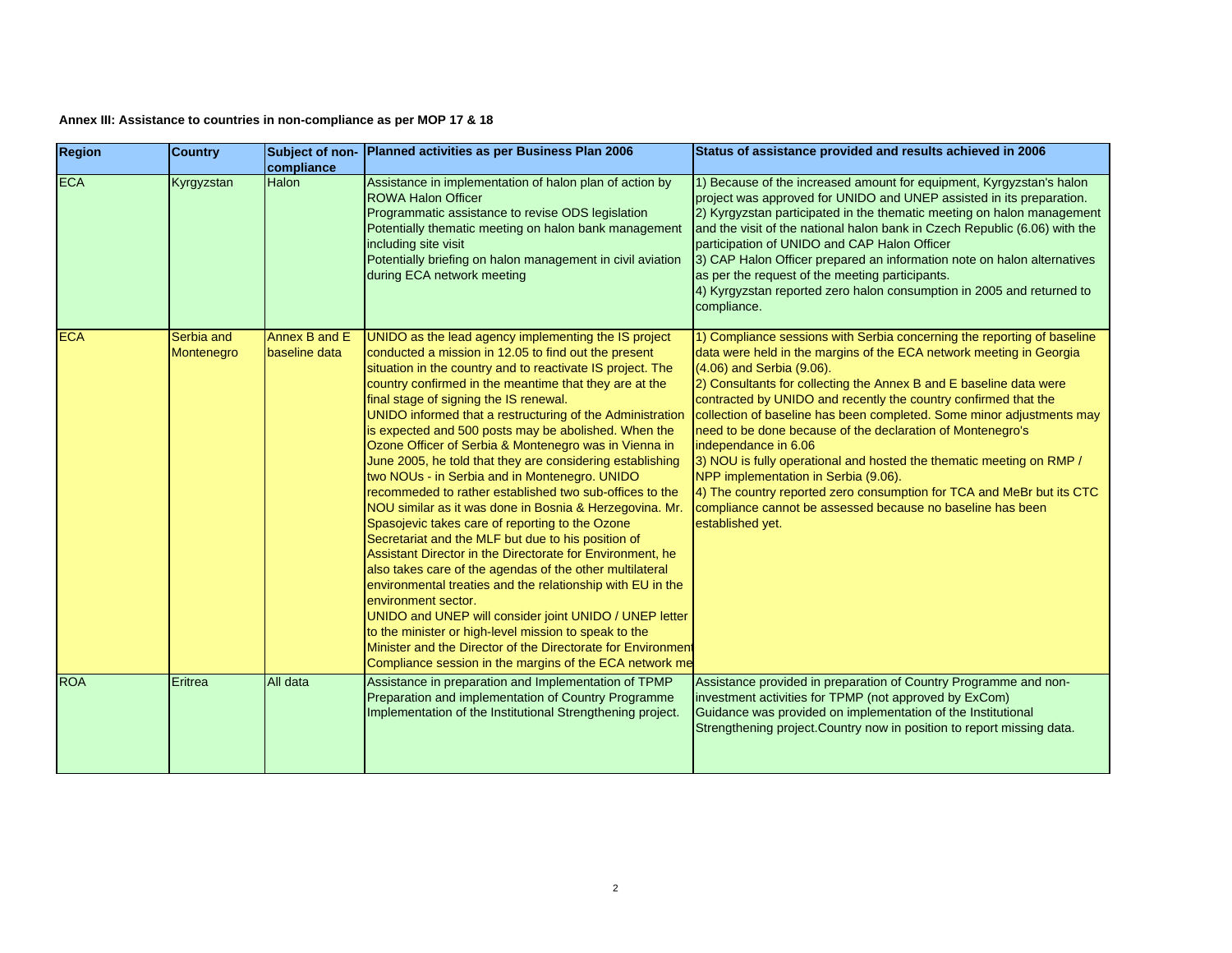| Region      | <b>Country</b>                   | compliance                                                                                                | Subject of non- Planned activities as per Business Plan 2006                                                                                                                                      | Status of assistance provided and results achieved in 2006                                                                                                                                                                                                                                                                                                                                                                                                                                                                                                                                                                                                                                                                                                                                                                                                                                                                                                                                                                                                      |
|-------------|----------------------------------|-----------------------------------------------------------------------------------------------------------|---------------------------------------------------------------------------------------------------------------------------------------------------------------------------------------------------|-----------------------------------------------------------------------------------------------------------------------------------------------------------------------------------------------------------------------------------------------------------------------------------------------------------------------------------------------------------------------------------------------------------------------------------------------------------------------------------------------------------------------------------------------------------------------------------------------------------------------------------------------------------------------------------------------------------------------------------------------------------------------------------------------------------------------------------------------------------------------------------------------------------------------------------------------------------------------------------------------------------------------------------------------------------------|
| <b>ROA</b>  | <b>Libyan Arab</b><br>Jamahiriya | Halon and<br>methyl bromide                                                                               | Encourage to participate fully in Network activities.<br>Involve Regional Director in soliciting political support.                                                                               | Communication with NOU now open but still no participation to network<br>meeting. ODS Officer confirmed participation to network meeting but<br>cancelled participation later. Communication could be more efective if at<br>least IS project was implemented through CAP team.                                                                                                                                                                                                                                                                                                                                                                                                                                                                                                                                                                                                                                                                                                                                                                                 |
| <b>ROA</b>  | Mozambique                       | 2004 data                                                                                                 | Assist country through the Farmer Field School Project<br>Guidance on implementation of IS Phase 3<br>Assistance in implementation of policy support project for<br>Portuguese speaking countries | CAP visited the NOU and trained the newly appointed officer on the<br>management of IS project, data reporting to Ozone Secretariat and<br>Multilateral Fund Secretariat. The country reported both 2004 and 2005<br>data and is in compliance with the Montreal Protocol                                                                                                                                                                                                                                                                                                                                                                                                                                                                                                                                                                                                                                                                                                                                                                                       |
| <b>ROA</b>  | Sierra Leone                     | Halon                                                                                                     | Guidance on implementation of IS Phase 1<br>Assist country in Implementation of MB Communication<br>Programme<br>Assistance in preparation and Implementation of TPMP                             | Guidance provided during network meetings and during CAP visit to<br>country. Country banned import of Halon and consumption dropped to<br>Zero in 2005.                                                                                                                                                                                                                                                                                                                                                                                                                                                                                                                                                                                                                                                                                                                                                                                                                                                                                                        |
| <b>ROAP</b> | Bangladesh                       | Achieving<br>compliance with<br>control<br>measures for<br>methyl<br>chloroform<br>(decision XVI/20)      |                                                                                                                                                                                                   | The licensing system is being implemented to control imports of MCF. The<br>plan of action of the country was reviewed during the network meeting in<br>the year 2006. Specific suggestions and inputs relating to controls<br>needed on MCF were also provided to the country as and when required.<br>The country has reported compliance in the year 2005.                                                                                                                                                                                                                                                                                                                                                                                                                                                                                                                                                                                                                                                                                                   |
| <b>ROAP</b> | Fiji                             | Achieving<br>compliance with<br>control<br>measures for<br>methyl Bromide<br>(Decision<br><b>XVII/33)</b> |                                                                                                                                                                                                   | The country took elaborate measures to achieve the targets specified in<br>the agreement with the MOP on MB consumption. During the year 2005,<br>the country has reported MB consumption of 0.7 ODP Tons. To reduce<br>consumption of MBr, Fiji had taken an initiative to conduct an "Alternatives"<br>for Methyl Bromide workshop" held from the 4th - 7th of September 2006.<br>The main objective was to create awareness amongst users of MBr to<br>install the alternatives that are most suitable for Fiji; in this case the most<br>suitable alternatives were Hydrogen Cyanide (fumigation of shipping<br>vessels) and Phosphine (fumigation of silo bins). All this work was<br>undertaken to get Fiji back to compliance with the Montreal Protocol and<br>also to be in line with Fiji's Action Plan which states that Fiji is to reduce<br>1.3 ODP tones of in 2006 and 1.0 ODP tones in 2007 in the Non - QPS<br>consumption of MBr. In 2006, Fiji reported a total of 0.9ODP tonnes for<br>Non-QPS use compared to 2005 target of 1.5 ODP tons. |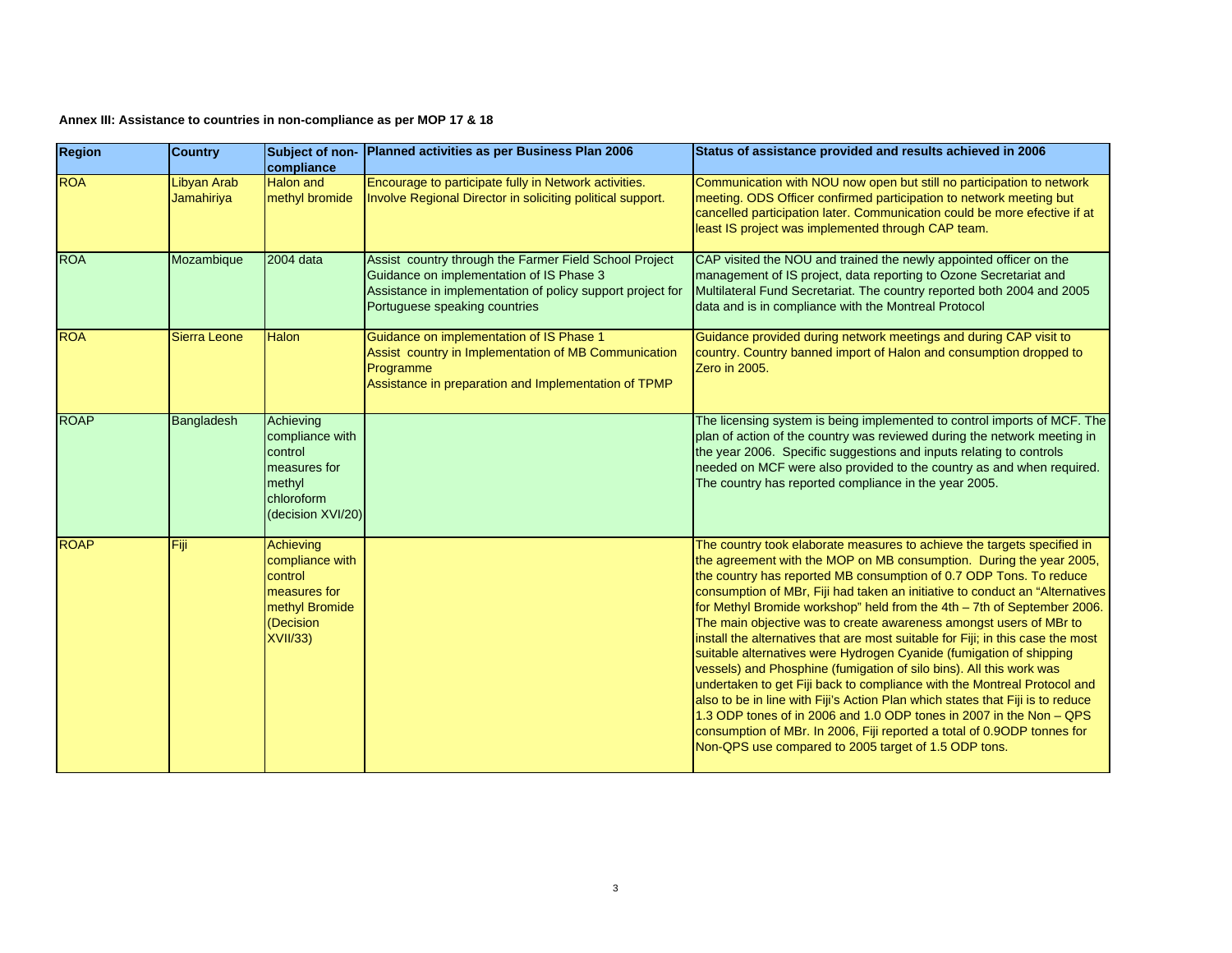| <b>Region</b> | <b>Country</b>  | compliance                                                                                         | Subject of non- Planned activities as per Business Plan 2006                                                                                                                                                                                                                                              | Status of assistance provided and results achieved in 2006                                                                                                                                                                                                                                                                                                                                                                                                                                                                                                                                                                                                                                                                                                                                                                                                                        |
|---------------|-----------------|----------------------------------------------------------------------------------------------------|-----------------------------------------------------------------------------------------------------------------------------------------------------------------------------------------------------------------------------------------------------------------------------------------------------------|-----------------------------------------------------------------------------------------------------------------------------------------------------------------------------------------------------------------------------------------------------------------------------------------------------------------------------------------------------------------------------------------------------------------------------------------------------------------------------------------------------------------------------------------------------------------------------------------------------------------------------------------------------------------------------------------------------------------------------------------------------------------------------------------------------------------------------------------------------------------------------------|
| <b>ROAP</b>   | Pakistan        | Achieving<br>compliance with<br>control<br>measures for<br>halons (Decision<br><b>XVI/29)</b>      |                                                                                                                                                                                                                                                                                                           | Pakistan is implementing control measures relating to halon consumption<br>and is in compliance with its reported zero consumption of halons in 2005.<br>They are effectively monitoring the imports of halons and the Plan of<br>Action                                                                                                                                                                                                                                                                                                                                                                                                                                                                                                                                                                                                                                          |
| <b>ROAP</b>   | <b>Nepal</b>    | Achieving<br>compliance with<br>control<br>measures for<br><b>CFCs (Decision</b><br><b>XVI/27)</b> |                                                                                                                                                                                                                                                                                                           | Nepal has reported consumption of nil under Article 7 data reporting for<br>the year 2005. Further, the country is implementing a licensing system for<br>regulating release of 74 tons of CFCs confiscated along the committed<br>levels specified in Decision XVI/27                                                                                                                                                                                                                                                                                                                                                                                                                                                                                                                                                                                                            |
| <b>ROAP</b>   | <b>Maldives</b> | Achieving<br>compliance with<br>control<br>measures for<br><b>CFCs (Decision</b><br>XV/37          |                                                                                                                                                                                                                                                                                                           | Maldives has reported zero consumption of CFCs in 2005. Maldives has<br>imported 1 ton of CFC in 2006. Their requirement in 2007 is 0.69 tons.<br>Maldives was advised to import 2007 requirement in 2006 as they have a<br>cushion of 1.3 ODP tons in their 2006 consumption limits. Importing 0.69<br>ODP tons in 2007 may be a difficult proposition. Maldives is also closely<br>monitoring the plan of action. There could be a possibility of developing<br>cooperation between Nepal and Maldives where Nepal surplus stock could<br>be transferred to Maldives. It was suggested that imports of recycled<br>materials may be considered as one of the options. UNDP was urged to<br>complete the MAC project on a priority basis. It was also proposed to<br>explore possibilities of banning imports when countries reach consumption<br>limits of 1 or 2 tons or less. |
| <b>ROLAC</b>  | <b>Chile</b>    | <b>Protocol by Chile</b><br>(Decision<br><b>XVII/29)</b>                                           | Non-compliance The World Bank, Canada, UNDP and UNEP are the<br>with the Montreal implementing agencies of projects in Chile.<br>UNEP will work with Canada to assist Chile in enabling an<br>users and public awareness programme; and monitoring,<br>evaluating and reporting on the activities in RMP. | Quota system ODS legislation approved in March 2006. Custom Training<br>in progress. ODS End User Awareness Campaign purchase order issued.<br>Through the Networking activities Chile received information on ODS<br>illegal trade prevention activities. Follow up on ODS data reporting and<br>ODS control and regulatory network; implementing an end-letters to the Secretariat provided through the LA e-forum and particular<br>emails.                                                                                                                                                                                                                                                                                                                                                                                                                                    |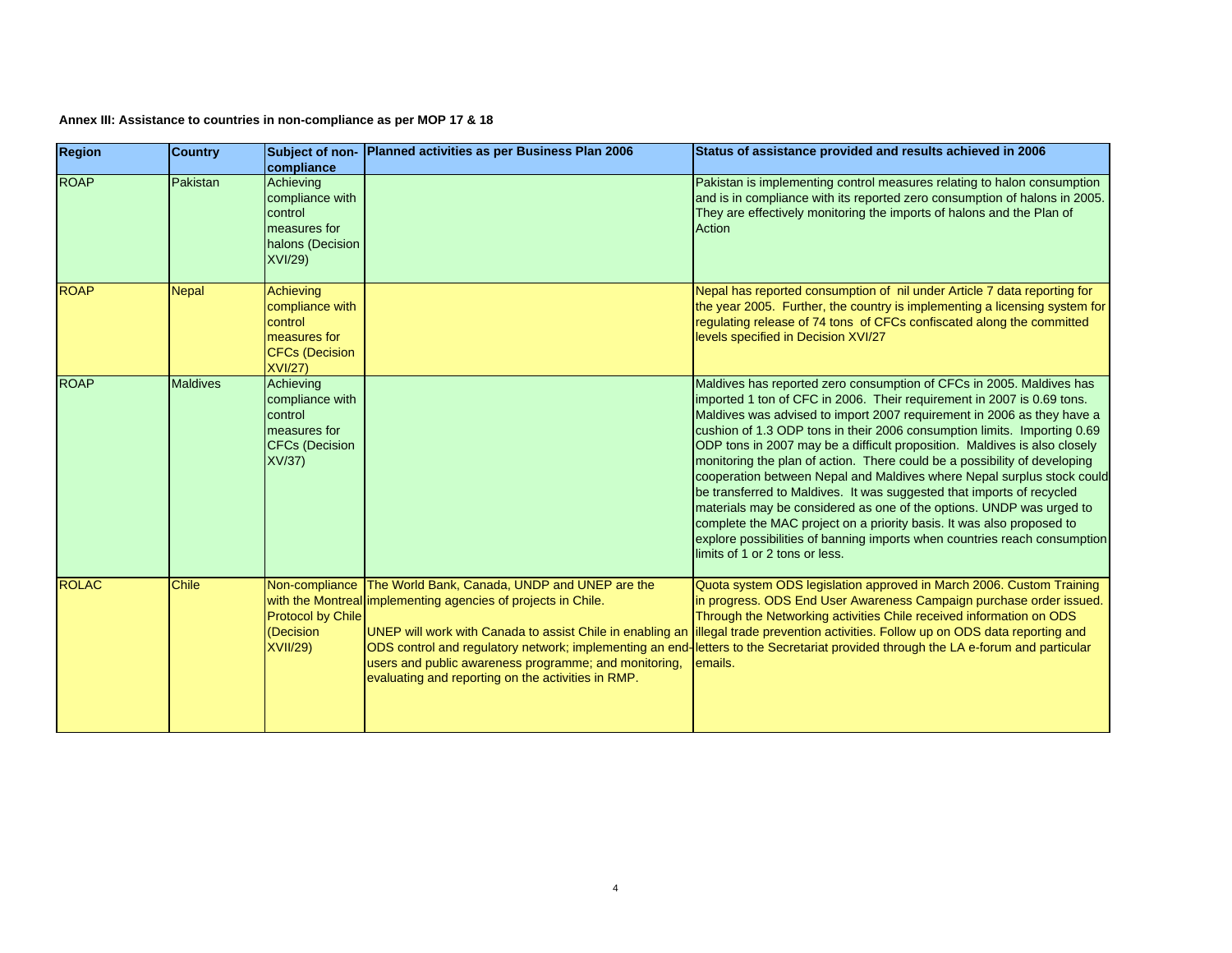| <b>Region</b> | <b>Country</b> | compliance                                                                                                                                           | Subject of non- Planned activities as per Business Plan 2006                                                                                                                                                                         | Status of assistance provided and results achieved in 2006                                                                                                                                                                                                                                                                                                                                                                                                                                                                                                                                                                                                                                             |
|---------------|----------------|------------------------------------------------------------------------------------------------------------------------------------------------------|--------------------------------------------------------------------------------------------------------------------------------------------------------------------------------------------------------------------------------------|--------------------------------------------------------------------------------------------------------------------------------------------------------------------------------------------------------------------------------------------------------------------------------------------------------------------------------------------------------------------------------------------------------------------------------------------------------------------------------------------------------------------------------------------------------------------------------------------------------------------------------------------------------------------------------------------------------|
| <b>ROLAC</b>  | Dominica       | Potential non<br>compliance with Dominica<br><b>CFC</b> control<br>measures<br>(Recommendatio)<br>$n \frac{36}{12}$                                  |                                                                                                                                                                                                                                      | UNEP is the Implementing Agency for the ISP and RMP in UNEP assisted the country in preparation and submission of the Plan of<br>Action to return to compliance. UNEP/ROLAC/CAP delivered the Training<br>the Trainer programme for Customs Officials in 2006. This training was<br>necessary for the establishment of the ODS Licensing system in 2006.<br>Country took national policy decision in June of 2006 not to allow any<br>further imports of Annex A Group 1 CFCs into Dominica. TPMP was<br>approved in 2006, and included the establishment enforcement network<br>giving the customs officials greater capacities on the management of<br>trade in ODS and ODS containing technologies. |
| <b>ROLAC</b>  | Ecuador        | with the Montreal in Ecuador.<br>Protocol by<br>Ecuador<br>(Decision<br>XVII/31                                                                      | Non-compliance The World Bank is the implementing agency of all projects<br>Follow up on ODS data reporting<br>Assistance with ratification of Montreal and Beijing<br>Amendments.<br>Policy assistance to prevent ODS illegal trade | Ecuador completed ratification of Montreal Amendment in February 2007.<br>Through the Networking activities Ecuador received information on ODS<br>illegal trade prevention activities and information on warming in suspicious<br>CFC shipments. Using the resources of "Sky hole patching"<br>UNEP/ROLAC was able to provide the NOO of Ecuador trade intelligence<br>information on a shipment of ODS refrigerant. This information was<br>instrumental is addressing further investigation on this shipment. Follow<br>up to ODS data reporting and letters to the Secretariat provided through<br>the LA e-forum and particular emails.                                                           |
| <b>ROLAC</b>  | Ecuador        | Potential non-<br>compliance with in Ecuador.<br>control<br>Imeasures and<br>methyl bromide<br><b>Recommendatio</b> Amendments.<br>$n \frac{37}{11}$ | The World Bank is the implementing agency of all projects<br>Follow up on ODS data reporting<br>Assistance with ratification of Montreal and Beijing<br>Policy assistance to prevent ODS illegal trade                               | Ecuador has reported zero level of consumption in 2004 and 2003.<br>Nevertheless, 255 metric tones were imported in 2005, which took the<br>country to be declared in non compliance by MOP XVIII. In order to<br>support NOO with the ODS data reporting and the Plan to Return to<br>Compliance drafting, two country missions were carried out by MB Phase-<br>Out Officer in 2006. Also, UNEP, The World Bank and NOO agreed on a<br>national awareness MB phase-out workshop that will take place in Quito in<br>May 2007 and focused on cut flowers.                                                                                                                                             |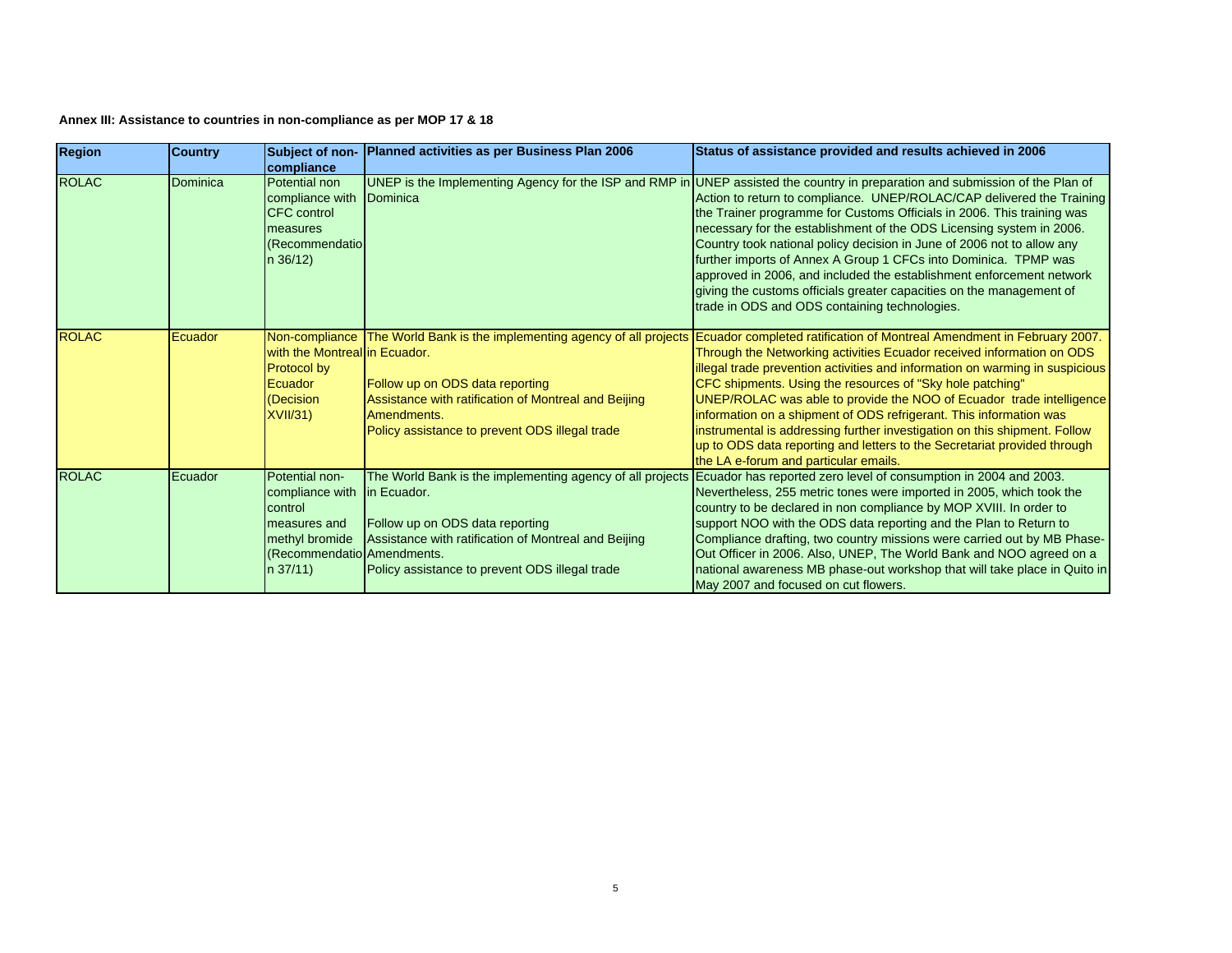| <b>Region</b> | <b>Country</b>  | compliance                                                                                                                                    | Subject of non- Planned activities as per Business Plan 2006                                                                                                                                                                                                                                                                             | Status of assistance provided and results achieved in 2006                                                                                                                                                                                                                                                                                                                                                                                                                                                                                                                                                                                                                                                                                                                                                                                                                                                                                                                                                                                                                                                                                                                                              |
|---------------|-----------------|-----------------------------------------------------------------------------------------------------------------------------------------------|------------------------------------------------------------------------------------------------------------------------------------------------------------------------------------------------------------------------------------------------------------------------------------------------------------------------------------------|---------------------------------------------------------------------------------------------------------------------------------------------------------------------------------------------------------------------------------------------------------------------------------------------------------------------------------------------------------------------------------------------------------------------------------------------------------------------------------------------------------------------------------------------------------------------------------------------------------------------------------------------------------------------------------------------------------------------------------------------------------------------------------------------------------------------------------------------------------------------------------------------------------------------------------------------------------------------------------------------------------------------------------------------------------------------------------------------------------------------------------------------------------------------------------------------------------|
| <b>ROLAC</b>  | Guatemala       | Potential non-<br>compliance with<br>control<br>measures of<br>methyl bromide<br>$n \frac{36}{19}$                                            | Guatemala will receive policy assistance and technical<br>support from the CAP team through the co-<br>implementation of the Spain bilateral technical assistance<br>project approved by 47 ExCom meeting. Guidance and<br>follow-up for implementation of quota system and ODS<br>(Recommendatio illegal trade will be provided to NOO. | Government dismissed NOU in 2005 and there was no official<br>replacement until March 2006. New NOO attended the Montreal Protocol<br>project implementation and ODS alternatives Training Workshop held in<br>Mexico from 12-14 June 2006. RNC mission was carried out in July 2006<br>in order to continue explaining aspects of RMP and ISP implementation<br>with Administration and Focal Point Officers of the Ministry of<br>Environment. Two MoUs for RMP implementation were signed in 2006.<br>Through the Networking activities Guatemala received information on<br>ODS illegal trade prevention activities. Follow up to ODS data reporting<br>and letters to the Secretariat provided through the LA e-forum, particular<br>emails and country missions. Particularly, RNC reviewed Article 7 report<br>with new focal points. Methyl Bromide phase out support activities carried<br>out by means of the implementation of the Spain bilateral contribution<br>project and country missions of Methyl Bromide Phase Out Officer of the<br>CAP team. UNEP and UNIDO joint actions contributed to the country<br>submission of the Action Plan Revision for returning to compliance in MB. |
| <b>ROLAC</b>  | <b>Honduras</b> | Revised plan of<br>action to return<br>Honduras to<br>compliance with<br>the control<br>measures of<br>methyl bromide<br>(Decision<br>XVII/34 | Honduras will receive policy assistance and technical<br>support from the CAP team through the co-<br>implementation of the Spain bilateral technical assistance<br>project approved by 47 ExCom meeting. Guidance and<br>follow-up for implementation of quota system and ODS<br>illegal trade will be provided to NOO.                 | Government dismissed the NOO in July 2005. After which two people<br>were assigned to the position. New Focal Point is on duty since February<br>2006. From March to June 2006, new NOO and Assistant have been<br>receiving training on Montreal Protocol project implementation and ODS<br>alternatives by the CAP team through different approaches. Through the<br>Networking activities Honduras received information on ODS illegal trade<br>prevention activities. Follow up on ODS data reporting and letters to the<br>Secretariat provided through the LA e-forum and particular emails. Methyl<br>Bromide phase out support activities carried out by means of the<br>implementation of the Spain bilateral contribution project and country<br>missions of Methyl Bromide Phase Out Officer of the CAP team.                                                                                                                                                                                                                                                                                                                                                                                |
| <b>ROLAC</b>  | <b>Mexico</b>   | <b>CTC</b> potential<br>non compliance<br>$n \frac{36}{30}$                                                                                   | UNIDO is the Implementing Agency in Mexico for solvent<br>and production sector.<br>(Recommendatio UNEP includes Mexico in its regular networking activities<br>such us follow up on ODS data reporting and policy<br>assistance to prevent ODS illegal trade                                                                            | Through the Networking activities Mexico received information on ODS<br>illegal trade prevention activities. Training to ODS Assistant. Follow up on<br>ODS data reporting and letters to the Secretariat provided through the LA<br>e-forum and particular emails.                                                                                                                                                                                                                                                                                                                                                                                                                                                                                                                                                                                                                                                                                                                                                                                                                                                                                                                                     |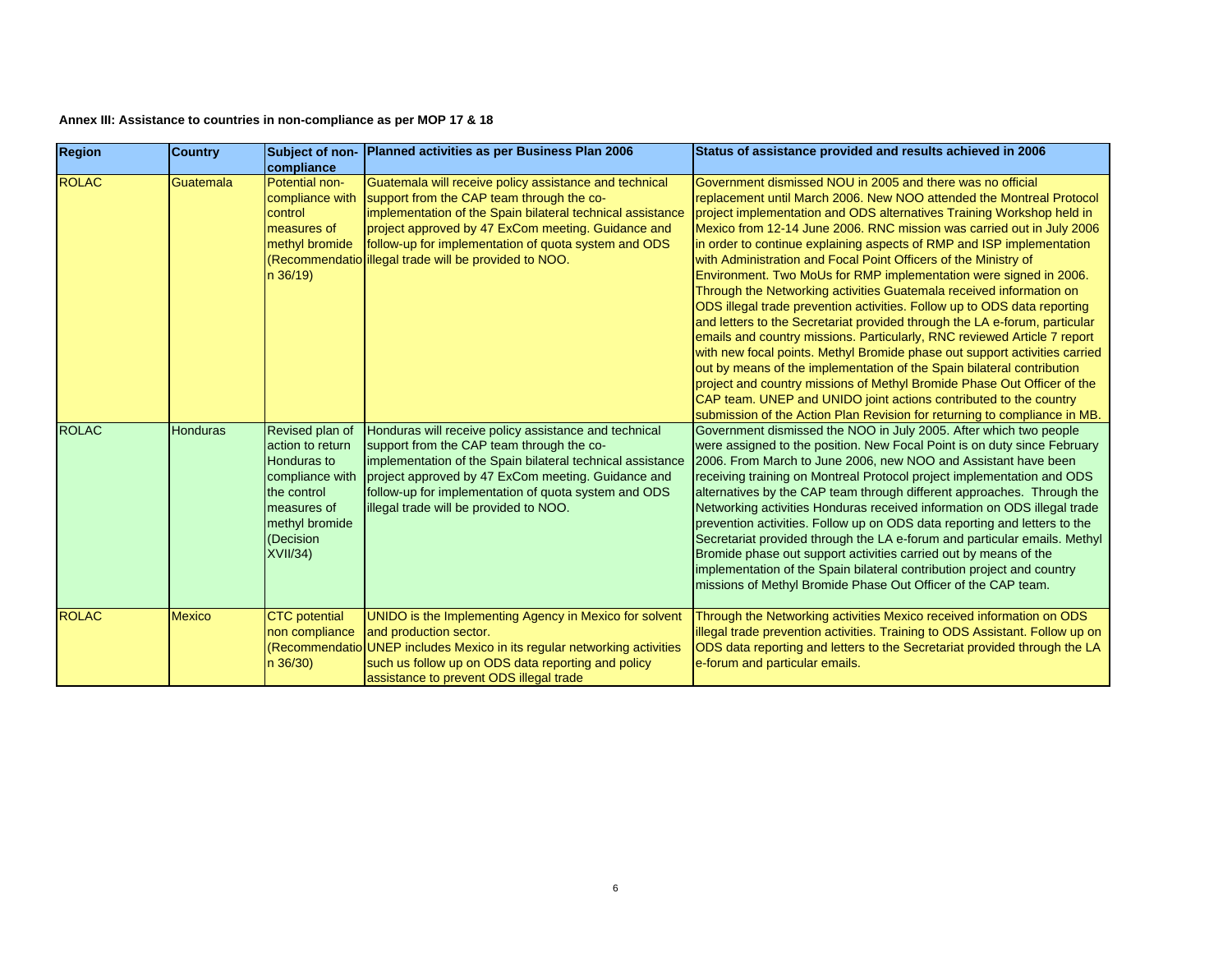| <b>Region</b> | <b>Country</b>                                       | compliance                                                                                                                 | Subject of non- Planned activities as per Business Plan 2006                                                        | Status of assistance provided and results achieved in 2006                                                                                                                                                                                                                                                                                                                                                                                                                                                                                                                                                                                                                                                                                                                                                                  |
|---------------|------------------------------------------------------|----------------------------------------------------------------------------------------------------------------------------|---------------------------------------------------------------------------------------------------------------------|-----------------------------------------------------------------------------------------------------------------------------------------------------------------------------------------------------------------------------------------------------------------------------------------------------------------------------------------------------------------------------------------------------------------------------------------------------------------------------------------------------------------------------------------------------------------------------------------------------------------------------------------------------------------------------------------------------------------------------------------------------------------------------------------------------------------------------|
| <b>ROLAC</b>  | Paraguay                                             | <b>CFC</b> potential<br>non compliance<br>(Recommendatio)<br>n 37/29)                                                      | UNEP is implementing ISP and RMP in Paraguay                                                                        | New Focal Point was assigned by the Government in March 2006.<br>Government Officers assigned to project implementation and to issue<br>ODS licenses attended the Montreal Protocol Capacity Building Workshop<br>organized by CAP team and carried out in Mexico from 12-14 June 2006.<br>Coordination between UNEP and UNDP to prepare TPMP carried out and<br>faster RMP implementation. Coordination between NOO and Custom<br>Officer at Country level was promoted by UNEP. Through the Networking<br>activities Paraguay received information on ODS illegal trade prevention<br>activities. Follow up to ODS data reporting and letters to the Secretariat<br>provided through the LA e-forum, particular emails and country missions<br>of RNC. Particularly, RNC reviewed Article 7 report with new focal points. |
| <b>ROLAC</b>  | <b>Saint Vincent</b><br>and the<br><b>Grenadines</b> | return to<br>compliance.<br>(Recommendatio<br>n 36/39)                                                                     | Follow up to the UNEP is implementing ISP and TPMP in Saint Vincent<br><b>Plan of Action to land the Grenadines</b> | Assisted Country in maintaining compliance with plan of action to return to<br>compliance. Assisted in addressing trade imports of CFC from Barbados.<br>Main meeting of Caribbean Ozone Officers Network was held in St.<br>Vincent in 2006. This policy action of UNEP/ROLAC/CAP assured that the<br>Montreal Protocol commitment of St. Vincent and the Grenadines is<br>addressed at the highest office. Included in the TPMP a component of<br>further training of Customs and establishment of illegal trade enforcement<br>network.                                                                                                                                                                                                                                                                                  |
| <b>ROLAC</b>  | Uruguay                                              | Revised plan of<br>action for the<br>early phase-out<br>of methyl<br>bromide in<br>Uruguay<br>(Decision<br><b>XVII/38)</b> | Follow up on ODS data reporting. Policy assistance to<br>prevent ODS illegal trade                                  | Through the Networking activities Uruguay received information on ODS<br>illegal trade prevention activities. Follow up on ODS data reporting and<br>letters to the Secretariat provided through the LA e-forum and particular<br>emails.                                                                                                                                                                                                                                                                                                                                                                                                                                                                                                                                                                                   |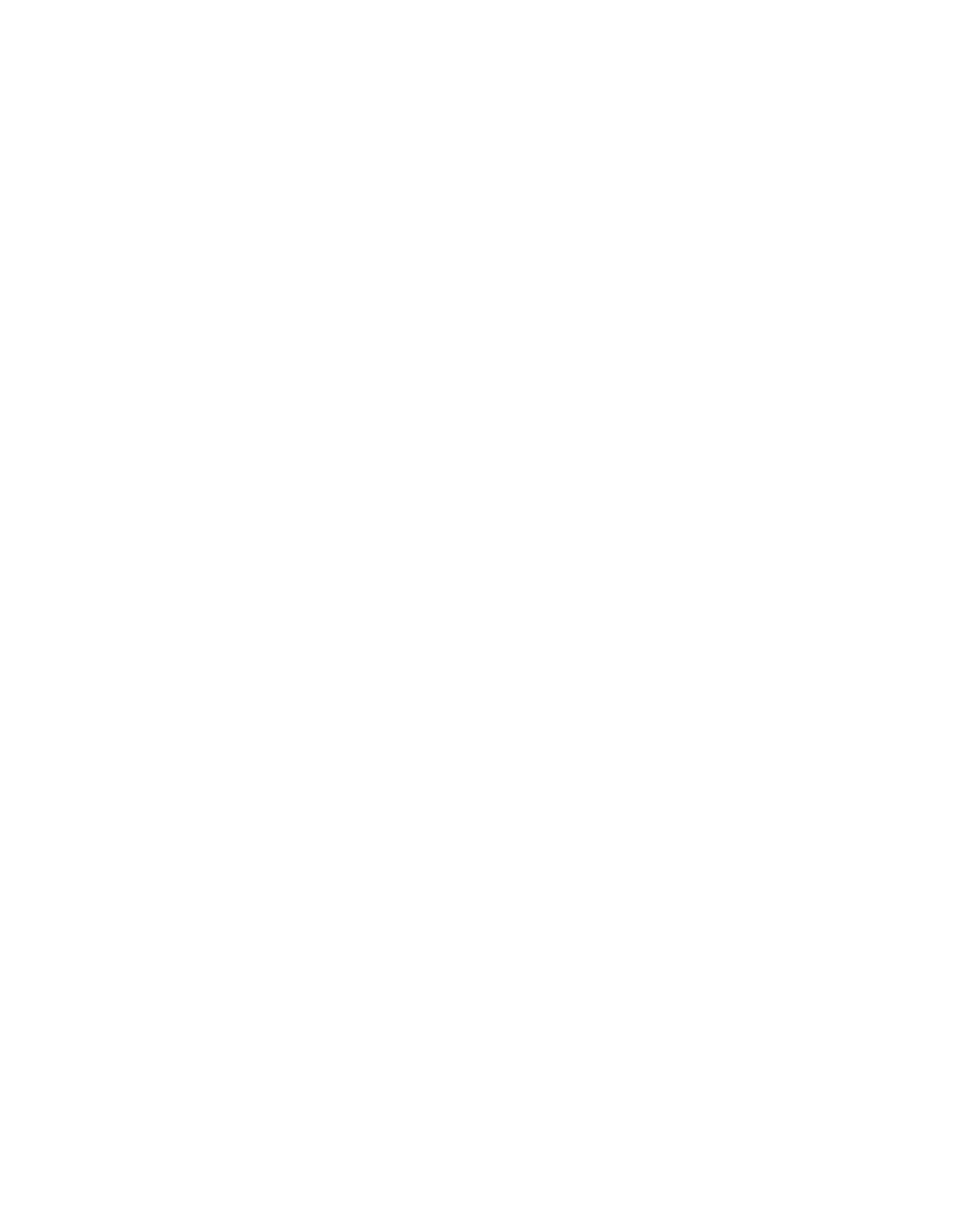## **Annex IV: CAP special initiatives in 2006**

| <b>Special initiative</b>                                | Planned activities as per Business Plan 2006                                                                                                                                                                                                                                                                                                                                                                                                                                                                                                                                                                                                                                                                                                                                                                                                                                                                                                                                                                                                                                 | Comments from the regional teams                                                                                                                                                                                                                                                                                                                                                                                                                                                                                                                                                                                                                                                                                                                                                                                                                                                                                                                                                                                                                                                                                                                                                                                                                                                                                                                                                                                                                                                                                                                                                                                                                                                                                                                         |
|----------------------------------------------------------|------------------------------------------------------------------------------------------------------------------------------------------------------------------------------------------------------------------------------------------------------------------------------------------------------------------------------------------------------------------------------------------------------------------------------------------------------------------------------------------------------------------------------------------------------------------------------------------------------------------------------------------------------------------------------------------------------------------------------------------------------------------------------------------------------------------------------------------------------------------------------------------------------------------------------------------------------------------------------------------------------------------------------------------------------------------------------|----------------------------------------------------------------------------------------------------------------------------------------------------------------------------------------------------------------------------------------------------------------------------------------------------------------------------------------------------------------------------------------------------------------------------------------------------------------------------------------------------------------------------------------------------------------------------------------------------------------------------------------------------------------------------------------------------------------------------------------------------------------------------------------------------------------------------------------------------------------------------------------------------------------------------------------------------------------------------------------------------------------------------------------------------------------------------------------------------------------------------------------------------------------------------------------------------------------------------------------------------------------------------------------------------------------------------------------------------------------------------------------------------------------------------------------------------------------------------------------------------------------------------------------------------------------------------------------------------------------------------------------------------------------------------------------------------------------------------------------------------------|
| phase-out to countries with<br>small or zero consumption | Assistance in methyl bromide Consistent with MOP decision XVI/8 "Request for technical and<br>planning to prepare two projects to support the introduction of<br>methyl bromide alternatives in small and zero volume consuming<br>countries. Building on experience of the previous methyl bromide<br>communication project in Africa, the project "NGO Methyl<br>Bromide Communication Programme" will aim at disseminating<br>information on available alternatives through non-governmental<br>and civil society organizations. The project "Regional awareness<br>raising/training to support methyl bromide phase-out", serving as<br>an incremental addition to a recently approved GEF Medium<br>Sized Project "Total Sector Methyl Bromide Phase-Out in<br>Countries with Economies in Transition", will aim at providing a<br>cost-effective way for Article 5 countries of Europe and Central<br>Asia with small or zero consumption to participate in training and<br>awareness activities on identification and introduction of methyl<br>bromide alternatives. | Europe and Central Asia: The following activities assisted countries with small or zero consumption:<br>financial support relating to methyl bromide alternatives", UNEP is (1) Priority assistance package on MeBr has been provided to Armenia to faciliate the implementation of its<br>MeBr plan of action. Armenia prepared its MeBr plan of action in consultation with relevant stakeholders in<br>2006. As part of the activities of the ECA network, the following priority assistance package was provided to<br>Armenia: Three experts participated in the national workshop on MeBr alternatives in Kyrgyzstan, 28-31.8.06,<br>which is part of a MLF project implemented by UNDP. The same delegation also participated in the national<br>training on methyl bromide alternatives in the post-harvest sector in Bulgaria, 2-10.10.06, which is part of a<br>GEF project jointly implemented by UNDP and UNEP. The ECA network also provided programmatic<br>assistance to collect data on ODS consumption especially in the methyl bromide sector, to improve the<br>national ODS legislation, to facilitate its approval by Government, to convene a national information seminar<br>for the major clients of the two fumigation companies in the country on alternative pest management methods a<br>2) Armenia, Kyrgyzstan, Moldova, Turkmenistan participated in GEF MeBr training in post-harvest sector, Bulga<br>3) Georgia participated in GEF MeBr training in post-harvest sector, Lithuania, 9.06<br>4) Armenia, Georgia, Moldova, Kyrgyzstan, Turkmenistan participated in national workshop on MeBr alternative<br>5) Turkmenistan received country-to-country assistance provided by Kyrgyzstan to review MeBr consumption a |
|                                                          |                                                                                                                                                                                                                                                                                                                                                                                                                                                                                                                                                                                                                                                                                                                                                                                                                                                                                                                                                                                                                                                                              | Africa: Methyl Bromide included in the new ODS regulation being developped at national and in COMESA<br>sub-regional regulations. Policy guidance was provided to NOUs during implementation of investment<br>projects in consultation with UNDP and UNIDO. The CAP consulted with UNDP and UNIDO on future needs<br>of countries with zero or low consumption of Methyl Bromide and a joint startegy is being developped by the 3<br>agencies.                                                                                                                                                                                                                                                                                                                                                                                                                                                                                                                                                                                                                                                                                                                                                                                                                                                                                                                                                                                                                                                                                                                                                                                                                                                                                                          |
|                                                          | UNEP proposes to tackle the issue of assistance to countries with<br>zero baselines using a combination of country-specific services<br>with sub-regional and regional activities. A specific package of<br>activities is being proposed for each region. This is consistent<br>with the regional approaches being taken by the CAP, allows for<br>a more comprehensive support to the countries concerned and<br>provides more opportunities for South-South cooperation.                                                                                                                                                                                                                                                                                                                                                                                                                                                                                                                                                                                                   | LAC: Efforts were focused on the following points: a) Potential new users, or new crop sectors arising in the<br>countries, b) cooperation with other IAs that already have projects in non-consuming countries, c) Sometimes<br>some applications of MB in post harvest are considered as QPS without complying with MP definitions for<br>QPS, d) ISPM is becoming a potential factor in the increase of MB imports, e) relation with other conventions:<br>IPPC is planning to work on MB alternatives. Particularly, for the case of Saint Kitts and Nevis a technical<br>assistance project was approved by the 50 ExCom meeting.                                                                                                                                                                                                                                                                                                                                                                                                                                                                                                                                                                                                                                                                                                                                                                                                                                                                                                                                                                                                                                                                                                                   |
|                                                          |                                                                                                                                                                                                                                                                                                                                                                                                                                                                                                                                                                                                                                                                                                                                                                                                                                                                                                                                                                                                                                                                              | Asia and the Pacific: ROAP provided inputs to Fiji for achieving compliance with their MB targets. ROAP<br>coordinated study on MB alternatives use in strawberry cultivation in China in close consultation with UNIDO.<br>In addition, inputs were given on monitoring and control of MB in QPS applications. QPS survey was also<br>followed up during the year 2006 with countries in the region for data collection.                                                                                                                                                                                                                                                                                                                                                                                                                                                                                                                                                                                                                                                                                                                                                                                                                                                                                                                                                                                                                                                                                                                                                                                                                                                                                                                                |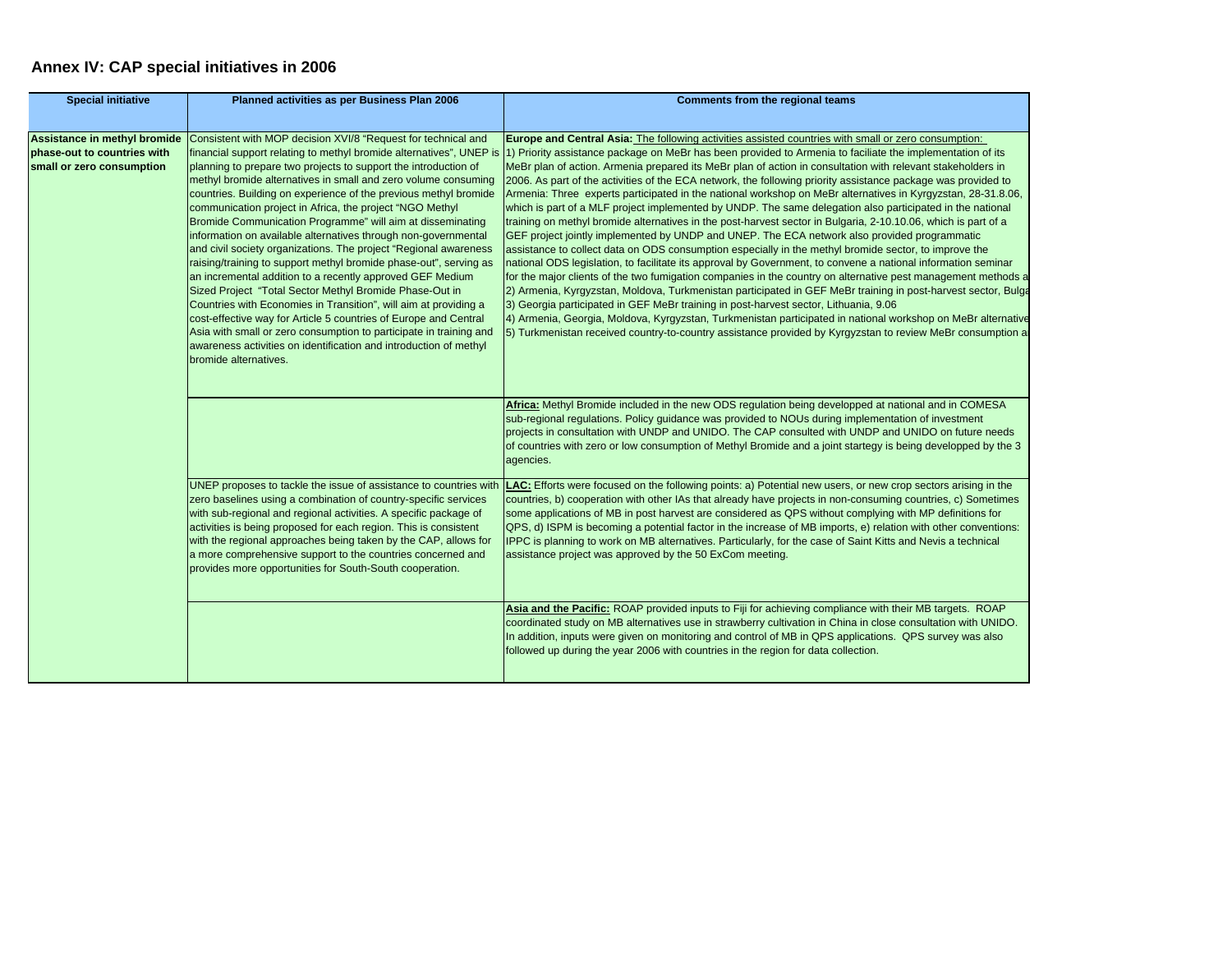| <b>Special initiative</b>                    | Planned activities as per Business Plan 2006                                                                                                                                                                                                                                                                                                                                                                                                                                           | <b>Comments from the regional teams</b>                                                                                                                                                                                                                                                                                                                                                                                                                                                                                                                                                                                                                                                                                                                                                                                                                                                                                                                                                                                                                                                                                                                                                                                                                        |
|----------------------------------------------|----------------------------------------------------------------------------------------------------------------------------------------------------------------------------------------------------------------------------------------------------------------------------------------------------------------------------------------------------------------------------------------------------------------------------------------------------------------------------------------|----------------------------------------------------------------------------------------------------------------------------------------------------------------------------------------------------------------------------------------------------------------------------------------------------------------------------------------------------------------------------------------------------------------------------------------------------------------------------------------------------------------------------------------------------------------------------------------------------------------------------------------------------------------------------------------------------------------------------------------------------------------------------------------------------------------------------------------------------------------------------------------------------------------------------------------------------------------------------------------------------------------------------------------------------------------------------------------------------------------------------------------------------------------------------------------------------------------------------------------------------------------|
|                                              |                                                                                                                                                                                                                                                                                                                                                                                                                                                                                        |                                                                                                                                                                                                                                                                                                                                                                                                                                                                                                                                                                                                                                                                                                                                                                                                                                                                                                                                                                                                                                                                                                                                                                                                                                                                |
| <b>Policy advice on licensing</b><br>systems | In line with MOP decision XVI/32 "Report on the establishment of<br>licensing systems under Article 4B of the Montreal Protocol",<br>UNEP will undertake to assess existing national policies, legal<br>instruments and regulations with a view to recommending options<br>for improvement of ODS import/export controls, including<br>monitoring systems. Those countries that have not yet<br>established ODS licensing systems will be assisted to do so as a<br>matter of urgency. | Europe and Central Asia: The following network activities related to policy advice and licensing systems:<br>1) Joint UNIDO – UNEP high-level mission to Bosnia & Herzegovina to facilitate adoption of ODS legislation<br>and licensing system, signature of IS project and data reporting, 7.06 (Bosnia & Herzegovina, UNIDO, UNEP<br>in coordination with the Ozone Secretariat) - the licensing system has been adopted in 2.07<br>2) Contact group meeting in Albania with NOU Macedonia FYR, their customs officers and UNIDO as<br>resource persons to help enforcing ODS legislation and import / export licensing system, 7.06<br>3) Review of Armenia's ODS licensing system being developped based on good examples provided earlier -<br>the adoption is expected mid-2007<br>4) Kyrgyzstan received assistance to improve their ODS regulations / import & export licensing system and to<br>establish a comprehensive national law on ozone layer protection with the help law experts available in the<br>country.<br>5) Turkmenistan received assistance to update their ODS phaseout strategy (Country Programme) which is<br>required to reflect their new status as an Article 5 country with new obligations and phase-out schedules under |
|                                              |                                                                                                                                                                                                                                                                                                                                                                                                                                                                                        | Africa: Reports of cases of illegal trade of ODS and ODS based equipments in Africa are increasing reflecting<br>effectiveness of ODS control measures. Most countries, with assistance from CAP have succesfully<br>conducted trainings of customs officers and other relevant stakeholders to enforce ODS Regulations.<br>COMESA region, which has a total of 20 countries, with assistance from CAP finalised drafting Regional ODS<br>Regulations and Policy.COMESA Ministers of Environment recommended the ODS Regulations and Policy<br>for adoption by the COMESA Council of Ministers. CAP keep a closer monitoring on the status and<br>effectiveness of the implementation of ODS policies and regulations and trend shows that in most countries<br>the ODS regulations are effective and covers all ODS including methyl bromide. Special assistance was given<br>to countries to develop and approave ODS regulations, especailly new Parties to the Montreal Protocol like<br>Eritrea. Todate 43 out of 53 African countries established their ODS Regulations and the remaining countries<br>have finalised their ODS Regulations and submitted to government for approval.                                                                    |
|                                              |                                                                                                                                                                                                                                                                                                                                                                                                                                                                                        | <b>West Asia:</b><br>1- Assist Oman in enforcing the new ODS comprehensive legislation by co-organizing a national stakeholder<br>meeting to discuss procedural measures and relations between relevant authorities that facilitate the<br>enactment of the legislation<br>2- Co-organize the special meeting for the Gulf Cooperation Council (GCC) Ozone Group to discuss the<br>enforcement of the regional ODS unified regulation in cooperation with GCC Secretariat.                                                                                                                                                                                                                                                                                                                                                                                                                                                                                                                                                                                                                                                                                                                                                                                     |
| <b>Support to new Parties</b>                | UNEP will continue paying special attention to countries that<br>recently ratified the ozone treaties, namely Afghanistan, Bhutan,<br>Cook Islands, Nauru and Niue, through capacity building,<br>knowledge transfer, public awareness and South-South<br>cooperation.                                                                                                                                                                                                                 | Europe & Central Asia: Montenegro received special attention after the declaration of its independence and<br>with the help of Serbia, ECA facilitated the identification of the Ozone Focal Point as well as the<br>communication with the Ozone Secretariat. As a non-Party, Montenegro was invited to attend the thematic<br>meeting on RMP / NPP implementation in Serbia (9.06) as well as a special session on ratification,<br>establishment of baseline data and Article 7 data reporting. Several approaches have been explored to<br>provide access to assistance from the Multilateral Fund. During this meeting, Serbia suggested that<br>Montenegro should explore the possibility to use the succession mechanism to ratify the Ozone Treaties and<br>the Montreal Protocol amendments which finally allowed Montenegro to ratify all Treaties and amendments in<br>2006.                                                                                                                                                                                                                                                                                                                                                                        |
|                                              |                                                                                                                                                                                                                                                                                                                                                                                                                                                                                        | Africa: Equatorial Guinea ratified the Vienna Convention and the Montreal Protocol following a mission by<br>UNEP CAP in which advice and guidance on ratification was provided, Funds were approved from the<br>Multilateral Fund for Institutional Strengthening start-up and for Country Programme and Refrigerant<br>Management Plan preparation. The NOU was also actively involved in Network activities. Eritrea CP and non-<br>investment activities for RMP were prepared awaitting submission to ExCom for Approval.                                                                                                                                                                                                                                                                                                                                                                                                                                                                                                                                                                                                                                                                                                                                 |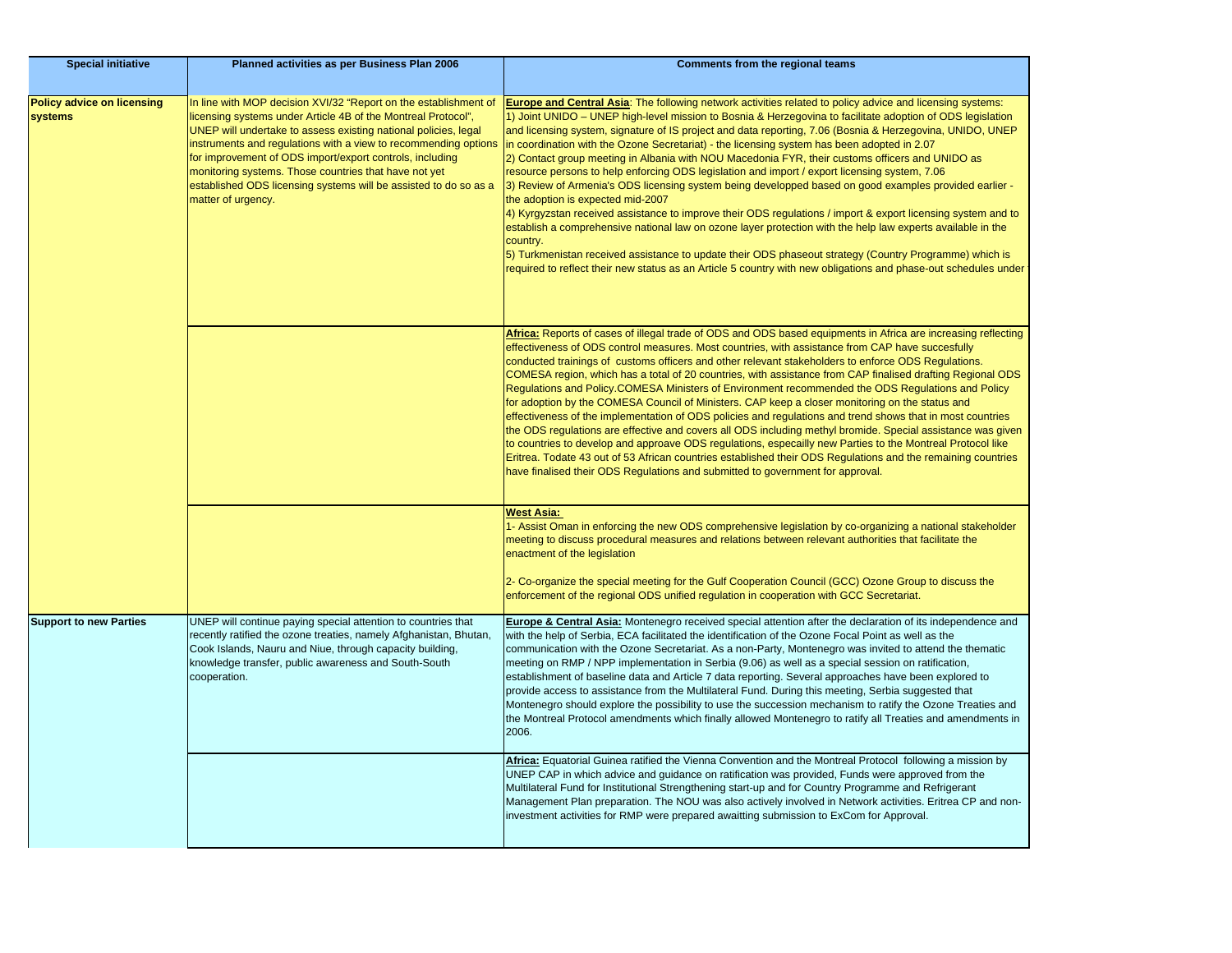| <b>Special initiative</b>                                 | Planned activities as per Business Plan 2006                                                                                                                                                                                                                                                                                                                                                                                                                                               | <b>Comments from the regional teams</b>                                                                                                                                                                                                                                                                                                                                                                                                                                                                                                                                                                                                                                                                                                                                                                                                                                                                                                                                                                                                                                                                                                                                                                        |
|-----------------------------------------------------------|--------------------------------------------------------------------------------------------------------------------------------------------------------------------------------------------------------------------------------------------------------------------------------------------------------------------------------------------------------------------------------------------------------------------------------------------------------------------------------------------|----------------------------------------------------------------------------------------------------------------------------------------------------------------------------------------------------------------------------------------------------------------------------------------------------------------------------------------------------------------------------------------------------------------------------------------------------------------------------------------------------------------------------------------------------------------------------------------------------------------------------------------------------------------------------------------------------------------------------------------------------------------------------------------------------------------------------------------------------------------------------------------------------------------------------------------------------------------------------------------------------------------------------------------------------------------------------------------------------------------------------------------------------------------------------------------------------------------|
|                                                           |                                                                                                                                                                                                                                                                                                                                                                                                                                                                                            |                                                                                                                                                                                                                                                                                                                                                                                                                                                                                                                                                                                                                                                                                                                                                                                                                                                                                                                                                                                                                                                                                                                                                                                                                |
|                                                           |                                                                                                                                                                                                                                                                                                                                                                                                                                                                                            | Asia and the Pacific: The CAP continued to provided special assistance to Afghanistan and Bhutan through<br>training program of NOU, south-south cooperation and policy advise on specific issues. Inputs were also<br>provided to countries in the region on implementation of regulations.                                                                                                                                                                                                                                                                                                                                                                                                                                                                                                                                                                                                                                                                                                                                                                                                                                                                                                                   |
| Long-term sustainability                                  | Starting in 2005, UNEP will undertake to provide continuous<br>support to countries that have already completed training and<br>other activities under their RMPs, including RMPs supported by<br>other Implementing Agencies. This new kind of assistance will<br>aim at maintaining national capacity and securing sustainability of<br>results achieved during the project implementation phase. Such<br>sustainability may become crucial for a final "clean up" of ODS<br>after 2010. | Europe & Central Asia: A major theme of the agenda of the ECA network meeting in Georgia (4.06) was<br>long-term compliance beyond 2010 and the following agenda items were related to long-term compliance:<br>1) Sustainability of halon banking and lessons learned from regional halon banking (Ansgar Eussner, Fund<br>Secretariat)<br>[2] Sustained halon banking – the example of virtual halon banking in Thailand (Steve Gorman, World Bank)<br>3) Round table discussion on root causes to non-ratification, non-data reporting & -non-compliance<br>4) Design of Terminal Phase-out Management Plans (TPMPs) to sustain compliance beyond 2010 (Jacques<br>van Engel, UNDP and Yerzhan Aisabayev, UNEP)<br>5) Sustained ODS phase-out through public education and awareness raising (Anatolie Tarita, NOU<br>Moldova)<br>6) Integrating chemical issues into Country Assistance Strategies and Poverty Reduction Strategies (Steve<br>Gorman, World Bank)<br>7) Regional cooperation to enforce ODS legislation and licensing systems (Linn Persson, Stockholm<br><b>Environment Institute)</b>                                                                                                    |
|                                                           |                                                                                                                                                                                                                                                                                                                                                                                                                                                                                            | West Asia:<br>1- Continue supporting the Arab Technical Group on Chemicals MEAs under the umbrella of the League of<br>Arab States to ensure the inclusion of MP within its mandate as well as keeping the Ozone concerns on the<br>agenda of the Council of Arab Ministers responsible for the Environment<br>2- Under the regional cooperation agreement between UNEP/ROWA and ASHRAE Chapters in West Asia,<br>provide support for the establishment of a new Chapter in Bahrain.                                                                                                                                                                                                                                                                                                                                                                                                                                                                                                                                                                                                                                                                                                                           |
| <b>Collaboration with</b><br><b>Implementing Agencies</b> | Upon request, UNEP will provide complementary support to the<br>implementation of investment projects on methyl bromide and<br>halon phase-out. This will include policy and expert advice on<br>regulatory instruments, legal and policy assistance on methyl<br>bromide issues, advice on approaches of economically-viable<br>halon banking, etc.                                                                                                                                       | Europe & Central Asia: Several network activities supporting the phaseout of MeBr and halon involved close<br>cooperation with implementing agencies and allowed synergetic approaches:<br>1) Armenia, Kyrgyzstan (additional participants funded by UNDP), Moldova, Turkmenistan participated in GEF<br>MeBr training in post-harvest sector, Bulgaria, 10.06<br>2) Georgia (additional participants funded by UNIDO) participated in GEF MeBr training in post-harvest sector,<br>Lithuania, 9.06<br>3) Armenia, Georgia, Moldova, Kyrgyzstan, Turkmenistan participated in national workshop on MeBr<br>alternatives which was orgnanised as part of UNDP project and followed by an ECA contact group meeting in<br>Kyrgyzstan, 8.06<br>4) Croatia, Kyrgyzstan, Georgia, Romania, Turkmenistan, Czech Republic participated in workshop on halon<br>management in Czech Republic, 6.06 whith additional participants from UNIDO and World Bank Vietnam<br>5) 10 ECA network countries, 4 CEIT countries, Fund Secretariat, Ozone Secretariat, Hungary, Sweden and 4<br>implementing agencies participated in ECA network meeting in Georgia, 4.06 which included sessions on<br>MeBr and halon management. |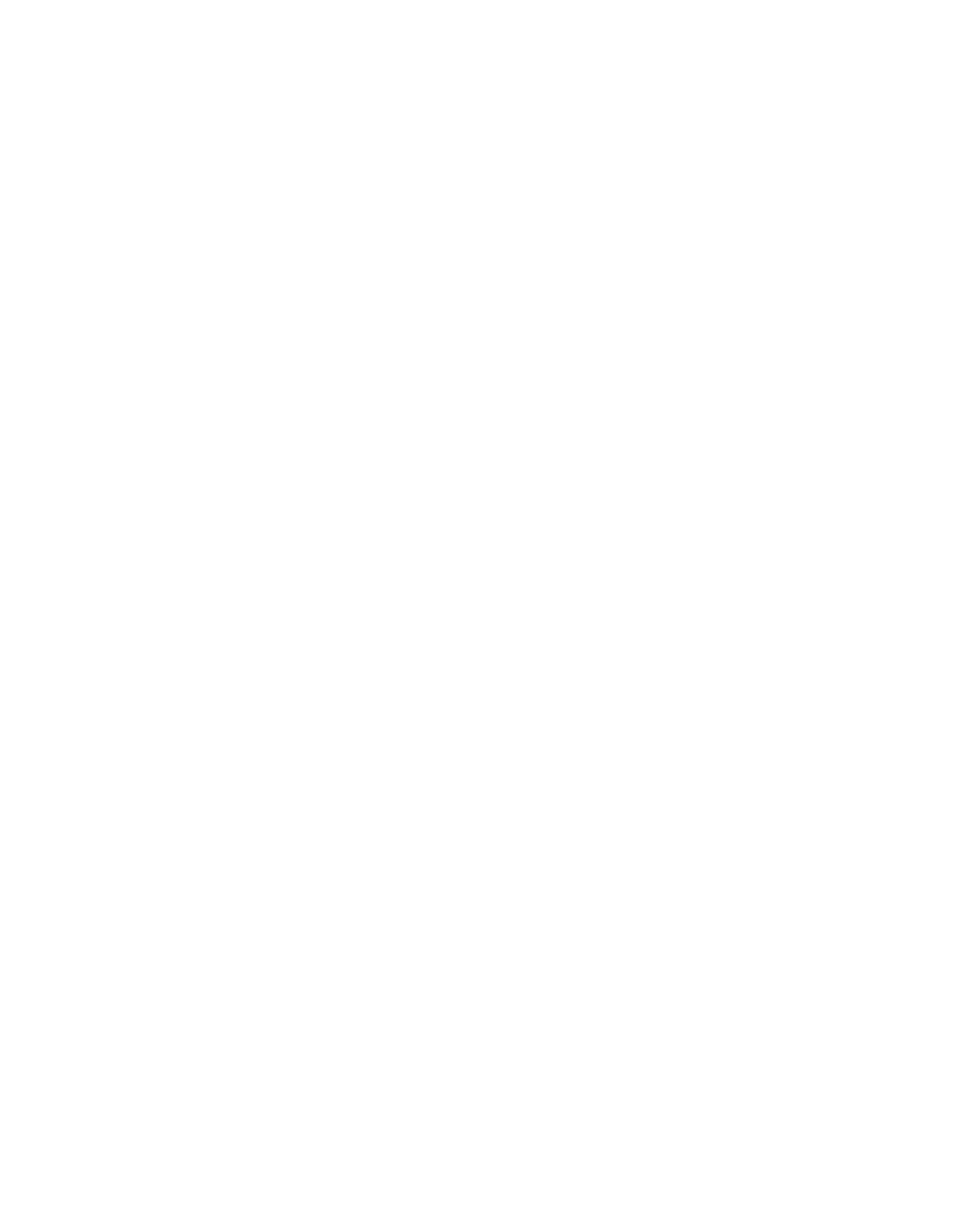# **Annex V: Meetings and missions in 2006**

# **Meetings organised by the CAP**

|                 | <b>Meeting</b>                                                                                                                                                                                                 | <b>Venue</b>                      | <b>Dates</b>            |  |  |  |  |  |  |  |  |
|-----------------|----------------------------------------------------------------------------------------------------------------------------------------------------------------------------------------------------------------|-----------------------------------|-------------------------|--|--|--|--|--|--|--|--|
|                 | <b>NETWORK MEETINGS</b>                                                                                                                                                                                        |                                   |                         |  |  |  |  |  |  |  |  |
| 1               | Meeting of the Regional Ozone Network for Europe and<br><b>Central Asia</b>                                                                                                                                    | Tbilisi, Georgia                  | 11-13 April 2006        |  |  |  |  |  |  |  |  |
| $\overline{c}$  | Main Meeting of the Ozone Officers Network for English<br>Speaking Caribbean                                                                                                                                   | St. Vincent and the<br>Grenadines | 25-28 April 2006        |  |  |  |  |  |  |  |  |
| $\overline{3}$  | Main Meeting of the Ozone Officers Network for French-<br>Speaking Africa                                                                                                                                      | Sao Tome and Principe             | 2-5 May 2006            |  |  |  |  |  |  |  |  |
| $\overline{4}$  | Main Meeting of the Ozone Officers Network for English-<br>Speaking Africa                                                                                                                                     | Luanda, Angola                    | 8-11 May 2006           |  |  |  |  |  |  |  |  |
| 5               | Main Meeting of the Ozone Officers Network for West Asia                                                                                                                                                       | Dubai, United Arab<br>Emirates    | 14-17 May 2006          |  |  |  |  |  |  |  |  |
| $6\phantom{.}6$ | Joint Meeting of South Asia (SA) and South East Asia and<br>Pacific (SEAP) Networks of Ozone Officers                                                                                                          | Bangkok, Thailand                 | 22-24 May 2006          |  |  |  |  |  |  |  |  |
| 7               | Joint Meeting of National Ozone Officers and Custom<br>Officers for Latin American and the Spanish Speaking<br>Caribbean                                                                                       | La Ceiba, Honduras                | 15-17 August 2006       |  |  |  |  |  |  |  |  |
| 8               | Regional Workshop on Ozone Friendly Alternative<br>Technologies for the Air/ Conditioning and Refrigerant<br>Sectors and Follow up meeting of English Speaking<br>Caribbean Network of National Ozone Officers | Jamaica                           | 28 Aug - 1 Sept 2006    |  |  |  |  |  |  |  |  |
| 9               | Joint Follow-up Meeting of the Ozone Officers Network of<br>the English-Speaking and French-Speaking Africa                                                                                                    | Antananarivo, Madagascar          | 26-29 September<br>2006 |  |  |  |  |  |  |  |  |
| 10              | SEAP Network Meeting of Ozone Officers                                                                                                                                                                         | Jakarta, Indonesia                | 2-5 October 2006        |  |  |  |  |  |  |  |  |
| 11              | Joint Meeting of South America, Mexico and Central<br>American Networks of Ozone Officers                                                                                                                      | La Paz, Bolivia                   | 22-25 November 2006     |  |  |  |  |  |  |  |  |
| 12              | South Asia Network Meeting of Ozone Officers                                                                                                                                                                   | Colombo, Sri Lanka                | 4-7 December 2006       |  |  |  |  |  |  |  |  |
| 13              | Follow-up Meeting of the Ozone Officers Network for West<br>Asia                                                                                                                                               | Manama, Bahrain                   | 5-6 December 2006       |  |  |  |  |  |  |  |  |
|                 | REGIONAL THEMATIC WORKSHOPS AND SMALL GROUP MEETINGS                                                                                                                                                           |                                   |                         |  |  |  |  |  |  |  |  |
| 14              | 3rd Thematic meeting for Pacific Island Countries on the<br>Implementation of the Montreal Protocol                                                                                                            | Fiji                              | 22-27 January 2006      |  |  |  |  |  |  |  |  |
| 15              | Green Customs Workshop for Central Asia                                                                                                                                                                        | Tashkent, Uzbekistan              | 14-17 February 2006     |  |  |  |  |  |  |  |  |
| 16              | Capacity Building Workshop for New Ozone Officers                                                                                                                                                              | Islamabad, Pakistan               | 21-23 February 2006     |  |  |  |  |  |  |  |  |
| 17              | Thematic Meeting on ODS Disposal and Destruction                                                                                                                                                               | Tbilisi, Georgia                  | 14 April 2006           |  |  |  |  |  |  |  |  |
| 18              | Meeting on control of cross-border trade between<br>Cambodia, Lao PDR, Thailand and Vietnam                                                                                                                    | Vientiane, Lao PDR                | 19-21 April 2006        |  |  |  |  |  |  |  |  |
| 19              | High-level mission with the Presidency of Meteorology &<br>Environment concerning related MOP and ExCom's<br>Decisions                                                                                         | Jeddah, Saudi Arabia              | 30 April - 2-May 2006   |  |  |  |  |  |  |  |  |
| 20              | Workshop on Alternatives to Phase out Methyl Bromide in<br>Soil Fumigation for Central America                                                                                                                 | Antigua, Guatemala                | 9-10 May 2006           |  |  |  |  |  |  |  |  |
| 21              | 4 <sup>th</sup> Joint SEAP & SA Customs ODS Officers Cooperation<br>Workshop                                                                                                                                   | Bangkok, Thailand                 | 17-20 May 2006          |  |  |  |  |  |  |  |  |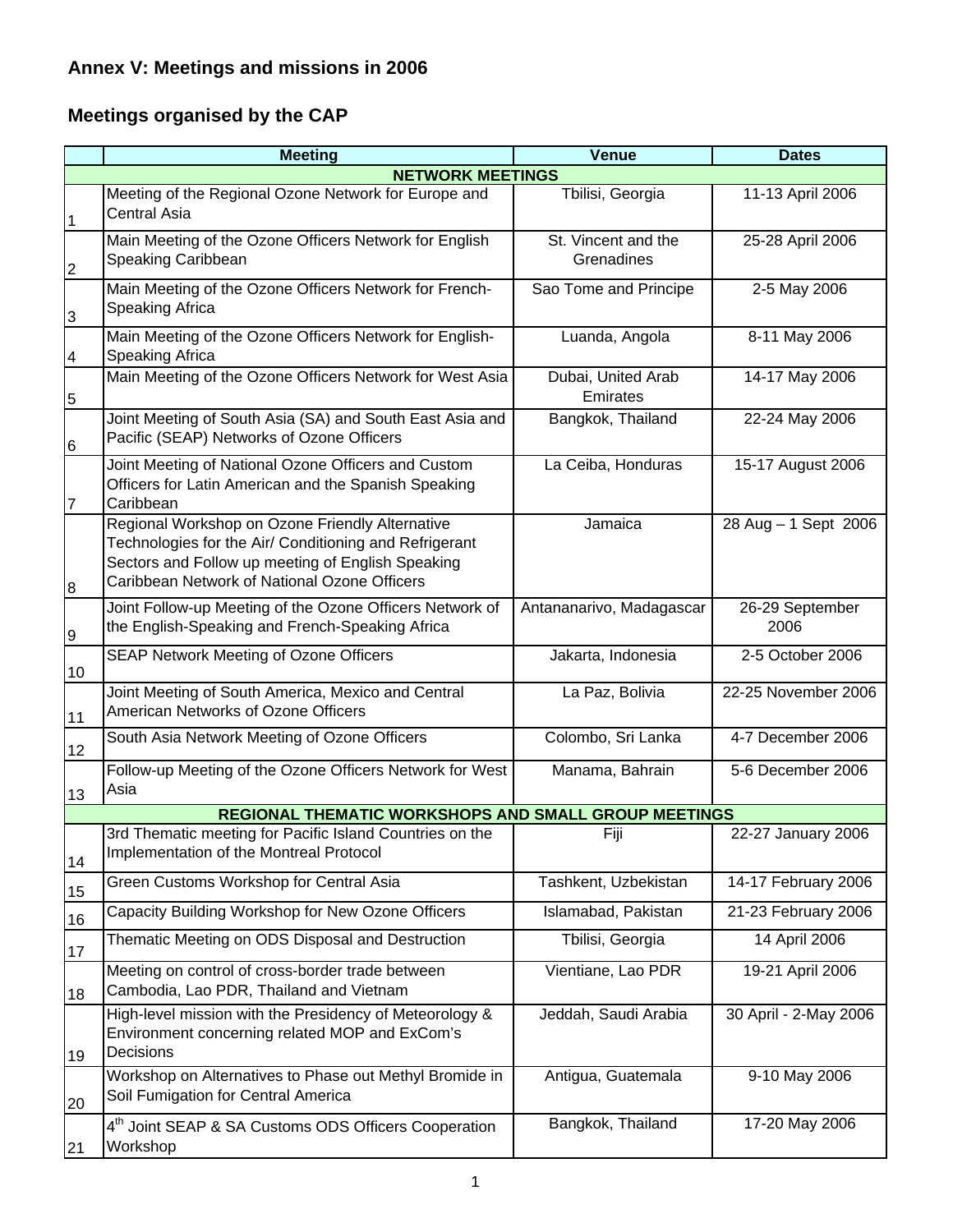|          | Joint Seminar of American Society of Heating,<br>Refrigerating and Air Conditioning Engineers (ASHRAE)                                                                  | Kuwait                   | 23 May 2006          |
|----------|-------------------------------------------------------------------------------------------------------------------------------------------------------------------------|--------------------------|----------------------|
| 22       | and UNEP<br>Orientation workshop for media professionals on media<br>and the ozone layer protection                                                                     | Bangkok, Thailand        | 23-24 May 2006       |
| 23<br>24 | Country-to-country assistance provided by NOU<br>Kyrgyzstan to review MeBr consumption and to initiate<br>Country Programme up-date                                     | Turkmenistan, Ashgabat   | 1-2 June 2006        |
| 25       | Thematic Meeting on Halon Management                                                                                                                                    | <b>Czech Republic</b>    | 22-23 June 2006      |
| 26       | Country-to-country assistance provided by delegation of<br>Macedonia FYR to enforce licensing system and to prevent<br>illegal trade                                    | Albania, Tirana          | 26-27 July 2006      |
| 27       | <b>NCCoPP Core Group meeting</b>                                                                                                                                        | India                    | 28-29 August 2006    |
| 28       | Participation in National Workshop plus on Methyl Bromide<br>Alternatives in the Post-harvest Sector (including site visit<br>of grain storage facility)                | Kyrgyzstan               | 28-31 August 2006    |
| 29       | Parliamentarian Workshop                                                                                                                                                | Seoul, R. Korea          | 1-3 September 2006   |
| 30       | Specialized Round-Table Meeting about strengthening<br>compliance with MP through Media                                                                                 | Jeddah, Saudi Arabia     | 17 December 206      |
| 31       | Participation in GEF Methyl Bromide Training in the Post-<br>harvest Sector                                                                                             | Lithuania                | 18-22 September 2006 |
| 32       | Contact Group Meeting on RMP implementation                                                                                                                             | Serbia                   | 19-21 September 2006 |
| 33       | <b>GCI Training Workshop</b>                                                                                                                                            | Kathmandu, Nepal         | 19-21 September 2006 |
| 34       | First COMESA Workshop on Harmonization of ODS<br>Regulations and Policies in Eastern and Southern Africa                                                                | Antananarivo, Madagascar | 2 - 3 October 2006   |
| 35       | Participation in GEF Methyl Bromide Training in the Post-<br>harvest Sector                                                                                             | <b>Bulgaria</b>          | 2-10 October 2006    |
| 36       | Roundtable Meeting on Halon Management in the Maritime<br>Sector                                                                                                        | Jeddah, Saudi Arabia     | 3-4 December 2006    |
|          | NATIONAL TRAINING AND THEMATIC WORKSHOPS                                                                                                                                |                          |                      |
| 37       | National Workshop on enforcement of new Legislations on<br>control and monitoring of ODS                                                                                | Muscat, Oman             | 07 February 2006     |
| 38       | Meeting on the Development of Special Course on ODS<br>Management for the Under-gradates in Cooperation with<br>the American University of Beirut and Kuwait University | Manama, Bahrain          | 24-25 February 2006  |
| 39       | National Workshop on Halon Bank Management                                                                                                                              | Amman, Jordan            | 27-29 March 2006     |
| 40       | National Stakeholders Meeting on Terminal CFC Phase-<br>out Management Plan                                                                                             | Manama, Bahrain          | 12 April 2006        |
| 41       | National Train-the Trainers Workshop on Good Practices<br>in Refrigeration                                                                                              | Pyongyang, DPR Korea     | 1-5 August 2006      |
| 42       | National Stakeholders Capacity Building Workshop                                                                                                                        | Kabul, Afghanistan       | 21-23 August 2006    |
| 43       | Final China Customs Training Workshop                                                                                                                                   | Zhuhai, China P.R.       | 18-21 October 2006   |
| 44       | Third Meeting of the National Ozone Committee for<br>preparation of the CP/NPP of Saudi Arabia                                                                          | Jeddah, Saudi Arabia     | 14 November 2006     |
| 45       | National Meeting for Updating Technical and Vocational<br>Curricula                                                                                                     | Amman, Jordan            | 22-23 November 2006  |
| 46       | National Customs Training Workshop on Combating Illegal<br>Trade in ODS                                                                                                 | Al Aqaba, Jordan         | 20-21 December 2006  |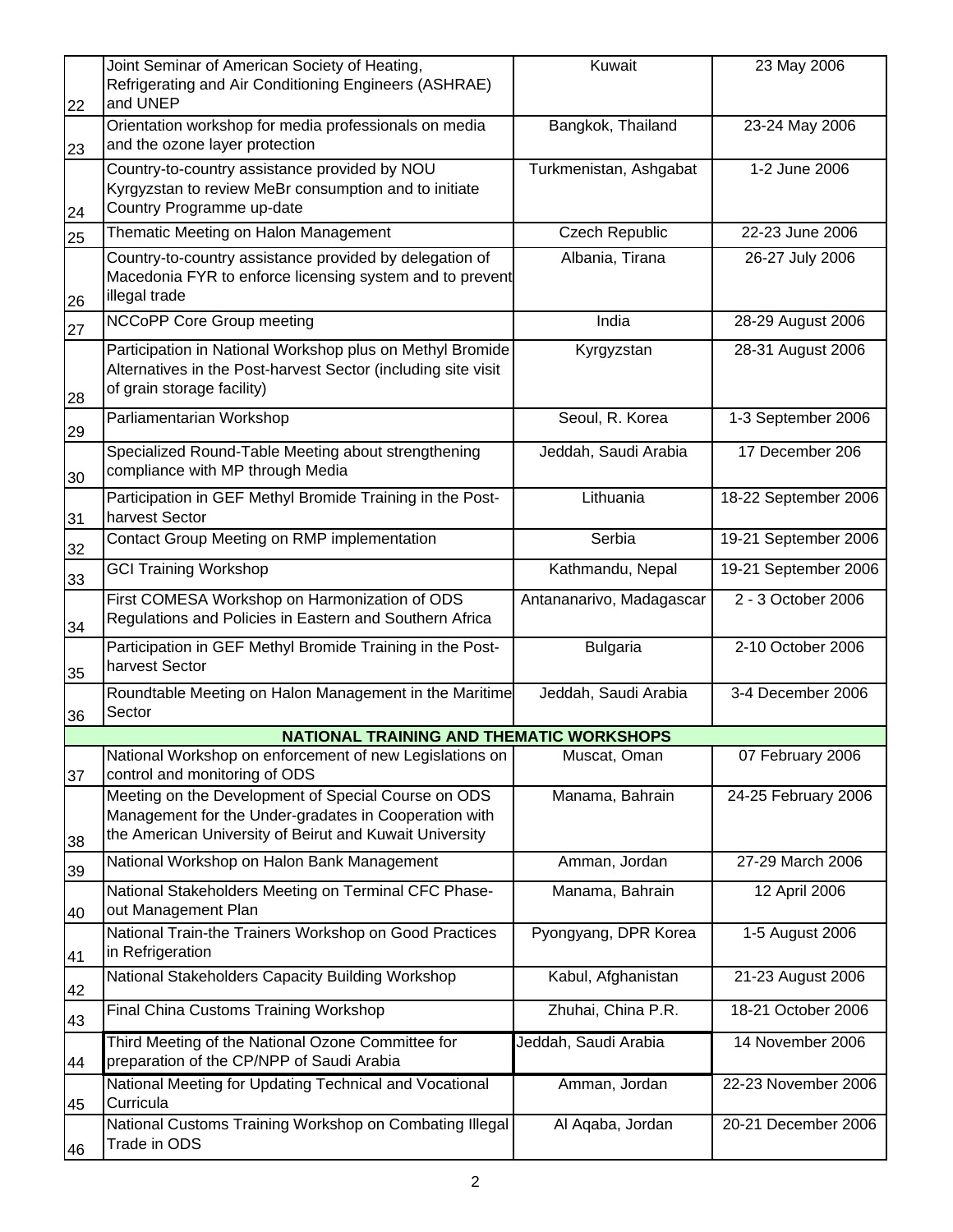|    | <b>OTHER MEETINGS</b>                                                                                                                     |                                   |                                 |  |  |  |  |  |  |
|----|-------------------------------------------------------------------------------------------------------------------------------------------|-----------------------------------|---------------------------------|--|--|--|--|--|--|
| 47 | <b>Green Customs Partners' Meeting</b>                                                                                                    | Paris, France                     | 25-26 April 2006                |  |  |  |  |  |  |
| 48 | Meeting of the Scientific Committee of the International<br>Natural Refrigerants Conference                                               | Kuwait                            | 22 May 2006                     |  |  |  |  |  |  |
| 49 | High-level mission jointly by UNIDO / UNEP to facilitate<br>adoption of legislation and implementation of IS and NPP                      | Bosnia & Herzegovina,<br>Sarajevo | 06 July 2006                    |  |  |  |  |  |  |
| 50 | Exploratory Meeting for a Bahrain Chapter of the American<br>Society of Heating, Refrigerating and Air Conditioning<br>Engineers (ASHRAE) | Manama, Bahrain                   | 7 June 2006                     |  |  |  |  |  |  |
| 51 | First Meeting of the National Ozone Committee, Country<br>Programme and National Phase-out Plan                                           | Jeddah, Saudi Arabia              | 26-27 August 2006               |  |  |  |  |  |  |
| 52 | RNC and PEO Meeting                                                                                                                       | Paris, France                     | 11-13 October 2006              |  |  |  |  |  |  |
| 53 | Meeting of the ASHRAE / UNEP Working Committee<br>& CRC of ASHRAE                                                                         | Dubai, United Arab<br>Emirates    | 31 October - 3<br>November 2006 |  |  |  |  |  |  |
| 54 | Technical training of relevant stakeholders on Halon<br>Management                                                                        | Colombo, Sri Lanka                | 14-16 November 2006             |  |  |  |  |  |  |
| 55 | Specialized Roundtable Meeting for the Media on<br>Strengthening Compliance with Montreal Protocol                                        | Manama, Bahrain                   | 3-4 December 2006               |  |  |  |  |  |  |
| 56 | Roundtable Meeting on Halon Management in the<br><b>Maritime Sector</b>                                                                   | Manama, Bahrain                   | 5-6 December 2006               |  |  |  |  |  |  |
| 57 | Meeting of the Ozone Group Committee for the GCC                                                                                          | Muscat, Oman                      | 10-12 December 2006             |  |  |  |  |  |  |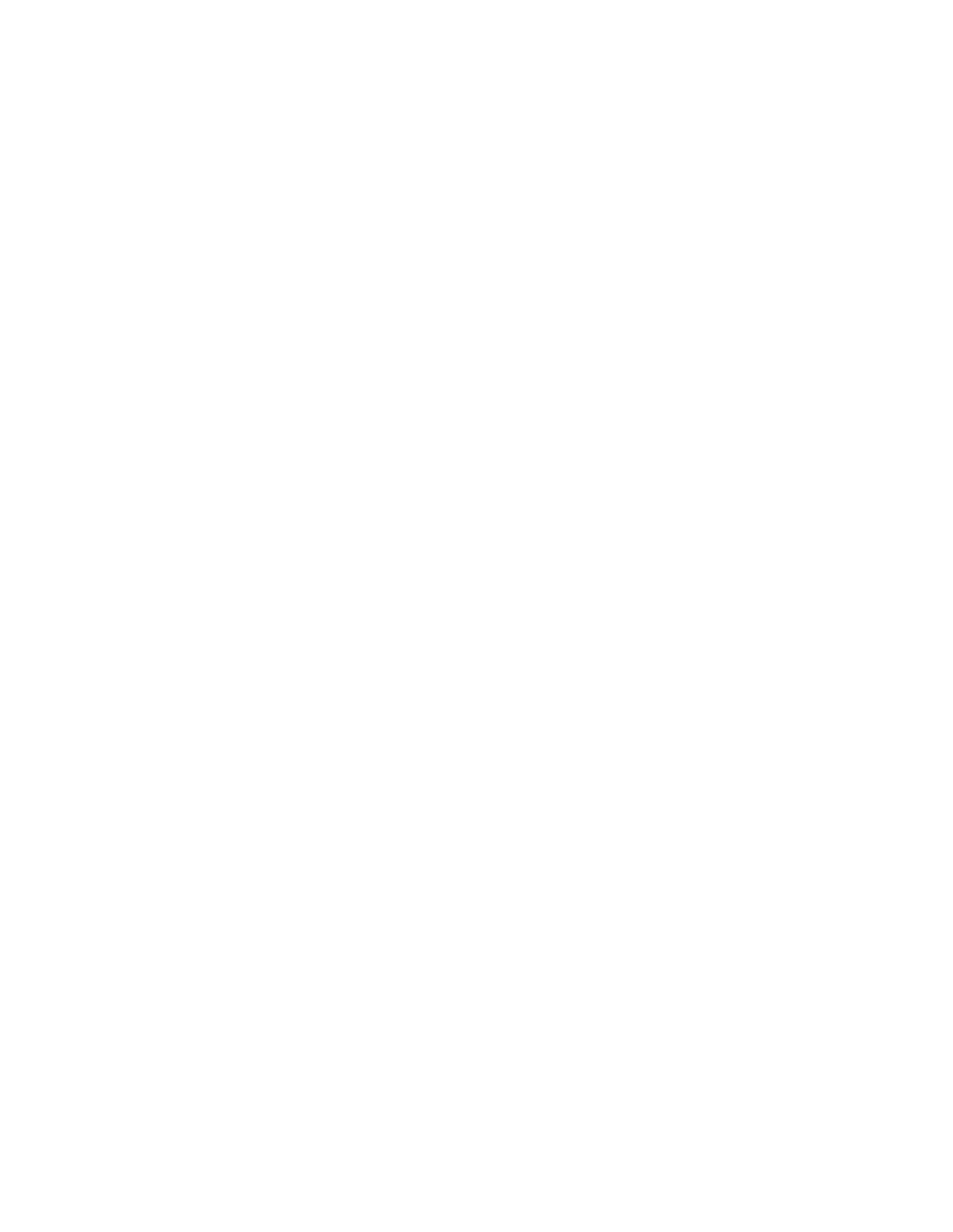### **Status of Regional Awareness projects as of 31 December 2006**

| <b>Activity name</b>                                                                  | <b>Description</b>                                                                                                                                                                                                                                                                                                                                                                                                                                                                                                                                                                                                                                                                                                                                                                                                                                                                                                                                                                                                                                                                                                                                                                                 | <b>Regional awareness</b><br>project for year    | <b>Status</b> | Impact or result (for<br>completed activities)        |  |  |  |  |
|---------------------------------------------------------------------------------------|----------------------------------------------------------------------------------------------------------------------------------------------------------------------------------------------------------------------------------------------------------------------------------------------------------------------------------------------------------------------------------------------------------------------------------------------------------------------------------------------------------------------------------------------------------------------------------------------------------------------------------------------------------------------------------------------------------------------------------------------------------------------------------------------------------------------------------------------------------------------------------------------------------------------------------------------------------------------------------------------------------------------------------------------------------------------------------------------------------------------------------------------------------------------------------------------------|--------------------------------------------------|---------------|-------------------------------------------------------|--|--|--|--|
| Africa - English speaking and French speaking                                         |                                                                                                                                                                                                                                                                                                                                                                                                                                                                                                                                                                                                                                                                                                                                                                                                                                                                                                                                                                                                                                                                                                                                                                                                    |                                                  |               |                                                       |  |  |  |  |
| Translation into<br>French of Video on<br>Acheivements of<br><b>Montreal Protocol</b> | A video produced in 2006 in English by the African Netwiork of<br>Environmental Journalist was translated into French for dissemination<br>in French speaking African Countries.                                                                                                                                                                                                                                                                                                                                                                                                                                                                                                                                                                                                                                                                                                                                                                                                                                                                                                                                                                                                                   | 2005<br>(GLO/SEV/45/TAS/262)                     | Completed     | More awareness<br>material available in<br>the region |  |  |  |  |
| Dissemination of<br>Information on ODS<br>regulations in Africa<br>Region             | Zambia and Burkina Faso received assistance to publish and<br>disseminate detailed information on ODS regulations targetting major<br>stakeholders (Customs Officers and Officials from various enfocement<br>Insititutions, Importers, Clearing agents, resellers, etc). In the case of<br>Burkina Faso, media houses were also targetted to organise interviews<br>and debates in print and electronic media Both Countries will also<br>produce sucess stories to be shared with other NOUs and through<br>Green Customs Initiative across the Africa region.                                                                                                                                                                                                                                                                                                                                                                                                                                                                                                                                                                                                                                   | 2006 (Regional awareness Ongoing<br>line in CAP) |               |                                                       |  |  |  |  |
| <b>Europe and Central Asia</b>                                                        |                                                                                                                                                                                                                                                                                                                                                                                                                                                                                                                                                                                                                                                                                                                                                                                                                                                                                                                                                                                                                                                                                                                                                                                                    |                                                  |               |                                                       |  |  |  |  |
| Bosnia and<br>Herzegovina regional<br>awareness raising                               | Bosnia and Herzegovina received financial assistance to produce<br>information materials and organise awareness raising activities for<br>school children in Bosnia and Herzegovina. The objective of this<br>project is to increase the public awareness of the ozone layer<br>protection in the country and beyond through the development and<br>distribution of new information and educational materials. The activitiy<br>includes lectures on the importance of public action to protect the<br>ozone layer in 10 selected elementary schools (classes 3-6) in Bosnia<br>and Herzegovina, children's competition in writing and painting "How to<br>Save Our Ozone Layer?", brochure with 20 best children's articles in<br>Bosnian and English, calendar containing 12 best children's paintings,<br>'Children Ozone Summit" in the National Park of Nature "Sutjeska",<br>Foèa or in the "Hutovo Blato", Mostar. The country will distribute the<br>information materials produced under the project to various<br>stakeholders in Bosnia and Herzegovina and provide electronic<br>publishing files and copies to countries of the Regional Ozone Network<br>for Europe and Central Asia | 2004<br>(GLO/SEV/42/TAS/255)                     | Ongoing       | To be determined                                      |  |  |  |  |
| Albania regional<br>awareness raising                                                 | Albania received financial assistance to produce CD-ROMs (400<br>copies) and posters (50 copies) for distribution to technical schools<br>and other educational institutions. The content of the training materials<br>will include the problem of the ozone layer depletion, basic concepts<br>on refrigeration, good practices, recovery and recycling, new<br>alternatives on the refrigeration, theory of mobile air condition, system<br>types, components, retrofitting, equipments and servicing. The<br>materials will be used for creation of a new school programme in the<br>refrigeration and mobile air conditioning sector.                                                                                                                                                                                                                                                                                                                                                                                                                                                                                                                                                          | 2005<br>(GLO/SEV/45/TAS/262)                     |               | Completed To be determined                            |  |  |  |  |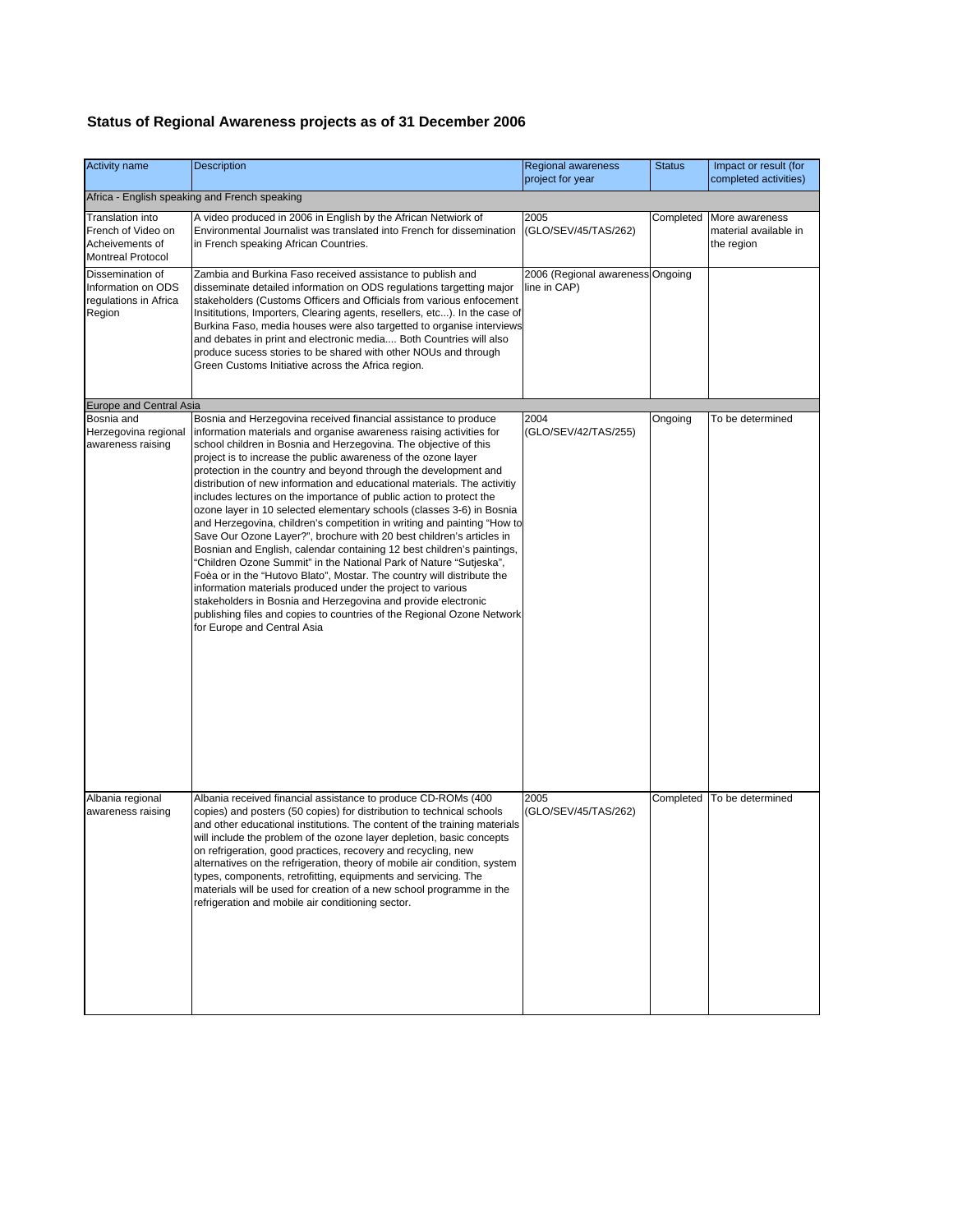| Armenia regional<br>awareness raising      | Armenia received financial assistance to produce 5000 flyers with                                                                                                                                                                                                                                                                                                                                                                                                                                                                                                                                                                                                                                                                                                                                                                                                                                                                                                                                                                                                                                                                                                                                                                                   | 2005                                             | Completed | To be determined |
|--------------------------------------------|-----------------------------------------------------------------------------------------------------------------------------------------------------------------------------------------------------------------------------------------------------------------------------------------------------------------------------------------------------------------------------------------------------------------------------------------------------------------------------------------------------------------------------------------------------------------------------------------------------------------------------------------------------------------------------------------------------------------------------------------------------------------------------------------------------------------------------------------------------------------------------------------------------------------------------------------------------------------------------------------------------------------------------------------------------------------------------------------------------------------------------------------------------------------------------------------------------------------------------------------------------|--------------------------------------------------|-----------|------------------|
|                                            | information on ozone layer protection and problems related to ozone<br>depletion for school children. The flyers will be used for geography<br>courses at national schools. The flyers will contain the following<br>information: What is ozone? What is the ozone layer? Why is the<br>ozone layer so important? What are the effects of ozone layer<br>depletion on human health and the environment? What is the ozone                                                                                                                                                                                                                                                                                                                                                                                                                                                                                                                                                                                                                                                                                                                                                                                                                           | (GLO/SEV/45/TAS/262)                             |           |                  |
|                                            | hole? How is ozone destroyed? What are ozone depleting<br>substances? The flyers will be double-sided in A4 format, in color and<br>distributed to national schools and relevant public education authorities<br>in Armenia.                                                                                                                                                                                                                                                                                                                                                                                                                                                                                                                                                                                                                                                                                                                                                                                                                                                                                                                                                                                                                        |                                                  |           |                  |
| Kyrgyzstan regional<br>awareness raising   | Kyrgyzstan received financial assistance to produce videos, showing<br>the audience that increased UV-radiation is a result of ozone layer<br>depletion and how to protect from over-exposure to the sun. The<br>videos will contain special slogans that will be easy to remember. For<br>the production of videos, the country will organize a competition for the<br>scenario and design among local advertising agencies and interested<br>individuals. The best scenario will be selected for production. The<br>competition will also serve to attract additional attention to the ozone<br>layer issues. The videos will be prepared in a wide range of formats,<br>suitable for TV broadcasting, VHS and CD. The criteria for<br>development of videos are as follows: two official languages - Kyrgyz<br>and Russian, appropriate formats, covering issues related to ozone<br>layer protection and the danger of UV-radiation, easy to remember<br>slogans, based on national cultural traditions. It is expected to<br>broadcast the videos on National TV and Radio Corporation that<br>covers almost 98% of the population in order to increase awareness of<br>ozone layer protection and the danger of UV-radiation. The videos will | 2005<br>(GLO/SEV/45/TAS/262)                     | Completed |                  |
| Romania regional<br>awareness raising      | Romania received financial assistance to produce a video-clip (500<br>CDs) in Romanian language to raise awareness of service technicians<br>and the public at large concerning proper disposal of end-of-life<br>refrigeration equipment and the prevention of ODS emissions during<br>dismantling operations. The video clip will contain information and<br>images of existing ODS recycling centers and will promote proper<br>disposal of old equipment. The audio format will focus on ODS<br>emissions prevention and the legal requirements of proper<br>recovery/recycling of ODS. The expected impact will be improved<br>recovery & recycling rates as a result of better-informed technicians.<br>The video-clip will also be distributed through Internet.                                                                                                                                                                                                                                                                                                                                                                                                                                                                             | 2005<br>(GLO/SEV/45/TAS/262)                     | Ongoing   |                  |
| Serbia & Montenegro                        | Serbia and Montenegro received financial assistance to develop a                                                                                                                                                                                                                                                                                                                                                                                                                                                                                                                                                                                                                                                                                                                                                                                                                                                                                                                                                                                                                                                                                                                                                                                    | 2005                                             | Ongoing   | To be determined |
| regional awareness<br>raising              | National Programme for Protection from Sun Radiation. The<br>Programme will be developed in cooperation with the<br>Hydrometeorological Institute and the Public Health Institute and<br>produced as a brochure with 50-60 pages in Serbian language. The<br>Programme may serve a as model for UV radiation protection<br>programmes and campaigns in other countries of the South-East<br>Europe.                                                                                                                                                                                                                                                                                                                                                                                                                                                                                                                                                                                                                                                                                                                                                                                                                                                 | (GLO/SEV/45/TAS/262)                             |           |                  |
| Turkmenistan regional<br>awareness raising | Turkmenistan received financial assistance to produce a 15 minute<br>educational television film on problems of the ozone layer protection.<br>The film is designed for demonstration in senior classes of schools and<br>for college students. The content of the film will include basic positions<br>of the Vienna Convention on Protection of the Ozone Layer and the<br>Montreal Protocol on Substances that Deplete the Ozone Layer,<br>activities conducted world-wide and in particularly in Turkmenistan on<br>protection of the ozone layer, role of the State structures in compliance<br>with the obligations under the ozone treaties. The film will be<br>developed in cooperation with the Ministry of Nature Protection, the<br>Ministry of Education and Film studio "Turkmenkinofilm". The film will<br>be released on CD-ROMs, PAL format and 100 CDs will be produced<br>for distribution to schools and other educational institutions. The film<br>will be recommended to the Ministry of Education for demonstration to<br>14-16 year old children. The broadcasting of the film is also planned on<br>the central republican TV.                                                                                            | 2005<br>(GLO/SEV/45/TAS/262)                     | Ongoing   | To be determined |
| Armenia regional<br>awareness raising      | Armenia received financial assistance to prepare a brochure for<br>children exhibition also using materials from other network countries<br>and with text in Armenian, Russian and possibly English.                                                                                                                                                                                                                                                                                                                                                                                                                                                                                                                                                                                                                                                                                                                                                                                                                                                                                                                                                                                                                                                | 2006 (Regional awareness Ongoing<br>line in CAP) |           | To be determined |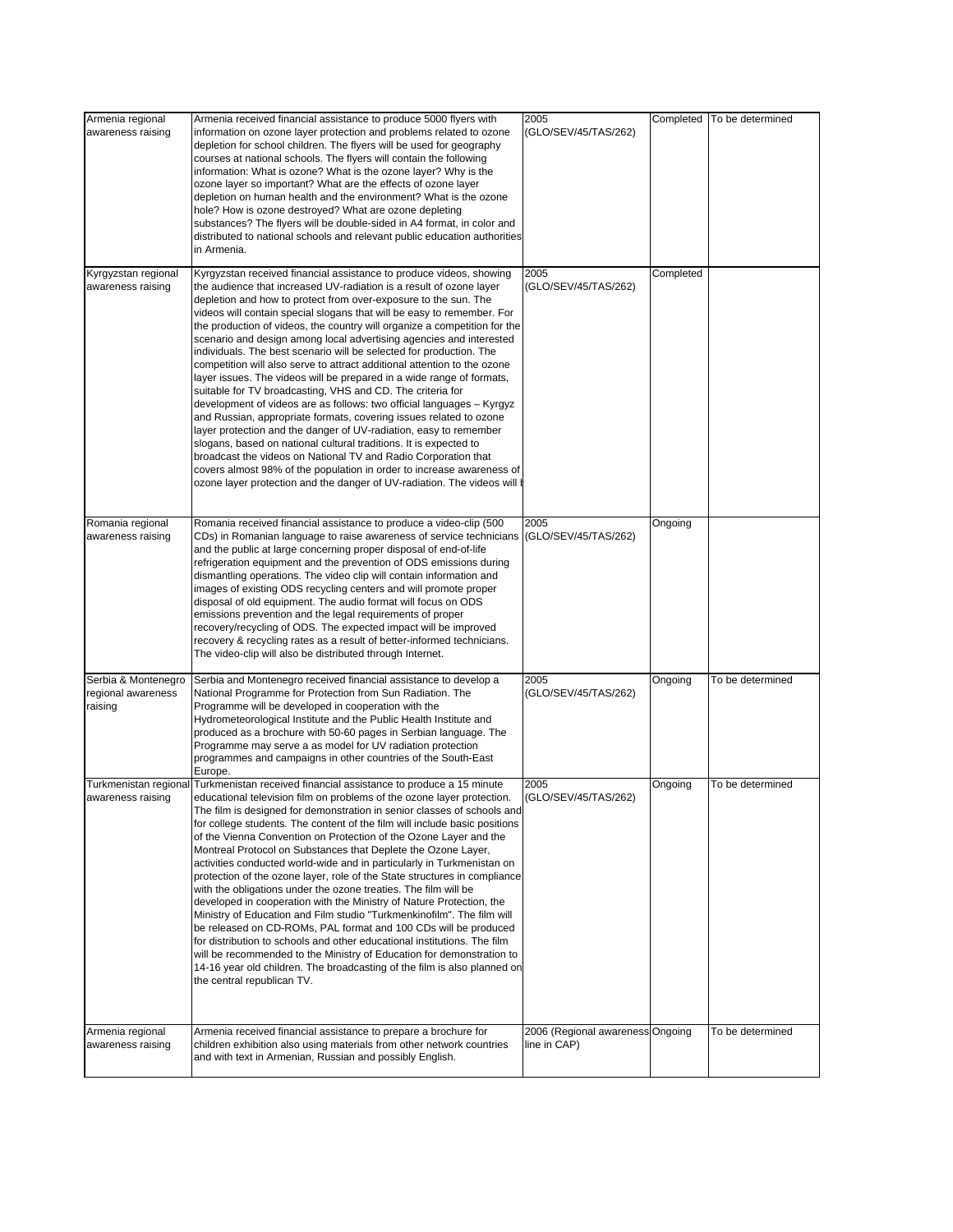| Georgia regional<br>awareness raising                                          | Georgia received financial assistance to produce waste bins from<br>disposable cylinders (approximately 100-150) to be exposed in public<br>parks and labeled with ozone related advertising - technical<br>instructions on how to produce such waste bins shall be shared with<br>the network countries and interested parties.                                                                                                                                                                                                                                                                                                                                                                                                                                                                                                                                            | 2006 (Regional awareness Completed<br>line in CAP)   | Waste bins produced<br>and exposed in public<br>parcs in Georgia -<br>technical instruction<br>shared with ECA<br>network countries and<br>presented during ECA<br>network meeting                                                                           |
|--------------------------------------------------------------------------------|-----------------------------------------------------------------------------------------------------------------------------------------------------------------------------------------------------------------------------------------------------------------------------------------------------------------------------------------------------------------------------------------------------------------------------------------------------------------------------------------------------------------------------------------------------------------------------------------------------------------------------------------------------------------------------------------------------------------------------------------------------------------------------------------------------------------------------------------------------------------------------|------------------------------------------------------|--------------------------------------------------------------------------------------------------------------------------------------------------------------------------------------------------------------------------------------------------------------|
| Macedonia regional<br>awareness raising                                        | Macedonia received financial assistance to prepare a performance of<br>Ozone Play (prepared by OzonAction for Ozone Day 2006) in local<br>language - the performance shall be recorded on video/CD with<br>subtitles in English, Russian, Serbian, Croatian, Bosnian.                                                                                                                                                                                                                                                                                                                                                                                                                                                                                                                                                                                                       | 2006 (Regional awareness Ongoing<br>line in CAP)     | To be determined                                                                                                                                                                                                                                             |
| Moldova regional<br>awareness raising                                          | Modova received financial assistance to prepare a quidebook for<br>teachers from primary schools in local language to be coordinated with line in CAP)<br>Kyrgyzstan's text book for teachers from secondary schools and with<br>UNEP's education kit for primary schools - the guidebook shall<br>possibly be made available in Russian and English language versions.                                                                                                                                                                                                                                                                                                                                                                                                                                                                                                     | 2006 (Regional awareness Ongoing                     | To be determined                                                                                                                                                                                                                                             |
| Latin America and Carribean<br>Workbook                                        | Ozzy Ozone Chlidren   Adoptation of Children work book prepared by the NOO of Trinidad for<br>the English Speaking Caribbean Countries. This interactive workbook<br>on the subject of ozone layer depletion and protection, environment<br>and human health impacts, protection from UV rays and safe<br>technologies targets ages 7 to 11.                                                                                                                                                                                                                                                                                                                                                                                                                                                                                                                                | 2006 Regional Awareness completed<br>line in the CAP | To be determined                                                                                                                                                                                                                                             |
| <b>MOU Tierra America</b>                                                      | Development, edition and distribution of ozone layer depletion<br>information through Tierra America web page. (Tierra America-UNEP<br>ROLAC)                                                                                                                                                                                                                                                                                                                                                                                                                                                                                                                                                                                                                                                                                                                               | 2006 (Regional awareness Completed<br>line in CAP)   |                                                                                                                                                                                                                                                              |
| SEAP and South Asia                                                            |                                                                                                                                                                                                                                                                                                                                                                                                                                                                                                                                                                                                                                                                                                                                                                                                                                                                             |                                                      |                                                                                                                                                                                                                                                              |
| Media and the Ozone<br>Layer Protection<br>workshop for media<br>professionals | Workshop organised on 23 - 24 May 2006 in Bangkok, in cooperation<br>with Centre for Environment Education, India. It was attended by<br>media professionals (journalists and editors) with experience in<br>communicating aspects and issues of sustainable development<br>through different channels (with special emphasis on the print media)<br>from Afghanistan, Bangladesh, Bhutan, Cambodia, China, India,<br>Indonesia, Lao PDR, Malaysia, Mongolia, Nepal, Pakistan, Philippines,<br>Singapore, Sri Lanka, Thailand and Vietnam.                                                                                                                                                                                                                                                                                                                                  | 2006 (Regional awareness Completed<br>line in CAP)   | Regional media<br>participating in<br>workshop were<br>strengthened to deliver<br>appropriate information<br>during the compliance<br>phase. Press stories<br>were generated as a<br>result of this workshop,<br>and regional media e-<br>forum established. |
| Return of the Ozone<br>Layer: Are We There<br>Yet?                             | Video was produced by TVEAP and UNEP in cooperation with<br>Network members. Video was widely disseminated in the region.                                                                                                                                                                                                                                                                                                                                                                                                                                                                                                                                                                                                                                                                                                                                                   | 2006 (Regional awareness Completed<br>line in CAP)   | To be determined                                                                                                                                                                                                                                             |
| ICE assistance for<br>Nepal                                                    | As part of expedited assistance, special assistance was provided to<br>the country of Nepal in 2006 to organise awareness campaigns,<br>develop information, communication and education (ICE) strategy,<br>develop ozzy ozone dubbing into local language and organise the<br>International Ozone day.                                                                                                                                                                                                                                                                                                                                                                                                                                                                                                                                                                     | 2006 (Regional awareness Ongoing<br>line in CAP)     | To be determined                                                                                                                                                                                                                                             |
| Regional translations<br>of OzonAction<br><b>Education Pack</b>                | Education pack being translated into Hindi, Marathi, Bengali and Urdu<br>for use in primary schools in region.                                                                                                                                                                                                                                                                                                                                                                                                                                                                                                                                                                                                                                                                                                                                                              | 2006 (Regional awareness Ongoing<br>line in CAP)     | To be determined                                                                                                                                                                                                                                             |
| 'My Ozone Wish"<br>video Public Service<br>Announcements                       | Producing a set (4 or 5) of powerful video Public Service<br>Announcements (PSAs) to raise public awareness about the state of<br>the ozone layer and the remaining challenges of the Montreal Protocol.<br>The PSAs will be aired throughout 2007 (e.g. by NOUs during the 20th<br>Anniversary celebrations of the Montreal Protocol) and will display a<br>variety of individuals from different countries in Asia and the Pacific<br>(and celebrities known throughout Asia, if possible). Individuals will be<br>asked the following question: "What is your wish for an ozone-safe<br>world?" (this question may be re-worded), and responses will represent<br>an assortment of perspectives across categories of gender, age,<br>occupation, etc. to achieve the focus on a regional and sub-regional<br>campaign. The PSAs are being developed with with TVE Japan. | 2006 (Regional awareness Ongoing<br>line in CAP)     | To be determined                                                                                                                                                                                                                                             |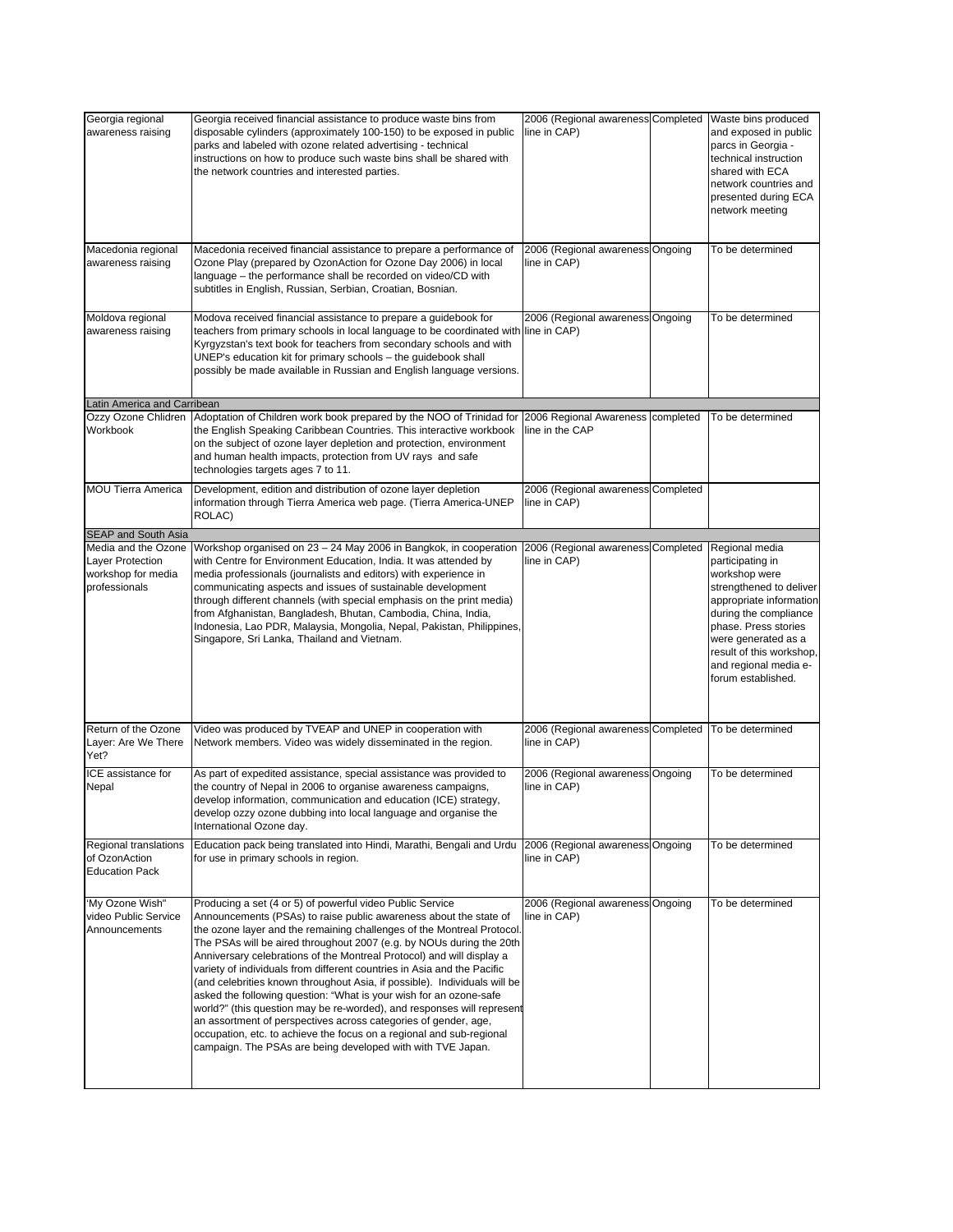| <b>West Asia</b>                       |                                                                                                                                                                                                                                                                                                                                              |                                                    |                                                                                                                                                                                                                                                                    |
|----------------------------------------|----------------------------------------------------------------------------------------------------------------------------------------------------------------------------------------------------------------------------------------------------------------------------------------------------------------------------------------------|----------------------------------------------------|--------------------------------------------------------------------------------------------------------------------------------------------------------------------------------------------------------------------------------------------------------------------|
| Series of Arabic-<br>language TV spots | MOU signed with Jordan to produce series of TV spots on Ozone for<br>public use under West Asia Regional Awareness project and first<br>payment was transferred to the executing agencies under the<br>supervision of NOU.                                                                                                                   | 2006 (Regional awareness Ongoing<br>line in CAP)   | To be determined                                                                                                                                                                                                                                                   |
| <b>Meeting for Media</b>               | Regional Round-table Organizng regional round -table meeting for Media back-to-back with<br>WA Follow-up Meeting December 2006 with the particpation of 3<br>media experts from each country (TV, newspapers and Environment<br>Authority Media focal point), regional and international expertsthe as<br>well asthe National Ozone Officers | 2006 (Regional awareness Completed<br>line in CAP) | Strong message to<br>media representatives<br>about the current<br>compliance challenges<br>were conveyed, Ideas<br>on celebrating the 20th<br>Anniversary of MP<br>were compiled and<br>communication<br>channels with key<br>media representatives<br>were built |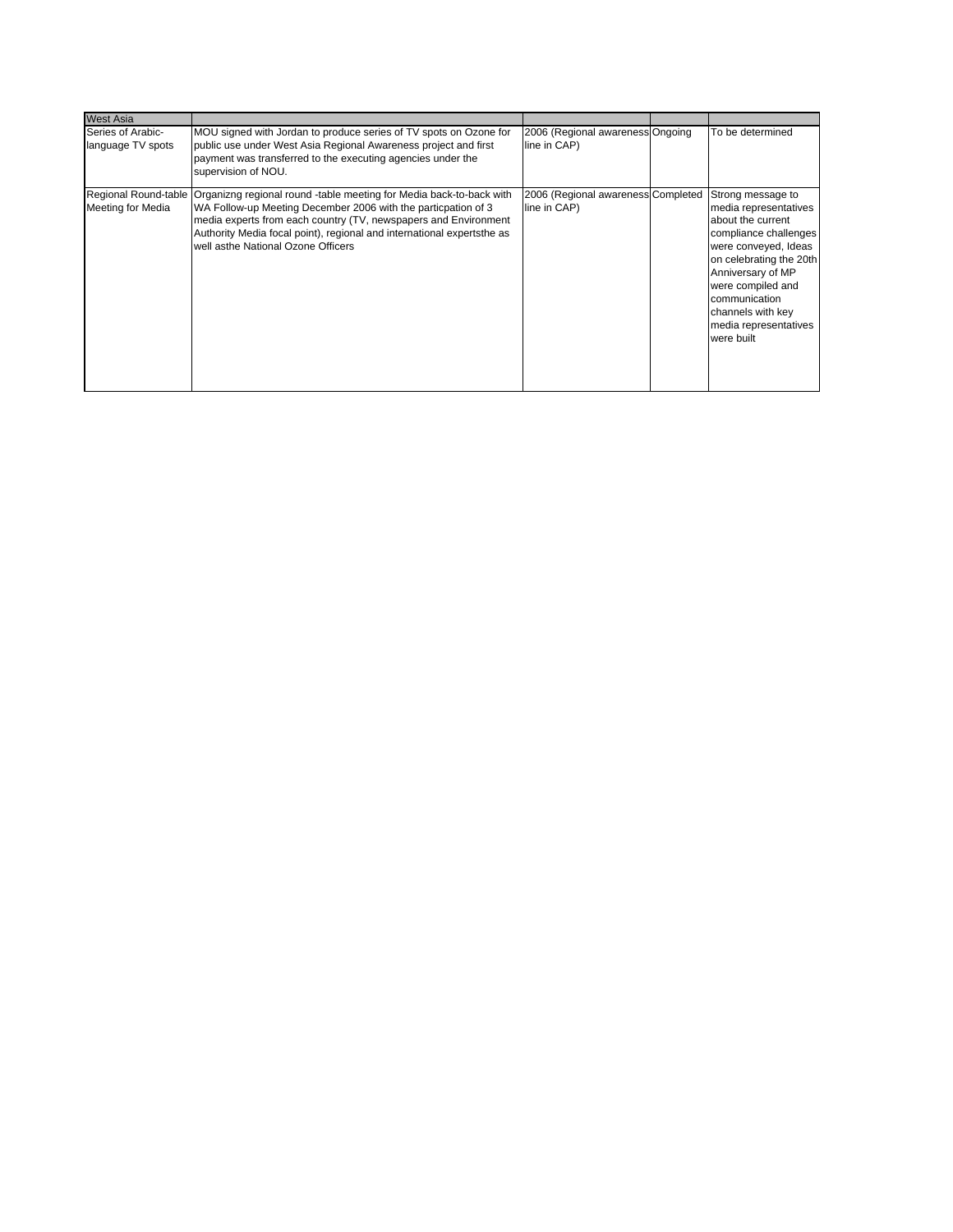### **ANNEX VII: Completed non-investment projects 2006**

| <b>Project title</b>                                                                                                             | Code                     | <b>Type</b>       | Date<br>completed<br>actual |  |
|----------------------------------------------------------------------------------------------------------------------------------|--------------------------|-------------------|-----------------------------|--|
| <b>AFRICA</b>                                                                                                                    |                          |                   |                             |  |
| Extension of institutional strengthening project                                                                                 | CAF/SEV/38/INS/12        | <b>INS</b>        | Jan-06                      |  |
| Extension of institutional strengthening project: phase 3                                                                        | GAM/SEV/41/INS/13        | <b>INS</b>        | Mar-06                      |  |
| Establishment of the Ozone Unit (institutional strengthening)                                                                    | DJI/SEV/37/INS/6         | <b>INS</b>        | Apr-06                      |  |
| Implementation of the RMP: customs training programme                                                                            | LIR/REF/41/TRA/7         | TRA               | Jun-06                      |  |
| Establishment of the Ozone Unit (institutional strengthening)                                                                    | STP/SEV/44/INS/5         | <b>INS</b>        | Jun-06                      |  |
| Establishment of a National Compliance Centre (institutional strengthening)                                                      | TON/SEV/36/INS/2         | <b>INS</b>        | Jun-06                      |  |
| Establishment of a National Compliance Centre (institutional strengthening)                                                      | TTR/SEV/36/INS/3         | <b>INS</b>        | Jun-06                      |  |
| Establishment of a National Compliance Centre (institutional strengthening)                                                      | TUV/SEV/36/INS/3         | <b>INS</b>        | Jun-06                      |  |
| Renewal of institutional strengthening project (Phase 3)                                                                         | ALG/SEV/37/INS/54        | <b>INS</b>        | Jul-06                      |  |
| Implementation of the RMP: customs training programme (phase II)                                                                 | BDI/REF/41/TRA/14        | TRA               | Jul-06                      |  |
| Implementation of the RMP: training of refrigeration technicians (phase II)                                                      | BDI/REF/41/TRA/15        | TRA               | Jul-06                      |  |
| Implementation of the RMP: monitoring of RMP implementation and its impact in the<br>service and end-users sectors               | COI/REF/35/TAS/5         | <b>TAS</b>        | <b>Jul-06</b>               |  |
| Project preparation request for TPMP                                                                                             | BKF/PHA/47/PRP/18        | <b>PRP</b>        | Sep-06                      |  |
| Country programme/RMP project preparation                                                                                        | ERI/SEV/47/PRP/3         | <b>PRP</b>        | Sep-06                      |  |
| Renewal of the institutional strengthening project (phase IV)                                                                    | ZIM/SEV/43/INS/27        | <b>INS</b>        | <b>Nov-06</b>               |  |
| Extension of institutional strengthening project (phase III)                                                                     | <b>BDI/SEV/44/INS/18</b> | <b>INS</b>        | Dec-06                      |  |
| Renewal of institutional strengthening project                                                                                   | BEN/SEV/40/INS/14        | <b>INS</b>        | Dec-06                      |  |
| Extension of institutional strengthening project (phase VI)                                                                      | BKF/SEV/44/INS/17        | <b>INS</b>        | Dec-06                      |  |
| Establishment of the Ozone Unit (institutional strengthening)                                                                    | CBI/SEV/44/INS/9         | <b>INS</b>        | Dec-06                      |  |
|                                                                                                                                  | CHD/SEV/44/INS/11        | <b>INS</b>        | Dec-06                      |  |
| Extension of institutional strengthening project (phase II)                                                                      |                          | <b>TRA</b>        |                             |  |
| Implementation of the RMP: customs training                                                                                      | DJI/REF/37/TRA/4         |                   | Dec-06                      |  |
| Implementation of the RMP: training in good practices of refrigeration                                                           | DJI/REF/37/TRA/5         | <b>TRA</b>        | Dec-06                      |  |
| Implementation of the RMP: monitoring the activities in the RMP                                                                  | DRC/REF/41/TAS/17        | <b>TAS</b>        | Dec-06                      |  |
| Implementation of the RMP: training programme for technicians in the refrigeration                                               | DRC/REF/41/TRA/15        | <b>TRA</b>        | Dec-06                      |  |
| Implementation of the RMP: customs training programme                                                                            | DRC/REF/41/TRA/18        | TRA               | Dec-06                      |  |
| Extension of institutional strengthening project for a one year period (phase 3)                                                 | ETH/SEV/39/INS/11        | <b>INS</b>        | Dec-06                      |  |
| Implementation of the RMP: customs training programme (phase II)                                                                 | GAB/REF/41/TRA/12        | <b>TRA</b>        | Dec-06                      |  |
| Implementation of the RMP: training of refrigeration technicians (phase II)                                                      | GAB/REF/41/TRA/13        | <b>TRA</b>        | Dec-06                      |  |
| Extension of institutional strengthening project (phase IV)                                                                      | GAB/SEV/44/INS/16        | <b>INS</b>        | Dec-06                      |  |
| Implementation of the RMP: customs officers training in monitoring and control of<br>ODS (phase II)                              | GUI/REF/45/TRA/12        | TRA               | Dec-06                      |  |
| Implementation of the RMP: training programme for refrigeration technicians (phase II)                                           | GUI/REF/45/TRA/13        | <b>TRA</b>        | Dec-06                      |  |
| Extension of institutional strengthening project: phase 4                                                                        | GUI/SEV/41/INS/10        | <b>INS</b>        | Dec-06                      |  |
| Implementation of the RMP: training of customs officers and other officers to control<br>and follow-up of ODS and its containers | MAG/REF/47/TRA/10        | TRA               | Dec-06                      |  |
| Implementation of the RMP: training of maintenance technicians including small<br>craftsmen of informal sector                   | MAG/REF/47/TRA/11        | <b>TRA</b>        | Dec-06                      |  |
| Renewal of the institutional strengthening project (phase II)                                                                    | MAG/SEV/43/INS/6         | <b>INS</b>        | Dec-06                      |  |
| Extension of institutional strengthening project (phase III)                                                                     | MLI/SEV/44/INS/15        | <b>INS</b>        | Dec-06                      |  |
| Implementation of the RMP update: train the trainer programme for refrigeration<br>service technicians                           | NER/REF/42/TRA/14        | TRA               | Dec-06                      |  |
| Implementation of the RMP: train the trainer programme for refrigeration service<br>technicians                                  | RWA/REF/41/TRA/6         | TRA               | Dec-06                      |  |
| Implementation of the RMP: training programme for customs officers                                                               | RWA/REF/41/TRA/7         | <b>TRA</b>        | Dec-06                      |  |
| Implementation of the RMP: assistance for development of a licensing system                                                      | STP/REF/44/TAS/6         | TAS               | Dec-06                      |  |
|                                                                                                                                  |                          |                   |                             |  |
| Implementation of the RMP: training of refrigeration technicians                                                                 | TOG/REF/38/TRA/8         | TRA               | Dec-06                      |  |
| Implementation of the RMP: training of customs officers<br>Extension of institutional strengthening project (phase II)           | TOG/REF/38/TRA/9         | TRA<br><b>INS</b> | Dec-06                      |  |
|                                                                                                                                  | URT/SEV/44/INS/17        |                   | Dec-06                      |  |
| <b>ASIA &amp; PACIFIC</b><br>Implementation of the PIC Strategy: Technical assistance for other countries not                    |                          | TAS               |                             |  |
|                                                                                                                                  | ASP/REF/36/TAS/45        |                   | Jan-06                      |  |
| Extension of institutional strengthening project (phase 2)                                                                       | SAM/SEV/39/INS/6         | INS               | Jan-06                      |  |
| National CFC consumption phase-out plan focussing on the refrigeration service                                                   | IND/REF/44/TAS/382       | <b>TAS</b>        | Apr-06                      |  |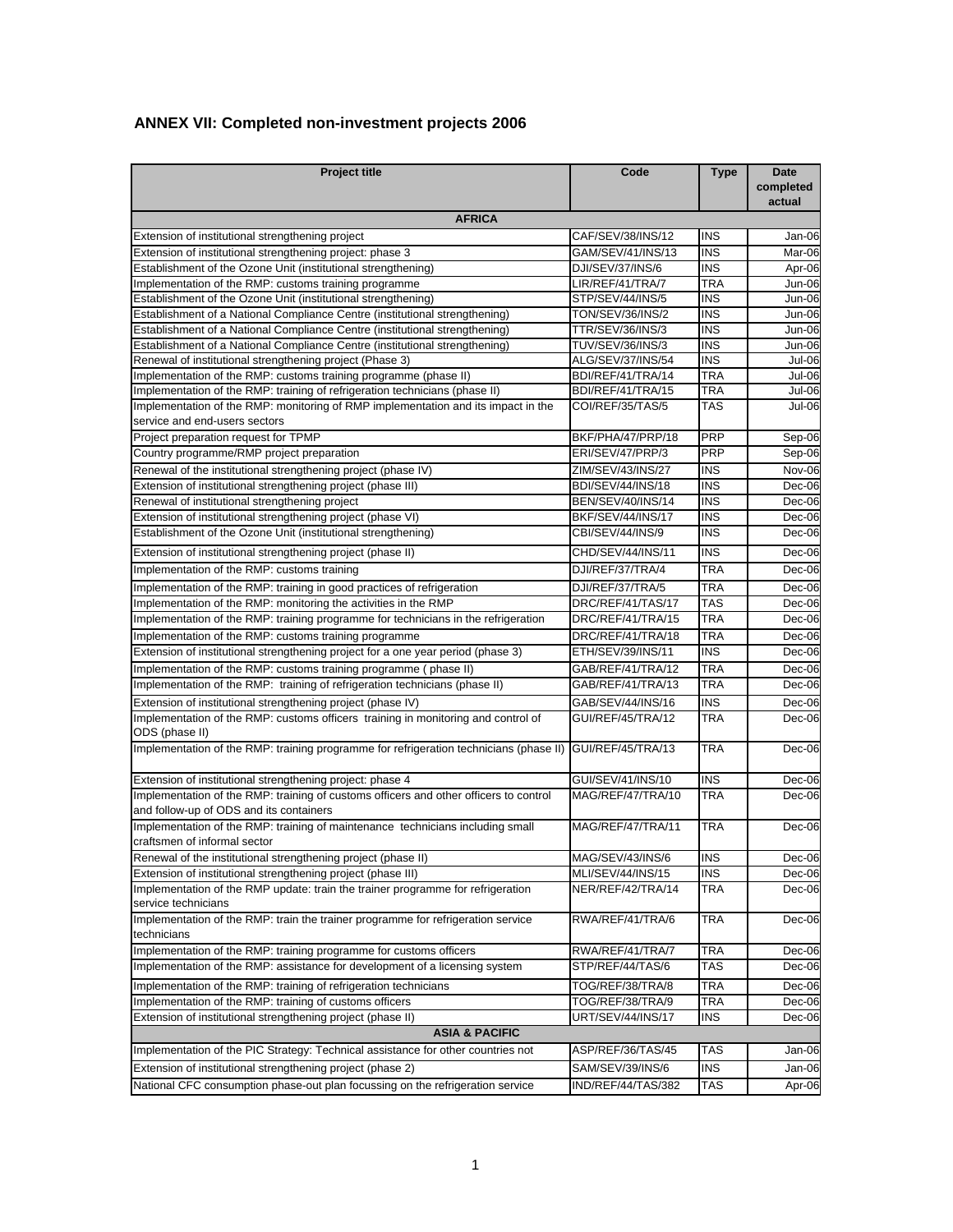| Establishment of a National Compliance Centre (institutional strengthening)          | FSM/SEV/36/INS/3   | <b>INS</b> | Jun-06        |
|--------------------------------------------------------------------------------------|--------------------|------------|---------------|
| Establishment of a National Compliance Centre (institutional strengthening)          | KIR/SEV/36/INS/4   | <b>INS</b> | Jun-06        |
| Establishment of a National Compliance Centre (institutional strengthening)          | NIU/SEV/44/INS/1   | <b>INS</b> | <b>Jun-06</b> |
| Establishment of a National Compliance Centre (institutional strengthening)          | SOI/SEV/36/INS/3   | <b>INS</b> | Jun-06        |
| Renewal of the institutional strengthening project (phase II)                        | MON/SEV/43/INS/8   | <b>INS</b> | <b>Jul-06</b> |
| Establishment of a National Compliance Centre (institutional strengthening)          | MAS/SEV/36/INS/3   | <b>INS</b> | Aug-06        |
| Implementation of the RMP: train the trainer programme for customs and enforcement   | BHU/REF/45/TRA/4   | TRA        | Sep-06        |
| officers                                                                             |                    |            |               |
| Extension of institutional strengthening project (phase IV- year 2)                  | FIJ/SEV/47/INS/14  | <b>INS</b> | Dec-06        |
| Implementation of the RMP: implementation support and monitoring                     | KAM/REF/41/TAS/8   | <b>TAS</b> | Dec-06        |
| Implementation of the RMP: refrigeration and air-conditioning technicians training   | KAM/REF/41/TRA/6   | TRA        | Dec-06        |
| programme                                                                            |                    |            |               |
| Implementation of the RMP: Monitoring the activities contained in the RMP            | LAO/REF/34/TAS/7   | TAS        | Dec-06        |
| Renewal of the institutional strengthening project (phase II)                        | LAO/SEV/43/INS/12  | <b>INS</b> | Dec-06        |
| Establishment of a National Compliance Centre (institutional strengthening)          | NAU/SEV/44/INS/2   | <b>INS</b> | Dec-06        |
| Extension of institutional strengthening project (phase III)                         | NEP/SEV/44/INS/14  | <b>INS</b> | Dec-06        |
| Implementation of the RMP: establishment of regulations and legislation              | YEM/REF/37/TAS/16  | TAS        | Dec-06        |
| <b>EUROPE</b>                                                                        |                    |            |               |
| Renewal of the institutional strengthening project (phase III)                       | MOL/SEV/43/INS/9   | <b>INS</b> | Mar-06        |
| National ODS phase-out plan: training of trainers in good practices of refrigeration | ALB/PHA/39/TRA/7   | <b>TRA</b> | Jul-06        |
| Renewal of institutional strengthening project (phase I, year 3)                     | ALB/SEV/46/INS/12  | <b>INS</b> | <b>Jul-06</b> |
| Extension of institutional strengthening project                                     | CRO/SEV/41/INS/21  | <b>INS</b> | Dec-06        |
| Extension of institutional strengthening project (phase II)                          | KYR/SEV/44/INS/10  | <b>INS</b> | Dec-06        |
| <b>GLOBAL</b>                                                                        |                    |            |               |
| Development of effective awareness materials                                         | GLO/SEV/45/TAS/263 | <b>TAS</b> | Jan-06        |
|                                                                                      |                    |            |               |
| Assistance for regional awareness raising                                            | GLO/SEV/39/TAS/247 | TAS        | Apr-06        |
| Assistance for regional awareness raising                                            | GLO/SEV/42/TAS/255 | TAS        | Apr-06        |
| Translation of OzonAction Publications into other UN languages                       | GLO/SEV/36/TAS/238 | TAS        | Nov-06        |
| Compliance Assistance Programme: 2006 budget                                         | GLO/SEV/47/TAS/270 | <b>TAS</b> | Dec-06        |
| <b>LATIN AMERICA &amp; CARIBBEAN</b>                                                 |                    |            |               |
| Extension of institutional strengthening project                                     | JAM/SEV/40/INS/19  | <b>INS</b> | Jan-06        |
| Implementation of the refrigerant management plan: Custom training                   | DMI/REF/26/TRA/2   | TRA        | Apr-06        |
| Implementation of the refrigerant management plan: Training of trainers in good      | DMI/REF/26/TRA/3   | TRA        | Jun-06        |
| refrigerant management practices                                                     |                    |            |               |
| Policy and technical assistance                                                      | DOM/SEV/37/TAS/31  | <b>TAS</b> | <b>Jun-06</b> |
| Extension of institutional strengthening project: phase 2 (one year)                 | BHA/SEV/39/INS/9   | <b>INS</b> | Jul-06        |
| Extension of institutional strengthening project (phase II)                          | BHA/SEV/42/INS/10  | <b>INS</b> | Jul-06        |
| Extension of institutional strengthening project                                     | BZE/SEV/40/INS/7   | <b>INS</b> | <b>Jul-06</b> |
| Preparation of refrigerant management plan                                           | DMI/REF/44/PRP/7   | PRP        | Aug-06        |
| Creation of a National Ozone Unit                                                    | GRN/SEV/30/INS/2   | <b>INS</b> | Aug-06        |
| Preparation of refrigerant management plan update                                    | GRN/REF/46/PRP/8   | PRP        | Sep-06        |
| Renewal of the institutional strengthening project (phase I, years 2 and 3)          | HAI/SEV/43/INS/8   | <b>INS</b> | Sep-06        |
| Institutional strengthening                                                          | STK/SEV/21/INS/2   | INS        | Sep-06        |
| Extension of institutional strengthening project (phase 3)                           | DOM/SEV/39/INS/34  | INS        | Nov-06        |
| Extension of the institutional strengthening project                                 | BOL/SEV/40/INS/24  | <b>INS</b> | Dec-06        |
| <b>WEST ASIA</b>                                                                     |                    |            |               |
| Institutional strengthening and capacity building                                    | KUW/SEV/37/INS/2   | <b>INS</b> | Jan-06        |
| Policy and technical assistance                                                      | OMA/SEV/37/TAS/7   | <b>TAS</b> | Feb-06        |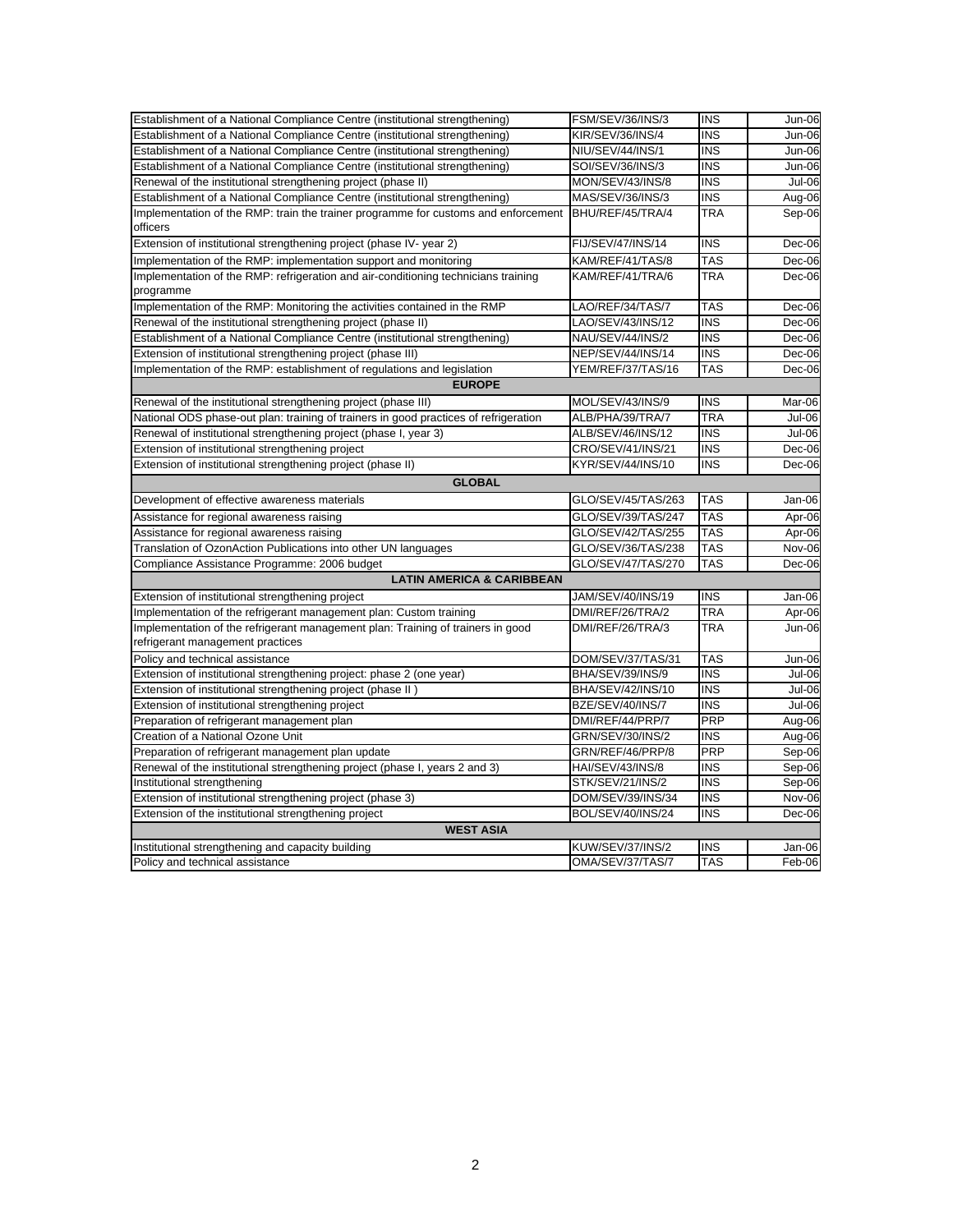|      |           |                                              | Location | <b>CAP 2006</b>            | <b>Disbursements</b> | Unliquidated             | Total        |
|------|-----------|----------------------------------------------|----------|----------------------------|----------------------|--------------------------|--------------|
|      |           |                                              |          | (including                 |                      | obligations              | expenditures |
|      |           |                                              |          | awareness                  |                      |                          |              |
|      |           |                                              |          | and                        |                      |                          |              |
|      |           |                                              |          | information<br>activities) |                      |                          |              |
|      |           |                                              |          | Approved by                |                      |                          |              |
|      |           |                                              |          | ExCom 47                   |                      |                          |              |
|      |           |                                              |          |                            |                      |                          |              |
|      |           | 10 PR PROJECT PERSONNEL COMPONENT            |          |                            |                      |                          |              |
|      |           | 1100 Project personnel                       |          |                            |                      |                          |              |
|      |           | Title                                        |          |                            |                      |                          |              |
|      | 1101      | <b>Head of Branch</b>                        | Paris    | 170,000                    | 190,174.00           | $\blacksquare$           | 190,174.00   |
|      | 1102      | Network & Policy Manager                     | Paris    | 171,000                    | 252,968.00           |                          | 252,968.00   |
|      | 1103      | <b>Capacity Building Manager</b>             | Paris    | 147,000                    | 164,754.00           | $\overline{\phantom{a}}$ | 164,754.00   |
|      | 1104      | <b>Information Manager</b>                   | Paris    | 147,000                    | 156,352.00           | $\overline{\phantom{0}}$ | 156,352.00   |
|      | 1105      | Monitoring & Administration Officer          | Paris    | 124,000                    | 195,142.00           |                          | 195,142.00   |
|      |           |                                              |          |                            |                      |                          |              |
|      | 1106      | <b>Information Officer</b>                   | Paris    | 124,000                    | 125,076.00           |                          | 125,076.00   |
|      | 1107      | <b>Helpdesk Officer</b>                      | Paris    | 101,000                    | 68,780.00            | $\overline{\phantom{a}}$ | 68,780.00    |
|      | 1108      | IS/RMP/CP Officer                            | Paris    | 124,000                    | 126,500.00           |                          | 126,500.00   |
|      | 1109      | <b>IT Specialist</b>                         | Paris    | 62,000                     | 65,500.00            | ٠                        | 65,500.00    |
|      | 1110      | ROA RNC (English)                            | Nairobi  | 147,000                    | 163,941.00           | $\overline{\phantom{a}}$ | 163,941.00   |
|      | 1111      | ROA Policy & Enforcement Officer             | Nairobi  | 147,000                    | 145,936.00           | $\overline{\phantom{a}}$ | 145,936.00   |
|      | 1112      | <b>ROA RMP Officer</b>                       | Nairobi  | 110,000                    | 127,714.00           | $\overline{\phantom{0}}$ | 127,714.00   |
|      | 1113      | <b>ROA MB Officer</b>                        | Nairobi  | 110,000                    | 129,095.00           | $\overline{\phantom{0}}$ | 129,095.00   |
|      | 1114      | ROLAC RNC                                    | Mexico   | 130,000                    | 157,183.00           | $\overline{\phantom{a}}$ | 157,183.00   |
|      | 1115      | ROLAC Policy & Enforcement                   | Mexico   | 130,000                    | 150,503.00           | $\overline{\phantom{0}}$ | 150,503.00   |
|      |           | Officer                                      |          |                            |                      |                          |              |
|      | 1116      | <b>ROLAC RMP Officer</b>                     | Mexico   | 118,000                    | 113,029.00           | $\overline{a}$           | 113,029.00   |
|      | 1117      | <b>ROLAC MB Officer</b>                      | Mexico   | 118,000                    | 141,032.00           | $\overline{\phantom{0}}$ | 141,032.00   |
|      | 1118      | ROAP-SA RNC                                  | Bangkok  | 150,000                    | 160,009.00           | $\overline{\phantom{a}}$ | 160,009.00   |
|      | 1119      | ROAP Policy & Enforcement Officer            | Bangkok  | 120,000                    | 134,725.00           | $\overline{\phantom{a}}$ | 134,725.00   |
|      | 1120      | <b>ROAP RMP Officer</b>                      | Bangkok  | 120,000                    | 132,036.00           | $\overline{\phantom{0}}$ | 132,036.00   |
|      | 1121      | <b>ROAP MB Officer</b>                       | Bangkok  | 140,000                    | 85,064.00            | $\overline{\phantom{0}}$ | 85,064.00    |
|      | 1122      | <b>ROWA RNC</b>                              | Bahrain  | 146,000                    | 147,457.00           | $\overline{\phantom{a}}$ | 147,457.00   |
|      | 1123      | <b>ROWA RMP Officer</b>                      | Bahrain  | 137,000                    | 126,857.00           | $\overline{a}$           | 126,857.00   |
|      | 1124      | ROWA Halon Officer                           | Bahrain  | 137,000                    | 129,112.00           |                          | 129,112.00   |
|      | 1125      | ROA RNC (French)                             | Nairobi  | 147,000                    | 154,108.00           |                          | 154,108.00   |
|      | 1126      | RNC Europe/Central Asia                      | Paris    | 124,000                    | 149,857.00           |                          | 149,857.00   |
| 1199 | Sub-total |                                              |          | 3,401,000                  | 3,692,904            | 0                        | 3,692,904    |
| 1300 |           | Programme Assistance (General Service staff) |          |                            |                      |                          |              |
|      |           | <b>Title/Description</b>                     |          |                            |                      |                          |              |
|      | 1301      | <b>Secretary Chief</b>                       | Paris    | 85,000                     | 86,833.00            | $\overline{\phantom{0}}$ | 86,833.00    |
|      | 1302      | Assistant Network Manager                    | Paris    | 76,000                     | 66,346.00            | $\overline{\phantom{a}}$ | 66,346.00    |
|      | 1303      | <b>Assistant Clearinghouse</b>               | Paris    | 85,000                     | 80,880.00            | ٠                        | 80,880.00    |
|      | 1304      | Assistant Monitoring &                       | Paris    | 76,000                     | 72,714.00            |                          | 72,714.00    |
|      |           | Administration                               |          |                            |                      |                          |              |
|      | 1305      | <b>Assistant IS/RMP/CP</b>                   | Paris    | 76,000                     | 69,282.00            | ٠                        | 69,282.00    |
|      | 1306      | Assistant Programme                          | Paris    | 76,000                     | 57,231.00            | $\overline{\phantom{a}}$ | 57,231.00    |
|      | 1307      | <b>Assistant Data &amp; Documentation</b>    | Paris    | 76,000                     | 66,641.00            | $\overline{\phantom{a}}$ | 66,641.00    |
|      | 1309      | ROA RNC Assistant                            | Nairobi  | 26,000                     | 24,785.00            | $\overline{\phantom{a}}$ | 24,785.00    |
|      | 1310      | <b>ROA Office Assistant</b>                  | Nairobi  | 26,000                     | 24,256.00            |                          | 24,256.00    |
|      | 1311      | <b>ROLAC RNC Assistant</b>                   | Mexico   | 48,000                     | 34,759.00            | ٠                        | 34,759.00    |
|      | 1312      | ROLAC Office Assistant                       | Mexico   | 48,000                     | 35,976.00            |                          | 35,976.00    |
|      | 1313      | ROAP-SA RNC Assistant                        | Bangkok  | 35,000                     | 29,924.00            | $\overline{\phantom{a}}$ | 29,924.00    |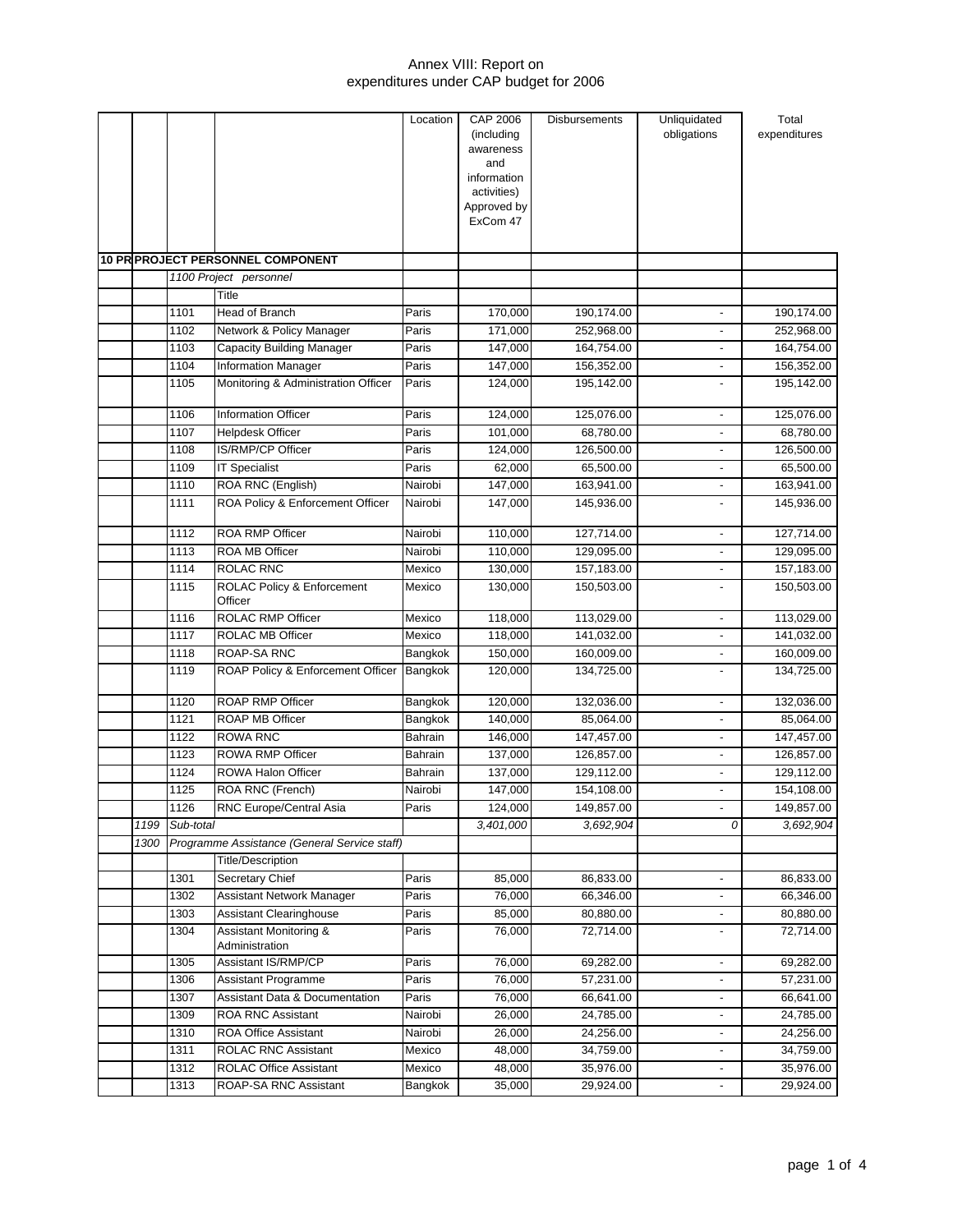|      | 1314      | <b>ROAP Office Assistant</b>                                                   | Location<br>Bangkok | CAP 2006<br>(including<br>awareness<br>and<br>information<br>activities)<br>Approved by<br>ExCom 47<br>35,000 | <b>Disbursements</b><br>39,685.00 | Unliquidated<br>obligations<br>$\overline{\phantom{a}}$ | Total<br>expenditures<br>39,685.00 |
|------|-----------|--------------------------------------------------------------------------------|---------------------|---------------------------------------------------------------------------------------------------------------|-----------------------------------|---------------------------------------------------------|------------------------------------|
|      | 1315      | <b>ROWA RNC Assistant</b>                                                      | Bahrain             | 39.000                                                                                                        | 27,842.00                         |                                                         | 27,842.00                          |
|      | 1316      | <b>ROWA Office Assistant</b>                                                   | Bahrain             | 32,000                                                                                                        | 33,140.00                         | $\overline{a}$                                          | 33,140.00                          |
|      | 1317      | Temporary assistance CAP                                                       |                     | 53,000                                                                                                        | 97,357.00                         |                                                         | 97,357.00                          |
|      | 1318      | Assistant to RNC ECA                                                           | Paris               | 76,000                                                                                                        | 64,703.00                         | $\overline{\phantom{0}}$                                | 64,703.00                          |
| 1399 | Sub-total |                                                                                |                     | 968,000                                                                                                       | 912,354                           | 0                                                       | 912,354                            |
| 1600 |           | Travel on official business (UNEP staff)                                       |                     |                                                                                                               |                                   |                                                         |                                    |
|      | 1601      | Paris staff travel                                                             |                     | 213,000                                                                                                       | 166,877.00                        | 15,609.00                                               | 182,486.00                         |
|      | 1602      | <b>ROA</b> staff travel                                                        |                     | 154,000                                                                                                       | 150,400.00                        | 6,156.00                                                | 156,556.00                         |
|      | 1603      | <b>ROLAC</b> staff travel                                                      |                     | 102,000                                                                                                       | 87,534.00                         | 18,343.00                                               | 105,877.00                         |
|      | 1604      | ROAP-SA staff travel                                                           |                     | 83,000                                                                                                        | 86,269.00                         |                                                         | 86,269.00                          |
|      | 1605      | ROWA staff travel                                                              |                     | 96,000                                                                                                        | 62,381.00                         | 4,672.00                                                | 67,053.00                          |
|      | 1606      | <b>ECA</b> staff travel                                                        |                     | 26,000                                                                                                        | 18,761.00                         | 11,884.00                                               | 30,645.00                          |
| 1699 | Sub-total |                                                                                |                     | 674,000                                                                                                       | 572,222                           | 56,664                                                  | 628,886                            |
| 1999 |           | <b>COMPONENT TOTAL</b>                                                         |                     | 5,043,000                                                                                                     | 5,177,480                         | 56,664                                                  | 5,234,144                          |
|      |           | 20 SUB CONTRACT COMPONENT                                                      |                     |                                                                                                               |                                   |                                                         |                                    |
| 2200 |           | Sub-contracts (MOUs/LAs for supporting organizations)                          |                     |                                                                                                               |                                   |                                                         |                                    |
|      | 2202      | Sub-contracts with supporting<br>organizations ROA                             |                     | 52,000                                                                                                        | 13,500.00                         | 6,500.00                                                | 20,000.00                          |
|      | 2203      | Sub-contracts with supporting<br>organizations ROLAC                           |                     | 11,000                                                                                                        | 12,000.00                         |                                                         | 12,000.00                          |
|      | 2204      | Sub-contracts with supporting<br>organizations ROAP                            |                     | 30,000                                                                                                        | 20,000.00                         |                                                         | 20,000.00                          |
|      | 2205      | Sub-contracts with supporting<br>organizations ROWA                            |                     | 45,000                                                                                                        | 40,007.00                         | 20,034.00                                               | 60,041.00                          |
|      | 2206      | Sub-contracts with supporting<br>organizations ECA                             |                     | 16,000                                                                                                        |                                   | 32,000.00                                               | 32,000.00                          |
|      | 2212      | Regional awareness raising ROA                                                 |                     | 46,000                                                                                                        | 645.00                            | 11,764.00                                               | 12,409.00                          |
|      | 2213      | Regional awareness raising ROLAC                                               |                     | 69,000                                                                                                        | 29,565.00                         | 30,059.00                                               | 59,624.00                          |
|      | 2214      | Regional awareness raising ROAP                                                |                     | 46,000                                                                                                        | 10,000.00                         | 36,000.00                                               | 46,000.00                          |
|      | 2215      | Regional awareness raising ROWA                                                |                     | 23,000                                                                                                        | 33,213.00                         | 14,131.00                                               | 47,344.00                          |
|      | 2216      | Regional awareness raising ECA                                                 |                     | 23,000                                                                                                        | 28.00                             | 26,700.00                                               | 26,728.00                          |
| 2299 | Sub-total |                                                                                |                     | 361,000                                                                                                       | 158,958                           | 177,188                                                 | 336,146                            |
| 2300 |           | Sub-contracts (for commercial purposes)                                        |                     |                                                                                                               |                                   |                                                         |                                    |
|      | 2301      | Technical support for information<br>systems                                   |                     | 65,000                                                                                                        | 1,113.00                          | 61,989.00                                               | 63,102.00                          |
|      | 2302      | OzonAction Newsletter                                                          |                     | 166,000                                                                                                       | 10,773.00                         | 95,821.00                                               | 106,594.00                         |
|      | 2303      | Illustration/graphics/layout design                                            |                     | 16,000                                                                                                        | 11,119.00                         | 6,711.00                                                | 17,830.00                          |
|      | 2304      | Exhibition/outreach                                                            |                     | 20,000                                                                                                        | 391.00                            | 14,447.00                                               | 14,838.00                          |
|      | 2305      | Adaptable media materials for the<br>International Ozone Day/Journalist<br>kit |                     | 120,000                                                                                                       | 99,947.00                         | 10,494.00                                               | 110,441.00                         |
| 2399 | Sub-total |                                                                                |                     | 387,000                                                                                                       | 123,343                           | 189,462                                                 | 312,805                            |
| 2999 |           | <b>COMPONENT TOTAL</b>                                                         |                     | 748,000                                                                                                       | 282,301                           | 366,650                                                 | 648,951                            |
|      |           | 30 TRAINING COMPONENT                                                          |                     |                                                                                                               |                                   |                                                         |                                    |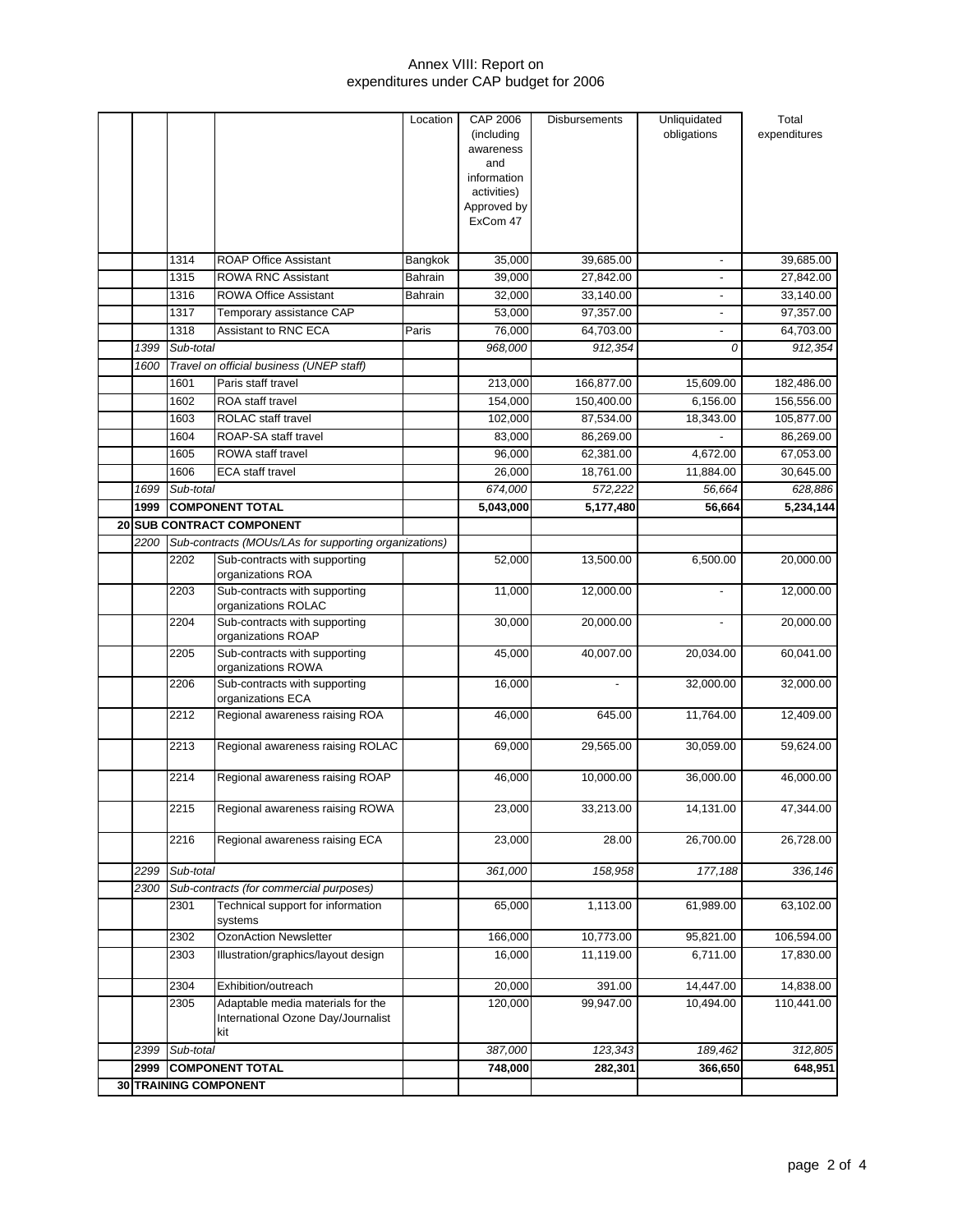|      |                |                                                               | Location | CAP 2006                | <b>Disbursements</b> | Unliquidated             | Total        |
|------|----------------|---------------------------------------------------------------|----------|-------------------------|----------------------|--------------------------|--------------|
|      |                |                                                               |          | (including              |                      | obligations              | expenditures |
|      |                |                                                               |          | awareness               |                      |                          |              |
|      |                |                                                               |          | and                     |                      |                          |              |
|      |                |                                                               |          | information             |                      |                          |              |
|      |                |                                                               |          | activities)             |                      |                          |              |
|      |                |                                                               |          | Approved by<br>ExCom 47 |                      |                          |              |
|      |                |                                                               |          |                         |                      |                          |              |
| 3300 |                | Meetings/conferences                                          |          |                         |                      |                          |              |
|      | 3301           | Advisory and Consultative Meetings                            |          | 68,000                  | 4,398.00             |                          | 4,398.00     |
|      |                | Paris                                                         |          |                         |                      |                          |              |
|      | 3302           | ROA network meetings/thematic<br>workshops                    |          | 246,000                 | 277,988.00           | 45,648.00                | 323,636.00   |
|      | 3303           | ROLAC network meetings/thematic<br>workshops                  |          | 171,000                 | 181,415.00           | 30,821.00                | 212,236.00   |
|      | 3304           | ROAP-SA network                                               |          | 86,000                  | 99,272.00            |                          | 99,272.00    |
|      |                | meetings/thematic workshops                                   |          |                         |                      |                          |              |
|      | 3305           | ROWA network meetings/thematic<br>workshops                   |          | 75,000                  | 71,788.00            | 14,509.00                | 86,297.00    |
|      | 3306           | ECA network meetings/thematic<br>workshops                    |          | 138,000                 | 84,579.00            | 51,040.00                | 135,619.00   |
|      | 3312           | ROA South-South cooperation                                   |          | 32,000                  | 35,030.00            | 2,783.00                 | 37,813.00    |
|      | 3313           | ROLAC South-South cooperation                                 |          | 37,000                  | 37,859.00            | 7.488.00                 | 45,347.00    |
|      | 3314           | ROAP South-South cooperation                                  |          | 45,000                  | 46,417.00            |                          | 46,417.00    |
|      | 3315           | ROWA South-South cooperation                                  |          | 32,000                  | 33,497.00            | 4,813.00                 | 38,310.00    |
|      | 3316           | <b>ECA South-South cooperation</b>                            |          | 26,000                  | 24,571.00            | 1,064.00                 | 25,635.00    |
| 3399 | Sub-total      |                                                               |          | 956,000                 | 896,814              | 158,166                  | 1,054,980    |
| 3999 | <b>COMPO</b>   |                                                               |          | 956,000                 | 896,814              | 158,166                  | 1,054,980    |
|      | NENT           |                                                               |          |                         |                      |                          |              |
|      | TOTAL          |                                                               |          |                         |                      |                          |              |
|      |                |                                                               |          |                         |                      |                          |              |
|      |                | <b>40 EQUIPMENT AND PREMISES COMPONENT</b>                    |          |                         |                      |                          |              |
| 4100 |                | Expendable equipment (items under \$1,500 each)               |          |                         |                      |                          |              |
|      | 4101           | Office supplies - Paris and ECA                               |          | 12,000                  | 8,526.00             | -                        | 8,526.00     |
|      | 4102           | Office supplies - Regions                                     |          | 40,000                  | 17,617.00            | $\overline{\phantom{0}}$ | 17,617.00    |
| 4199 | Sub-total      |                                                               |          | 52,000                  | 26,143               | 0                        | 26,143       |
| 4200 |                | Non-expendable equipment                                      |          |                         |                      |                          |              |
|      | 4201           | Office equipment / computer - Paris<br>and ECA                |          | 25,000                  | 5,041.00             | 18,535.00                | 23,576.00    |
|      | 4202           | Office equipment / computer -<br>Regions                      |          | 50,000                  | 24,185.00            | $\blacksquare$           | 24,185.00    |
| 4299 | Sub-total      |                                                               |          | 75,000                  | 29,226               | 18,535                   | 47,761       |
| 4300 |                | Rental of premises                                            |          |                         |                      |                          |              |
|      | 4301           | Office rental - Paris and ECA                                 |          | 345.000                 | 273,798.00           | 34,275.00                | 308,073.00   |
|      | 4302           | Office rental - Regions                                       |          | 122,000                 | 98,160.00            | 1,643.00                 | 99,803.00    |
| 4399 | Sub-total      |                                                               |          | 467,000                 | 371,958              | 35,918                   | 407,876      |
| 4999 |                | <b>COMPONENT TOTAL</b>                                        |          | 594,000                 | 427,327              | 54,453                   | 481,780      |
|      |                | 50 MISCELLANEOUS COMPONENT                                    |          |                         |                      |                          |              |
| 5100 |                | Operation and maintenance of equipment                        |          |                         |                      |                          |              |
|      | 5101           | Rental and maintenance of office<br>equipment - Paris and ECA |          | 22,000                  | 4,550.00             | 1,897.00                 | 6,447.00     |
|      | 5102           | Rental and maintenance of office<br>equipment - Regions       |          | 33,000                  | 7,990.00             | 1,142.00                 | 9,132.00     |
| 5199 | Sub-total      |                                                               |          | 55,000                  | 12,540               | 3.039                    | 15,579       |
| 5200 | Reporting cost |                                                               |          |                         |                      |                          |              |
|      | 5201           | Reporting/reproduction costs                                  |          | 54,000                  | 20,721.00            | 18,648.00                | 39,369.00    |
|      | 5202           | <b>Translations</b>                                           |          | 40,000                  | 15,904.00            | 6,200.00                 | 22,104.00    |
|      |                |                                                               |          |                         |                      |                          |              |